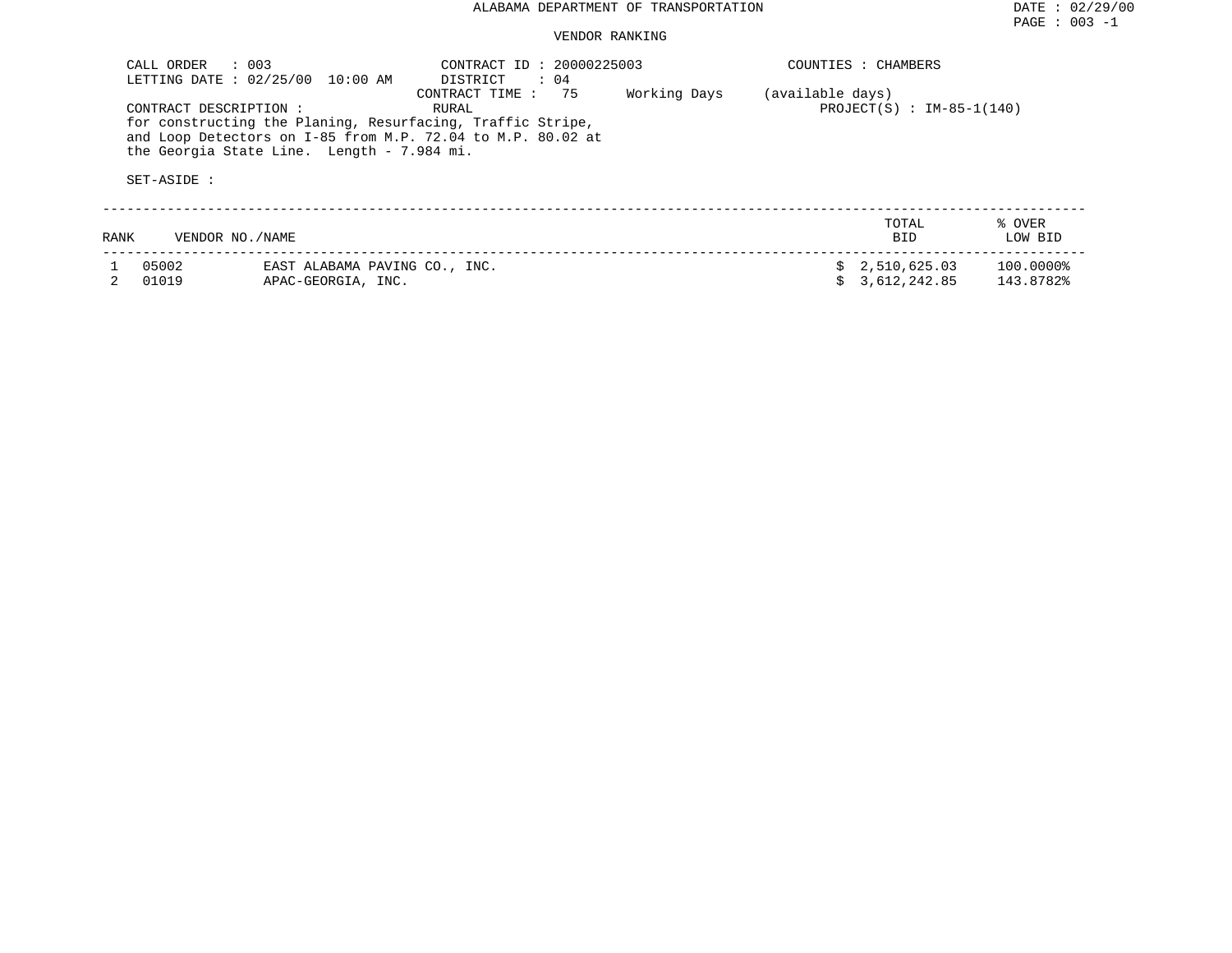| 003<br>CALL<br>ORDER     |             | . חד<br>CONTRACT | 20000225003 | COUNTIES<br>CHAMBERS |
|--------------------------|-------------|------------------|-------------|----------------------|
| 02/25/00<br>LETTING DATE | 10:00<br>AΜ | <b>DICTPIOT</b>  | 14          |                      |

|                                         |                |      | $(1)$ 05002                                     |                | $(2)$ 01019                                        |                    |        |
|-----------------------------------------|----------------|------|-------------------------------------------------|----------------|----------------------------------------------------|--------------------|--------|
|                                         |                |      | EAST ALABAMA PAVING CO., INC APAC-GEORGIA, INC. |                |                                                    |                    |        |
| LINE NO / ITEM CODE / ALT               |                |      |                                                 |                |                                                    |                    |        |
| ITEM DESCRIPTION                        | OUANTITY       |      | --------------------------                      |                | UNIT PRICE AMOUNT   UNIT PRICE AMOUNT   UNIT PRICE |                    | AMOUNT |
| SECTION 0001 Roadway                    |                |      |                                                 |                |                                                    |                    |        |
| 0010 405A000 55000.000 GAL              |                |      |                                                 | $0.00000$ 0.00 |                                                    | 1.30000 71500.00   |        |
| Tack Coat                               |                |      |                                                 |                |                                                    |                    |        |
| 0020 408A051                            | 2889.000 SQYD  |      | 1.50000                                         | 4333.50        | 1.50000                                            | 4333.50            |        |
| Planing Existing Pavement               |                |      |                                                 |                |                                                    |                    |        |
| (Approximately 0.00" Thru 1.0" Thick)   |                |      |                                                 |                |                                                    |                    |        |
| 0030 408A052                            | 215404.000 SY  |      | 0.58000                                         | 124934.32      | 1,34000                                            | 288641.36          |        |
| Planing Existing Pavement               |                |      |                                                 |                |                                                    |                    |        |
| (Approximately 1.10" Thru 2.0" Thick)   |                |      |                                                 |                |                                                    |                    |        |
| 0040 408A053                            | 1440.000 SOYD  |      | 1.50000                                         | 2160.00        | 5.06000                                            | 7286.40            |        |
| Planing Existing Pavement               |                |      |                                                 |                |                                                    |                    |        |
| (Approximately 2.10" Thru 3.0" Thick)   |                |      |                                                 |                |                                                    |                    |        |
| 0050 410B000                            | $1.000$ EACH   |      | 2000.00000                                      | 2000.00        |                                                    | 2400.00000 2400.00 |        |
| State Furnished Profilograph            |                |      |                                                 |                |                                                    |                    |        |
| 0060 423A002                            | 21082.000 TON  |      | 46.27000                                        | 975464.14      | 59.32000                                           | 1250584.24         |        |
| Stone Matrix Asphalt Wearing Layer,     |                |      |                                                 |                |                                                    |                    |        |
| 3/4" Maximum Aggregate Size             |                |      |                                                 |                |                                                    |                    |        |
| 0070 424A241                            | 6724.000 TON   |      | 36.24000                                        | 243677.76      | 45.40000                                           | 305269.60          |        |
| Superpave Bituminous Concrete Wearing   |                |      |                                                 |                |                                                    |                    |        |
| Surface Layer, 3/4" Maximum Aggregate   |                |      |                                                 |                |                                                    |                    |        |
| Size Mix, ESAL Range C                  |                |      |                                                 |                |                                                    |                    |        |
| 0080 424B321                            | 23903.000 TON  |      | 36.83000                                        | 880347.49      | 51.45000                                           | 1229809.35         |        |
| Superpave Bituminous Concrete Upper     |                |      |                                                 |                |                                                    |                    |        |
| Binder Layer, 1" Maximum Aggregate Size |                |      |                                                 |                |                                                    |                    |        |
| Mix, ESAL Range F                       |                |      |                                                 |                |                                                    |                    |        |
| 0090 424B329                            | 294.000 TON    |      | 36.83000                                        | 10828.02       | 68.90000                                           | 20256.60           |        |
| Superpave Bituminous Concrete Upper     |                |      |                                                 |                |                                                    |                    |        |
| Binder Layer, Leveling, 1" Maximum      |                |      |                                                 |                |                                                    |                    |        |
| Aggregate Size Mix, ESAL Range F        |                |      |                                                 |                |                                                    |                    |        |
| 0100 428C000                            | 252804.000 LF  |      | 0.10000                                         | 25280.40       | 0.08000                                            | 20224.32           |        |
| Scoring Bituminous Pavement Surface By  |                |      |                                                 |                |                                                    |                    |        |
| Cutting                                 |                |      |                                                 |                |                                                    |                    |        |
| 0110 600A000                            |                | LUMP | 137315.00000                                    | 137315.00      | 178000.00000                                       | 178000.00          |        |
| Mobilization                            |                |      |                                                 |                |                                                    |                    |        |
| 0120 650A000                            | 21763.000 CYIP |      | 0.00000                                         | 0.00           | 6.00000                                            | 130578.00          |        |
| Topsoil                                 |                |      |                                                 |                |                                                    |                    |        |
| 0130 701A028                            | 16.000 MILE    |      | 1400.00000                                      | 22400.00       | 1400.00000                                         | 22400.00           |        |
| Solid White, Class 2, Type A Traffic    |                |      |                                                 |                |                                                    |                    |        |
| Stripe (0.06" Thick) (6"Wide)           |                |      |                                                 |                |                                                    |                    |        |
| 0140 701A041                            | 8.000 MILE     |      | 1200.00000                                      | 9600.00        | 1200.00000                                         | 9600.00            |        |
| Broken White, Class 2, Type A Traffic   |                |      |                                                 |                |                                                    |                    |        |
| Stripe (0.09" Thick) (6" Wide)          |                |      |                                                 |                |                                                    |                    |        |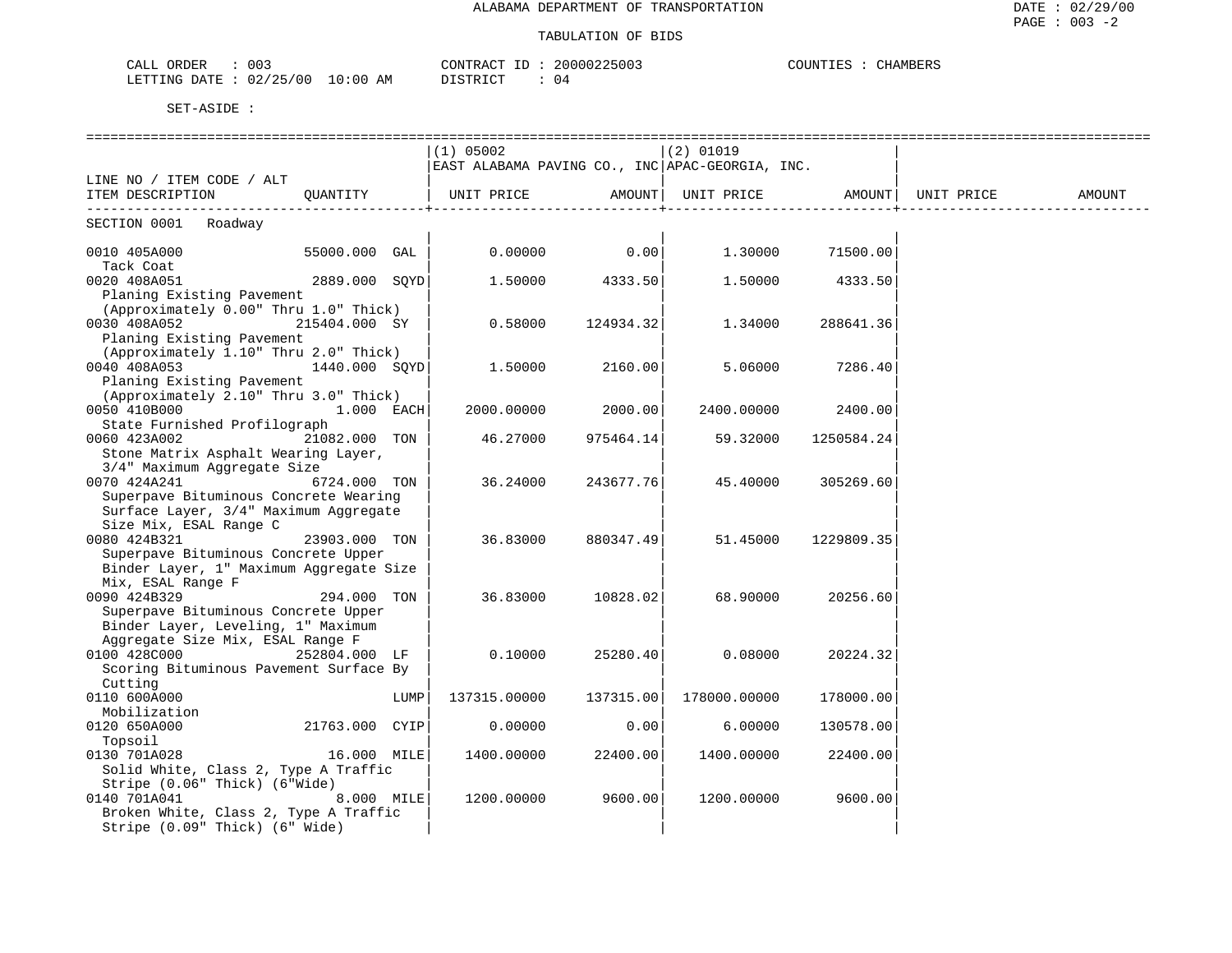| CALL ORDER                      | 003 | CONTRACT ID: 2 |  | 20000225003 | COUNTIES : | CHAMBERS |
|---------------------------------|-----|----------------|--|-------------|------------|----------|
| LETTING DATE: 02/25/00 10:00 AM |     | DISTRICT       |  | 04          |            |          |

|                                                     |               | $(1)$ 05002     |                     | (2) 01019                                                                                        |          |            |        |
|-----------------------------------------------------|---------------|-----------------|---------------------|--------------------------------------------------------------------------------------------------|----------|------------|--------|
|                                                     |               |                 |                     | EAST ALABAMA PAVING CO., INC APAC-GEORGIA, INC.                                                  |          |            |        |
| LINE NO / ITEM CODE / ALT                           |               |                 |                     |                                                                                                  |          |            |        |
| ITEM DESCRIPTION                                    |               |                 | -----------------+- | QUANTITY   UNIT PRICE AMOUNT   UNIT PRICE                                                        | AMOUNT   | UNIT PRICE | AMOUNT |
| 0150 701A048                                        |               |                 | 22400.00            | 1400.00000                                                                                       | 22400.00 |            |        |
| Solid Yellow, Class 2, Type A Traffic               |               |                 |                     |                                                                                                  |          |            |        |
| Stripe (0.09" Thick) (6" Wide)                      |               |                 |                     |                                                                                                  |          |            |        |
| 0160 701B009                                        | $8.000$ LF    | $5.00000$ 40.00 |                     | 1.90000                                                                                          | 15.20    |            |        |
| Dotted Class 2, Type A Traffic Stripe               |               |                 |                     |                                                                                                  |          |            |        |
| $(0.09"$ Thick $)(6"$ Wide $)$                      |               |                 |                     |                                                                                                  |          |            |        |
| 0170 701C000                                        | $3.000$ MILE  |                 | 430.00000 1290.00   | 330.00000                                                                                        | 990.00   |            |        |
| Broken Temporary Traffic Stripe                     |               |                 |                     |                                                                                                  |          |            |        |
| 0180 701C001                                        | 2.000 MILE    | 510.00000       | 1020.00             | 410.00000                                                                                        | 820.00   |            |        |
| Solid Temporary Traffic Stripe                      |               |                 |                     |                                                                                                  |          |            |        |
| 0190 703A002<br>4500.000 SOFT                       |               | 2.10000         | 9450.00             | 2.10000                                                                                          | 9450.00  |            |        |
| Traffic Control Markings, Class 2, Type             |               |                 |                     |                                                                                                  |          |            |        |
| A<br>300.000 SQFT<br>0200 703B002                   |               | 2.60000         | 780.00              | 2.60000                                                                                          | 780.00   |            |        |
| Traffic Control Legends, Class 2, Type A            |               |                 |                     |                                                                                                  |          |            |        |
| 0210 705A030<br>$50.000$ EACH                       |               | 4.40000         | 220.00              | 4.40000                                                                                          | 220.00   |            |        |
| Pavement Markers, Class A-H, Type 2-C               |               |                 |                     |                                                                                                  |          |            |        |
| $266.000$ EACH<br>0220 705A031                      |               | 4.20000         | 1117.20             | 4.20000                                                                                          | 1117.20  |            |        |
| Pavement Markers, Class A-H, Type 1-A               |               |                 |                     |                                                                                                  |          |            |        |
| 0230 705A032<br>$66.000$ EACH                       |               | 4.20000         | 277.20              | 4.20000                                                                                          | 277.20   |            |        |
| Pavement Markers, Class A-H, Type 1-B               |               |                 |                     |                                                                                                  |          |            |        |
| 0240 705A037<br>$100.000$ EACH                      |               | 4.35000         | 435.00              | 4.35000                                                                                          | 435.00   |            |        |
| Pavement Markers, Class A-H, Type 2-D               |               |                 |                     |                                                                                                  |          |            |        |
| 0250 705A038                                        | $50.000$ EACH | 4.40000         | 220.00              | 4.40000                                                                                          | 220.00   |            |        |
| Pavement Markers, Class A-H, Type 2-E               |               |                 |                     |                                                                                                  |          |            |        |
| 0260 730H000<br>2800.000 LF                         |               | 5.00000         | 14000.00            | 2.50000                                                                                          | 7000.00  |            |        |
| Loop Detector                                       |               |                 |                     |                                                                                                  |          |            |        |
| 957.000 SQFT <br>0270 740B000<br>Construction Signs |               | 5.00000         | 4785.00             | 8.50000                                                                                          | 8134.50  |            |        |
| 0280 740D000<br>190.000 EACH                        |               | 75.00000        | 14250.00            | 64.10000                                                                                         | 12179.00 |            |        |
| Channelizing Drums                                  |               |                 |                     |                                                                                                  |          |            |        |
| $1.000$ EACH<br>0290 741C010                        |               | 2000.00000      | 2000.00             | 7321.38000                                                                                       | 7321.38  |            |        |
| Portable Sequential Arrow And Chevron               |               |                 |                     |                                                                                                  |          |            |        |
| Sign Unit                                           |               |                 |                     |                                                                                                  |          |            |        |
| SECTION TOTALS                                      |               |                 |                     | $\frac{1}{2}$ , 510,625.03 $\frac{1}{2}$ $\frac{1}{2}$ $\frac{1}{2}$ $\frac{1}{2}$ $\frac{1}{2}$ |          |            |        |
|                                                     |               |                 |                     | . _ _ _ _ _ _ _ _ _ _ _                                                                          |          |            |        |
| CONTRACT TOTALS                                     |               |                 |                     | $\frac{1}{2}$ , 510, 625.03 $\frac{1}{2}$ $\frac{1}{2}$ , 612, 242.85                            |          |            |        |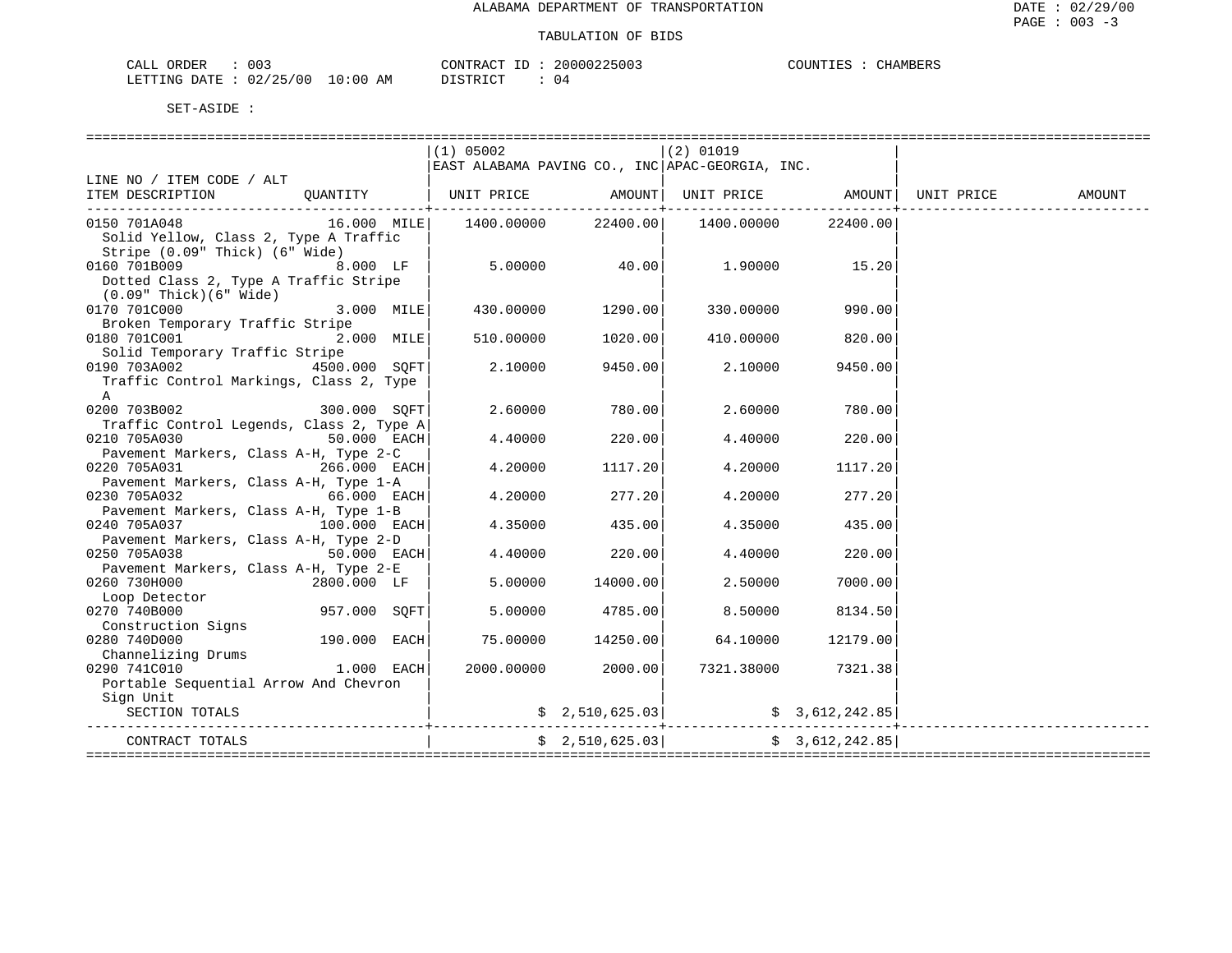DATE :

## VENDOR RANKING

|      | : 006<br>CALL ORDER<br>LETTING DATE: 02/25/00<br>CONTRACT DESCRIPTION :<br>SET-ASIDE : | 10:00 AM                                        | CONTRACT ID: 20000225006<br>DISTRICT<br>: 06<br>50<br>CONTRACT TIME:<br>MONTGOMERY<br>for constructing the Planing, Resurfacing, Drainage, Traffic<br>Stripe, and Traffic Counting Unit on South Boulevard from<br>Rosa L. Parks Avenue (MP 154.143) to the Troy Highway<br>$(U.S. #231)$ (MP 158.668) in Montgomery. Length 4.525 mi. | Working Days | (available days) | COUNTIES : MONTGOMERY<br>PROJECT $(S)$ : NHF-194(008) |                        |
|------|----------------------------------------------------------------------------------------|-------------------------------------------------|----------------------------------------------------------------------------------------------------------------------------------------------------------------------------------------------------------------------------------------------------------------------------------------------------------------------------------------|--------------|------------------|-------------------------------------------------------|------------------------|
| RANK | VENDOR NO. / NAME                                                                      |                                                 |                                                                                                                                                                                                                                                                                                                                        |              |                  | TOTAL<br><b>BID</b>                                   | % OVER<br>LOW BID      |
|      | 01018<br>01023                                                                         | APAC-ALABAMA, INC.<br>ASPHALT CONTRACTORS, INC. |                                                                                                                                                                                                                                                                                                                                        |              |                  | \$1,746,554.34<br>2, 252, 655, 30                     | 100.00008<br>128.9771% |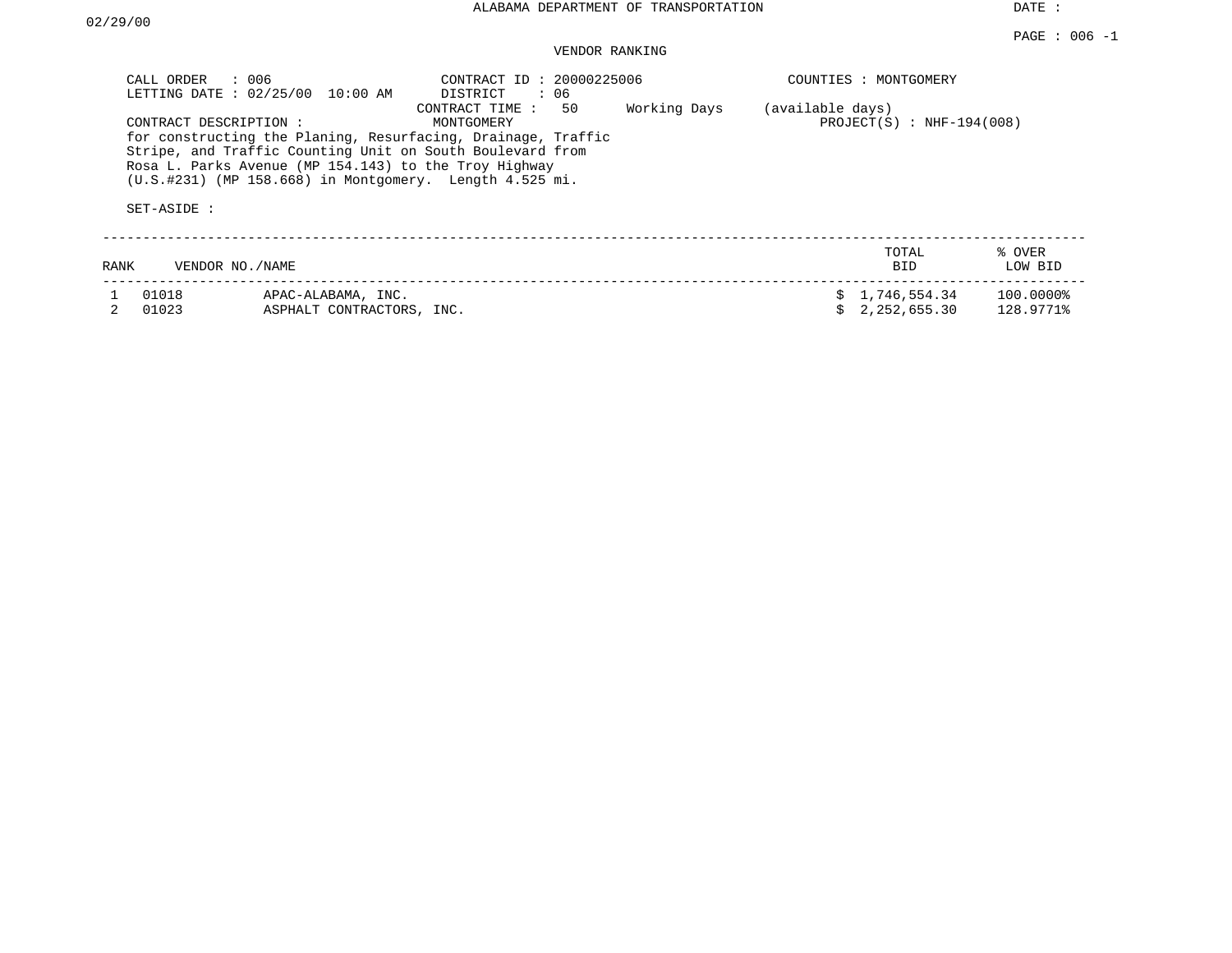| 006<br>ORDER<br>ىلىلەت   |             | CONTRACT                         |       | 20000225006 | COUNTIES | "GOMER"<br>MONTGC |
|--------------------------|-------------|----------------------------------|-------|-------------|----------|-------------------|
| 02/25/00<br>LETTING DATE | 10:00<br>AM | חים קידים דרו<br><u>DIOINICI</u> | - 0.6 |             |          |                   |

|                                         |               |      | $(1)$ 01018                                  |           | $(2)$ 01023       |           |            |        |
|-----------------------------------------|---------------|------|----------------------------------------------|-----------|-------------------|-----------|------------|--------|
|                                         |               |      | APAC-ALABAMA, INC. ASPHALT CONTRACTORS, INC. |           |                   |           |            |        |
| LINE NO / ITEM CODE / ALT               |               |      |                                              |           |                   |           |            |        |
| ITEM DESCRIPTION                        | OUANTITY      |      | UNIT PRICE AMOUNT                            |           | UNIT PRICE AMOUNT |           | UNIT PRICE | AMOUNT |
| SECTION 0001 Total                      |               |      |                                              |           |                   |           |            |        |
| 0010 206E001                            | 45.000 EACH   |      | 250.00000                                    | 11250.00  | 375.00000         | 16875.00  |            |        |
| Removing Inlets                         |               |      |                                              |           |                   |           |            |        |
| 0020 210D001                            | 6100.000      | CYIP | 3.62000                                      | 22082.00  | 13.00000          | 79300.00  |            |        |
| Borrow Excavation (Loose Truckbed       |               |      |                                              |           |                   |           |            |        |
| Measurement)                            |               |      |                                              |           |                   |           |            |        |
| 0030 214A000                            | 267.000 CUYD  |      | 12.00000                                     | 3204.00   | 14.50000          | 3871.50   |            |        |
| Structure Excavation                    |               |      |                                              |           |                   |           |            |        |
| 0040 214B000                            | 56.000 CUYD   |      | 25.00000                                     | 1400.00   | 23.25000          | 1302.00   |            |        |
| Foundation Backfill, Local              |               |      |                                              |           |                   |           |            |        |
| 0050 405A000                            | 10100.000 GAL |      | 1,00000                                      | 10100.00  | 1.00000           | 10100.00  |            |        |
| Tack Coat                               |               |      |                                              |           |                   |           |            |        |
| 0060 408A052                            | 51200.000 SY  |      | 1.75000                                      | 89600.00  | 1.95000           | 99840.00  |            |        |
| Planing Existing Pavement               |               |      |                                              |           |                   |           |            |        |
| (Approximately 1.10" Thru 2.0" Thick)   |               |      |                                              |           |                   |           |            |        |
| 0070 410C000                            | $1.000$ EACH  |      | 650.00000                                    | 650.00    | 17400.00000       | 17400.00  |            |        |
| Contractor Retained Profilograph        |               |      |                                              |           |                   |           |            |        |
| 0080 424A281                            | 19750.000 TON |      | 36.72000                                     | 725220.00 | 42.25000          | 834437.50 |            |        |
| Superpave Bituminous Concrete Wearing   |               |      |                                              |           |                   |           |            |        |
| Surface Layer, 3/4" Maximum Aggregate   |               |      |                                              |           |                   |           |            |        |
| Size Mix, ESAL Range E                  |               |      |                                              |           |                   |           |            |        |
| 0090 424A290                            | 600.000 TON   |      | 59.25000                                     | 35550.00  | 45.75000          | 27450.00  |            |        |
| Superpave Bituminous Concrete Wearing   |               |      |                                              |           |                   |           |            |        |
| Surface Layer, Widening, 3/4" Maximum   |               |      |                                              |           |                   |           |            |        |
| Aggregate Size Mix, ESAL Range E        |               |      |                                              |           |                   |           |            |        |
| 0100 424B281                            | 6100.000 TON  |      | 35.82000                                     | 218502.00 | 37.20000          | 226920.00 |            |        |
| Superpave Bituminous Concrete Upper     |               |      |                                              |           |                   |           |            |        |
| Binder Layer, 1" Maximum Aggregate Size |               |      |                                              |           |                   |           |            |        |
| Mix, ESAL Range E                       |               |      |                                              |           |                   |           |            |        |
| 0110 424B285                            | 350.000 TON   |      | 30.36000                                     | 10626.00  | 95.00000          | 33250.00  |            |        |
| Superpave Bituminous Concrete Upper     |               |      |                                              |           |                   |           |            |        |
| Binder Layer, Patching, 1" Maximum      |               |      |                                              |           |                   |           |            |        |
| Aggregate Size Mix, ESAL Range E        |               |      |                                              |           |                   |           |            |        |
| 0120 424B289                            | 650.000 TON   |      | 34.51000                                     | 22431.50  | 44.75000          | 29087.50  |            |        |
| Superpave Bituminous Concrete Upper     |               |      |                                              |           |                   |           |            |        |
| Binder Layer, Leveling, 1" Maximum      |               |      |                                              |           |                   |           |            |        |
| Aggregate Size Mix, ESAL Range E        |               |      |                                              |           |                   |           |            |        |
| 0130 428C000                            | 48500.000 LF  |      | 0.20000                                      | 9700.00   | 0.35000           | 16975.00  |            |        |
| Scoring Bituminous Pavement Surface By  |               |      |                                              |           |                   |           |            |        |
| Cutting                                 |               |      |                                              |           |                   |           |            |        |
|                                         |               |      |                                              |           |                   |           |            |        |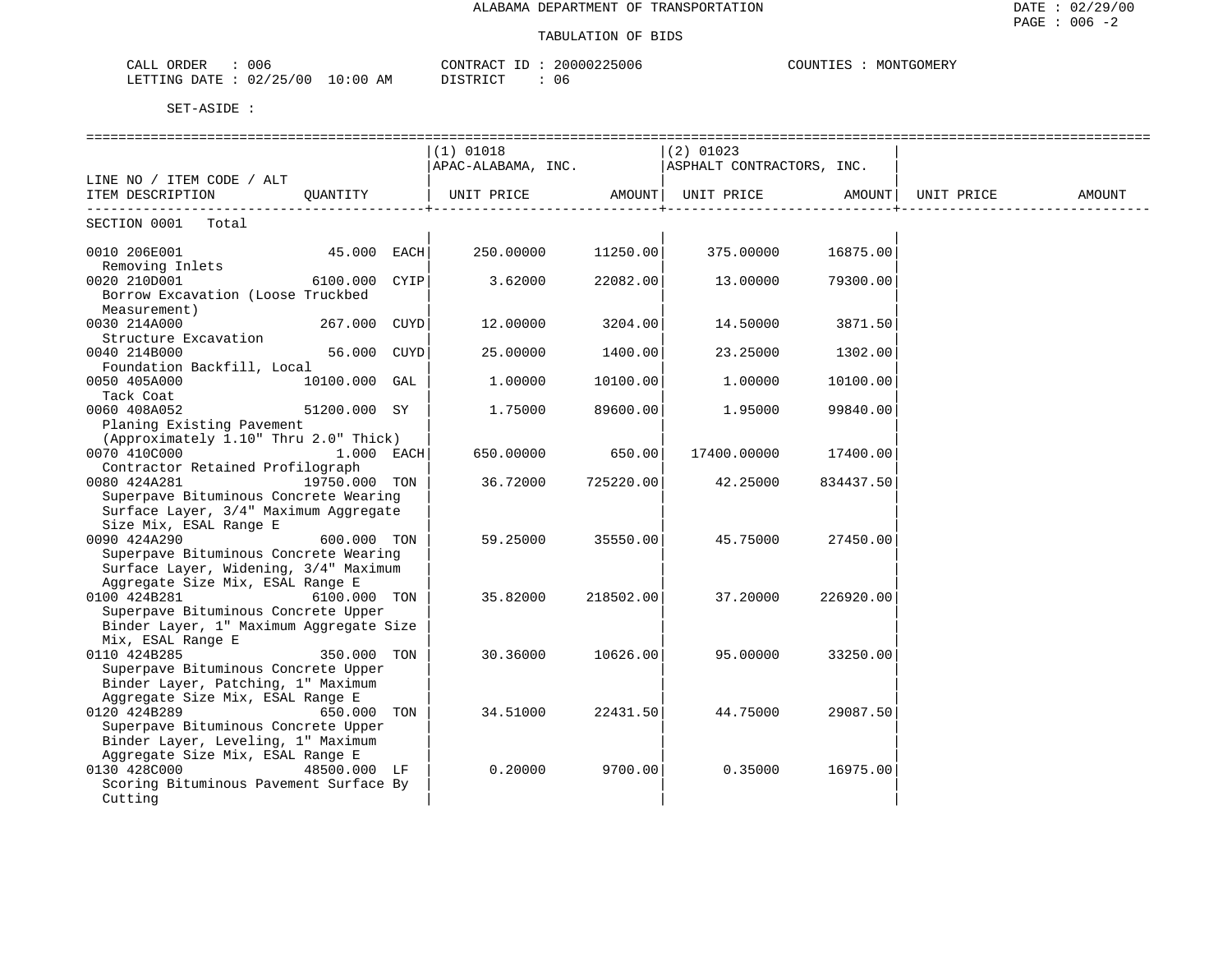| ORDER<br>CALL                    | 006 | CONTRACT ID           | 20000225006 | COUNTIES | MONTGOMERY |
|----------------------------------|-----|-----------------------|-------------|----------|------------|
| LETTING DATE : 02/25/00 10:00 AM |     | ידי איד פידי פור<br>. | 06          |          |            |

|                                       |                 |      | $(1)$ 01018                                      |                      | $(2)$ 01023               |                 |            |        |
|---------------------------------------|-----------------|------|--------------------------------------------------|----------------------|---------------------------|-----------------|------------|--------|
|                                       |                 |      | APAC-ALABAMA, INC.                               |                      | ASPHALT CONTRACTORS, INC. |                 |            |        |
| LINE NO / ITEM CODE / ALT             |                 |      |                                                  |                      |                           |                 |            |        |
| ITEM DESCRIPTION                      |                 |      | QUANTITY   UNIT PRICE AMOUNT   UNIT PRICE AMOUNT |                      |                           |                 | UNIT PRICE | AMOUNT |
|                                       |                 |      |                                                  | ------------+------- |                           |                 |            |        |
| 0140 530A100                          | 48.000 LF       |      | 45.00000                                         |                      | 2160.00 31.40000 1507.20  |                 |            |        |
| 15" Roadway Pipe (Class 3 R.C.)       |                 |      |                                                  |                      |                           |                 |            |        |
| (Extension)                           |                 |      |                                                  |                      |                           |                 |            |        |
| 0150 530A101                          | 208.000 LF      |      | 50.00000 10400.00                                |                      | 33.20000                  | 6905.60         |            |        |
| 18" Roadway Pipe (Class 3 R.C.)       |                 |      |                                                  |                      |                           |                 |            |        |
| (Extension)                           |                 |      |                                                  |                      |                           |                 |            |        |
| 0160 530A102                          | $4.000$ LF      |      | 75.00000                                         | 300.00               |                           | 49.70000 198.80 |            |        |
| 24" Roadway Pipe (Class 3 R.C.)       |                 |      |                                                  |                      |                           |                 |            |        |
| (Extension)                           |                 |      |                                                  |                      |                           |                 |            |        |
| 0170 600A000                          |                 | LUMP | 105400.00000                                     | 105400.00            | 355500.00000              | 355500.00       |            |        |
| Mobilization                          |                 |      |                                                  |                      |                           |                 |            |        |
| 0180 620A000                          | $13.000$ $CUYD$ |      | 550.00000                                        | 7150.00              | 875.00000                 | 11375.00        |            |        |
| Minor Structure Concrete              |                 |      |                                                  |                      |                           |                 |            |        |
| 0190 621A005                          | 40.000 EACH     |      | 1500.00000                                       | 60000.00             | 1925.00000                | 77000.00        |            |        |
| Junction Boxes, Type 1                |                 |      |                                                  |                      |                           |                 |            |        |
| 0200 621B005                          | $2.000$ EACH    |      | 500.00000                                        | 1000.00              | 475.00000                 | 950.00          |            |        |
| Junction Box Units, Type 1            |                 |      |                                                  |                      |                           |                 |            |        |
| 0210 621C017                          | $1.000$ EACH    |      | 2000.00000                                       | 2000.00              | 1975.00000                | 1975.00         |            |        |
| Inlets, Type S1 Or S3 (2 Wing)        |                 |      |                                                  |                      |                           |                 |            |        |
| 0220 621C020                          | $42.000$ EACH   |      | 1700.00000                                       | 71400.00             | 1640.00000                | 68880.00        |            |        |
| JZZU DZILODIO<br>Inlets, Type Y       |                 |      |                                                  |                      |                           |                 |            |        |
| 0230 621C059                          | $2.000$ EACH    |      | 2300.00000                                       | 4600.00              | 1875.00000                | 3750.00         |            |        |
| Inlets, Type P1 Or P3                 |                 |      |                                                  |                      |                           |                 |            |        |
| 0240 621D019                          | $2.000$ EACH    |      | 400.00000                                        | 800.00               | 475.00000                 | 950.00          |            |        |
| Inlet Units, Type Y                   |                 |      |                                                  |                      |                           |                 |            |        |
| 0250 652A056                          | 18.000 ACRE     |      | 450.00000                                        | 8100.00              | 575.00000                 | 10350.00        |            |        |
| Seeding (Mix 2E)                      |                 |      |                                                  |                      |                           |                 |            |        |
| 0260 656A000                          | 18.000 ACRE     |      | 450.00000                                        | 8100.00              | 475.00000                 | 8550.00         |            |        |
| Mulching, Class A, Type 1             |                 |      |                                                  |                      |                           |                 |            |        |
| 0270 665F000                          | $100.000$ EACH  |      | 5.00000                                          | 500.00               | 12.00000                  | 1200.00         |            |        |
| Hay Bales                             |                 |      |                                                  |                      |                           |                 |            |        |
| 0280 665J000                          | 300.000 LF      |      | 5.20000                                          | 1560.00              | 6.25000                   | 1875.00         |            |        |
| Silt Fence, Type A                    |                 |      |                                                  |                      |                           |                 |            |        |
| 0290 701C000                          | $20.000$ MILE   |      | 340.00000                                        | 6800.00              | 340.00000                 | 6800.00         |            |        |
| Broken Temporary Traffic Stripe       |                 |      |                                                  |                      |                           |                 |            |        |
| 0300 701C001                          | 40.000 MILE     |      | 380.00000                                        | 15200.00             | 380.00000                 | 15200.00        |            |        |
| Solid Temporary Traffic Stripe        |                 |      |                                                  |                      |                           |                 |            |        |
| 0310 701F000                          | 29284.000 LF    |      | 0.25000                                          | 7321.00              | 0.25000                   | 7321.00         |            |        |
| Dotted Temporary Traffic Stripe       |                 |      |                                                  |                      |                           |                 |            |        |
| 0320 702A008                          | $10.000$ MILE   |      | 3700.00000                                       | 37000.00             | 3700.00000                | 37000.00        |            |        |
| Solid White, Inverted Profile Traffic |                 |      |                                                  |                      |                           |                 |            |        |
| Stripe (6" Wide)                      |                 |      |                                                  |                      |                           |                 |            |        |
|                                       |                 |      |                                                  |                      |                           |                 |            |        |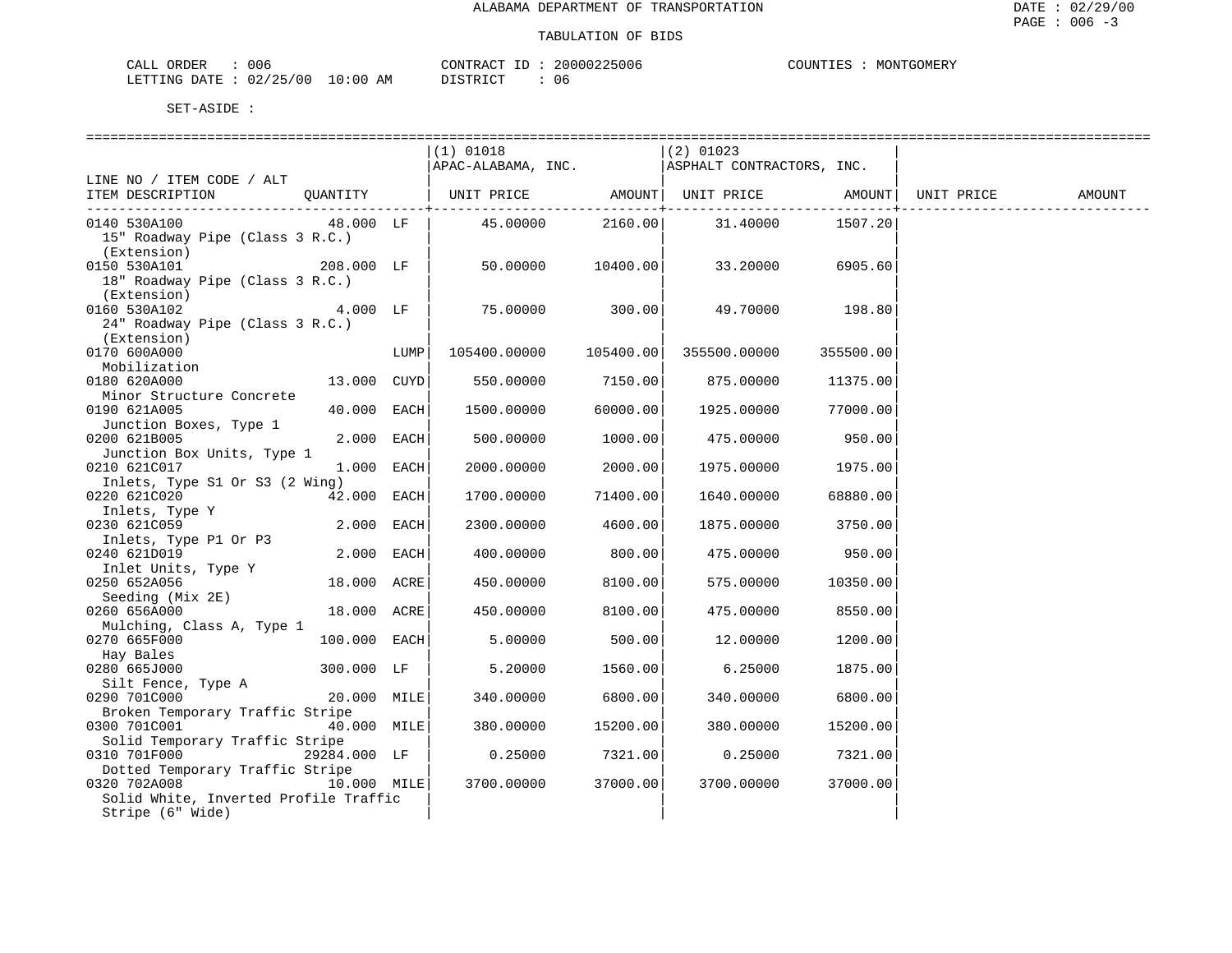| CALL ORDER             | 006 |          | CONTRACT<br>ID | 20000225006 | COUNTIES | MONTGOMERY |
|------------------------|-----|----------|----------------|-------------|----------|------------|
| LETTING DATE: 02/25/00 |     | 10:00 AM | DISTRICT       | 06          |          |            |

|                                                                                                                      | $(1)$ 01018           | APAC-ALABAMA, INC. ASPHALT CONTRACTORS, INC.                          | $(2)$ 01023 |                    |        |
|----------------------------------------------------------------------------------------------------------------------|-----------------------|-----------------------------------------------------------------------|-------------|--------------------|--------|
| LINE NO / ITEM CODE / ALT<br>ITEM DESCRIPTION QUANTITY                                                               |                       | UNIT PRICE   AMOUNT  UNIT PRICE   AMOUNT  UNIT PRICE                  |             |                    | AMOUNT |
| 0330 702A009 10.000 MILE 3700.00000 37000.00 3700.0000<br>Solid Yellow, Inverted Profile Traffic<br>Stripe (6" Wide) |                       |                                                                       |             | 37000.00           |        |
| 0340 702A010<br>$10.000$ MILE $ $ 1850.00000 18500.00<br>Broken White, Inverted Profile Traffic<br>Stripe (6" Wide)  |                       |                                                                       | 1850.00000  | 18500.00           |        |
| 0350 702B001<br>14642.000 LF<br>Dotted Inverted Profile Traffic Stripe<br>(6" Wide)                                  | 1.50000               | 21963.00                                                              | 1.50000     | 21963.00           |        |
| 28425.000 SQFT<br>0360 703A002<br>Traffic Control Markings, Class 2, Type<br>A                                       | 2.50000               | 71062.50                                                              | 2.50000     | 71062.50           |        |
| 0370 703B002 3272.000 SOFT                                                                                           |                       | 2.80000 9161.60                                                       | 2.80000     | 9161.60            |        |
| Traffic Control Legends, Class 2, Type A<br>0380 703D001<br>28425.000 SOFT<br>Temporary Traffic Control Markings     | 1.30000               | 36952.50                                                              | 1.30000     | 36952.50           |        |
| 0390 703E001<br>Temporary Traffic Control Legends                                                                    | 3272.000 SOFT 1.30000 | 4253.60                                                               |             | 1.30000 4253.60    |        |
| $200.000$ $EACH$ 4.90000<br>0400 705A030                                                                             |                       | 980.00                                                                | 4.90000     | 980.00             |        |
| Pavement Markers, Class A-H, Type 2-C<br>$600.000$ EACH<br>0410 705A031                                              | 4.70000               | 2820.00                                                               | 4.70000     | 2820.00            |        |
| Pavement Markers, Class A-H, Type 1-A<br>$1.000$ EACH<br>0420 731A011                                                |                       | 6150.00000 6150.00                                                    | 7650.00000  | 7650.00            |        |
| Traffic Counting Unit, Type L<br>0430 740B000 708.000 SQFT                                                           |                       | 12.33000 8729.64                                                      | 14.50000    | 10266.00           |        |
| Construction Signs<br>300.000 EACH<br>0440 740D000<br>Channelizing Drums                                             |                       | 46.25000 13875.00                                                     | 42.50000    | 12750.00           |        |
| 2.000 EACH<br>0450 741C010<br>Portable Sequential Arrow And Chevron                                                  |                       | 2500.00000 5000.00                                                    |             | 2600.00000 5200.00 |        |
| Sign Unit<br>SECTION TOTALS                                                                                          |                       | $\frac{1}{2}$ , 746, 554.34 $\frac{1}{2}$ $\frac{1}{2}$ , 252, 655.30 |             |                    |        |
| ----------------------+-------------<br>CONTRACT TOTALS                                                              |                       | \$1,746,554.34]                                                       |             | \$2,252,655.30     |        |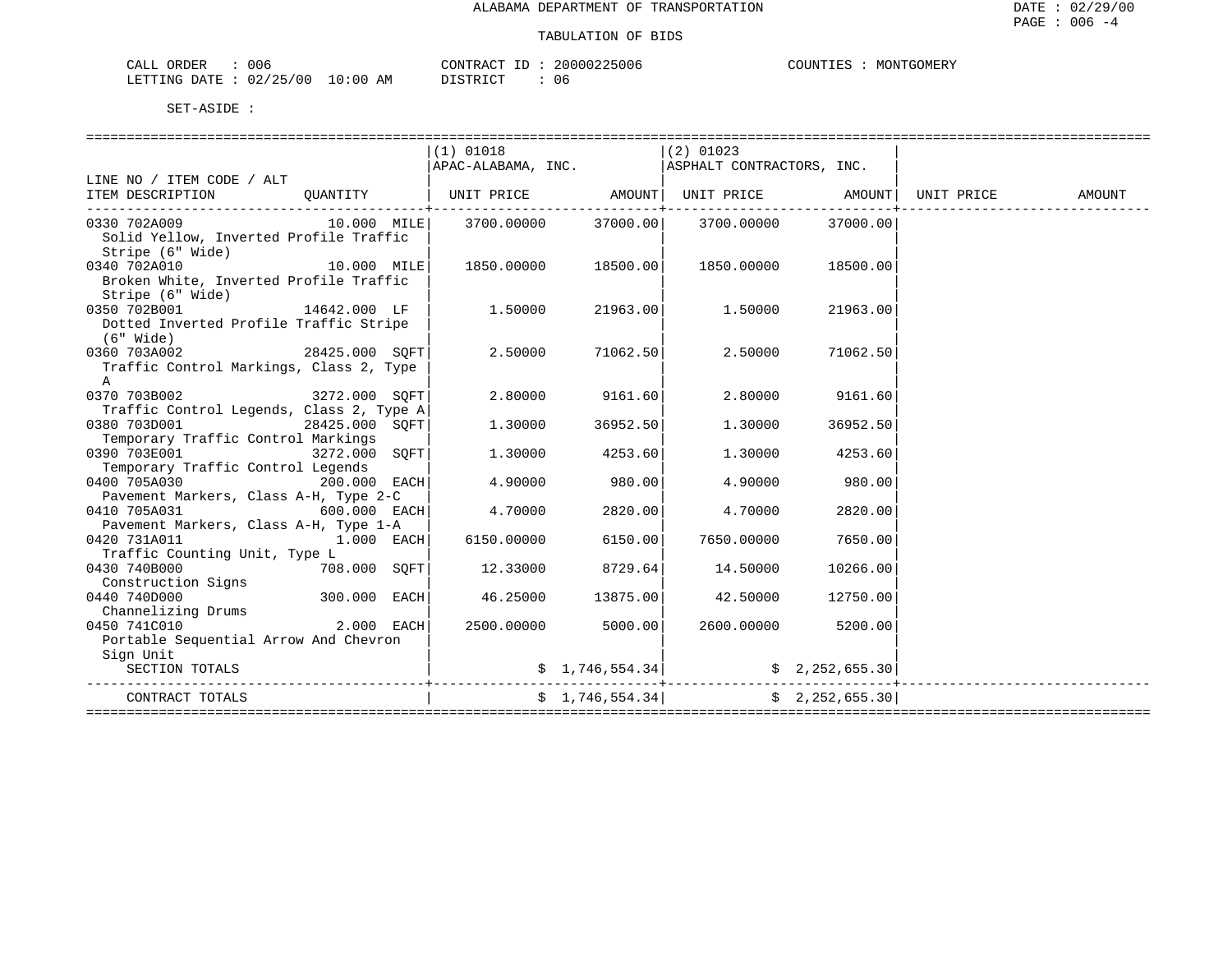DATE :

## VENDOR RANKING

| CALL ORDER : 009<br>LETTING DATE: 02/25/00<br>10:00 AM                                                                                                                                                      | CONTRACT ID: 20000225009<br>: 08<br>DISTRICT | COUNTIES : MONROE                                 |                   |
|-------------------------------------------------------------------------------------------------------------------------------------------------------------------------------------------------------------|----------------------------------------------|---------------------------------------------------|-------------------|
| CONTRACT DESCRIPTION:<br>for constructing the Planing, Resurfacing, and Traffic<br>Stripe on S.R. #12 (U.S. #84) from M.P. 76.441 to M.P.<br>82.019 south of Monroeville. Length - 5.578 mi.<br>SET-ASIDE : | CONTRACT TIME : 40<br>Working Days<br>RURAL  | (available days)<br>PROJECT $(S)$ : NH-309 $(24)$ |                   |
| RANK<br>VENDOR NO. / NAME                                                                                                                                                                                   |                                              | TOTAL<br>BID.                                     | % OVER<br>LOW BID |

| LAINIV | VENDOR NO. / NAME | . u                          | UUW DID    |           |  |
|--------|-------------------|------------------------------|------------|-----------|--|
|        | 23011             | HOSEA O. WEAVER & SONS, INC. | 596,107.48 | 100.0000% |  |
|        | 13008             | MOBILE ASPHALT COMPANY, LLC  | 619,664.92 | 103.9518% |  |
|        | 01018             | APAC-ALABAMA, INC.           | 631,652.68 | 105.9628% |  |
|        | 02032             | BULLARD EXCAVATING, INC.     | 664,879.00 | 111.5367% |  |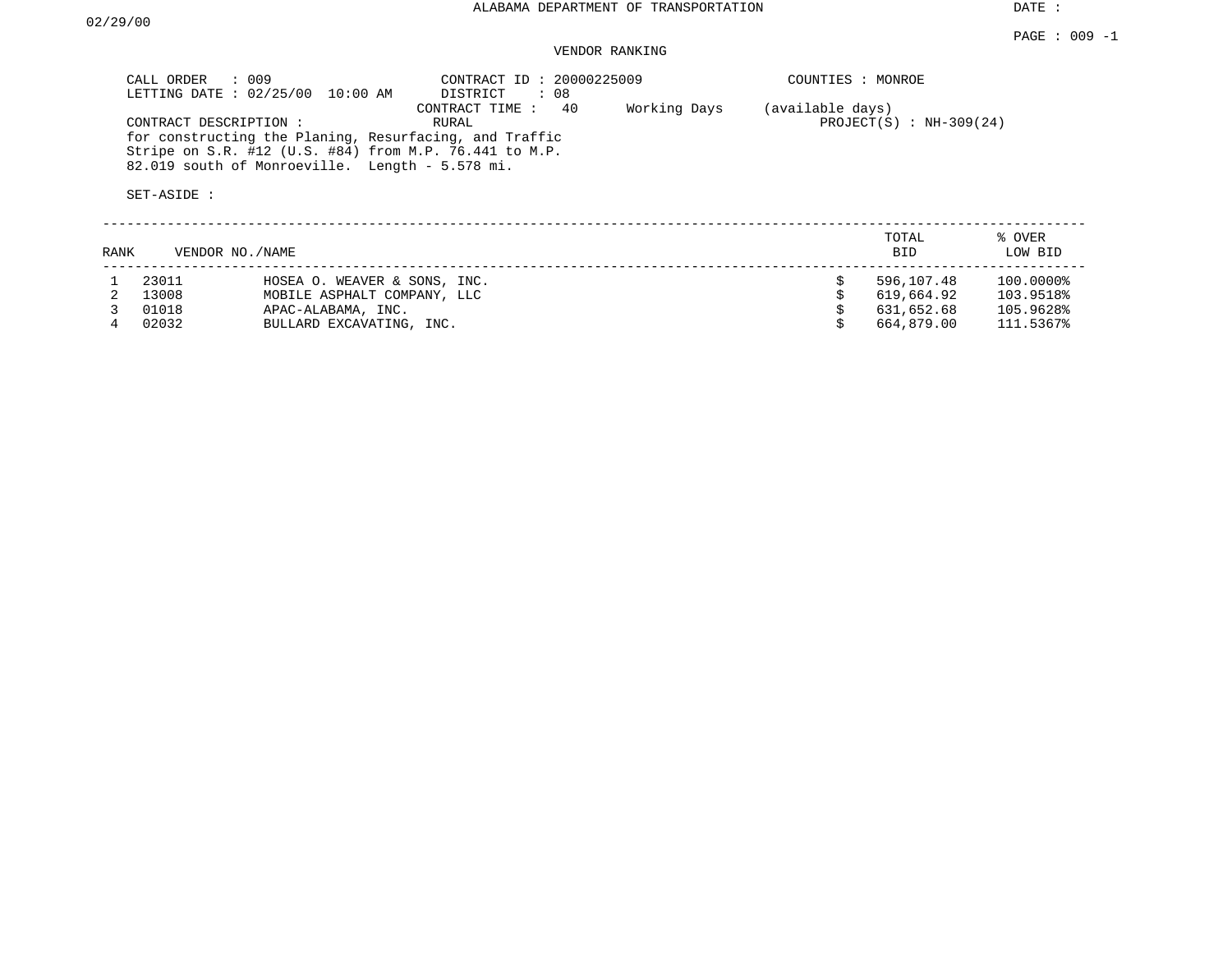#### TABULATION OF BIDS

| ORDER<br>CALL ( | 009        |             | CONTRACT<br>ID                             | 20000225009 | COUNTIES | MONROE |
|-----------------|------------|-------------|--------------------------------------------|-------------|----------|--------|
| LETTING DATE    | : 02/25/00 | 10:00<br>ΑM | $\gamma$ ד פידי ד $\gamma$<br><i>┙</i> ∸┘∸ | 08          |          |        |

|                                                                                |                 |             | =========================                                                     |           | ========================= |           |             | ================================ |
|--------------------------------------------------------------------------------|-----------------|-------------|-------------------------------------------------------------------------------|-----------|---------------------------|-----------|-------------|----------------------------------|
|                                                                                |                 |             | $(1)$ 23011                                                                   |           | $(2)$ 13008               |           | $(3)$ 01018 |                                  |
|                                                                                |                 |             | HOSEA O. WEAVER & SONS, INC. MOBILE ASPHALT COMPANY, LLC   APAC-ALABAMA, INC. |           |                           |           |             |                                  |
| LINE NO / ITEM CODE / ALT                                                      |                 |             |                                                                               |           |                           |           |             |                                  |
| ITEM DESCRIPTION                                                               | OUANTITY        |             | UNIT PRICE                                                                    | AMOUNT    | UNIT PRICE                | AMOUNT    | UNIT PRICE  | AMOUNT                           |
|                                                                                |                 |             |                                                                               |           |                           |           |             |                                  |
| SECTION 0001<br>TOTAL                                                          |                 |             |                                                                               |           |                           |           |             |                                  |
|                                                                                |                 |             |                                                                               |           |                           |           |             |                                  |
| 0010 209A000                                                                   | 4.000           | EACH        | 114.59000                                                                     | 458.36    | 24.20000                  | 96.80     | 78.00000    | 312.00                           |
| Mailbox Reset, Single                                                          |                 |             |                                                                               |           |                           |           |             |                                  |
| 0020 209A001                                                                   | 4.000           | <b>EACH</b> | 154.73000                                                                     | 618.92    | 31.10000                  | 124.40    | 96.00000    | 384.00                           |
| Mailbox Reset, Double                                                          |                 |             |                                                                               |           |                           |           |             |                                  |
| 0030 209A002                                                                   | 4.000           | EACH        | 154.73000                                                                     | 618.92    | 35.60000                  | 142.40    | 114,00000   | 456.00                           |
| Mailbox Reset, Multiple                                                        |                 |             |                                                                               |           |                           |           |             |                                  |
| 0040 305A000                                                                   | 1150.000 CYCP   |             | 11.33000                                                                      | 13029.50  | 7.10000                   | 8165.00   | 12.75000    | 14662.50                         |
| Borrow, Section 210, For Miscellaneous                                         |                 |             |                                                                               |           |                           |           |             |                                  |
| Use                                                                            |                 |             |                                                                               |           |                           |           |             |                                  |
| 0050 405A000                                                                   | 5610.000 GAL    |             | 0.65000                                                                       | 3646.50   | 0.75000                   | 4207.50   | 1.31000     | 7349.10                          |
| Tack Coat                                                                      |                 |             |                                                                               |           |                           |           |             |                                  |
| 0060 408A051                                                                   | 105810.000 SOYD |             | 0.47000                                                                       | 49730.70  | 0.30000                   | 31743.00  | 0.40000     | 42324.00                         |
| Planing Existing Pavement                                                      |                 |             |                                                                               |           |                           |           |             |                                  |
| (Approximately 0.00" Thru 1.0" Thick)                                          |                 |             |                                                                               |           |                           |           |             |                                  |
| 0070 424A261                                                                   | 8730.000 TON    |             | 29.60000                                                                      | 258408.00 | 36.90000                  | 322137.00 | 34.50000    | 301185.00                        |
| Superpave Bituminous Concrete Wearing                                          |                 |             |                                                                               |           |                           |           |             |                                  |
| Surface Layer, 3/4" Maximum Aggregate                                          |                 |             |                                                                               |           |                           |           |             |                                  |
| Size Mix, ESAL Range D                                                         |                 |             |                                                                               |           |                           |           |             |                                  |
| 0080 424A264                                                                   | 800.000 TON     |             | 48.11000                                                                      | 38488.00  | 41.30000                  | 33040.00  | 54.00000    | 43200.00                         |
| Superpave Bituminous Concrete Wearing                                          |                 |             |                                                                               |           |                           |           |             |                                  |
| Surface Layer, Patching, 3/4" Maximum                                          |                 |             |                                                                               |           |                           |           |             |                                  |
| Aggregate Size Mix, ESAL Range D<br>0090 424A267                               |                 |             |                                                                               |           |                           |           |             |                                  |
|                                                                                | 2000.000 TON    |             | 36.96000                                                                      | 73920.00  | 30.60000                  | 61200.00  | 34.75000    | 69500.00                         |
| Superpave Bituminous Concrete Wearing<br>Surface Layer, Leveling, 3/4" Maximum |                 |             |                                                                               |           |                           |           |             |                                  |
| Aggregate Size Mix, ESAL Range D                                               |                 |             |                                                                               |           |                           |           |             |                                  |
| 0100 428B000                                                                   | 58904.000 LF    |             | 0.05000                                                                       | 2945.20   | 0.08000                   | 4712.32   | 0.02000     | 1178.08                          |
| Scoring Bituminous Pavement Surface By                                         |                 |             |                                                                               |           |                           |           |             |                                  |
| Rolling                                                                        |                 |             |                                                                               |           |                           |           |             |                                  |
| 0110 430B000                                                                   | 350.000 TNCP    |             | 21.75000                                                                      | 7612.50   | 13.70000                  | 4795.00   | 32.00000    | 11200.00                         |
| Aggregate Surfacing (AHD #467 Or #57)                                          |                 |             |                                                                               |           |                           |           |             |                                  |
| 0120 600A000                                                                   |                 | LUMP        | 21411.57000                                                                   | 21411.57  | 27250.00000               | 27250.00  | 24000.00000 | 24000.00                         |
| Mobilization                                                                   |                 |             |                                                                               |           |                           |           |             |                                  |
| 0130 652A054                                                                   | 4.000 ACRE      |             | 515.45000                                                                     | 2061.80   | 522.10000                 | 2088.40   | 450.00000   | 1800.00                          |
| Seeding (Mix 2A)                                                               |                 |             |                                                                               |           |                           |           |             |                                  |
| 0140 656A000                                                                   | 4.000 ACRE      |             | 515.45000                                                                     | 2061.80   | 490.50000                 | 1962.00   | 450.00000   | 1800.00                          |
| Mulching, Class A, Type 1                                                      |                 |             |                                                                               |           |                           |           |             |                                  |
| 0150 665F000                                                                   | 50.000          | EACH        | 6.12000                                                                       | 306.00    | 4.80000                   | 240.00    | 5.00000     | 250.00                           |
| Hay Bales                                                                      |                 |             |                                                                               |           |                           |           |             |                                  |
|                                                                                |                 |             |                                                                               |           |                           |           |             |                                  |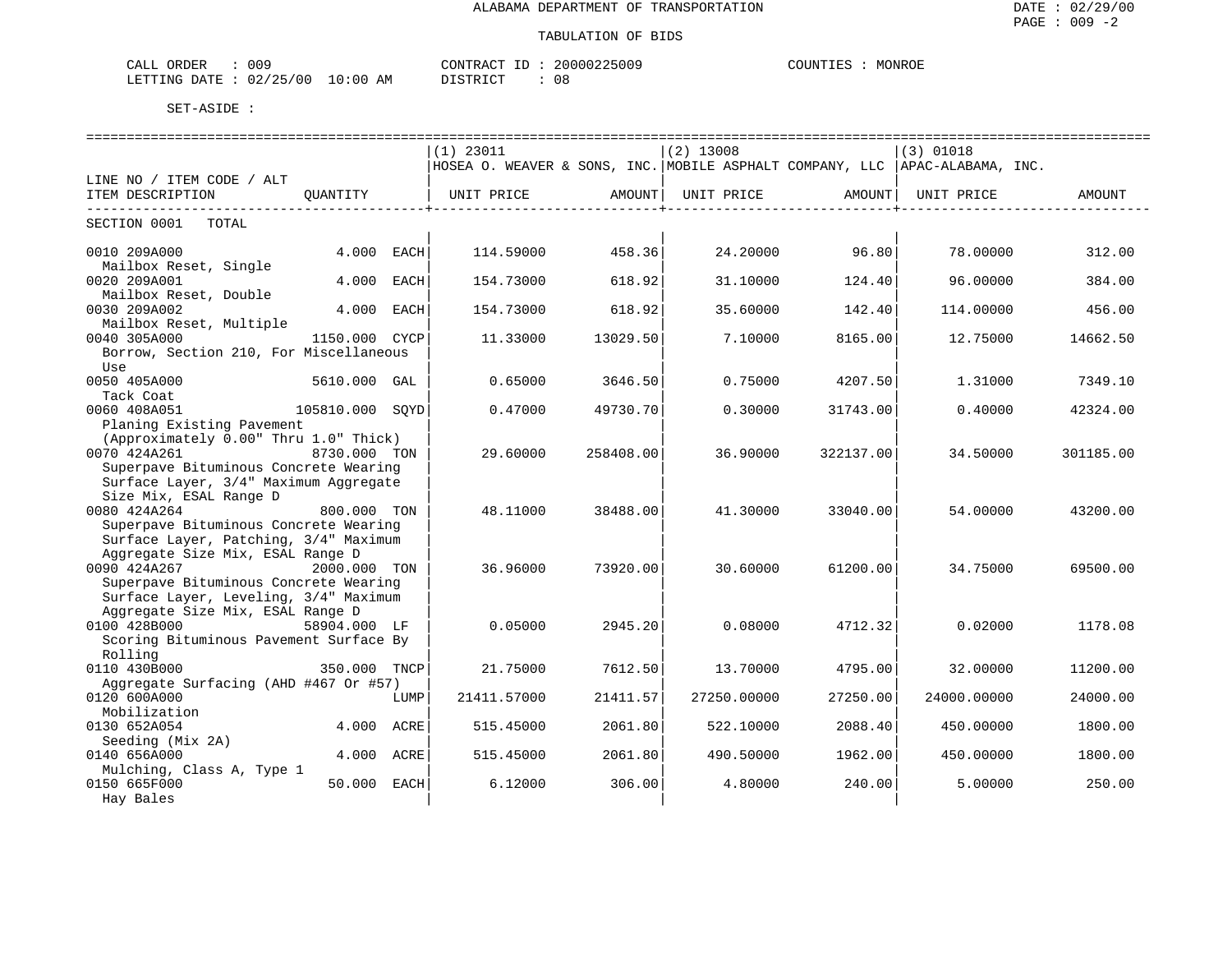| <b>ORDER</b><br>N I A | 009      |                                                                                                                                | TD.<br>CONTRACT | 20000225009 | $T$ $T$ $T$ $T$ $T$ $T$<br>MONROE<br>TES. |
|-----------------------|----------|--------------------------------------------------------------------------------------------------------------------------------|-----------------|-------------|-------------------------------------------|
| LETTING DATE          | 02/25/00 | 10:00<br>AΜ<br>the contract of the contract of the contract of the contract of the contract of the contract of the contract of |                 | U C         |                                           |

|                                                                       | $(1)$ 23011                                                                  |          | $(2)$ 13008 |          | $(3)$ 01018 |          |
|-----------------------------------------------------------------------|------------------------------------------------------------------------------|----------|-------------|----------|-------------|----------|
|                                                                       | HOSEA O. WEAVER & SONS, INC. MOBILE ASPHALT COMPANY, LLC  APAC-ALABAMA, INC. |          |             |          |             |          |
| LINE NO / ITEM CODE / ALT                                             |                                                                              |          |             |          |             |          |
| ITEM DESCRIPTION<br>OUANTITY                                          | UNIT PRICE                                                                   | AMOUNT   | UNIT PRICE  | AMOUNT   | UNIT PRICE  | AMOUNT   |
| 0160 665J000<br>500.000 LF                                            | 4.15000                                                                      | 2075.00  | 4.10000     | 2050.00  | 4.00000     | 2000.00  |
| Silt Fence, Type A                                                    |                                                                              |          |             |          |             |          |
| 0170 701C002<br>15.000 MILE                                           | 216.49000                                                                    | 3247.35  | 316.40000   | 4746.00  | 300,00000   | 4500.00  |
| Broken Temporary Traffic Stripe (Paint)                               |                                                                              |          |             |          |             |          |
| 0180 701C003<br>15.000 MILE<br>Solid Temporary Traffic Stripe (Paint) | 319.58000                                                                    | 4793.70  | 337.50000   | 5062.50  | 320.00000   | 4800.00  |
| 0190 702A007 5.000 MILE                                               | 2118.50000                                                                   | 10592.50 | 1951.30000  | 9756.50  | 1850.00000  | 9250.00  |
| Broken Yellow, Inverted Profile Traffic                               |                                                                              |          |             |          |             |          |
| Stripe (6" Wide)<br>-,<br>13.000 MILE<br>0200 702A008                 | 4185.45000                                                                   | 54410.85 | 3902.50000  | 50732.50 | 3700.00000  | 48100.00 |
| Solid White, Inverted Profile Traffic                                 |                                                                              |          |             |          |             |          |
| Stripe (6" Wide)                                                      |                                                                              |          |             |          |             |          |
| 0210 702A009<br>5.000 MILE                                            | 4185.45000                                                                   | 20927.25 | 3902.50000  | 19512.50 | 3700.00000  | 18500.00 |
| Solid Yellow, Inverted Profile Traffic                                |                                                                              |          |             |          |             |          |
| Stripe (6" Wide)                                                      |                                                                              |          |             |          |             |          |
| 0220 702B001<br>470.000 LF<br>Dotted Inverted Profile Traffic Stripe  | 1,08000                                                                      | 507.60   | 1,50000     | 705.00   | 1,40000     | 658.00   |
| $(6"$ Wide)                                                           |                                                                              |          |             |          |             |          |
| 2600.000 SOFT<br>0230 703A002                                         | 1.44000                                                                      | 3744.00  | 2.40000     | 6240.001 | 2.25000     | 5850.00  |
| Traffic Control Markings, Class 2, Type                               |                                                                              |          |             |          |             |          |
| $\mathbb{A}$                                                          |                                                                              |          |             |          |             |          |
| 0240 703B002<br>332.000 SOFT                                          | 2.16000                                                                      | 717.12   | 3.20000     | 1062.40  | 3.00000     | 996.00   |
| Traffic Control Legends, Class 2, Type A                              |                                                                              |          |             |          |             |          |
| 0250 703D002<br>1186.000 SOFT                                         | 0.93000                                                                      | 1102.98  | 1,40000     | 1660.40  | 1.30000     | 1541.80  |
| Temporary Traffic Control Markings                                    |                                                                              |          |             |          |             |          |
| (Paint)<br>0260 703E002<br>664.000 SOFT                               | 1,29000                                                                      | 856.56   | 1,40000     | 929.60   | 1,30000     | 863.20   |
| Temporary Traffic Control Legends                                     |                                                                              |          |             |          |             |          |
| (Paint)                                                               |                                                                              |          |             |          |             |          |
| 0270 705A030<br>170.000 EACH                                          | 4.23000                                                                      | 719.10   | 5.50000     | 935.00   | 5.25000     | 892.50   |
| Pavement Markers, Class A-H, Type 2-C                                 |                                                                              |          |             |          |             |          |
| 285.000 EACH<br>0280 705A031                                          | 4.23000                                                                      | 1205.55  | 5.30000     | 1510.50  | 5.00000     | 1425.00  |
| Pavement Markers, Class A-H, Type 1-A                                 |                                                                              |          |             |          |             |          |
| 0290 705A032<br>420.000 EACH<br>Pavement Markers, Class A-H, Type 1-B | 4.23000                                                                      | 1776.60  | 5.30000     | 2226.00  | 5.00000     | 2100.00  |
| 0300 705A037<br>$465.000$ EACH                                        | 4.23000                                                                      | 1966.95  | 5.50000     | 2557.50  | 5.25000     | 2441.25  |
| Pavement Markers, Class A-H, Type 2-D                                 |                                                                              |          |             |          |             |          |
| 0310 705A038<br>145.000 EACH                                          | 4.23000                                                                      | 613.35   | 5.50000     | 797.50   | 5.25000     | 761.25   |
| Pavement Markers, Class A-H, Type 2-E                                 |                                                                              |          |             |          |             |          |
| 354.000 SQFT<br>0320 740B000                                          | 11,91000                                                                     | 4216.14  | 11,80000    | 4177.201 | 12.00000    | 4248.00  |
| Construction Signs                                                    |                                                                              |          |             |          |             |          |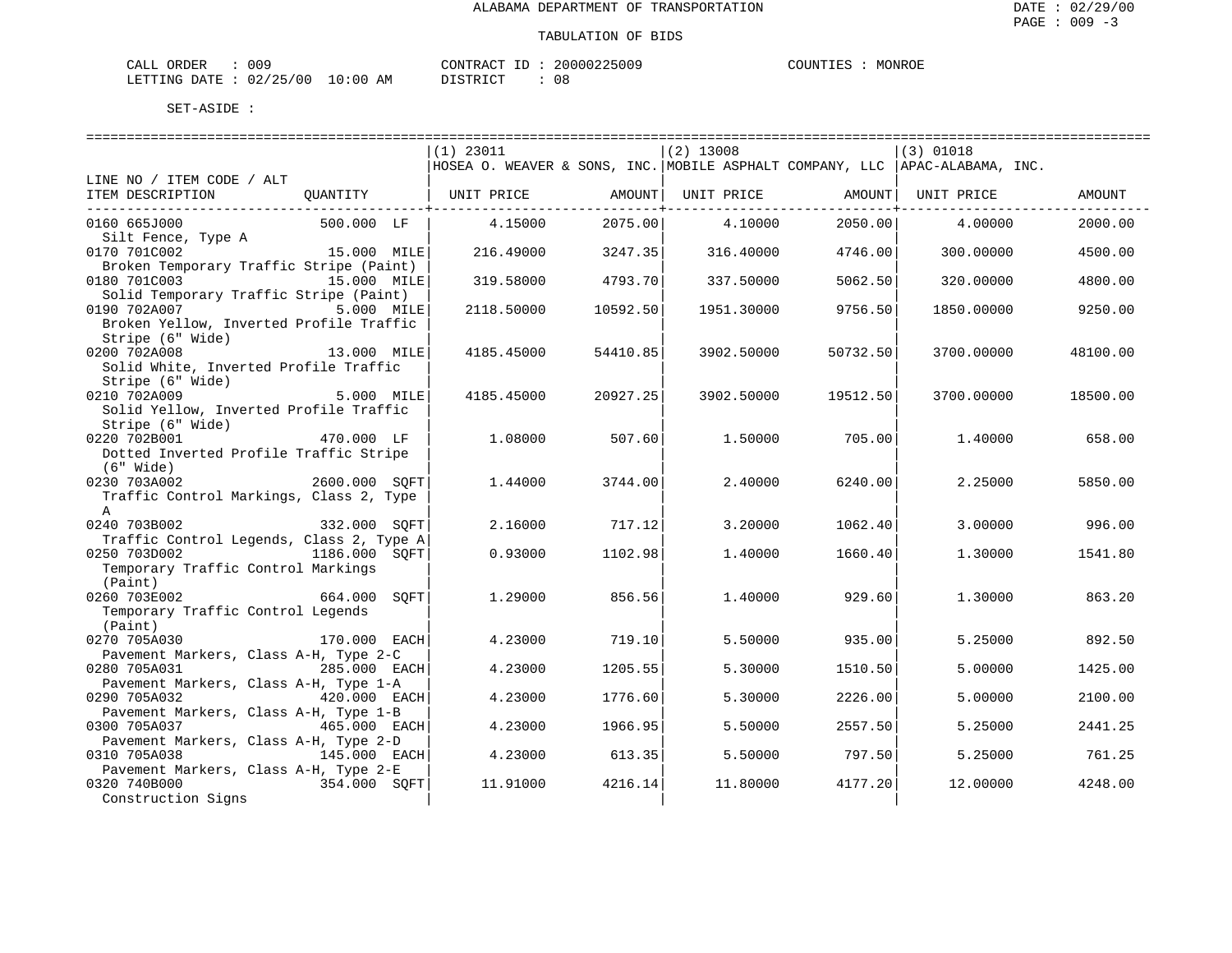| 009<br>ORDER<br>CALL        |             | CONTRACT<br>⊥ப       | 20000225009 | MONROE<br>COUNTIES |
|-----------------------------|-------------|----------------------|-------------|--------------------|
| 02/25/00<br>LETTING<br>DATE | 10:00<br>ΑM | <b>PLATRICT</b><br>. | 08          |                    |

|                                               |          |      | $(1)$ 23011<br> HOSEA O. WEAVER & SONS, INC. MOBILE ASPHALT COMPANY, LLC  APAC-ALABAMA, INC. |             | $(2)$ 13008                    |            | $(3)$ 01018 |    |            |  |  |  |
|-----------------------------------------------|----------|------|----------------------------------------------------------------------------------------------|-------------|--------------------------------|------------|-------------|----|------------|--|--|--|
| LINE NO / ITEM CODE / ALT<br>ITEM DESCRIPTION | OUANTITY |      | UNIT PRICE                                                                                   | AMOUNT      | UNIT PRICE<br>-------+-------- | AMOUNT     | UNIT PRICE  |    | AMOUNT     |  |  |  |
| 0330 740E000<br>Cones (36 Inches High)        | 200.000  | EACH | 12.43000                                                                                     | 2486.00     | 5.00000                        | 1000.00    | 8.00000     |    | 1600.00    |  |  |  |
| 0340 740M000<br>Weight For Cone               | 200.000  | EACH | 7.47000                                                                                      | 1494.00     | 3.00000                        | 600.00     | 4.00000     |    | 800.00     |  |  |  |
| 0350 7400000<br>Pilot Car                     | 1.000    | EACH | 3337.11000                                                                                   | 3337.11     | 1500.00000                     | 1500.00    | 725.00000   |    | 725.00     |  |  |  |
| SECTION TOTALS                                |          |      | \$                                                                                           | 596, 107.48 | \$                             | 619,664.92 |             | \$ | 631,652.68 |  |  |  |
| CONTRACT TOTALS                               |          |      | Ŝ.                                                                                           | 596, 107.48 | Ŝ.                             | 619,664.92 |             | Ŝ. | 631,652.68 |  |  |  |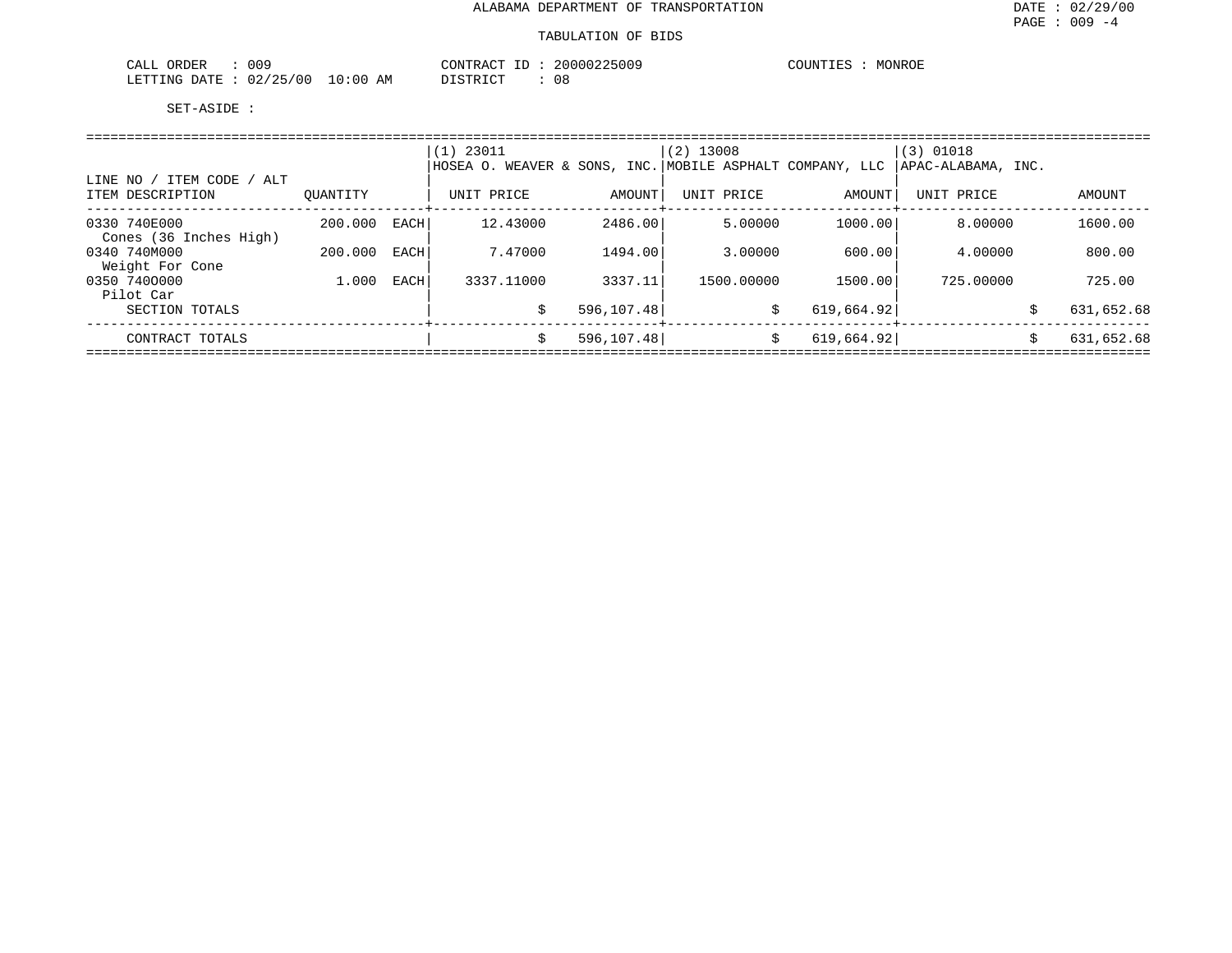DATE :

# TABULATION OF BIDS

| ORDER<br>CALL | 009      |             | CONTRACT | 20000225009 | COUNTIES | MONROE |
|---------------|----------|-------------|----------|-------------|----------|--------|
| LETTING DATE  | 02/25/00 | 10:00<br>AΜ | DISTRICT | n o<br>U O  |          |        |

|                                                   |                 |      | (4) 02032                |           |                                           |  |        |
|---------------------------------------------------|-----------------|------|--------------------------|-----------|-------------------------------------------|--|--------|
|                                                   |                 |      | BULLARD EXCAVATING, INC. |           |                                           |  |        |
| LINE NO / ITEM CODE / ALT                         |                 |      |                          |           |                                           |  |        |
| ITEM DESCRIPTION                                  | QUANTITY        |      | UNIT PRICE               |           | AMOUNT   UNIT PRICE   AMOUNT   UNIT PRICE |  | AMOUNT |
|                                                   |                 |      |                          |           |                                           |  |        |
| SECTION 0001<br>TOTAL                             |                 |      |                          |           |                                           |  |        |
|                                                   |                 |      |                          |           |                                           |  |        |
| 0010 209A000                                      | 4.000 EACH      |      | 100.00000                | 400.00    |                                           |  |        |
| Mailbox Reset, Single                             |                 |      |                          |           |                                           |  |        |
| 0020 209A001                                      | 4.000 EACH      |      | 150.00000                | 600.00    |                                           |  |        |
| Mailbox Reset, Double                             |                 |      |                          |           |                                           |  |        |
| 0030 209A002                                      | 4.000 EACH      |      | 200.00000                | 800.00    |                                           |  |        |
| Mailbox Reset, Multiple                           |                 |      |                          |           |                                           |  |        |
| 0040 305A000                                      | 1150.000 CYCP   |      | 5.50000                  | 6325.00   |                                           |  |        |
| Borrow, Section 210, For Miscellaneous            |                 |      |                          |           |                                           |  |        |
| Use                                               |                 |      |                          |           |                                           |  |        |
| 0050 405A000                                      | 5610.000 GAL    |      | 0.85000                  | 4768.50   |                                           |  |        |
| Tack Coat                                         |                 |      |                          |           |                                           |  |        |
| 0060 408A051                                      | 105810.000 SQYD |      | 0.40000                  | 42324.00  |                                           |  |        |
| Planing Existing Pavement                         |                 |      |                          |           |                                           |  |        |
| (Approximately 0.00" Thru 1.0" Thick)             |                 |      |                          |           |                                           |  |        |
| 0070 424A261                                      | 8730.000 TON    |      | 36.93000                 | 322398.90 |                                           |  |        |
| Superpave Bituminous Concrete Wearing             |                 |      |                          |           |                                           |  |        |
| Surface Layer, 3/4" Maximum Aggregate             |                 |      |                          |           |                                           |  |        |
| Size Mix, ESAL Range D                            |                 |      |                          |           |                                           |  |        |
| 0080 424A264                                      | 800.000 TON     |      | 42.50000                 | 34000.00  |                                           |  |        |
| Superpave Bituminous Concrete Wearing             |                 |      |                          |           |                                           |  |        |
| Surface Layer, Patching, 3/4" Maximum             |                 |      |                          |           |                                           |  |        |
| Aggregate Size Mix, ESAL Range D                  |                 |      |                          |           |                                           |  |        |
| 0090 424A267                                      | 2000.000 TON    |      | 38.00000                 | 76000.00  |                                           |  |        |
| Superpave Bituminous Concrete Wearing             |                 |      |                          |           |                                           |  |        |
| Surface Layer, Leveling, 3/4" Maximum             |                 |      |                          |           |                                           |  |        |
| Aggregate Size Mix, ESAL Range D<br>0100 428B000  | 58904.000 LF    |      | 0.15000                  | 8835.60   |                                           |  |        |
|                                                   |                 |      |                          |           |                                           |  |        |
| Scoring Bituminous Pavement Surface By<br>Rolling |                 |      |                          |           |                                           |  |        |
| 0110 430B000                                      | 350.000 TNCP    |      | 25,00000                 | 8750.00   |                                           |  |        |
| Aggregate Surfacing (AHD #467 Or #57)             |                 |      |                          |           |                                           |  |        |
| 0120 600A000                                      |                 | LUMP | 40000.00000              | 40000.00  |                                           |  |        |
| Mobilization                                      |                 |      |                          |           |                                           |  |        |
| 0130 652A054                                      | 4.000 ACRE      |      | 450.00000                | 1800.00   |                                           |  |        |
| Seeding (Mix 2A)                                  |                 |      |                          |           |                                           |  |        |
| 0140 656A000                                      | 4.000 ACRE      |      | 450.00000                | 1800.00   |                                           |  |        |
| Mulching, Class A, Type 1                         |                 |      |                          |           |                                           |  |        |
| 0150 665F000                                      | 50.000 EACH     |      | 5.00000                  | 250.00    |                                           |  |        |
| Hay Bales                                         |                 |      |                          |           |                                           |  |        |
|                                                   |                 |      |                          |           |                                           |  |        |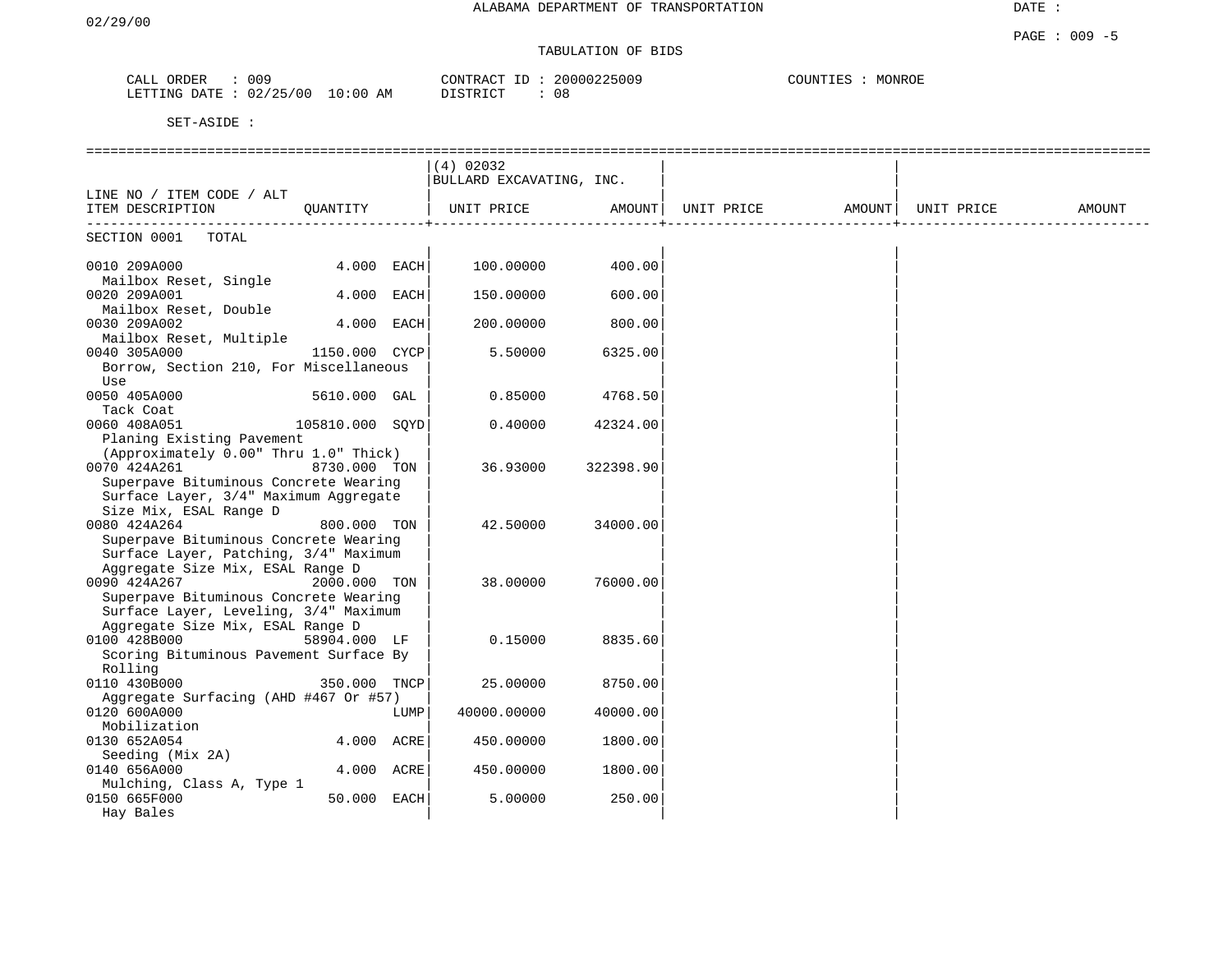| $\sqrt{2}$<br>∩R⊺<br>JER<br>لىطات<br>UU- |                                         | $\neg$ NTR $\sim$<br>$\sim$ $\sim$ $\sim$<br>$\Lambda$ | 5005       | "ONROE<br>$.$ ITNTT $\overline{ }$<br>M() |
|------------------------------------------|-----------------------------------------|--------------------------------------------------------|------------|-------------------------------------------|
| TTNG<br><b>DURING</b><br>۱Δ<br>υz<br>__  | AM<br>ЛU<br>$^{\prime}$<br>้ U เ.<br>-- | $ \sim$ $\sim$<br>' GITT                               | n c<br>U C |                                           |

|                                          |                | (4) 02032                |          |            |        |            |        |
|------------------------------------------|----------------|--------------------------|----------|------------|--------|------------|--------|
|                                          |                | BULLARD EXCAVATING, INC. |          |            |        |            |        |
| LINE NO / ITEM CODE / ALT                |                |                          |          |            |        |            |        |
| ITEM DESCRIPTION                         | OUANTITY       | UNIT PRICE               | AMOUNT   | UNIT PRICE | AMOUNT | UNIT PRICE | AMOUNT |
| ______________________________________   |                |                          | -------- |            |        |            |        |
| 0160 665J000                             | 500.000 LF     | 5.00000                  | 2500.00  |            |        |            |        |
| Silt Fence, Type A                       |                |                          |          |            |        |            |        |
| 0170 701C002                             | 15.000 MILE    | 300.00000                | 4500.00  |            |        |            |        |
| Broken Temporary Traffic Stripe (Paint)  |                |                          |          |            |        |            |        |
| 0180 701C003<br>15.000 MILE              |                | 320.00000                | 4800.00  |            |        |            |        |
| Solid Temporary Traffic Stripe (Paint)   |                |                          |          |            |        |            |        |
| 0190 702A007                             | 5.000 MILE     | 1850.00000               | 9250.00  |            |        |            |        |
| Broken Yellow, Inverted Profile Traffic  |                |                          |          |            |        |            |        |
| Stripe (6" Wide)                         |                |                          |          |            |        |            |        |
| 0200 702A008                             | 13.000 MILE    | 3700.00000               | 48100.00 |            |        |            |        |
| Solid White, Inverted Profile Traffic    |                |                          |          |            |        |            |        |
| Stripe (6" Wide)                         |                |                          |          |            |        |            |        |
| 0210 702A009                             | 5.000 MILE     | 3700.00000               | 18500.00 |            |        |            |        |
| Solid Yellow, Inverted Profile Traffic   |                |                          |          |            |        |            |        |
| Stripe (6" Wide)                         |                |                          |          |            |        |            |        |
| 0220 702B001                             | 470.000 LF     | 1,40000                  | 658.00   |            |        |            |        |
| Dotted Inverted Profile Traffic Stripe   |                |                          |          |            |        |            |        |
| (6" Wide)                                |                |                          |          |            |        |            |        |
| 2600.000 SQFT<br>0230 703A002            |                | 2.25000                  | 5850.00  |            |        |            |        |
| Traffic Control Markings, Class 2, Type  |                |                          |          |            |        |            |        |
| A                                        |                |                          |          |            |        |            |        |
| 0240 703B002                             | 332.000 SOFT   | 3.00000                  | 996.00   |            |        |            |        |
| Traffic Control Legends, Class 2, Type A |                |                          |          |            |        |            |        |
| 0250 703D002                             | 1186.000 SOFT  | 1,30000                  | 1541.80  |            |        |            |        |
| Temporary Traffic Control Markings       |                |                          |          |            |        |            |        |
| (Paint)                                  |                |                          |          |            |        |            |        |
| 0260 703E002                             | 664.000 SOFT   | 1,30000                  | 863.20   |            |        |            |        |
| Temporary Traffic Control Legends        |                |                          |          |            |        |            |        |
| (Paint)                                  |                |                          |          |            |        |            |        |
| 0270 705A030                             | $170.000$ EACH | 5.25000                  | 892.50   |            |        |            |        |
| Pavement Markers, Class A-H, Type 2-C    |                |                          |          |            |        |            |        |
| 0280 705A031                             | 285.000 EACH   | 5.00000                  | 1425.00  |            |        |            |        |
| Pavement Markers, Class A-H, Type 1-A    |                |                          |          |            |        |            |        |
| 0290 705A032                             | 420.000 EACH   | 5.00000                  | 2100.00  |            |        |            |        |
| Pavement Markers, Class A-H, Type 1-B    |                |                          |          |            |        |            |        |
| 0300 705A037                             | 465.000 EACH   | 5.25000                  | 2441.25  |            |        |            |        |
| Pavement Markers, Class A-H, Type 2-D    |                |                          |          |            |        |            |        |
| 0310 705A038                             | 145.000 EACH   | 5.25000                  | 761.25   |            |        |            |        |
| Pavement Markers, Class A-H, Type 2-E    |                |                          |          |            |        |            |        |
| 0320 740B000                             | 354.000 SOFT   | 12.00000                 | 4248.00  |            |        |            |        |
| Construction Signs                       |                |                          |          |            |        |            |        |
|                                          |                |                          |          |            |        |            |        |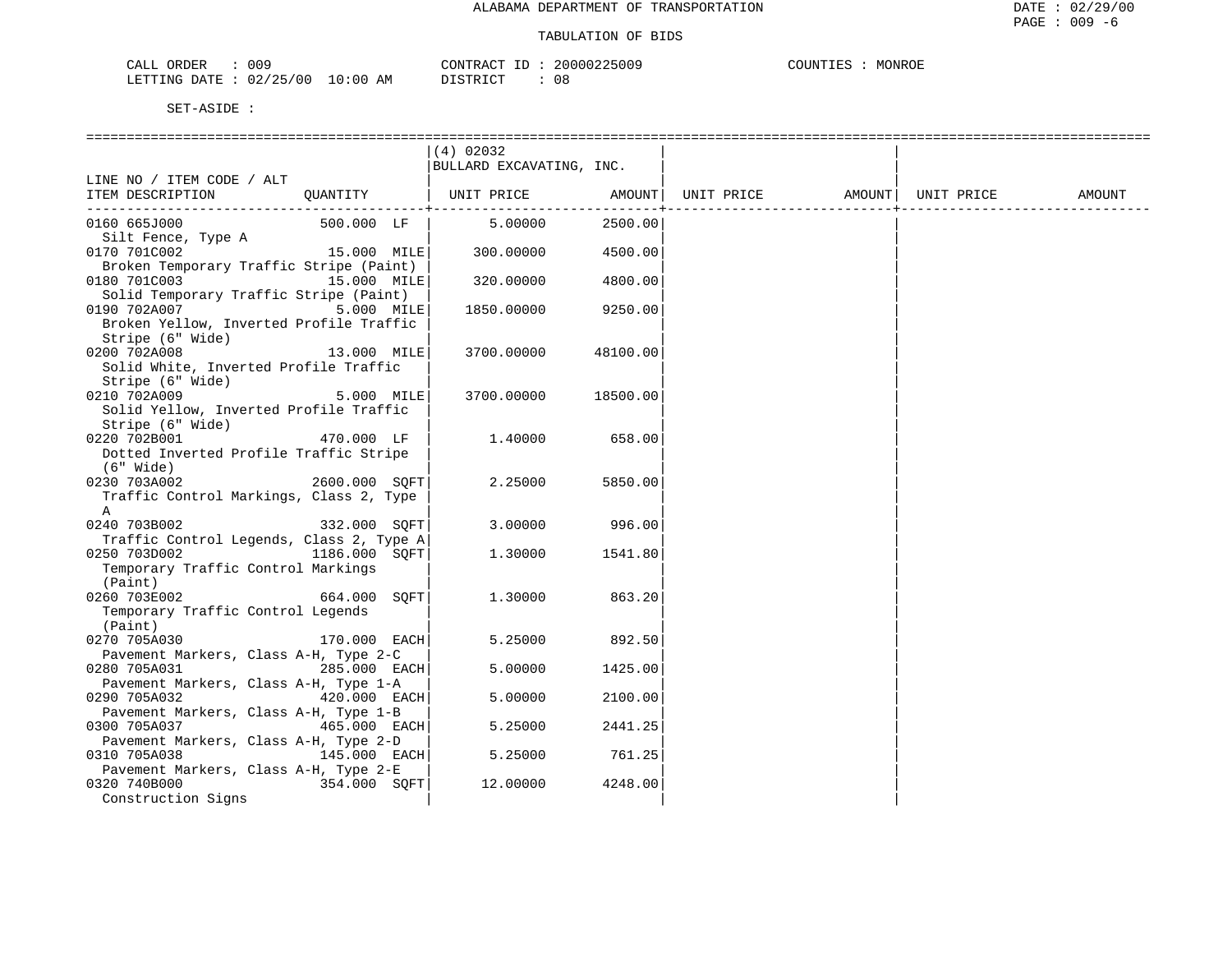| 009<br>ORDER<br>C <sub>AT.T</sub><br>۰ لىلەر   |            | CONTRACT<br>TD.<br>-- | 25009<br>200002 | MONROE<br><b>COUNTIL</b> RS<br><b>IVI</b><br>⊂∪ບມ⊥⊥≞ພ |
|------------------------------------------------|------------|-----------------------|-----------------|-------------------------------------------------------|
| 125.<br>00 /<br>LETTING<br>R מים ח<br>ک ک<br>. | 0:00<br>ΆM | <b>DIAMBIAM</b>       | 08              |                                                       |

| LINE NO / ITEM CODE / ALT<br>ITEM DESCRIPTION | OUANTITY |      | (4) 02032<br>BULLARD EXCAVATING, INC.<br>UNIT PRICE | AMOUNT     | UNIT PRICE | AMOUNT | UNIT PRICE | AMOUNT |
|-----------------------------------------------|----------|------|-----------------------------------------------------|------------|------------|--------|------------|--------|
| 0330 740E000<br>Cones (36 Inches High)        | 200.000  | EACH | 5.00000                                             | 1000.00    |            |        |            |        |
| 0340 740M000<br>Weight For Cone               | 200.000  | EACH | 2.00000                                             | 400.00     |            |        |            |        |
| 0350 7400000<br>Pilot Car                     | 1,000    | EACH | 5000.00000                                          | 5000.00    |            |        |            |        |
| SECTION TOTALS                                |          |      | S                                                   | 664,879.00 |            |        |            |        |
| CONTRACT TOTALS                               |          |      | \$                                                  | 664,879.00 |            |        |            |        |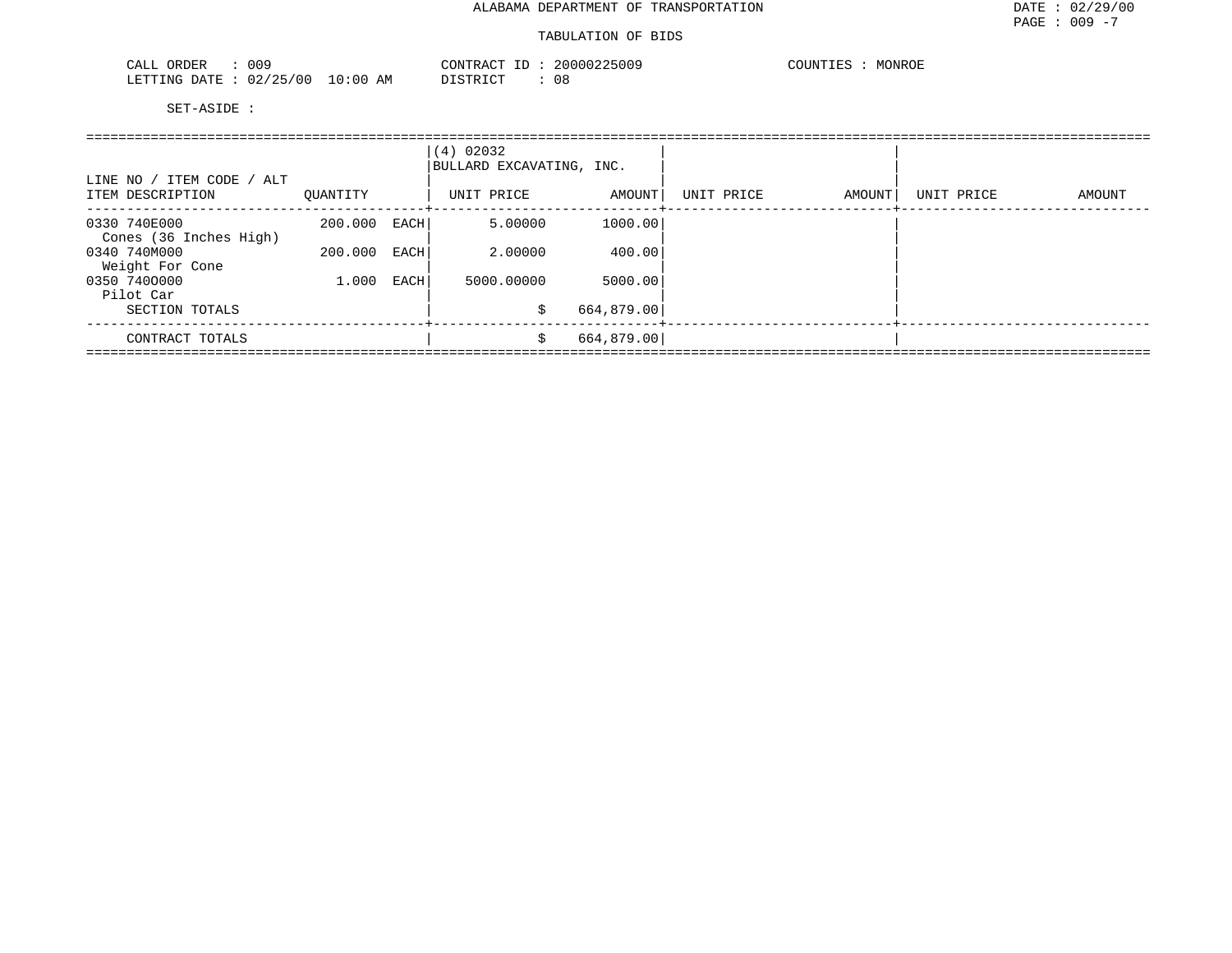DATE :

### VENDOR RANKING

|      | CALL ORDER<br>$\therefore$ 010<br>LETTING DATE: 02/25/00 | 10:00 AM                                                        | CONTRACT ID: 20000225010<br>: 02<br>DISTRICT                                                                                                         |              |                  | COUNTIES : FRANKLIN          |                        |
|------|----------------------------------------------------------|-----------------------------------------------------------------|------------------------------------------------------------------------------------------------------------------------------------------------------|--------------|------------------|------------------------------|------------------------|
|      | CONTRACT DESCRIPTION :<br>SET-ASIDE :                    | west of C.R.#83. Length 3.678 mi.                               | 225<br>CONTRACT TIME:<br>for constructing the Partial Grade, Drainage and Pavement on<br>Corridor "V" from S.R.#24 just east of Russellville to just | Working Days | (available days) | $PROJECT(S)$ : APD-355(37)   |                        |
| RANK | VENDOR NO./NAME                                          |                                                                 |                                                                                                                                                      |              |                  | TOTAL<br><b>BID</b>          | % OVER<br>LOW BID      |
|      | 18031<br>01018                                           | ROGERS GROUP, INC.<br>APAC-ALABAMA, INC.                        |                                                                                                                                                      |              |                  | 4,665,912.70<br>4,736,794.73 | 100.0000%<br>101.5191% |
|      | 19074<br>02035                                           | S & M EOUIPMENT CO., INC.<br>BURGREEN CONTRACTING COMPANY, INC. |                                                                                                                                                      |              |                  | 4,876,307.56<br>5,174,065.50 | 104.5091%<br>110.8907% |

5 08068 H & L TRUCKING COMPANY, INC. \$ 5,900,743.95 126.4649%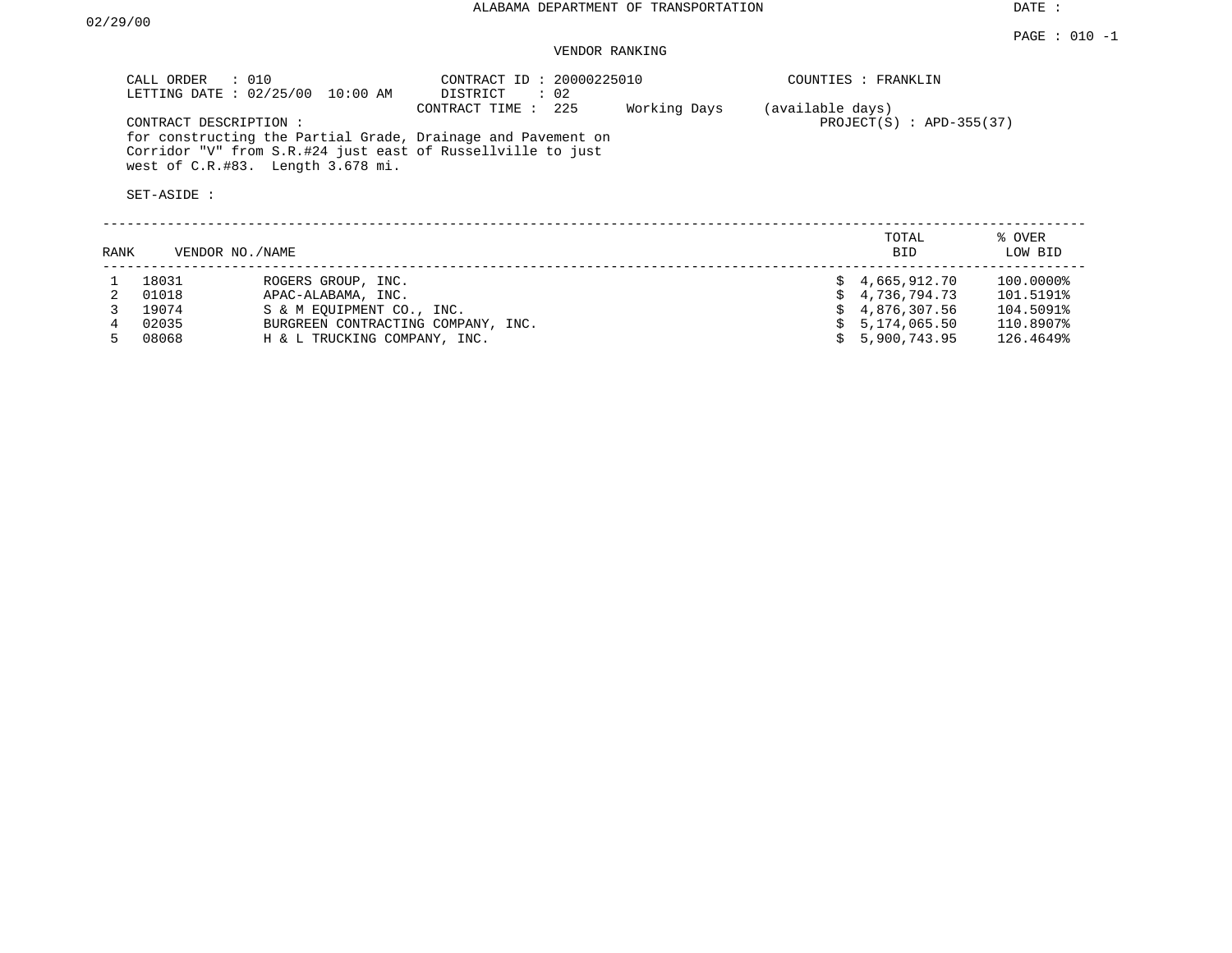| CALL ORDER                      |  | CONTRACT ID: | 20000225010 | COUNTIES | FRANKLIN |
|---------------------------------|--|--------------|-------------|----------|----------|
| LETTING DATE: 02/25/00 10:00 AM |  | DISTRICT     | 02          |          |          |

|                                                                               |                |      |                                                    |           | -------------------- |                                                                |                           |           |
|-------------------------------------------------------------------------------|----------------|------|----------------------------------------------------|-----------|----------------------|----------------------------------------------------------------|---------------------------|-----------|
|                                                                               |                |      | $(1)$ 18031                                        |           | $(2)$ 01018          |                                                                | $(3)$ 19074               |           |
|                                                                               |                |      | ROGERS GROUP, INC.                                 |           | APAC-ALABAMA, INC.   |                                                                | S & M EOUIPMENT CO., INC. |           |
| LINE NO / ITEM CODE / ALT                                                     |                |      |                                                    |           |                      |                                                                |                           |           |
| ITEM DESCRIPTION                                                              | OUANTITY       |      | UNIT PRICE AMOUNT<br>----------------------------+ |           |                      | UNIT PRICE AMOUNT   UNIT PRICE<br>--------------------------+- |                           | AMOUNT    |
| SECTION 0001 Total                                                            |                |      |                                                    |           |                      |                                                                |                           |           |
| 0010 206C002                                                                  | 81.000 SQYD    |      | 7.00000                                            | 567.00    | 7.18000              | 581.58                                                         | 3.00000                   | 243.00    |
| Removing Concrete Slope Paving<br>0020 210A000                                | 3339.000 CYIP  |      | 3.60000                                            | 12020.40  | 4.33000              | 14457.87                                                       | 5.00000                   | 16695.00  |
| Unclassified Excavation<br>0030 210D000                                       | 42027.000 CYIP |      | 3.00000                                            | 126081.00 | 3.50000              | 147094.50                                                      | 3.24000                   | 136167.48 |
| Borrow Excavation                                                             |                |      |                                                    |           |                      |                                                                |                           |           |
| 0040 214A000<br>Structure Excavation                                          | 459.000 CUYD   |      | 8,00000                                            | 3672.00   | 6.34000              | 2910.06                                                        | 7.25000                   | 3327.75   |
| 0050 214B001<br>Foundation Backfill, Commercial                               | 232.000        | CUYD | 16.00000                                           | 3712.00   | 8.00000              | 1856.00                                                        | 16.80000                  | 3897.60   |
| 0060 301A004                                                                  | 66806.000 SYCP |      | 1.65000                                            | 110229.90 | 1.44000              | 96200.64                                                       | 1.63000                   | 108893.78 |
| Crushed Aggregate Base Course, Type B,<br>Plant Mixed, 4" Compacted Thickness |                |      |                                                    |           |                      |                                                                |                           |           |
| 0070 301A008<br>473999.000 SYCP<br>Crushed Aggregate Base Course, Type B,     |                |      | 2.00000                                            | 947998.00 | 1.63000              | 772618.37                                                      | 1.86000                   | 881638.14 |
| Plant Mixed, 5" Compacted Thickness                                           |                |      |                                                    |           |                      |                                                                |                           |           |
| 0080 301A014                                                                  | 64881.000 SYCP |      | 2.75000                                            | 178422.75 | 2.30000              | 149226.30                                                      | 2.28000                   | 147928.68 |
| Crushed Aggregate Base Course, Type B,                                        |                |      |                                                    |           |                      |                                                                |                           |           |
| Plant Mixed, 6.5" Compacted Thickness                                         |                |      |                                                    |           |                      |                                                                |                           |           |
| 0090 327E000                                                                  | 32008.000 TON  |      | 18.00000                                           | 576144.00 | 16.83000             | 538694.64                                                      | 16.10000                  | 515328.80 |
| Permeable Asphalt Treated Base                                                |                |      |                                                    |           |                      |                                                                |                           |           |
| 0100 401A011                                                                  | 43905.000 SYCP |      | 1.35000                                            | 59271.75  | 1.32000              | 57954.60                                                       | 1,64000                   | 72004.20  |
| Bituminous Treatment AKG                                                      |                |      |                                                    |           |                      |                                                                |                           |           |
| 0110 405A000<br>Tack Coat                                                     | 12403.000 GAL  |      | 1.00000                                            | 12403.00  | 1.25000              | 15503.75                                                       | 0.84000                   | 10418.52  |
| 0120 408A052                                                                  | 6122.000 SY    |      | 1.50000                                            | 9183.00   | 1.29000              | 7897.38                                                        | 3.78000                   | 23141.16  |
| Planing Existing Pavement                                                     |                |      |                                                    |           |                      |                                                                |                           |           |
| (Approximately 1.10" Thru 2.0" Thick)                                         |                |      |                                                    |           |                      |                                                                |                           |           |
| 0130 410A002                                                                  | 1.000 EACH     |      | 30000.00000                                        | 30000.00  | 20616.12000          | 20616.12                                                       | 4500.00000                | 4500.00   |
| Profilograph                                                                  |                |      |                                                    |           |                      |                                                                |                           |           |
| 0140 424A201                                                                  | 3.000 TON      |      | 35.00000                                           | 105.00    | 38.18000             | 114.54                                                         | 26.80000                  | 80.40     |
| Superpave Bituminous Concrete Wearing                                         |                |      |                                                    |           |                      |                                                                |                           |           |
| Surface Layer, 3/4" Maximum Aggregate                                         |                |      |                                                    |           |                      |                                                                |                           |           |
| Size Mix, ESAL Range A                                                        |                |      |                                                    |           |                      |                                                                |                           |           |
| 0150 424A204                                                                  | 500.000 TON    |      | 35.00000                                           | 17500.00  | 32.56000             | 16280.00                                                       | 52.45000                  | 26225.00  |
| Superpave Bituminous Concrete Wearing                                         |                |      |                                                    |           |                      |                                                                |                           |           |
| Surface Layer, Patching, 3/4" Maximum                                         |                |      |                                                    |           |                      |                                                                |                           |           |
| Aggregate Size Mix, ESAL Range A                                              |                |      |                                                    |           |                      |                                                                |                           |           |
| 0160 424A207                                                                  | 500.000 TON    |      | 30.00000                                           | 15000.00  | 25.76000             | 12880.00                                                       | 29.45000                  | 14725.00  |
| Superpave Bituminous Concrete Wearing                                         |                |      |                                                    |           |                      |                                                                |                           |           |
| Surface Layer, Leveling, 3/4" Maximum                                         |                |      |                                                    |           |                      |                                                                |                           |           |
| Aggregate Size Mix, ESAL Range A                                              |                |      |                                                    |           |                      |                                                                |                           |           |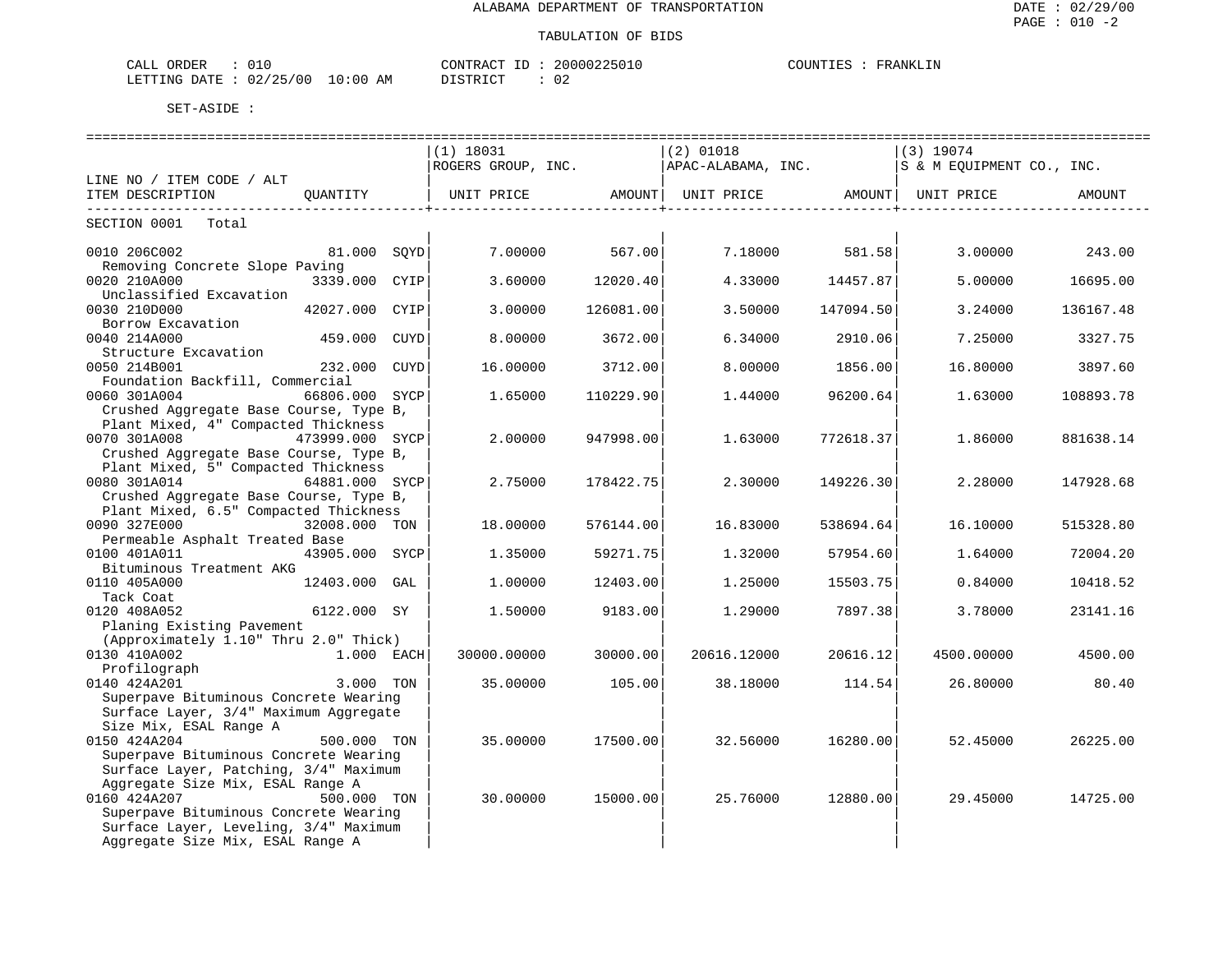| . ORDER<br>CALL        |  |          | CONTRACT ID | 20000225010 | COUNTIES | FRANKLIN |
|------------------------|--|----------|-------------|-------------|----------|----------|
| LETTING DATE: 02/25/00 |  | 10:00 AM | DISTRICT    | 02          |          |          |

|                                                                                                                          |               |      | (1) 18031          |           | $(2)$ 01018        |           | $(3)$ 19074               |           |
|--------------------------------------------------------------------------------------------------------------------------|---------------|------|--------------------|-----------|--------------------|-----------|---------------------------|-----------|
|                                                                                                                          |               |      | ROGERS GROUP, INC. |           | APAC-ALABAMA, INC. |           | S & M EQUIPMENT CO., INC. |           |
| LINE NO / ITEM CODE / ALT<br>ITEM DESCRIPTION                                                                            | OUANTITY      |      | UNIT PRICE         | AMOUNT    | UNIT PRICE         | AMOUNT    | UNIT PRICE                | AMOUNT    |
| 0170 424A281<br>Superpave Bituminous Concrete Wearing<br>Surface Layer, 3/4" Maximum Aggregate<br>Size Mix, ESAL Range E | 10792.000 TON |      | 32.00000           | 345344.00 | 37.88000           | 408800.96 | 31.88000                  | 344048.96 |
| 0180 424B282<br>Superpave Bituminous Concrete Upper<br>Binder Layer, 1 1/2" Maximum Aggregate<br>Size Mix, ESAL Range E  | 24505.000 TON |      | 24.00000           | 588120.00 | 23.98000           | 587629.90 | 26.44000                  | 647912.20 |
| 0190 424C281<br>Superpave Bituminous Concrete Base<br>Layer, 1 1/2" Maximum Aggregate Size                               | 25914.000 TON |      | 21,00000           | 544194.00 | 19.49000           | 505063.86 | 24.81000                  | 642926.34 |
| Mix, ESAL Range E<br>0200 430B017<br>Aggregate Surfacing (AHD #410, #467, Or<br>#810)                                    | 4005.000 TNCP |      | 10.00000           | 40050.00  | 6.19000            | 24790.95  | 10.97000                  | 43934.85  |
| 0210 502A000<br>Steel Reinforcement                                                                                      | 9381.000 LB   |      | 0.70000            | 6566.70   | 0.66000            | 6191.46   | 0.95000                   | 8911.95   |
| 0220 524B011<br>Culvert Concrete Extension (Cast In<br>Place)                                                            | 55.000 CUYD   |      | 650.00000          | 35750.00  | 390.00000          | 21450.00  | 228.00000                 | 12540.00  |
| 0230 530A001<br>18" Roadway Pipe (Class 3 R.C.)                                                                          | 146.000 LF    |      | 26.00000           | 3796.00   | 23.54000           | 3436.84   | 19.00000                  | 2774.00   |
| 0240 530A106<br>48" Roadway Pipe (Class 3 R.C.)<br>(Extension)                                                           | 153.000 LF    |      | 75.00000           | 11475.00  | 82.75000           | 12660.75  | 75.33000                  | 11525.49  |
| 0250 530A493<br>15" Roadway Pipe (14 Gauge C.M.)<br>(Temporary)                                                          | 159.000 LF    |      | 45.00000           | 7155.00   | 21.47000           | 3413.73   | 18.22000                  | 2896.98   |
| 0260 600A000<br>Mobilization                                                                                             |               | LUMP | 52680.00000        | 52680.00  | 350000.00000       | 350000.00 | 52500.00000               | 52500.00  |
| 0270 604A000<br>Separative Geotextile                                                                                    | 155383.000    | SOYD | 0.50000            | 77691.50  | 0.37000            | 57491.71  | 0.58000                   | 90122.14  |
| 0280 605A002<br>Pavement Edge Drain (Aggregate Filled<br>Underdrain)                                                     | 79409.000 LF  |      | 2.75000            | 218374.75 | 3.02000            | 239815.18 | 4.35000                   | 345429.15 |
| 0290 605B000<br>Special Underdrain Outlet, Type A                                                                        | 40.000 EACH   |      | 225,00000          | 9000.00   | 450.00000          | 18000.00  | 335.00000                 | 13400.00  |
| 0300 614A000<br>Slope Paving                                                                                             | 148.000 CUYD  |      | 220.00000          | 32560.00  | 267.75000          | 39627.00  | 185.00000                 | 27380.00  |
| 0310 619A001<br>15" Roadway Pipe End Treatment, Class 1                                                                  | 2.000 EACH    |      | 750.00000          | 1500.00   | 682.50000          | 1365.00   | 425.00000                 | 850.00    |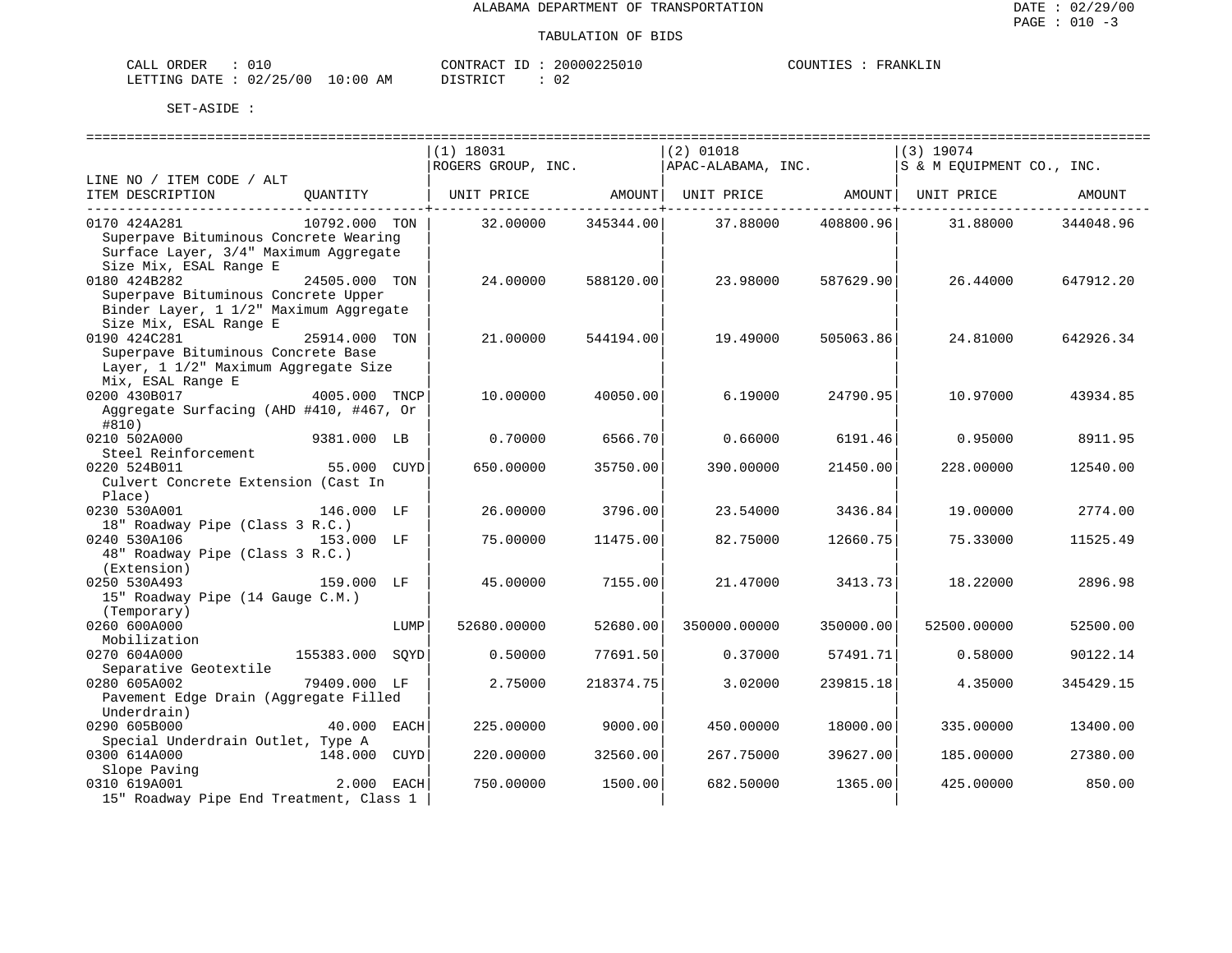| , ORDER<br>CALL                 | 010 | CONTRACT ID | 20000225010 | COUNTIES | FRANKLIN |
|---------------------------------|-----|-------------|-------------|----------|----------|
| LETTING DATE: 02/25/00 10:00 AM |     | DISTRICT    | 02          |          |          |

|                                                         |                |      | $(1)$ 18031<br>ROGERS GROUP, INC. |           | $(2)$ 01018<br>APAC-ALABAMA, INC. | --------------------------     | (3) 19074<br>S & M EOUIPMENT CO., INC. |           |
|---------------------------------------------------------|----------------|------|-----------------------------------|-----------|-----------------------------------|--------------------------------|----------------------------------------|-----------|
| LINE NO / ITEM CODE / ALT                               |                |      |                                   |           |                                   |                                |                                        |           |
| ITEM DESCRIPTION                                        | OUANTITY       |      | UNIT PRICE                        | AMOUNT    |                                   | UNIT PRICE AMOUNT   UNIT PRICE |                                        | AMOUNT    |
| 0320 619A007<br>48" Roadway Pipe End Treatment, Class 1 | 1.000 EACH     |      | 1500.00000                        | 1500.00   | 1128.75000                        | 1128.75                        | 750.00000                              | 750.00    |
| 0330 620A000<br>Minor Structure Concrete                | 1.000 CUYD     |      | 750.00000                         | 750.00    | 367.50000                         | 367.50                         | 750.00000                              | 750.00    |
| 0340 621A000<br>Junction Boxes, Type 1, 1P Or 5         | 1.000 EACH     |      | 2000.00000                        | 2000.00   | 1916.25000                        | 1916.25                        | 1250.00000                             | 1250.00   |
| 0350 621B000<br>Junction Box Units, Type 1, 1P Or 5     | 1.000 EACH     |      | 1550.00000                        | 1550.00   | 708.75000                         | 708.75                         | 375.00000                              | 375.00    |
| 0360 621C020<br>Inlets, Type Y                          | 36.000 EACH    |      | 1300.00000                        | 46800.00  | 1365.00000                        | 49140.00                       | 1200.00000                             | 43200.00  |
| 0370 630A000<br>Steel Beam Guardrail, Class A, Type 1   | 993.000 LF     |      | 9.85000                           | 9781.05   | 9.85000                           | 9781.05                        | 14.75000                               | 14646.75  |
| 0380 630C001<br>Guardrail End Anchor, Type 8            | 1.000 EACH     |      | 600.00000                         | 600.00    | 600.00000                         | 600.00                         | 725.00000                              | 725.00    |
| 0390 630C050<br>Guardrail End Anchor, Type 20 Series    | 1.000 EACH     |      | 1650.00000                        | 1650.00   | 1650.00000                        | 1650.00                        | 1800.00000                             | 1800.00   |
| 0400 650A000<br>Topsoil                                 | 33819.000 CYIP |      | 3.00000                           | 101457.00 | 4.08000                           | 137981.52                      | 3.95000                                | 133585.05 |
| 0410 650B000<br>Topsoil From Stockpiles                 | 12021.000 CYIP |      | 3.00000                           | 36063.00  | 3.33000                           | 40029.93                       | 2.85000                                | 34259.85  |
| 0420 651B000<br>Agricultural Limestone                  | 84.000         | TON  | 22.50000                          | 1890.00   | 22.50000                          | 1890.00                        | 26.55000                               | 2230.20   |
| 0430 652A050<br>Seeding (Mix 1A)                        | 67.000 ACRE    |      | 500.00000                         | 33500.00  | 500.00000                         | 33500.00                       | 575.00000                              | 38525.00  |
| 0440 652B050<br>Temporary Seeding (Mix 1AT)             | 67.000 ACRE    |      | 400.00000                         | 26800.00  | 250.00000                         | 16750.00                       | 354.00000                              | 23718.00  |
| 0450 652D050<br>Seeding In Stubble (Mix 1A)             | 47.000 ACRE    |      | 300.00000                         | 14100.00  | 250.00000                         | 11750.00                       | 354.00000                              | 16638.00  |
| 0460 654A000<br>Solid Sodding                           | 5244.000       | SQYD | 3.60000                           | 18878.40  | 3.00000                           | 15732.00                       | 3.54000                                | 18563.76  |
| 0470 656A000<br>Mulching, Class A, Type 1               | 134.000 ACRE   |      | 400.00000                         | 53600.00  | 350.00000                         | 46900.00                       | 413.00000                              | 55342.00  |
| 0480 665F000<br>Hay Bales                               | 296.000 EACH   |      | 10.00000                          | 2960.00   | 2.50000                           | 740.00                         | 3.80000                                | 1124.80   |
| 0490 665J000<br>Silt Fence, Type A                      | 15904.000 LF   |      | 1.50000                           | 23856.00  | 1.50000                           | 23856.00                       | 3.50000                                | 55664.00  |
| 0500 666A001<br>Pest Control Treatment                  | 67.000 ACRE    |      | 10.00000                          | 670.00    | 0.01000                           | 0.67                           | 45.00000                               | 3015.00   |
| 0510 680A000<br>Engineering Controls                    |                | LUMP | 65000.00000                       | 65000.00  | 57067.50000                       | 57067.50                       | 38350.00000                            | 38350.00  |
| 0520 701A048<br>Solid Yellow, Class 2, Type A Traffic   | 1.000 MILE     |      | 1900.00000                        | 1900.00   | 1900.00000                        | 1900.00                        | 2070.00000                             | 2070.00   |
| Stripe (0.09" Thick) (6" Wide)                          |                |      |                                   |           |                                   |                                |                                        |           |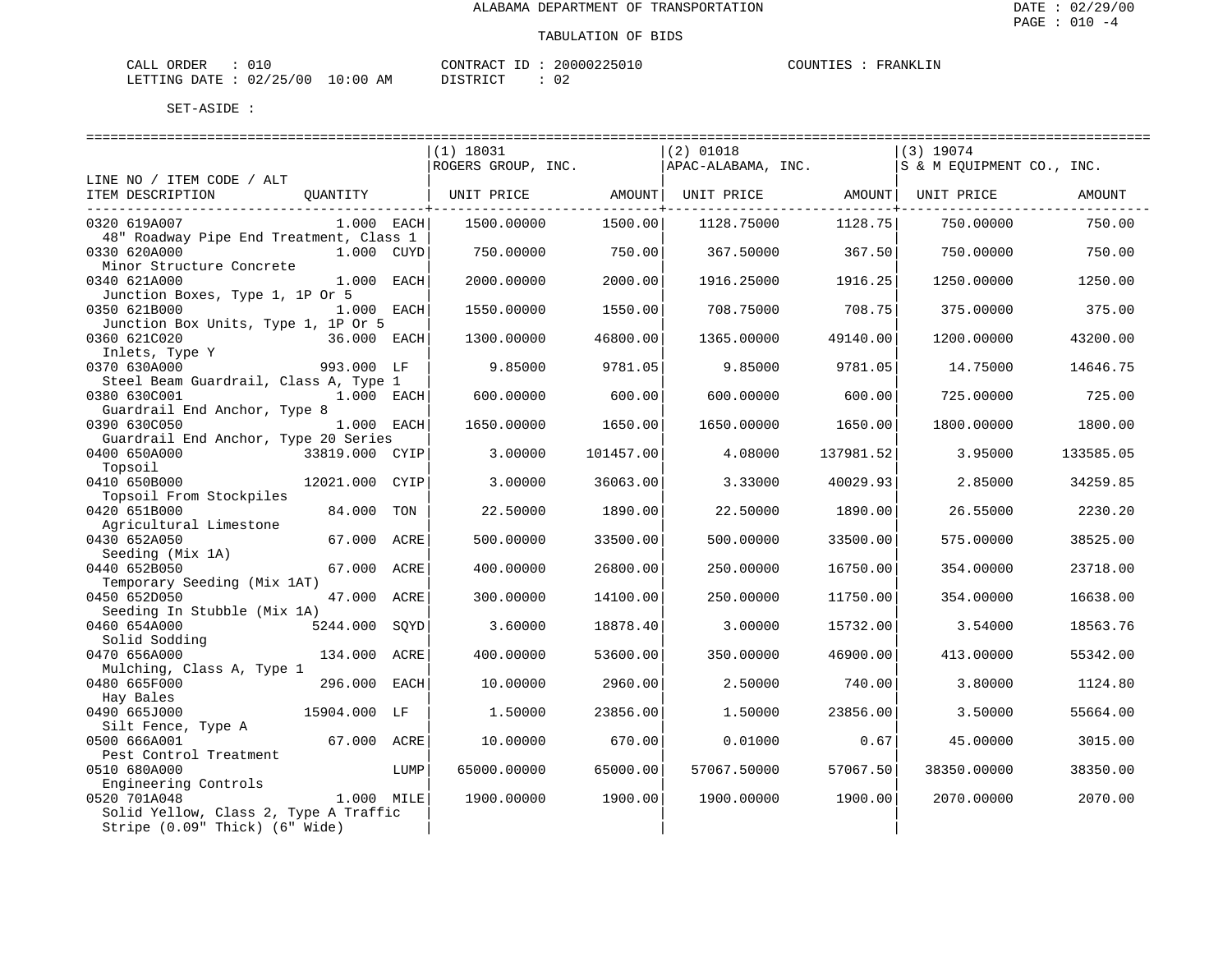| ∟ ORDER<br>CALL                 |  |  | CONTRACT ID |  | 20000225010 | COUNTIES | FRANKLIN |
|---------------------------------|--|--|-------------|--|-------------|----------|----------|
| LETTING DATE: 02/25/00 10:00 AM |  |  | DISTRICT    |  | 02          |          |          |

| $(2)$ 01018<br>$(1)$ 18031<br> (3) 19074<br>ROGERS GROUP, INC. APAC-ALABAMA, INC.<br>S & M EQUIPMENT CO., INC.<br>LINE NO / ITEM CODE / ALT<br>QUANTITY   UNIT PRICE         AMOUNT  UNIT PRICE         AMOUNT  UNIT PRICE<br>ITEM DESCRIPTION<br>AMOUNT<br>----------+--<br>-------------+--<br>0530 701C000<br>$7.000$ MILE<br>340.00000<br>2380.00<br>340.00000<br>2380.00<br>460.00000<br>3220.00<br>Broken Temporary Traffic Stripe<br>0540 701C001<br>8.000 MILE<br>380.00000<br>3040.00<br>380.00000<br>3040.00<br>460.00000<br>3680.00<br>Solid Temporary Traffic Stripe<br>0550 701D005<br>1.000 MILE<br>1300.00<br>1300.00000<br>1300.00000<br>1300.00<br>1725.00000<br>1725.00<br>Solid Traffic Stripe Removed<br>10.000 MILE<br>0560 702A008<br>3700.00000<br>37000.00<br>3700.00000<br>37000.00<br>4255.00000<br>42550.00<br>Solid White, Inverted Profile Traffic<br>Stripe (6" Wide)<br>8.000 MILE<br>0570 702A009<br>3700.00000<br>29600.00<br>3700.00000<br>29600.00<br>4255.00000<br>34040.00<br>Solid Yellow, Inverted Profile Traffic<br>Stripe (6" Wide)<br>8.000 MILE<br>0580 702A010<br>1875.00000<br>15000.00<br>1875.00000<br>15000.00<br>2127.50000<br>17020.00<br>Broken White, Inverted Profile Traffic<br>Stripe (6" Wide)<br>4965.000 LF<br>0590 702B001<br>6951.00<br>1,40000<br>7993.65<br>1,40000<br>6951.00<br>1,61000<br>Dotted Inverted Profile Traffic Stripe<br>$(6"$ Wide)<br>0600 703A002<br>2713.000 SOFT<br>2.00000<br>5426.00<br>2,00000<br>5426.00<br>2.88000<br>7813.44<br>Traffic Control Markings, Class 2, Type<br>$\mathsf{A}$<br>0610 703B002<br>721.000 SOFT<br>2.50000<br>1802.50<br>2487.45<br>2.50000<br>1802.50<br>3.45000<br>Traffic Control Legends, Class 2, Type A<br>808.000 SQFT<br>0620 703C000<br>1.50000<br>1212.00<br>1.50000<br>1212.00<br>3.45000<br>2787.60<br>Removal Of Existing Traffic Control<br>Markings Or Legends (Paint)<br>0630 703D001 1488.000 SOFT<br>1.10000<br>1636.80<br>1,10000<br>1636.80<br>1.50000<br>2232.00<br>Temporary Traffic Control Markings<br>0640 705A030<br>46.000 EACH<br>220.80<br>277.84<br>4.80000<br>4.80000<br>220.80<br>6.04000<br>Pavement Markers, Class A-H, Type 2-C<br>$902.000$ EACH<br>0650 705A031<br>4.80000<br>4329.60<br>4.80000<br>4329.60<br>5.75000<br>5186.50<br>Pavement Markers, Class A-H, Type 1-A<br>0660 705A032<br>188.000 EACH<br>4.80000<br>902.40<br>902.40<br>5.75000<br>4.80000<br>1081.00<br>Pavement Markers, Class A-H, Type 1-B<br>0670 705A037 175.000 EACH<br>4.80000<br>840.00<br>4.80000<br>840.00<br>6.04000<br>1057.00<br>Pavement Markers, Class A-H, Type 2-D<br>78.000 EACH<br>0680 705A038<br>4.80000<br>374.40<br>6.04000<br>4.80000<br>374.40<br>471.12<br>Pavement Markers, Class A-H, Type 2-E<br>572.000 SQFT<br>0690 710A115<br>9043.32<br>17.00000<br>9724.00<br>13.75000<br>7865.00<br>15.81000<br>Class 4, Aluminum Flat Sign Panels |  |  |  |  |  |
|--------------------------------------------------------------------------------------------------------------------------------------------------------------------------------------------------------------------------------------------------------------------------------------------------------------------------------------------------------------------------------------------------------------------------------------------------------------------------------------------------------------------------------------------------------------------------------------------------------------------------------------------------------------------------------------------------------------------------------------------------------------------------------------------------------------------------------------------------------------------------------------------------------------------------------------------------------------------------------------------------------------------------------------------------------------------------------------------------------------------------------------------------------------------------------------------------------------------------------------------------------------------------------------------------------------------------------------------------------------------------------------------------------------------------------------------------------------------------------------------------------------------------------------------------------------------------------------------------------------------------------------------------------------------------------------------------------------------------------------------------------------------------------------------------------------------------------------------------------------------------------------------------------------------------------------------------------------------------------------------------------------------------------------------------------------------------------------------------------------------------------------------------------------------------------------------------------------------------------------------------------------------------------------------------------------------------------------------------------------------------------------------------------------------------------------------------------------------------------------------------------------------------------------------------------------------------------------------------------------------------------------------------------------------------------------------------------------------------------------------------------------------------------------------------------------------------------------------------------------------------------------------------|--|--|--|--|--|
|                                                                                                                                                                                                                                                                                                                                                                                                                                                                                                                                                                                                                                                                                                                                                                                                                                                                                                                                                                                                                                                                                                                                                                                                                                                                                                                                                                                                                                                                                                                                                                                                                                                                                                                                                                                                                                                                                                                                                                                                                                                                                                                                                                                                                                                                                                                                                                                                                                                                                                                                                                                                                                                                                                                                                                                                                                                                                                  |  |  |  |  |  |
|                                                                                                                                                                                                                                                                                                                                                                                                                                                                                                                                                                                                                                                                                                                                                                                                                                                                                                                                                                                                                                                                                                                                                                                                                                                                                                                                                                                                                                                                                                                                                                                                                                                                                                                                                                                                                                                                                                                                                                                                                                                                                                                                                                                                                                                                                                                                                                                                                                                                                                                                                                                                                                                                                                                                                                                                                                                                                                  |  |  |  |  |  |
|                                                                                                                                                                                                                                                                                                                                                                                                                                                                                                                                                                                                                                                                                                                                                                                                                                                                                                                                                                                                                                                                                                                                                                                                                                                                                                                                                                                                                                                                                                                                                                                                                                                                                                                                                                                                                                                                                                                                                                                                                                                                                                                                                                                                                                                                                                                                                                                                                                                                                                                                                                                                                                                                                                                                                                                                                                                                                                  |  |  |  |  |  |
|                                                                                                                                                                                                                                                                                                                                                                                                                                                                                                                                                                                                                                                                                                                                                                                                                                                                                                                                                                                                                                                                                                                                                                                                                                                                                                                                                                                                                                                                                                                                                                                                                                                                                                                                                                                                                                                                                                                                                                                                                                                                                                                                                                                                                                                                                                                                                                                                                                                                                                                                                                                                                                                                                                                                                                                                                                                                                                  |  |  |  |  |  |
|                                                                                                                                                                                                                                                                                                                                                                                                                                                                                                                                                                                                                                                                                                                                                                                                                                                                                                                                                                                                                                                                                                                                                                                                                                                                                                                                                                                                                                                                                                                                                                                                                                                                                                                                                                                                                                                                                                                                                                                                                                                                                                                                                                                                                                                                                                                                                                                                                                                                                                                                                                                                                                                                                                                                                                                                                                                                                                  |  |  |  |  |  |
|                                                                                                                                                                                                                                                                                                                                                                                                                                                                                                                                                                                                                                                                                                                                                                                                                                                                                                                                                                                                                                                                                                                                                                                                                                                                                                                                                                                                                                                                                                                                                                                                                                                                                                                                                                                                                                                                                                                                                                                                                                                                                                                                                                                                                                                                                                                                                                                                                                                                                                                                                                                                                                                                                                                                                                                                                                                                                                  |  |  |  |  |  |
|                                                                                                                                                                                                                                                                                                                                                                                                                                                                                                                                                                                                                                                                                                                                                                                                                                                                                                                                                                                                                                                                                                                                                                                                                                                                                                                                                                                                                                                                                                                                                                                                                                                                                                                                                                                                                                                                                                                                                                                                                                                                                                                                                                                                                                                                                                                                                                                                                                                                                                                                                                                                                                                                                                                                                                                                                                                                                                  |  |  |  |  |  |
|                                                                                                                                                                                                                                                                                                                                                                                                                                                                                                                                                                                                                                                                                                                                                                                                                                                                                                                                                                                                                                                                                                                                                                                                                                                                                                                                                                                                                                                                                                                                                                                                                                                                                                                                                                                                                                                                                                                                                                                                                                                                                                                                                                                                                                                                                                                                                                                                                                                                                                                                                                                                                                                                                                                                                                                                                                                                                                  |  |  |  |  |  |
|                                                                                                                                                                                                                                                                                                                                                                                                                                                                                                                                                                                                                                                                                                                                                                                                                                                                                                                                                                                                                                                                                                                                                                                                                                                                                                                                                                                                                                                                                                                                                                                                                                                                                                                                                                                                                                                                                                                                                                                                                                                                                                                                                                                                                                                                                                                                                                                                                                                                                                                                                                                                                                                                                                                                                                                                                                                                                                  |  |  |  |  |  |
|                                                                                                                                                                                                                                                                                                                                                                                                                                                                                                                                                                                                                                                                                                                                                                                                                                                                                                                                                                                                                                                                                                                                                                                                                                                                                                                                                                                                                                                                                                                                                                                                                                                                                                                                                                                                                                                                                                                                                                                                                                                                                                                                                                                                                                                                                                                                                                                                                                                                                                                                                                                                                                                                                                                                                                                                                                                                                                  |  |  |  |  |  |
|                                                                                                                                                                                                                                                                                                                                                                                                                                                                                                                                                                                                                                                                                                                                                                                                                                                                                                                                                                                                                                                                                                                                                                                                                                                                                                                                                                                                                                                                                                                                                                                                                                                                                                                                                                                                                                                                                                                                                                                                                                                                                                                                                                                                                                                                                                                                                                                                                                                                                                                                                                                                                                                                                                                                                                                                                                                                                                  |  |  |  |  |  |
|                                                                                                                                                                                                                                                                                                                                                                                                                                                                                                                                                                                                                                                                                                                                                                                                                                                                                                                                                                                                                                                                                                                                                                                                                                                                                                                                                                                                                                                                                                                                                                                                                                                                                                                                                                                                                                                                                                                                                                                                                                                                                                                                                                                                                                                                                                                                                                                                                                                                                                                                                                                                                                                                                                                                                                                                                                                                                                  |  |  |  |  |  |
|                                                                                                                                                                                                                                                                                                                                                                                                                                                                                                                                                                                                                                                                                                                                                                                                                                                                                                                                                                                                                                                                                                                                                                                                                                                                                                                                                                                                                                                                                                                                                                                                                                                                                                                                                                                                                                                                                                                                                                                                                                                                                                                                                                                                                                                                                                                                                                                                                                                                                                                                                                                                                                                                                                                                                                                                                                                                                                  |  |  |  |  |  |
|                                                                                                                                                                                                                                                                                                                                                                                                                                                                                                                                                                                                                                                                                                                                                                                                                                                                                                                                                                                                                                                                                                                                                                                                                                                                                                                                                                                                                                                                                                                                                                                                                                                                                                                                                                                                                                                                                                                                                                                                                                                                                                                                                                                                                                                                                                                                                                                                                                                                                                                                                                                                                                                                                                                                                                                                                                                                                                  |  |  |  |  |  |
|                                                                                                                                                                                                                                                                                                                                                                                                                                                                                                                                                                                                                                                                                                                                                                                                                                                                                                                                                                                                                                                                                                                                                                                                                                                                                                                                                                                                                                                                                                                                                                                                                                                                                                                                                                                                                                                                                                                                                                                                                                                                                                                                                                                                                                                                                                                                                                                                                                                                                                                                                                                                                                                                                                                                                                                                                                                                                                  |  |  |  |  |  |
|                                                                                                                                                                                                                                                                                                                                                                                                                                                                                                                                                                                                                                                                                                                                                                                                                                                                                                                                                                                                                                                                                                                                                                                                                                                                                                                                                                                                                                                                                                                                                                                                                                                                                                                                                                                                                                                                                                                                                                                                                                                                                                                                                                                                                                                                                                                                                                                                                                                                                                                                                                                                                                                                                                                                                                                                                                                                                                  |  |  |  |  |  |
|                                                                                                                                                                                                                                                                                                                                                                                                                                                                                                                                                                                                                                                                                                                                                                                                                                                                                                                                                                                                                                                                                                                                                                                                                                                                                                                                                                                                                                                                                                                                                                                                                                                                                                                                                                                                                                                                                                                                                                                                                                                                                                                                                                                                                                                                                                                                                                                                                                                                                                                                                                                                                                                                                                                                                                                                                                                                                                  |  |  |  |  |  |
|                                                                                                                                                                                                                                                                                                                                                                                                                                                                                                                                                                                                                                                                                                                                                                                                                                                                                                                                                                                                                                                                                                                                                                                                                                                                                                                                                                                                                                                                                                                                                                                                                                                                                                                                                                                                                                                                                                                                                                                                                                                                                                                                                                                                                                                                                                                                                                                                                                                                                                                                                                                                                                                                                                                                                                                                                                                                                                  |  |  |  |  |  |
|                                                                                                                                                                                                                                                                                                                                                                                                                                                                                                                                                                                                                                                                                                                                                                                                                                                                                                                                                                                                                                                                                                                                                                                                                                                                                                                                                                                                                                                                                                                                                                                                                                                                                                                                                                                                                                                                                                                                                                                                                                                                                                                                                                                                                                                                                                                                                                                                                                                                                                                                                                                                                                                                                                                                                                                                                                                                                                  |  |  |  |  |  |
|                                                                                                                                                                                                                                                                                                                                                                                                                                                                                                                                                                                                                                                                                                                                                                                                                                                                                                                                                                                                                                                                                                                                                                                                                                                                                                                                                                                                                                                                                                                                                                                                                                                                                                                                                                                                                                                                                                                                                                                                                                                                                                                                                                                                                                                                                                                                                                                                                                                                                                                                                                                                                                                                                                                                                                                                                                                                                                  |  |  |  |  |  |
|                                                                                                                                                                                                                                                                                                                                                                                                                                                                                                                                                                                                                                                                                                                                                                                                                                                                                                                                                                                                                                                                                                                                                                                                                                                                                                                                                                                                                                                                                                                                                                                                                                                                                                                                                                                                                                                                                                                                                                                                                                                                                                                                                                                                                                                                                                                                                                                                                                                                                                                                                                                                                                                                                                                                                                                                                                                                                                  |  |  |  |  |  |
|                                                                                                                                                                                                                                                                                                                                                                                                                                                                                                                                                                                                                                                                                                                                                                                                                                                                                                                                                                                                                                                                                                                                                                                                                                                                                                                                                                                                                                                                                                                                                                                                                                                                                                                                                                                                                                                                                                                                                                                                                                                                                                                                                                                                                                                                                                                                                                                                                                                                                                                                                                                                                                                                                                                                                                                                                                                                                                  |  |  |  |  |  |
|                                                                                                                                                                                                                                                                                                                                                                                                                                                                                                                                                                                                                                                                                                                                                                                                                                                                                                                                                                                                                                                                                                                                                                                                                                                                                                                                                                                                                                                                                                                                                                                                                                                                                                                                                                                                                                                                                                                                                                                                                                                                                                                                                                                                                                                                                                                                                                                                                                                                                                                                                                                                                                                                                                                                                                                                                                                                                                  |  |  |  |  |  |
|                                                                                                                                                                                                                                                                                                                                                                                                                                                                                                                                                                                                                                                                                                                                                                                                                                                                                                                                                                                                                                                                                                                                                                                                                                                                                                                                                                                                                                                                                                                                                                                                                                                                                                                                                                                                                                                                                                                                                                                                                                                                                                                                                                                                                                                                                                                                                                                                                                                                                                                                                                                                                                                                                                                                                                                                                                                                                                  |  |  |  |  |  |
|                                                                                                                                                                                                                                                                                                                                                                                                                                                                                                                                                                                                                                                                                                                                                                                                                                                                                                                                                                                                                                                                                                                                                                                                                                                                                                                                                                                                                                                                                                                                                                                                                                                                                                                                                                                                                                                                                                                                                                                                                                                                                                                                                                                                                                                                                                                                                                                                                                                                                                                                                                                                                                                                                                                                                                                                                                                                                                  |  |  |  |  |  |
|                                                                                                                                                                                                                                                                                                                                                                                                                                                                                                                                                                                                                                                                                                                                                                                                                                                                                                                                                                                                                                                                                                                                                                                                                                                                                                                                                                                                                                                                                                                                                                                                                                                                                                                                                                                                                                                                                                                                                                                                                                                                                                                                                                                                                                                                                                                                                                                                                                                                                                                                                                                                                                                                                                                                                                                                                                                                                                  |  |  |  |  |  |
|                                                                                                                                                                                                                                                                                                                                                                                                                                                                                                                                                                                                                                                                                                                                                                                                                                                                                                                                                                                                                                                                                                                                                                                                                                                                                                                                                                                                                                                                                                                                                                                                                                                                                                                                                                                                                                                                                                                                                                                                                                                                                                                                                                                                                                                                                                                                                                                                                                                                                                                                                                                                                                                                                                                                                                                                                                                                                                  |  |  |  |  |  |
|                                                                                                                                                                                                                                                                                                                                                                                                                                                                                                                                                                                                                                                                                                                                                                                                                                                                                                                                                                                                                                                                                                                                                                                                                                                                                                                                                                                                                                                                                                                                                                                                                                                                                                                                                                                                                                                                                                                                                                                                                                                                                                                                                                                                                                                                                                                                                                                                                                                                                                                                                                                                                                                                                                                                                                                                                                                                                                  |  |  |  |  |  |
|                                                                                                                                                                                                                                                                                                                                                                                                                                                                                                                                                                                                                                                                                                                                                                                                                                                                                                                                                                                                                                                                                                                                                                                                                                                                                                                                                                                                                                                                                                                                                                                                                                                                                                                                                                                                                                                                                                                                                                                                                                                                                                                                                                                                                                                                                                                                                                                                                                                                                                                                                                                                                                                                                                                                                                                                                                                                                                  |  |  |  |  |  |
|                                                                                                                                                                                                                                                                                                                                                                                                                                                                                                                                                                                                                                                                                                                                                                                                                                                                                                                                                                                                                                                                                                                                                                                                                                                                                                                                                                                                                                                                                                                                                                                                                                                                                                                                                                                                                                                                                                                                                                                                                                                                                                                                                                                                                                                                                                                                                                                                                                                                                                                                                                                                                                                                                                                                                                                                                                                                                                  |  |  |  |  |  |
|                                                                                                                                                                                                                                                                                                                                                                                                                                                                                                                                                                                                                                                                                                                                                                                                                                                                                                                                                                                                                                                                                                                                                                                                                                                                                                                                                                                                                                                                                                                                                                                                                                                                                                                                                                                                                                                                                                                                                                                                                                                                                                                                                                                                                                                                                                                                                                                                                                                                                                                                                                                                                                                                                                                                                                                                                                                                                                  |  |  |  |  |  |
|                                                                                                                                                                                                                                                                                                                                                                                                                                                                                                                                                                                                                                                                                                                                                                                                                                                                                                                                                                                                                                                                                                                                                                                                                                                                                                                                                                                                                                                                                                                                                                                                                                                                                                                                                                                                                                                                                                                                                                                                                                                                                                                                                                                                                                                                                                                                                                                                                                                                                                                                                                                                                                                                                                                                                                                                                                                                                                  |  |  |  |  |  |
|                                                                                                                                                                                                                                                                                                                                                                                                                                                                                                                                                                                                                                                                                                                                                                                                                                                                                                                                                                                                                                                                                                                                                                                                                                                                                                                                                                                                                                                                                                                                                                                                                                                                                                                                                                                                                                                                                                                                                                                                                                                                                                                                                                                                                                                                                                                                                                                                                                                                                                                                                                                                                                                                                                                                                                                                                                                                                                  |  |  |  |  |  |
|                                                                                                                                                                                                                                                                                                                                                                                                                                                                                                                                                                                                                                                                                                                                                                                                                                                                                                                                                                                                                                                                                                                                                                                                                                                                                                                                                                                                                                                                                                                                                                                                                                                                                                                                                                                                                                                                                                                                                                                                                                                                                                                                                                                                                                                                                                                                                                                                                                                                                                                                                                                                                                                                                                                                                                                                                                                                                                  |  |  |  |  |  |
|                                                                                                                                                                                                                                                                                                                                                                                                                                                                                                                                                                                                                                                                                                                                                                                                                                                                                                                                                                                                                                                                                                                                                                                                                                                                                                                                                                                                                                                                                                                                                                                                                                                                                                                                                                                                                                                                                                                                                                                                                                                                                                                                                                                                                                                                                                                                                                                                                                                                                                                                                                                                                                                                                                                                                                                                                                                                                                  |  |  |  |  |  |
|                                                                                                                                                                                                                                                                                                                                                                                                                                                                                                                                                                                                                                                                                                                                                                                                                                                                                                                                                                                                                                                                                                                                                                                                                                                                                                                                                                                                                                                                                                                                                                                                                                                                                                                                                                                                                                                                                                                                                                                                                                                                                                                                                                                                                                                                                                                                                                                                                                                                                                                                                                                                                                                                                                                                                                                                                                                                                                  |  |  |  |  |  |
|                                                                                                                                                                                                                                                                                                                                                                                                                                                                                                                                                                                                                                                                                                                                                                                                                                                                                                                                                                                                                                                                                                                                                                                                                                                                                                                                                                                                                                                                                                                                                                                                                                                                                                                                                                                                                                                                                                                                                                                                                                                                                                                                                                                                                                                                                                                                                                                                                                                                                                                                                                                                                                                                                                                                                                                                                                                                                                  |  |  |  |  |  |
|                                                                                                                                                                                                                                                                                                                                                                                                                                                                                                                                                                                                                                                                                                                                                                                                                                                                                                                                                                                                                                                                                                                                                                                                                                                                                                                                                                                                                                                                                                                                                                                                                                                                                                                                                                                                                                                                                                                                                                                                                                                                                                                                                                                                                                                                                                                                                                                                                                                                                                                                                                                                                                                                                                                                                                                                                                                                                                  |  |  |  |  |  |
|                                                                                                                                                                                                                                                                                                                                                                                                                                                                                                                                                                                                                                                                                                                                                                                                                                                                                                                                                                                                                                                                                                                                                                                                                                                                                                                                                                                                                                                                                                                                                                                                                                                                                                                                                                                                                                                                                                                                                                                                                                                                                                                                                                                                                                                                                                                                                                                                                                                                                                                                                                                                                                                                                                                                                                                                                                                                                                  |  |  |  |  |  |
|                                                                                                                                                                                                                                                                                                                                                                                                                                                                                                                                                                                                                                                                                                                                                                                                                                                                                                                                                                                                                                                                                                                                                                                                                                                                                                                                                                                                                                                                                                                                                                                                                                                                                                                                                                                                                                                                                                                                                                                                                                                                                                                                                                                                                                                                                                                                                                                                                                                                                                                                                                                                                                                                                                                                                                                                                                                                                                  |  |  |  |  |  |
|                                                                                                                                                                                                                                                                                                                                                                                                                                                                                                                                                                                                                                                                                                                                                                                                                                                                                                                                                                                                                                                                                                                                                                                                                                                                                                                                                                                                                                                                                                                                                                                                                                                                                                                                                                                                                                                                                                                                                                                                                                                                                                                                                                                                                                                                                                                                                                                                                                                                                                                                                                                                                                                                                                                                                                                                                                                                                                  |  |  |  |  |  |
|                                                                                                                                                                                                                                                                                                                                                                                                                                                                                                                                                                                                                                                                                                                                                                                                                                                                                                                                                                                                                                                                                                                                                                                                                                                                                                                                                                                                                                                                                                                                                                                                                                                                                                                                                                                                                                                                                                                                                                                                                                                                                                                                                                                                                                                                                                                                                                                                                                                                                                                                                                                                                                                                                                                                                                                                                                                                                                  |  |  |  |  |  |
| 0.08" Thick Or Steel Flat Sign Panels                                                                                                                                                                                                                                                                                                                                                                                                                                                                                                                                                                                                                                                                                                                                                                                                                                                                                                                                                                                                                                                                                                                                                                                                                                                                                                                                                                                                                                                                                                                                                                                                                                                                                                                                                                                                                                                                                                                                                                                                                                                                                                                                                                                                                                                                                                                                                                                                                                                                                                                                                                                                                                                                                                                                                                                                                                                            |  |  |  |  |  |
| 14 Gauge (Type III Or Type IV                                                                                                                                                                                                                                                                                                                                                                                                                                                                                                                                                                                                                                                                                                                                                                                                                                                                                                                                                                                                                                                                                                                                                                                                                                                                                                                                                                                                                                                                                                                                                                                                                                                                                                                                                                                                                                                                                                                                                                                                                                                                                                                                                                                                                                                                                                                                                                                                                                                                                                                                                                                                                                                                                                                                                                                                                                                                    |  |  |  |  |  |
| Background)                                                                                                                                                                                                                                                                                                                                                                                                                                                                                                                                                                                                                                                                                                                                                                                                                                                                                                                                                                                                                                                                                                                                                                                                                                                                                                                                                                                                                                                                                                                                                                                                                                                                                                                                                                                                                                                                                                                                                                                                                                                                                                                                                                                                                                                                                                                                                                                                                                                                                                                                                                                                                                                                                                                                                                                                                                                                                      |  |  |  |  |  |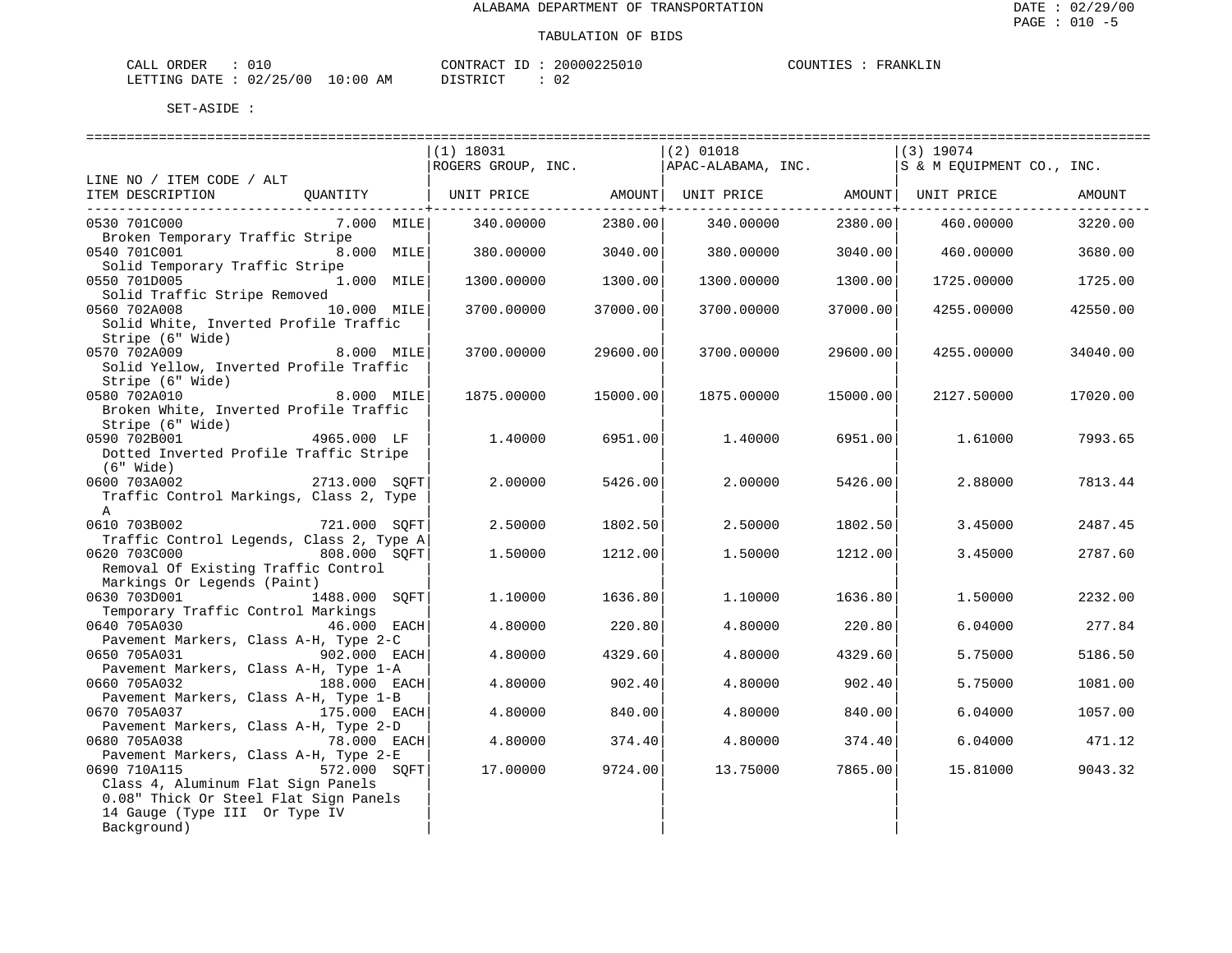| ORDER<br>$\neg$ $\neg$ $\neg$<br>$\sim$<br>المسلمي<br>◡⊥◡ |                       | C <sub>OM</sub><br>$. \triangleright \lambda \wedge T$ | 1 N N 2 2 5 | COUNTIES<br><b>RANKIT</b> |
|-----------------------------------------------------------|-----------------------|--------------------------------------------------------|-------------|---------------------------|
| ノつに<br>02.<br><b>RTTING</b><br>$/ \cap C$<br>R∆⊤ד ב       | AΜ<br>:00<br>$\cap$ : | חדר דו (                                               | n,<br>◡∠    |                           |

|          |                                                                                     | $(1)$ 18031                                                                                                                                 |         | $(2)$ 01018                   |                                               | $(3)$ 19074        |                                                                                                                      |
|----------|-------------------------------------------------------------------------------------|---------------------------------------------------------------------------------------------------------------------------------------------|---------|-------------------------------|-----------------------------------------------|--------------------|----------------------------------------------------------------------------------------------------------------------|
|          |                                                                                     |                                                                                                                                             |         |                               |                                               |                    |                                                                                                                      |
|          |                                                                                     |                                                                                                                                             |         |                               |                                               |                    |                                                                                                                      |
|          |                                                                                     | UNIT PRICE                                                                                                                                  | AMOUNT  | UNIT PRICE                    | AMOUNT                                        | UNIT PRICE         | AMOUNT                                                                                                               |
|          |                                                                                     |                                                                                                                                             |         |                               |                                               |                    | 7631.40                                                                                                              |
|          |                                                                                     |                                                                                                                                             |         |                               |                                               |                    |                                                                                                                      |
|          |                                                                                     |                                                                                                                                             |         |                               |                                               |                    |                                                                                                                      |
| 1107.000 | SQFT                                                                                | 5.00000                                                                                                                                     | 5535.00 | 8.14000                       |                                               | 9.20000            | 10184.40                                                                                                             |
|          |                                                                                     |                                                                                                                                             |         |                               |                                               |                    |                                                                                                                      |
| 120.000  | EACH                                                                                | 25.00000                                                                                                                                    | 3000.00 | 18.38000                      | 2205.60                                       | 40.25000           | 4830.00                                                                                                              |
|          |                                                                                     |                                                                                                                                             |         |                               |                                               |                    |                                                                                                                      |
| 18.000   | EACH                                                                                | 1,00000                                                                                                                                     | 18.00   | 5.00000                       | 90.00                                         | 11.39000           | 205.02                                                                                                               |
|          |                                                                                     |                                                                                                                                             |         |                               |                                               |                    |                                                                                                                      |
| 18.000   | EACH                                                                                | 200.00000                                                                                                                                   | 3600.00 | 168.00000                     | 3024.00                                       | 184.00000          | 3312.00                                                                                                              |
|          |                                                                                     |                                                                                                                                             |         |                               |                                               |                    |                                                                                                                      |
|          | EACH                                                                                | 200.00000                                                                                                                                   | 1800.00 | 615.56000                     | 5540.04                                       | 82.80000           | 745.20                                                                                                               |
|          |                                                                                     |                                                                                                                                             |         |                               |                                               |                    |                                                                                                                      |
|          |                                                                                     | 1,00000                                                                                                                                     | 18.00   | 3.00000                       | 54.00                                         | 7.48000            | 134.64                                                                                                               |
|          |                                                                                     |                                                                                                                                             |         |                               |                                               |                    |                                                                                                                      |
|          |                                                                                     | 1000.00000                                                                                                                                  | 1000.00 | 540.00000                     |                                               | 5850.00000         | 5850.00                                                                                                              |
|          |                                                                                     |                                                                                                                                             |         |                               |                                               |                    |                                                                                                                      |
|          |                                                                                     |                                                                                                                                             |         |                               |                                               |                    |                                                                                                                      |
| 2250.000 | HOUR                                                                                | 0.80000                                                                                                                                     | 1800.00 | 0.80000                       |                                               | 0.80000            | 1800.00                                                                                                              |
|          |                                                                                     |                                                                                                                                             |         |                               |                                               |                    |                                                                                                                      |
|          |                                                                                     |                                                                                                                                             |         |                               |                                               |                    | \$4,876,307.56                                                                                                       |
|          |                                                                                     |                                                                                                                                             |         |                               |                                               |                    | \$4,876,307.56                                                                                                       |
|          | OUANTITY<br>Roadway Sign Post (#3 "U" Channel<br>Trainee Hours At 80 Cents Per Hour | 1106.000<br>LF<br>9.000<br>Warning Lights, Type B (Detachable Head)<br>18.000 EACH<br>$1.000$ EACH<br>Portable Sequential Arrow And Chevron | 5.00000 | ROGERS GROUP, INC.<br>5530.00 | 6.00000<br>\$4,665,912.70]<br>\$4,665,912.70] | APAC-ALABAMA, INC. | S & M EOUIPMENT CO., INC.<br>6636.00<br>6.90000<br>9010.98<br>540.00<br>1800.00<br>\$4,736,794.73<br>\$4,736,794.73] |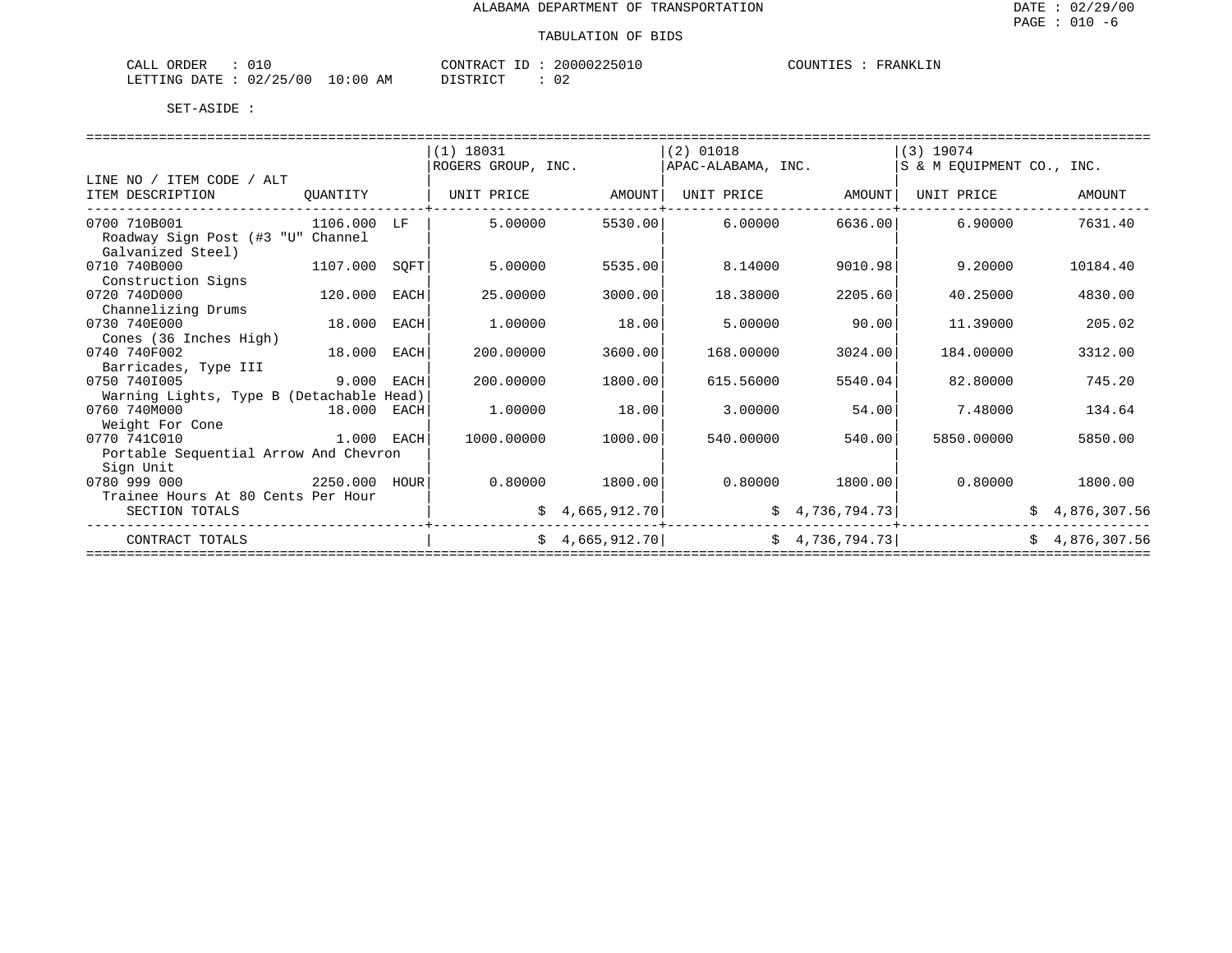# TABULATION OF BIDS

| ORDER<br>$\sim$ $ -$<br>CALL | <u>UI.</u>                                                                                |           | סידיזו∩י<br>$\cdots$ R $\Delta$ $\cap$ $\blacksquare$ | 20000225010<br>$U + U$ | INL' | RANKLIN<br>7D. |
|------------------------------|-------------------------------------------------------------------------------------------|-----------|-------------------------------------------------------|------------------------|------|----------------|
| ነ∆ ጥF<br>ETTING<br>∼±ل       | $\sqrt{2}$<br>' ೧ (<br>$\overline{\phantom{a}}$<br>$\overline{\phantom{a}}$<br>$\sqrt{2}$ | ΑM<br>:00 | DIOMOTOM.<br>. ⊌ I                                    | ັັ                     |      |                |

|                                        |                 | $(4)$ 02035                                                      |           | $(5)$ 08068 |            |            |        |
|----------------------------------------|-----------------|------------------------------------------------------------------|-----------|-------------|------------|------------|--------|
|                                        |                 | $ BURGREEN$ CONTRACTING CO., IN $ H \& L$ TRUCKING COMPANY, INC. |           |             |            |            |        |
| LINE NO / ITEM CODE / ALT              |                 |                                                                  |           |             |            |            |        |
| ITEM DESCRIPTION                       | OUANTITY        | UNIT PRICE                                                       | AMOUNT    | UNIT PRICE  | AMOUNT     | UNIT PRICE | AMOUNT |
|                                        |                 |                                                                  |           |             |            |            |        |
| SECTION 0001 Total                     |                 |                                                                  |           |             |            |            |        |
| 0010 206C002                           | 81.000 SOYD     | 4.00000                                                          | 324.00    | 20.00000    | 1620.00    |            |        |
| Removing Concrete Slope Paving         |                 |                                                                  |           |             |            |            |        |
| 0020 210A000                           | 3339.000 CYIP   | 4.00000                                                          | 13356.00  | 20.00000    | 66780.00   |            |        |
| Unclassified Excavation                |                 |                                                                  |           |             |            |            |        |
| 0030 210D000                           | 42027.000 CYIP  | 4.75000                                                          | 199628.25 | 5.00000     | 210135.00  |            |        |
| Borrow Excavation                      |                 |                                                                  |           |             |            |            |        |
| 0040 214A000                           | 459.000 CUYD    | 12.00000                                                         | 5508.00   | 20.00000    | 9180.00    |            |        |
| Structure Excavation                   |                 |                                                                  |           |             |            |            |        |
| 0050 214B001                           | 232.000 CUYD    | 15.00000                                                         | 3480.00   | 24.00000    | 5568.00    |            |        |
| Foundation Backfill, Commercial        |                 |                                                                  |           |             |            |            |        |
| 0060 301A004                           | 66806.000 SYCP  | 1.70000                                                          | 113570.20 | 2.05000     | 136952.30  |            |        |
| Crushed Aggregate Base Course, Type B, |                 |                                                                  |           |             |            |            |        |
| Plant Mixed, 4" Compacted Thickness    |                 |                                                                  |           |             |            |            |        |
| 0070 301A008                           | 473999.000 SYCP | 2,10000                                                          | 995397.90 | 2.60000     | 1232397.40 |            |        |
| Crushed Aggregate Base Course, Type B, |                 |                                                                  |           |             |            |            |        |
| Plant Mixed, 5" Compacted Thickness    |                 |                                                                  |           |             |            |            |        |
| 0080 301A014                           | 64881.000 SYCP  | 2.75000                                                          | 178422.75 | 3.33000     | 216053.73  |            |        |
| Crushed Aggregate Base Course, Type B, |                 |                                                                  |           |             |            |            |        |
| Plant Mixed, 6.5" Compacted Thickness  |                 |                                                                  |           |             |            |            |        |
| 0090 327E000                           | 32008.000 TON   | 19.00000                                                         | 608152.00 | 21.85000    | 699374.80  |            |        |
| Permeable Asphalt Treated Base         |                 |                                                                  |           |             |            |            |        |
| 0100 401A011                           | 43905.000 SYCP  | 1,70000                                                          | 74638.50  | 1,32000     | 57954.60   |            |        |
| Bituminous Treatment AKG               |                 |                                                                  |           |             |            |            |        |
| 0110 405A000                           | 12403.000 GAL   | 0.90000                                                          | 11162.70  | 1.50000     | 18604.50   |            |        |
| Tack Coat                              |                 |                                                                  |           |             |            |            |        |
| 0120 408A052                           | 6122.000 SY     | 1.50000                                                          | 9183.00   | 2.00000     | 12244.00   |            |        |
| Planing Existing Pavement              |                 |                                                                  |           |             |            |            |        |
| (Approximately 1.10" Thru 2.0" Thick)  |                 |                                                                  |           |             |            |            |        |
| 0130 410A002                           | $1.000$ EACH    | 2000.00000                                                       | 2000.00   | 25000.00000 | 25000.00   |            |        |
| Profilograph                           |                 |                                                                  |           |             |            |            |        |
| 0140 424A201                           | 3.000 TON       | 33.00000                                                         | 99.00     | 50.00000    | 150.00     |            |        |
| Superpave Bituminous Concrete Wearing  |                 |                                                                  |           |             |            |            |        |
| Surface Layer, 3/4" Maximum Aggregate  |                 |                                                                  |           |             |            |            |        |
| Size Mix, ESAL Range A                 |                 |                                                                  |           |             |            |            |        |
| 0150 424A204                           | 500.000 TON     | 33.00000                                                         | 16500.00  | 35.00000    | 17500.00   |            |        |
| Superpave Bituminous Concrete Wearing  |                 |                                                                  |           |             |            |            |        |
| Surface Layer, Patching, 3/4" Maximum  |                 |                                                                  |           |             |            |            |        |
| Aggregate Size Mix, ESAL Range A       |                 |                                                                  |           |             |            |            |        |
| 0160 424A207                           | 500.000 TON     | 33.00000                                                         | 16500.00  | 35.00000    | 17500.00   |            |        |
| Superpave Bituminous Concrete Wearing  |                 |                                                                  |           |             |            |            |        |
| Surface Layer, Leveling, 3/4" Maximum  |                 |                                                                  |           |             |            |            |        |
| Aggregate Size Mix, ESAL Range A       |                 |                                                                  |           |             |            |            |        |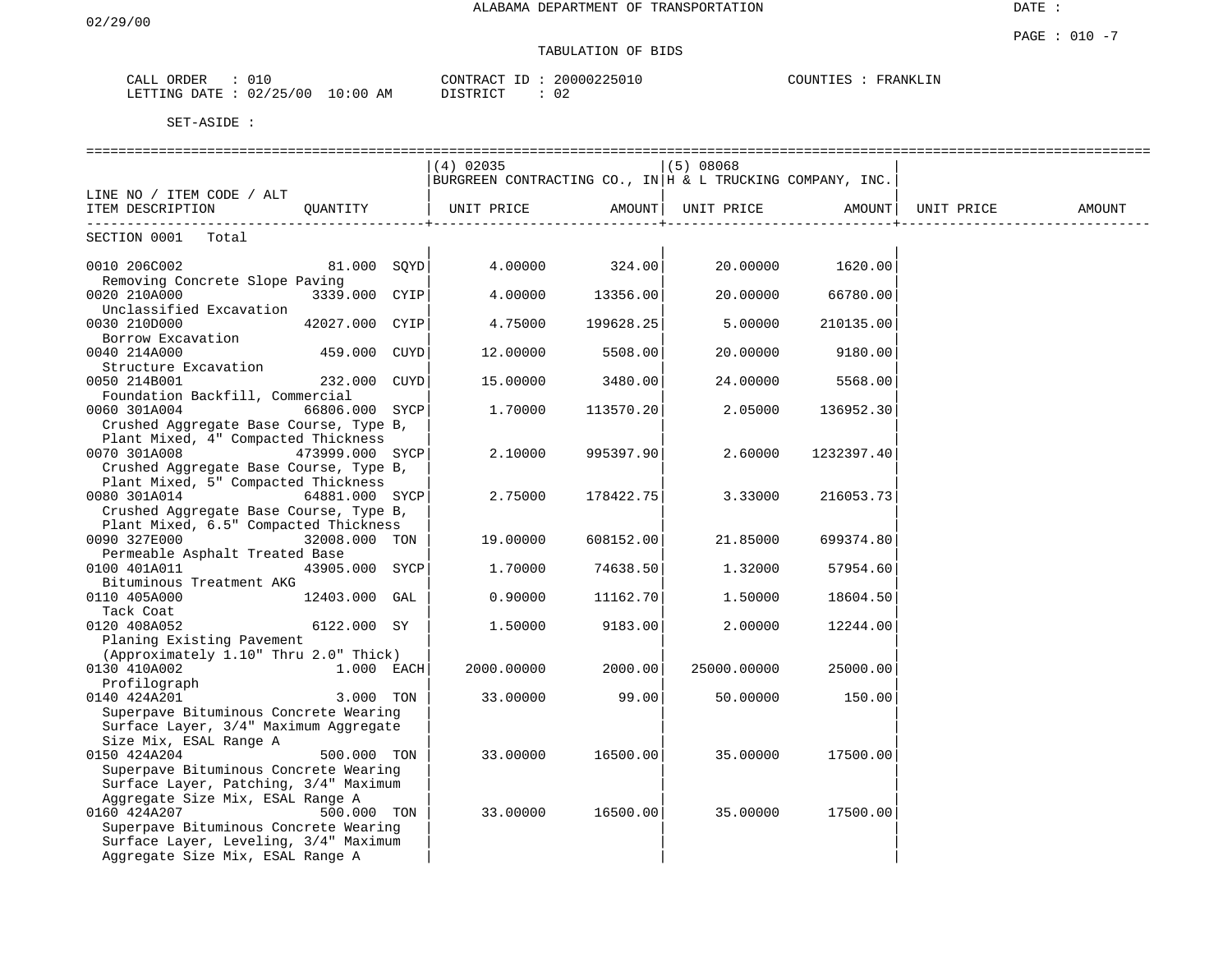| CALL ORDER                       |          | CONTRACT ID: 20000225010 | COUNTIES :<br>FRANKLIN |
|----------------------------------|----------|--------------------------|------------------------|
| LETTING DATE : 02/25/00 10:00 AM | DISTRICT |                          |                        |

|                                                   |                 |      | $(4)$ 02035                                                |            | $(5)$ 08068                 |                   |            |        |
|---------------------------------------------------|-----------------|------|------------------------------------------------------------|------------|-----------------------------|-------------------|------------|--------|
|                                                   |                 |      | BURGREEN CONTRACTING CO., IN  H & L TRUCKING COMPANY, INC. |            |                             |                   |            |        |
| LINE NO / ITEM CODE / ALT                         |                 |      |                                                            |            |                             |                   |            |        |
| ITEM DESCRIPTION                                  | OUANTITY        |      | UNIT PRICE AMOUNT  UNIT PRICE AMOUNT                       |            |                             | $- - - - - - - +$ | UNIT PRICE | AMOUNT |
| 0170 424A281                                      | 10792.000 TON   |      |                                                            |            | 36.00000 388512.00 40.75000 | 439774.00         |            |        |
| Superpave Bituminous Concrete Wearing             |                 |      |                                                            |            |                             |                   |            |        |
| Surface Layer, 3/4" Maximum Aggregate             |                 |      |                                                            |            |                             |                   |            |        |
| Size Mix, ESAL Range E                            |                 |      |                                                            |            |                             |                   |            |        |
| 0180 424B282                                      | 24505.000 TON   |      | 26.50000                                                   | 649382.50  | 28.35000                    | 694716.75         |            |        |
| Superpave Bituminous Concrete Upper               |                 |      |                                                            |            |                             |                   |            |        |
| Binder Layer, 1 1/2" Maximum Aggregate            |                 |      |                                                            |            |                             |                   |            |        |
| Size Mix, ESAL Range E                            |                 |      |                                                            |            |                             |                   |            |        |
| 0190 424C281                                      | 25914.000 TON   |      | 22.00000                                                   | 570108.00  | 24.00000                    | 621936.00         |            |        |
| Superpave Bituminous Concrete Base                |                 |      |                                                            |            |                             |                   |            |        |
| Layer, 1 1/2" Maximum Aggregate Size              |                 |      |                                                            |            |                             |                   |            |        |
| Mix, ESAL Range E                                 |                 |      |                                                            |            |                             |                   |            |        |
| 0200 430B017                                      | 4005.000 TNCP   |      | 8.75000                                                    | 35043.75   | 14.00000                    | 56070.00          |            |        |
| Aggregate Surfacing (AHD #410, #467, Or           |                 |      |                                                            |            |                             |                   |            |        |
| #810)                                             |                 |      |                                                            |            |                             |                   |            |        |
| 0210 502A000                                      | 9381.000 LB     |      | 0.60000                                                    | 5628.60    | 0.70000                     | 6566.70           |            |        |
| Steel Reinforcement<br>0220 524B011               | 55.000 CUYD     |      |                                                            | 22000.00   |                             |                   |            |        |
| Culvert Concrete Extension (Cast In               |                 |      | 400.00000                                                  |            | 650.00000                   | 35750.00          |            |        |
| Place)                                            |                 |      |                                                            |            |                             |                   |            |        |
| 0230 530A001                                      | 146.000 LF      |      | 22.00000                                                   | 3212.00    | 27.00000                    | 3942.00           |            |        |
| 18" Roadway Pipe (Class 3 R.C.)                   |                 |      |                                                            |            |                             |                   |            |        |
| 0240 530A106                                      | 153.000 LF      |      | 85.00000                                                   | 13005.00   | 91.00000                    | 13923.00          |            |        |
| 48" Roadway Pipe (Class 3 R.C.)                   |                 |      |                                                            |            |                             |                   |            |        |
| (Extension)                                       |                 |      |                                                            |            |                             |                   |            |        |
| 0250 530A493                                      | 159.000 LF      |      | 20.00000                                                   | 3180.00    | 29.00000                    | 4611.00           |            |        |
| 15" Roadway Pipe (14 Gauge C.M.)                  |                 |      |                                                            |            |                             |                   |            |        |
| (Temporary)                                       |                 |      |                                                            |            |                             |                   |            |        |
| 0260 600A000                                      |                 | LUMP | 190000.00000                                               | 190000.00  | 50000.00000                 | 50000.00          |            |        |
| Mobilization                                      |                 |      |                                                            |            |                             |                   |            |        |
| 0270 604A000                                      | 155383.000 SOYD |      | 0.50000                                                    | 77691.50   | 1.25000                     | 194228.75         |            |        |
| Separative Geotextile                             |                 |      |                                                            |            |                             |                   |            |        |
| 0280 605A002                                      | 79409.000 LF    |      | 3.50000                                                    | 277931.501 | 3.78000                     | 300166.02         |            |        |
| Pavement Edge Drain (Aggregate Filled             |                 |      |                                                            |            |                             |                   |            |        |
| Underdrain)                                       |                 |      |                                                            |            |                             |                   |            |        |
| 0290 605B000<br>Special Underdrain Outlet, Type A | 40.000 EACH     |      | 300.00000                                                  | 12000.00   | 300.00000                   | 12000.00          |            |        |
| 0300 614A000                                      | 148.000 CUYD    |      | 210.00000                                                  | 31080.00   | 295.00000                   | 43660.00          |            |        |
| Slope Paving                                      |                 |      |                                                            |            |                             |                   |            |        |
| 0310 619A001 2000                                 | 2.000 EACH      |      | 610.00000                                                  | 1220.00    | 850.00000                   | 1700.00           |            |        |
| 15" Roadway Pipe End Treatment, Class 1           |                 |      |                                                            |            |                             |                   |            |        |
|                                                   |                 |      |                                                            |            |                             |                   |            |        |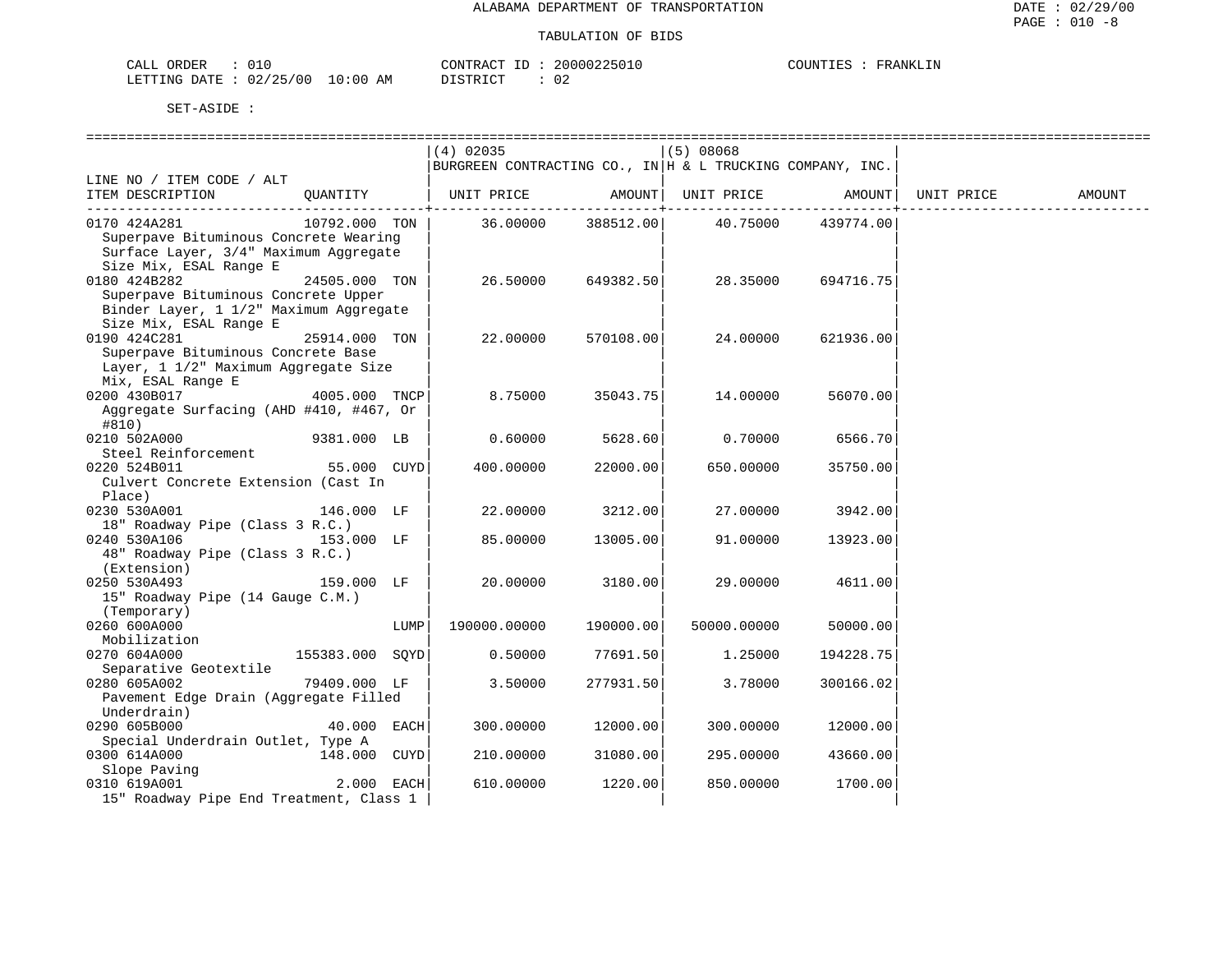| CALL<br>ORDER |          |             | CONTRACT<br>$-1$ | 20000225010 | <b>DINTIFS</b><br>, UIN 1 1 1 1 1 1 | FRANKLIN |
|---------------|----------|-------------|------------------|-------------|-------------------------------------|----------|
| LETTING DATE  | 02/25/00 | 10:00<br>AΜ | סידי את<br>.     | ◡∠          |                                     |          |

|                                                       |                |      | $(4)$ 02035<br>BURGREEN CONTRACTING CO., IN $ $ H & L TRUCKING COMPANY, INC. |           | $(5)$ 08068 |           |            |               |
|-------------------------------------------------------|----------------|------|------------------------------------------------------------------------------|-----------|-------------|-----------|------------|---------------|
| LINE NO / ITEM CODE / ALT                             |                |      |                                                                              |           |             |           |            |               |
| ITEM DESCRIPTION                                      | QUANTITY       |      | UNIT PRICE                                                                   | AMOUNT    | UNIT PRICE  | AMOUNT    | UNIT PRICE | <b>AMOUNT</b> |
| 0320 619A007                                          | 1.000 EACH     |      | 1500.00000                                                                   | 1500.00   | 1150.00000  | 1150.00   |            |               |
| 48" Roadway Pipe End Treatment, Class 1               |                |      |                                                                              |           |             |           |            |               |
| 0330 620A000                                          | 1.000 CUYD     |      | 1000.00000                                                                   | 1000.00   | 400.00000   | 400.00    |            |               |
| Minor Structure Concrete<br>0340 621A000              | 1.000 EACH     |      | 2050.00000                                                                   | 2050.00   | 2900.00000  | 2900.00   |            |               |
| Junction Boxes, Type 1, 1P Or 5                       |                |      |                                                                              |           |             |           |            |               |
| 0350 621B000                                          | 1.000 EACH     |      | 900.00000                                                                    | 900.00    | 400.00000   | 400.00    |            |               |
| Junction Box Units, Type 1, 1P Or 5                   |                |      |                                                                              |           |             |           |            |               |
| 0360 621C020                                          | 36.000 EACH    |      | 1750.00000                                                                   | 63000.00  | 950.00000   | 34200.00  |            |               |
| Inlets, Type Y                                        |                |      |                                                                              |           |             |           |            |               |
| 0370 630A000<br>Steel Beam Guardrail, Class A, Type 1 | 993.000 LF     |      | 13.00000                                                                     | 12909.00  | 9.85000     | 9781.05   |            |               |
| 0380 630C001                                          | 1.000 EACH     |      | 630.00000                                                                    | 630.00    | 600.00000   | 600.00    |            |               |
| Guardrail End Anchor, Type 8                          |                |      |                                                                              |           |             |           |            |               |
| 0390 630C050                                          | 1.000 EACH     |      | 1825.00000                                                                   | 1825.00   | 1650.00000  | 1650.00   |            |               |
| Guardrail End Anchor, Type 20 Series                  |                |      |                                                                              |           |             |           |            |               |
| 0400 650A000                                          | 33819.000 CYIP |      | 4.75000                                                                      | 160640.25 | 4.25000     | 143730.75 |            |               |
| Topsoil                                               |                |      |                                                                              |           |             |           |            |               |
| 0410 650B000                                          | 12021.000 CYIP |      | 4.00000                                                                      | 48084.00  | 4.25000     | 51089.25  |            |               |
| Topsoil From Stockpiles<br>0420 651B000               | 84.000         | TON  | 84.00000                                                                     | 7056.00   | 30.00000    | 2520.00   |            |               |
| Agricultural Limestone                                |                |      |                                                                              |           |             |           |            |               |
| 0430 652A050                                          | 67.000 ACRE    |      | 525.00000                                                                    | 35175.00  | 618.00000   | 41406.00  |            |               |
| Seeding (Mix 1A)                                      |                |      |                                                                              |           |             |           |            |               |
| 0440 652B050                                          | 67.000 ACRE    |      | 260.00000                                                                    | 17420.00  | 400.00000   | 26800.00  |            |               |
| Temporary Seeding (Mix 1AT)                           |                |      |                                                                              |           |             |           |            |               |
| 0450 652D050                                          | 47.000 ACRE    |      | 260.00000                                                                    | 12220.00  | 475.00000   | 22325.00  |            |               |
| Seeding In Stubble (Mix 1A)                           |                |      |                                                                              |           |             |           |            |               |
| 0460 654A000<br>Solid Sodding                         | 5244.000 SQYD  |      | 3.15000                                                                      | 16518.60  | 3.00000     | 15732.00  |            |               |
| 0470 656A000                                          | 134.000 ACRE   |      | 375.00000                                                                    | 50250.00  | 525.00000   | 70350.00  |            |               |
| Mulching, Class A, Type 1                             |                |      |                                                                              |           |             |           |            |               |
| 0480 665F000                                          | 296.000 EACH   |      | 5.00000                                                                      | 1480.00   | 5.00000     | 1480.00   |            |               |
| Hay Bales                                             |                |      |                                                                              |           |             |           |            |               |
| 0490 665J000                                          | 15904.000 LF   |      | 2.75000                                                                      | 43736.00  | 3.75000     | 59640.00  |            |               |
| Silt Fence, Type A                                    |                |      |                                                                              |           |             |           |            |               |
| 0500 666A001                                          | 67.000 ACRE    |      | 5.00000                                                                      | 335.00    | 30.00000    | 2010.00   |            |               |
| Pest Control Treatment                                |                |      |                                                                              |           |             |           |            |               |
| 0510 680A000                                          |                | LUMP | 5000.00000                                                                   | 5000.00   | 50000.00000 | 50000.00  |            |               |
| Engineering Controls                                  |                |      |                                                                              |           |             |           |            |               |
| 0520 701A048                                          | 1.000 MILE     |      | 2000.00000                                                                   | 2000.00   | 2000.00000  | 2000.00   |            |               |
| Solid Yellow, Class 2, Type A Traffic                 |                |      |                                                                              |           |             |           |            |               |
| Stripe (0.09" Thick) (6" Wide)                        |                |      |                                                                              |           |             |           |            |               |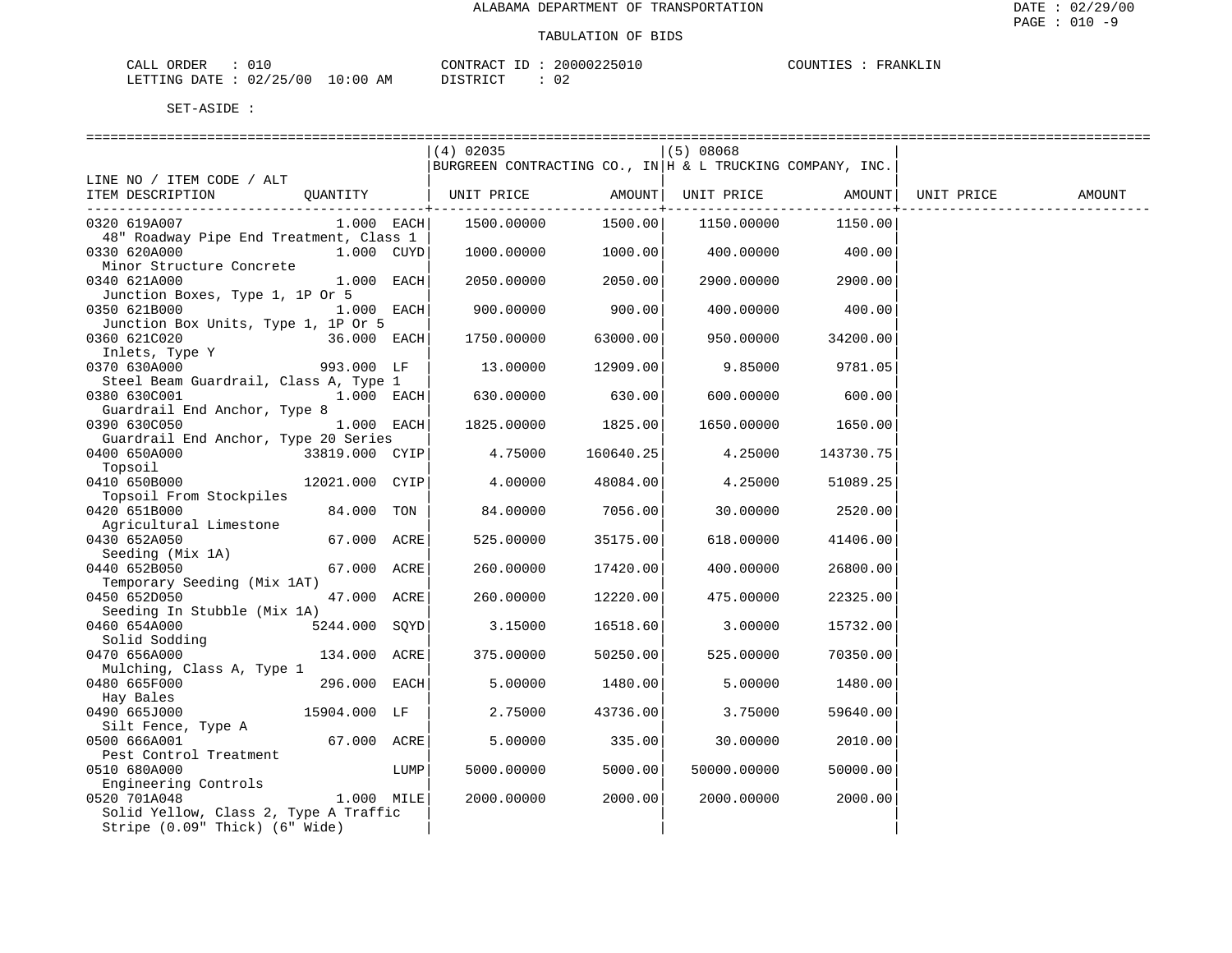| ORDER<br>CALL |            |             | CONTRACT<br>$-1$        | 20000225010 | COUNTIES | FRANKI.TN |
|---------------|------------|-------------|-------------------------|-------------|----------|-----------|
| LETTING DATE  | : 02/25/00 | 10:00<br>ΑM | T OT<br><b>DISTRICT</b> | ∪∠          |          |           |

|                                                          |               | $(4)$ 02035<br>BURGREEN CONTRACTING CO., IN $H$ & L TRUCKING COMPANY, INC. |                         | (5) 08068  |          |            |        |
|----------------------------------------------------------|---------------|----------------------------------------------------------------------------|-------------------------|------------|----------|------------|--------|
| LINE NO / ITEM CODE / ALT                                |               |                                                                            |                         |            |          |            |        |
| ITEM DESCRIPTION                                         | OUANTITY      | UNIT PRICE                                                                 | AMOUNT  <br>----------+ | UNIT PRICE | AMOUNT   | UNIT PRICE | AMOUNT |
| 0530 701C000                                             | 7.000 MILE    | 360.00000                                                                  | 2520.00                 | 400.00000  | 2800.00  |            |        |
| Broken Temporary Traffic Stripe                          |               |                                                                            |                         |            |          |            |        |
| 0540 701C001                                             | 8.000 MILE    | 400.00000                                                                  | 3200.00                 | 400.00000  | 3200.00  |            |        |
| Solid Temporary Traffic Stripe                           |               |                                                                            |                         |            |          |            |        |
| 0550 701D005                                             | 1.000 MILE    | 1400.00000                                                                 | 1400.00                 | 1500.00000 | 1500.00  |            |        |
| Solid Traffic Stripe Removed                             |               |                                                                            |                         |            |          |            |        |
| 0560 702A008<br>Solid White, Inverted Profile Traffic    | 10.000 MILE   | 3850.00000                                                                 | 38500.00                | 3700.00000 | 37000.00 |            |        |
| Stripe (6" Wide)                                         |               |                                                                            |                         |            |          |            |        |
| 0570 702A009                                             | 8.000 MILE    | 3850.00000                                                                 | 30800.00                | 3700.00000 | 29600.00 |            |        |
| Solid Yellow, Inverted Profile Traffic                   |               |                                                                            |                         |            |          |            |        |
| Stripe (6" Wide)                                         |               |                                                                            |                         |            |          |            |        |
| 0580 702A010                                             | 8.000 MILE    | 1950.00000                                                                 | 15600.00                | 1850.00000 | 14800.00 |            |        |
| Broken White, Inverted Profile Traffic                   |               |                                                                            |                         |            |          |            |        |
| Stripe (6" Wide)                                         |               |                                                                            |                         |            |          |            |        |
| 0590 702B001                                             | 4965.000 LF   | 1,50000                                                                    | 7447.50                 | 1.40000    | 6951.00  |            |        |
| Dotted Inverted Profile Traffic Stripe                   |               |                                                                            |                         |            |          |            |        |
| $(6"$ Wide)                                              |               |                                                                            |                         |            |          |            |        |
| 0600 703A002                                             | 2713.000 SOFT | 2.10000                                                                    | 5697.30                 | 2.50000    | 6782.50  |            |        |
| Traffic Control Markings, Class 2, Type                  |               |                                                                            |                         |            |          |            |        |
| $\mathbb A$                                              |               |                                                                            |                         |            |          |            |        |
| 0610 703B002                                             | 721.000 SOFT  | 2.60000                                                                    | 1874.60                 | 3.00000    | 2163.00  |            |        |
| Traffic Control Legends, Class 2, Type A<br>0620 703C000 | 808.000 SOFT  |                                                                            | 1292.80                 |            |          |            |        |
| Removal Of Existing Traffic Control                      |               | 1.60000                                                                    |                         | 3.00000    | 2424.00  |            |        |
| Markings Or Legends (Paint)                              |               |                                                                            |                         |            |          |            |        |
| 0630 703D001                                             | 1488.000 SOFT | 1.25000                                                                    | 1860.00                 | 1.30000    | 1934.40  |            |        |
| Temporary Traffic Control Markings                       |               |                                                                            |                         |            |          |            |        |
| 0640 705A030                                             | 46.000 EACH   | 5.00000                                                                    | 230.00                  | 5.25000    | 241.50   |            |        |
| Pavement Markers, Class A-H, Type 2-C                    |               |                                                                            |                         |            |          |            |        |
| 0650 705A031                                             | 902.000 EACH  | 5.00000                                                                    | 4510.00                 | 5.00000    | 4510.00  |            |        |
| Pavement Markers, Class A-H, Type 1-A                    |               |                                                                            |                         |            |          |            |        |
| 0660 705A032                                             | 188.000 EACH  | 5.00000                                                                    | 940.00                  | 5.00000    | 940.00   |            |        |
| Pavement Markers, Class A-H, Type 1-B                    |               |                                                                            |                         |            |          |            |        |
| 0670 705A037                                             | 175.000 EACH  | 5.00000                                                                    | 875.00                  | 5.25000    | 918.75   |            |        |
| Pavement Markers, Class A-H, Type 2-D                    |               |                                                                            |                         |            |          |            |        |
| 0680 705A038<br>Pavement Markers, Class A-H, Type 2-E    | 78.000 EACH   | 5.00000                                                                    | 390.00                  | 5.25000    | 409.50   |            |        |
| 0690 710A115                                             | 572.000 SOFT  | 14.50000                                                                   | 8294.00                 | 14.00000   | 8008.00  |            |        |
| Class 4, Aluminum Flat Sign Panels                       |               |                                                                            |                         |            |          |            |        |
| 0.08" Thick Or Steel Flat Sign Panels                    |               |                                                                            |                         |            |          |            |        |
| 14 Gauge (Type III Or Type IV                            |               |                                                                            |                         |            |          |            |        |
| Background)                                              |               |                                                                            |                         |            |          |            |        |
|                                                          |               |                                                                            |                         |            |          |            |        |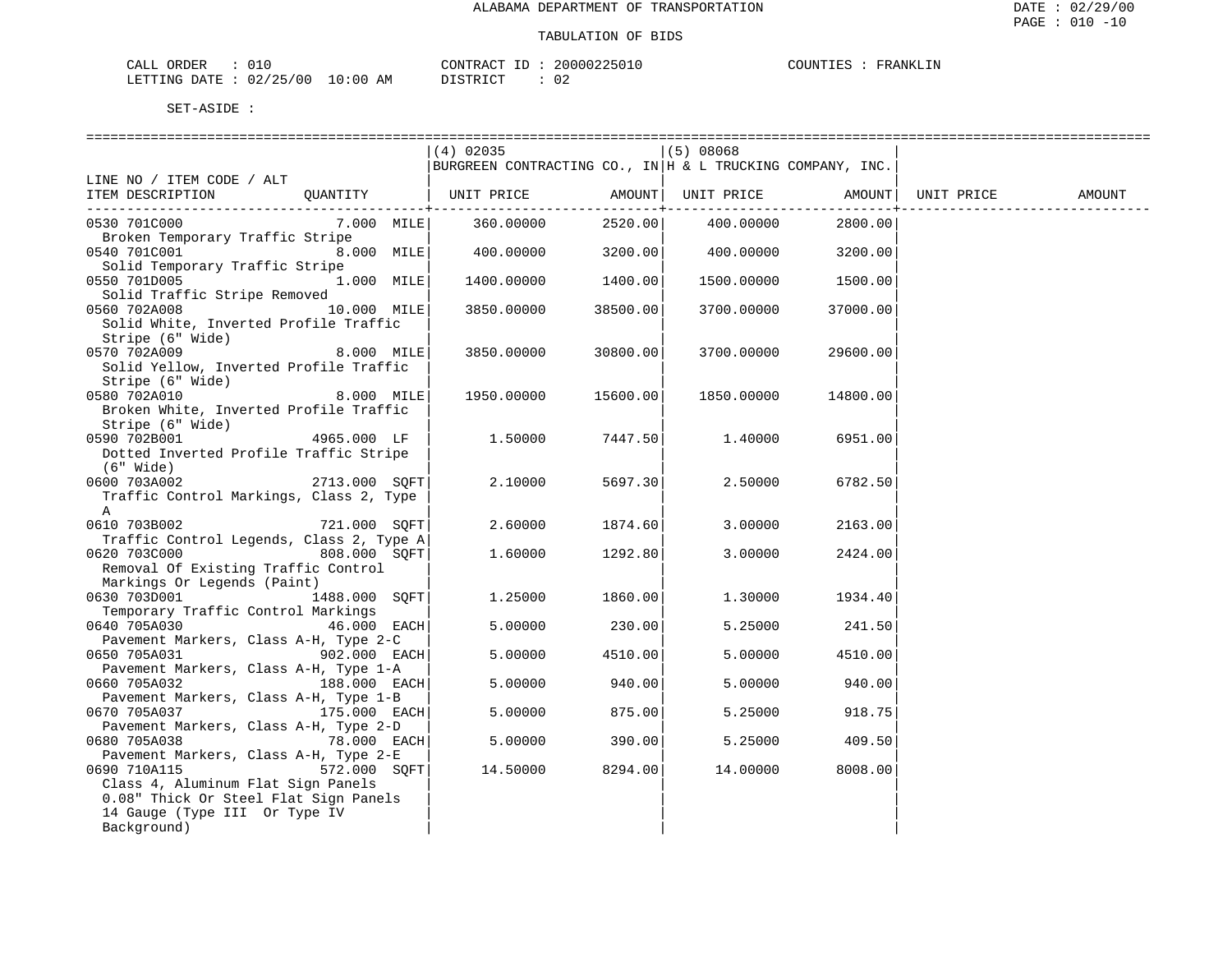|                                                         | 20000225010    |          |
|---------------------------------------------------------|----------------|----------|
| ORDER                                                   | CONTRACT       | COUNTIES |
| CALL                                                    | $- -$          | FRANKLIN |
| 02/25/00<br>10:00<br>LETTING<br>DATE.<br><i>  ⊥⊥</i> ⊥⊥ | DISTRICT<br>AM |          |

|                                          |              | $(4)$ 02035                                               |                   | $(5)$ 08068                     |                   |                            |  |
|------------------------------------------|--------------|-----------------------------------------------------------|-------------------|---------------------------------|-------------------|----------------------------|--|
|                                          |              | BURGREEN CONTRACTING CO., IN H & L TRUCKING COMPANY, INC. |                   |                                 |                   |                            |  |
| LINE NO / ITEM CODE / ALT                |              |                                                           |                   |                                 |                   |                            |  |
| ITEM DESCRIPTION                         | OUANTITY     | UNIT PRICE AMOUNT  UNIT PRICE AMOUNT                      |                   |                                 |                   | UNIT PRICE AMOUNT          |  |
|                                          |              |                                                           |                   |                                 |                   |                            |  |
| 0700 710B001                             | 1106.000 LF  |                                                           | $6.30000$ 6967.80 | 5.75000                         | 6359.50           |                            |  |
| Roadway Sign Post (#3 "U" Channel        |              |                                                           |                   |                                 |                   |                            |  |
| Galvanized Steel)                        |              |                                                           |                   |                                 |                   |                            |  |
| $1107.000$ SQFT<br>0710 740B000          |              | 11.50000                                                  | 12730.50          | 8.00000                         | 8856.00           |                            |  |
| Construction Signs                       |              |                                                           |                   |                                 |                   |                            |  |
| 0720 740D000                             | 120.000 EACH | 25.00000                                                  | 3000.00           | 35.00000                        | 4200.00           |                            |  |
| Channelizing Drums                       |              |                                                           |                   |                                 |                   |                            |  |
| 0730 740E000                             | 18.000 EACH  | 4.00000                                                   | 72.00             | 9.90000                         | 178.20            |                            |  |
| Cones (36 Inches High)                   |              |                                                           |                   |                                 |                   |                            |  |
| 0740 740F002                             | 18.000 EACH  | 200.00000                                                 | 3600.00           | 160.00000                       | 2880.00           |                            |  |
| Barricades, Type III                     |              |                                                           |                   |                                 |                   |                            |  |
| 9.000 EACH<br>0750 7401005               |              | 700.00000                                                 | 6300.00           | 72.00000                        | 648.00            |                            |  |
| Warning Lights, Type B (Detachable Head) |              |                                                           |                   |                                 |                   |                            |  |
| 0760 740M000<br>18.000 EACH              |              | 1.00000                                                   | 18.00             | 6.50000                         | 117.00            |                            |  |
| Weight For Cone                          |              |                                                           |                   |                                 |                   |                            |  |
| 1.000 EACH<br>0770 741C010               |              | 2500.00000                                                | 2500.00           | 5300.00000                      | 5300.00           |                            |  |
| Portable Sequential Arrow And Chevron    |              |                                                           |                   |                                 |                   |                            |  |
| Sign Unit                                |              |                                                           |                   |                                 |                   |                            |  |
| 2250.000 HOUR<br>0780 999 000            |              |                                                           | 0.80000 1800.00   |                                 | $0.80000$ 1800.00 |                            |  |
| Trainee Hours At 80 Cents Per Hour       |              |                                                           |                   |                                 |                   |                            |  |
| SECTION TOTALS                           |              |                                                           |                   | $\frac{1}{5}$ 5, 174, 065.50    |                   |                            |  |
| CONTRACT TOTALS                          |              |                                                           |                   | $$5,174,065.50$ $$5,900,743.95$ |                   |                            |  |
|                                          |              |                                                           |                   |                                 |                   | ========================== |  |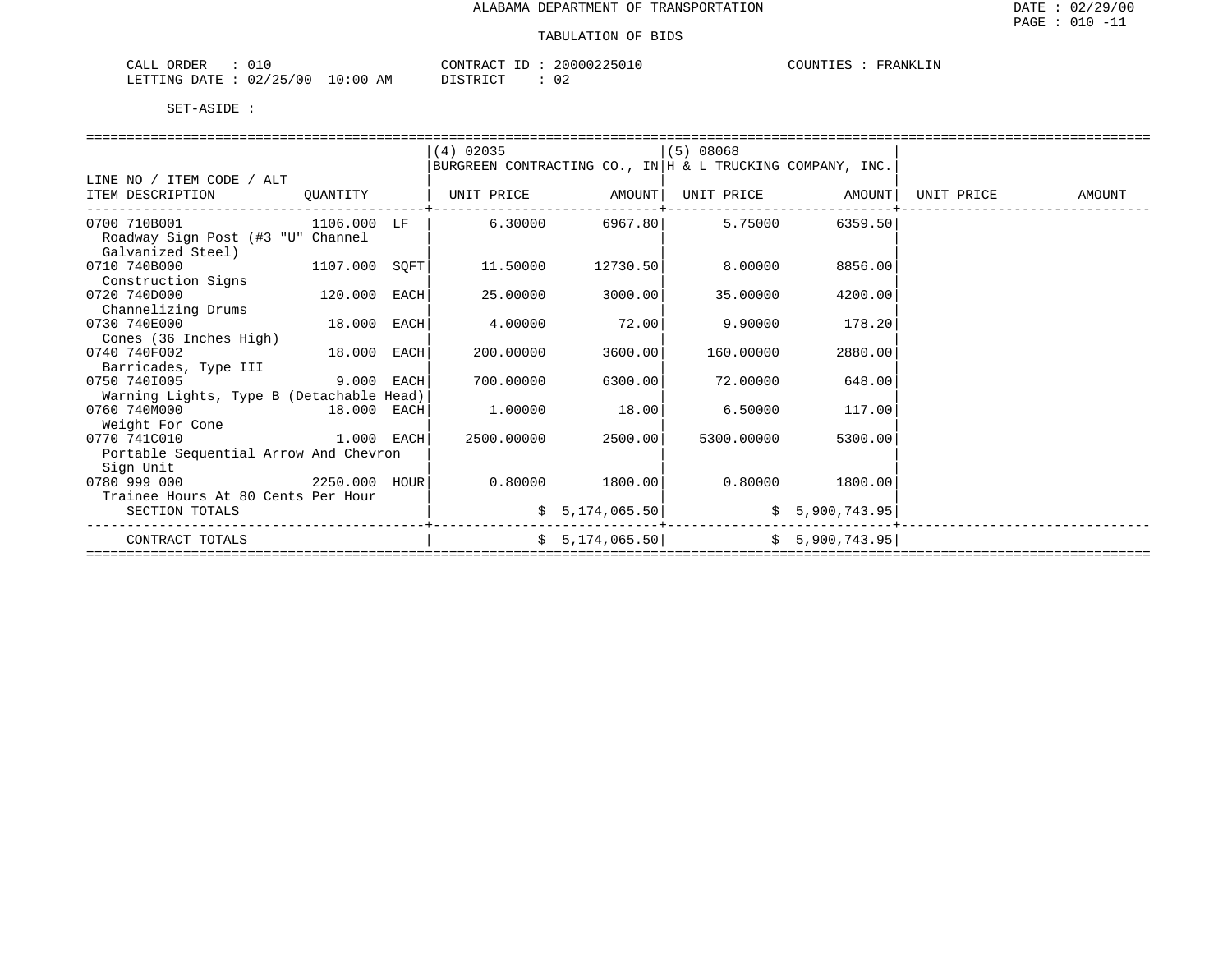DATE :

## VENDOR RANKING

|                                                                                                                                                                                                                                                                                                                | CALL ORDER : 021<br>LETTING DATE : 02/25/00 10:00 AM | CONTRACT ID: 20000225021<br>$\therefore$ 02<br>DISTRICT | COUNTIES : MARION            |
|----------------------------------------------------------------------------------------------------------------------------------------------------------------------------------------------------------------------------------------------------------------------------------------------------------------|------------------------------------------------------|---------------------------------------------------------|------------------------------|
| 45<br>Working Days<br>CONTRACT TIME :<br>(available days)<br>CONTRACT DESCRIPTION:<br>RURAL<br>for constructing the Planing, Resurfacing, and Traffic<br>Stripe on S.R. #17 (U.S. #43) from M.P. 282.450 north of<br>Hamilton to M.P. 288.360 north of Northfork Creek. Length -<br>$5.910$ mi.<br>SET-ASIDE : |                                                      |                                                         | $PROJECT(S) : STPAA-213(12)$ |

|      |                 |                              | TOTAL          | % OVER    |
|------|-----------------|------------------------------|----------------|-----------|
| RANK | VENDOR NO./NAME |                              | <b>BID</b>     | LOW BID   |
|      | 18031           | ROGERS GROUP, INC.           | 981,624.85     | 100.0000% |
|      | 08068           | H & L TRUCKING COMPANY, INC. | 994,956.50     | 101.3581% |
|      | 01018           | APAC-ALABAMA, INC.           | \$1,027,948.40 | 104.7190% |
|      | 04013           | DUNN CONSTRUCTION CO., INC.  | \$1,043,928.25 | 106.3469% |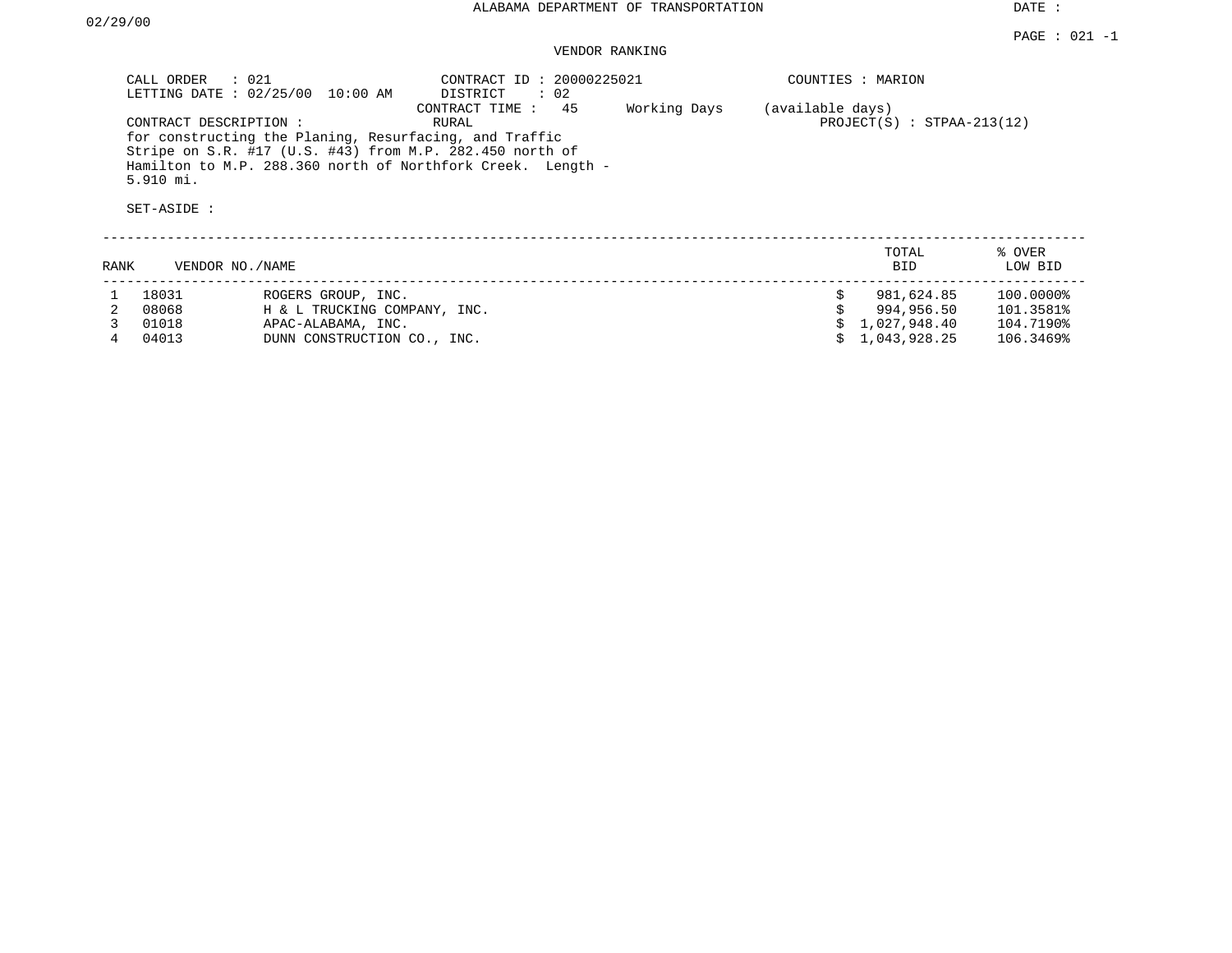| CALL ORDER                       | 021 |          | CONTRACT ID: 20000225021 | COUNTIES | MARION |
|----------------------------------|-----|----------|--------------------------|----------|--------|
| LETTING DATE : 02/25/00 10:00 AM |     | DISTRICT | -02                      |          |        |

|                                                                                                                    |               |     | $(1)$ 18031        |           | (2) 08068                                       |                               | $(3)$ 01018 |           |
|--------------------------------------------------------------------------------------------------------------------|---------------|-----|--------------------|-----------|-------------------------------------------------|-------------------------------|-------------|-----------|
|                                                                                                                    |               |     | ROGERS GROUP, INC. |           | H & L TRUCKING COMPANY, INC. APAC-ALABAMA, INC. |                               |             |           |
| LINE NO / ITEM CODE / ALT<br>ITEM DESCRIPTION                                                                      | OUANTITY      |     | UNIT PRICE         | AMOUNT    | UNIT PRICE                                      | AMOUNT<br>___________________ | UNIT PRICE  | AMOUNT    |
| SECTION 0001 TOTAL                                                                                                 |               |     |                    |           |                                                 |                               |             |           |
| 0010 206C010<br>Removing Concrete Driveway                                                                         | 20.000 SOYD   |     | 40.00000           | 800.00    | 20.00000                                        | 400.00                        | 24.80000    | 496.00    |
| 0020 305B060<br>Crushed Aggregate, Section 825, Type B,                                                            | 1611.000 TCIP |     | 12,00000           | 19332.00  | 15,00000                                        | 24165.00                      | 13.19000    | 21249.09  |
| For Miscellaneous Use<br>0030 405A000<br>Tack Coat                                                                 | 3416.000 GAL  |     | 1,00000            | 3416.00   | 1,50000                                         | 5124.00                       | 1,27000     | 4338.32   |
| 0040 408A053<br>11581.000 SQYD<br>Planing Existing Pavement                                                        |               |     | 1.10000            | 12739.10  | 1,25000                                         | 14476.25                      | 1,41000     | 16329.21  |
| (Approximately 2.10" Thru 3.0" Thick)<br>0050 424A280<br>Superpave Bituminous Concrete Wearing                     | 6189.000 TON  |     | 38.00000           | 235182.00 | 41.00000                                        | 253749.00                     | 41.53000    | 257029.17 |
| Surface Layer, 1/2" Maximum Aggregate<br>Size Mix, ESAL Range E<br>0060 424A286                                    | 800.000 TON   |     | 33.00000           | 26400.00  | 36.00000                                        | 28800.00                      | 31.81000    | 25448.00  |
| Superpave Bituminous Concrete Wearing<br>Surface Layer, Leveling, 1/2" Maximum<br>Aggregate Size Mix, ESAL Range E |               |     |                    |           |                                                 |                               |             |           |
| 0070 424A289<br>Superpave Bituminous Concrete Wearing                                                              | 71.000 TON    |     | 43.00000           | 3053.00   | 38.00000                                        | 2698.00                       | 32.05000    | 2275.55   |
| Surface Layer, Widening, 1/2" Maximum<br>Aggregate Size Mix, ESAL Range E<br>0080 424B281                          | 12501.000 TON |     | 31,00000           | 387531.00 | 31.50000                                        | 393781.50                     | 28.85000    | 360653.85 |
| Superpave Bituminous Concrete Upper<br>Binder Layer, 1" Maximum Aggregate Size                                     |               |     |                    |           |                                                 |                               |             |           |
| Mix, ESAL Range E<br>0090 424B285<br>Superpave Bituminous Concrete Upper                                           | 500.000 TON   |     | 40.00000           | 20000.00  | 32.00000                                        | 16000.00                      | 47.30000    | 23650.00  |
| Binder Layer, Patching, 1" Maximum<br>Aggregate Size Mix, ESAL Range E<br>0100 424B289                             | 500.000 TON   |     | 31,00000           | 15500.00  | 32.00000                                        | 16000.00                      | 30.09000    | 15045.00  |
| Superpave Bituminous Concrete Upper<br>Binder Layer, Leveling, 1" Maximum<br>Aggregate Size Mix, ESAL Range E      |               |     |                    |           |                                                 |                               |             |           |
| 0110 424B292<br>Superpave Bituminous Concrete Upper<br>Binder Layer, Widening, 1" Maximum                          | 142.000 TON   |     | 40.00000           | 5680.00   | 35.00000                                        | 4970.00                       | 30.73000    | 4363.66   |
| Aggregate Size Mix, ESAL Range E<br>0120 424C291<br>Superpave Bituminous Concrete Base                             | 3798.000      | TON | 28,00000           | 106344.00 | 26.50000                                        | 100647.00                     | 23.89000    | 90734.22  |
| Layer, Widening, 1 1/2" Maximum<br>Aggregate Size Mix, ESAL Range E                                                |               |     |                    |           |                                                 |                               |             |           |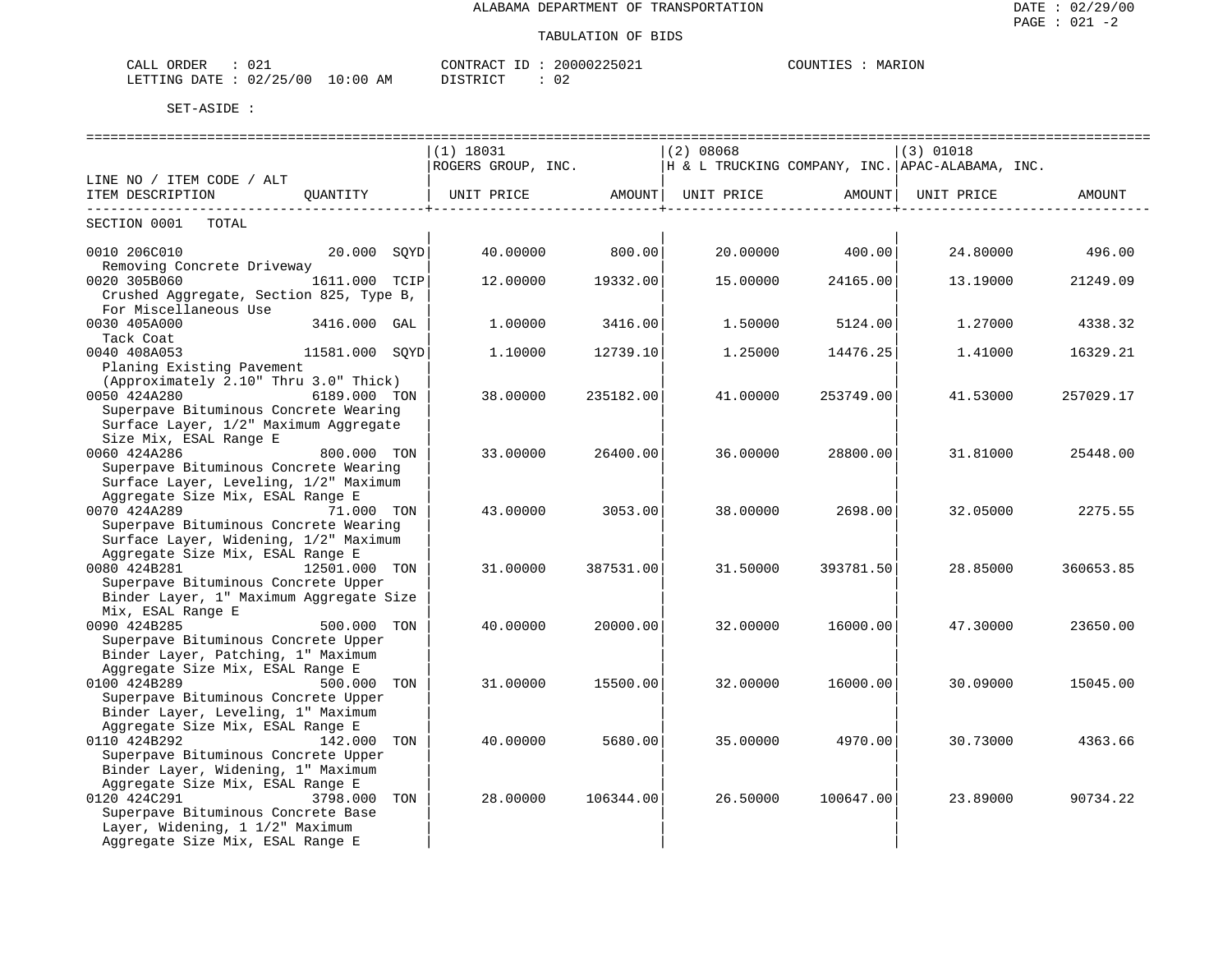| ORDER<br>CALL (        | ּ ה ה<br>∪∠⊥ |             | CONTRACT ID         | 20000225021 | COUNTIES | MARION |
|------------------------|--------------|-------------|---------------------|-------------|----------|--------|
| LETTING DATE: 02/25/00 |              | 10:00<br>AΜ | ידי איד פידי פ<br>. | 02<br>__    |          |        |

|                                          |               |      | $(1)$ 18031                                                                |          | $(2)$ 08068 |                                     | (3) 01018   |          |
|------------------------------------------|---------------|------|----------------------------------------------------------------------------|----------|-------------|-------------------------------------|-------------|----------|
|                                          |               |      | ROGERS GROUP, INC. $\vert$ H & L TRUCKING COMPANY, INC. APAC-ALABAMA, INC. |          |             |                                     |             |          |
| LINE NO / ITEM CODE / ALT                |               |      |                                                                            |          |             |                                     |             |          |
| ITEM DESCRIPTION                         | QUANTITY      |      | UNIT PRICE AMOUNT UNIT PRICE AMOUNT                                        |          |             |                                     | UNIT PRICE  | AMOUNT   |
|                                          |               |      |                                                                            |          |             | . _ _ _ _ _ _ _ _ _ _ _ _ _ _ _ _ + |             |          |
| 0130 600A000                             |               | LUMP | 25397.00000                                                                | 25397.00 | 11500.00000 | 11500.00                            | 89893.16000 | 89893.16 |
| Mobilization                             |               |      |                                                                            |          |             |                                     |             |          |
| 0140 665F000                             | 25.000 EACH   |      | 20.00000                                                                   | 500.00   | 3.00000     | 75.00                               | 1,00000     | 25.00    |
| Hay Bales                                |               |      |                                                                            |          |             |                                     |             |          |
| 400.000 LF<br>0150 665J000               |               |      | 1,00000                                                                    | 400.00   | 5,00000     | 2000.00                             | 1.00000     | 400.00   |
| Silt Fence, Type A                       |               |      |                                                                            |          |             |                                     |             |          |
| 0160 701C000                             | 11.000 MILE   |      | 320.00000                                                                  | 3520.00  | 320,00000   | 3520.00                             | 320.00000   | 3520.00  |
| Broken Temporary Traffic Stripe          |               |      |                                                                            |          |             |                                     |             |          |
| 0170 701C001                             | 15.000 MILE   |      | 360.00000                                                                  | 5400.00  | 360,00000   | 5400.00                             | 360,00000   | 5400.00  |
| Solid Temporary Traffic Stripe           |               |      |                                                                            |          |             |                                     |             |          |
| 0180 702A007 4.000 MILE                  |               |      | 1850.00000                                                                 | 7400.00  | 1850.00000  | 7400.00                             | 1850.00000  | 7400.00  |
| Broken Yellow, Inverted Profile Traffic  |               |      |                                                                            |          |             |                                     |             |          |
| Stripe (6" Wide)                         |               |      |                                                                            |          |             |                                     |             |          |
| 0190 702A008                             | 12.000 MILE   |      | 3700.00000                                                                 | 44400.00 | 3700.00000  | 44400.00                            | 3700.00000  | 44400.00 |
| Solid White, Inverted Profile Traffic    |               |      |                                                                            |          |             |                                     |             |          |
| Stripe (6" Wide)                         |               |      |                                                                            |          |             |                                     |             |          |
| 0200 702A009                             | 7.000 MILE    |      | 3700.00000                                                                 | 25900.00 | 3700.00000  | 25900.00                            | 3700.00000  | 25900.00 |
| Solid Yellow, Inverted Profile Traffic   |               |      |                                                                            |          |             |                                     |             |          |
| Stripe (6" Wide)                         |               |      |                                                                            |          |             |                                     |             |          |
| 0210 702A010                             | 1.000 MILE    |      | 2000.00000                                                                 | 2000.00  | 2000.00000  | 2000.00                             | 2000.00000  | 2000.00  |
| Broken White, Inverted Profile Traffic   |               |      |                                                                            |          |             |                                     |             |          |
| Stripe (6" Wide)                         |               |      |                                                                            |          |             |                                     |             |          |
| 0220 702B001                             | 300.000 LF    |      | 1,50000                                                                    | 450.00   | 1,50000     | 450.00                              | 1,50000     | 450.00   |
| Dotted Inverted Profile Traffic Stripe   |               |      |                                                                            |          |             |                                     |             |          |
| (6" Wide)                                |               |      |                                                                            |          |             |                                     |             |          |
| 0230 703A002                             | 3744.000 SOFT |      | 2.25000                                                                    | 8424.00  | 2.25000     | 8424.00                             | 2.25000     | 8424.00  |
| Traffic Control Markings, Class 2, Type  |               |      |                                                                            |          |             |                                     |             |          |
| $\mathbb{A}$                             |               |      |                                                                            |          |             |                                     |             |          |
| 0240 703B002                             | 45.000 SQFT   |      | 3.00000                                                                    | 135.00   | 3.00000     | 135.00                              | 3.00000     | 135.00   |
| Traffic Control Legends, Class 2, Type A |               |      |                                                                            |          |             |                                     |             |          |
| 0250 703D001                             | 720.000 SOFT  |      | 1.30000                                                                    | 936.00   | 1.30000     | 936.00                              | 1.30000     | 936.00   |
| Temporary Traffic Control Markings       |               |      |                                                                            |          |             |                                     |             |          |
| 0260 705A030                             | 202.000 EACH  |      | 5.25000                                                                    | 1060.50  | 5.25000     | 1060.50                             | 5.25000     | 1060.50  |
| Pavement Markers, Class A-H, Type 2-C    |               |      |                                                                            |          |             |                                     |             |          |
| 0270 705A031                             | 250.000 EACH  |      | 5.00000                                                                    | 1250.00  | 5.00000     | 1250.00                             | 5.00000     | 1250.00  |
| Pavement Markers, Class A-H, Type 1-A    |               |      |                                                                            |          |             |                                     |             |          |
| 501.000 EACH<br>0280 705A032             |               |      | 5.00000                                                                    | 2505.00  | 5.00000     | 2505.00                             | 5.00000     | 2505.00  |
| Pavement Markers, Class A-H, Type 1-B    |               |      |                                                                            |          |             |                                     |             |          |
| 0290 705A037                             | 411.000 EACH  |      | 5.25000                                                                    | 2157.75  | 5.25000     | 2157.75                             | 5.25000     | 2157.75  |
| Pavement Markers, Class A-H, Type 2-D    |               |      |                                                                            |          |             |                                     |             |          |
| 0300 705A038                             | 202.000 EACH  |      | 5.25000                                                                    | 1060.50  | 5.25000     | 1060.50                             | 5.25000     | 1060.50  |
| Pavement Markers, Class A-H, Type 2-E    |               |      |                                                                            |          |             |                                     |             |          |
|                                          |               |      |                                                                            |          |             |                                     |             |          |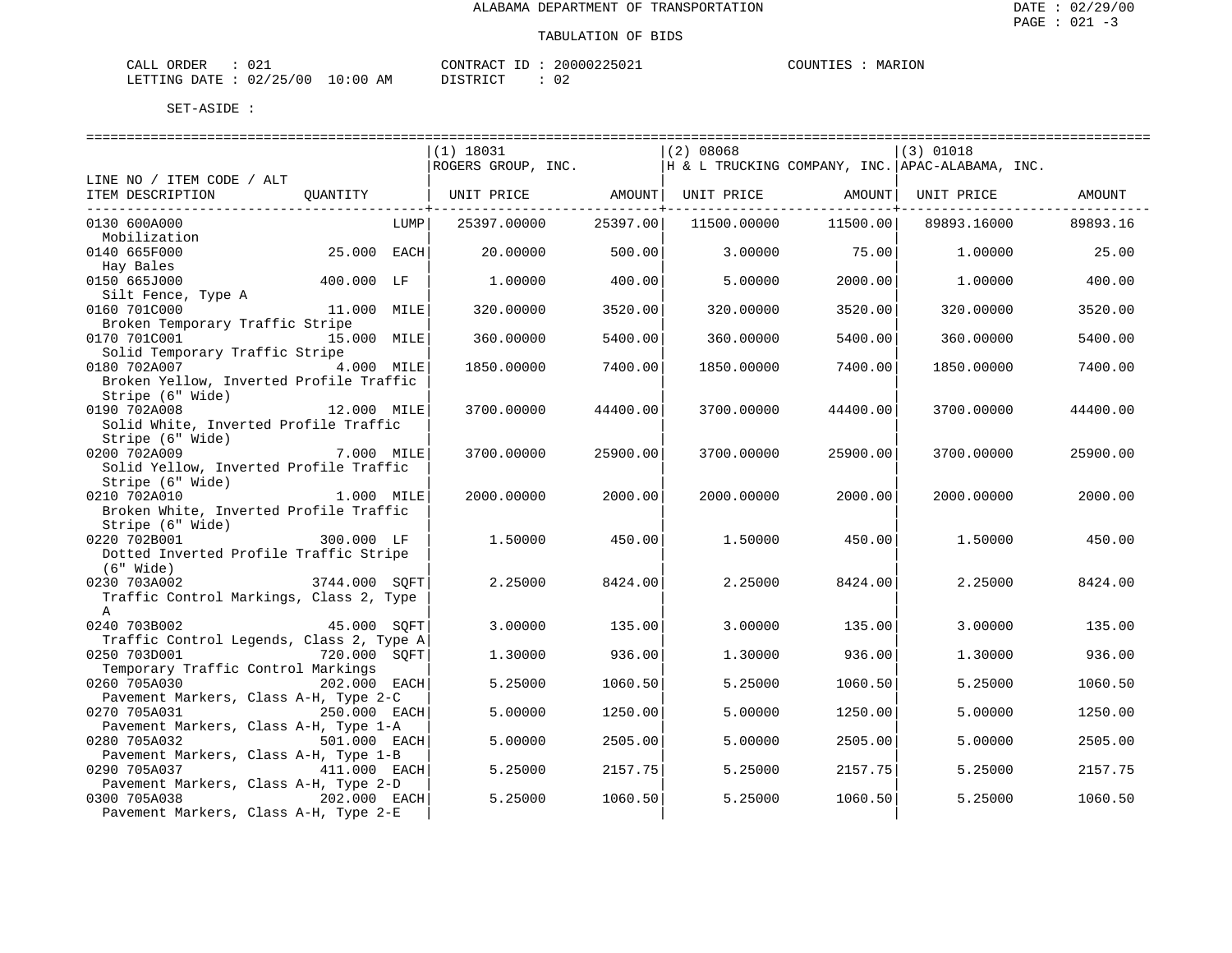### TABULATION OF BIDS

| 021<br>CALL<br>ORDER     | CONTRACT                | 20000225021<br>ΠD | COUNTIES<br>MARION |
|--------------------------|-------------------------|-------------------|--------------------|
| 02/25/00<br>LETTING DATE | 10:00<br>DISTRICT<br>AΜ | n,<br>◡▵          |                    |

|                                       |          |      | $(1)$ 18031        |            | (2) 08068  |             | $(3)$ 01018                                       |                |
|---------------------------------------|----------|------|--------------------|------------|------------|-------------|---------------------------------------------------|----------------|
|                                       |          |      | ROGERS GROUP, INC. |            |            |             | H & L TRUCKING COMPANY, INC.   APAC-ALABAMA, INC. |                |
| ITEM CODE / ALT<br>LINE NO            |          |      |                    |            |            |             |                                                   |                |
| ITEM DESCRIPTION                      | OUANTITY |      | UNIT PRICE         | AMOUNT     | UNIT PRICE | AMOUNT      | UNIT PRICE                                        | AMOUNT         |
| 0310 740B000                          | 869.000  | SOFT | 8,00000            | 6952.00    | 8,00000    | 6952.00     | 8.14000                                           | 7073.66        |
| Construction Signs                    |          |      |                    |            |            |             |                                                   |                |
| 0320 740D000                          | 20.000   | EACH | 25.00000           | 500.00     | 35.00000   | 700.00      | 17.50000                                          | 350.00         |
| Channelizing Drums                    |          |      |                    |            |            |             |                                                   |                |
| 0330 740E000                          | 50.000   | EACH | 8,00000            | 400.00     | 9.90000    | 495.00      | 5.00000                                           | 250.00         |
| Cones (36 Inches High)                |          |      |                    |            |            |             |                                                   |                |
| 0340 740M000                          | 50.000   | EACH | 8.00000            | 400.00     | 6.50000    | 325.00      | 3.00000                                           | 150.00         |
| Weight For Cone                       |          |      |                    |            |            |             |                                                   |                |
| 0350 7400000                          | 1.000    | EACH | 1500.00000         | 1500.00    | 2500.00000 | 2500.00     | 531.92000                                         | 531.92         |
| Pilot Car                             |          |      |                    |            |            |             |                                                   |                |
| 0360 741C010                          | 2.000    | EACH | 1500.00000         | 3000.00    | 1500.00000 | 3000.00     | 531.92000                                         | 1063.84        |
| Portable Sequential Arrow And Chevron |          |      |                    |            |            |             |                                                   |                |
| Sign Unit                             |          |      |                    |            |            |             |                                                   |                |
| SECTION TOTALS                        |          |      | Ŝ.                 | 981,624.85 | \$         | 994, 956.50 |                                                   | \$1,027,948.40 |
| CONTRACT TOTALS                       |          |      | \$                 | 981,624.85 | \$         | 994, 956.50 |                                                   | \$1,027,948.40 |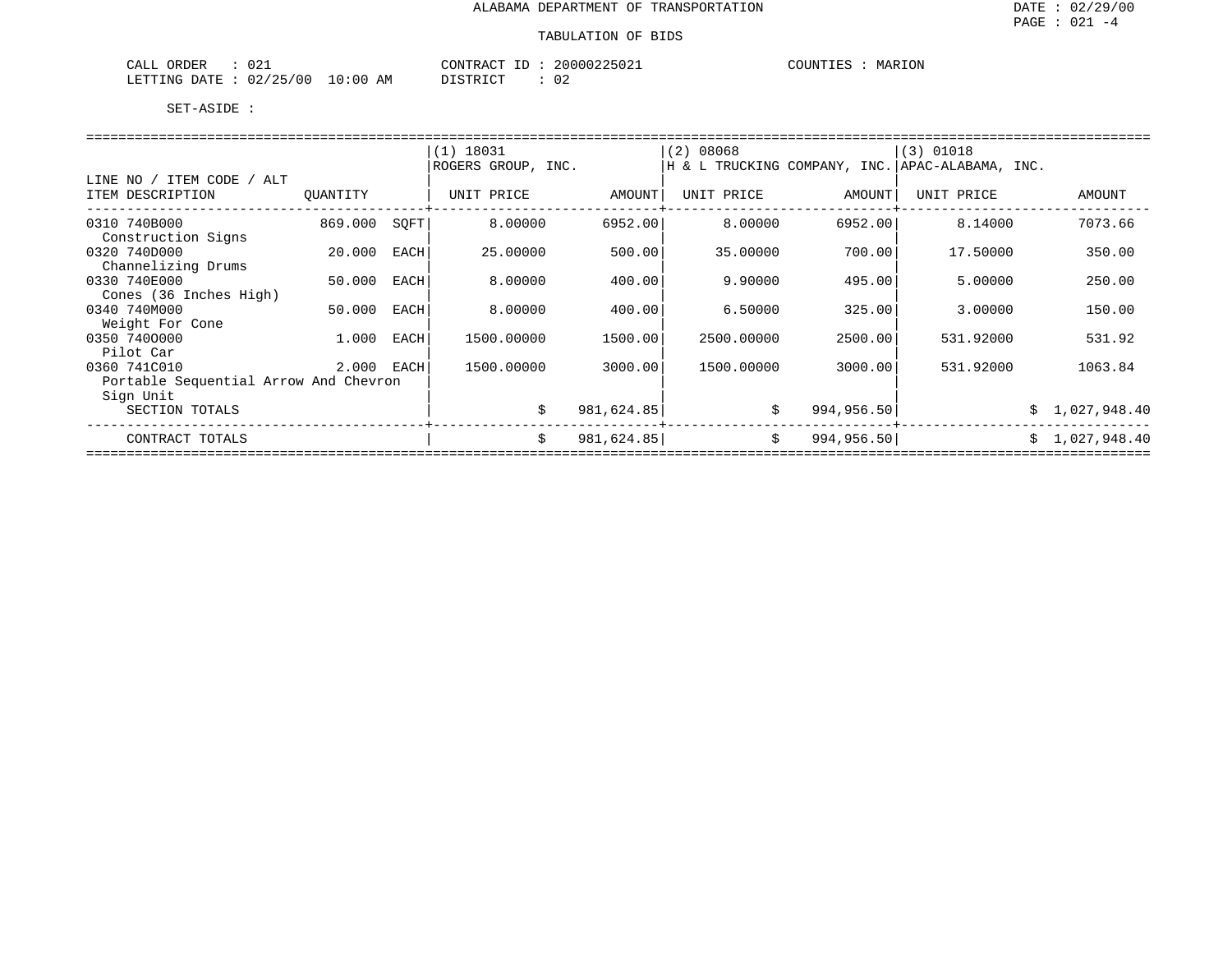# TABULATION OF BIDS

| ORDER<br>CALL          | $\cap$ $\cap$ $\cdot$<br>U 4 - | 20000225021<br>CONTRACT ID: | COUNTIES<br>MARION |
|------------------------|--------------------------------|-----------------------------|--------------------|
| LETTING DATE: 02/25/00 | $10:00$ AM                     | $\sim$<br>DISTRICT<br>∪∠    |                    |

|                                                  |                |     | (4) 04013                   |           |            |        |            |        |
|--------------------------------------------------|----------------|-----|-----------------------------|-----------|------------|--------|------------|--------|
|                                                  |                |     | DUNN CONSTRUCTION CO., INC. |           |            |        |            |        |
| LINE NO / ITEM CODE / ALT                        |                |     |                             |           |            |        |            |        |
| ITEM DESCRIPTION                                 | OUANTITY       |     | UNIT PRICE                  | AMOUNT    | UNIT PRICE | AMOUNT | UNIT PRICE | AMOUNT |
| SECTION 0001 TOTAL                               |                |     |                             |           |            |        |            |        |
|                                                  |                |     |                             |           |            |        |            |        |
| 0010 206C010<br>20.000 SOYD                      |                |     | 5.89000                     | 117.80    |            |        |            |        |
| Removing Concrete Driveway                       |                |     |                             |           |            |        |            |        |
| 0020 305B060                                     | 1611.000 TCIP  |     | 12.18000                    | 19621.98  |            |        |            |        |
| Crushed Aggregate, Section 825, Type B,          |                |     |                             |           |            |        |            |        |
| For Miscellaneous Use                            |                |     |                             |           |            |        |            |        |
| 0030 405A000                                     | 3416.000 GAL   |     | 0.94000                     | 3211.04   |            |        |            |        |
| Tack Coat                                        |                |     |                             |           |            |        |            |        |
| 0040 408A053                                     | 11581.000 SQYD |     | 2.05000                     | 23741.05  |            |        |            |        |
| Planing Existing Pavement                        |                |     |                             |           |            |        |            |        |
| (Approximately 2.10" Thru 3.0" Thick)            |                |     |                             |           |            |        |            |        |
| 0050 424A280                                     | 6189.000 TON   |     | 40.16000                    | 248550.24 |            |        |            |        |
| Superpave Bituminous Concrete Wearing            |                |     |                             |           |            |        |            |        |
| Surface Layer, 1/2" Maximum Aggregate            |                |     |                             |           |            |        |            |        |
| Size Mix, ESAL Range E                           |                |     |                             |           |            |        |            |        |
| 0060 424A286                                     | 800.000 TON    |     | 38.23000                    | 30584.00  |            |        |            |        |
| Superpave Bituminous Concrete Wearing            |                |     |                             |           |            |        |            |        |
| Surface Layer, Leveling, 1/2" Maximum            |                |     |                             |           |            |        |            |        |
| Aggregate Size Mix, ESAL Range E                 |                |     |                             |           |            |        |            |        |
| 0070 424A289                                     | 71.000 TON     |     | 47.49000                    | 3371.79   |            |        |            |        |
| Superpave Bituminous Concrete Wearing            |                |     |                             |           |            |        |            |        |
| Surface Layer, Widening, 1/2" Maximum            |                |     |                             |           |            |        |            |        |
| Aggregate Size Mix, ESAL Range E                 |                |     |                             |           |            |        |            |        |
| 0080 424B281                                     | 12501.000 TON  |     | 31.98000                    | 399781.98 |            |        |            |        |
| Superpave Bituminous Concrete Upper              |                |     |                             |           |            |        |            |        |
| Binder Layer, 1" Maximum Aggregate Size          |                |     |                             |           |            |        |            |        |
| Mix, ESAL Range E                                |                |     |                             |           |            |        |            |        |
| 0090 424B285                                     | 500.000 TON    |     | 40.00000                    | 20000.00  |            |        |            |        |
| Superpave Bituminous Concrete Upper              |                |     |                             |           |            |        |            |        |
| Binder Layer, Patching, 1" Maximum               |                |     |                             |           |            |        |            |        |
| Aggregate Size Mix, ESAL Range E                 |                |     |                             |           |            |        |            |        |
| 0100 424B289                                     | 500.000 TON    |     | 31.44000                    | 15720.00  |            |        |            |        |
| Superpave Bituminous Concrete Upper              |                |     |                             |           |            |        |            |        |
| Binder Layer, Leveling, 1" Maximum               |                |     |                             |           |            |        |            |        |
| Aggregate Size Mix, ESAL Range E                 |                |     |                             |           |            |        |            |        |
| 0110 424B292                                     | 142.000 TON    |     | 37.09000                    | 5266.78   |            |        |            |        |
| Superpave Bituminous Concrete Upper              |                |     |                             |           |            |        |            |        |
| Binder Layer, Widening, 1" Maximum               |                |     |                             |           |            |        |            |        |
| Aggregate Size Mix, ESAL Range E<br>0120 424C291 | 3798.000       | TON | 30.57000                    | 116104.86 |            |        |            |        |
| Superpave Bituminous Concrete Base               |                |     |                             |           |            |        |            |        |
| Layer, Widening, 1 1/2" Maximum                  |                |     |                             |           |            |        |            |        |
| Aggregate Size Mix, ESAL Range E                 |                |     |                             |           |            |        |            |        |
|                                                  |                |     |                             |           |            |        |            |        |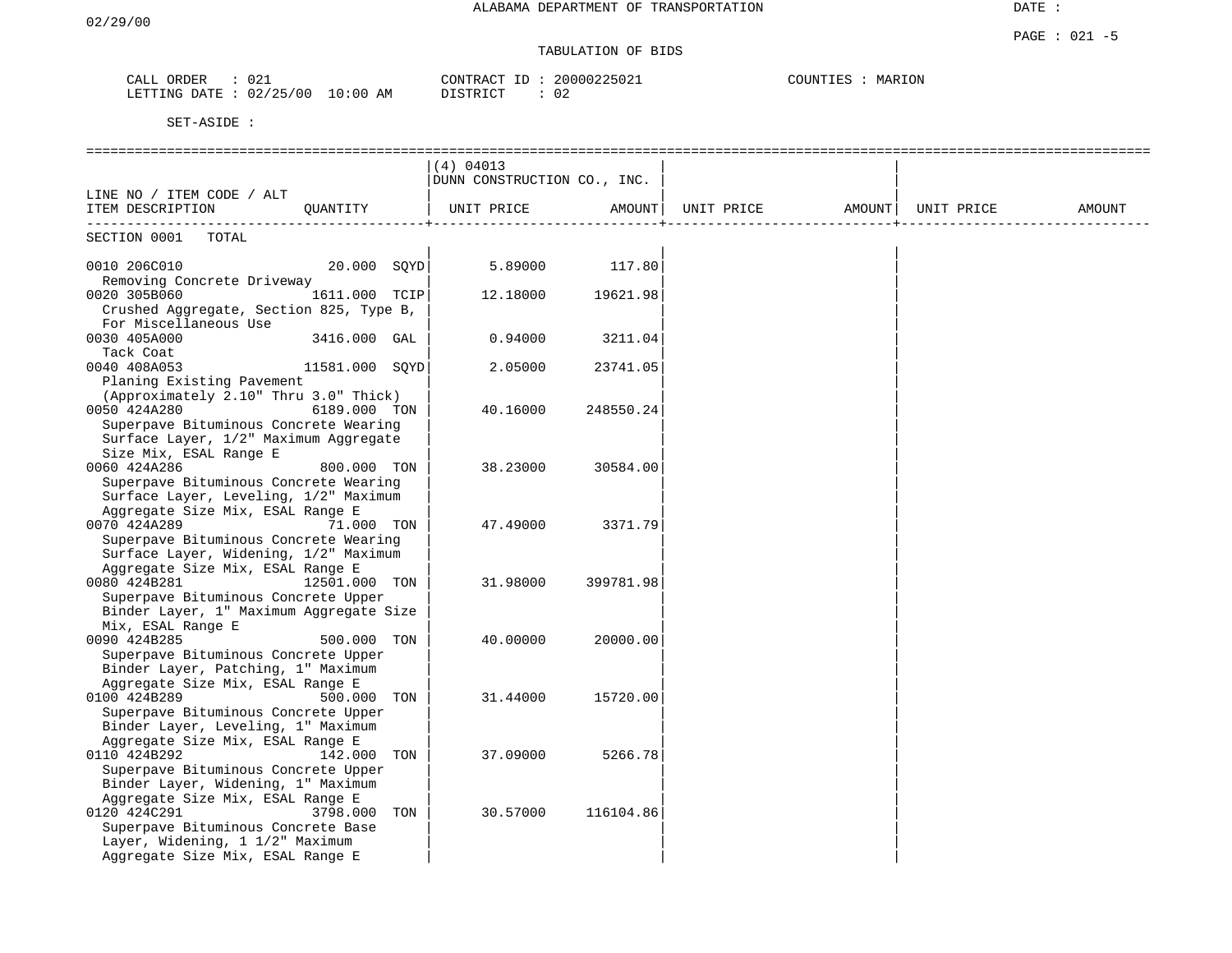| $\sim$<br>CALL<br>ORDER<br>- U 4 + |          | CONTRACT ID | 20000225021  | COUNTIES<br>MARION |
|------------------------------------|----------|-------------|--------------|--------------------|
| 02/25/00<br>LETTING DATE           | 10:00 AM | DISTRICT    | $\cap$<br>∪∠ |                    |

|                                                          |              |      | (4) 04013                   |          |            |                    |        |
|----------------------------------------------------------|--------------|------|-----------------------------|----------|------------|--------------------|--------|
|                                                          |              |      | DUNN CONSTRUCTION CO., INC. |          |            |                    |        |
| LINE NO / ITEM CODE / ALT<br>ITEM DESCRIPTION            | OUANTITY     |      | UNIT PRICE AMOUNT           |          | UNIT PRICE | AMOUNT  UNIT PRICE | AMOUNT |
|                                                          |              |      |                             |          |            |                    |        |
| 0130 600A000                                             |              | LUMP | 24432.95000                 | 24432.95 |            |                    |        |
| Mobilization                                             |              |      |                             |          |            |                    |        |
| 0140 665F000                                             | 25.000 EACH  |      | 0.01000                     | 0.25     |            |                    |        |
| Hay Bales                                                |              |      |                             |          |            |                    |        |
| 0150 665J000                                             | 400.000 LF   |      | 0.01000                     | 4.00     |            |                    |        |
| Silt Fence, Type A                                       |              |      |                             |          |            |                    |        |
| 0160 701C000                                             | 11.000 MILE  |      | 357.47000                   | 3932.17  |            |                    |        |
| Broken Temporary Traffic Stripe<br>0170 701C001          | 15.000 MILE  |      | 402.14000                   | 6032.10  |            |                    |        |
| Solid Temporary Traffic Stripe                           |              |      |                             |          |            |                    |        |
| 0180 702A007                                             | 4.000 MILE   |      | 2066.57000                  | 8266.28  |            |                    |        |
| Broken Yellow, Inverted Profile Traffic                  |              |      |                             |          |            |                    |        |
| Stripe (6" Wide)                                         |              |      |                             |          |            |                    |        |
| 0190 702A008                                             | 12.000 MILE  |      | 4133.16000                  | 49597.92 |            |                    |        |
| Solid White, Inverted Profile Traffic                    |              |      |                             |          |            |                    |        |
| Stripe (6" Wide)                                         |              |      |                             |          |            |                    |        |
| 0200 702A009                                             | 7.000 MILE   |      | 4133.16000                  | 28932.12 |            |                    |        |
| Solid Yellow, Inverted Profile Traffic                   |              |      |                             |          |            |                    |        |
| Stripe (6" Wide)<br>0210 702A010                         | 1.000 MILE   |      | 2234.14000                  | 2234.14  |            |                    |        |
| Broken White, Inverted Profile Traffic                   |              |      |                             |          |            |                    |        |
| Stripe (6" Wide)                                         |              |      |                             |          |            |                    |        |
| 0220 702B001                                             | 300.000 LF   |      | 1.67000                     | 501.00   |            |                    |        |
| Dotted Inverted Profile Traffic Stripe                   |              |      |                             |          |            |                    |        |
| $(6"$ Wide)                                              |              |      |                             |          |            |                    |        |
| 3744.000 SQFT<br>0230 703A002                            |              |      | 2.51000                     | 9397.44  |            |                    |        |
| Traffic Control Markings, Class 2, Type                  |              |      |                             |          |            |                    |        |
| A                                                        |              |      |                             |          |            |                    |        |
| 0240 703B002                                             | 45.000 SOFT  |      | 3.35000                     | 150.75   |            |                    |        |
| Traffic Control Legends, Class 2, Type A<br>0250 703D001 | 720.000 SOFT |      | 1.45000                     | 1044.00  |            |                    |        |
| Temporary Traffic Control Markings                       |              |      |                             |          |            |                    |        |
| 0260 705A030                                             | 202.000 EACH |      | 5.87000                     | 1185.74  |            |                    |        |
| Pavement Markers, Class A-H, Type 2-C                    |              |      |                             |          |            |                    |        |
| 0270 705A031<br>250.000 EACH                             |              |      | 5.59000                     | 1397.50  |            |                    |        |
| Pavement Markers, Class A-H, Type 1-A                    |              |      |                             |          |            |                    |        |
| 0280 705A032                                             | 501.000 EACH |      | 5.59000                     | 2800.59  |            |                    |        |
| Pavement Markers, Class A-H, Type 1-B                    |              |      |                             |          |            |                    |        |
| 0290 705A037                                             | 411.000 EACH |      | 5.87000                     | 2412.57  |            |                    |        |
| Pavement Markers, Class A-H, Type 2-D                    |              |      |                             |          |            |                    |        |
| 0300 705A038                                             | 202.000 EACH |      | 5.87000                     | 1185.74  |            |                    |        |
| Pavement Markers, Class A-H, Type 2-E                    |              |      |                             |          |            |                    |        |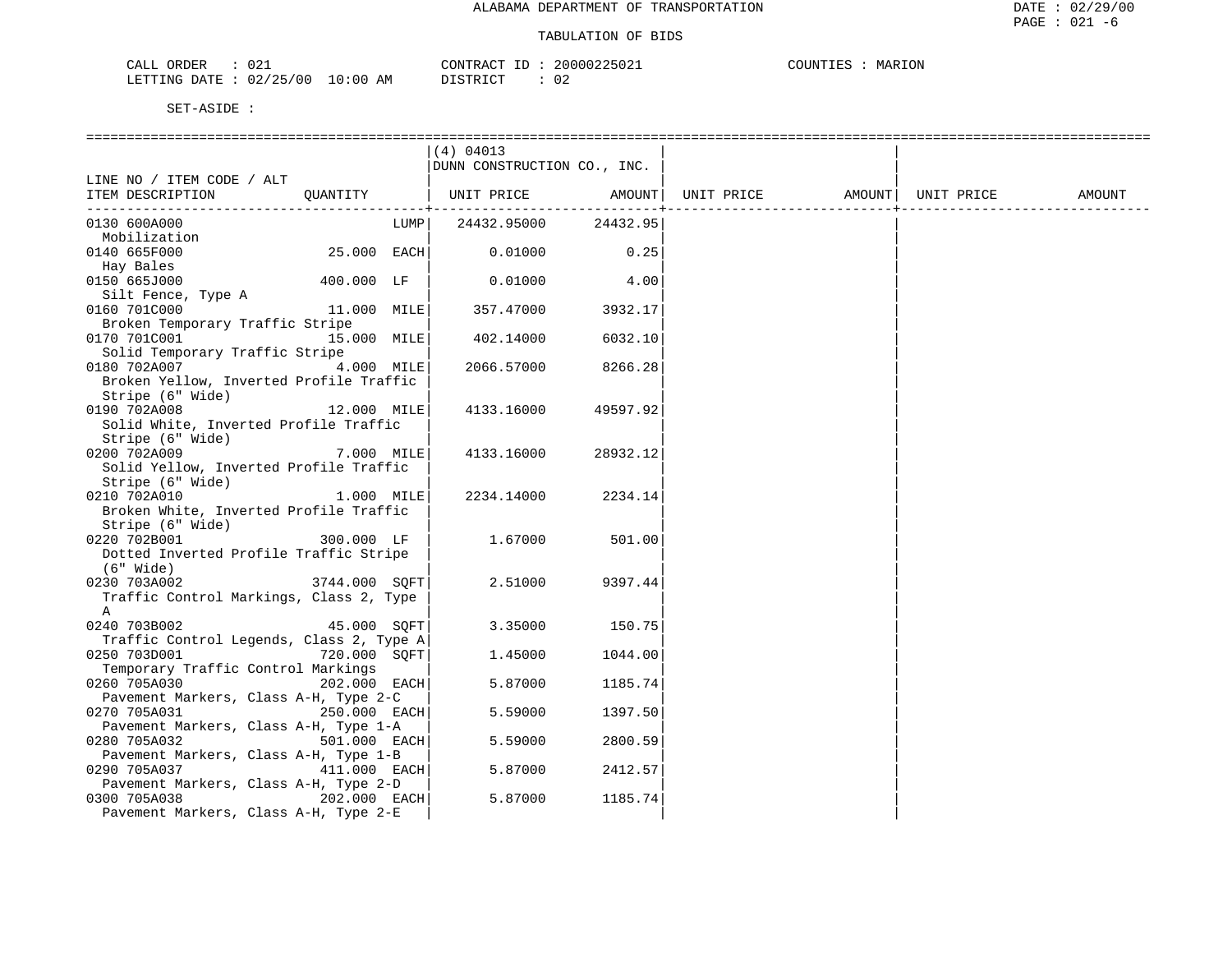| $n \cdot$<br>)RDER<br>۰Δ.<br>りムエ<br>للسمات                                       | 20000225021<br>ONTRAL.<br>___ | COUNTIT<br>MARION |
|----------------------------------------------------------------------------------|-------------------------------|-------------------|
| /25/00<br>0:00<br>$mm+17$<br>DATE.<br>TE.L.L.TM<br>$\sim 1516 -$<br>U 41<br>ر ہے | ገ ደጥ በጣ<br>AΜ<br>◡▵           |                   |

|                                              |             |      | (4) 04013<br>DUNN CONSTRUCTION CO., INC. |                |            |        |            |        |  |  |  |  |
|----------------------------------------------|-------------|------|------------------------------------------|----------------|------------|--------|------------|--------|--|--|--|--|
| LINE NO / ITEM CODE / ALT                    |             |      |                                          |                |            |        |            |        |  |  |  |  |
| ITEM DESCRIPTION                             | QUANTITY    |      | UNIT PRICE                               | AMOUNT         | UNIT PRICE | AMOUNT | UNIT PRICE | AMOUNT |  |  |  |  |
| 0310 740B000<br>Construction Signs           | 869.000     | SQFT | 10.02000                                 | 8707.38        |            |        |            |        |  |  |  |  |
| 0320 740D000<br>Channelizing Drums           | 20.000      | EACH | 1.18000                                  | 23.60          |            |        |            |        |  |  |  |  |
| 0330 740E000<br>Cones (36 Inches High)       | 50.000      | EACH | 1.18000                                  | 59.00          |            |        |            |        |  |  |  |  |
| 0340 740M000                                 | 50.000 EACH |      | 1.18000                                  | 59.00          |            |        |            |        |  |  |  |  |
| Weight For Cone<br>0350 7400000<br>Pilot Car | 1.000       | EACH | 5029.09000                               | 5029.09        |            |        |            |        |  |  |  |  |
| 0360 741C010                                 | 2.000 EACH  |      | 235.70000                                | 471.40         |            |        |            |        |  |  |  |  |
| Portable Sequential Arrow And Chevron        |             |      |                                          |                |            |        |            |        |  |  |  |  |
| Sign Unit                                    |             |      |                                          |                |            |        |            |        |  |  |  |  |
| SECTION TOTALS                               |             |      |                                          | \$1,043,928.25 |            |        |            |        |  |  |  |  |
| CONTRACT TOTALS                              |             |      |                                          | \$1,043,928.25 |            |        |            |        |  |  |  |  |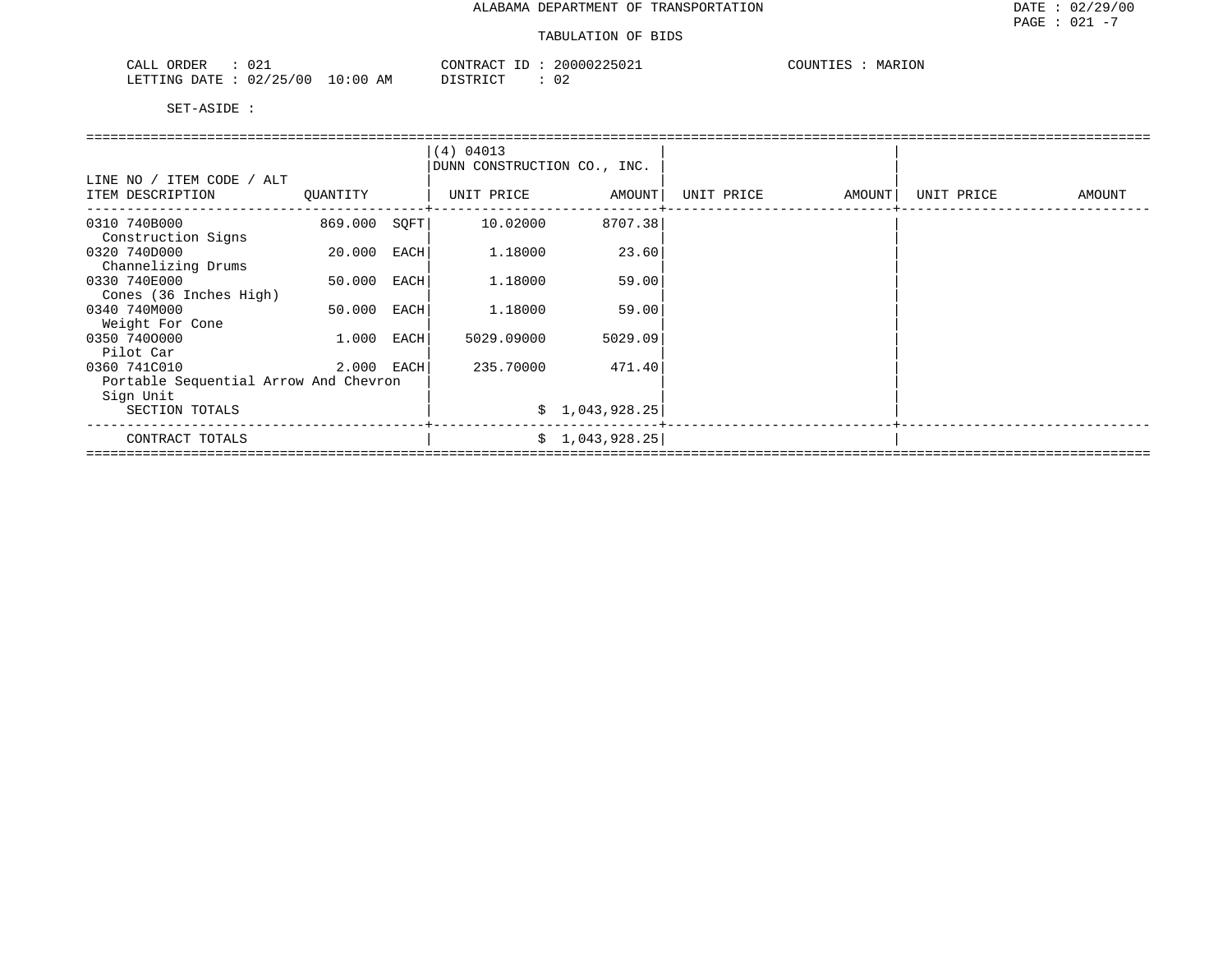## VENDOR RANKING

|      | CALL ORDER<br>$\therefore$ 022<br>LETTING DATE : 02/25/00 | 10:00 AM                                                                                                    | CONTRACT ID: 20000225022<br>DISTRICT<br>: 09                                                  |              |                  | COUNTIES : ESCAMBIA         |                   |
|------|-----------------------------------------------------------|-------------------------------------------------------------------------------------------------------------|-----------------------------------------------------------------------------------------------|--------------|------------------|-----------------------------|-------------------|
|      | CONTRACT DESCRIPTION :<br>SET-ASIDE :                     | for constructing the Resurfacing and Traffic Stripe on<br>Street in Flomaton (M.P. 55.3). Length 13.000 mi. | 50<br>CONTRACT TIME:<br>MOBILE<br>$S.R.$ #3 (U.S.#31) from east of Atmore (M.P. 42.3) to Titi | Working Days | (available days) | $PROJECT(S) : STPAA-226(9)$ |                   |
| RANK | VENDOR NO./NAME                                           |                                                                                                             |                                                                                               |              |                  | TOTAL<br><b>BID</b>         | % OVER<br>LOW BID |
|      | 13008                                                     | MOBILE ASPHALT COMPANY, LLC                                                                                 |                                                                                               |              |                  | 958,955.35                  | 100.0000%         |
|      | 23011                                                     | HOSEA O. WEAVER & SONS, INC.                                                                                |                                                                                               |              |                  | 1,015,108.02                | 105.8556%         |
|      | 01018                                                     | APAC-ALABAMA, INC.                                                                                          |                                                                                               |              |                  | 1,024,368.73                | 106.8213%         |
|      | 01053                                                     | ANDERSON COLUMBIA CO., INC.                                                                                 |                                                                                               |              |                  | 1,134,956.54                | 118.3534%         |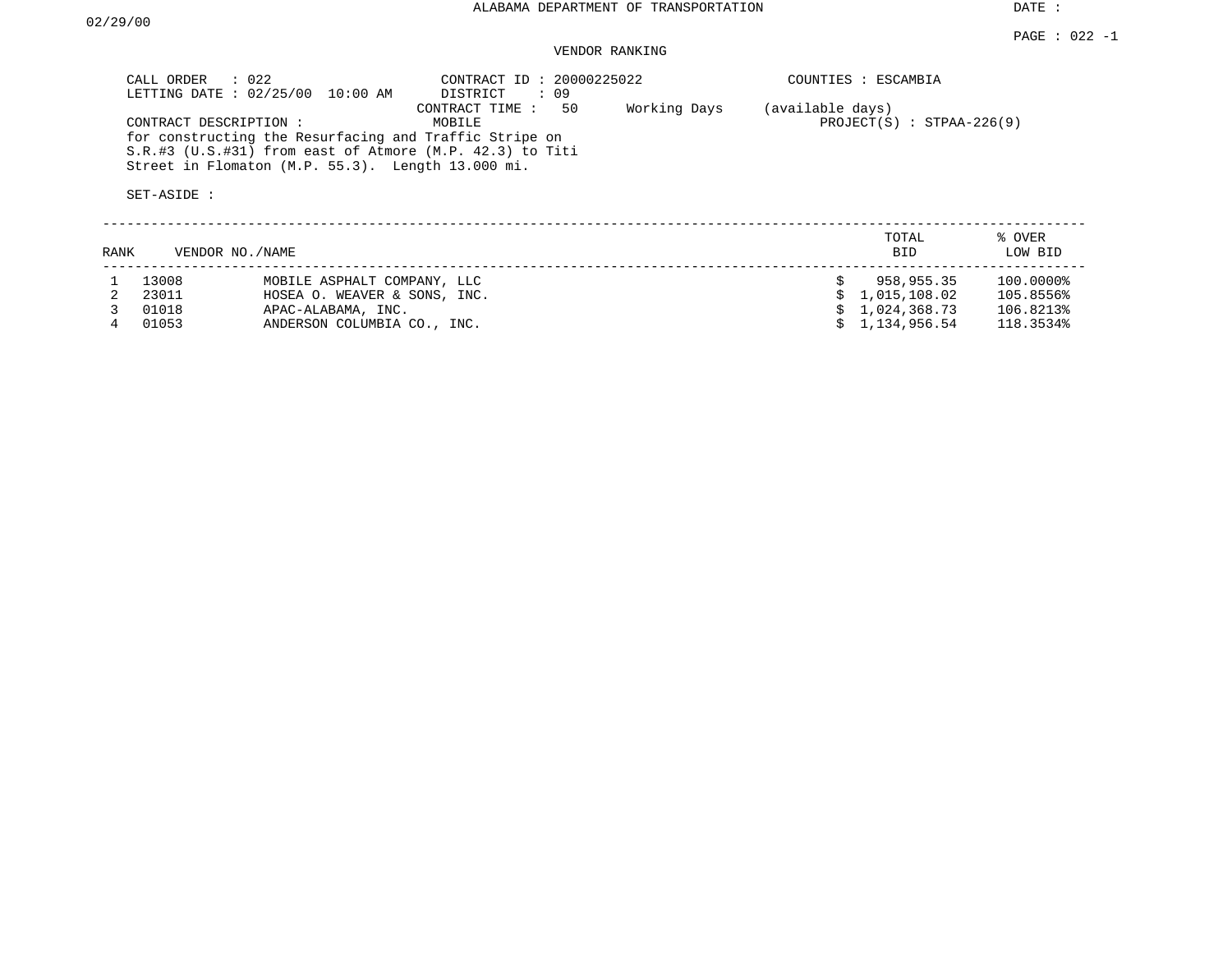#### TABULATION OF BIDS

| $\sim$ $ -$<br>ORDER<br>- ابلا <i>ك</i> | $\sim$ $\sim$ $\sim$<br>- 022 |                  | CONTRACT<br>$-1$ | 00225<br>200<br>$\cup$ $\sim$ | .)UN''<br>工馬ご | ESC<br>$\sim$ AMB <sub>1</sub> . |
|-----------------------------------------|-------------------------------|------------------|------------------|-------------------------------|---------------|----------------------------------|
| LETTING<br><b>DATE</b>                  | $\sqrt{2}$<br>'つに<br>02<br>UU | AΜ<br>:0∟<br>— ∪ | TAT<br>חידים דרו | ΟS                            |               |                                  |

|                                         |               |      | ===============================                                               |           | ============================== |           |             | ================================== |
|-----------------------------------------|---------------|------|-------------------------------------------------------------------------------|-----------|--------------------------------|-----------|-------------|------------------------------------|
|                                         |               |      | $(1)$ 13008                                                                   |           | $(2)$ 23011                    |           | (3) 01018   |                                    |
|                                         |               |      | MOBILE ASPHALT COMPANY, LLC  HOSEA O. WEAVER & SONS, INC.  APAC-ALABAMA, INC. |           |                                |           |             |                                    |
| LINE NO / ITEM CODE / ALT               |               |      |                                                                               |           |                                |           |             |                                    |
| ITEM DESCRIPTION                        | OUANTITY      |      | UNIT PRICE                                                                    | AMOUNT    | UNIT PRICE                     | AMOUNT    | UNIT PRICE  | AMOUNT                             |
| -------------------------               |               |      |                                                                               |           |                                |           |             |                                    |
| SECTION 0001 Total                      |               |      |                                                                               |           |                                |           |             |                                    |
|                                         |               |      |                                                                               |           |                                |           |             |                                    |
| 0010 209A000                            | 28.000 EACH   |      | 49.50000                                                                      | 1386.00   | 72.00000                       | 2016.00   | 60.00000    | 1680.00                            |
| Mailbox Reset, Single                   |               |      |                                                                               |           |                                |           |             |                                    |
| 0020 209A001                            | 2.000 EACH    |      | 84.90000                                                                      | 169.80    | 155.00000                      | 310.00    | 80.00000    | 160.00                             |
| Mailbox Reset, Double                   |               |      |                                                                               |           |                                |           |             |                                    |
| 0030 405A000                            | 7322.000 GAL  |      | 0.80000                                                                       | 5857.60   | 0.65000                        | 4759.30   | 1,39000     | 10177.58                           |
| Tack Coat                               |               |      |                                                                               |           |                                |           |             |                                    |
| 0040 408A052                            | 4267.000 SY   |      | 0.75000                                                                       | 3200.25   | 1.68000                        | 7168.56   | 1,80000     | 7680.60                            |
| Planing Existing Pavement               |               |      |                                                                               |           |                                |           |             |                                    |
| (Approximately 1.10" Thru 2.0" Thick)   |               |      |                                                                               |           |                                |           |             |                                    |
| 0050 424A261                            | 18357.000 TON |      | 34.10000                                                                      | 625973.70 | 36.28000                       | 665991.96 | 38.40000    | 704908.80                          |
| Superpave Bituminous Concrete Wearing   |               |      |                                                                               |           |                                |           |             |                                    |
| Surface Layer, 3/4" Maximum Aggregate   |               |      |                                                                               |           |                                |           |             |                                    |
| Size Mix, ESAL Range D                  |               |      |                                                                               |           |                                |           |             |                                    |
| 0060 424A264                            | 100.000 TON   |      | 32.40000                                                                      | 3240.00   | 75.33000                       | 7533.00   | 54.50000    | 5450.00                            |
| Superpave Bituminous Concrete Wearing   |               |      |                                                                               |           |                                |           |             |                                    |
| Surface Layer, Patching, 3/4" Maximum   |               |      |                                                                               |           |                                |           |             |                                    |
| Aggregate Size Mix, ESAL Range D        |               |      |                                                                               |           |                                |           |             |                                    |
| 0070 424A267                            | 400.000 TON   |      | 30.60000                                                                      | 12240.00  | 54.31000                       | 21724.00  | 39.10000    | 15640.00                           |
| Superpave Bituminous Concrete Wearing   |               |      |                                                                               |           |                                |           |             |                                    |
| Surface Layer, Leveling, 3/4" Maximum   |               |      |                                                                               |           |                                |           |             |                                    |
| Aggregate Size Mix, ESAL Range D        |               |      |                                                                               |           |                                |           |             |                                    |
| 0080 600A000                            |               | LUMP | 34200.00000                                                                   | 34200.00  | 14311.05000                    | 14311.05  | 10750.00000 | 10750.00                           |
| Mobilization                            |               |      |                                                                               |           |                                |           |             |                                    |
| 0090 650A000                            | 3000.000      | CYIP | 10.20000                                                                      | 30600.00  | 10.11000                       | 30330.00  | 11.00000    | 33000.00                           |
| Topsoil                                 |               |      |                                                                               |           |                                |           |             |                                    |
| 0100 652A061                            | 13.000        | ACRE | 501,00000                                                                     | 6513.00   | 515.45000                      | 6700.85   | 425.00000   | 5525.00                            |
| Seeding (Mix 3E)                        |               |      |                                                                               |           |                                |           |             |                                    |
| 0110 656A000                            | 13.000 ACRE   |      | 464.90000                                                                     | 6043.70   | 515.45000                      | 6700.85   | 425.00000   | 5525.00                            |
| Mulching, Class A, Type 1               |               |      |                                                                               |           |                                |           |             |                                    |
| 0120 665F000                            | 100.000 EACH  |      | 4.30000                                                                       | 430.00    | 5.48000                        | 548.00    | 3.50000     | 350.00                             |
| Hay Bales                               |               |      |                                                                               |           |                                |           |             |                                    |
| 0130 665G000                            | 100.000 EACH  |      | 2.70000                                                                       | 270.00    | 1.63000                        | 163.00    | 4.00000     | 400.00                             |
| Sand Bags                               |               |      |                                                                               |           |                                |           |             |                                    |
| 0140 701C000                            | 9.000 MILE    |      | 309.90000                                                                     | 2789.10   | 216.49000                      | 1948.41   | 300.00000   | 2700.00                            |
| Broken Temporary Traffic Stripe         |               |      |                                                                               |           |                                |           |             |                                    |
| 0150 701C001                            | 16.000 MILE   |      | 330.60000                                                                     | 5289.60   | 319.58000                      | 5113.28   | 320.00000   | 5120.00                            |
| Solid Temporary Traffic Stripe          |               |      |                                                                               |           |                                |           |             |                                    |
| 0160 702A007                            | 9.000 MILE    |      | 1911.00000                                                                    | 17199.00  | 2118.50000                     | 19066.50  | 1850.00000  | 16650.00                           |
| Broken Yellow, Inverted Profile Traffic |               |      |                                                                               |           |                                |           |             |                                    |
| Stripe (6" Wide)                        |               |      |                                                                               |           |                                |           |             |                                    |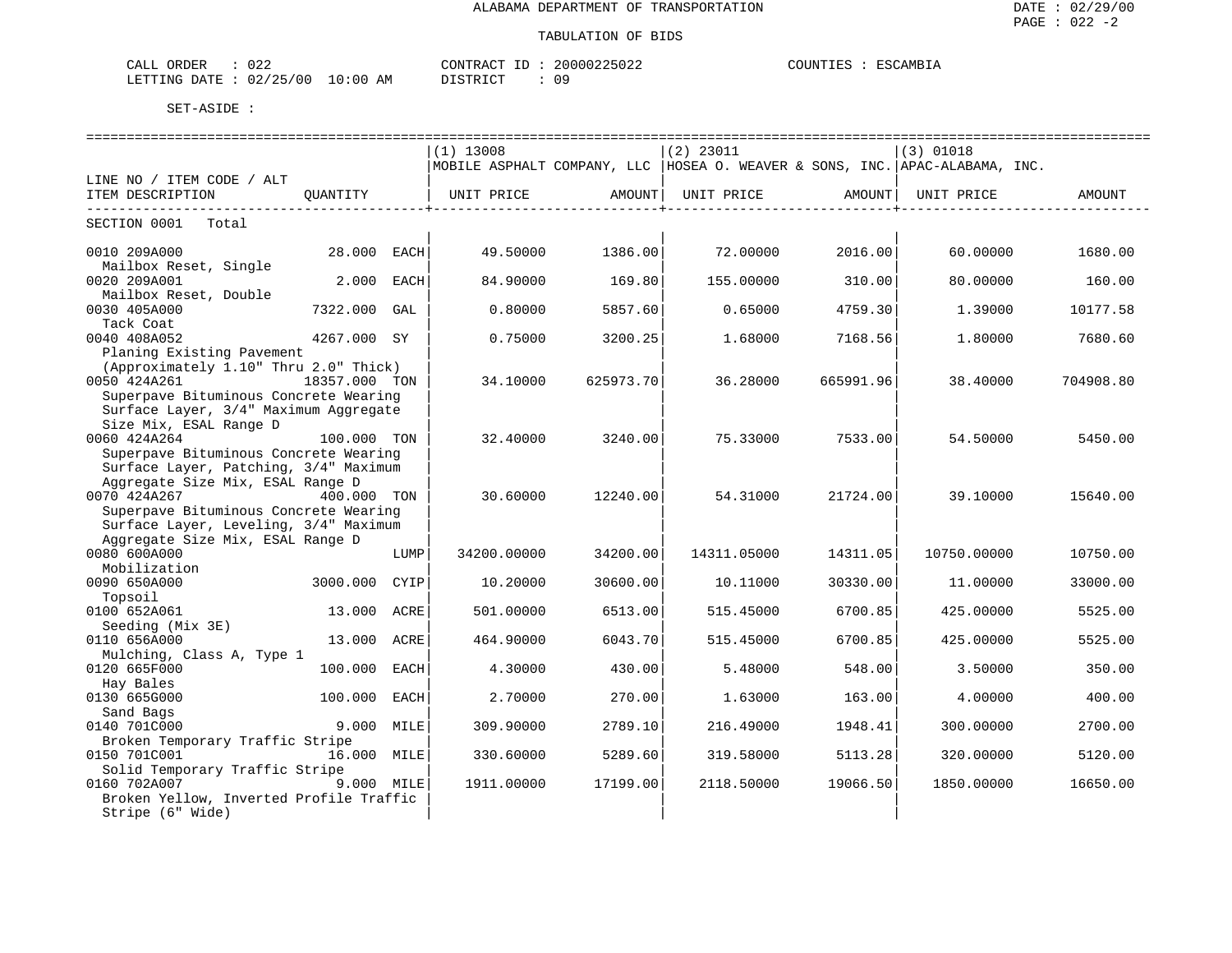| CALL ORDER                      | 022 |          |  | CONTRACT ID: 20000225022 | COUNTIES : ESCAMBIA |  |
|---------------------------------|-----|----------|--|--------------------------|---------------------|--|
| LETTING DATE: 02/25/00 10:00 AM |     | DISTRICT |  | 09                       |                     |  |

|                                                                                             |              | $(1)$ 13008 |              | $(2)$ 23011                                                                   |                    | $(3)$ 01018 |                |
|---------------------------------------------------------------------------------------------|--------------|-------------|--------------|-------------------------------------------------------------------------------|--------------------|-------------|----------------|
|                                                                                             |              |             |              | MOBILE ASPHALT COMPANY, LLC  HOSEA O. WEAVER & SONS, INC.  APAC-ALABAMA, INC. |                    |             |                |
| LINE NO / ITEM CODE / ALT                                                                   |              |             |              |                                                                               |                    |             |                |
| ITEM DESCRIPTION                                                                            |              |             |              | QUANTITY   UNIT PRICE     AMOUNT  UNIT PRICE     AMOUNT  UNIT PRICE           |                    |             | AMOUNT         |
| 0170 702A008<br>Solid White, Inverted Profile Traffic                                       | 26.000 MILE  | 3822.10000  |              | 99374.60 4185.45000 108821.70                                                 |                    | 3700.00000  | 96200.00       |
| Stripe (6" Wide)                                                                            |              |             |              |                                                                               |                    |             |                |
| $20.000$ MILE<br>0180 702A009<br>Solid Yellow, Inverted Profile Traffic<br>Stripe (6" Wide) |              | 3822.10000  | 76442.00     | 4185.45000                                                                    | 83709.00           | 3700.00000  | 74000.00       |
| 0190 702B001                                                                                | 190.000 LF   | 1.50000     | 285.00       | 1.08000                                                                       | 205.20             | 1.40000     | 266.00         |
| Dotted Inverted Profile Traffic Stripe<br>$(6"$ Wide)                                       |              |             |              |                                                                               |                    |             |                |
| 0200 703A002<br>733.000 SOFT                                                                |              | 2.60000     | 1905.80      | 1.44000                                                                       | 1055.52            | 2.50000     | 1832.50        |
| Traffic Control Markings, Class 2, Type<br>$\mathbb{A}$                                     |              |             |              |                                                                               |                    |             |                |
| 0210 703B002<br>22.000 SOFT                                                                 |              | 3.10000     | 68.20        | 1,96000                                                                       | 43.12              | 3.00000     | 66.00          |
| Traffic Control Legends, Class 2, Type A                                                    |              |             |              |                                                                               |                    |             |                |
| 0220 703D001                                                                                | 733.000 SOFT | 1,00000     | 733.00       | 0.93000                                                                       | 681.69             | 1,00000     | 733.00         |
| Temporary Traffic Control Markings<br>0230 703E001                                          |              |             | 22.00        |                                                                               |                    |             | 22.00          |
| Temporary Traffic Control Legends                                                           | 22.000 SOFT  | 1,00000     |              | 1.44000                                                                       | 31.68              | 1.00000     |                |
| 229.000 EACH<br>0240 705A032                                                                |              | 5.20000     | 1190.80      | 4.23000                                                                       | 968.67             | 5,00000     | 1145.00        |
| Pavement Markers, Class A-H, Type 1-B                                                       |              |             |              |                                                                               |                    |             |                |
| 0250 705A037<br>2400.000 EACH                                                               |              | 5.40000     | 12960.00     | 4.23000                                                                       | 10152.00           | 5.25000     | 12600.00       |
| Pavement Markers, Class A-H, Type 2-D                                                       |              |             |              |                                                                               |                    |             |                |
| 0260 705A038<br>723.000 EACH                                                                |              | 5.40000     | 3904.20      | 4.23000                                                                       | 3058.29            | 5.25000     | 3795.75        |
| Pavement Markers, Class A-H, Type 2-E                                                       |              |             |              |                                                                               |                    |             |                |
| 0270 740B000                                                                                | 421.000 SOFT | 8,00000     | 3368.00      | 11,99000                                                                      | 5047.79            | 11,50000    | 4841.50        |
| Construction Signs                                                                          |              |             |              |                                                                               |                    |             |                |
| 0280 740E000                                                                                | 300.000 EACH | 3.00000     | 900.00       | 12.43000                                                                      | 3729.00            | 5.00000     | 1500.00        |
| Cones (36 Inches High)                                                                      |              |             |              |                                                                               |                    |             |                |
| 300.000 EACH<br>0290 740M000                                                                |              | 3.00000     | 900.001      | 5.97000                                                                       | 1791.00            | 4.00000     | 1200.00        |
| Weight For Cone                                                                             |              |             |              |                                                                               |                    |             |                |
| 0300 741C010<br>Portable Sequential Arrow And Chevron                                       | $1.000$ EACH | 1500.00000  | 1500.00      |                                                                               | 1428.60000 1428.60 | 450.00000   | 450.00         |
| Sign Unit                                                                                   |              |             |              |                                                                               |                    |             |                |
| SECTION TOTALS                                                                              |              |             |              |                                                                               |                    |             |                |
|                                                                                             |              |             |              |                                                                               |                    |             |                |
| CONTRACT TOTALS                                                                             |              |             | \$958,955.35 |                                                                               | \$1,015,108.02]    |             | \$1.024.368.73 |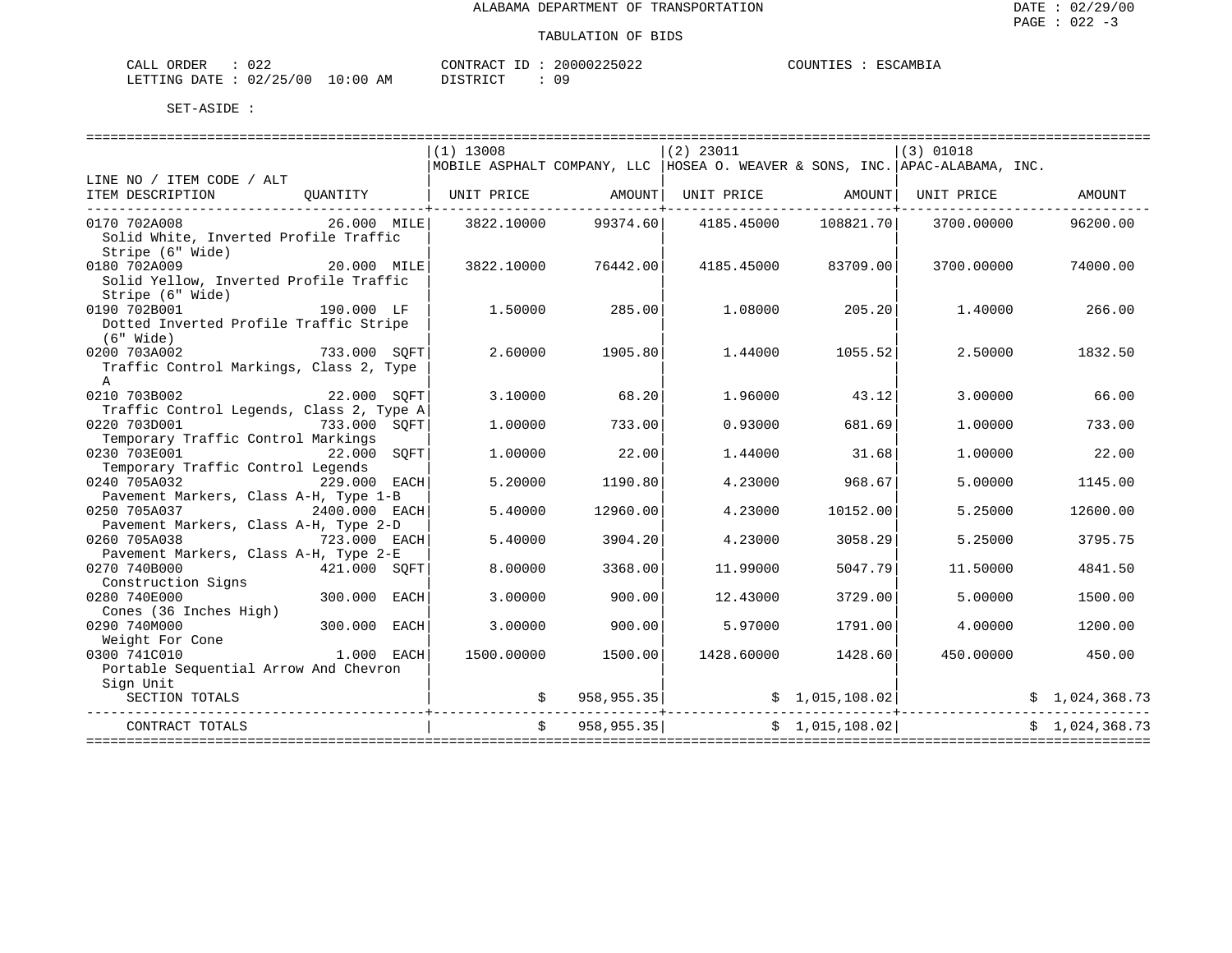DATE :

# TABULATION OF BIDS

| ORDER<br>CALL | $\cap$ $\cap$<br>U 44 |          | $  -$<br>CONTRACT | 20000225022 | COUNTIES | ESCAMBIA |
|---------------|-----------------------|----------|-------------------|-------------|----------|----------|
| LETTING DATE  | 02/25/00              | 10:00 AM | DISTRICT          | -09         |          |          |

|                                                                                                                                         |                |      | $(4)$ 01053<br>ANDERSON COLUMBIA CO., INC. |                    |                                                      |                      |        |
|-----------------------------------------------------------------------------------------------------------------------------------------|----------------|------|--------------------------------------------|--------------------|------------------------------------------------------|----------------------|--------|
| LINE NO / ITEM CODE / ALT                                                                                                               |                |      |                                            |                    |                                                      |                      |        |
| ITEM DESCRIPTION QUANTITY                                                                                                               |                |      |                                            |                    | UNIT PRICE   AMOUNT  UNIT PRICE   AMOUNT  UNIT PRICE | ____________________ | AMOUNT |
| SECTION 0001 Total                                                                                                                      |                |      |                                            |                    |                                                      |                      |        |
| 0010 209A000<br>Mailbox Reset, Single                                                                                                   | 28.000 EACH    |      |                                            | 50.00000 1400.00   |                                                      |                      |        |
| 0020 209A001<br>Mailbox Reset, Double                                                                                                   | 2.000 EACH     |      | 75.00000                                   | 150.00             |                                                      |                      |        |
| 0030 405A000<br>Tack Coat                                                                                                               | 7322.000 GAL   |      | 1,00000                                    | 7322.00            |                                                      |                      |        |
| 0040 408A052<br>Planing Existing Pavement                                                                                               | 4267.000 SY    |      | 1.50000                                    | 6400.50            |                                                      |                      |        |
| (Approximately 1.10" Thru 2.0" Thick)<br>0050 424A261<br>Superpave Bituminous Concrete Wearing<br>Surface Layer, 3/4" Maximum Aggregate | 18357.000 TON  |      |                                            | 40.58000 744927.06 |                                                      |                      |        |
| Size Mix, ESAL Range D<br>0060 424A264<br>Superpave Bituminous Concrete Wearing<br>Surface Layer, Patching, 3/4" Maximum                | 100.000 TON    |      | 65.00000                                   | 6500.00            |                                                      |                      |        |
| Aggregate Size Mix, ESAL Range D<br>0070 424A267<br>Superpave Bituminous Concrete Wearing<br>Surface Layer, Leveling, 3/4" Maximum      | 400.000 TON    |      | 60.00000                                   | 24000.00           |                                                      |                      |        |
| Aggregate Size Mix, ESAL Range D<br>0080 600A000                                                                                        |                | LUMP | 76500.00000                                | 76500.00           |                                                      |                      |        |
| Mobilization<br>0090 650A000                                                                                                            | 3000.000 CYIP  |      | 6.00000                                    | 18000.00           |                                                      |                      |        |
| Topsoil<br>0100 652A061<br>Seeding (Mix 3E)                                                                                             | 13.000 ACRE    |      | 450.00000                                  | 5850.00            |                                                      |                      |        |
| 0110 656A000<br>Mulching, Class A, Type 1                                                                                               | 13.000 ACRE    |      | 450.00000                                  | 5850.00            |                                                      |                      |        |
| 0120 665F000<br>Hay Bales                                                                                                               | 100.000 EACH   |      | 5.00000                                    | 500.00             |                                                      |                      |        |
| 0130 665G000<br>Sand Bags                                                                                                               | $100.000$ EACH |      | 5.00000                                    | 500.00             |                                                      |                      |        |
| 0140 701C000<br>Broken Temporary Traffic Stripe                                                                                         | 9.000 MILE     |      | 220.00000                                  | 1980.00            |                                                      |                      |        |
| 0150 701C001<br>Solid Temporary Traffic Stripe                                                                                          | 16.000 MILE    |      | 340.00000                                  | 5440.00            |                                                      |                      |        |
| 0160 702A007<br>Broken Yellow, Inverted Profile Traffic<br>Stripe (6" Wide)                                                             | 9.000 MILE     |      | 2255.00000                                 | 20295.00           |                                                      |                      |        |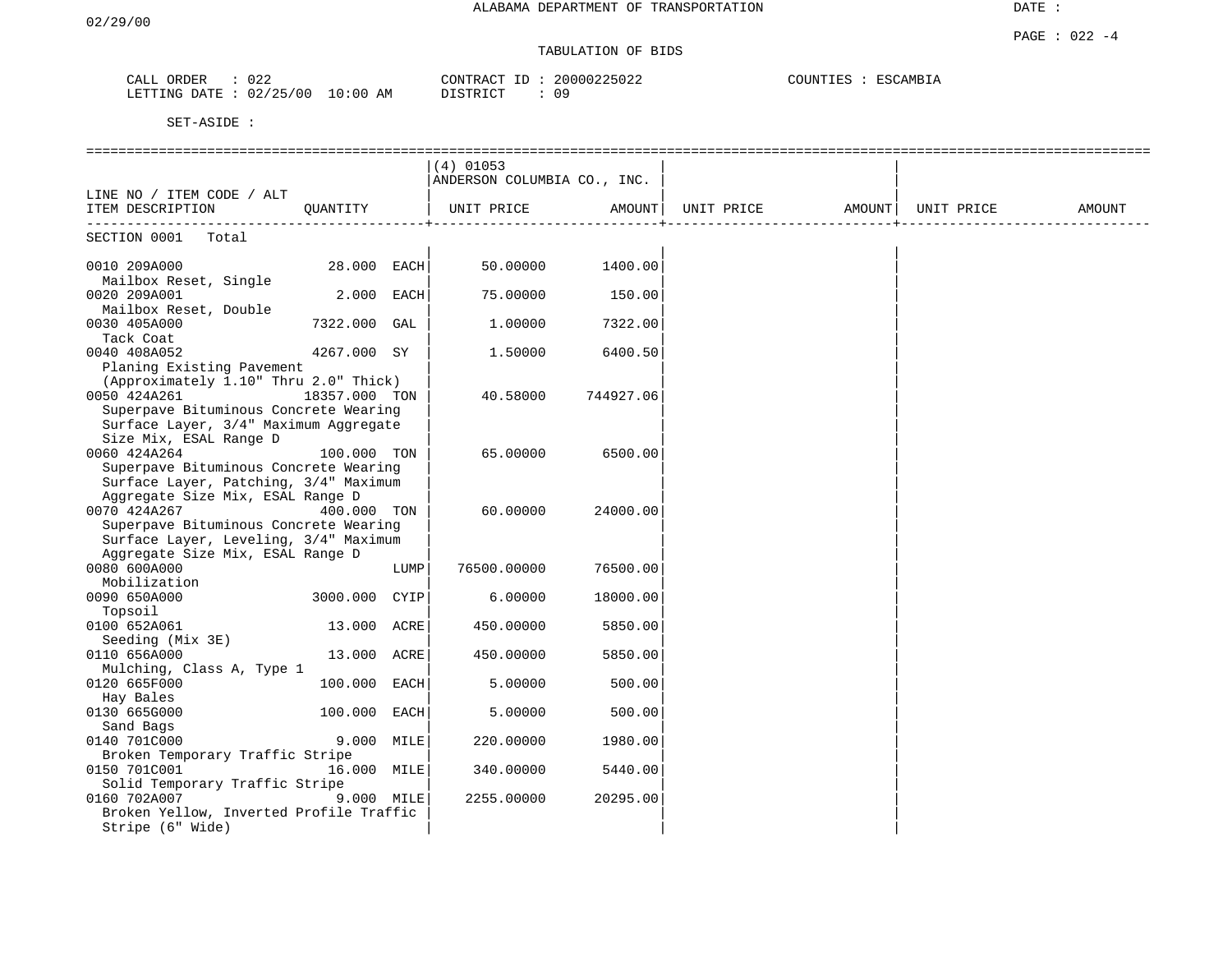| 022<br>ORDER<br>CALL             | CONTRACT ID : | 20000225022 | COUNTIES<br>ESCAMBIA |
|----------------------------------|---------------|-------------|----------------------|
| LETTING DATE : 02/25/00 10:00 AM | DISTRICT      | 09          |                      |

|                                                                                           |              | $(4)$ 01053<br>ANDERSON COLUMBIA CO., INC. |                     |  |        |
|-------------------------------------------------------------------------------------------|--------------|--------------------------------------------|---------------------|--|--------|
| LINE NO / ITEM CODE / ALT                                                                 |              |                                            |                     |  |        |
| ITEM DESCRIPTION OUANTITY   UNIT PRICE AMOUNT UNIT PRICE AMOUNT UNIT PRICE                |              |                                            |                     |  | AMOUNT |
| --------------------------------                                                          |              |                                            |                     |  |        |
| 0170 702A008<br>Solid White, Inverted Profile Traffic<br>Stripe (6" Wide)                 |              | 26.000 MILE 4000.00000 104000.00           |                     |  |        |
| 20.000 MILE<br>0180 702A009<br>Solid Yellow, Inverted Profile Traffic<br>Stripe (6" Wide) |              |                                            | 4000.00000 80000.00 |  |        |
| 0190 702B001<br>190.000 LF<br>Dotted Inverted Profile Traffic Stripe                      |              |                                            | $1.05000$ 199.50    |  |        |
| $(6"$ Wide)<br>733.000 SOFT<br>0200 703A002<br>Traffic Control Markings, Class 2, Type    |              |                                            | 1.54000 1128.82     |  |        |
| A<br>0210 703B002<br>22.000 SQFT                                                          |              | 1.99000                                    | 43.78               |  |        |
| Traffic Control Legends, Class 2, Type A                                                  |              |                                            |                     |  |        |
| 0220 703D001<br>733.000 SQFT<br>Temporary Traffic Control Markings                        |              | 0.96000                                    | 703.68              |  |        |
| 0230 703E001                                                                              | 22.000 SOFT  | 1.50000                                    | 33.00               |  |        |
| Temporary Traffic Control Legends<br>229.000 EACH<br>0240 705A032                         |              | 4.35000                                    | 996.15              |  |        |
| Pavement Markers, Class A-H, Type 1-B<br>$2400.000$ EACH<br>0250 705A037                  |              | 4.35000                                    | 10440.00            |  |        |
| Pavement Markers, Class A-H, Type 2-D                                                     |              |                                            |                     |  |        |
| $723.000$ EACH<br>0260 705A038                                                            |              | 4.35000                                    | 3145.05             |  |        |
| Pavement Markers, Class A-H, Type 2-E<br>0270 740B000                                     | 421.000 SOFT | 12.00000                                   | 5052.00             |  |        |
| Construction Signs                                                                        |              |                                            |                     |  |        |
| 0280 740E000<br>Cones (36 Inches High)                                                    | 300.000 EACH | 5.00000                                    | 1500.001            |  |        |
| 0290 740M000                                                                              | 300.000 EACH | 3.00000                                    | 900.00              |  |        |
| Weight For Cone<br>$1.000$ EACH<br>0300 741C010                                           |              |                                            | 1200.00000 1200.00  |  |        |
| Portable Sequential Arrow And Chevron                                                     |              |                                            |                     |  |        |
| Sign Unit                                                                                 |              |                                            |                     |  |        |
| SECTION TOTALS                                                                            |              |                                            |                     |  |        |
| CONTRACT TOTALS<br>=================                                                      |              |                                            | \$1,134,956.54      |  |        |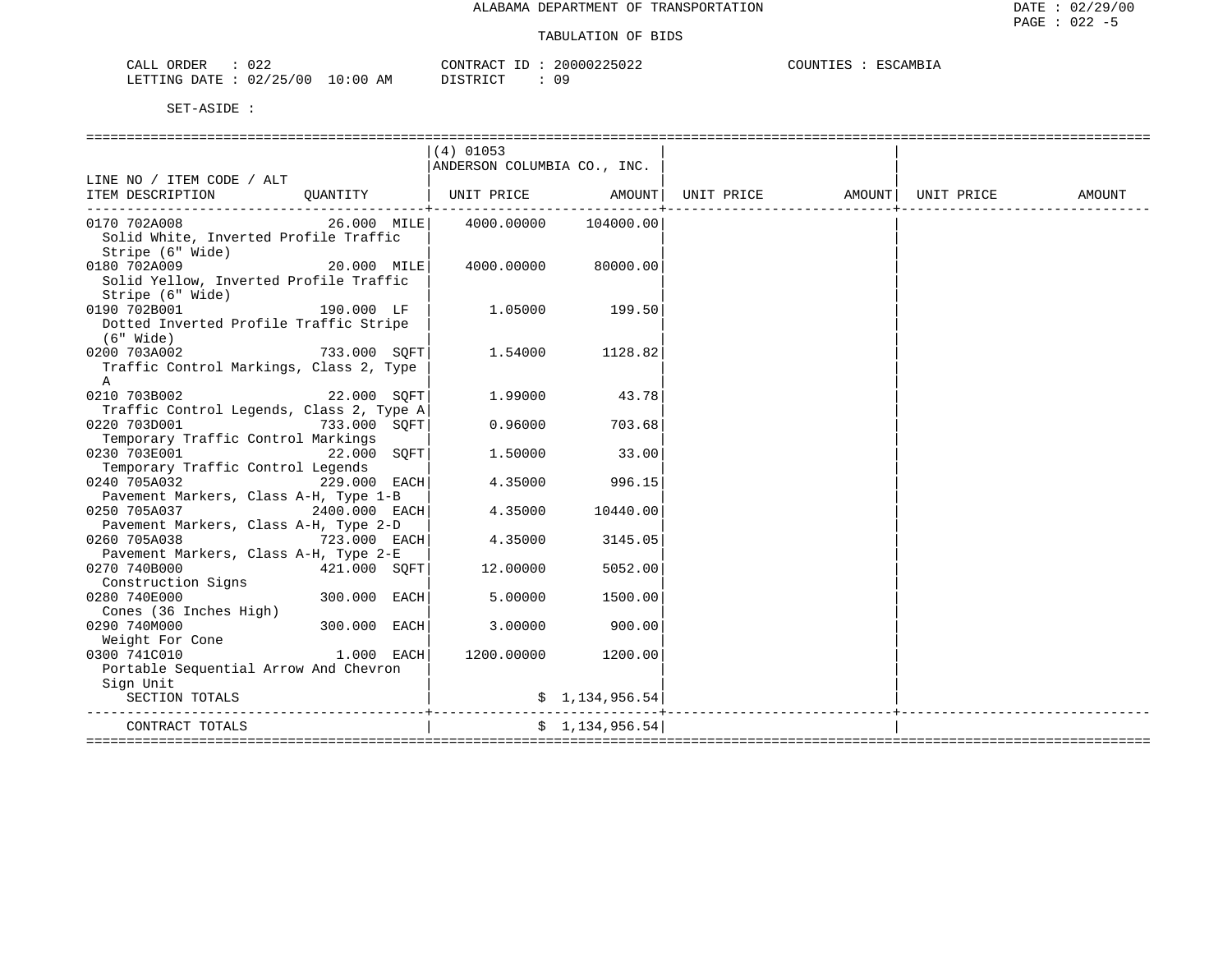## VENDOR RANKING

| CALL ORDER                                        | $\therefore$ 023<br>LETTING DATE : 02/25/00 10:00 AM                                                              | CONTRACT ID: 20000225023<br>DISTRICT<br>: 08 |              | COUNTIES : SUMTER |                                |                   |
|---------------------------------------------------|-------------------------------------------------------------------------------------------------------------------|----------------------------------------------|--------------|-------------------|--------------------------------|-------------------|
| CONTRACT DESCRIPTION:<br>York. Length - 1.208 mi. | for constructing the Planing, Resurfacing, and Traffic<br>Stripe on S.R. #17 from M.P. 139.590 to M.P. 140.807 in | CONTRACT TIME : 25<br>RURAL                  | Working Days | (available days)  | $PROJECT(S)$ : $STPAA-258(16)$ |                   |
| SET-ASIDE :                                       |                                                                                                                   |                                              |              |                   |                                |                   |
| RANK                                              | VENDOR NO./NAME                                                                                                   |                                              |              |                   | TOTAL<br><b>BID</b>            | % OVER<br>LOW BID |
| 02033                                             |                                                                                                                   | S. T. BUNN CONSTRUCTION COMPANY, INC.        |              | Ŝ                 | 199,572.65                     | 100.0000%         |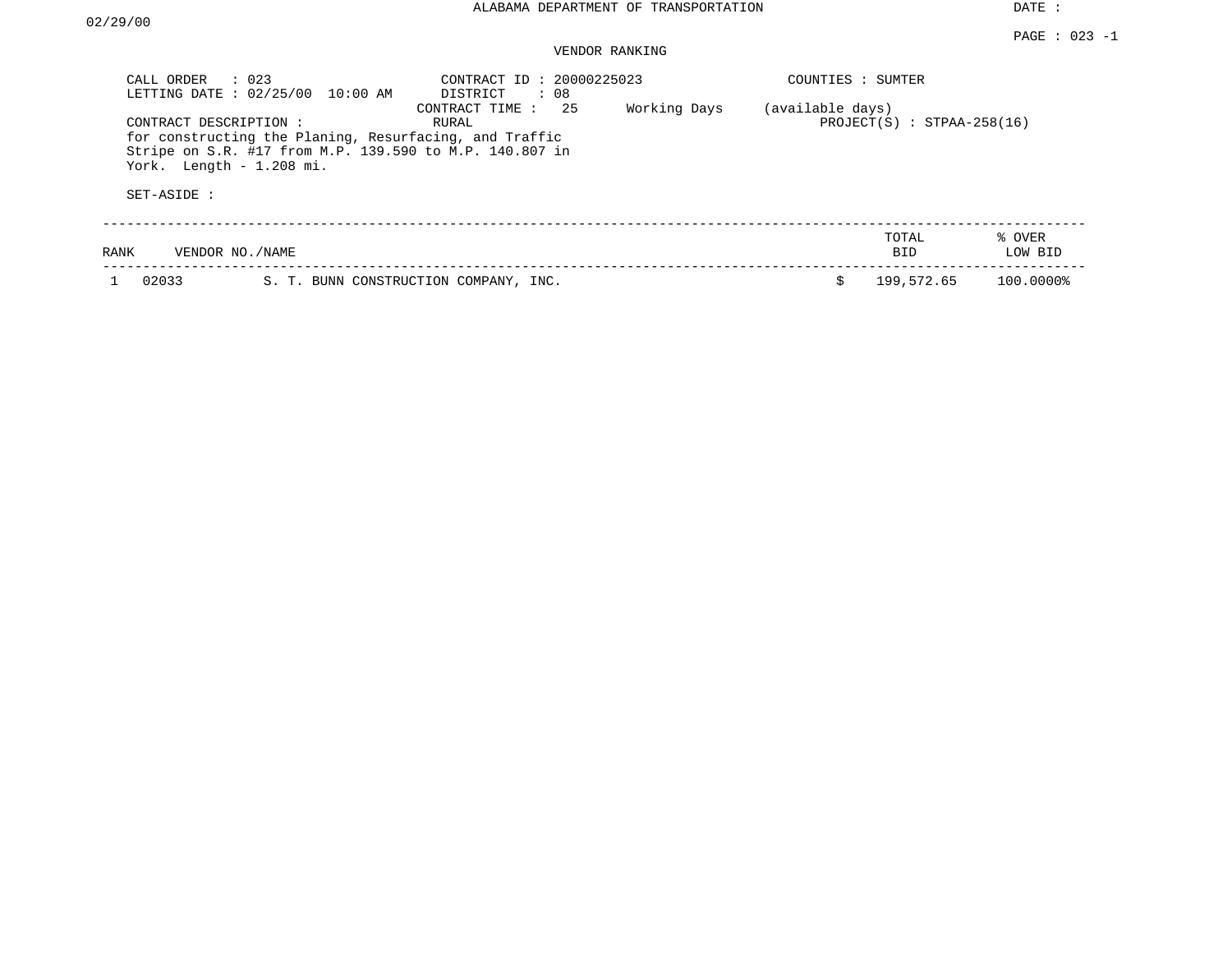#### TABULATION OF BIDS

| 02<br>ORDER<br>CALL                    | 20000225023<br>CONTRACT ID     | COUNTIES<br>SUMTER |
|----------------------------------------|--------------------------------|--------------------|
| 02/25/00<br>$10:00$ AM<br>LETTING DATE | DI STR TOT<br>08<br>ັນ⊥ພ⊥⊥\⊥ພັ |                    |

|                                                                                |              |            | $(1)$ 02033                 |                 |                   |            |        |
|--------------------------------------------------------------------------------|--------------|------------|-----------------------------|-----------------|-------------------|------------|--------|
|                                                                                |              |            | S. T. BUNN CONSTRUCTION CO. |                 |                   |            |        |
| LINE NO / ITEM CODE / ALT                                                      |              |            |                             |                 |                   |            |        |
| ITEM DESCRIPTION QUANTITY   UNIT PRICE AMOUNT                                  |              |            |                             |                 | UNIT PRICE AMOUNT | UNIT PRICE | AMOUNT |
| SECTION 0001 TOTAL                                                             |              |            |                             |                 |                   |            |        |
| 0010 305A000                                                                   | 33.000 CYCP  |            |                             | 10.00000 330.00 |                   |            |        |
| Borrow, Section 210, For Miscellaneous<br>Use                                  |              |            |                             |                 |                   |            |        |
| 0020 405A000                                                                   | 990.000 GAL  |            | 1.00000                     | 990.00          |                   |            |        |
| Tack Coat                                                                      |              |            |                             |                 |                   |            |        |
| 0030 408A052                                                                   | 19593.000 SY |            | 1.95000                     | 38206.35        |                   |            |        |
| Planing Existing Pavement                                                      |              |            |                             |                 |                   |            |        |
| (Approximately 1.10" Thru 2.0" Thick)<br>0040 424A261                          | 2040.000 TON |            |                             | 84109.20        |                   |            |        |
| Superpave Bituminous Concrete Wearing                                          |              |            | 41.23000                    |                 |                   |            |        |
| Surface Layer, 3/4" Maximum Aggregate                                          |              |            |                             |                 |                   |            |        |
| Size Mix, ESAL Range D                                                         |              |            |                             |                 |                   |            |        |
| 0050 424A264                                                                   | 200.000 TON  |            | 75.00000                    | 15000.00        |                   |            |        |
| Superpave Bituminous Concrete Wearing                                          |              |            |                             |                 |                   |            |        |
| Surface Layer, Patching, 3/4" Maximum                                          |              |            |                             |                 |                   |            |        |
| Aggregate Size Mix, ESAL Range D                                               |              |            |                             |                 |                   |            |        |
| 0060 424A267                                                                   | 100.000 TON  |            | 46.00000                    | 4600.00         |                   |            |        |
| Superpave Bituminous Concrete Wearing<br>Surface Layer, Leveling, 3/4" Maximum |              |            |                             |                 |                   |            |        |
| Aggregate Size Mix, ESAL Range D                                               |              |            |                             |                 |                   |            |        |
| 0070 428B000                                                                   | 1579.000 LF  |            | 0.10000                     | 157.90          |                   |            |        |
| Scoring Bituminous Pavement Surface By                                         |              |            |                             |                 |                   |            |        |
| Rolling                                                                        |              |            |                             |                 |                   |            |        |
| 0080 430B000                                                                   | 50.000 TNCP  |            | 38.00000                    | 1900.00         |                   |            |        |
| Aggregate Surfacing (AHD #467 Or #57)                                          |              |            |                             |                 |                   |            |        |
| 0090 600A000                                                                   |              | LUMP       | 14600.00000                 | 14600.00        |                   |            |        |
| Mobilization                                                                   |              |            |                             |                 |                   |            |        |
| 0100 652A054<br>Seeding (Mix 2A)                                               | 1.000 ACRE   |            | 1200.00000                  | 1200.00         |                   |            |        |
| 0110 656A000                                                                   | 1.000 ACRE   |            | 1200.00000                  | 1200.00         |                   |            |        |
| Mulching, Class A, Type 1                                                      |              |            |                             |                 |                   |            |        |
| 0120 665F000                                                                   | 150.000 EACH |            | 1,00000                     | 150.00          |                   |            |        |
| Hay Bales                                                                      |              |            |                             |                 |                   |            |        |
| 0130 665J000                                                                   | $100.000$ LF |            | 3.00000                     | 300.00          |                   |            |        |
| Silt Fence, Type A                                                             |              |            |                             |                 |                   |            |        |
| 0140 701C002                                                                   |              | 2.000 MILE | 500.00000                   | 1000.00         |                   |            |        |
| Broken Temporary Traffic Stripe (Paint)                                        |              |            |                             |                 |                   |            |        |
| 0150 701C003                                                                   | 4.000 MILE   |            | 500.00000                   | 2000.00         |                   |            |        |
| Solid Temporary Traffic Stripe (Paint)                                         |              |            |                             |                 |                   |            |        |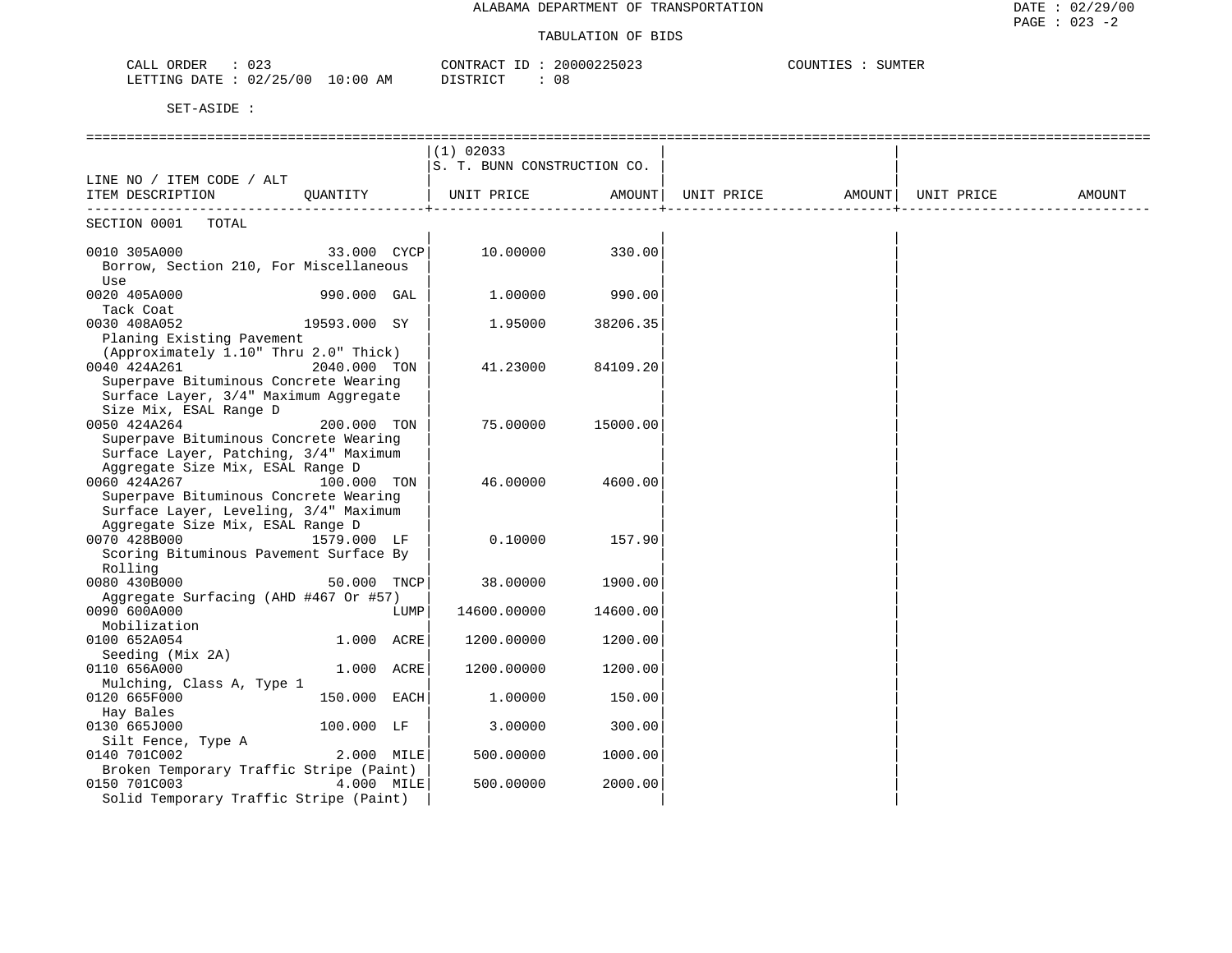| 023<br>CALL ORDER               | CONTRACT ID: 20000225023 | COUNTIES :<br>SUMTER |
|---------------------------------|--------------------------|----------------------|
| LETTING DATE: 02/25/00 10:00 AM | 08<br>DISTRICT           |                      |

|                                                                               |                | $(1)$ 02033<br>S. T. BUNN CONSTRUCTION CO. |                               |            |                     |        |
|-------------------------------------------------------------------------------|----------------|--------------------------------------------|-------------------------------|------------|---------------------|--------|
| LINE NO / ITEM CODE / ALT                                                     |                |                                            |                               |            |                     |        |
| ITEM DESCRIPTION<br>QUANTITY                                                  |                | UNIT PRICE AMOUNT                          |                               | UNIT PRICE | AMOUNT   UNIT PRICE | AMOUNT |
| 0160 702A007<br>Broken Yellow, Inverted Profile Traffic<br>Stripe (6" Wide)   |                | $1.000$ MILE 2500.00000 2500.00            |                               |            |                     |        |
| 0170 702A008<br>Solid White, Inverted Profile Traffic<br>Stripe (6" Wide)     | $3.000$ MILE   | 4000.00000 12000.00                        |                               |            |                     |        |
| 0180 702A009<br>Solid Yellow, Inverted Profile Traffic<br>Stripe (6" Wide)    | $2.000$ MILE   | 4000.00000                                 | 8000.00                       |            |                     |        |
| 0190 703A002<br>Traffic Control Markings, Class 2, Type<br>$\mathbf{A}$       | 592.000 SOFT   | 2.25000                                    | 1332.00                       |            |                     |        |
| $136.000$ SQFT<br>0200 703B002<br>Traffic Control Legends, Class 2, Type A    |                | 3.00000                                    | 408.00                        |            |                     |        |
| 0210 703D002<br>752.000 SOFT<br>Temporary Traffic Control Markings<br>(Paint) |                | 1.30000                                    | 977.60                        |            |                     |        |
| 272.000 SOFT<br>0220 703E002<br>Temporary Traffic Control Legends<br>(Paint)  |                | 1.30000                                    | 353.60                        |            |                     |        |
| $20.000$ EACH<br>0230 705A032<br>Pavement Markers, Class A-H, Type 1-B        |                | 10.00000                                   | 200.00                        |            |                     |        |
| 0240 705A037 105.000 EACH<br>Pavement Markers, Class A-H, Type 2-D            |                | 10.00000                                   | 1050.00                       |            |                     |        |
| 0250 740B000<br>434.000 SOFT<br>Construction Signs                            |                | 12.00000                                   | 5208.00                       |            |                     |        |
| 0260 740E000<br>Cones (36 Inches High)                                        | $100.000$ EACH | 15.00000                                   | 1500.00                       |            |                     |        |
| 0270 740M000                                                                  | 100.000 EACH   | 3.00000                                    | 300.00                        |            |                     |        |
| Weight For Cone<br>SECTION TOTALS                                             |                |                                            | \$199,572.65]                 |            |                     |        |
| CONTRACT TOTALS                                                               |                |                                            | . <u>.</u> .<br>\$199,572.65] |            |                     |        |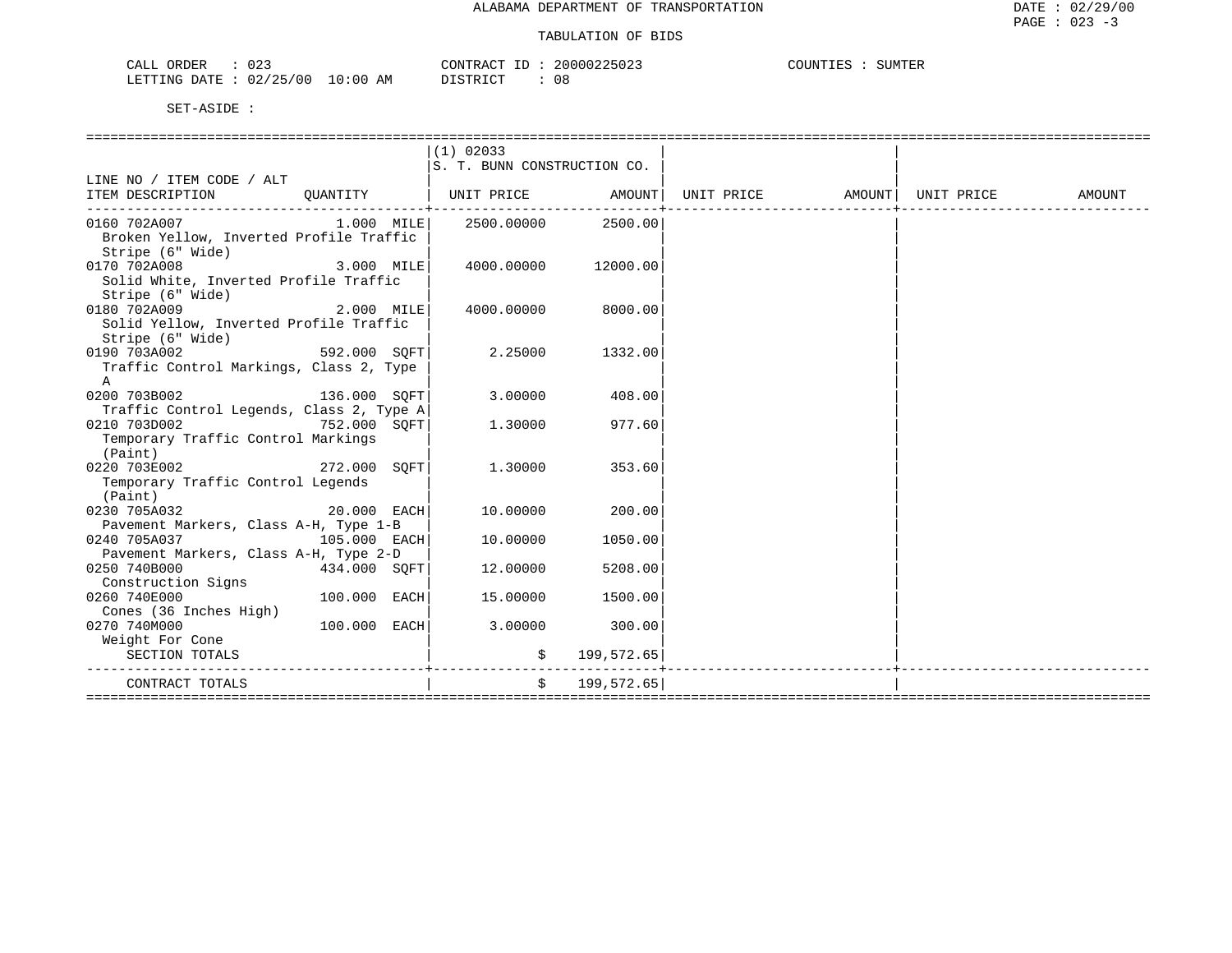## VENDOR RANKING

| CALL ORDER     | $\therefore$ 024<br>LETTING DATE: 02/25/00<br>10:00 AM                                                                                                                                                | CONTRACT ID: 20000225024<br>DISTRICT<br>: 09 |                                  | COUNTIES : MOBILE              |                        |
|----------------|-------------------------------------------------------------------------------------------------------------------------------------------------------------------------------------------------------|----------------------------------------------|----------------------------------|--------------------------------|------------------------|
| SET-ASIDE :    | CONTRACT DESCRIPTION:<br>for constructing the Resurfacing and Traffic Stripe on<br>S.R.#193 from Dauphin Island (M.P. 0.000) to Laurendine Road<br>$(M.P. 18.385)$ south of Mobile. Length 18.385 mi. | 75<br>CONTRACT TIME:<br>MOBILE               | Working Days<br>(available days) | $PROJECT(S)$ : STPAA-377(28)   |                        |
| RANK           | VENDOR NO./NAME                                                                                                                                                                                       |                                              |                                  | TOTAL<br><b>BID</b>            | % OVER<br>LOW BID      |
| 13008<br>23011 | MOBILE ASPHALT COMPANY, LLC<br>HOSEA O. WEAVER & SONS, INC.                                                                                                                                           |                                              |                                  | \$1,726,953.35<br>1,821,653.20 | 100.0000%<br>105.4836% |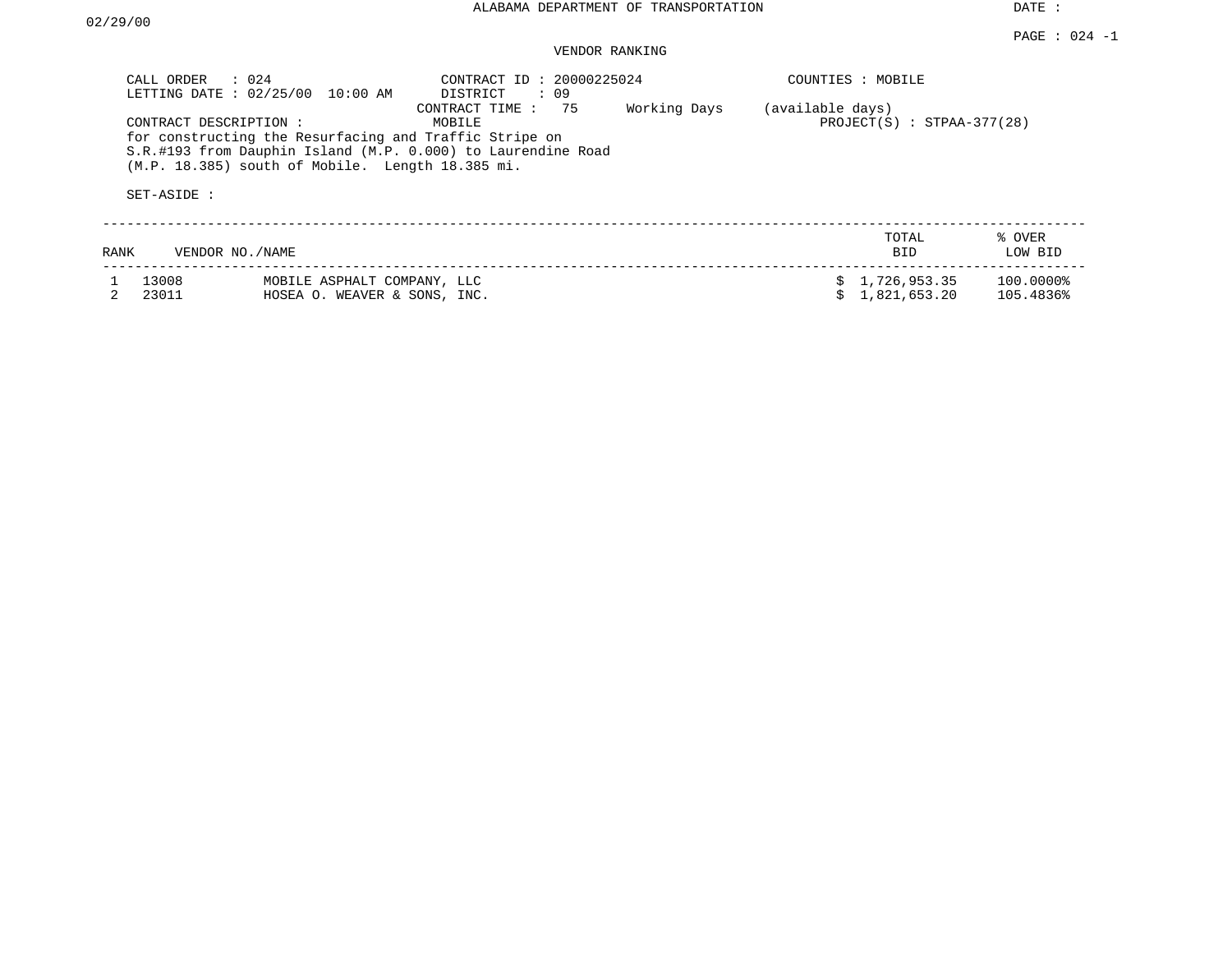#### TABULATION OF BIDS

| $\sim$ $\sim$<br>ORDER<br>CALI<br>UZ4            | 20000225024<br>CONTRACT<br>-25024 | COUNTIE!<br>MOBILF |
|--------------------------------------------------|-----------------------------------|--------------------|
| /25/00<br>0:00<br>LETTING<br>ΑM<br>DATE.<br>U 47 | דת סידי את<br>n o<br>$\lambda$    |                    |

|                                         |                |      | $(1)$ 13008                                               |           | $(2)$ 23011 |           |            |        |
|-----------------------------------------|----------------|------|-----------------------------------------------------------|-----------|-------------|-----------|------------|--------|
|                                         |                |      | MOBILE ASPHALT COMPANY, LLC  HOSEA O. WEAVER & SONS, INC. |           |             |           |            |        |
| LINE NO / ITEM CODE / ALT               |                |      |                                                           |           |             |           |            |        |
| ITEM DESCRIPTION                        | OUANTITY       |      | UNIT PRICE                                                | AMOUNT    | UNIT PRICE  | AMOUNT    | UNIT PRICE | AMOUNT |
| SECTION 0001 Total                      |                |      |                                                           |           |             |           |            |        |
| 0010 209A000                            | $45.000$ EACH  |      | 49.30000                                                  | 2218.50   | 74.69000    | 3361.05   |            |        |
| Mailbox Reset, Single                   |                |      |                                                           |           |             |           |            |        |
| 0020 209A001                            | 11.000 EACH    |      | 62.40000                                                  | 686.40    | 160.78000   | 1768.58   |            |        |
| Mailbox Reset, Double                   |                |      |                                                           |           |             |           |            |        |
| 0030 209A002                            | $2.000$ EACH   |      | 106.40000                                                 | 212.80    | 169.12000   | 338.24    |            |        |
| Mailbox Reset, Multiple                 |                |      |                                                           |           |             |           |            |        |
| 0040 405A000                            | 14800.000 GAL  |      | 0.76000                                                   | 11248.00  | 0.64000     | 9472.00   |            |        |
| Tack Coat                               |                |      |                                                           |           |             |           |            |        |
| 0050 408A052                            | 23275.000 SY   |      | 0.65000                                                   | 15128.75  | 0.92000     | 21413.00  |            |        |
| Planing Existing Pavement               |                |      |                                                           |           |             |           |            |        |
| (Approximately 1.10" Thru 2.0" Thick)   |                |      |                                                           |           |             |           |            |        |
| 0060 408A053                            | 2850.000 SOYD  |      | 1.00000                                                   | 2850.00   | 1,26000     | 3591.00   |            |        |
| Planing Existing Pavement               |                |      |                                                           |           |             |           |            |        |
| (Approximately 2.10" Thru 3.0" Thick)   |                |      |                                                           |           |             |           |            |        |
| 0070 424A260                            | 14025.000 TON  |      | 32.50000                                                  | 455812.50 | 33.59000    | 471099.75 |            |        |
| Superpave Bituminous Concrete Wearing   |                |      |                                                           |           |             |           |            |        |
| Surface Layer, 1/2" Maximum Aggregate   |                |      |                                                           |           |             |           |            |        |
| Size Mix, ESAL Range D                  |                |      |                                                           |           |             |           |            |        |
| 0080 424A263                            | 100.000 TON    |      | 40.00000                                                  | 4000.00   | 79.49000    | 7949.00   |            |        |
| Superpave Bituminous Concrete Wearing   |                |      |                                                           |           |             |           |            |        |
| Surface Layer, Patching, 1/2" Maximum   |                |      |                                                           |           |             |           |            |        |
| Aggregate Size Mix, ESAL Range D        |                |      |                                                           |           |             |           |            |        |
| 0090 424B461                            | 26000.000 TON  |      | 28.20000                                                  | 733200.00 | 29.85000    | 776100.00 |            |        |
| Superpave Bituminous Concrete Upper     |                |      |                                                           |           |             |           |            |        |
| Binder Layer, 1" Maximum Aggregate Size |                |      |                                                           |           |             |           |            |        |
| Mix, ESAL Range D                       |                |      |                                                           |           |             |           |            |        |
| 0100 424B467                            | 1665.000 TON   |      | 33.20000                                                  | 55278.00  | 41.23000    | 68647.95  |            |        |
| Superpave Bituminous Concrete Upper     |                |      |                                                           |           |             |           |            |        |
| Binder Layer, Leveling, 1/2" Maximum    |                |      |                                                           |           |             |           |            |        |
| Aggregate Size Mix, ESAL Range D        |                |      |                                                           |           |             |           |            |        |
| 0110 600A000                            |                | LUMP | 25500.00000                                               | 25500.00  | 12862.39000 | 12862.39  |            |        |
| Mobilization                            |                |      |                                                           |           |             |           |            |        |
| 0120 650A000                            | 10800.000 CYIP |      | 7.85000                                                   | 84780.00  | 10.00000    | 108000.00 |            |        |
| Topsoil                                 |                |      |                                                           |           |             |           |            |        |
| 0130 652A061                            | 18.000 ACRE    |      | 548.30000                                                 | 9869.40   | 515.45000   | 9278.10   |            |        |
| Seeding (Mix 3E)                        |                |      |                                                           |           |             |           |            |        |
| 0140 656A000                            | 18.000 ACRE    |      | 514.10000                                                 | 9253.80   | 515.45000   | 9278.10   |            |        |
| Mulching, Class A, Type 1               | 2800.000 EACH  |      |                                                           | 11480.00  | 5.46000     | 15288.00  |            |        |
| 0150 665F000                            |                |      | 4.10000                                                   |           |             |           |            |        |
| Hay Bales                               |                |      |                                                           |           |             |           |            |        |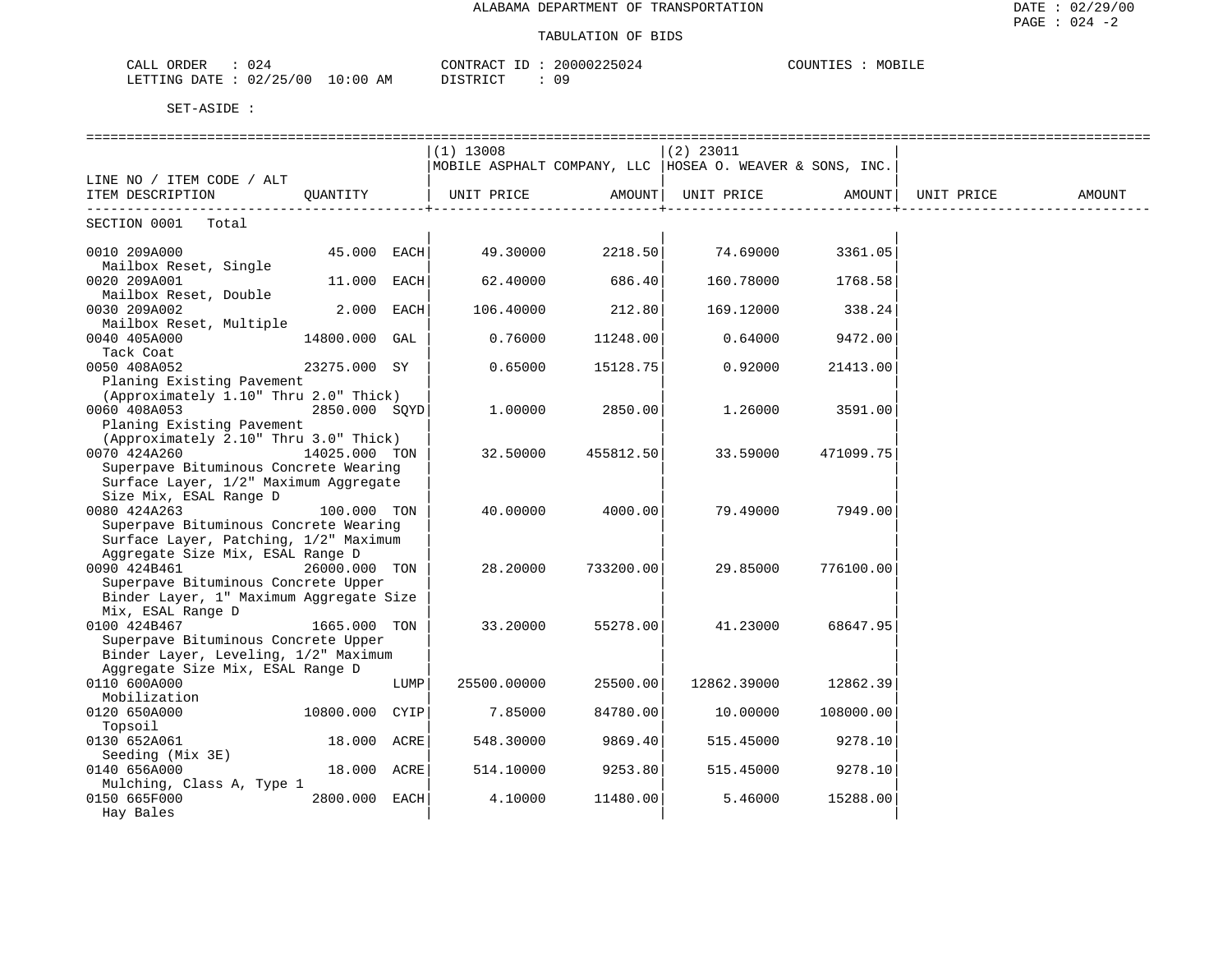### TABULATION OF BIDS

| ORDER<br>CALL                | $\hat{ }$<br>24 ل |    | CONTRACT ID: | 20000225024 | COUNTIES | MOBILE |
|------------------------------|-------------------|----|--------------|-------------|----------|--------|
| LETTING DATE: 02/25/00 10:00 |                   | AM | DISTRICT     |             |          |        |

|                                                          |               |                                                            | ======================== |                 |           |            |        |
|----------------------------------------------------------|---------------|------------------------------------------------------------|--------------------------|-----------------|-----------|------------|--------|
|                                                          |               | $(1)$ 13008                                                |                          | $(2)$ 23011     |           |            |        |
|                                                          |               | MOBILE ASPHALT COMPANY, LLC   HOSEA O. WEAVER & SONS, INC. |                          |                 |           |            |        |
| LINE NO / ITEM CODE / ALT                                |               |                                                            |                          |                 |           |            |        |
| ITEM DESCRIPTION                                         |               | QUANTITY   UNIT PRICE AMOUNT  UNIT PRICE                   |                          |                 | AMOUNT    | UNIT PRICE | AMOUNT |
|                                                          |               |                                                            | ----------+-             |                 |           |            |        |
| 0160 665G000                                             |               | 2800.000 EACH 2.50000                                      |                          | 7000.00 1.62000 | 4536.00   |            |        |
| Sand Bags                                                |               |                                                            |                          |                 |           |            |        |
| 0170 665J000                                             | 200.000 LF    | 5.40000                                                    | 1080.00                  | 3.86000 772.00  |           |            |        |
| Silt Fence, Type A                                       |               |                                                            |                          |                 |           |            |        |
| $25.000$ MILE<br>0180 701C000                            |               | 345.50000                                                  | 8637.50                  | 211.33000       | 5283.25   |            |        |
| Broken Temporary Traffic Stripe                          |               |                                                            |                          |                 |           |            |        |
| 0190 701C001                                             | 23.000 MILE   | 388.60000                                                  | 8937.80                  | 298.96000       | 6876.08   |            |        |
| Solid Temporary Traffic Stripe                           |               |                                                            |                          |                 |           |            |        |
| 0200 702A007                                             | 16.000 MILE   |                                                            | 1997.10000 31953.60      | 2118.50000      | 33896.00  |            |        |
| Broken Yellow, Inverted Profile Traffic                  |               |                                                            |                          |                 |           |            |        |
| Stripe (6" Wide)                                         |               |                                                            |                          |                 |           |            |        |
| 0210 702A008                                             | 37.000 MILE   | 3994.30000                                                 | 147789.10                | 4185.45000      | 154861.65 |            |        |
| Solid White, Inverted Profile Traffic                    |               |                                                            |                          |                 |           |            |        |
| Stripe (6" Wide)                                         |               |                                                            |                          |                 |           |            |        |
| 0220 702A009<br>15.000 MILE                              |               | 3994.30000                                                 | 59914.50                 | 4185.45000      | 62781.75  |            |        |
| Solid Yellow, Inverted Profile Traffic                   |               |                                                            |                          |                 |           |            |        |
| Stripe (6" Wide)                                         |               |                                                            |                          |                 |           |            |        |
| 0230 702B001                                             | 340.000 LF    | 1.50000                                                    | 510.00                   | 1.08000         | 367.20    |            |        |
| Dotted Inverted Profile Traffic Stripe                   |               |                                                            |                          |                 |           |            |        |
| (6" Wide)                                                |               |                                                            |                          |                 |           |            |        |
| 0240 703A002                                             | 2520.000 SOFT | 2.40000                                                    | 6048.00                  | 1.44000         | 3628.80   |            |        |
| Traffic Control Markings, Class 2, Type                  |               |                                                            |                          |                 |           |            |        |
| A<br>$123.000$ SQFT                                      |               |                                                            |                          |                 |           |            |        |
| 0250 703B002                                             |               | 3.20000                                                    | 393.60                   | 1.96000         | 241.08    |            |        |
| Traffic Control Legends, Class 2, Type A<br>0260 703D002 | 2550.000 SOFT | 1,40000                                                    | 3570.00                  | 0.77000         |           |            |        |
| Temporary Traffic Control Markings                       |               |                                                            |                          |                 | 1963.50   |            |        |
| (Paint)                                                  |               |                                                            |                          |                 |           |            |        |
| 246.000 SQFT<br>0270 703E002                             |               | 1,40000                                                    | 344.40                   | 1,29000         | 317.34    |            |        |
| Temporary Traffic Control Legends                        |               |                                                            |                          |                 |           |            |        |
| (Paint)                                                  |               |                                                            |                          |                 |           |            |        |
| 0280 705A032                                             | 770.000 EACH  | 5.40000                                                    | 4158.00                  | 4.23000         | 3257.10   |            |        |
| Pavement Markers, Class A-H, Type 1-B                    |               |                                                            |                          |                 |           |            |        |
| 0290 705A037                                             | 1485.000 EACH | 5.70000                                                    | 8464.50                  | 4.23000         | 6281.55   |            |        |
| Pavement Markers, Class A-H, Type 2-D                    |               |                                                            |                          |                 |           |            |        |
| 0300 705A038                                             | 150.000 EACH  | 5.70000                                                    | 855.00                   | 4.23000         | 634.50    |            |        |
| Pavement Markers, Class A-H, Type 2-E                    |               |                                                            |                          |                 |           |            |        |
| 0310 740B000                                             | 1072.000 SQFT | 13.60000                                                   | 14579.20                 | 12.92000        | 13850.24  |            |        |
| Construction Signs                                       |               |                                                            |                          |                 |           |            |        |
| 0320 740E000                                             | 200.000 EACH  | 3.00000                                                    | 600.00                   | 12.36000        | 2472.00   |            |        |
| Cones (36 Inches High)                                   |               |                                                            |                          |                 |           |            |        |
|                                                          |               |                                                            |                          |                 |           |            |        |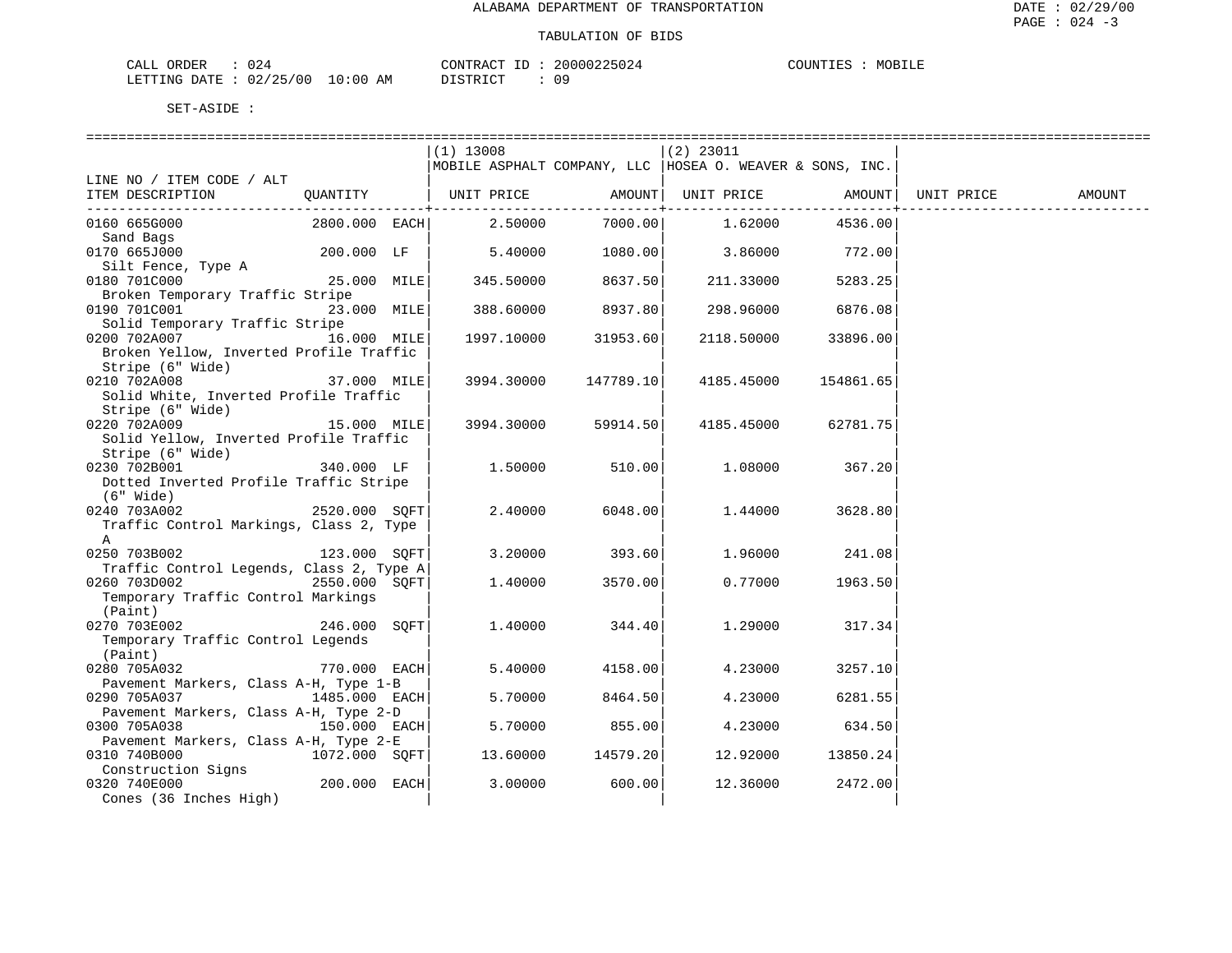| 024<br>ORDER<br>CALL   |            | CONTRACT<br>$\Box$ | 20000225024 | MOBILE<br>COUNTIES |
|------------------------|------------|--------------------|-------------|--------------------|
| LETTING DATE: 02/25/00 | $10:00$ AM | DISTRICT           |             |                    |

| ITEM CODE / ALT<br>LINE NO /    |          |      | $(1)$ 13008<br>MOBILE ASPHALT COMPANY, LLC |                 | $(2)$ 23011<br>HOSEA O. WEAVER & SONS, INC. |                 |            |        |
|---------------------------------|----------|------|--------------------------------------------|-----------------|---------------------------------------------|-----------------|------------|--------|
| ITEM DESCRIPTION                | OUANTITY |      | UNIT PRICE                                 | AMOUNT          | UNIT PRICE                                  | AMOUNT          | UNIT PRICE | AMOUNT |
| 0330 740M000<br>Weight For Cone | 200.000  | EACH | 3.00000                                    | 600.00          | 5.93000                                     | 1186.00         |            |        |
| SECTION TOTALS                  |          |      |                                            | \$1,726,953.35  |                                             | \$1,821,653.20] |            |        |
| CONTRACT TOTALS                 |          |      |                                            | \$1,726,953.35] |                                             | \$1,821,653.20] |            |        |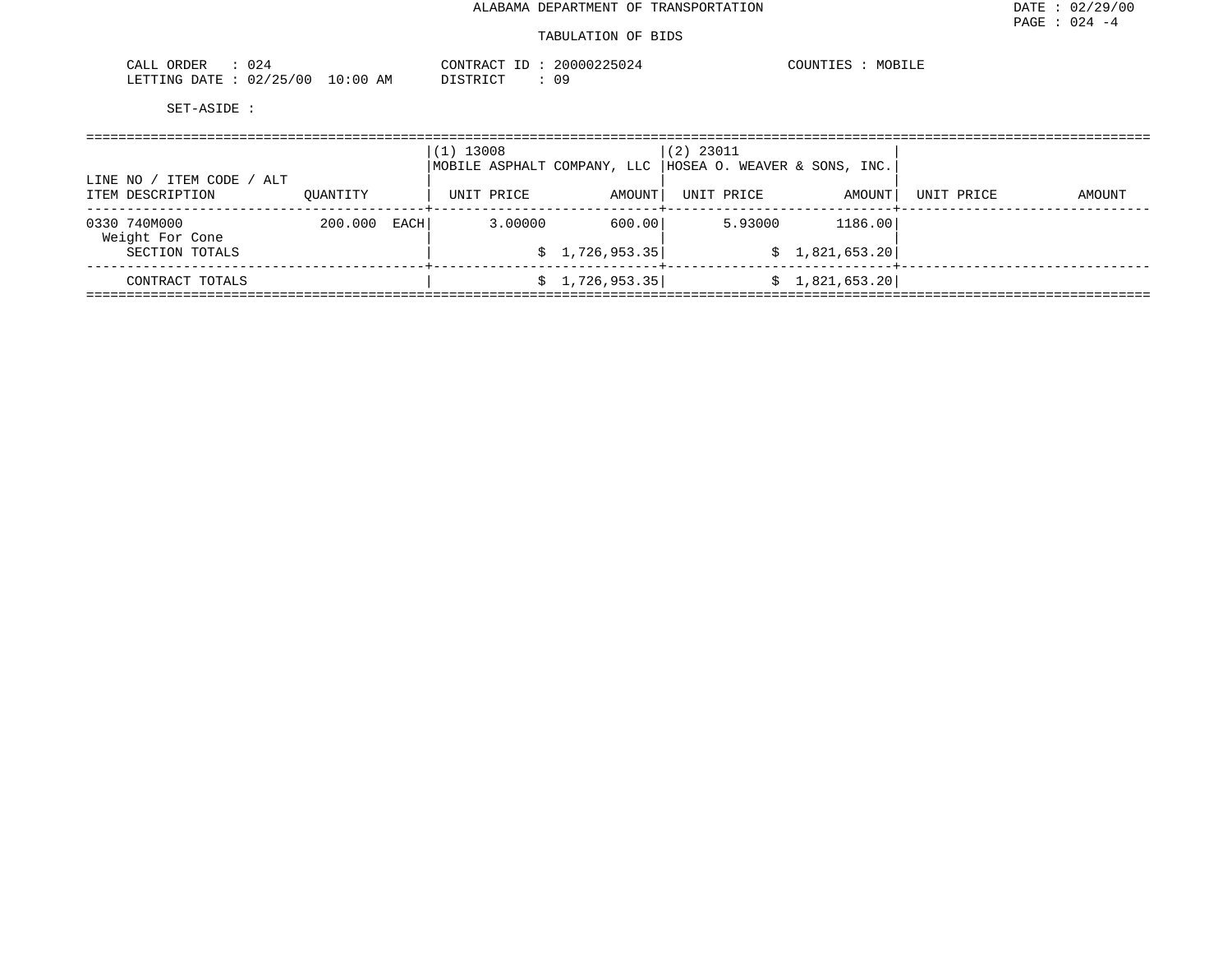## VENDOR RANKING

| CALL ORDER                         | : 026<br>LETTING DATE : 02/25/00<br>10:00 AM                                                                                                                                                                     | CONTRACT ID: 20000225026<br>: 01<br>DISTRICT |              |                  | COUNTIES : CULLMAN             |                        |
|------------------------------------|------------------------------------------------------------------------------------------------------------------------------------------------------------------------------------------------------------------|----------------------------------------------|--------------|------------------|--------------------------------|------------------------|
| Length $-6.503$ mi.<br>SET-ASIDE : | CONTRACT DESCRIPTION :<br>for constructing the Planing, Resurfacing, and Traffic<br>Stripe on S.R. #67 from the Blount County Line at M.P. 3.462<br>to the Morgan County Line at M.P. 10.273, east of Baileyton. | 50<br>CONTRACT TIME:<br>RURAL                | Working Days | (available days) | $PROJECT(S)$ : STPAA-399(17)   |                        |
| RANK                               | VENDOR NO. / NAME                                                                                                                                                                                                |                                              |              |                  | TOTAL<br><b>BID</b>            | % OVER<br>LOW BID      |
| 23009<br>07002                     | WHITAKER CONTRACTING CORPORATION<br>GOOD HOPE CONTRACTING CO., INC.                                                                                                                                              |                                              |              |                  | \$1,087,516.23<br>1,146,370.68 | 100.0000%<br>105.4118% |

3 19010 SHELBY CONTRACTING COMPANY, INC. \$ 1,200,382.68 110.3783%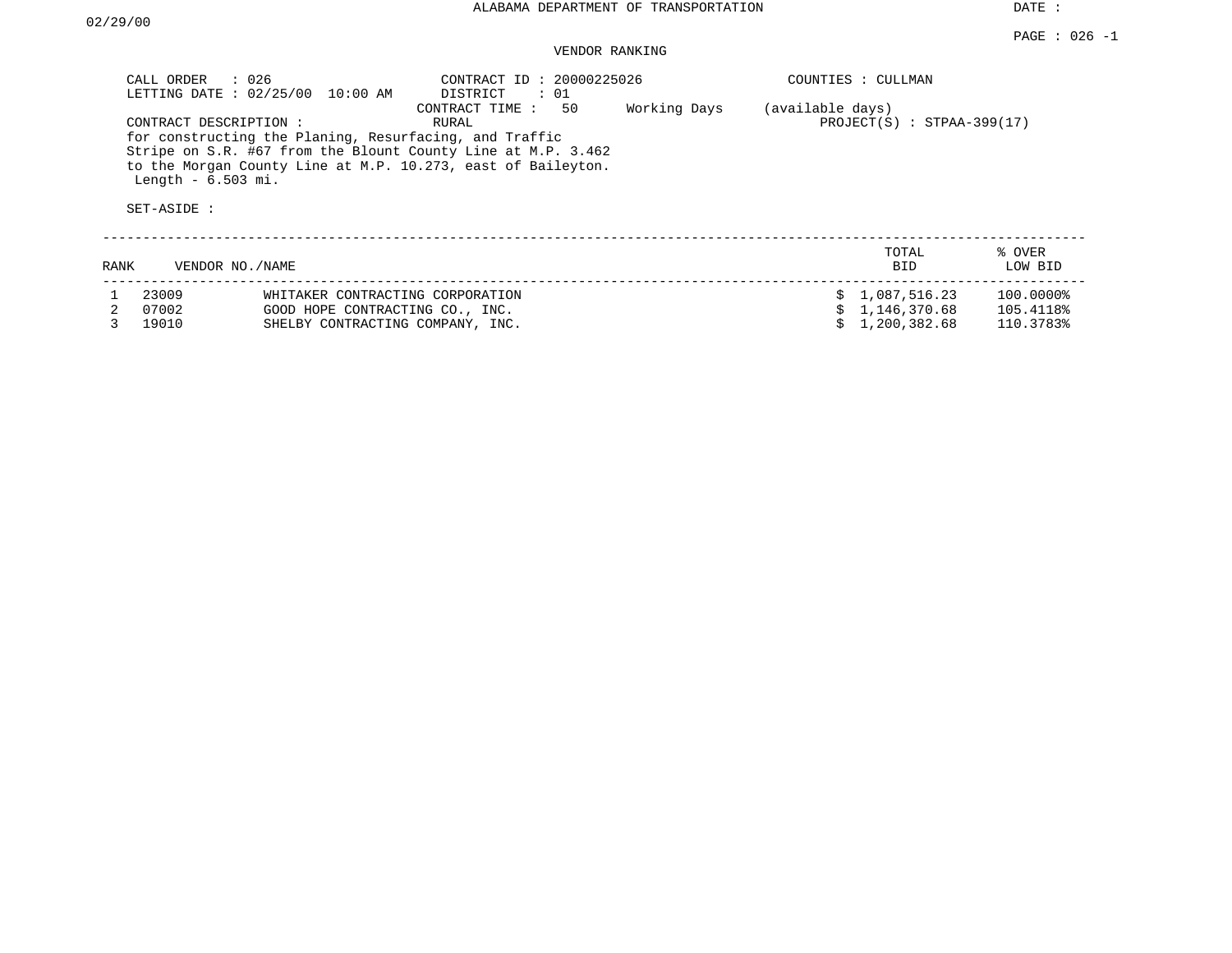| ORDER<br>$\sim$ $\sim$<br>U 26<br>' A I<br>للسلطات                  |                             | דרות<br>Δ( | nn<br>∕ r<br>$\sqrt{2}$ | 2.55337<br>NTT.<br>'OTIN'T<br>MAN |
|---------------------------------------------------------------------|-----------------------------|------------|-------------------------|-----------------------------------|
| $\sim$ $\sim$ $\sim$<br>ነለ ጥፔ<br>′∩∩<br>mmm<br>. NG 2<br>◡▵<br>____ | ΆM<br>ו ט<br>$\overline{1}$ | CDD<br>— ∪ |                         |                                   |

|                                         |               |     | $(1)$ 23009                                                                           |           | $(2)$ 07002 |                                | (3) 19010 |           |  |  |  |
|-----------------------------------------|---------------|-----|---------------------------------------------------------------------------------------|-----------|-------------|--------------------------------|-----------|-----------|--|--|--|
|                                         |               |     | WHITAKER CONTRACTING CORPORA GOOD HOPE CONTRACTING CO., I SHELBY CONTRACTING COMPANY, |           |             |                                |           |           |  |  |  |
| LINE NO / ITEM CODE / ALT               |               |     |                                                                                       |           |             |                                |           |           |  |  |  |
| ITEM DESCRIPTION                        | OUANTITY      |     | UNIT PRICE AMOUNT                                                                     |           |             | UNIT PRICE AMOUNT   UNIT PRICE |           | AMOUNT    |  |  |  |
| --------------------------------        |               |     |                                                                                       |           |             | -------------------+-----      |           |           |  |  |  |
| SECTION 0001<br>TOTAL                   |               |     |                                                                                       |           |             |                                |           |           |  |  |  |
|                                         |               |     |                                                                                       |           |             |                                |           |           |  |  |  |
| 0010 210D001                            | 3815.000 CYIP |     | 5.92000                                                                               | 22584.80  | 4.00000     | 15260.00                       | 4.00000   | 15260.00  |  |  |  |
| Borrow Excavation (Loose Truckbed       |               |     |                                                                                       |           |             |                                |           |           |  |  |  |
| Measurement)                            |               |     |                                                                                       |           |             |                                |           |           |  |  |  |
| 0020 405A000                            | 3686.000      | GAL | 0.97000                                                                               | 3575.42   | 2,00000     | 7372.00                        | 0.01000   | 36.86     |  |  |  |
| Tack Coat                               |               |     |                                                                                       |           |             |                                |           |           |  |  |  |
| 0030 408A052                            | 122839.000 SY |     | 0.31000                                                                               | 38080.09  | 0.30000     | 36851.70                       | 0.29120   | 35770.72  |  |  |  |
| Planing Existing Pavement               |               |     |                                                                                       |           |             |                                |           |           |  |  |  |
| (Approximately 1.10" Thru 2.0" Thick)   |               |     |                                                                                       |           |             |                                |           |           |  |  |  |
| 0040 408A053                            | 7040.000 SQYD |     | 0.85000                                                                               | 5984.00   | 1.68000     | 11827.20                       | 0.65000   | 4576.00   |  |  |  |
| Planing Existing Pavement               |               |     |                                                                                       |           |             |                                |           |           |  |  |  |
| (Approximately 2.10" Thru 3.0" Thick)   |               |     |                                                                                       |           |             |                                |           |           |  |  |  |
| 0050 410B000                            | 1.000 EACH    |     | 1800.00000                                                                            | 1800.00   | 3000.00000  | 3000.00                        | 750.00000 | 750.00    |  |  |  |
| State Furnished Profilograph            |               |     |                                                                                       |           |             |                                |           |           |  |  |  |
| 0060 424A260                            | 6756.000 TON  |     | 28.42000                                                                              | 192005.52 | 27.63000    | 186668.28                      | 34.44000  | 232676.64 |  |  |  |
| Superpave Bituminous Concrete Wearing   |               |     |                                                                                       |           |             |                                |           |           |  |  |  |
| Surface Layer, 1/2" Maximum Aggregate   |               |     |                                                                                       |           |             |                                |           |           |  |  |  |
| Size Mix, ESAL Range D                  |               |     |                                                                                       |           |             |                                |           |           |  |  |  |
| 0070 424B461                            | 13512.000 TON |     | 22.10000                                                                              | 298615.20 | 24.73000    | 334151.76                      | 26.20000  | 354014.40 |  |  |  |
| Superpave Bituminous Concrete Upper     |               |     |                                                                                       |           |             |                                |           |           |  |  |  |
| Binder Layer, 1" Maximum Aggregate Size |               |     |                                                                                       |           |             |                                |           |           |  |  |  |
| Mix, ESAL Range D                       |               |     |                                                                                       |           |             |                                |           |           |  |  |  |
| 0080 424B561                            | 13512.000 TON |     | 22.10000                                                                              | 298615.20 | 24.73000    | 334151.76                      | 26.36000  | 356176.32 |  |  |  |
| Superpave Bituminous Concrete Lower     |               |     |                                                                                       |           |             |                                |           |           |  |  |  |
| Binder Layer, 1" Maximum Aggregate Size |               |     |                                                                                       |           |             |                                |           |           |  |  |  |
| Mix, ESAL Range D                       |               |     |                                                                                       |           |             |                                |           |           |  |  |  |
| 0090 424B565                            | 50.000 TON    |     | 28.15000                                                                              | 1407.50   | 50.00000    | 2500.00                        | 30.00000  | 1500.00   |  |  |  |
| Superpave Bituminous Concrete Lower     |               |     |                                                                                       |           |             |                                |           |           |  |  |  |
| Binder Layer, Patching, 1" Maximum      |               |     |                                                                                       |           |             |                                |           |           |  |  |  |
| Aggregate Size Mix, ESAL Range D        |               |     |                                                                                       |           |             |                                |           |           |  |  |  |
| 0100 424B569                            | 1056.000 TON  |     | 23.10000                                                                              | 24393.60  | 23.25000    | 24552.00                       | 26.36000  | 27836.16  |  |  |  |
| Superpave Bituminous Concrete Lower     |               |     |                                                                                       |           |             |                                |           |           |  |  |  |
| Binder Layer, Leveling, 1" Maximum      |               |     |                                                                                       |           |             |                                |           |           |  |  |  |
| Aggregate Size Mix, ESAL Range D        |               |     |                                                                                       |           |             |                                |           |           |  |  |  |
| 0110 424C270                            | 2289.000      | TON | 23.10000                                                                              | 52875.90  | 23.25000    | 53219.25                       | 26.36000  | 60338.04  |  |  |  |
| Superpave Bituminous Concrete Base      |               |     |                                                                                       |           |             |                                |           |           |  |  |  |
| Layer, Widening, 1" Maximum Aggregate   |               |     |                                                                                       |           |             |                                |           |           |  |  |  |
| Size Mix, ESAL Range D                  |               |     |                                                                                       |           |             |                                |           |           |  |  |  |
| 0120 430B004                            | 300.000 TNCP  |     | 9.25000                                                                               | 2775.00   | 10.00000    | 3000.00                        | 12.00000  | 3600.00   |  |  |  |
| Aggregate Surfacing (AHD #810)          |               |     |                                                                                       |           |             |                                |           |           |  |  |  |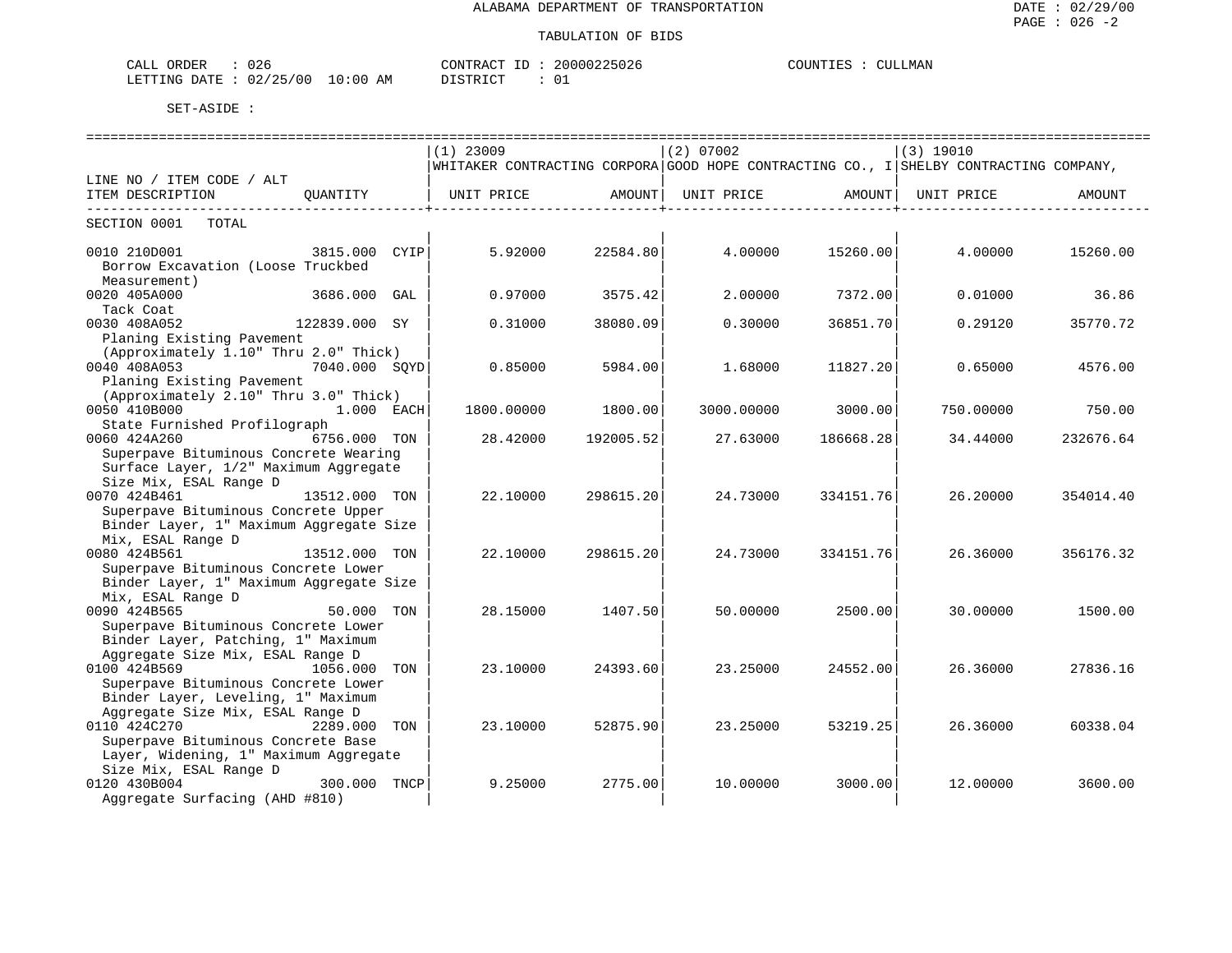| 026<br>CALL ORDER                | CONTRACT ID:     | 20000225026 | COUNTIES :<br>CULLMAN<br>$\sim$ $\sim$ |
|----------------------------------|------------------|-------------|----------------------------------------|
| LETTING DATE : 02/25/00 10:00 AM | ידי איד פידי פור |             |                                        |

|                                                                              |             |      | $(1)$ 23009                                                                           |                     | (2) 07002                                                         |          | (3) 19010               |                 |
|------------------------------------------------------------------------------|-------------|------|---------------------------------------------------------------------------------------|---------------------|-------------------------------------------------------------------|----------|-------------------------|-----------------|
|                                                                              |             |      | WHITAKER CONTRACTING CORPORA GOOD HOPE CONTRACTING CO., I SHELBY CONTRACTING COMPANY, |                     |                                                                   |          |                         |                 |
| LINE NO / ITEM CODE / ALT                                                    |             |      |                                                                                       |                     |                                                                   |          |                         |                 |
| ITEM DESCRIPTION QUANTITY   UNIT PRICE AMOUNT  UNIT PRICE AMOUNT  UNIT PRICE |             |      |                                                                                       |                     |                                                                   |          |                         | AMOUNT          |
|                                                                              |             |      |                                                                                       | -------------+----- |                                                                   |          |                         |                 |
| 0130 600A000                                                                 |             | LUMP | 7538.00000                                                                            | 7538.001            | 4599.23000                                                        | 4599.23  | 3280.54000              | 3280.54         |
| Mobilization                                                                 |             |      |                                                                                       |                     |                                                                   |          |                         |                 |
| 0140 701C000                                                                 | 22.000 MILE |      | 345.00000                                                                             | 7590.00             | 320.00000                                                         | 7040.00  | 75.00000                | 1650.00         |
| Broken Temporary Traffic Stripe                                              |             |      |                                                                                       |                     |                                                                   |          |                         |                 |
| 0150 701C001<br>77.000 MILE                                                  |             |      | 375.00000                                                                             | 28875.00            | 360,00000                                                         | 27720.00 | 140.00000               | 10780.00        |
| Solid Temporary Traffic Stripe                                               |             |      |                                                                                       |                     |                                                                   |          |                         |                 |
| 0160 702A007                                                                 | 6.000 MILE  |      | 1825,00000                                                                            | 10950.00            | 1850.00000                                                        | 11100.00 | 1825.00000              | 10950.00        |
| Broken Yellow, Inverted Profile Traffic                                      |             |      |                                                                                       |                     |                                                                   |          |                         |                 |
| Stripe (6" Wide)                                                             |             |      |                                                                                       |                     |                                                                   |          |                         |                 |
| 14.000 MILE<br>0170 702A008                                                  |             |      | 3730.00000                                                                            | 52220.00            | 3700.00000                                                        | 51800.00 | 3730.00000              | 52220.00        |
| Solid White, Inverted Profile Traffic                                        |             |      |                                                                                       |                     |                                                                   |          |                         |                 |
| Stripe (6" Wide)                                                             |             |      |                                                                                       |                     |                                                                   |          |                         |                 |
| 6.000 MILE<br>0180 702A009                                                   |             |      | 3730.00000                                                                            | 22380.00            | 3700.00000                                                        | 22200.00 | 3730.00000              | 22380.00        |
| Solid Yellow, Inverted Profile Traffic                                       |             |      |                                                                                       |                     |                                                                   |          |                         |                 |
| Stripe (6" Wide)                                                             |             |      |                                                                                       |                     |                                                                   |          |                         |                 |
| 448.000 SQFT<br>0190 703A002                                                 |             |      | 2,00000                                                                               | 896.00              | 2.50000                                                           | 1120.00  | 2.00000                 | 896.00          |
| Traffic Control Markings, Class 2, Type                                      |             |      |                                                                                       |                     |                                                                   |          |                         |                 |
| $\mathbb{A}$                                                                 |             |      |                                                                                       |                     |                                                                   |          |                         |                 |
| 0200 705A032<br>332.000 EACH                                                 |             |      | 4.50000                                                                               | 1494.00             | 5,00000                                                           | 1660.00  | 4.50000                 | 1494.00         |
| Pavement Markers, Class A-H, Type 1-B                                        |             |      |                                                                                       |                     |                                                                   |          |                         |                 |
| 554.000 EACH<br>0210 705A037                                                 |             |      | 4.50000                                                                               | 2493.00             | 5.25000                                                           | 2908.50  | 4.50000                 | 2493.00         |
| Pavement Markers, Class A-H, Type 2-D                                        |             |      |                                                                                       |                     |                                                                   |          |                         |                 |
| $852.000$ SQFT<br>0220 740B000                                               |             |      | 9,00000                                                                               | 7668.00             | 3.25000                                                           | 2769.00  | 2.00000                 | 1704.00         |
| Construction Signs                                                           |             |      |                                                                                       |                     |                                                                   |          |                         |                 |
| 450.000 EACH<br>0230 740E000                                                 |             |      | 5,00000                                                                               | 2250.00             | 1,00000                                                           | 450.00   | 0.00000                 | 0.00            |
| Cones (36 Inches High)                                                       |             |      |                                                                                       |                     |                                                                   |          |                         |                 |
| 450.000 EACH<br>0240 740M000                                                 |             |      | 1,00000                                                                               | 450.00              | 1,00000                                                           | 450.00   |                         | 0.00000<br>0.00 |
| Weight For Cone                                                              |             |      |                                                                                       |                     |                                                                   |          |                         |                 |
| SECTION TOTALS                                                               |             |      |                                                                                       |                     | $\sharp$ 1,087,516.23 $\sharp$ $\sharp$ 1,146,370.68              |          |                         | \$1,200,382.68  |
|                                                                              |             |      |                                                                                       |                     | .<br>+------------------------------                              |          | .<br>+----------------- |                 |
| CONTRACT TOTALS                                                              |             |      |                                                                                       |                     | $\frac{1}{2}$ , 087, 516.23 $\frac{1}{2}$ $\frac{1}{46}$ , 370.68 |          |                         | \$1,200,382.68  |
|                                                                              |             |      |                                                                                       |                     |                                                                   |          |                         |                 |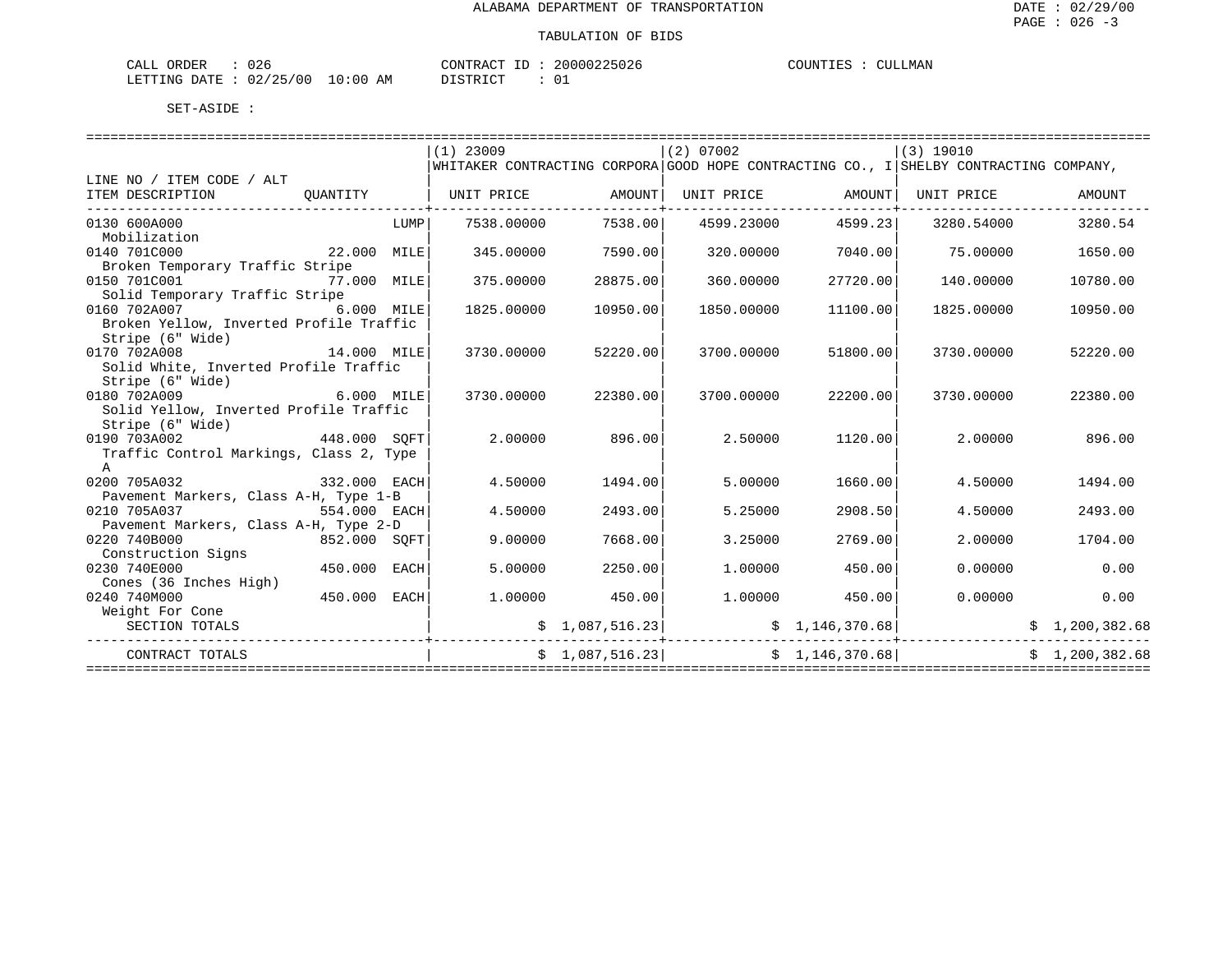## VENDOR RANKING

|      | : 027<br>CALL ORDER<br>LETTING DATE: 02/25/00<br>CONTRACT DESCRIPTION:<br>SET-ASIDE : | 10:00 AM<br>for constructing the Resurfacing and Traffic Stripe on<br>S.R.#28 from M.P. 73.644 near Miller's Ferry south to M.P.<br>82.328 at the Camden city limits. Length 8.684 mi. | (available days) | COUNTIES : WILCOX<br>PROJECT(S) : 99-408-663-028-004<br>$STPAA-439(4)$ |                                                |                                     |
|------|---------------------------------------------------------------------------------------|----------------------------------------------------------------------------------------------------------------------------------------------------------------------------------------|------------------|------------------------------------------------------------------------|------------------------------------------------|-------------------------------------|
| RANK | VENDOR NO./NAME                                                                       |                                                                                                                                                                                        |                  |                                                                        | TOTAL<br><b>BID</b>                            | % OVER<br>LOW BID                   |
|      | 01023<br>01018<br>02032                                                               | ASPHALT CONTRACTORS, INC.<br>APAC-ALABAMA, INC.<br>BULLARD EXCAVATING, INC.                                                                                                            |                  |                                                                        | \$1,177,795.15<br>1,192,308.66<br>1,314,607.76 | 100.0000%<br>101.2322%<br>111.6159% |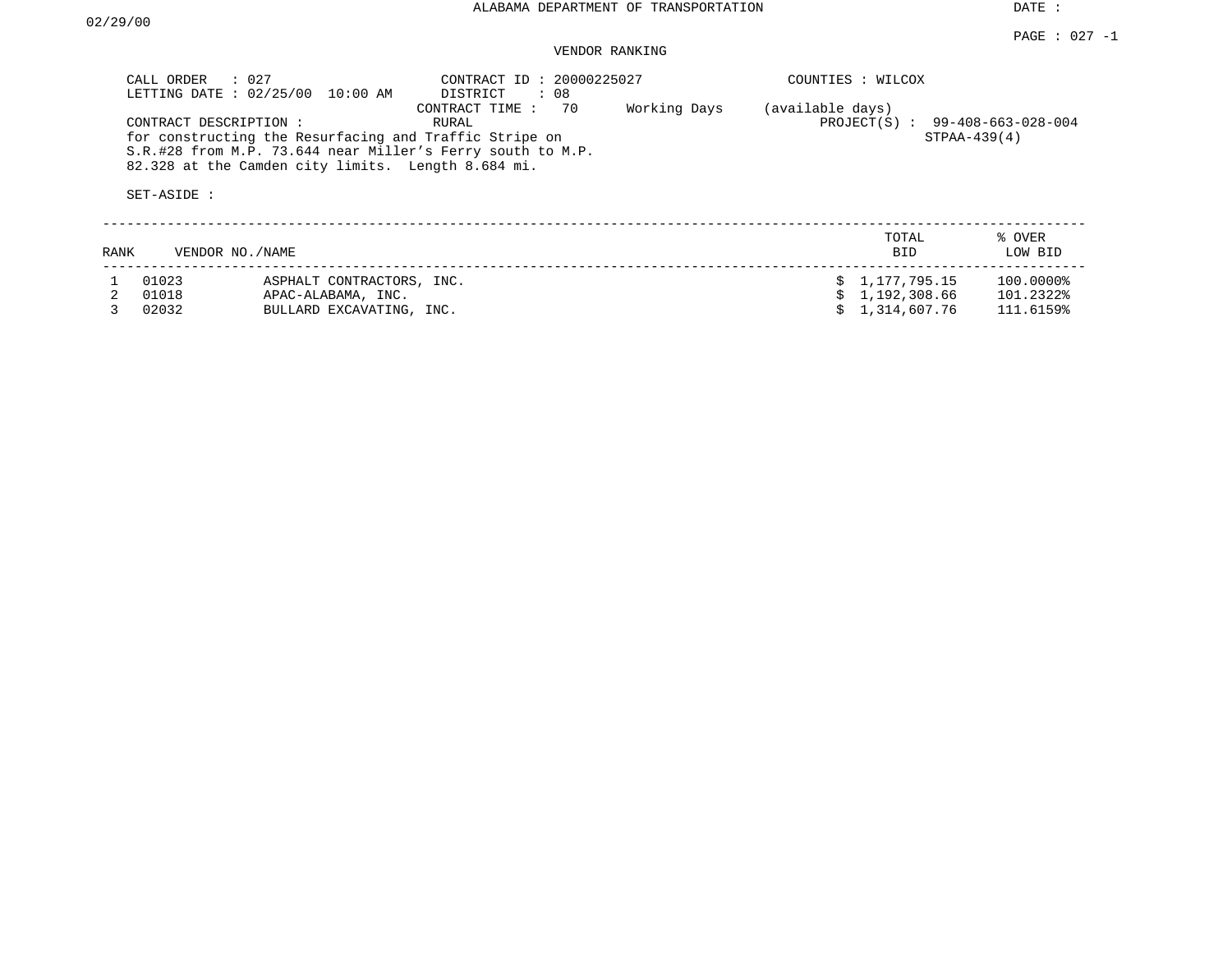#### TABULATION OF BIDS

| <b>ORDER</b><br>CALI | 10T<br>ے ر |             | CONTRACT     | 20000225027 | COUNTIES | MTT<br>COX |
|----------------------|------------|-------------|--------------|-------------|----------|------------|
| LETTING DATE         | 02/25/00   | 10:00<br>AM | דת לידי את ה | 08          |          |            |

|                                                                                                                    |               |      | ------------------------------<br>(1) 01023                      |           | ==============================<br>$(2)$ 01018 |           | ================================<br>(3) 02032 |           |
|--------------------------------------------------------------------------------------------------------------------|---------------|------|------------------------------------------------------------------|-----------|-----------------------------------------------|-----------|-----------------------------------------------|-----------|
|                                                                                                                    |               |      | ASPHALT CONTRACTORS, INC.                                        |           | APAC-ALABAMA, INC.                            |           | BULLARD EXCAVATING, INC.                      |           |
| LINE NO / ITEM CODE / ALT                                                                                          |               |      |                                                                  |           |                                               |           |                                               |           |
| ITEM DESCRIPTION                                                                                                   | OUANTITY      |      | UNIT PRICE         AMOUNT  UNIT PRICE         AMOUNT  UNIT PRICE |           |                                               |           |                                               | AMOUNT    |
| SECTION 0001 Total                                                                                                 |               |      |                                                                  |           |                                               |           |                                               |           |
| 0010 209A000                                                                                                       | 6.000 EACH    |      | 125,00000                                                        | 750.001   | 57.00000                                      | 342.00    | 100,00000                                     | 600.00    |
| Mailbox Reset, Single<br>0020 209A001                                                                              | 3.000         | EACH | 200.00000                                                        | 600.00    | 78,00000                                      | 234.00    | 150.00000                                     | 450.00    |
| Mailbox Reset, Double<br>0030 209A002                                                                              | 6.000         | EACH | 275.00000                                                        | 1650.00   | 100.00000                                     | 600.00    | 200.00000                                     | 1200.00   |
| Mailbox Reset, Multiple<br>0040 210D021<br>Borrow Excavation (Loose Truckbed                                       | 1700.000      | CYIP | 7.50000                                                          | 12750.00  | 6.00000                                       | 10200.00  | 6.50000                                       | 11050.00  |
| Measurement) (A4 or Better)<br>0050 305A000<br>Borrow, Section 210, For Miscellaneous                              | 3400.000 CYCP |      | 7.00000                                                          | 23800.00  | 6.00000                                       | 20400.00  | 6,00000                                       | 20400.00  |
| Use<br>0060 405A000<br>Tack Coat                                                                                   | 5050.000 GAL  |      | 0.90000                                                          | 4545.00   | 1.76000                                       | 8888.00   | 0.85000                                       | 4292.50   |
| 0070 424A241<br>Superpave Bituminous Concrete Wearing                                                              | 12873.000 TON |      | 34.00000                                                         | 437682.00 | 38.25000                                      | 492392.25 | 40.00000                                      | 514920.00 |
| Surface Layer, 3/4" Maximum Aggregate<br>Size Mix, ESAL Range C<br>0080 424A244                                    | 300.000 TON   |      | 65.00000                                                         | 19500.00  | 47.00000                                      | 14100.00  | 55.00000                                      | 16500.00  |
| Superpave Bituminous Concrete Wearing<br>Surface Layer, Patching, 3/4" Maximum<br>Aggregate Size Mix, ESAL Range C |               |      |                                                                  |           |                                               |           |                                               |           |
| 0090 424A247<br>Superpave Bituminous Concrete Wearing                                                              | 5309.000 TON  |      | 37.50000                                                         | 199087.50 | 37.50000                                      | 199087.50 | 41.50000                                      | 220323.50 |
| Surface Layer, Leveling, 3/4" Maximum<br>Aggregate Size Mix, ESAL Range C<br>0100 424C241                          | 6114.000 TON  |      | 36.80000                                                         | 224995.20 | 37.25000                                      | 227746.50 | 39.94000                                      | 244193.16 |
| Superpave Bituminous Concrete Base<br>Layer, 1 1/2" Maximum Aggregate Size<br>Mix, ESAL Range C                    |               |      |                                                                  |           |                                               |           |                                               |           |
| 0110 428B000<br>Scoring Bituminous Pavement Surface By<br>Rolling                                                  | 91704.000 LF  |      | 0.05000                                                          | 4585.20   | 0.04000                                       | 3668.16   | 0.15000                                       | 13755.60  |
| 0120 430B000                                                                                                       | 325.000 TNCP  |      | 28.00000                                                         | 9100.00   | 32.00000                                      | 10400.00  | 25.00000                                      | 8125.00   |
| Aggregate Surfacing (AHD #467 Or #57)                                                                              |               |      |                                                                  |           |                                               |           |                                               |           |
| 0130 600A000<br>Mobilization                                                                                       |               | LUMP | 53850.00000                                                      | 53850.00  | 24350.00000                                   | 24350.00  | 75000.00000                                   | 75000.00  |
| 0140 652A057<br>Seeding (Mix 3A)                                                                                   | 21.000 ACRE   |      | 500.00000                                                        | 10500.00  | 450.00000                                     | 9450.00   | 450.00000                                     | 9450.00   |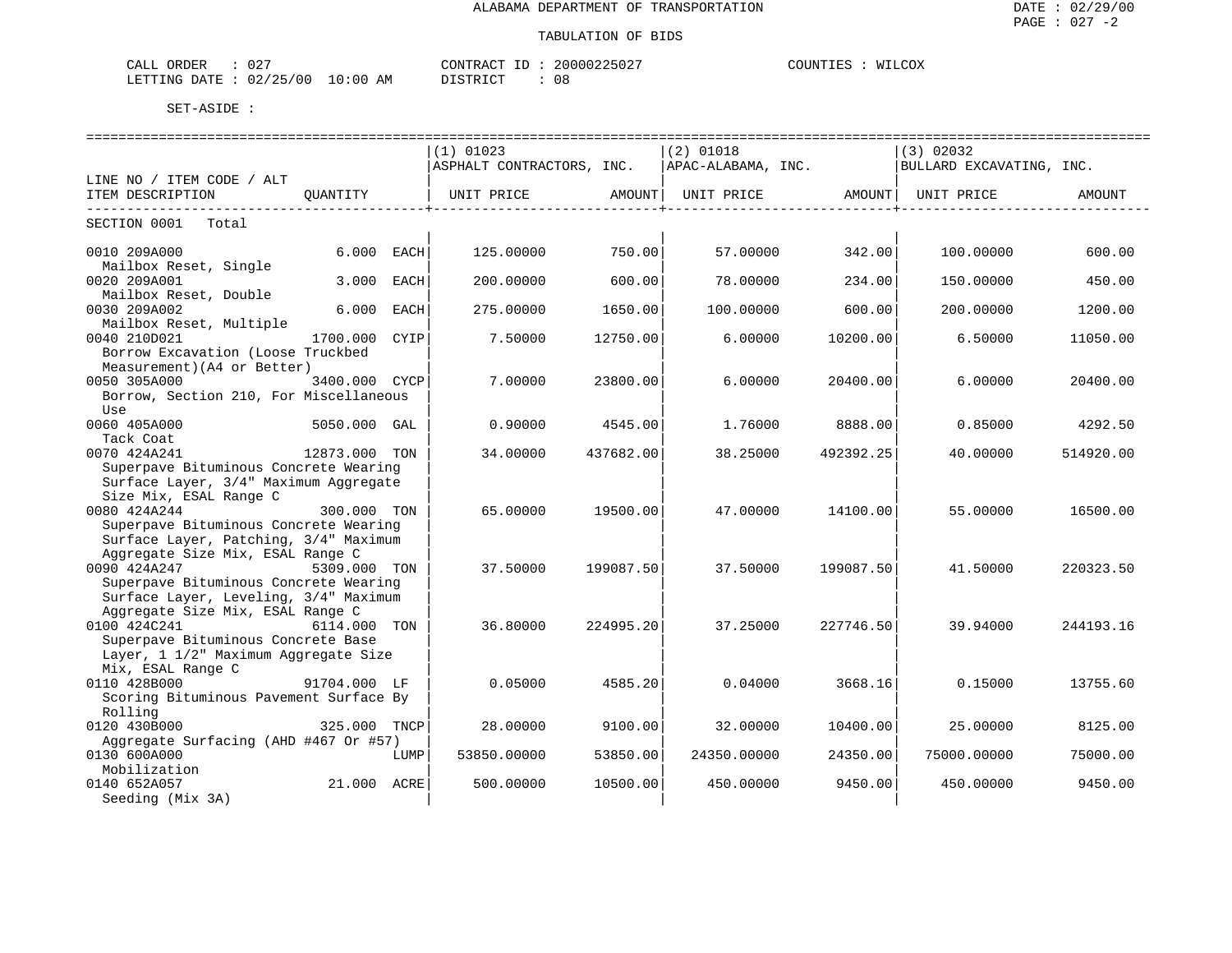| ORDER<br>CALL          | $\cap$<br>J 4 |             | CONTRACT ID | 20000225027 | COUNTIES | WILCOX |
|------------------------|---------------|-------------|-------------|-------------|----------|--------|
| LETTING DATE: 02/25/00 |               | 10:00<br>AΜ | DI STR TOT  | 08          |          |        |

|                                                       |              |      | ============================== |          |                    |          |                          |          |
|-------------------------------------------------------|--------------|------|--------------------------------|----------|--------------------|----------|--------------------------|----------|
|                                                       |              |      | $(1)$ 01023                    |          | $(2)$ 01018        |          | (3) 02032                |          |
|                                                       |              |      | ASPHALT CONTRACTORS, INC.      |          | APAC-ALABAMA, INC. |          | BULLARD EXCAVATING, INC. |          |
| LINE NO / ITEM CODE / ALT                             |              |      |                                |          |                    |          |                          |          |
| ITEM DESCRIPTION                                      | OUANTITY     |      | UNIT PRICE                     | AMOUNT   | UNIT PRICE         | AMOUNT   | UNIT PRICE               | AMOUNT   |
| 0150 656A000                                          | 21.000 ACRE  |      | 450.00000                      | 9450.00  | 450.00000          | 9450.00  | 450.00000                | 9450.00  |
| Mulching, Class A, Type 1                             |              |      |                                |          |                    |          |                          |          |
| 0160 665F000                                          | 50.000       | EACH | 10.00000                       | 500.00   | 5.00000            | 250.00   | 5.00000                  | 250.00   |
| Hay Bales                                             |              |      |                                |          |                    |          |                          |          |
| 0170 665J000                                          | 500.000 LF   |      | 4.25000                        | 2125.00  | 3.00000            | 1500.00  | 5.00000                  | 2500.00  |
| Silt Fence, Type A                                    |              |      |                                |          |                    |          |                          |          |
| 0180 701C002                                          | 14.000 MILE  |      | 300.00000                      | 4200.00  | 300.00000          | 4200.00  | 300.00000                | 4200.00  |
| Broken Temporary Traffic Stripe (Paint)               |              |      |                                |          |                    |          |                          |          |
| 0190 701C003                                          | 24.000 MILE  |      | 340.00000                      | 8160.00  | 340.00000          | 8160.00  | 340.00000                | 8160.00  |
| Solid Temporary Traffic Stripe (Paint)                |              |      |                                |          |                    |          |                          |          |
| 0200 702A007                                          | 7.000 MILE   |      | 1850.00000                     | 12950.00 | 1850.00000         | 12950.00 | 1850.00000               | 12950.00 |
| Broken Yellow, Inverted Profile Traffic               |              |      |                                |          |                    |          |                          |          |
| Stripe (6" Wide)                                      |              |      |                                |          |                    |          |                          |          |
| 0210 702A008<br>Solid White, Inverted Profile Traffic | 18.000 MILE  |      | 3700.00000                     | 66600.00 | 3700.00000         | 66600.00 | 3700.00000               | 66600.00 |
| Stripe (6" Wide)                                      |              |      |                                |          |                    |          |                          |          |
| 0220 702A009                                          | 12.000 MILE  |      | 3700.00000                     | 44400.00 | 3700.00000         | 44400.00 | 3700.00000               | 44400.00 |
| Solid Yellow, Inverted Profile Traffic                |              |      |                                |          |                    |          |                          |          |
| Stripe (6" Wide)                                      |              |      |                                |          |                    |          |                          |          |
| 0230 703A002                                          | 280.000 SOFT |      | 2.25000                        | 630.00   | 2.25000            | 630.00   | 2.25000                  | 630.00   |
| Traffic Control Markings, Class 2, Type               |              |      |                                |          |                    |          |                          |          |
| A                                                     |              |      |                                |          |                    |          |                          |          |
| 0240 703B002                                          | 80.000 SOFT  |      | 3.00000                        | 240.00   | 3.00000            | 240.00   | 3.00000                  | 240.00   |
| Traffic Control Legends, Class 2, Type A              |              |      |                                |          |                    |          |                          |          |
| 0250 703D002                                          | 280.000 SOFT |      | 1.30000                        | 364.00   | 1.30000            | 364.00   | 1.30000                  | 364.00   |
| Temporary Traffic Control Markings                    |              |      |                                |          |                    |          |                          |          |
| (Paint)                                               |              |      |                                |          |                    |          |                          |          |
| 0260 705A032                                          | 265.000 EACH |      | 5.00000                        | 1325.00  | 5.00000            | 1325.00  | 5.50000                  | 1457.50  |
| Pavement Markers, Class A-H, Type 1-B<br>0270 705A037 |              |      | 5.25000                        | 4856.25  | 5.25000            |          | 5.78000                  |          |
| Pavement Markers, Class A-H, Type 2-D                 | 925.000 EACH |      |                                |          |                    | 4856.25  |                          | 5346.50  |
| 0280 740B000                                          | 700.000 SOFT |      | 12.50000                       | 8750.00  | 11.75000           | 8225.00  | 12,00000                 | 8400.00  |
| Construction Signs                                    |              |      |                                |          |                    |          |                          |          |
| 0290 740D000                                          | 100.000      | EACH | 36.00000                       | 3600.00  | 35.00000           | 3500.00  | 30.00000                 | 3000.00  |
| Channelizing Drums                                    |              |      |                                |          |                    |          |                          |          |
| 0300 740E000                                          | 200.000      | EACH | 15,00000                       | 3000.00  | 8,00000            | 1600.00  | 5.00000                  | 1000.00  |
| Cones (36 Inches High)                                |              |      |                                |          |                    |          |                          |          |
| 0310 740M000                                          | 200.000      | EACH | 8.00000                        | 1600.00  | 4.00000            | 800.00   | 2.00000                  | 400.00   |
| Weight For Cone                                       |              |      |                                |          |                    |          |                          |          |
| 0320 7400000                                          | 1.000        | EACH | 1650.00000                     | 1650.00  | 1400.00000         | 1400.00  | 5000.00000               | 5000.00  |
| Pilot Car                                             |              |      |                                |          |                    |          |                          |          |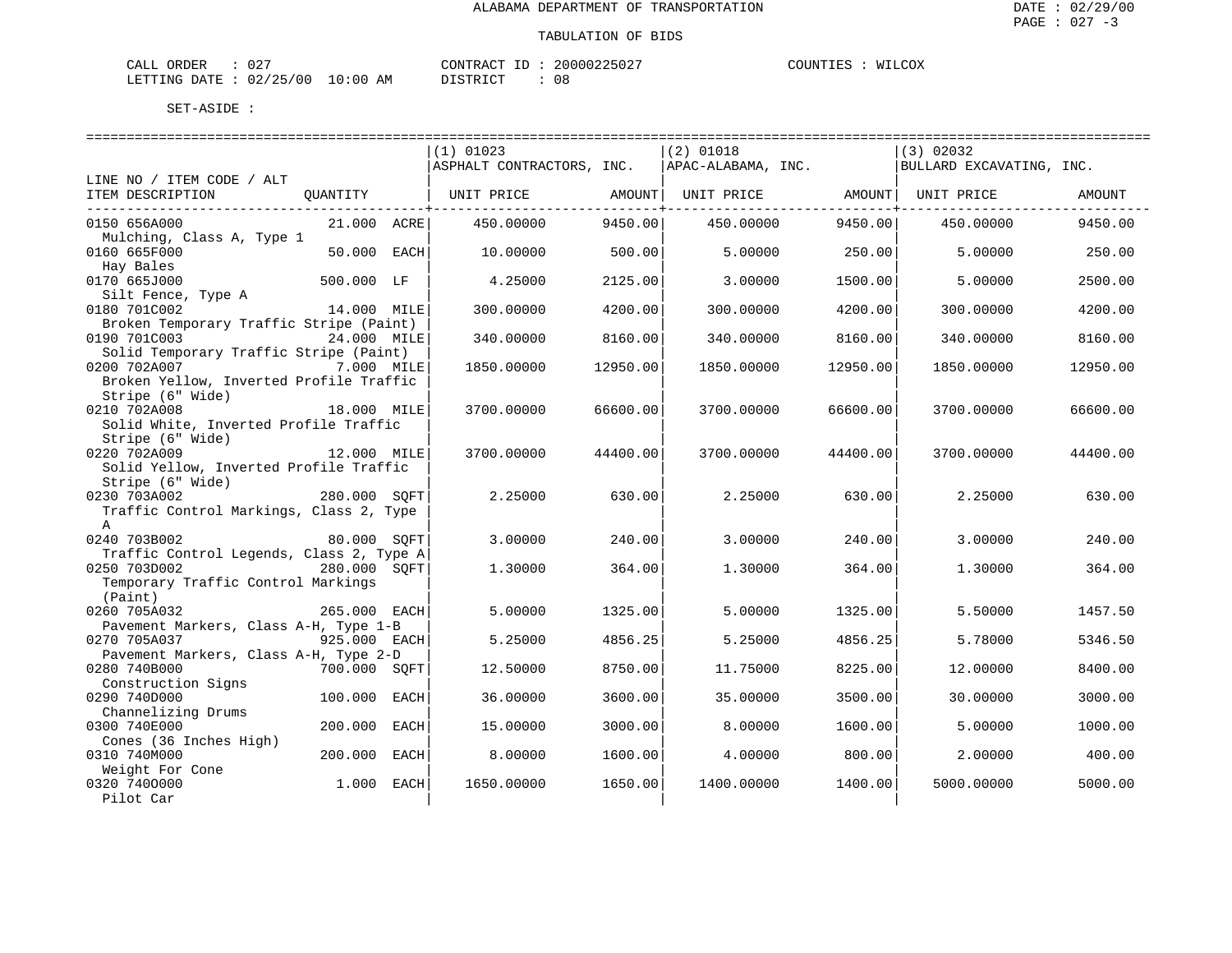#### TABULATION OF BIDS

| $\cap$ $\cap$<br>ORDER<br>CALL<br>UZ.                                                        | CONTRAC          | 20000225027<br>$\sim$                   | COUNTIES<br>$\bigcap$<br><b>MAI</b><br>≀C∪∆ |
|----------------------------------------------------------------------------------------------|------------------|-----------------------------------------|---------------------------------------------|
| $\sim$ $\sim$ $\sim$<br>/00<br>02<br>LETTING<br><b>DATE</b><br>$\overline{\phantom{a}}$<br>. | :00<br>AM<br>TO. | TAT<br>ו שיו<br>u c<br><i>ມ</i> ⊥ມ⊥⊥⊾ພ⊥ |                                             |

|                                                   | (1) 01023<br>ASPHALT CONTRACTORS, INC. |            | $(2)$ 01018<br>APAC-ALABAMA, INC. |            | (3) 02032<br>BULLARD EXCAVATING, INC. |            |                |
|---------------------------------------------------|----------------------------------------|------------|-----------------------------------|------------|---------------------------------------|------------|----------------|
| ITEM CODE<br>LINE NO<br>/ ALT<br>ITEM DESCRIPTION | OUANTITY                               | UNIT PRICE | AMOUNT                            | UNIT PRICE | AMOUNT                                | UNIT PRICE | AMOUNT         |
| SECTION TOTALS                                    |                                        |            | \$1,177,795.15]                   |            | \$1,192,308.66]                       |            | \$1,314,607.76 |
| CONTRACT TOTALS                                   |                                        |            | \$1,177,795.15]                   |            | \$1,192,308.66]                       |            | \$1,314,607.76 |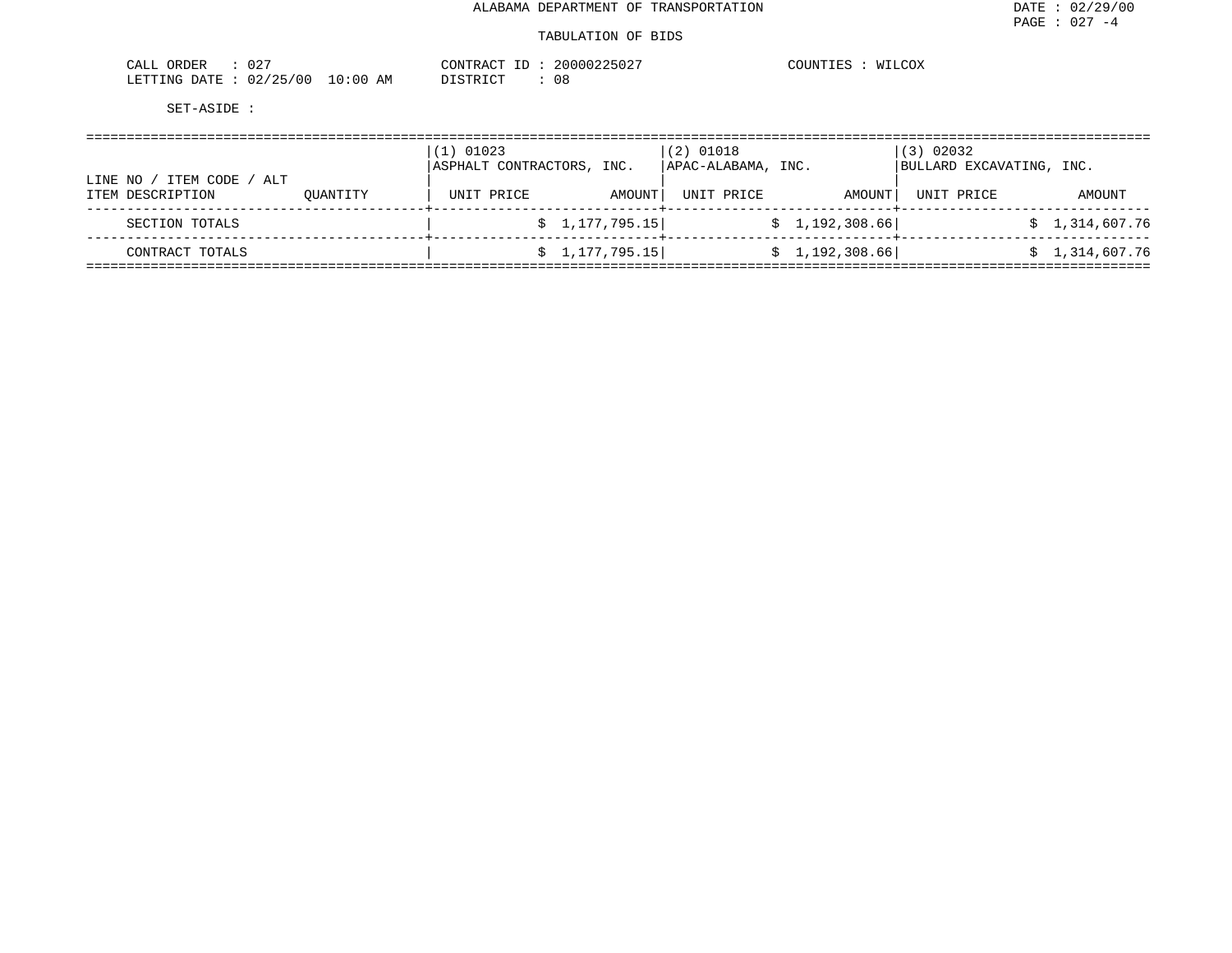## VENDOR RANKING

| CALL ORDER<br>LETTING DATE: 02/25/00 | $\therefore$ 028<br>10:00 AM                                                                                                                                                    | CONTRACT ID: 20000225028<br>DISTRICT<br>$\therefore$ 03 |              |                  | COUNTIES : CHEROKEE         |                   |
|--------------------------------------|---------------------------------------------------------------------------------------------------------------------------------------------------------------------------------|---------------------------------------------------------|--------------|------------------|-----------------------------|-------------------|
| CONTRACT DESCRIPTION:<br>SET-ASIDE:  | for constructing the Resurfacing and Traffic Stripe on<br>S.R.#68 from the Dekalb county line (MP 23.060) to S.R.#25<br>$(U.S. #411)$ (MP 30.440) in Leesburg. Length 7.380 mi. | 45<br>CONTRACT TIME :                                   | Working Days | (available days) | $PROJECT(S) : STPAA-467(6)$ |                   |
| RANK                                 | VENDOR NO./NAME                                                                                                                                                                 |                                                         |              |                  | TOTAL<br>BID.               | % OVER<br>LOW BID |
| 13022                                | MCCARTNEY CONSTRUCTION CO., INC.                                                                                                                                                |                                                         |              |                  | 751,373.60                  | 100.0000%         |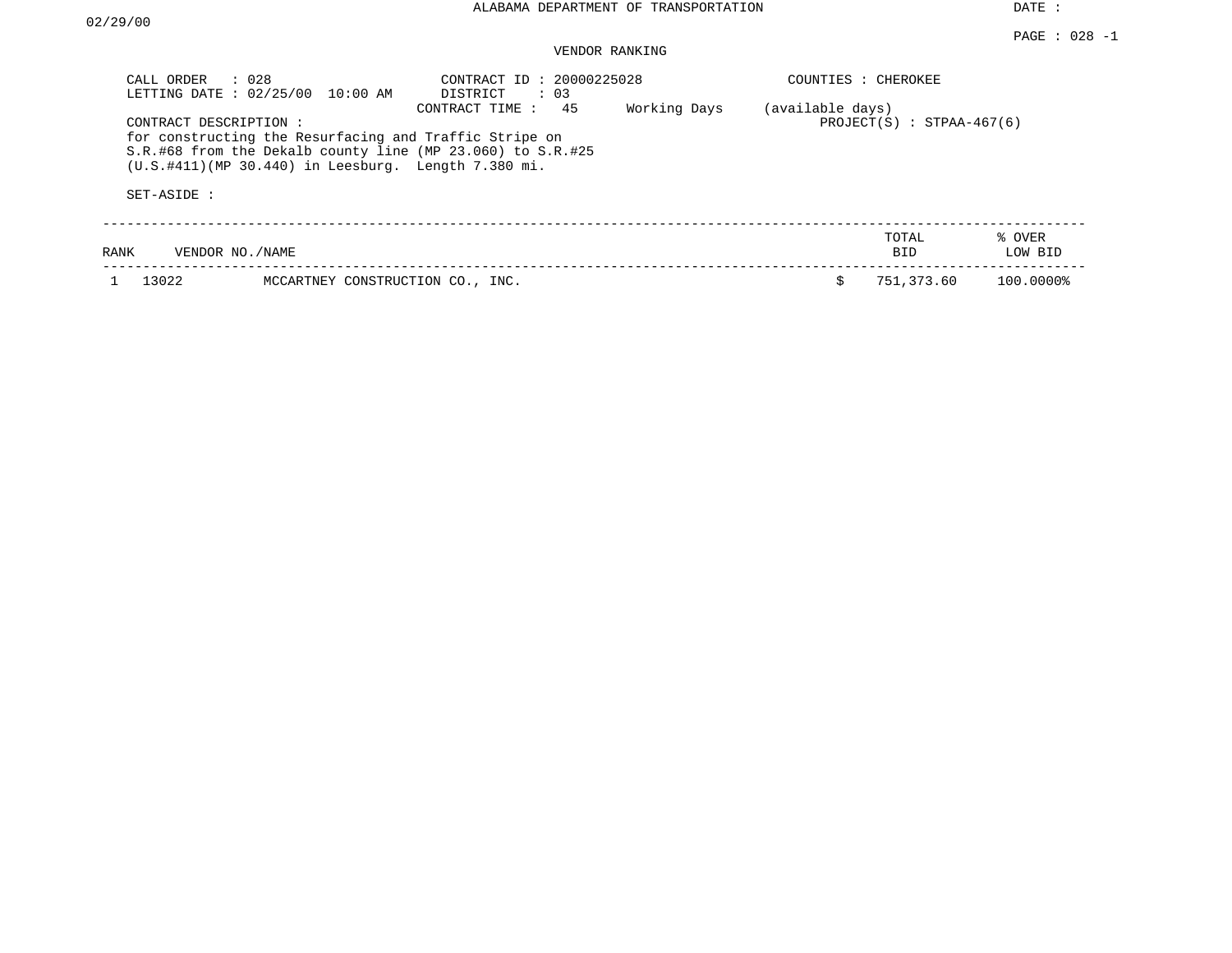| 028<br>CALL ORDER               | CONTRACT ID: 20000225028 | COUNTIES : CHEROKEE |
|---------------------------------|--------------------------|---------------------|
| LETTING DATE: 02/25/00 10:00 AM | DISTRICT<br>- 03         |                     |

|                                         |               |              | $(1)$ 13022                 |           |                    |        |            |        |
|-----------------------------------------|---------------|--------------|-----------------------------|-----------|--------------------|--------|------------|--------|
|                                         |               |              | MCCARTNEY CONSTRUCTION CO., |           |                    |        |            |        |
| LINE NO / ITEM CODE / ALT               |               |              |                             |           |                    |        |            |        |
| ITEM DESCRIPTION                        | QUANTITY      |              | UNIT PRICE                  | AMOUNT    | UNIT PRICE         | AMOUNT | UNIT PRICE | AMOUNT |
| SECTION 0001 Total                      |               |              |                             |           | ------------------ |        |            |        |
|                                         |               |              |                             |           |                    |        |            |        |
| 0010 206C025                            | 1186.000 SOYD |              | 3.50000                     | 4151.00   |                    |        |            |        |
| Removing Bituminous Pavement On         |               |              |                             |           |                    |        |            |        |
| Concrete Surfaces                       |               |              |                             |           |                    |        |            |        |
| 0020 209A000                            |               | $7.000$ EACH | 80.00000                    | 560.00    |                    |        |            |        |
| Mailbox Reset, Single                   |               |              |                             |           |                    |        |            |        |
| 0030 209A002                            | $1.000$ EACH  |              | 270.00000                   | 270.00    |                    |        |            |        |
| Mailbox Reset, Multiple                 |               |              |                             |           |                    |        |            |        |
| 0040 305A040                            | 770.000 CYCP  |              | 14.00000                    | 10780.00  |                    |        |            |        |
| Soil Aggregate, Section 823, Chert Or   |               |              |                             |           |                    |        |            |        |
| Red Dog, For Miscellaneous Use          |               |              |                             |           |                    |        |            |        |
| 0050 405A000                            | 3462.000 GAL  |              | 1.50000                     | 5193.00   |                    |        |            |        |
| Tack Coat                               |               |              |                             |           |                    |        |            |        |
| 0060 424A260                            | 6345.000 TON  |              | 32.00000                    | 203040.00 |                    |        |            |        |
| Superpave Bituminous Concrete Wearing   |               |              |                             |           |                    |        |            |        |
| Surface Layer, 1/2" Maximum Aggregate   |               |              |                             |           |                    |        |            |        |
| Size Mix, ESAL Range D                  |               |              |                             |           |                    |        |            |        |
| 0070 424A266                            | 1000.000 TON  |              | 18.50000                    | 18500.00  |                    |        |            |        |
| Superpave Bituminous Concrete Wearing   |               |              |                             |           |                    |        |            |        |
| Surface Layer, Leveling, 1/2" Maximum   |               |              |                             |           |                    |        |            |        |
| Aggregate Size Mix, ESAL Range D        |               |              |                             |           |                    |        |            |        |
| 0080 424B461                            | 14419.000 TON |              | 25.00000                    | 360475.00 |                    |        |            |        |
| Superpave Bituminous Concrete Upper     |               |              |                             |           |                    |        |            |        |
| Binder Layer, 1" Maximum Aggregate Size |               |              |                             |           |                    |        |            |        |
| Mix, ESAL Range D                       |               |              |                             |           |                    |        |            |        |
| 0090 424C264                            | 500.000 TON   |              | 50.00000                    | 25000.00  |                    |        |            |        |
| Superpave Bituminous Concrete Base      |               |              |                             |           |                    |        |            |        |
| Layer, Patching, 1" Maximum Aggregate   |               |              |                             |           |                    |        |            |        |
| Size Mix, ESAL Range D                  |               |              |                             |           |                    |        |            |        |
| 0100 600A000                            |               | LUMP         | 19820.00000                 | 19820.00  |                    |        |            |        |
| Mobilization                            |               |              |                             |           |                    |        |            |        |
| 0110 665F000                            | 50.000 EACH   |              | 5.00000                     | 250.00    |                    |        |            |        |
| Hay Bales                               |               |              |                             |           |                    |        |            |        |
| 0120 665J000                            | 150.000 LF    |              | 1,00000                     | 150.00    |                    |        |            |        |
| Silt Fence, Type A                      |               |              |                             |           |                    |        |            |        |
| 0130 701C000                            | $12.000$ MILE |              | 320.00000                   | 3840.00   |                    |        |            |        |
| Broken Temporary Traffic Stripe         |               |              |                             |           |                    |        |            |        |
| 0140 701C001                            | $13.000$ MILE |              | 360.00000                   | 4680.00   |                    |        |            |        |
| Solid Temporary Traffic Stripe          |               |              |                             |           |                    |        |            |        |
| 0150 702A007                            |               | $6.000$ MILE | 1850.00000                  | 11100.00  |                    |        |            |        |
| Broken Yellow, Inverted Profile Traffic |               |              |                             |           |                    |        |            |        |
| Stripe (6" Wide)                        |               |              |                             |           |                    |        |            |        |
|                                         |               |              |                             |           |                    |        |            |        |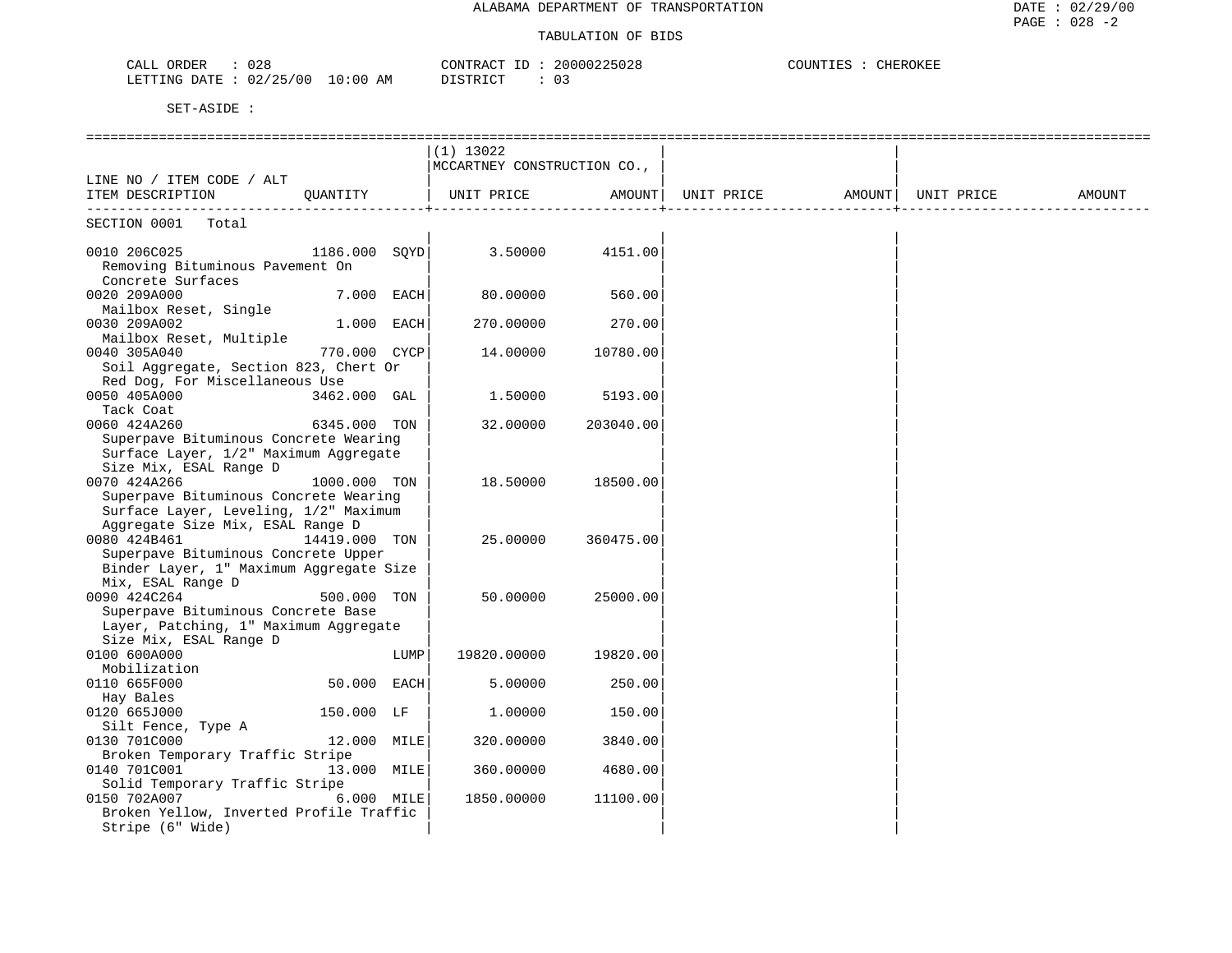| 028<br>ORDER<br>$C\Lambda T$<br>ىلىلەر | CONTRACT                           | ID | 225028<br>2000022    | COUNTIES<br>CHEROKEE |
|----------------------------------------|------------------------------------|----|----------------------|----------------------|
| 02/25/00<br>LETTING DATE               | DISTRICT<br>10:00<br>AΜ<br>, 11111 |    | $\sim$ $\sim$<br>UJ. |                      |

|                                                                                          |               | $(1)$ 13022                    |               |                                                      |  |        |
|------------------------------------------------------------------------------------------|---------------|--------------------------------|---------------|------------------------------------------------------|--|--------|
|                                                                                          |               | MCCARTNEY CONSTRUCTION CO.,    |               |                                                      |  |        |
| LINE NO / ITEM CODE / ALT                                                                |               |                                |               |                                                      |  |        |
| ITEM DESCRIPTION    QUANTITY<br>---------------------------------                        |               |                                |               | UNIT PRICE   AMOUNT  UNIT PRICE   AMOUNT  UNIT PRICE |  | AMOUNT |
| 0160 702A008<br>Solid White, Inverted Profile Traffic<br>Stripe (6" Wide)                |               | 8.000 MILE 3700.00000 29600.00 |               |                                                      |  |        |
| 7.000 MILE<br>0170 702A009<br>Solid Yellow, Inverted Profile Traffic<br>Stripe (6" Wide) |               | 3700.00000                     | 25900.00      |                                                      |  |        |
| 0180 702A010<br>Broken White, Inverted Profile Traffic                                   | $1.000$ MILE  | 2000.00000                     | 2000.00       |                                                      |  |        |
| Stripe (6" Wide)<br>0190 703A002<br>Traffic Control Markings, Class 2, Type              | 1420.000 SQFT | 2.50000                        | 3550.00       |                                                      |  |        |
| $\mathbb{A}$                                                                             |               |                                |               |                                                      |  |        |
| 0200 703B002<br>90.000 SOFT                                                              |               | 3.00000                        | 270.00        |                                                      |  |        |
| Traffic Control Legends, Class 2, Type A<br>0210 703D001                                 | 2840.000 SOFT | 1.30000                        | 3692.00       |                                                      |  |        |
| Temporary Traffic Control Markings<br>0220 705A007                                       | 25.000 EACH   | 10.00000                       | 250.00        |                                                      |  |        |
| Pavement Markers, Class B, Type 1-A<br>17.000 EACH<br>0230 705A031                       |               | 5.00000                        | 85.00         |                                                      |  |        |
| Pavement Markers, Class A-H, Type 1-A<br>0240 705A032<br>$230.000$ EACH                  |               | 5.00000                        | 1150.00       |                                                      |  |        |
| Pavement Markers, Class A-H, Type 1-B<br>0250 705A037                                    | 588.000 EACH  | 5.20000                        | 3057.60       |                                                      |  |        |
| Pavement Markers, Class A-H, Type 2-D<br>0260 740B000                                    | 1309.000 SOFT | 10.00000                       | 13090.00      |                                                      |  |        |
| Construction Signs<br>0270 740E000                                                       | 140.000 EACH  | 2.00000                        | 280.00        |                                                      |  |        |
| Cones (36 Inches High)<br>0280 740M000                                                   | 140.000 EACH  | 1.00000                        | 140.00        |                                                      |  |        |
| Weight For Cone<br>$1.000$ EACH<br>0290 741C010                                          |               | 500.00000                      | 500.001       |                                                      |  |        |
| Portable Sequential Arrow And Chevron                                                    |               |                                |               |                                                      |  |        |
| Sign Unit<br>SECTION TOTALS                                                              |               |                                | \$751,373.60] |                                                      |  |        |
| CONTRACT TOTALS<br>=================                                                     |               |                                | \$751,373.60] |                                                      |  |        |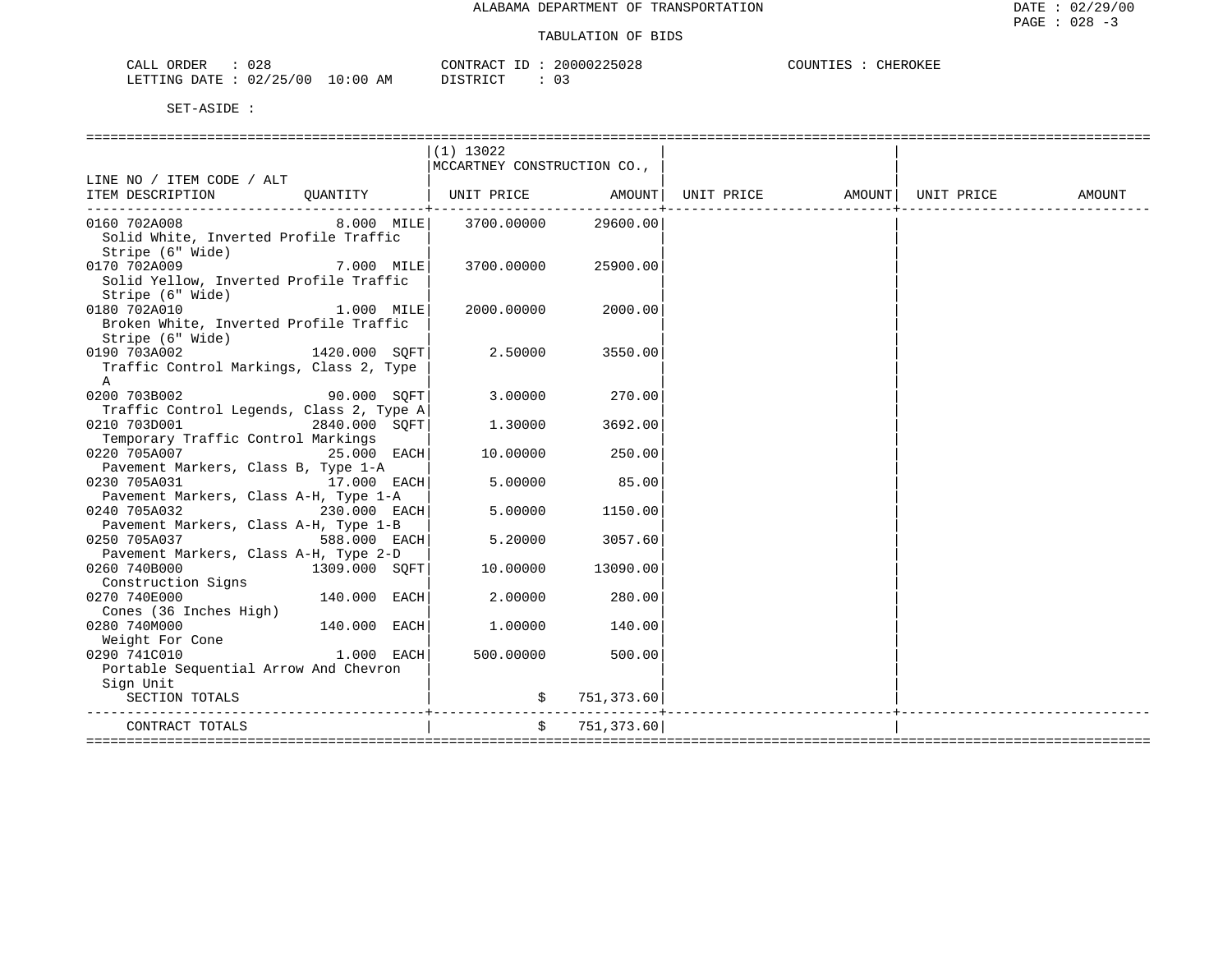## VENDOR RANKING

|      | CALL ORDER<br>LETTING DATE: 02/25/00                      | $\therefore$ 029<br>10:00 AM                                                                                        | CONTRACT ID: 20000225029<br>DISTRICT<br>$\therefore$ 03 |              | COUNTIES : BLOUNT                                  |                     |                   |
|------|-----------------------------------------------------------|---------------------------------------------------------------------------------------------------------------------|---------------------------------------------------------|--------------|----------------------------------------------------|---------------------|-------------------|
|      | CONTRACT DESCRIPTION :<br>Length 9.550 mi.<br>SET-ASIDE : | for constructing the Resurfacing and Traffic Stripe on<br>$S.R.$ #160 from Hayden (MP 4.350) to Nectar (MP 13.900). | 30<br>CONTRACT TIME :<br>RURAL                          | Working Days | (available days)<br>$PROJECT(S)$ : STPAA-0504(104) |                     |                   |
| RANK |                                                           | VENDOR NO. / NAME                                                                                                   |                                                         |              |                                                    | TOTAL<br><b>BID</b> | % OVER<br>LOW BID |
|      | 23009                                                     | WHITAKER CONTRACTING CORPORATION                                                                                    |                                                         |              | Ŝ.                                                 | 871,329.51          | 100.0000%         |
|      | 07002                                                     | GOOD HOPE CONTRACTING CO., INC.                                                                                     |                                                         |              |                                                    | 872,230.58          | 100.1034%         |
|      | 04013                                                     | DUNN CONSTRUCTION CO., INC.                                                                                         |                                                         |              |                                                    | 962,742.59          | 110.4912%         |

4 01018 APAC-ALABAMA, INC. \$ 992,181.42 113.8698%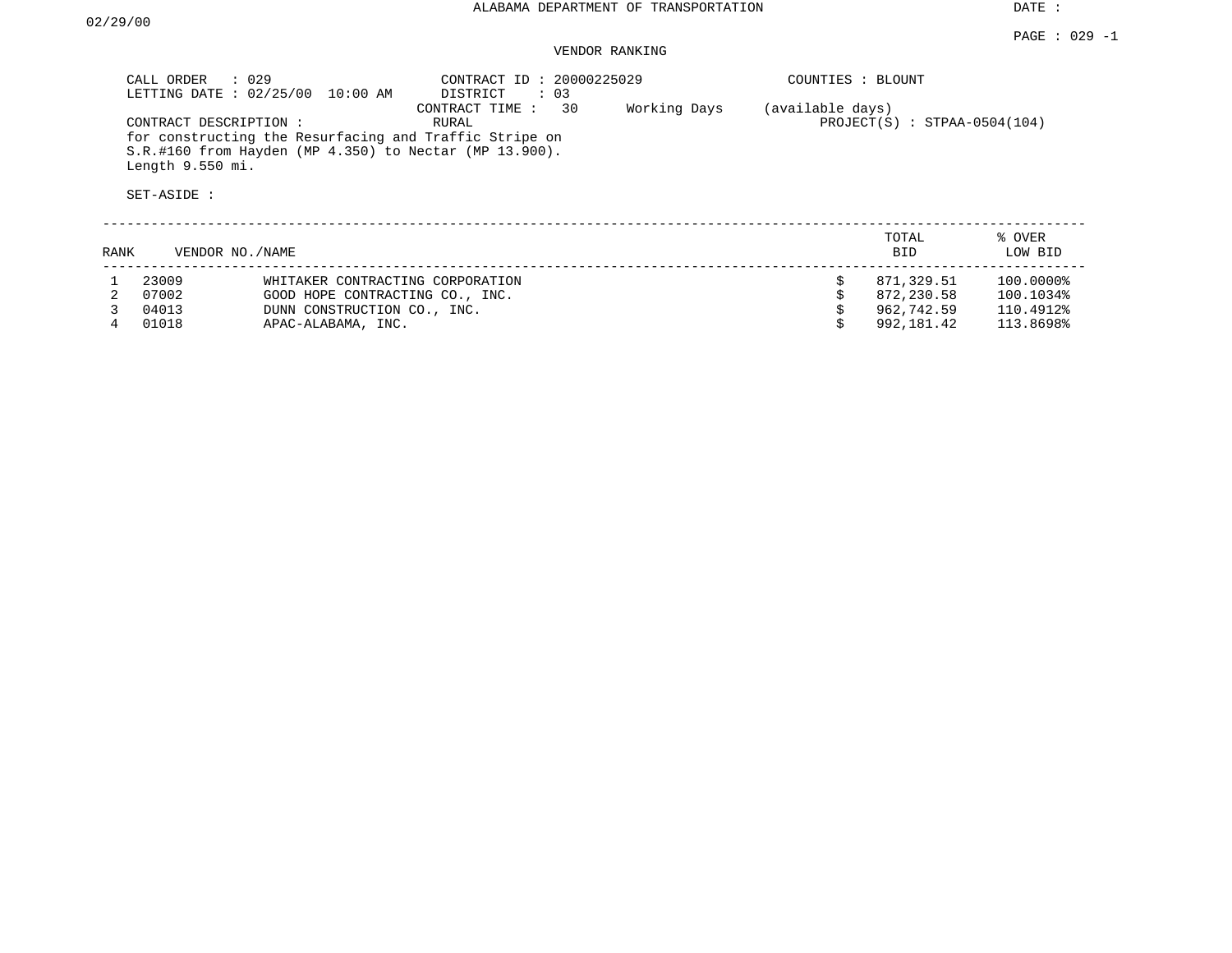| ORDER<br>$\sim - -$<br>CALI | 0.29<br>しムー                                                                                                                                                                                              | $\Delta$ $\sim$<br>$\cap$ $\cap$ $\cap$<br>20000<br>7502.<br>⊥ RAU" | $\bigcap$ TINT<br>COLINT. |
|-----------------------------|----------------------------------------------------------------------------------------------------------------------------------------------------------------------------------------------------------|---------------------------------------------------------------------|---------------------------|
| .ETTTING<br>ገ∆ጥ∏            | $\sqrt{2}$<br>$\sim$<br>02/<br>00'<br>AΜ<br>10:00<br>$\overline{\phantom{a}}$<br>ر بے<br>the contract of the contract of the contract of the contract of the contract of the contract of the contract of | DIAMBIAT<br>$\sim$<br>◡ ◡                                           |                           |

|                                                                           |                 |      | $(1)$ 23009                                                                           |                         | $(2)$ 07002 |                        | (3) 04013 |           |
|---------------------------------------------------------------------------|-----------------|------|---------------------------------------------------------------------------------------|-------------------------|-------------|------------------------|-----------|-----------|
|                                                                           |                 |      | WHITAKER CONTRACTING CORPORA GOOD HOPE CONTRACTING CO., I DUNN CONSTRUCTION CO., INC. |                         |             |                        |           |           |
| LINE NO / ITEM CODE / ALT                                                 |                 |      |                                                                                       |                         |             |                        |           |           |
| ITEM DESCRIPTION                                                          | OUANTITY        |      | UNIT PRICE                  AMOUNT    UNIT PRICE                 AMOUNT    UNIT PRICE |                         |             |                        |           | AMOUNT    |
| -------------------------<br>SECTION 0001 Total                           |                 |      |                                                                                       | -----------------+----- |             | ------------------+--- |           |           |
| 0010 209A000                                                              | 24.000 EACH     |      | 20.00000                                                                              | 480.00                  | 50.00000    | 1200.00                | 58.00000  | 1392.00   |
| Mailbox Reset, Single                                                     |                 |      |                                                                                       |                         |             |                        |           |           |
| 0020 209A002                                                              | 2.000           | EACH | 40.00000                                                                              | 80.00                   | 75.00000    | 150.00                 | 115.00000 | 230.00    |
| Mailbox Reset, Multiple<br>0030 305A040                                   | 1248.000        | CYCP | 9.30000                                                                               | 11606.40                | 5.00000     | 6240.00                | 12,90000  | 16099.20  |
| Soil Aggregate, Section 823, CHERT OR                                     |                 |      |                                                                                       |                         |             |                        |           |           |
| RED DOG, FOR MISCELLANEOUS USE                                            |                 |      |                                                                                       |                         |             |                        |           |           |
| 0040 401B100                                                              | 174950.000 SYCP |      | 0.52920                                                                               | 92583.54                | 0.57260     | 100176.37              | 0.62000   | 108469.00 |
| Bituminous Treatment E (With Polymer                                      |                 |      |                                                                                       |                         |             |                        |           |           |
| Additive)                                                                 |                 |      |                                                                                       |                         |             |                        |           |           |
| 0050 401B108                                                              | 8007.000 SYCP   |      | 1.46000                                                                               | 11690.22                | 1.48900     | 11922.42               | 1.62000   | 12971.34  |
| Bituminous Treatment G (With Polymer<br>Additive)                         |                 |      |                                                                                       |                         |             |                        |           |           |
| 0060 405A000                                                              | 5489.000 GAL    |      | 0.97000                                                                               | 5324.33                 | 0.20000     | 1097.80                | 0.70000   | 3842.30   |
| Tack Coat                                                                 |                 |      |                                                                                       |                         |             |                        |           |           |
| 0070 429A261                                                              | 13122.000 TON   |      | 29.60000                                                                              | 388411.20               | 30.41000    | 399040.02              | 31,00000  | 406782.00 |
| Improved Bituminous Concrete Wearing                                      |                 |      |                                                                                       |                         |             |                        |           |           |
| Surface Layer, 3/4" Maximum Aggregate                                     |                 |      |                                                                                       |                         |             |                        |           |           |
| Size Mix, ESAL Range D                                                    |                 |      |                                                                                       |                         |             |                        |           |           |
| 0080 429A266                                                              | 750.000 TON     |      | 29.30000                                                                              | 21975.00                | 26.94000    | 20205.00               | 32.75000  | 24562.50  |
| Improved Bituminous Concrete Wearing                                      |                 |      |                                                                                       |                         |             |                        |           |           |
| Surface Layer, Leveling, 1/2" Maximum<br>Aggregate Size Mix, ESAL Range D |                 |      |                                                                                       |                         |             |                        |           |           |
| 0090 429A267                                                              | 601.000 TON     |      | 29.30000                                                                              | 17609.30                | 28.94000    | 17392.94               | 33.90000  | 20373.90  |
| Improved Bituminous Concrete Wearing                                      |                 |      |                                                                                       |                         |             |                        |           |           |
| Surface Layer, Leveling, 3/4" Maximum                                     |                 |      |                                                                                       |                         |             |                        |           |           |
| Aggregate Size Mix, ESAL Range D                                          |                 |      |                                                                                       |                         |             |                        |           |           |
| 0100 429A268                                                              | 500.000 TON     |      | 26.06000                                                                              | 13030.00                | 28.94000    | 14470.00               | 33.90000  | 16950.00  |
| Improved Bituminous Concrete Wearing                                      |                 |      |                                                                                       |                         |             |                        |           |           |
| Surface Layer, Leveling, 1" Maximum<br>Aggregate Size Mix, ESAL Range D   |                 |      |                                                                                       |                         |             |                        |           |           |
| 0110 429B265                                                              | 250.000 TON     |      | 30.00000                                                                              | 7500.00                 | 40.00000    | 10000.00               | 54.75000  | 13687.50  |
| Improved Bituminous Concrete Binder                                       |                 |      |                                                                                       |                         |             |                        |           |           |
| Layer, Patching, 1" Maximum Aggregate                                     |                 |      |                                                                                       |                         |             |                        |           |           |
| Size Mix, ESAL Range D                                                    |                 |      |                                                                                       |                         |             |                        |           |           |
| 0120 429C270                                                              | 3062.000 TON    |      | 28,06000                                                                              | 85919.72                | 26.49000    | 81112.38               | 32.45000  | 99361.90  |
| Improved Bituminous Concrete Base Layer,                                  |                 |      |                                                                                       |                         |             |                        |           |           |
| Widening, 1" Maximum Aggregate Size                                       |                 |      |                                                                                       |                         |             |                        |           |           |
| Mix, ESAL Range D                                                         |                 |      |                                                                                       |                         |             |                        |           |           |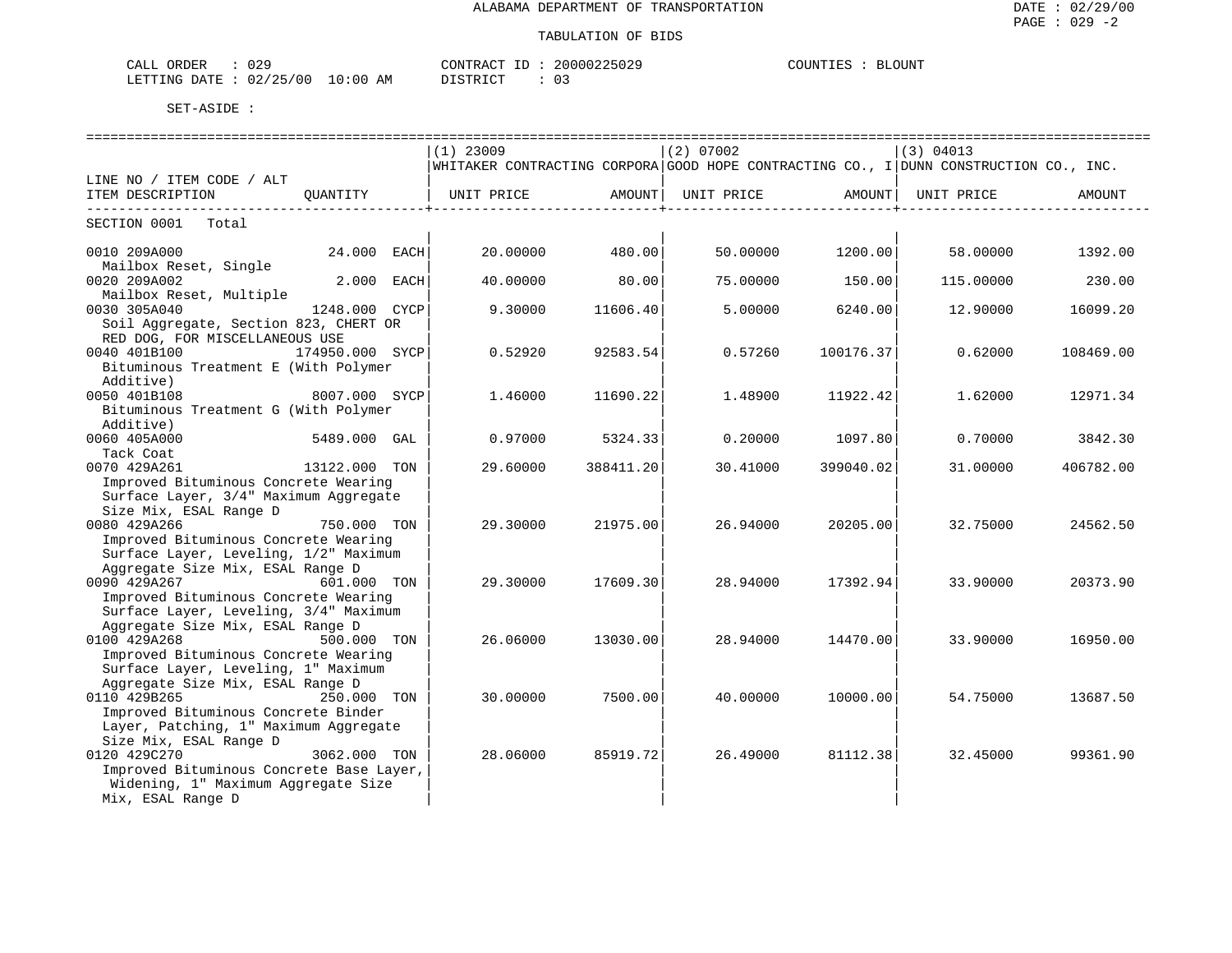| CALL ORDER                      | 029 | CONTRACT<br>ID | 20000225029 | COUNTIES | BLOUNT |
|---------------------------------|-----|----------------|-------------|----------|--------|
| LETTING DATE: 02/25/00 10:00 AM |     | DISTRICT       | 03          |          |        |

|                                                           |               |      | $(1)$ 23009                                                                              |                           | (2) 07002   |                             | (3) 04013   |          |
|-----------------------------------------------------------|---------------|------|------------------------------------------------------------------------------------------|---------------------------|-------------|-----------------------------|-------------|----------|
|                                                           |               |      | $ WHITAKER$ CONTRACTING CORPORA GOOD HOPE CONTRACTING CO., I DUNN CONSTRUCTION CO., INC. |                           |             |                             |             |          |
| LINE NO / ITEM CODE / ALT                                 |               |      |                                                                                          |                           |             |                             |             |          |
| ITEM DESCRIPTION                                          | QUANTITY      |      | UNIT PRICE                                                                               | AMOUNT  <br>------------+ | UNIT PRICE  | AMOUNT  <br>--------------+ | UNIT PRICE  | AMOUNT   |
| 0130 600A000                                              |               | LUMP | 7862.00000                                                                               | 7862.00                   | 12000.00000 | 12000.001                   | 10850.00000 | 10850.00 |
| Mobilization                                              |               |      |                                                                                          |                           |             |                             |             |          |
| 0140 665F000                                              | 385.000 EACH  |      | 4,00000                                                                                  | 1540.00                   |             | $0.50000$ 192.50            | 5.50000     | 2117.50  |
| Hay Bales                                                 |               |      |                                                                                          |                           |             |                             |             |          |
| 0150 665J000<br>Silt Fence, Type A                        | 829.000 LF    |      | 1,50000                                                                                  | 1243.50                   | 0.50000     | 414.50                      | 4.45000     | 3689.05  |
| 0160 701C000                                              | 4.000 MILE    |      | 350.00000                                                                                | 1400.00                   | 320,00000   | 1280.00                     | 300,00000   | 1200.00  |
| Broken Temporary Traffic Stripe                           |               |      |                                                                                          |                           |             |                             |             |          |
| 0170 701C001                                              | 73.000 MILE   |      | 395.00000                                                                                | 28835.00                  | 360.00000   | 26280.00                    | 335.00000   | 24455.00 |
| Solid Temporary Traffic Stripe                            |               |      |                                                                                          |                           |             |                             |             |          |
| 0180 702A007                                              | 2.000 MILE    |      | 1900.00000                                                                               | 3800.00                   | 1850.00000  | 3700.00                     | 3815.00000  | 7630.00  |
| Broken Yellow, Inverted Profile Traffic                   |               |      |                                                                                          |                           |             |                             |             |          |
| Stripe (6" Wide)                                          |               |      |                                                                                          |                           |             |                             |             |          |
| 0190 702A008                                              | 19.000 MILE   |      | 3800.00000                                                                               | 72200.00                  | 3700.00000  | 70300.00                    | 4250.00000  | 80750.00 |
| Solid White, Inverted Profile Traffic<br>Stripe (6" Wide) |               |      |                                                                                          |                           |             |                             |             |          |
| 0200 702A009                                              | 18.000 MILE   |      | 3800.00000                                                                               | 68400.00                  | 3700.00000  | 66600.00                    | 4250.00000  | 76500.00 |
| Solid Yellow, Inverted Profile Traffic                    |               |      |                                                                                          |                           |             |                             |             |          |
| Stripe (6" Wide)                                          |               |      |                                                                                          |                           |             |                             |             |          |
| 0210 702B001                                              | 159.000 LF    |      | 1.50000                                                                                  | 238.50                    | 1,40000     | 222.60                      | 3.25000     | 516.75   |
| Dotted Inverted Profile Traffic Stripe                    |               |      |                                                                                          |                           |             |                             |             |          |
| (6" Wide)                                                 |               |      |                                                                                          |                           |             |                             |             |          |
| 0220 703A002                                              | 3339.000 SOFT |      | 2.20000                                                                                  | 7345.80                   | 2.50000     | 8347.50                     | 1.90000     | 6344.10  |
| Traffic Control Markings, Class 2, Type                   |               |      |                                                                                          |                           |             |                             |             |          |
| $\mathbb{A}$                                              |               |      |                                                                                          |                           |             |                             |             |          |
| 0230 703B002                                              | 181.000 SOFT  |      | 3.00000                                                                                  | 543.00                    | 3.00000     | 543.00                      | 4.90000     | 886.90   |
| Traffic Control Legends, Class 2, Type A<br>0240 703D001  | 2540.000 SOFT |      | 1,30000                                                                                  | 3302.00                   | 1.30000     | 3302.00                     | 1.75000     | 4445.00  |
| Temporary Traffic Control Markings                        |               |      |                                                                                          |                           |             |                             |             |          |
| 0250 705A032                                              | 152.000 EACH  |      | 5.00000                                                                                  | 760.00                    | 5.00000     | 760.00                      | 4.90000     | 744.80   |
| Pavement Markers, Class A-H, Type 1-B                     |               |      |                                                                                          |                           |             |                             |             |          |
| 0260 705A037                                              | 1535.000 EACH |      | 5.00000                                                                                  | 7675.00                   | 5.20000     | 7982.00                     | 4.90000     | 7521.50  |
| Pavement Markers, Class A-H, Type 2-D                     |               |      |                                                                                          |                           |             |                             |             |          |
| 0270 705A038                                              | 229.000 EACH  |      | 5.00000                                                                                  | 1145.00                   | 5.20000     | 1190.80                     | 4.90000     | 1122.10  |
| Pavement Markers, Class A-H, Type 2-E                     |               |      |                                                                                          |                           |             |                             |             |          |
| 0280 740B000                                              | 715.000 SOFT  |      | 10.00000                                                                                 | 7150.00                   | 8.25000     | 5898.75                     | 8.95000     | 6399.25  |
| Construction Signs                                        |               |      |                                                                                          |                           |             |                             |             |          |
| 0290 740E000                                              | 140.000 EACH  |      | 10,00000                                                                                 | 1400.00                   | 1,00000     | 140.00                      | 12.35000    | 1729.00  |
| Cones (36 Inches High)<br>0300 740M000                    | 140.000 EACH  |      | 2,00000                                                                                  | 280.00                    | 0.50000     | 70.001                      | 8,00000     | 1120.00  |
| Weight For Cone                                           |               |      |                                                                                          |                           |             |                             |             |          |
|                                                           |               |      |                                                                                          |                           |             |                             |             |          |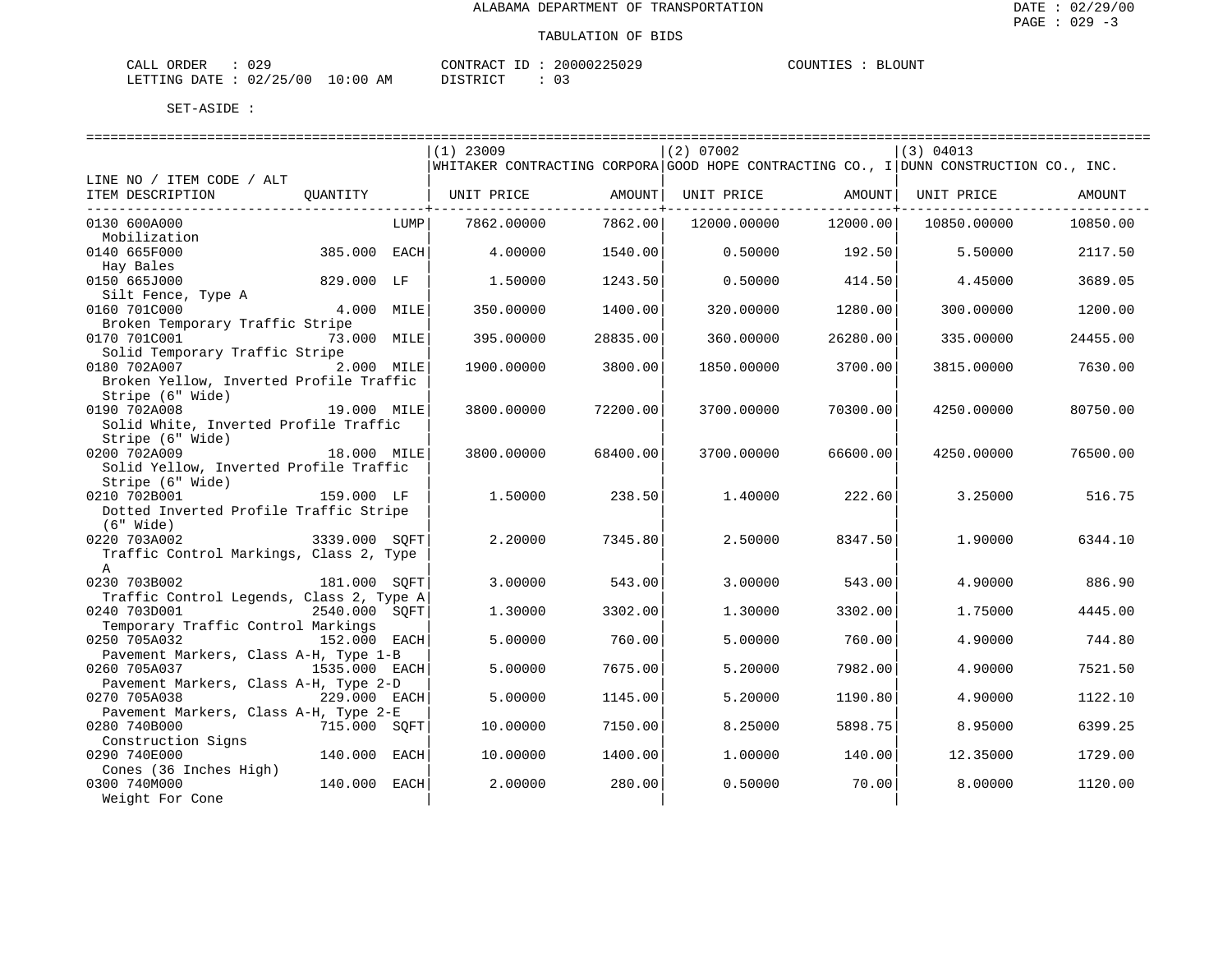#### TABULATION OF BIDS

| nnn<br>ORDER<br>U 41<br>سسدت                           |             | ∩NTR ∆∩T<br>CONTRAC.   | 225029<br>`∩∩∩∩ ⁄ | <b>BLOUNT</b><br>COUNT |
|--------------------------------------------------------|-------------|------------------------|-------------------|------------------------|
| '25/00<br>LETTING<br>DATE<br>$\sim$<br>UZ.<br><u>_</u> | 10:00<br>ΆM | <b>CTP</b><br>-------- | . U –             |                        |

|                                                   |          | 23009<br>$\perp$ ) |            | (2) 07002  |             | (3) 04013<br>WHITAKER CONTRACTING CORPORA GOOD HOPE CONTRACTING CO., I DUNN CONSTRUCTION CO., INC. |            |
|---------------------------------------------------|----------|--------------------|------------|------------|-------------|----------------------------------------------------------------------------------------------------|------------|
| ITEM CODE<br>LINE NO<br>/ ALT<br>ITEM DESCRIPTION | OUANTITY | UNIT PRICE         | AMOUNT     | UNIT PRICE | AMOUNT      | UNIT PRICE                                                                                         | AMOUNT     |
| SECTION TOTALS                                    |          |                    | 871,329.51 |            | 872,230.58  |                                                                                                    | 962,742.59 |
| CONTRACT TOTALS                                   |          |                    | 871,329.51 |            | 872, 230.58 |                                                                                                    | 962,742.59 |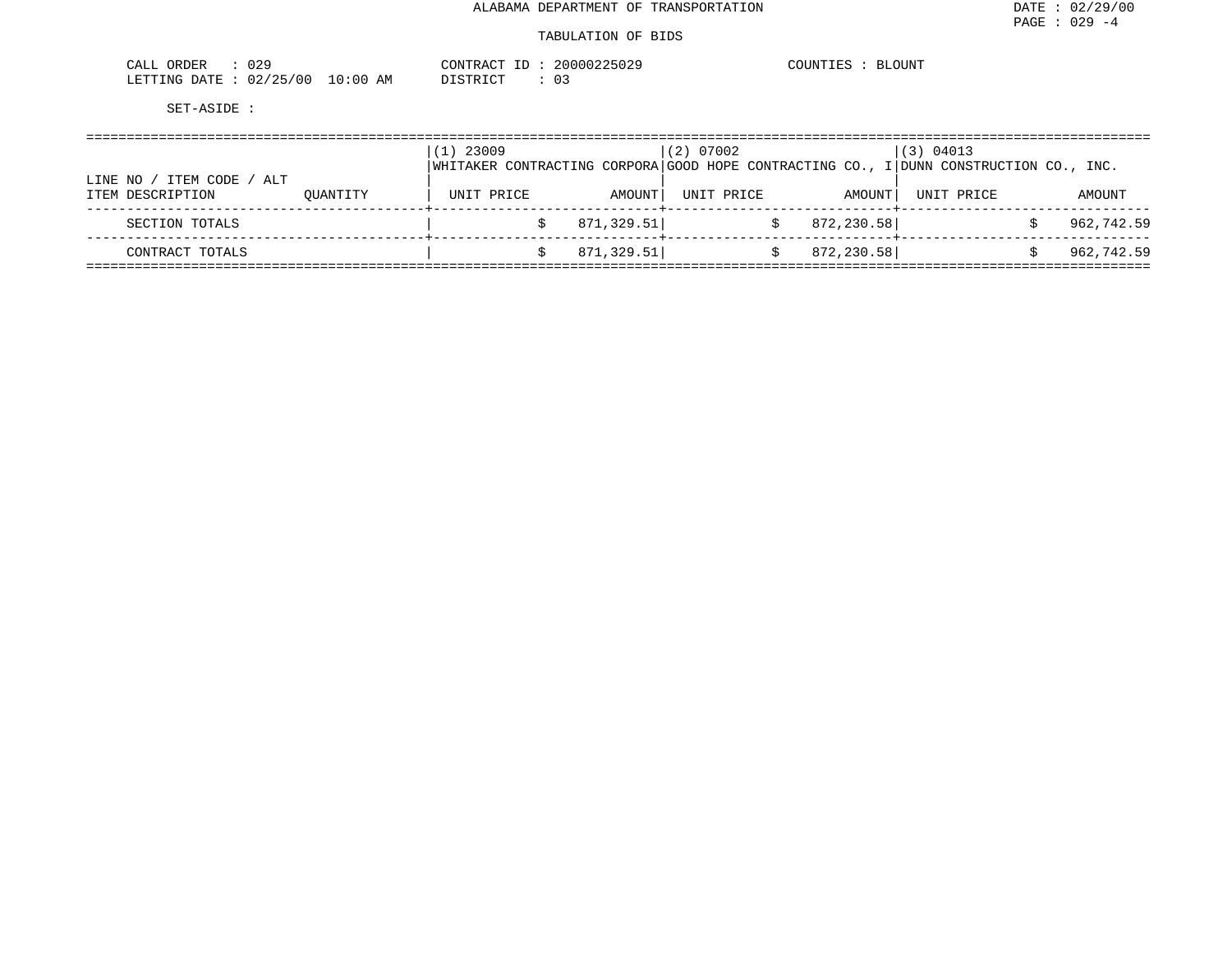## TABULATION OF BIDS

| CALL<br>ORDER   | 029                     | 20000225029<br>CONTRACT<br>ID | COUNTIES<br><b>BLOUNT</b> |
|-----------------|-------------------------|-------------------------------|---------------------------|
| LETTING<br>DATE | 02/25/00<br>10:00<br>ΑM | ידי אידי אידי<br>n -<br>U 2   |                           |

|                                                                           |                 | $(4)$ 01018        |           |                                                                                         |  |        |
|---------------------------------------------------------------------------|-----------------|--------------------|-----------|-----------------------------------------------------------------------------------------|--|--------|
|                                                                           |                 | APAC-ALABAMA, INC. |           |                                                                                         |  |        |
| LINE NO / ITEM CODE / ALT                                                 |                 |                    |           |                                                                                         |  |        |
| ITEM DESCRIPTION                                                          | QUANTITY        |                    |           | UNIT PRICE                AMOUNT     UNIT PRICE                   AMOUNT     UNIT PRICE |  | AMOUNT |
|                                                                           |                 |                    |           |                                                                                         |  |        |
| SECTION 0001 Total                                                        |                 |                    |           |                                                                                         |  |        |
|                                                                           |                 |                    |           |                                                                                         |  |        |
| 0010 209A000                                                              | $24.000$ EACH   | 179.00000          | 4296.00   |                                                                                         |  |        |
| Mailbox Reset, Single                                                     |                 |                    |           |                                                                                         |  |        |
| 0020 209A002<br>Mailbox Reset, Multiple                                   | 2.000 EACH      | 281.00000          | 562.00    |                                                                                         |  |        |
| 0030 305A040                                                              | 1248.000 CYCP   | 16.75000           | 20904.00  |                                                                                         |  |        |
| Soil Aggregate, Section 823, CHERT OR                                     |                 |                    |           |                                                                                         |  |        |
| RED DOG, FOR MISCELLANEOUS USE                                            |                 |                    |           |                                                                                         |  |        |
| 0040 401B100                                                              | 174950.000 SYCP | 0.60000            | 104970.00 |                                                                                         |  |        |
| Bituminous Treatment E (With Polymer                                      |                 |                    |           |                                                                                         |  |        |
| Additive)                                                                 |                 |                    |           |                                                                                         |  |        |
| 0050 401B108                                                              | 8007.000 SYCP   | 1.56000            | 12490.92  |                                                                                         |  |        |
| Bituminous Treatment G (With Polymer                                      |                 |                    |           |                                                                                         |  |        |
| Additive)                                                                 |                 |                    |           |                                                                                         |  |        |
| 0060 405A000                                                              | 5489.000 GAL    | 1.10000            | 6037.90   |                                                                                         |  |        |
| Tack Coat                                                                 |                 |                    |           |                                                                                         |  |        |
| 0070 429A261                                                              | 13122.000 TON   | 32.68000           | 428826.96 |                                                                                         |  |        |
| Improved Bituminous Concrete Wearing                                      |                 |                    |           |                                                                                         |  |        |
| Surface Layer, 3/4" Maximum Aggregate                                     |                 |                    |           |                                                                                         |  |        |
| Size Mix, ESAL Range D                                                    |                 |                    |           |                                                                                         |  |        |
| 0080 429A266                                                              | 750.000 TON     | 31.70000           | 23775.00  |                                                                                         |  |        |
| Improved Bituminous Concrete Wearing                                      |                 |                    |           |                                                                                         |  |        |
| Surface Layer, Leveling, 1/2" Maximum                                     |                 |                    |           |                                                                                         |  |        |
| Aggregate Size Mix, ESAL Range D                                          |                 |                    |           |                                                                                         |  |        |
| 0090 429A267                                                              | 601.000 TON     | 35.50000           | 21335.50  |                                                                                         |  |        |
| Improved Bituminous Concrete Wearing                                      |                 |                    |           |                                                                                         |  |        |
| Surface Layer, Leveling, 3/4" Maximum<br>Aggregate Size Mix, ESAL Range D |                 |                    |           |                                                                                         |  |        |
| 0100 429A268                                                              | 500.000 TON     | 33.90000           | 16950.00  |                                                                                         |  |        |
| Improved Bituminous Concrete Wearing                                      |                 |                    |           |                                                                                         |  |        |
| Surface Layer, Leveling, 1" Maximum                                       |                 |                    |           |                                                                                         |  |        |
| Aggregate Size Mix, ESAL Range D                                          |                 |                    |           |                                                                                         |  |        |
| 0110 429B265                                                              | 250.000 TON     | 78.85000           | 19712.50  |                                                                                         |  |        |
| Improved Bituminous Concrete Binder                                       |                 |                    |           |                                                                                         |  |        |
| Layer, Patching, 1" Maximum Aggregate                                     |                 |                    |           |                                                                                         |  |        |
| Size Mix, ESAL Range D                                                    |                 |                    |           |                                                                                         |  |        |
| 0120 429C270                                                              | 3062.000 TON    | 32,20000           | 98596.40  |                                                                                         |  |        |
| Improved Bituminous Concrete Base Layer,                                  |                 |                    |           |                                                                                         |  |        |
| Widening, 1" Maximum Aggregate Size                                       |                 |                    |           |                                                                                         |  |        |
| Mix, ESAL Range D                                                         |                 |                    |           |                                                                                         |  |        |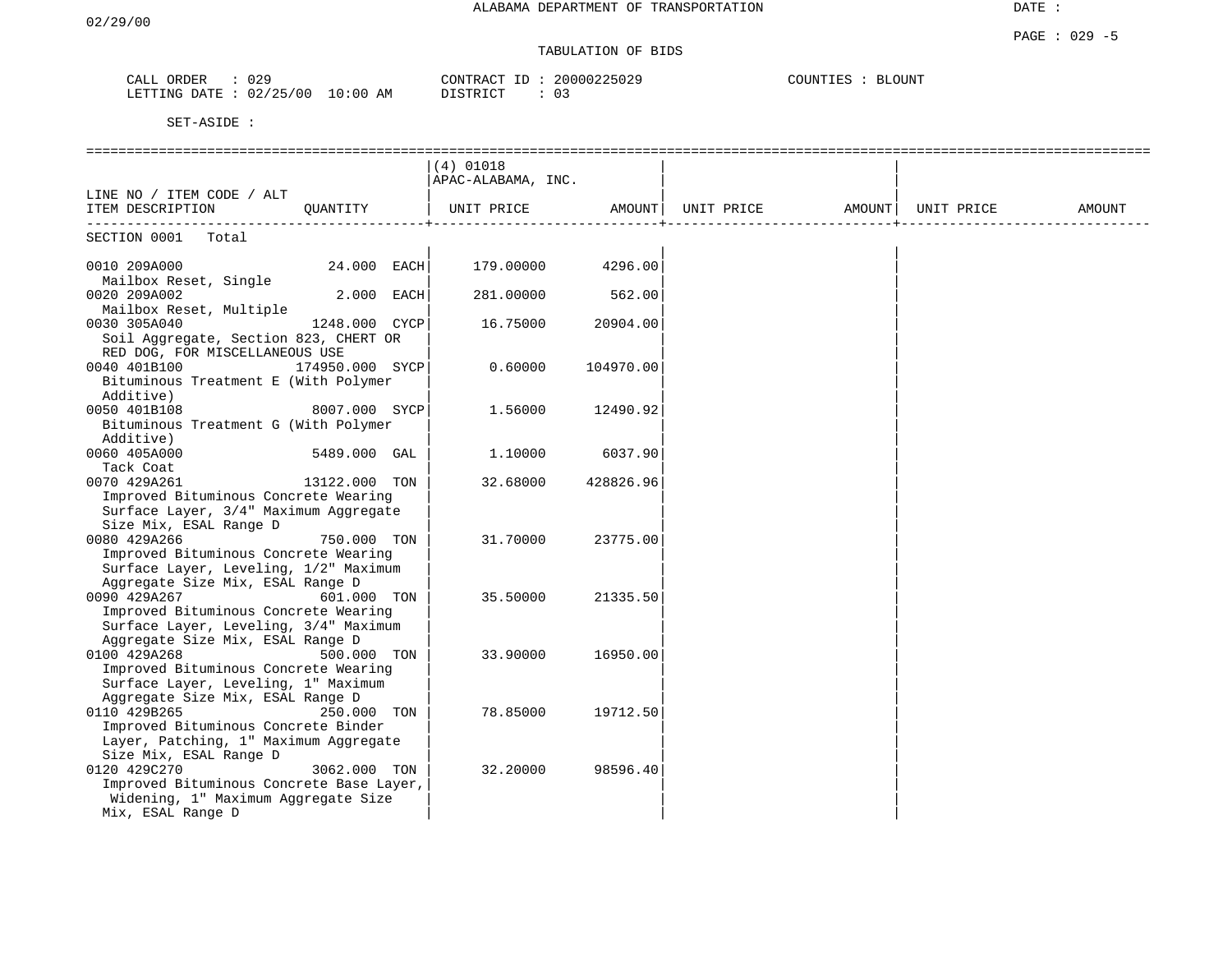| 029<br>ORDER<br>للتنعب                             |            | $\bigcap$ NTRA $\bigcap$   | , NUUU 3 3 4<br>725029 | $T$ $\cap T$ $\cap T$ | <b>BLOUNT</b> |
|----------------------------------------------------|------------|----------------------------|------------------------|-----------------------|---------------|
| '00<br>ハウ / つに<br>מות החחם<br>DATE<br>UZ.<br>L N G | 0:00<br>AΜ | $\tau$ стр $\tau$<br>----- | ັບ                     |                       |               |

| $(4)$ 01018<br>APAC-ALABAMA, INC.<br>LINE NO / ITEM CODE / ALT<br>  UNIT PRICE AMOUNT <br>ITEM DESCRIPTION QUANTITY<br>UNIT PRICE AMOUNT   UNIT PRICE<br>AMOUNT<br>15750.00000<br>15750.00<br>0130 600A000<br>LUMP  <br>Mobilization<br>385.000 EACH<br>0140 665F000<br>6.00000<br>2310.00<br>Hay Bales<br>0150 665J000<br>829.000 LF<br>6.70000<br>5554.30<br>Silt Fence, Type A<br>4.000 MILE<br>0160 701C000<br>336.00000<br>1344.00<br>Broken Temporary Traffic Stripe<br>0170 701C001<br>73.000 MILE<br>378.00000<br>27594.00<br>Solid Temporary Traffic Stripe<br>2.000 MILE<br>0180 702A007<br>1942.50000<br>3885.00<br>Broken Yellow, Inverted Profile Traffic<br>Stripe (6" Wide)<br>19.000 MILE<br>0190 702A008<br>3885.00000<br>73815.00<br>Solid White, Inverted Profile Traffic<br>Stripe (6" Wide)<br>0200 702A009<br>18.000 MILE<br>3885.00000<br>69930.00<br>Solid Yellow, Inverted Profile Traffic<br>Stripe (6" Wide)<br>159.000 LF<br>1.50000<br>238.50<br>0210 702B001<br>Dotted Inverted Profile Traffic Stripe<br>(6" Wide)<br>3339.000 SQFT<br>2.65000<br>0220 703A002<br>8848.35<br>Traffic Control Markings, Class 2, Type<br>$\mathsf{A}$<br>0230 703B002<br>181.000 SOFT<br>3.15000<br>570.15<br>Traffic Control Legends, Class 2, Type A<br>0240 703D001<br>2540.000 SQFT<br>3429.00<br>1.35000<br>Temporary Traffic Control Markings<br>5.25000<br>0250 705A032<br>152.000 EACH<br>798.00<br>Pavement Markers, Class A-H, Type 1-B<br>0260 705A037<br>1535.000 EACH<br>5.46000<br>8381.10<br>Pavement Markers, Class A-H, Type 2-D<br>0270 705A038<br>229.000 EACH<br>5.46000<br>1250.34<br>Pavement Markers, Class A-H, Type 2-E<br>6792.50<br>0280 740B000<br>715.000 SQFT <br>9.50000<br>Construction Signs<br>1960.00<br>0290 740E000<br>140.000 EACH<br>14.00000<br>Cones (36 Inches High)<br>140.000 EACH<br>0300 740M000<br>9.10000<br>1274.00<br>Weight For Cone |  |  |  |  |  |
|-------------------------------------------------------------------------------------------------------------------------------------------------------------------------------------------------------------------------------------------------------------------------------------------------------------------------------------------------------------------------------------------------------------------------------------------------------------------------------------------------------------------------------------------------------------------------------------------------------------------------------------------------------------------------------------------------------------------------------------------------------------------------------------------------------------------------------------------------------------------------------------------------------------------------------------------------------------------------------------------------------------------------------------------------------------------------------------------------------------------------------------------------------------------------------------------------------------------------------------------------------------------------------------------------------------------------------------------------------------------------------------------------------------------------------------------------------------------------------------------------------------------------------------------------------------------------------------------------------------------------------------------------------------------------------------------------------------------------------------------------------------------------------------------------------------------------------------------------------------------------------------------------------|--|--|--|--|--|
|                                                                                                                                                                                                                                                                                                                                                                                                                                                                                                                                                                                                                                                                                                                                                                                                                                                                                                                                                                                                                                                                                                                                                                                                                                                                                                                                                                                                                                                                                                                                                                                                                                                                                                                                                                                                                                                                                                       |  |  |  |  |  |
|                                                                                                                                                                                                                                                                                                                                                                                                                                                                                                                                                                                                                                                                                                                                                                                                                                                                                                                                                                                                                                                                                                                                                                                                                                                                                                                                                                                                                                                                                                                                                                                                                                                                                                                                                                                                                                                                                                       |  |  |  |  |  |
|                                                                                                                                                                                                                                                                                                                                                                                                                                                                                                                                                                                                                                                                                                                                                                                                                                                                                                                                                                                                                                                                                                                                                                                                                                                                                                                                                                                                                                                                                                                                                                                                                                                                                                                                                                                                                                                                                                       |  |  |  |  |  |
|                                                                                                                                                                                                                                                                                                                                                                                                                                                                                                                                                                                                                                                                                                                                                                                                                                                                                                                                                                                                                                                                                                                                                                                                                                                                                                                                                                                                                                                                                                                                                                                                                                                                                                                                                                                                                                                                                                       |  |  |  |  |  |
|                                                                                                                                                                                                                                                                                                                                                                                                                                                                                                                                                                                                                                                                                                                                                                                                                                                                                                                                                                                                                                                                                                                                                                                                                                                                                                                                                                                                                                                                                                                                                                                                                                                                                                                                                                                                                                                                                                       |  |  |  |  |  |
|                                                                                                                                                                                                                                                                                                                                                                                                                                                                                                                                                                                                                                                                                                                                                                                                                                                                                                                                                                                                                                                                                                                                                                                                                                                                                                                                                                                                                                                                                                                                                                                                                                                                                                                                                                                                                                                                                                       |  |  |  |  |  |
|                                                                                                                                                                                                                                                                                                                                                                                                                                                                                                                                                                                                                                                                                                                                                                                                                                                                                                                                                                                                                                                                                                                                                                                                                                                                                                                                                                                                                                                                                                                                                                                                                                                                                                                                                                                                                                                                                                       |  |  |  |  |  |
|                                                                                                                                                                                                                                                                                                                                                                                                                                                                                                                                                                                                                                                                                                                                                                                                                                                                                                                                                                                                                                                                                                                                                                                                                                                                                                                                                                                                                                                                                                                                                                                                                                                                                                                                                                                                                                                                                                       |  |  |  |  |  |
|                                                                                                                                                                                                                                                                                                                                                                                                                                                                                                                                                                                                                                                                                                                                                                                                                                                                                                                                                                                                                                                                                                                                                                                                                                                                                                                                                                                                                                                                                                                                                                                                                                                                                                                                                                                                                                                                                                       |  |  |  |  |  |
|                                                                                                                                                                                                                                                                                                                                                                                                                                                                                                                                                                                                                                                                                                                                                                                                                                                                                                                                                                                                                                                                                                                                                                                                                                                                                                                                                                                                                                                                                                                                                                                                                                                                                                                                                                                                                                                                                                       |  |  |  |  |  |
|                                                                                                                                                                                                                                                                                                                                                                                                                                                                                                                                                                                                                                                                                                                                                                                                                                                                                                                                                                                                                                                                                                                                                                                                                                                                                                                                                                                                                                                                                                                                                                                                                                                                                                                                                                                                                                                                                                       |  |  |  |  |  |
|                                                                                                                                                                                                                                                                                                                                                                                                                                                                                                                                                                                                                                                                                                                                                                                                                                                                                                                                                                                                                                                                                                                                                                                                                                                                                                                                                                                                                                                                                                                                                                                                                                                                                                                                                                                                                                                                                                       |  |  |  |  |  |
|                                                                                                                                                                                                                                                                                                                                                                                                                                                                                                                                                                                                                                                                                                                                                                                                                                                                                                                                                                                                                                                                                                                                                                                                                                                                                                                                                                                                                                                                                                                                                                                                                                                                                                                                                                                                                                                                                                       |  |  |  |  |  |
|                                                                                                                                                                                                                                                                                                                                                                                                                                                                                                                                                                                                                                                                                                                                                                                                                                                                                                                                                                                                                                                                                                                                                                                                                                                                                                                                                                                                                                                                                                                                                                                                                                                                                                                                                                                                                                                                                                       |  |  |  |  |  |
|                                                                                                                                                                                                                                                                                                                                                                                                                                                                                                                                                                                                                                                                                                                                                                                                                                                                                                                                                                                                                                                                                                                                                                                                                                                                                                                                                                                                                                                                                                                                                                                                                                                                                                                                                                                                                                                                                                       |  |  |  |  |  |
|                                                                                                                                                                                                                                                                                                                                                                                                                                                                                                                                                                                                                                                                                                                                                                                                                                                                                                                                                                                                                                                                                                                                                                                                                                                                                                                                                                                                                                                                                                                                                                                                                                                                                                                                                                                                                                                                                                       |  |  |  |  |  |
|                                                                                                                                                                                                                                                                                                                                                                                                                                                                                                                                                                                                                                                                                                                                                                                                                                                                                                                                                                                                                                                                                                                                                                                                                                                                                                                                                                                                                                                                                                                                                                                                                                                                                                                                                                                                                                                                                                       |  |  |  |  |  |
|                                                                                                                                                                                                                                                                                                                                                                                                                                                                                                                                                                                                                                                                                                                                                                                                                                                                                                                                                                                                                                                                                                                                                                                                                                                                                                                                                                                                                                                                                                                                                                                                                                                                                                                                                                                                                                                                                                       |  |  |  |  |  |
|                                                                                                                                                                                                                                                                                                                                                                                                                                                                                                                                                                                                                                                                                                                                                                                                                                                                                                                                                                                                                                                                                                                                                                                                                                                                                                                                                                                                                                                                                                                                                                                                                                                                                                                                                                                                                                                                                                       |  |  |  |  |  |
|                                                                                                                                                                                                                                                                                                                                                                                                                                                                                                                                                                                                                                                                                                                                                                                                                                                                                                                                                                                                                                                                                                                                                                                                                                                                                                                                                                                                                                                                                                                                                                                                                                                                                                                                                                                                                                                                                                       |  |  |  |  |  |
|                                                                                                                                                                                                                                                                                                                                                                                                                                                                                                                                                                                                                                                                                                                                                                                                                                                                                                                                                                                                                                                                                                                                                                                                                                                                                                                                                                                                                                                                                                                                                                                                                                                                                                                                                                                                                                                                                                       |  |  |  |  |  |
|                                                                                                                                                                                                                                                                                                                                                                                                                                                                                                                                                                                                                                                                                                                                                                                                                                                                                                                                                                                                                                                                                                                                                                                                                                                                                                                                                                                                                                                                                                                                                                                                                                                                                                                                                                                                                                                                                                       |  |  |  |  |  |
|                                                                                                                                                                                                                                                                                                                                                                                                                                                                                                                                                                                                                                                                                                                                                                                                                                                                                                                                                                                                                                                                                                                                                                                                                                                                                                                                                                                                                                                                                                                                                                                                                                                                                                                                                                                                                                                                                                       |  |  |  |  |  |
|                                                                                                                                                                                                                                                                                                                                                                                                                                                                                                                                                                                                                                                                                                                                                                                                                                                                                                                                                                                                                                                                                                                                                                                                                                                                                                                                                                                                                                                                                                                                                                                                                                                                                                                                                                                                                                                                                                       |  |  |  |  |  |
|                                                                                                                                                                                                                                                                                                                                                                                                                                                                                                                                                                                                                                                                                                                                                                                                                                                                                                                                                                                                                                                                                                                                                                                                                                                                                                                                                                                                                                                                                                                                                                                                                                                                                                                                                                                                                                                                                                       |  |  |  |  |  |
|                                                                                                                                                                                                                                                                                                                                                                                                                                                                                                                                                                                                                                                                                                                                                                                                                                                                                                                                                                                                                                                                                                                                                                                                                                                                                                                                                                                                                                                                                                                                                                                                                                                                                                                                                                                                                                                                                                       |  |  |  |  |  |
|                                                                                                                                                                                                                                                                                                                                                                                                                                                                                                                                                                                                                                                                                                                                                                                                                                                                                                                                                                                                                                                                                                                                                                                                                                                                                                                                                                                                                                                                                                                                                                                                                                                                                                                                                                                                                                                                                                       |  |  |  |  |  |
|                                                                                                                                                                                                                                                                                                                                                                                                                                                                                                                                                                                                                                                                                                                                                                                                                                                                                                                                                                                                                                                                                                                                                                                                                                                                                                                                                                                                                                                                                                                                                                                                                                                                                                                                                                                                                                                                                                       |  |  |  |  |  |
|                                                                                                                                                                                                                                                                                                                                                                                                                                                                                                                                                                                                                                                                                                                                                                                                                                                                                                                                                                                                                                                                                                                                                                                                                                                                                                                                                                                                                                                                                                                                                                                                                                                                                                                                                                                                                                                                                                       |  |  |  |  |  |
|                                                                                                                                                                                                                                                                                                                                                                                                                                                                                                                                                                                                                                                                                                                                                                                                                                                                                                                                                                                                                                                                                                                                                                                                                                                                                                                                                                                                                                                                                                                                                                                                                                                                                                                                                                                                                                                                                                       |  |  |  |  |  |
|                                                                                                                                                                                                                                                                                                                                                                                                                                                                                                                                                                                                                                                                                                                                                                                                                                                                                                                                                                                                                                                                                                                                                                                                                                                                                                                                                                                                                                                                                                                                                                                                                                                                                                                                                                                                                                                                                                       |  |  |  |  |  |
|                                                                                                                                                                                                                                                                                                                                                                                                                                                                                                                                                                                                                                                                                                                                                                                                                                                                                                                                                                                                                                                                                                                                                                                                                                                                                                                                                                                                                                                                                                                                                                                                                                                                                                                                                                                                                                                                                                       |  |  |  |  |  |
|                                                                                                                                                                                                                                                                                                                                                                                                                                                                                                                                                                                                                                                                                                                                                                                                                                                                                                                                                                                                                                                                                                                                                                                                                                                                                                                                                                                                                                                                                                                                                                                                                                                                                                                                                                                                                                                                                                       |  |  |  |  |  |
|                                                                                                                                                                                                                                                                                                                                                                                                                                                                                                                                                                                                                                                                                                                                                                                                                                                                                                                                                                                                                                                                                                                                                                                                                                                                                                                                                                                                                                                                                                                                                                                                                                                                                                                                                                                                                                                                                                       |  |  |  |  |  |
|                                                                                                                                                                                                                                                                                                                                                                                                                                                                                                                                                                                                                                                                                                                                                                                                                                                                                                                                                                                                                                                                                                                                                                                                                                                                                                                                                                                                                                                                                                                                                                                                                                                                                                                                                                                                                                                                                                       |  |  |  |  |  |
|                                                                                                                                                                                                                                                                                                                                                                                                                                                                                                                                                                                                                                                                                                                                                                                                                                                                                                                                                                                                                                                                                                                                                                                                                                                                                                                                                                                                                                                                                                                                                                                                                                                                                                                                                                                                                                                                                                       |  |  |  |  |  |
|                                                                                                                                                                                                                                                                                                                                                                                                                                                                                                                                                                                                                                                                                                                                                                                                                                                                                                                                                                                                                                                                                                                                                                                                                                                                                                                                                                                                                                                                                                                                                                                                                                                                                                                                                                                                                                                                                                       |  |  |  |  |  |
|                                                                                                                                                                                                                                                                                                                                                                                                                                                                                                                                                                                                                                                                                                                                                                                                                                                                                                                                                                                                                                                                                                                                                                                                                                                                                                                                                                                                                                                                                                                                                                                                                                                                                                                                                                                                                                                                                                       |  |  |  |  |  |
|                                                                                                                                                                                                                                                                                                                                                                                                                                                                                                                                                                                                                                                                                                                                                                                                                                                                                                                                                                                                                                                                                                                                                                                                                                                                                                                                                                                                                                                                                                                                                                                                                                                                                                                                                                                                                                                                                                       |  |  |  |  |  |
|                                                                                                                                                                                                                                                                                                                                                                                                                                                                                                                                                                                                                                                                                                                                                                                                                                                                                                                                                                                                                                                                                                                                                                                                                                                                                                                                                                                                                                                                                                                                                                                                                                                                                                                                                                                                                                                                                                       |  |  |  |  |  |
|                                                                                                                                                                                                                                                                                                                                                                                                                                                                                                                                                                                                                                                                                                                                                                                                                                                                                                                                                                                                                                                                                                                                                                                                                                                                                                                                                                                                                                                                                                                                                                                                                                                                                                                                                                                                                                                                                                       |  |  |  |  |  |
|                                                                                                                                                                                                                                                                                                                                                                                                                                                                                                                                                                                                                                                                                                                                                                                                                                                                                                                                                                                                                                                                                                                                                                                                                                                                                                                                                                                                                                                                                                                                                                                                                                                                                                                                                                                                                                                                                                       |  |  |  |  |  |
|                                                                                                                                                                                                                                                                                                                                                                                                                                                                                                                                                                                                                                                                                                                                                                                                                                                                                                                                                                                                                                                                                                                                                                                                                                                                                                                                                                                                                                                                                                                                                                                                                                                                                                                                                                                                                                                                                                       |  |  |  |  |  |
|                                                                                                                                                                                                                                                                                                                                                                                                                                                                                                                                                                                                                                                                                                                                                                                                                                                                                                                                                                                                                                                                                                                                                                                                                                                                                                                                                                                                                                                                                                                                                                                                                                                                                                                                                                                                                                                                                                       |  |  |  |  |  |
|                                                                                                                                                                                                                                                                                                                                                                                                                                                                                                                                                                                                                                                                                                                                                                                                                                                                                                                                                                                                                                                                                                                                                                                                                                                                                                                                                                                                                                                                                                                                                                                                                                                                                                                                                                                                                                                                                                       |  |  |  |  |  |
|                                                                                                                                                                                                                                                                                                                                                                                                                                                                                                                                                                                                                                                                                                                                                                                                                                                                                                                                                                                                                                                                                                                                                                                                                                                                                                                                                                                                                                                                                                                                                                                                                                                                                                                                                                                                                                                                                                       |  |  |  |  |  |
|                                                                                                                                                                                                                                                                                                                                                                                                                                                                                                                                                                                                                                                                                                                                                                                                                                                                                                                                                                                                                                                                                                                                                                                                                                                                                                                                                                                                                                                                                                                                                                                                                                                                                                                                                                                                                                                                                                       |  |  |  |  |  |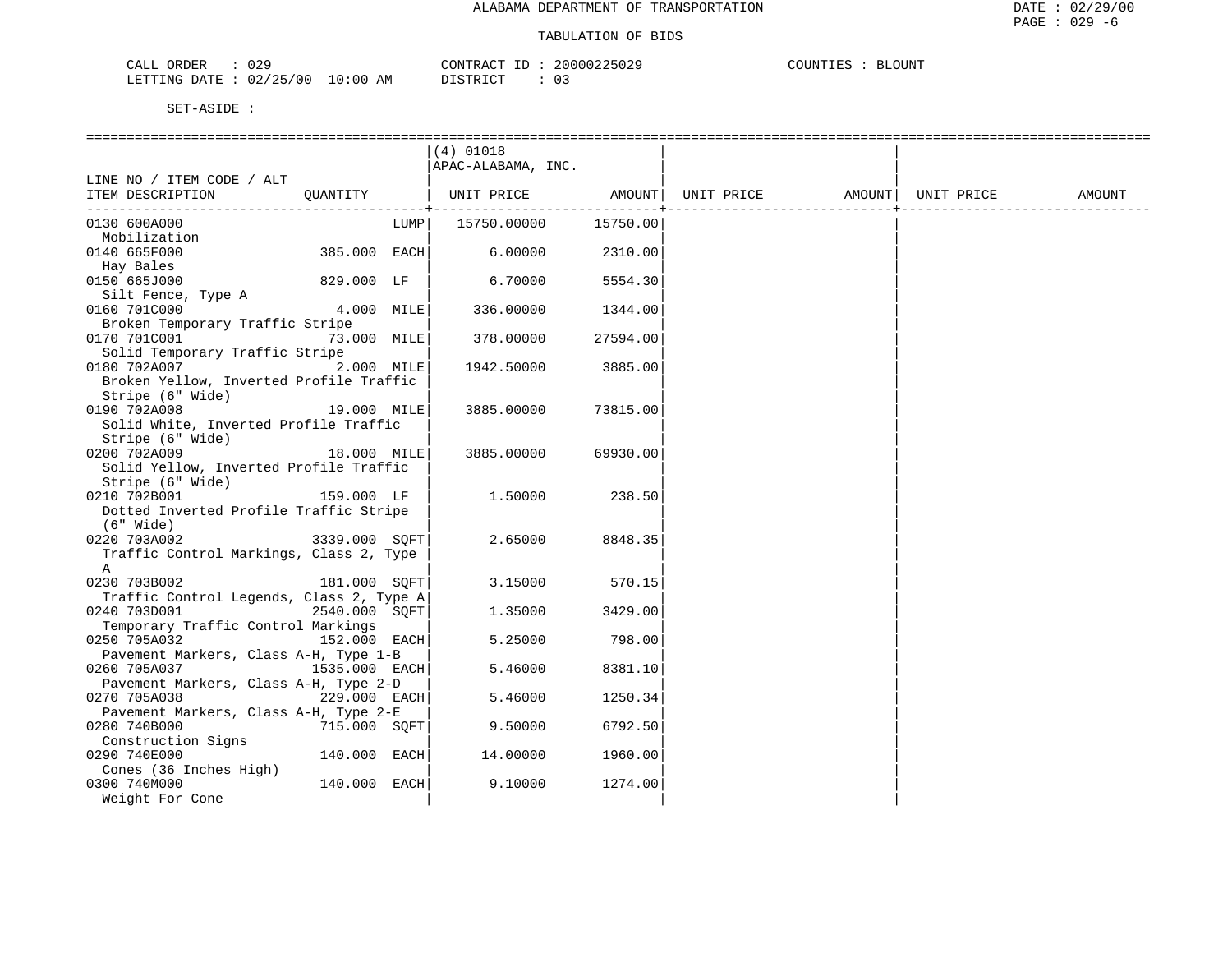| 0.29<br>ORDER<br>$\sim$ $ -$<br>CALI<br><u> U 4 -</u> |                                   | $\bigcap_{\Pi} \bigcap_{\Pi} \bigcap_{\Pi} \bigcap_{\Pi}$<br>I RAU | 100225029<br>ה ה ה<br>- 00001 | $- - -$<br>.OUNT<br>ותו ונ"<br>F.C |
|-------------------------------------------------------|-----------------------------------|--------------------------------------------------------------------|-------------------------------|------------------------------------|
| ノつに<br>02<br>00 '<br>.RTTTNG<br>ገ∆ጥ∏                  | $\sim$<br>ΑM<br>`: () (,<br>$-11$ | T CTR T CT                                                         | <u>_</u><br>◡-                |                                    |

|                                                    |          | $(4)$ 01018<br>APAC-ALABAMA, INC. |            |            |        |            |        |
|----------------------------------------------------|----------|-----------------------------------|------------|------------|--------|------------|--------|
| / ITEM CODE / ALT<br>LINE NO /<br>ITEM DESCRIPTION | OUANTITY | UNIT PRICE                        | AMOUNT     | UNIT PRICE | AMOUNT | UNIT PRICE | AMOUNT |
| SECTION TOTALS                                     |          |                                   | 992,181.42 |            |        |            |        |
| CONTRACT TOTALS                                    |          |                                   | 992,181.42 |            |        |            |        |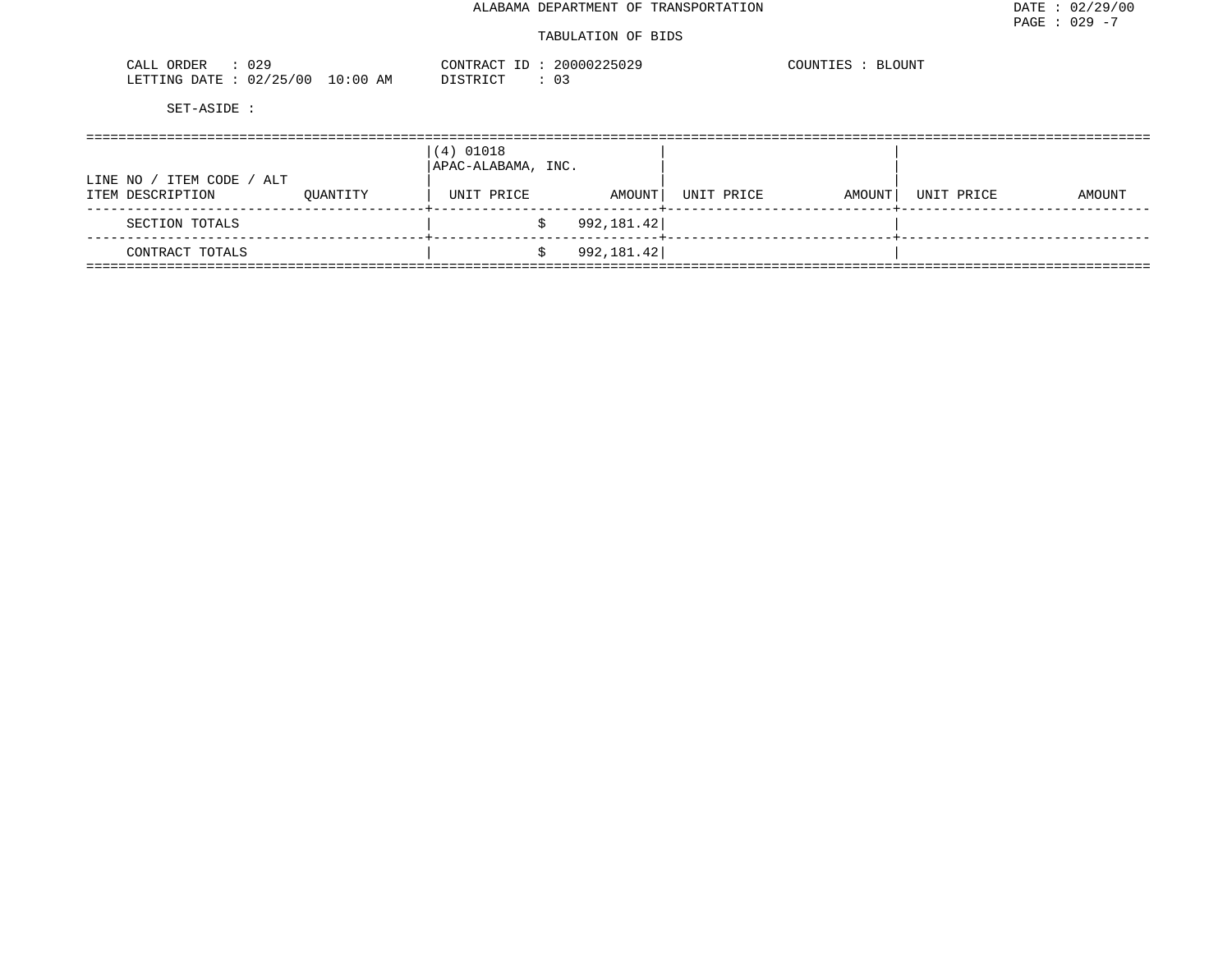## VENDOR RANKING

| CALL ORDER<br>LETTING DATE: 02/25/00                    | $\therefore$ 030<br>10:00 AM                                                                                        | CONTRACT ID: 20000225030<br>DISTRICT<br>: 01 |              | COUNTIES : JACKSON |                                |                   |
|---------------------------------------------------------|---------------------------------------------------------------------------------------------------------------------|----------------------------------------------|--------------|--------------------|--------------------------------|-------------------|
| CONTRACT DESCRIPTION:<br>Length 9.332 km<br>SET-ASIDE : | for constructing the Resurfacing and Traffic Stripe on<br>C.R.#16 from S.R.#71 at Dutton to the Dekalb county line. | 45<br>CONTRACT TIME:<br>RURAL                | Working Days | (available days)   | $PROJECT(S)$ : STPNU-3608(103) |                   |
| VENDOR NO./NAME<br>RANK                                 |                                                                                                                     |                                              |              |                    | TOTAL<br><b>BID</b>            | % OVER<br>LOW BID |
| 10011                                                   | JACKSON PAVING & CONSTRUCTION, INC.                                                                                 |                                              |              |                    | 549,860.84                     | 100.0000%         |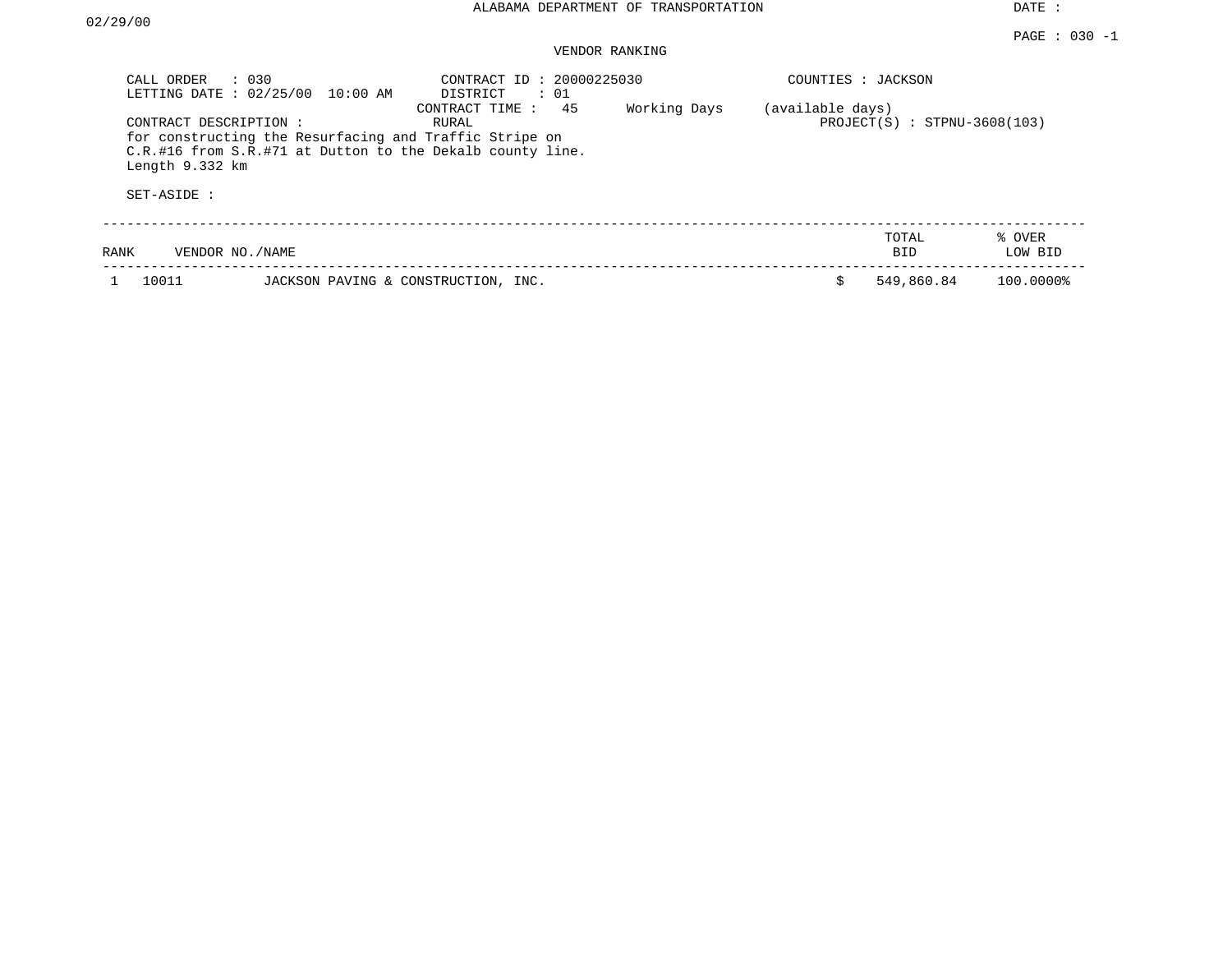| 030<br>CALL ORDER                       | 20000225030<br>CONTRACT ID<br>$\sim$ | COUNTIES<br>JACKSON |
|-----------------------------------------|--------------------------------------|---------------------|
| LETTING DATE : $02/25/00$<br>$10:00$ AM | $\sim$<br>DISTRICT<br>ັ∪⊥            |                     |

|                                                            |               |      | (1) 10011                    |           |                              |  |        |
|------------------------------------------------------------|---------------|------|------------------------------|-----------|------------------------------|--|--------|
|                                                            |               |      | JACKSON PAVING & CONSTRUCTIO |           |                              |  |        |
| LINE NO / ITEM CODE / ALT                                  |               |      |                              |           |                              |  |        |
| ITEM DESCRIPTION                                           | OUANTITY      |      | UNIT PRICE                   | AMOUNT    | UNIT PRICE AMOUNT UNIT PRICE |  | AMOUNT |
| SECTION 0001<br>Total                                      |               |      |                              |           |                              |  |        |
|                                                            |               |      |                              |           |                              |  |        |
| 0010 210D001                                               | 300.000 M3    |      | 7.80000                      | 2340.00   |                              |  |        |
| Borrow Excavation (Loose Truckbed                          |               |      |                              |           |                              |  |        |
| Measurement)                                               |               |      |                              |           |                              |  |        |
| 0020 212A000                                               | 187.000 STA   |      | 14.70000                     | 2748.90   |                              |  |        |
| Machine Grading Shoulders                                  |               |      |                              |           |                              |  |        |
| 0030 401B106                                               | 11200.000 M2  |      | 2.06850                      | 23167.20  |                              |  |        |
| Bituminous Treatment JG (With Polymer                      |               |      |                              |           |                              |  |        |
| Additive)                                                  |               |      |                              |           |                              |  |        |
| 0040 401B108                                               | 59265.000 M2  |      | 0.75290                      | 44620.62  |                              |  |        |
| Bituminous Treatment G (With Polymer                       |               |      |                              |           |                              |  |        |
| Additive)                                                  |               |      |                              |           |                              |  |        |
| 0050 405A000                                               | 9000.000 L    |      | 0.19500                      | 1755.00   |                              |  |        |
| Tack Coat                                                  |               |      |                              |           |                              |  |        |
| 0060 429A201                                               | 4484.000 MTON |      | 33.68000                     | 151021.12 |                              |  |        |
| Improved Bituminous Concrete Wearing                       |               |      |                              |           |                              |  |        |
| Surface Layer, 19.0 mm Maximum                             |               |      |                              |           |                              |  |        |
| Aggregate Size Mix, ESAL Range A                           |               |      |                              |           |                              |  |        |
| 0070 429B201<br>Improved Bituminous Concrete Binder        | 6365.000 MTON |      | 29,00000                     | 184585.00 |                              |  |        |
|                                                            |               |      |                              |           |                              |  |        |
| Layer, 25.0 mm Maximum Aggregate Size<br>Mix, ESAL Range A |               |      |                              |           |                              |  |        |
| 0080 429C203                                               | 500.000 MTON  |      | 39.95000                     | 19975.00  |                              |  |        |
| Improved Bituminous Concrete Base Layer,                   |               |      |                              |           |                              |  |        |
| Patching, 19.0 mm Maximum Aggregate                        |               |      |                              |           |                              |  |        |
| Size Mix, ESAL Range A                                     |               |      |                              |           |                              |  |        |
| 0090 429C206                                               | 300.000 MTON  |      | 33.68000                     | 10104.00  |                              |  |        |
| Improved Bituminous Concrete Base Layer,                   |               |      |                              |           |                              |  |        |
| Leveling, 12.5 mm Maximum Aggregate                        |               |      |                              |           |                              |  |        |
| Size Mix, ESAL Range A                                     |               |      |                              |           |                              |  |        |
| 0100 430B000                                               | 150.000 MTON  |      | 15.90000                     | 2385.00   |                              |  |        |
| Aggregate Surfacing (ALDOT #467 Or #57)                    |               |      |                              |           |                              |  |        |
| 0110 430B014                                               | 3100.000 MTON |      | 13.10000                     | 40610.00  |                              |  |        |
| Aggregate Surfacing (ALDOT #410                            |               |      |                              |           |                              |  |        |
| Modified)                                                  |               |      |                              |           |                              |  |        |
| 0120 600A000                                               |               | LUMP | 4995.00000                   | 4995.00   |                              |  |        |
| Mobilization                                               |               |      |                              |           |                              |  |        |
| 0130 630A000                                               | 77.000 M      |      | 30.00000                     | 2310.00   |                              |  |        |
| Steel Beam Guardrail, Class A, Type 1                      |               |      |                              |           |                              |  |        |
| 0140 630C022                                               | 4.000 EACH    |      | 1800.00000                   | 7200.00   |                              |  |        |
| Guardrail End Anchor, Type Special                         |               |      |                              |           |                              |  |        |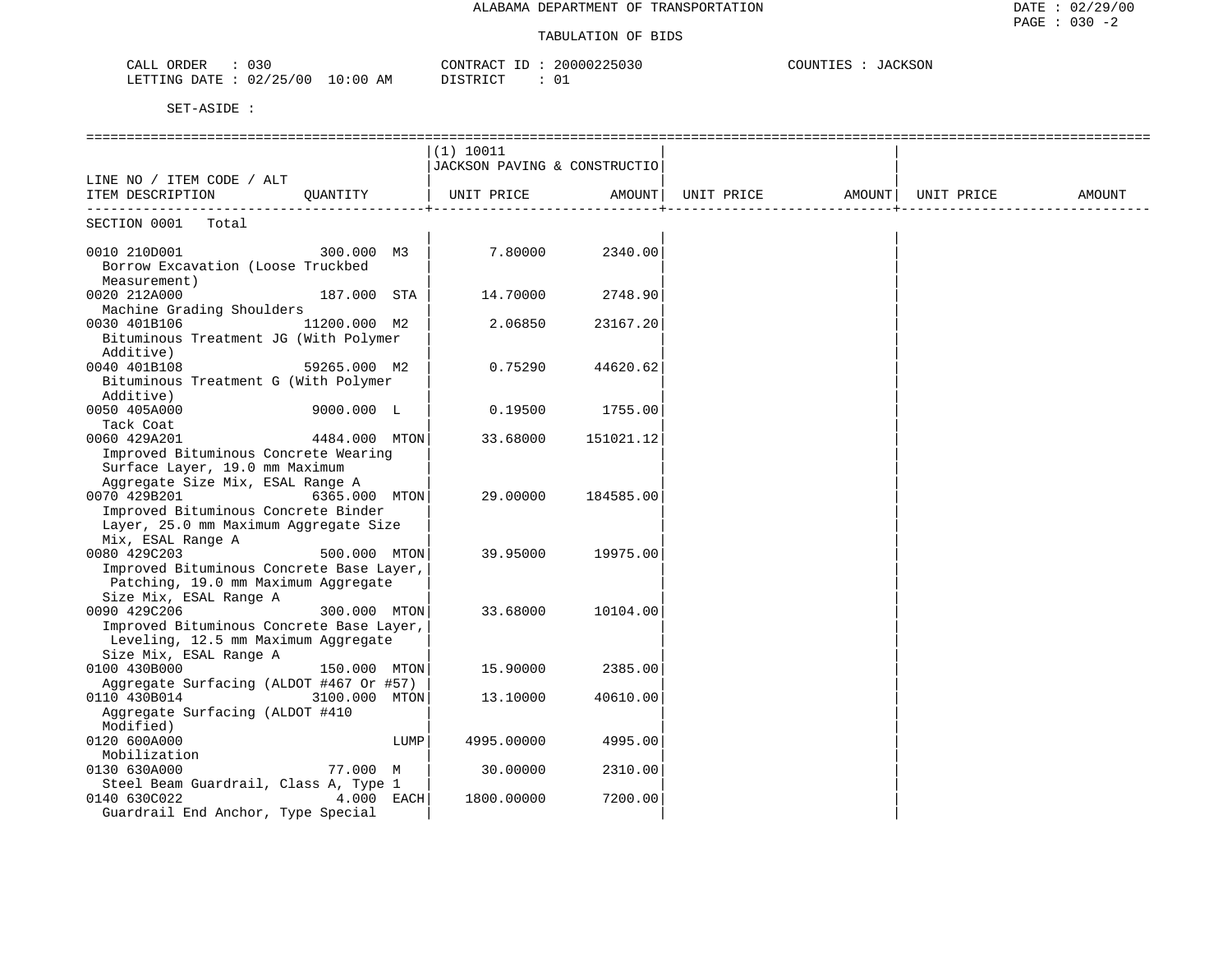| 030<br>ORDER<br>CALL     |            | CONTRACT | 20000225030 | COUNTIES<br>JACKSON |
|--------------------------|------------|----------|-------------|---------------------|
| 02/25/00<br>LETTING DATE | $10:00$ AM | DISTRICT |             |                     |

|                                                                              |              | (1) 10011                    |               |  |        |
|------------------------------------------------------------------------------|--------------|------------------------------|---------------|--|--------|
|                                                                              |              | JACKSON PAVING & CONSTRUCTIO |               |  |        |
| LINE NO / ITEM CODE / ALT                                                    |              |                              |               |  |        |
| ITEM DESCRIPTION OUANTITY   UNIT PRICE AMOUNT  UNIT PRICE AMOUNT  UNIT PRICE |              |                              |               |  | AMOUNT |
| ----------------------------                                                 |              |                              |               |  |        |
| 0150 630C070 4.000 EACH 1100.00000                                           |              |                              | 4400.00       |  |        |
| Guardrail End Anchor, Type 10 Series                                         |              |                              |               |  |        |
| 19.000 KM<br>0160 701A031                                                    |              | 585.00000 11115.00           |               |  |        |
| Solid White, Class 2, Type A Traffic                                         |              |                              |               |  |        |
| Stripe (1.5 mm Thick)                                                        |              |                              |               |  |        |
| 15.000 KM<br>0170 701A035                                                    |              | 653.00000                    | 9795.00       |  |        |
| Solid Yellow, Class 2, Type A Traffic                                        |              |                              |               |  |        |
| Stripe (2.3 mm Thick)                                                        |              |                              |               |  |        |
| <b>2.000 KM</b><br>0180 701A045                                              |              | 373.00000                    | 2611.00       |  |        |
| Broken Yellow, Class 2, Type A Traffic                                       |              |                              |               |  |        |
| Stripe (2.3 mm Thick)                                                        |              |                              |               |  |        |
| 20.000 KM<br>0190 701C000                                                    |              | 199.00000                    | 3980.00       |  |        |
| Broken Temporary Traffic Stripe                                              |              |                              |               |  |        |
| 45.000 KM<br>0200 701C001                                                    |              | 224.00000                    | 10080.00      |  |        |
| Solid Temporary Traffic Stripe                                               |              |                              |               |  |        |
| 30.000 M2<br>0210 703A002                                                    |              | 20.00000                     | 600.00        |  |        |
| Traffic Control Markings, Class 2, Type                                      |              |                              |               |  |        |
| $\mathsf{A}$                                                                 |              |                              |               |  |        |
| $6.000$ M2<br>0220 703B002                                                   |              | 33.00000                     | 198.00        |  |        |
| Traffic Control Legends, Class 2, Type A                                     |              |                              |               |  |        |
| 450.000 EACH<br>0230 705A032                                                 |              | 5.00000                      | 2250.00       |  |        |
| Pavement Markers, Class A-H, Type 1-B                                        |              |                              |               |  |        |
| $1000.000$ EACH<br>0240 705A037                                              |              | 5.25000                      | 5250.00       |  |        |
| Pavement Markers, Class A-H, Type 2-D                                        |              |                              |               |  |        |
| 37.000 M2<br>0250 740B000                                                    |              | 45.00000                     | 1665.00       |  |        |
| Construction Signs                                                           |              |                              |               |  |        |
| 0260 740E000                                                                 | 100.000 EACH | 1.00000                      | 100.00        |  |        |
| Cones (900 mm High)                                                          |              |                              |               |  |        |
| SECTION TOTALS                                                               |              |                              | \$549,860.84] |  |        |
|                                                                              |              |                              |               |  |        |
| CONTRACT TOTALS                                                              |              | $S$ and $S$                  | 549,860.84    |  |        |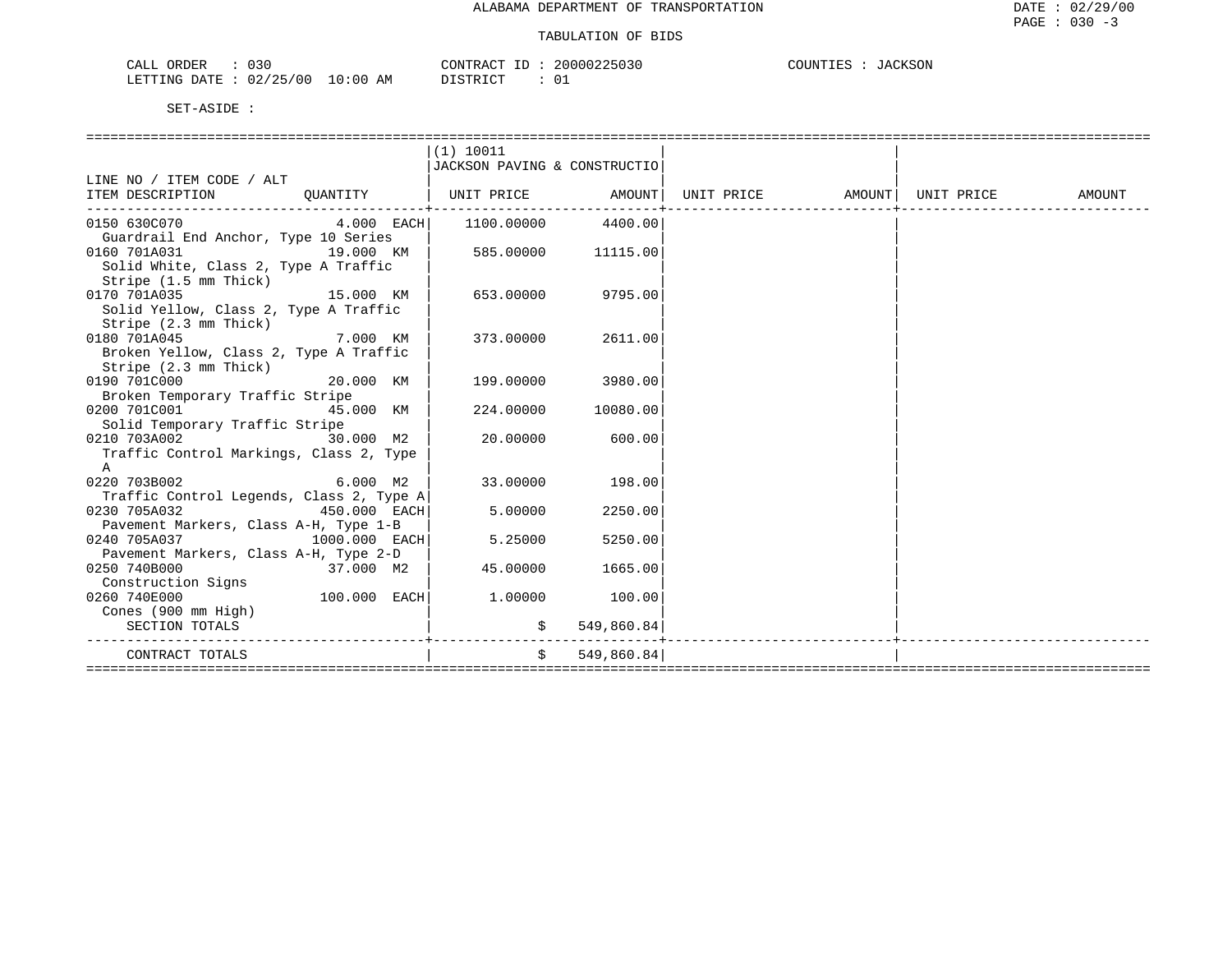## VENDOR RANKING

|      | CALL ORDER<br>LETTING DATE: 02/25/00                      | $\therefore$ 031<br>$10:00$ AM                          | CONTRACT ID: 20000225031<br>DISTRICT<br>: 05                                          |              | COUNTIES : LAMAR |                           |                   |
|------|-----------------------------------------------------------|---------------------------------------------------------|---------------------------------------------------------------------------------------|--------------|------------------|---------------------------|-------------------|
|      | CONTRACT DESCRIPTION:<br>west of Millport.<br>SET-ASIDE : | for constructing the Bridge Replacements (Culverts) and | 100<br>CONTRACT TIME:<br>Approaches on S.R.#96 at Blalock Creek and an unnamed branch | Working Days | (available days) | PROJECT(S) : BR-3803(102) |                   |
| RANK | VENDOR NO./NAME                                           |                                                         |                                                                                       |              |                  | TOTAL<br><b>BID</b>       | % OVER<br>LOW BID |
|      | 16003                                                     | PHILLIPS CONTRACTING CO., INC.                          |                                                                                       |              | Ŝ.               | 734,878.73                | 100.0000%         |
|      | 20011                                                     |                                                         | TRI COUNTY CONCRETE CONSTRUCTION, INC.                                                |              |                  | 752,057.10                | 102.3375%         |
|      | 18024                                                     | RACON, INC.                                             |                                                                                       |              |                  | 770,408.99                | 104.8348%         |
|      | 04009                                                     | W. W. DYAR & SONS, INC.                                 |                                                                                       |              |                  | 832,711.13                | 113.3127%         |

4 04009 W. W. DYAR & SONS, INC. \$ 832,711.13 113.3127%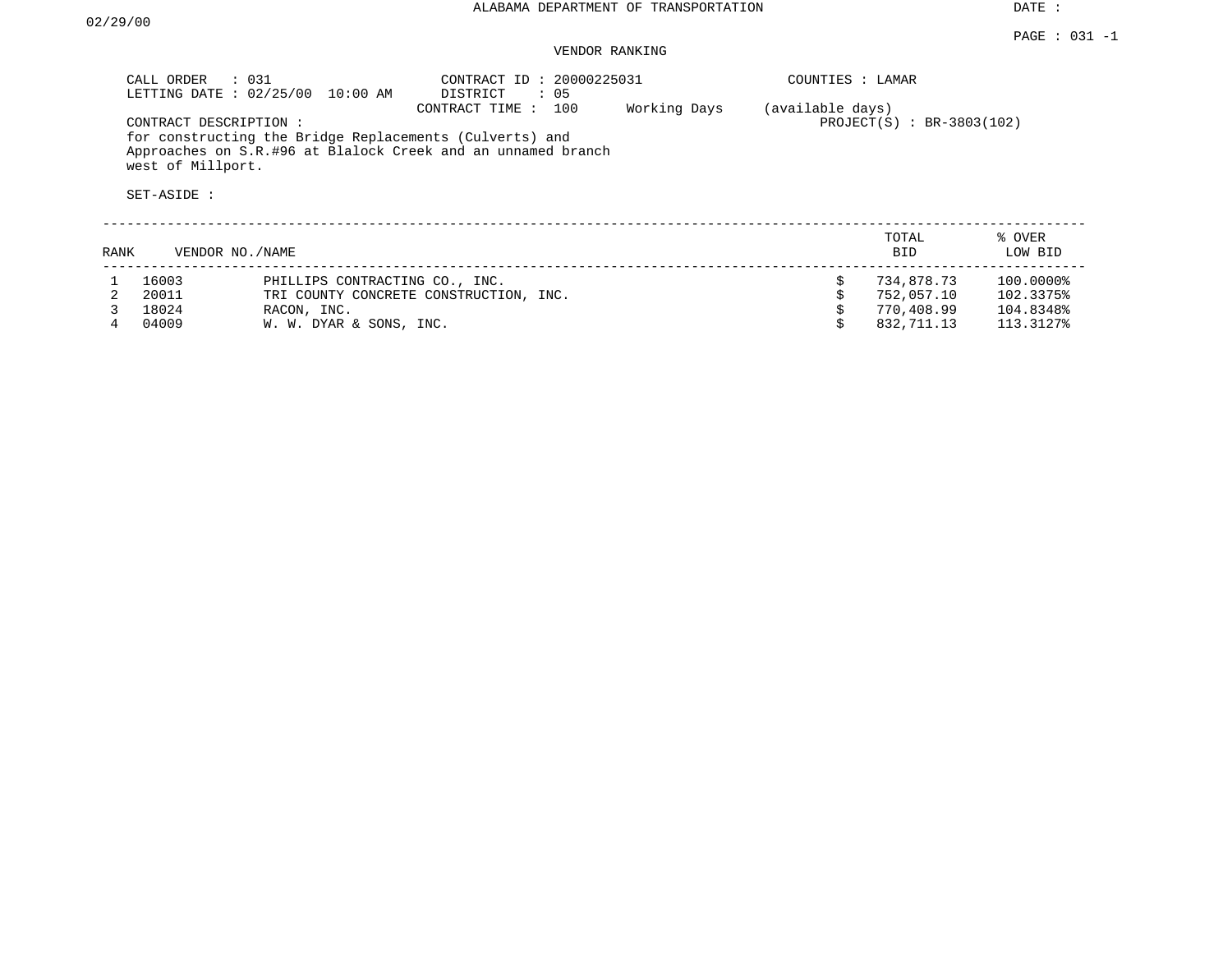| ORDER<br>CALL<br>. U J -                                                                                                                        | CONTRACT                       | 20000225031    | LAMAR<br>COUNTIE? |
|-------------------------------------------------------------------------------------------------------------------------------------------------|--------------------------------|----------------|-------------------|
| 02/25/00<br>LETTING<br>DATE.<br>the contract of the contract of the contract of the contract of the contract of the contract of the contract of | 10:00<br><b>DISTRICT</b><br>AM | 0 <sub>5</sub> |                   |

|                                                           | ======================= |          | ------------------                                                    |          |                   | ======================== |
|-----------------------------------------------------------|-------------------------|----------|-----------------------------------------------------------------------|----------|-------------------|--------------------------|
|                                                           | $(1)$ 16003             |          | (2) 20011                                                             |          | $(3)$ 18024       |                          |
|                                                           |                         |          | PHILLIPS CONTRACTING CO., IN TRI COUNTY CONCRETE CONSTRUC RACON, INC. |          |                   |                          |
| LINE NO / ITEM CODE / ALT<br>ITEM DESCRIPTION<br>QUANTITY |                         |          | UNIT PRICE   AMOUNT  UNIT PRICE   AMOUNT                              |          | UNIT PRICE        | AMOUNT                   |
|                                                           |                         |          | --------------------------+-                                          |          | _________________ |                          |
| SECTION 0001 Roadway                                      |                         |          |                                                                       |          |                   |                          |
| 0010 201A000<br>LUMP                                      | 20000.00000             | 20000.00 | 42500.00000                                                           | 42500.00 | 25000.00000       | 25000.00                 |
| Clearing & Grubbing (Approximately 1                      |                         |          |                                                                       |          |                   |                          |
| Hectare)                                                  |                         |          |                                                                       |          |                   |                          |
| 0020 206A000<br>LUMP                                      | 4000.00000              | 4000.00  | 3000.00000                                                            | 3000.00  | 4100.00000        | 4100.00                  |
| Removal Of Old Bridge, Station 94+76                      |                         |          |                                                                       |          |                   |                          |
| 0030 206A001<br>LUMP                                      | 4000.00000              | 4000.00  | 3000.00000                                                            | 3000.00  | 3100.00000        | 3100.00                  |
| Removal Of Old Bridge, Station 109+85.8                   |                         |          |                                                                       |          |                   |                          |
| 0040 206D001<br>176.000 M                                 | 9,00000                 | 1584.00  | 10.00000                                                              | 1760.00  | 3.28000           | 577.28                   |
| Removing Guardrail                                        |                         |          |                                                                       |          |                   |                          |
| 0050 206E010<br>8.000 EACH                                | 185.00000               | 1480.00  | 150.00000                                                             | 1200.00  | 150.00000         | 1200.00                  |
| Removing Guardrail End Anchor (Type 2-B)                  |                         |          |                                                                       |          |                   |                          |
| 0060 206E019<br><b>8.000 EACH</b>                         | 185,00000               | 1480.00  | 150.00000                                                             | 1200.00  | 150.00000         | 1200.00                  |
| Removing Guardrail End Anchor (Type 10)                   |                         |          |                                                                       |          |                   |                          |
| 6748.000 M3<br>0070 210A000                               | 5.00000                 | 33740.00 | 6.00000                                                               | 40488.00 | 3.96000           | 26722.08                 |
| Unclassified Excavation                                   |                         |          |                                                                       |          |                   |                          |
| 0080 210C000<br>3968.000 M3                               | 7,00000                 | 27776.00 | 6,00000                                                               | 23808.00 | 3.96000           | 15713.28                 |
| Muck Excavation                                           |                         |          |                                                                       |          |                   |                          |
| 0090 210D013<br>13196.000 M3                              | 7.50000                 | 98970.00 | 6.00000                                                               | 79176.00 | 6.60000           | 87093.60                 |
| Borrow Excavation (A-4(0) or Better)                      |                         |          |                                                                       |          |                   |                          |
| 0100 214A000<br>880.000 M3<br>Structure Excavation        | 8,00000                 | 7040.00  | 10.00000                                                              | 8800.00  | 7.91000           | 6960.80                  |
| 0110 214B001<br>727.000 M3                                | 26.00000                | 18902.00 | 25.00000                                                              | 18175.00 | 32.96000          | 23961.92                 |
| Foundation Backfill, Commercial                           |                         |          |                                                                       |          |                   |                          |
| 0120 230A000<br>2.000 MRBS                                | 1000.00000              | 2000.00  | 1000.00000                                                            | 2000.00  | 1250.00000        | 2500.00                  |
| Roadbed Processing                                        |                         |          |                                                                       |          |                   |                          |
| 0130 235A002<br>LUMP                                      | 35000.00000             | 35000.00 | 40000.00000                                                           | 40000.00 | 45000.00000       | 45000.00                 |
| Detour Bridge At Station 94+62.37                         |                         |          |                                                                       |          |                   |                          |
| (State Furnished)                                         |                         |          |                                                                       |          |                   |                          |
| 973.000 M2<br>0140 301A102                                | 5.50000                 | 5351.50  | 5.50000                                                               | 5351.50  | 3.03000           | 2948.19                  |
| Soil Aggregate Base Course, Type A,                       |                         |          |                                                                       |          |                   |                          |
| Road Mixed, 150 mm Compacted Thickness                    |                         |          |                                                                       |          |                   |                          |
| 0150 301A252<br>7447.000 M2                               | 5.50000                 | 40958.50 | 5.50000                                                               | 40958.50 | 4.76000           | 35447.72                 |
| Soil Aggregate Base Course, Type C,                       |                         |          |                                                                       |          |                   |                          |
| Yard Mixed, 150 mm Compacted Thickness                    |                         |          |                                                                       |          |                   |                          |
| 0160 401A000<br>6614.000 M2                               | 0.57000                 | 3769.98  | 0.65000                                                               | 4299.10  | 0.69000           | 4563.66                  |
| Bituminous Treatment A                                    |                         |          |                                                                       |          |                   |                          |
| 1637.000 L<br>0170 405A000                                | 0.25000                 | 409.25   | 1,00000                                                               | 1637.00  | 0.60000           | 982.20                   |
| Tack Coat                                                 |                         |          |                                                                       |          |                   |                          |
| 0180 429A240<br>460.000 MTON                              | 49.25000                | 22655.00 | 55.00000                                                              | 25300.00 | 73.50000          | 33810.00                 |
| Improved Bituminous Concrete Wearing                      |                         |          |                                                                       |          |                   |                          |
| Surface Layer, 12.5 mm Maximum                            |                         |          |                                                                       |          |                   |                          |
| Aggregate Size Mix, ESAL Range C                          |                         |          |                                                                       |          |                   |                          |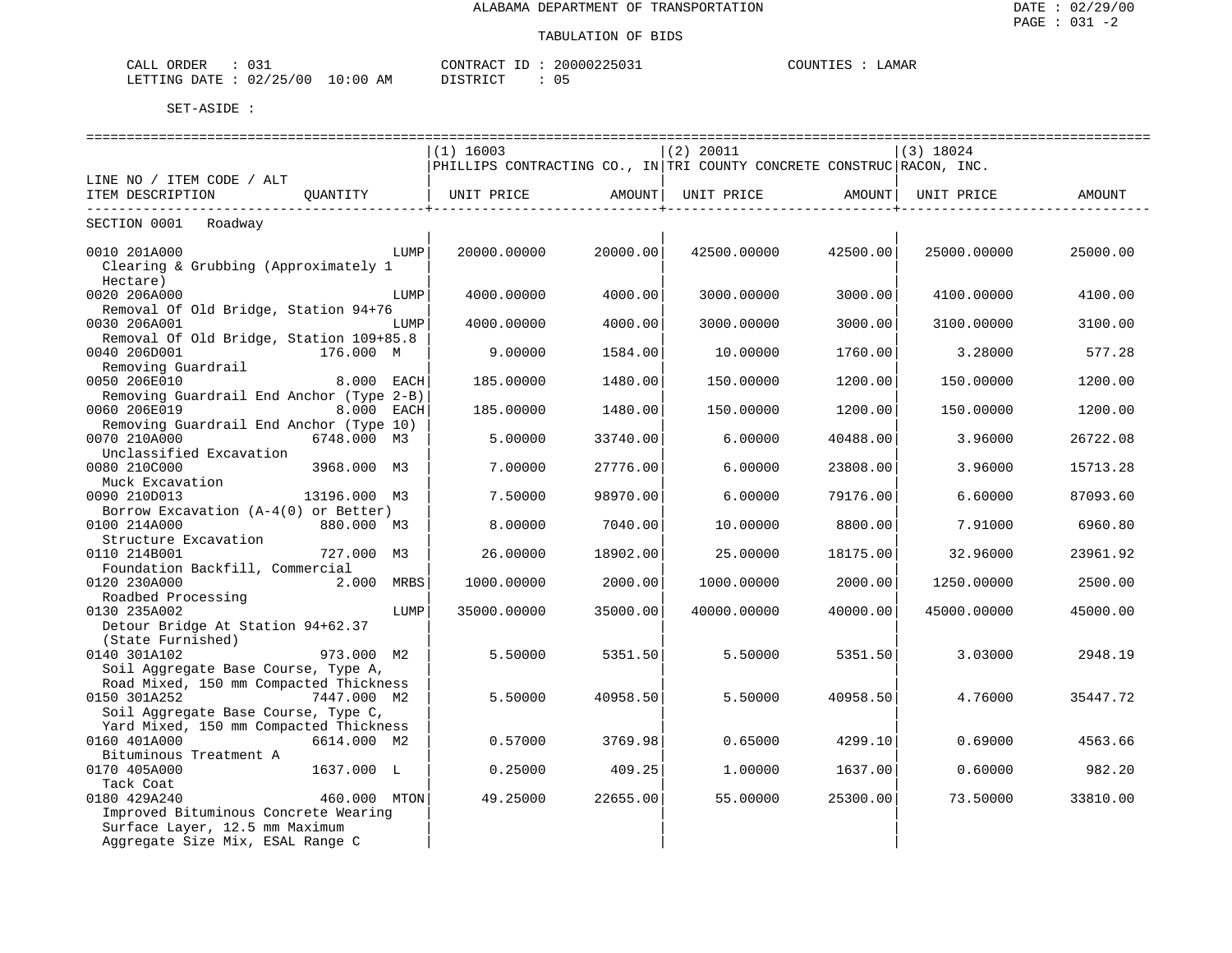| CALL<br>ORDER                    | 031 | CONTRACT<br>TD. | $2000022503+$ | COUNT <sup>T</sup><br>- H.N | <b>AMAR</b> |
|----------------------------------|-----|-----------------|---------------|-----------------------------|-------------|
| LETTING DATE : 02/25/00 10:00 AM |     | ידי איד אידי את | ັັ            |                             |             |

|                                                                  | $(1)$ 16003 |                           | $(2)$ 20011                                                           |          | $(3)$ 18024 |           |
|------------------------------------------------------------------|-------------|---------------------------|-----------------------------------------------------------------------|----------|-------------|-----------|
|                                                                  |             |                           | PHILLIPS CONTRACTING CO., IN TRI COUNTY CONCRETE CONSTRUC RACON, INC. |          |             |           |
| LINE NO / ITEM CODE / ALT                                        |             |                           |                                                                       |          |             |           |
| ITEM DESCRIPTION<br>OUANTITY                                     | UNIT PRICE  | AMOUNT                    | UNIT PRICE                                                            | AMOUNT   | UNIT PRICE  | AMOUNT    |
| _________________________________<br>0190 429A246<br>25.000 MTON | 70.00000    | --------+-----<br>1750.00 | 75.00000 1875.00                                                      |          | 78.75000    | 1968.75   |
| Improved Bituminous Concrete Wearing                             |             |                           |                                                                       |          |             |           |
| Surface Layer, Leveling, 12.5 mm                                 |             |                           |                                                                       |          |             |           |
| Maximum Aggregate Size Mix, ESAL Range C                         |             |                           |                                                                       |          |             |           |
| 0200 429A249<br>25.000 MTON                                      | 70.00000    | 1750.00                   | 75,00000                                                              | 1875.00  | 78.75000    | 1968.75   |
| Improved Bituminous Concrete Wearing                             |             |                           |                                                                       |          |             |           |
| Surface Layer, Widening, 12.5 mm                                 |             |                           |                                                                       |          |             |           |
| Maximum Aggregate Size Mix, ESAL Range C                         |             |                           |                                                                       |          |             |           |
| 0210 429B241<br>703.000 MTON                                     | 59.50000    | 41828.50                  | 65.00000                                                              | 45695.00 | 66.15000    | 46503.45  |
| Improved Bituminous Concrete Binder                              |             |                           |                                                                       |          |             |           |
|                                                                  |             |                           |                                                                       |          |             |           |
| Layer, 25.0 mm Maximum Aggregate Size                            |             |                           |                                                                       |          |             |           |
| Mix, ESAL Range C<br>25.000 MTON                                 |             |                           |                                                                       |          |             |           |
| 0220 429B245                                                     | 70.00000    | 1750.00                   | 75.00000                                                              | 1875.00  | 99.75000    | 2493.75   |
| Improved Bituminous Concrete Binder                              |             |                           |                                                                       |          |             |           |
| Layer, Patching, 25.0 mm Maximum                                 |             |                           |                                                                       |          |             |           |
| Aggregate Size Mix, ESAL Range C                                 |             |                           |                                                                       |          |             |           |
| 0230 429B252<br>25.000 MTON                                      | 70.00000    | 1750.00                   | 75.00000                                                              | 1875.00  | 78.75000    | 1968.75   |
| Improved Bituminous Concrete Binder                              |             |                           |                                                                       |          |             |           |
| Layer, Widening, 25.0 mm Maximum                                 |             |                           |                                                                       |          |             |           |
| Aggregate Size Mix, ESAL Range C                                 |             |                           |                                                                       |          |             |           |
| 0240 429C241<br>101.000 MTON                                     | 70.00000    | 7070.00                   | 70.00000                                                              | 7070.00  | 68.25000    | 6893.25   |
| Improved Bituminous Concrete Base Layer,                         |             |                           |                                                                       |          |             |           |
| 37.5 mm Maximum Aggregate Size Mix,                              |             |                           |                                                                       |          |             |           |
| ESAL Range C                                                     |             |                           |                                                                       |          |             |           |
| 0250 429C251<br>152.000 MTON                                     | 70.00000    | 10640.00                  | 75.00000                                                              | 11400.00 | 78.75000    | 11970.00  |
| Improved Bituminous Concrete Base Layer,                         |             |                           |                                                                       |          |             |           |
| Widening, 37.5 mm Maximum Aggregate                              |             |                           |                                                                       |          |             |           |
| Size Mix, ESAL Range C                                           |             |                           |                                                                       |          |             |           |
| 0260 430B000<br>50.000 MTON                                      | 25.00000    | 1250.00                   | 30.00000                                                              | 1500.00  | 22.05000    | 1102.50   |
| Aggregate Surfacing (ALDOT #467 Or #57)                          |             |                           |                                                                       |          |             |           |
| 0270 502A000<br>27049.000 KG                                     | 1,00000     | 27049.00                  | 1,00000                                                               | 27049.00 | 1,00000     | 27049.00  |
| Steel Reinforcement                                              |             |                           |                                                                       |          |             |           |
| 0280 505A002<br>2.000<br>EACH                                    | 1000.00000  | 2000.00                   | 4000.00000                                                            | 8000.00  | 1500.00000  | 3000.00   |
| Steel Test Piles (HP 310x79)                                     |             |                           |                                                                       |          |             |           |
| 0290 505B057<br>2.000 EACH                                       | 2000.00000  | 4000.00                   | 4000.00000                                                            | 8000.00  | 4000.00000  | 8000.00   |
| Static Loading Tests (HP 310x79)                                 |             |                           |                                                                       |          |             |           |
| 0300 505C002<br>210.000 M                                        | 100.00000   | 21000.00                  | 82.00000                                                              | 17220.00 | 114.83000   | 24114.30  |
| Steel Piling (HP 310x79)                                         |             |                           |                                                                       |          |             |           |
| 0310 508A000<br>116.000 KG                                       | 8.00000     | 928.00                    | 10.00000                                                              | 1160.00  | 10.47000    | 1214.52   |
| Structural Steel                                                 |             |                           |                                                                       |          |             |           |
| 0320 524A011<br>235.000 M3                                       | 360.00000   | 84600.00                  | 312,00000                                                             | 73320.00 | 428.45000   | 100685.75 |
| Culvert Concrete (Cast In Place)                                 |             |                           |                                                                       |          |             |           |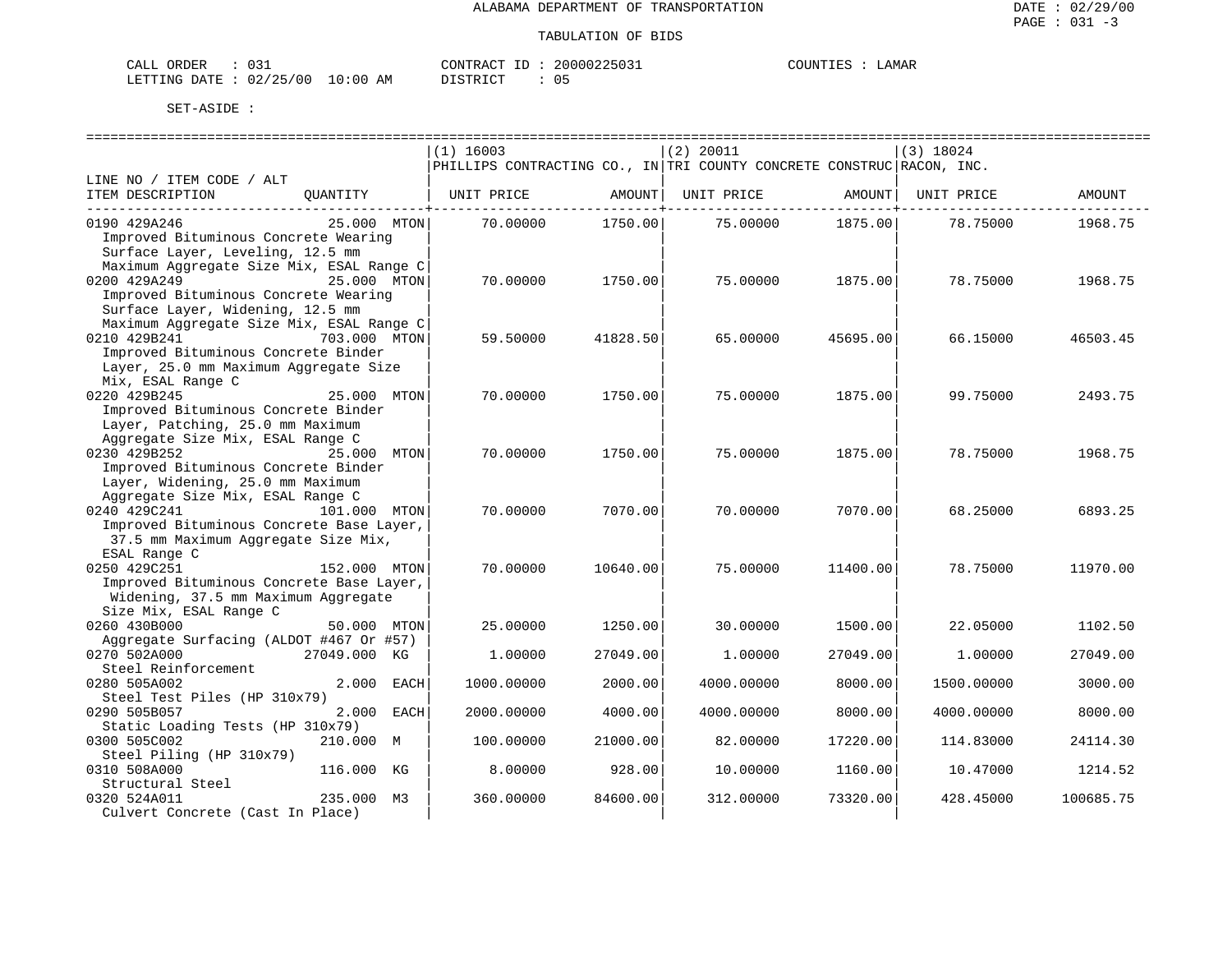| CALL<br>ORDER                    | 031 | CONTRACT<br>TD. | $2000022503+$ | COUNT <sup>T</sup><br>- H.N | <b>AMAR</b> |
|----------------------------------|-----|-----------------|---------------|-----------------------------|-------------|
| LETTING DATE : 02/25/00 10:00 AM |     | ידי איד אידי את | ັັ            |                             |             |

|                                         |              |      | $(1)$ 16003                                                           |          | $(2)$ 20011 |          | $(3)$ 18024 |          |
|-----------------------------------------|--------------|------|-----------------------------------------------------------------------|----------|-------------|----------|-------------|----------|
|                                         |              |      | PHILLIPS CONTRACTING CO., IN TRI COUNTY CONCRETE CONSTRUC RACON, INC. |          |             |          |             |          |
| LINE NO / ITEM CODE / ALT               |              |      |                                                                       |          |             |          |             |          |
| ITEM DESCRIPTION                        | OUANTITY     |      | UNIT PRICE                                                            | AMOUNT   | UNIT PRICE  | AMOUNT   | UNIT PRICE  | AMOUNT   |
|                                         |              |      |                                                                       |          |             |          |             |          |
| 0330 530A608                            | 57.000 M     |      | 205,00000                                                             | 11685.00 | 300,00000   | 17100.00 | 164.04000   | 9350.28  |
| 1500 mm Roadway Pipe (2.0 mm Wall       |              |      |                                                                       |          |             |          |             |          |
| Thickness C.S.) (Temporary)             |              |      |                                                                       |          |             |          |             |          |
| 0340 535A302                            | 4.000 M      |      | 100,00000                                                             | 400.00   | 100.00000   | 400.00   | 196.85000   | 787.40   |
| 600 mm Side Drain Pipe (Extension)      |              |      |                                                                       |          |             |          |             |          |
| 0350 600A000                            |              | LUMP | 39000.00000                                                           | 39000.00 | 20000.00000 | 20000.00 | 44425.00000 | 44425.00 |
| Mobilization                            |              |      |                                                                       |          |             |          |             |          |
| 0360 603A000                            | 1,000        | EACH | 10000.00000                                                           | 10000.00 | 2000.00000  | 2000.00  | 5000.00000  | 5000.00  |
|                                         |              |      |                                                                       |          |             |          |             |          |
| Furnishing Type 1 Field Office          |              |      |                                                                       |          |             |          |             |          |
| 0370 610C001                            | 268.000      | MTON | 27.00000                                                              | 7236.00  | 25.00000    | 6700.00  | 24.80000    | 6646.40  |
| Loose Riprap, Class 2                   |              |      |                                                                       |          |             |          |             |          |
| 0380 610D000                            | 235.000 M2   |      | 3,00000                                                               | 705.00   | 5.00000     | 1175.00  | 3.03000     | 712.05   |
| Filter Blanket                          |              |      |                                                                       |          |             |          |             |          |
| 0390 619A102                            | 2.000 EACH   |      | 500.00000                                                             | 1000.00  | 500.00000   | 1000.00  | 750.00000   | 1500.00  |
| 600 mm Side Drain Pipe End Treatment,   |              |      |                                                                       |          |             |          |             |          |
| Class 1                                 |              |      |                                                                       |          |             |          |             |          |
| 0400 629A004                            | 72.000 M     |      | 250.00000                                                             | 18000.00 | 600,00000   | 43200.00 | 492.13000   | 35433.36 |
| Concrete Median Or Safety Barrier, Type |              |      |                                                                       |          |             |          |             |          |
| 4A (Modified)                           |              |      |                                                                       |          |             |          |             |          |
| 0410 630C003                            | 12.000 EACH  |      | 950.00000                                                             | 11400.00 | 1100.00000  | 13200.00 | 1155.00000  | 13860.00 |
| Guardrail End Anchor, Type 13           |              |      |                                                                       |          |             |          |             |          |
| 0420 630C070                            | 12.000 EACH  |      | 1100.00000                                                            | 13200.00 | 1210.00000  | 14520.00 | 1950.00000  | 23400.00 |
| Guardrail End Anchor, Type 10 Series    |              |      |                                                                       |          |             |          |             |          |
| 0430 641A035                            | 50.000 M     |      | 76,00000                                                              | 3800.00  | 60,00000    | 3000.00  | 82.02000    | 4101.00  |
| 152.4 Millimeter D.I. Water Main Laid   |              |      |                                                                       |          |             |          |             |          |
| 0440 641C000                            | 2.000 EACH   |      | 600.00000                                                             | 1200.00  | 600.00000   | 1200.00  | 1750.00000  | 3500.00  |
| 152.4 Millimeter Gate Valves With Box   |              |      |                                                                       |          |             |          |             |          |
| 0450 650A000                            | 358.000 M3   |      | 10.00000                                                              | 3580.00  | 6.00000     | 2148.00  | 3.96000     | 1417.68  |
| Topsoil                                 |              |      |                                                                       |          |             |          |             |          |
| 0460 652A050                            | 1.000 HA     |      | 2500.00000                                                            | 2500.00  | 2100.00000  | 2100.00  | 900,00000   | 900.00   |
| Seeding (Mix 1A)                        |              |      |                                                                       |          |             |          |             |          |
| 0470 652B050                            | 1.000 HA     |      | 1500.00000                                                            | 1500.00  | 1000.00000  | 1000.00  | 480.00000   | 480.00   |
| Temporary Seeding (Mix 1AT)             |              |      |                                                                       |          |             |          |             |          |
|                                         |              |      |                                                                       |          |             |          |             |          |
| 0480 652C000                            | 2.000 HA     |      | 150.00000                                                             | 300.00   | 125.00000   | 250.00   | 1,00000     | 2.00     |
| Mowing                                  |              |      |                                                                       |          |             |          |             |          |
| 0490 652D050                            | 1.000 HA     |      | 1500.00000                                                            | 1500.00  | 1750.00000  | 1750.00  | 1,00000     | 1.00     |
| Seeding In Stubble (Mix 1A)             |              |      |                                                                       |          |             |          |             |          |
| 0500 656A000                            | 2.000 HA     |      | 1500.00000                                                            | 3000.00  | 2100.00000  | 4200.00  | 900.00000   | 1800.00  |
| Mulching, Class A, Type 1               |              |      |                                                                       |          |             |          |             |          |
| 0510 665F000                            | 250.000 EACH |      | 4.50000                                                               | 1125.00  | 5.00000     | 1250.00  | 1,00000     | 250.00   |
| Hay Bales                               |              |      |                                                                       |          |             |          |             |          |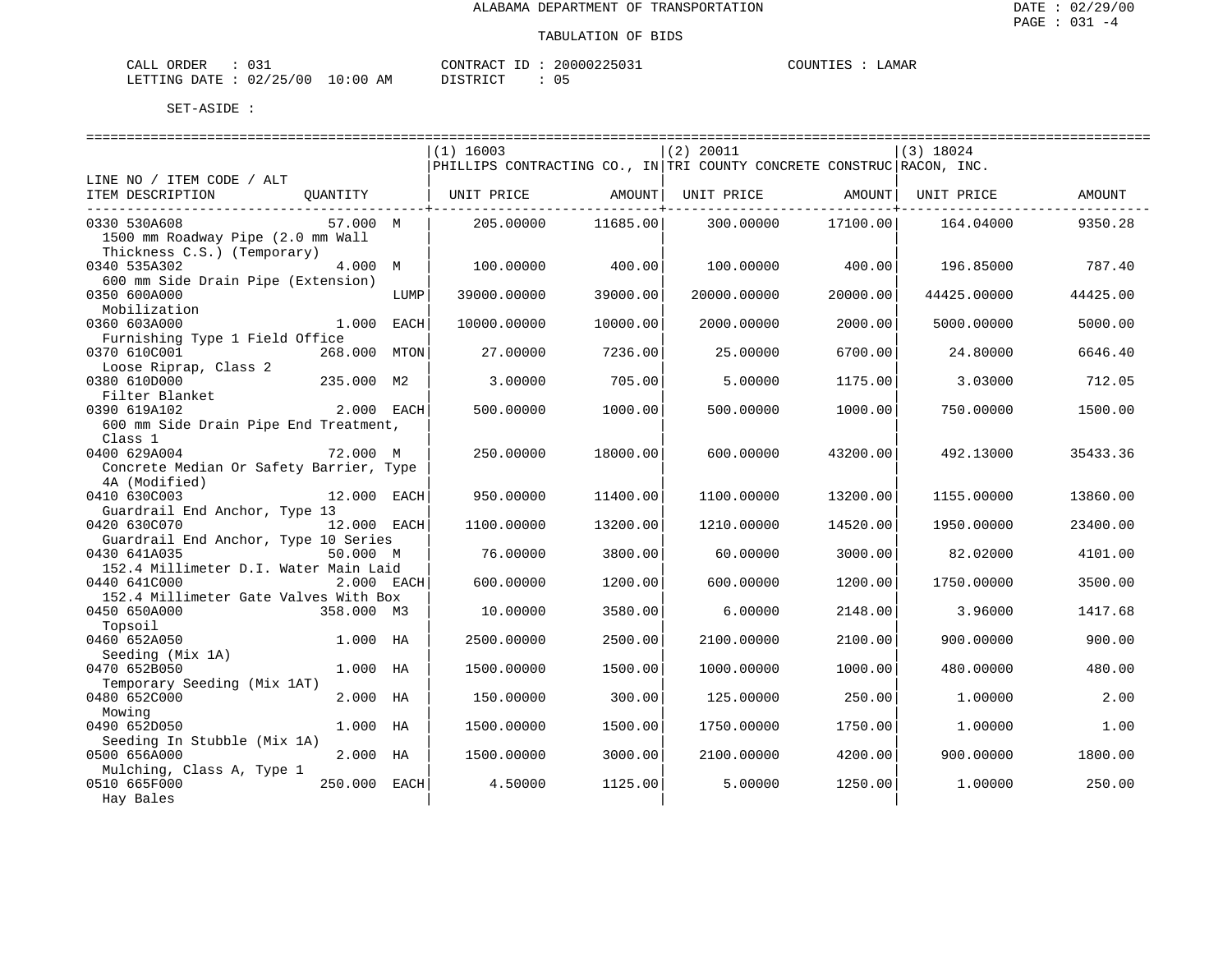| 031<br>ORDER<br>CALL       |             | CONTRACT<br>ID   | 20000225031 | COUNTIES | <b>AMAR</b> |  |
|----------------------------|-------------|------------------|-------------|----------|-------------|--|
| : 02/25/00<br>LETTING DATE | 10:00<br>AM | חי הדי פידי את ה |             |          |             |  |

|                                                          |              |      | $(1)$ 16003                                                           |          | (2) 20011  |                | $(3)$ 18024 |          |
|----------------------------------------------------------|--------------|------|-----------------------------------------------------------------------|----------|------------|----------------|-------------|----------|
|                                                          |              |      | PHILLIPS CONTRACTING CO., IN TRI COUNTY CONCRETE CONSTRUC RACON, INC. |          |            |                |             |          |
| LINE NO / ITEM CODE / ALT                                |              |      |                                                                       |          |            |                |             |          |
| ITEM DESCRIPTION                                         | QUANTITY     |      | UNIT PRICE                                                            | AMOUNT   | UNIT PRICE | AMOUNT         | UNIT PRICE  | AMOUNT   |
|                                                          |              |      |                                                                       |          |            | ------------+- |             |          |
| 0520 665G000                                             | 100.000 EACH |      | 4.00000                                                               | 400.00   | 5,00000    | 500.00         | 1,00000     | 100.00   |
| Sand Bags                                                |              |      |                                                                       |          |            |                |             |          |
| 0530 6651000                                             | 844.000 MTON |      | 27.00000                                                              | 22788.00 | 25.00000   | 21100.00       | 24.80000    | 20931.20 |
| Temporary Riprap, Class 2                                |              |      |                                                                       |          |            |                |             |          |
| 0540 665J000                                             | 818.000 M    |      | 10.00000                                                              | 8180.00  | 14.50000   | 11861.00       | 8.20000     | 6707.60  |
| Silt Fence, Type A                                       |              |      |                                                                       |          |            |                |             |          |
| 0550 665K000                                             | 24.000 M3    |      | 10.00000                                                              | 240.00   | 12.00000   | 288.00         | 6.60000     | 158.40   |
| Drainage Sump Excavation                                 |              |      |                                                                       |          |            |                |             |          |
| 0560 666A001                                             | 2.000 HA     |      | 86.50000                                                              | 173.00   | 125.00000  | 250.00         | 60.00000    | 120.00   |
| Pest Control Treatment                                   |              |      |                                                                       |          |            |                |             |          |
| 0570 680A000                                             |              | LUMP | 15000.00000                                                           | 15000.00 | 7500.00000 | 7500.00        | 10000.00000 | 10000.00 |
| Engineering Controls                                     |              |      |                                                                       |          |            |                |             |          |
| 0580 701A006                                             | 2.000 KM     |      | 311,00000                                                             | 622.00   | 311.00000  | 622.00         | 342.00000   | 684.00   |
| Solid White, Class 1, Type A Traffic                     |              |      |                                                                       |          |            |                |             |          |
| Stripe (150 mm Wide)                                     |              |      |                                                                       |          |            |                |             |          |
| 0590 701A010                                             | 2.000 KM     |      | 311,00000                                                             | 622.00   | 311,00000  | 622.00         | 342.00000   | 684.00   |
| Broken Yellow, Class 1, Type A Traffic                   |              |      |                                                                       |          |            |                |             |          |
| Stripe (150 mm Wide)                                     |              |      |                                                                       |          |            |                |             |          |
| 0600 701C000                                             | 3.000 KM     |      | 311.00000                                                             | 933.00   | 311.00000  | 933.00         | 342.00000   | 1026.00  |
| Broken Temporary Traffic Stripe                          |              |      |                                                                       |          |            |                |             |          |
| 0610 701C001                                             | 3.000 KM     |      | 311,00000                                                             | 933.00   | 311.00000  | 933.00         | 342.00000   | 1026.00  |
| Solid Temporary Traffic Stripe                           |              |      |                                                                       |          |            |                |             |          |
| 0620 701D007                                             | 2.000 KM     |      |                                                                       | 1864.00  |            | 1864.00        |             |          |
| Solid Traffic Stripe Removed (Paint)                     |              |      | 932.00000                                                             |          | 932.00000  |                | 1025.25000  | 2050.50  |
| 0630 705A037                                             | 47.000 EACH  |      |                                                                       |          |            |                |             | 517.00   |
|                                                          |              |      | 10.00000                                                              | 470.00   | 10.00000   | 470.00         | 11,00000    |          |
| Pavement Markers, Class A-H, Type 2-D<br>0640 705A023    | 44.000 EACH  |      | 10.00000                                                              | 440.00   | 10.00000   | 440.00         | 11,00000    | 484.00   |
|                                                          |              |      |                                                                       |          |            |                |             |          |
| Pavement Markers, Class C, Type 2-D                      |              |      |                                                                       |          |            |                |             |          |
| 0650 740B000                                             | 62.000 M2    |      | 92.50000                                                              | 5735.00  | 110.00000  | 6820.00        | 108.21000   | 6709.02  |
| Construction Signs                                       |              |      |                                                                       |          |            |                |             |          |
| 0660 740D000                                             | 20.000 EACH  |      | 50.00000                                                              | 1000.00  | 55.00000   | 1100.00        | 25.00000    | 500.00   |
| Channelizing Drums<br>0670 740E000                       | 78.000       | EACH | 15,00000                                                              | 1170.00  | 16.00000   | 1248.00        | 0.10000     | 7.80     |
|                                                          |              |      |                                                                       |          |            |                |             |          |
| Cones (900 mm High)<br>0680 740F002                      | 8.000 EACH   |      | 200.00000                                                             | 1600.00  | 250.00000  | 2000.00        | 100.00000   | 800.00   |
|                                                          |              |      |                                                                       |          |            |                |             |          |
| Barricades, Type III                                     |              |      |                                                                       |          |            |                |             |          |
| 0690 7401005<br>Warning Lights, Type B (Detachable Head) | 4.000 EACH   |      | 250.00000                                                             | 1000.00  | 300.00000  | 1200.00        | 300.00000   | 1200.00  |
|                                                          |              |      |                                                                       |          |            |                |             | 2900.00  |
| 0700 740L005                                             | 58.000 EACH  |      | 50.00000                                                              | 2900.00  | 75.00000   | 4350.00        | 50.00000    |          |
| Vertical Panel, Type I (Double-Sided)<br>0710 740M000    |              |      |                                                                       |          |            |                |             |          |
|                                                          | 78.000 EACH  |      | 10.00000                                                              | 780.00   | 10.00000   | 780.00         | 0.10000     | 7.80     |
| Ballast For Cone                                         |              |      |                                                                       |          |            |                |             |          |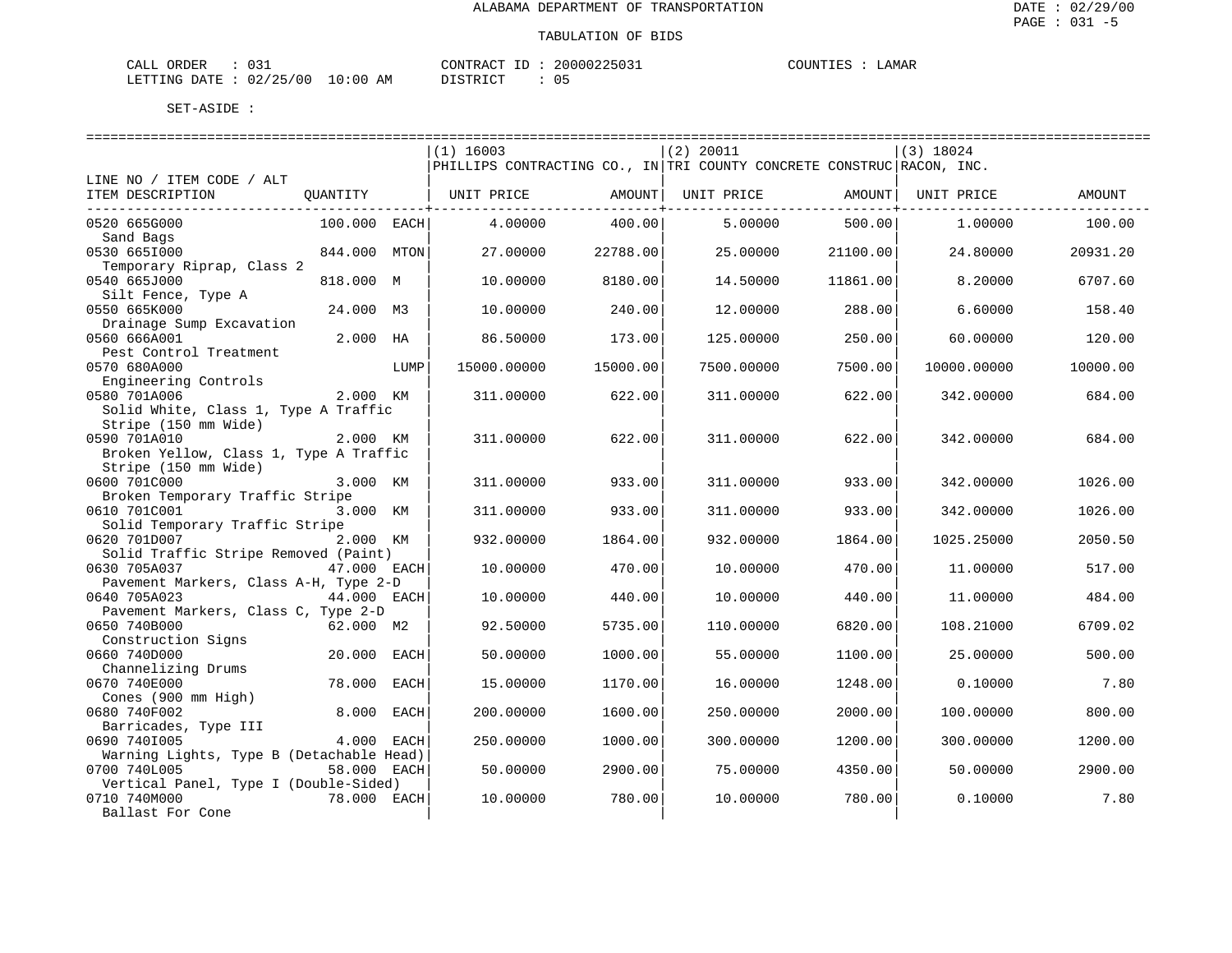| ົ∩ 2.1<br>ORDER<br>∪ ⊃ ⊥                                    | ,,,,,,,, <b>,,,</b> ,<br>דיי∩ ב פידיזור∩י<br>$250.5 +$ | COLINT<br>איהד<br>JAMAR<br>1 H.Y |  |
|-------------------------------------------------------------|--------------------------------------------------------|----------------------------------|--|
| /25/00<br>່ດ:ດດ<br>LETTING<br>DATE<br>ററ<br>AM<br>.<br>U 4. | $T \cap T$<br>$\sim$<br>.<br>, + + + + + +             |                                  |  |

| ITEM CODE<br>/ ALT<br>LINE NO /                    |          |      | $(1)$ 16003<br>PHILLIPS CONTRACTING CO., IN TRI COUNTY CONCRETE CONSTRUC RACON, INC. |            | (2) 20011  |            | $(3)$ 18024 |            |
|----------------------------------------------------|----------|------|--------------------------------------------------------------------------------------|------------|------------|------------|-------------|------------|
| ITEM DESCRIPTION                                   | OUANTITY |      | UNIT PRICE                                                                           | AMOUNT     | UNIT PRICE | AMOUNT     | UNIT PRICE  | AMOUNT     |
| 0720 999 000<br>Trainee Hours At 80 Cents Per Hour | 520.000  | HOUR | 0.80000                                                                              | 416.00     | 0.80000    | 416.00     | 0.80000     | 416.00     |
| SECTION TOTALS                                     |          |      |                                                                                      | 734,878.73 |            | 752,057.10 |             | 770,408.99 |
| CONTRACT TOTALS                                    |          |      |                                                                                      | 734,878.73 |            | 752,057.10 |             | 770,408.99 |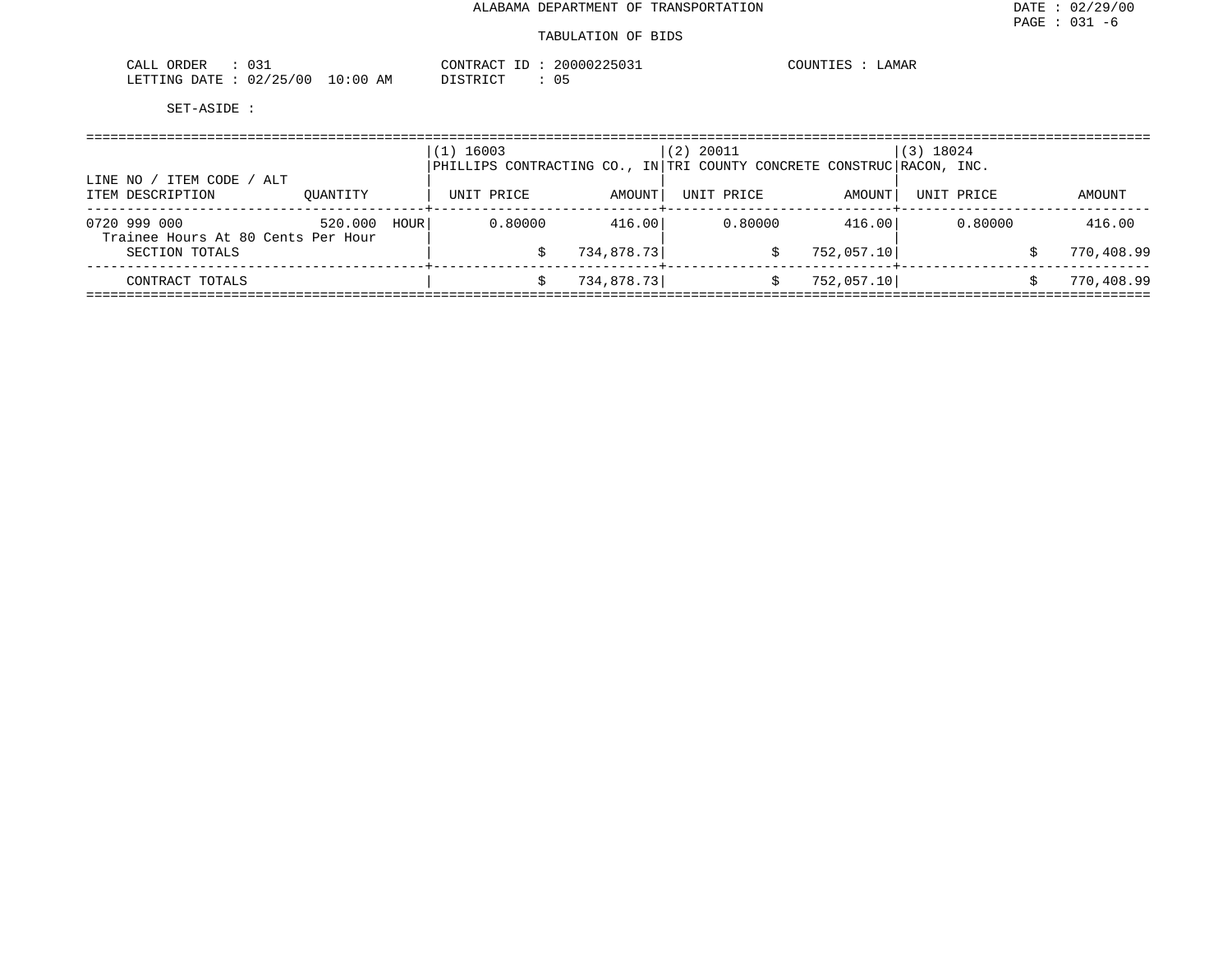# TABULATION OF BIDS

| ORDER<br>CALL | 03.                      | 20000225031<br>CONTRACT ID | COUNTIES<br>LAMAR |
|---------------|--------------------------|----------------------------|-------------------|
| LETTING DATE  | 10:00 AM<br>, : 02/25/00 | DISTRICT                   |                   |

|                                                                      |              | $(4)$ 04009             |          |                                                                                    |  |        |
|----------------------------------------------------------------------|--------------|-------------------------|----------|------------------------------------------------------------------------------------|--|--------|
|                                                                      |              | W. W. DYAR & SONS, INC. |          |                                                                                    |  |        |
| LINE NO / ITEM CODE / ALT                                            |              |                         |          |                                                                                    |  |        |
| ITEM DESCRIPTION QUANTITY                                            |              |                         |          | UNIT PRICE AMOUNT  UNIT PRICE AMOUNT  UNIT PRICE<br>------------------------------ |  | AMOUNT |
| SECTION 0001 Roadway                                                 |              |                         |          |                                                                                    |  |        |
| 0010 201A000                                                         | LUMP         | 20000.00000             | 20000.00 |                                                                                    |  |        |
| Clearing & Grubbing (Approximately 1                                 |              |                         |          |                                                                                    |  |        |
| Hectare)                                                             |              |                         |          |                                                                                    |  |        |
| 0020 206A000                                                         | LUMP         | 10000.00000             | 10000.00 |                                                                                    |  |        |
| Removal Of Old Bridge, Station 94+76                                 |              |                         |          |                                                                                    |  |        |
| 0030 206A001                                                         | LUMP         | 10000.00000             | 10000.00 |                                                                                    |  |        |
| Removal Of Old Bridge, Station 109+85.8                              |              |                         |          |                                                                                    |  |        |
| 0040 206D001<br>176.000 M                                            |              | 10.00000                | 1760.00  |                                                                                    |  |        |
| Removing Guardrail                                                   |              |                         |          |                                                                                    |  |        |
| 0050 206E010                                                         | 8.000 EACH   | 205.00000               | 1640.00  |                                                                                    |  |        |
| Removing Guardrail End Anchor (Type 2-B)                             |              |                         |          |                                                                                    |  |        |
| 0060 206E019                                                         | 8.000 EACH   | 85.00000                | 680.00   |                                                                                    |  |        |
| Removing Guardrail End Anchor (Type 10)                              |              |                         |          |                                                                                    |  |        |
| 0070 210A000                                                         | 6748.000 M3  | 4.00000                 | 26992.00 |                                                                                    |  |        |
| Unclassified Excavation                                              |              |                         |          |                                                                                    |  |        |
| 0080 210C000                                                         | 3968.000 M3  | 6.00000                 | 23808.00 |                                                                                    |  |        |
| Muck Excavation                                                      |              |                         |          |                                                                                    |  |        |
| 0090 210D013<br>13196.000 M3<br>Borrow Excavation (A-4(0) or Better) |              | 7.50000                 | 98970.00 |                                                                                    |  |        |
| 0100 214A000<br>880.000 M3                                           |              | 12.00000                | 10560.00 |                                                                                    |  |        |
| Structure Excavation                                                 |              |                         |          |                                                                                    |  |        |
| 0110 214B001                                                         | 727.000 M3   | 32.00000                | 23264.00 |                                                                                    |  |        |
| Foundation Backfill, Commercial                                      |              |                         |          |                                                                                    |  |        |
| 0120 230A000                                                         | 2.000 MRBS   | 2120.00000              | 4240.00  |                                                                                    |  |        |
| Roadbed Processing                                                   |              |                         |          |                                                                                    |  |        |
| 0130 235A002                                                         | LUMP         | 50000.00000             | 50000.00 |                                                                                    |  |        |
| Detour Bridge At Station 94+62.37                                    |              |                         |          |                                                                                    |  |        |
| (State Furnished)                                                    |              |                         |          |                                                                                    |  |        |
| 973.000 M2<br>0140 301A102                                           |              | 6.05000                 | 5886.65  |                                                                                    |  |        |
| Soil Aggregate Base Course, Type A,                                  |              |                         |          |                                                                                    |  |        |
| Road Mixed, 150 mm Compacted Thickness                               |              |                         |          |                                                                                    |  |        |
| 0150 301A252<br>7447.000 M2                                          |              | 6.05000                 | 45054.35 |                                                                                    |  |        |
| Soil Aggregate Base Course, Type C,                                  |              |                         |          |                                                                                    |  |        |
| Yard Mixed, 150 mm Compacted Thickness                               |              |                         |          |                                                                                    |  |        |
| 0160 401A000<br>6614.000 M2                                          |              | 0.63000                 | 4166.82  |                                                                                    |  |        |
| Bituminous Treatment A                                               |              |                         |          |                                                                                    |  |        |
| 0170 405A000<br>1637.000 L<br>Tack Coat                              |              | 0.28000                 | 458.36   |                                                                                    |  |        |
| 0180 429A240                                                         | 460.000 MTON | 54.20000                | 24932.00 |                                                                                    |  |        |
| Improved Bituminous Concrete Wearing                                 |              |                         |          |                                                                                    |  |        |
| Surface Layer, 12.5 mm Maximum                                       |              |                         |          |                                                                                    |  |        |
| Aggregate Size Mix, ESAL Range C                                     |              |                         |          |                                                                                    |  |        |
|                                                                      |              |                         |          |                                                                                    |  |        |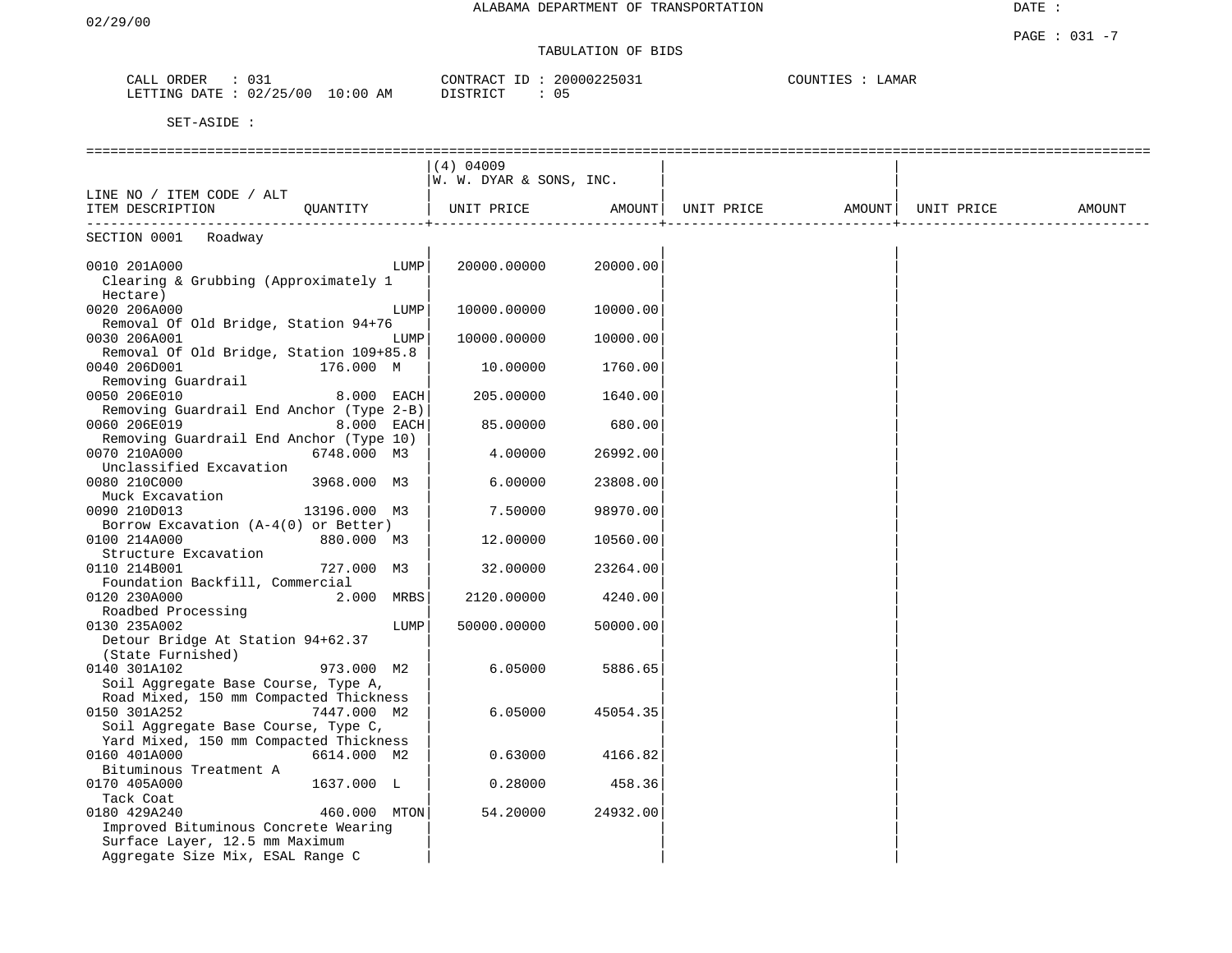| CALL<br>ORDER<br>⊥د∪                          | 20000225037<br>CONTRACT<br>___ | COUNTIES<br>LAMAR |
|-----------------------------------------------|--------------------------------|-------------------|
| 02/25/00<br>LO : 00<br>LETTING<br>DATE.<br>AΜ | יחי החד שחי<br>◡ ◡             |                   |

|                                                                                                                                                     | $(4)$ 04009             |          |            |        |            |        |
|-----------------------------------------------------------------------------------------------------------------------------------------------------|-------------------------|----------|------------|--------|------------|--------|
|                                                                                                                                                     | W. W. DYAR & SONS, INC. |          |            |        |            |        |
| LINE NO / ITEM CODE / ALT<br>ITEM DESCRIPTION<br>OUANTITY                                                                                           | UNIT PRICE              | AMOUNT   | UNIT PRICE | AMOUNT | UNIT PRICE | AMOUNT |
| 25.000 MTON<br>0190 429A246<br>Improved Bituminous Concrete Wearing<br>Surface Layer, Leveling, 12.5 mm<br>Maximum Aggregate Size Mix, ESAL Range C | 77.00000                | 1925.00  |            |        |            |        |
| 0200 429A249<br>25.000 MTON<br>Improved Bituminous Concrete Wearing<br>Surface Layer, Widening, 12.5 mm<br>Maximum Aggregate Size Mix, ESAL Range C | 77.00000                | 1925.00  |            |        |            |        |
| 0210 429B241<br>703.000 MTON<br>Improved Bituminous Concrete Binder<br>Layer, 25.0 mm Maximum Aggregate Size<br>Mix, ESAL Range C                   | 65.45000                | 46011.35 |            |        |            |        |
| 0220 429B245<br>25.000 MTON<br>Improved Bituminous Concrete Binder<br>Layer, Patching, 25.0 mm Maximum<br>Aggregate Size Mix, ESAL Range C          | 77.00000                | 1925.00  |            |        |            |        |
| 0230 429B252<br>25.000 MTON<br>Improved Bituminous Concrete Binder<br>Layer, Widening, 25.0 mm Maximum<br>Aggregate Size Mix, ESAL Range C          | 77.00000                | 1925.00  |            |        |            |        |
| 0240 429C241<br>101.000 MTON<br>Improved Bituminous Concrete Base Layer,<br>37.5 mm Maximum Aggregate Size Mix,<br>ESAL Range C                     | 77.00000                | 7777.00  |            |        |            |        |
| 0250 429C251<br>152.000 MTON<br>Improved Bituminous Concrete Base Layer,<br>Widening, 37.5 mm Maximum Aggregate<br>Size Mix, ESAL Range C           | 77.00000                | 11704.00 |            |        |            |        |
| 0260 430B000<br>50.000 MTON<br>Aggregate Surfacing (ALDOT #467 Or #57)                                                                              | 32.00000                | 1600.00  |            |        |            |        |
| 0270 502A000<br>27049.000 KG<br>Steel Reinforcement                                                                                                 | 1,20000                 | 32458.80 |            |        |            |        |
| 0280 505A002<br>2.000 EACH<br>Steel Test Piles (HP 310x79)                                                                                          | 2500.00000              | 5000.00  |            |        |            |        |
| 0290 505B057<br>2.000 EACH<br>Static Loading Tests (HP 310x79)                                                                                      | 2500.00000              | 5000.00  |            |        |            |        |
| 210.000 M<br>0300 505C002<br>Steel Piling (HP 310x79)                                                                                               | 100.00000               | 21000.00 |            |        |            |        |
| 0310 508A000<br>116.000 KG<br>Structural Steel                                                                                                      | 7.00000                 | 812.00   |            |        |            |        |
| 235.000 M3<br>0320 524A011<br>Culvert Concrete (Cast In Place)                                                                                      | 400.00000               | 94000.00 |            |        |            |        |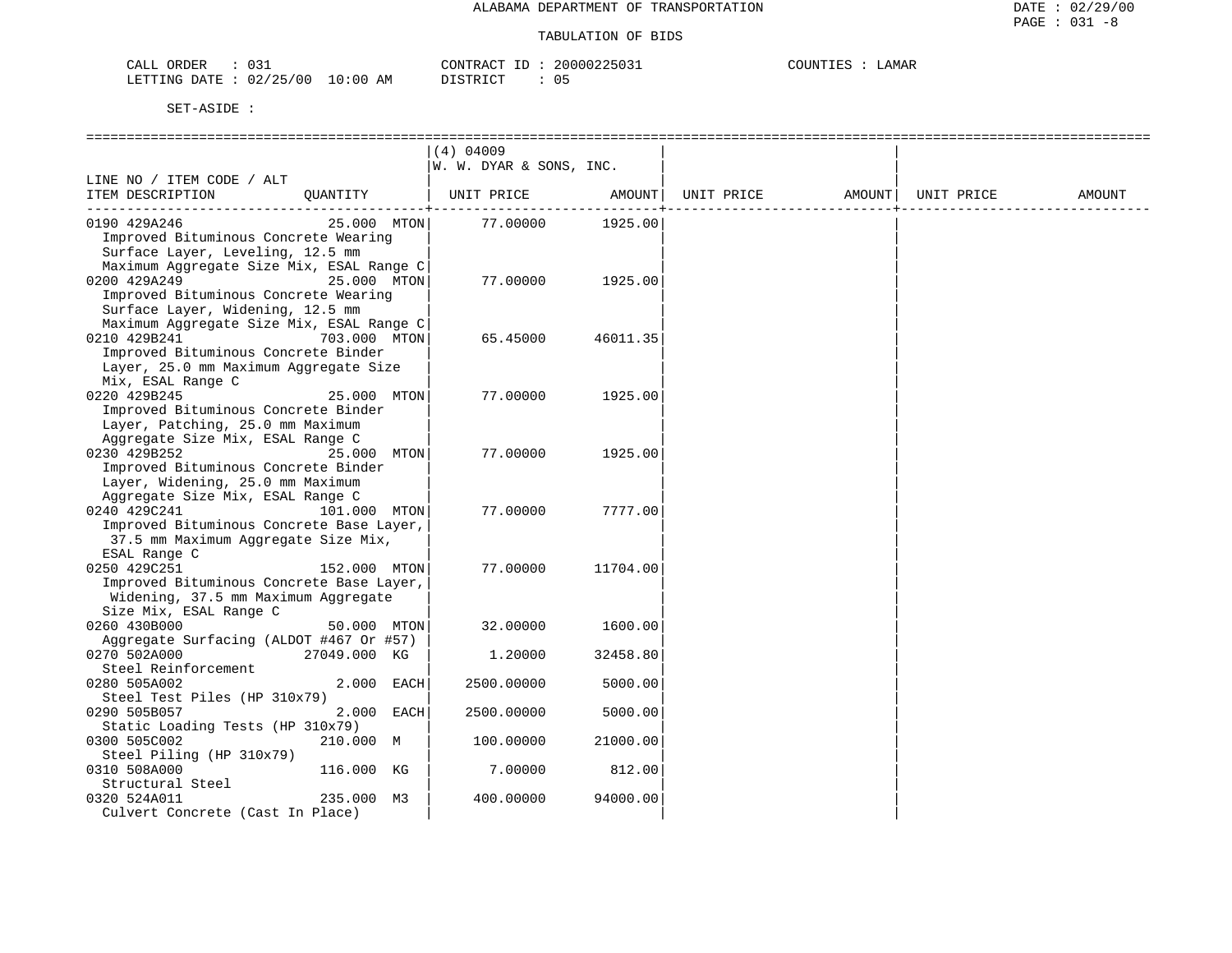| CALL ORDER<br>: 031              |          | CONTRACT ID: 20000225031 | COUNTIES : LAMAR |
|----------------------------------|----------|--------------------------|------------------|
| LETTING DATE : 02/25/00 10:00 AM | DISTRICT | 05                       |                  |

|                                                                              |              |            | $(4)$ 04009             |          |  |        |
|------------------------------------------------------------------------------|--------------|------------|-------------------------|----------|--|--------|
|                                                                              |              |            | W. W. DYAR & SONS, INC. |          |  |        |
| LINE NO / ITEM CODE / ALT                                                    |              |            |                         |          |  |        |
| ITEM DESCRIPTION OUANTITY   UNIT PRICE AMOUNT  UNIT PRICE AMOUNT  UNIT PRICE |              |            |                         |          |  | AMOUNT |
|                                                                              |              |            |                         |          |  |        |
| 0330 530A608                                                                 | 57.000 M     |            | 320.00000               | 18240.00 |  |        |
| 1500 mm Roadway Pipe (2.0 mm Wall                                            |              |            |                         |          |  |        |
| Thickness C.S.) (Temporary)                                                  |              |            |                         |          |  |        |
| 0340 535A302                                                                 | 4.000 M      |            | 200.00000               | 800.00   |  |        |
| 600 mm Side Drain Pipe (Extension)                                           |              |            |                         |          |  |        |
| 0350 600A000                                                                 |              | LUMP       | 50000.00000             | 50000.00 |  |        |
| Mobilization                                                                 |              |            |                         |          |  |        |
| 0360 603A000                                                                 | 1.000 EACH   |            | 4000.00000              | 4000.00  |  |        |
| Furnishing Type 1 Field Office                                               |              |            |                         |          |  |        |
| 0370 610C001                                                                 | 268.000 MTON |            | 25.00000                | 6700.00  |  |        |
| Loose Riprap, Class 2                                                        |              |            |                         |          |  |        |
|                                                                              |              |            |                         |          |  |        |
| 0380 610D000                                                                 | 235.000 M2   |            | 6.00000                 | 1410.00  |  |        |
| Filter Blanket                                                               |              |            |                         |          |  |        |
| 0390 619A102                                                                 | $2.000$ EACH |            | 600.00000               | 1200.00  |  |        |
| 600 mm Side Drain Pipe End Treatment,                                        |              |            |                         |          |  |        |
| Class 1                                                                      |              |            |                         |          |  |        |
| 0400 629A004                                                                 | 72.000 M     |            | 500.00000               | 36000.00 |  |        |
| Concrete Median Or Safety Barrier, Type                                      |              |            |                         |          |  |        |
| 4A (Modified)                                                                |              |            |                         |          |  |        |
| 0410 630C003                                                                 | 12.000 EACH  |            | 1045.00000              | 12540.00 |  |        |
| Guardrail End Anchor, Type 13                                                |              |            |                         |          |  |        |
| 0420 630C070                                                                 | 12.000 EACH  |            | 1210.00000              | 14520.00 |  |        |
| Guardrail End Anchor, Type 10 Series                                         |              |            |                         |          |  |        |
| 0430 641A035                                                                 | 50.000 M     |            | 80.00000                | 4000.00  |  |        |
| 152.4 Millimeter D.I. Water Main Laid                                        |              |            |                         |          |  |        |
| 0440 641C000                                                                 |              | 2.000 EACH | 800.00000               | 1600.00  |  |        |
| 152.4 Millimeter Gate Valves With Box                                        |              |            |                         |          |  |        |
| 0450 650A000                                                                 | 358.000 M3   |            | 10.00000                | 3580.00  |  |        |
| Topsoil                                                                      |              |            |                         |          |  |        |
| 0460 652A050                                                                 | 1.000 HA     |            | 2000.00000              | 2000.00  |  |        |
| Seeding (Mix 1A)                                                             |              |            |                         |          |  |        |
| 0470 652B050                                                                 | 1.000 HA     |            | 1500.00000              | 1500.00  |  |        |
| Temporary Seeding (Mix 1AT)                                                  |              |            |                         |          |  |        |
| 0480 652C000                                                                 | 2.000 HA     |            | 250.00000               | 500.00   |  |        |
| Mowing                                                                       |              |            |                         |          |  |        |
| 0490 652D050                                                                 | $1.000$ HA   |            | 2000.00000              | 2000.00  |  |        |
| Seeding In Stubble (Mix 1A)                                                  |              |            |                         |          |  |        |
| 0500 656A000                                                                 | 2.000 HA     |            | 1500.00000              | 3000.00  |  |        |
| Mulching, Class A, Type 1                                                    |              |            |                         |          |  |        |
| 0510 665F000                                                                 | 250.000 EACH |            | 5.00000                 | 1250.00  |  |        |
| Hay Bales                                                                    |              |            |                         |          |  |        |
|                                                                              |              |            |                         |          |  |        |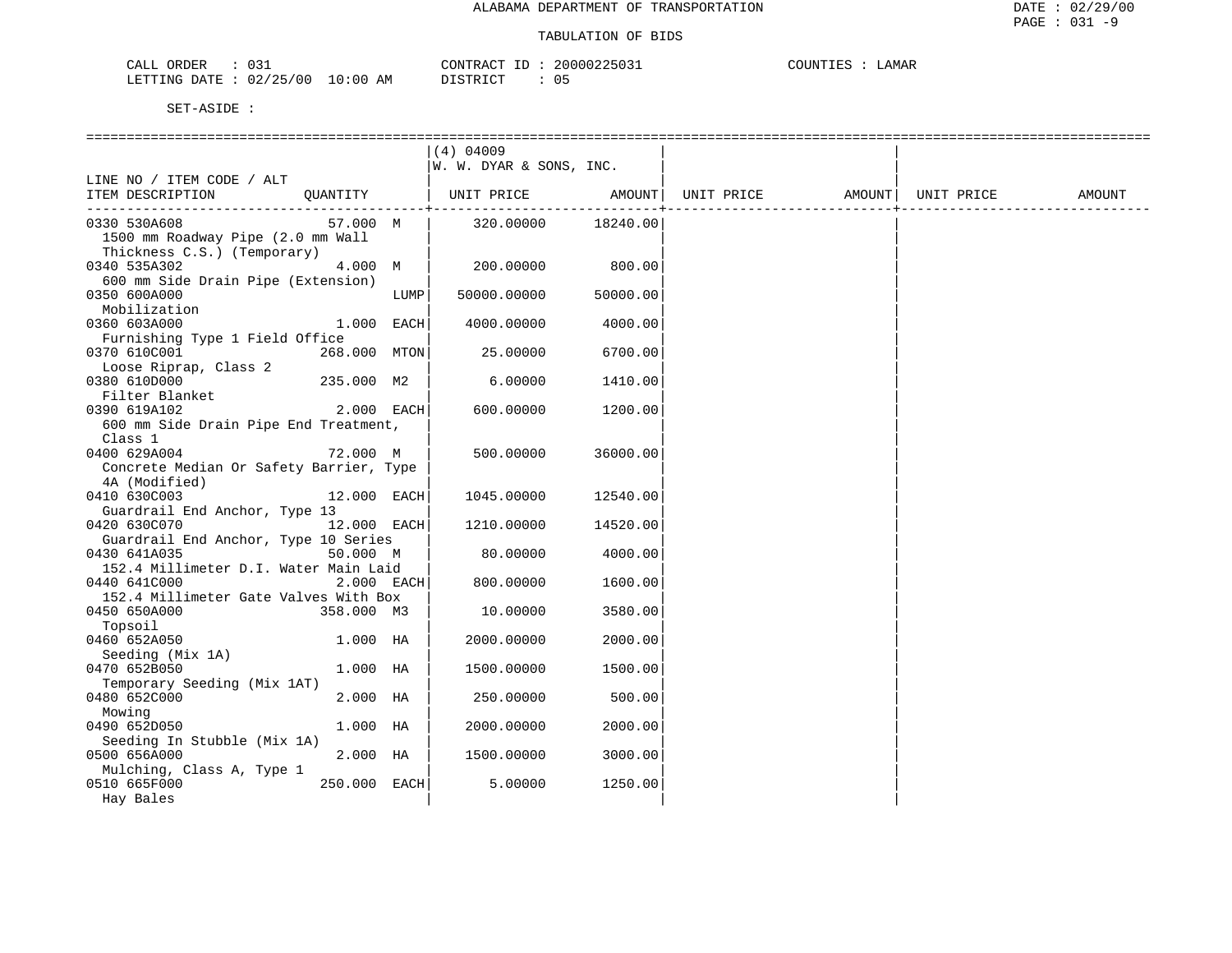| 031<br>ORDER<br>JALL                              | $\gamma$ ONTIK<br>$\lambda$ $\sim$<br>`R Aι | л. | 200002250? | $\alpha$ $\alpha$ $\tau$ $\tau$ $\tau$ $\tau$ $\tau$ $\tau$ $\tau$ $\tau$ $\tau$<br>∟AMAF<br>$\sim$ 11 11 $\sim$<br>- 111 1 |
|---------------------------------------------------|---------------------------------------------|----|------------|-----------------------------------------------------------------------------------------------------------------------------|
| 02/25/00<br>LETTING<br>DA <del>m</del> p<br>. I A | 0:00<br>חי חים דרו<br>AΜ                    |    | 05         |                                                                                                                             |

|                                                                                        |                |      | $(4)$ 04009<br>W. W. DYAR & SONS, INC. |          |            |                    |        |
|----------------------------------------------------------------------------------------|----------------|------|----------------------------------------|----------|------------|--------------------|--------|
| LINE NO / ITEM CODE / ALT                                                              |                |      |                                        |          |            |                    |        |
| ITEM DESCRIPTION                                                                       | QUANTITY       |      | UNIT PRICE AMOUNT                      |          | UNIT PRICE | AMOUNT  UNIT PRICE | AMOUNT |
| 0520 665G000<br>Sand Bags                                                              | $100.000$ EACH |      | 5.00000                                | 500.00   |            |                    |        |
| 0530 6651000<br>Temporary Riprap, Class 2                                              | 844.000 MTON   |      | 34.00000                               | 28696.00 |            |                    |        |
| 0540 665J000<br>Silt Fence, Type A                                                     | 818.000 M      |      | 18.00000                               | 14724.00 |            |                    |        |
| 0550 665K000<br>Drainage Sump Excavation                                               | 24.000 M3      |      | 12.00000                               | 288.00   |            |                    |        |
| 0560 666A001<br>Pest Control Treatment                                                 | 2.000 HA       |      | 200.00000                              | 400.00   |            |                    |        |
| 0570 680A000<br>Engineering Controls                                                   |                | LUMP | 8000.00000                             | 8000.00  |            |                    |        |
| 0580 701A006<br>Solid White, Class 1, Type A Traffic                                   | 2.000 KM       |      | 240.00000                              | 480.00   |            |                    |        |
| Stripe (150 mm Wide)<br>0590 701A010<br>Broken Yellow, Class 1, Type A Traffic         | 2.000 KM       |      | 135.00000                              | 270.00   |            |                    |        |
| Stripe (150 mm Wide)<br>0600 701C000                                                   | 3.000 KM       |      | 270.00000                              | 810.00   |            |                    |        |
| Broken Temporary Traffic Stripe<br>0610 701C001                                        | 3.000 KM       |      | 270.00000                              | 810.00   |            |                    |        |
| Solid Temporary Traffic Stripe<br>0620 701D007<br>Solid Traffic Stripe Removed (Paint) | 2.000 KM       |      | 825.00000                              | 1650.00  |            |                    |        |
| 0630 705A037<br>Pavement Markers, Class A-H, Type 2-D                                  | 47.000 EACH    |      | 4.40000                                | 206.80   |            |                    |        |
| 0640 705A023<br>Pavement Markers, Class C, Type 2-D                                    | 44.000 EACH    |      | 4.40000                                | 193.60   |            |                    |        |
| 0650 740B000<br>Construction Signs                                                     | 62.000 M2      |      | 103.50000                              | 6417.00  |            |                    |        |
| 0660 740D000<br>Channelizing Drums                                                     | 20.000 EACH    |      | 51.75000                               | 1035.00  |            |                    |        |
| 0670 740E000<br>Cones (900 mm High)                                                    | 78.000 EACH    |      | 13.00000                               | 1014.00  |            |                    |        |
| 0680 740F002<br>Barricades, Type III                                                   | 8.000 EACH     |      | 207.00000                              | 1656.00  |            |                    |        |
| 0690 7401005<br>Warning Lights, Type B (Detachable Head)                               | 4.000 EACH     |      | 300.00000                              | 1200.00  |            |                    |        |
| 0700 740L005<br>Vertical Panel, Type I (Double-Sided)                                  | 58.000 EACH    |      | 51.75000                               | 3001.50  |            |                    |        |
| 0710 740M000<br>Ballast For Cone                                                       | 78.000 EACH    |      | 8.05000                                | 627.90   |            |                    |        |
|                                                                                        |                |      |                                        |          |            |                    |        |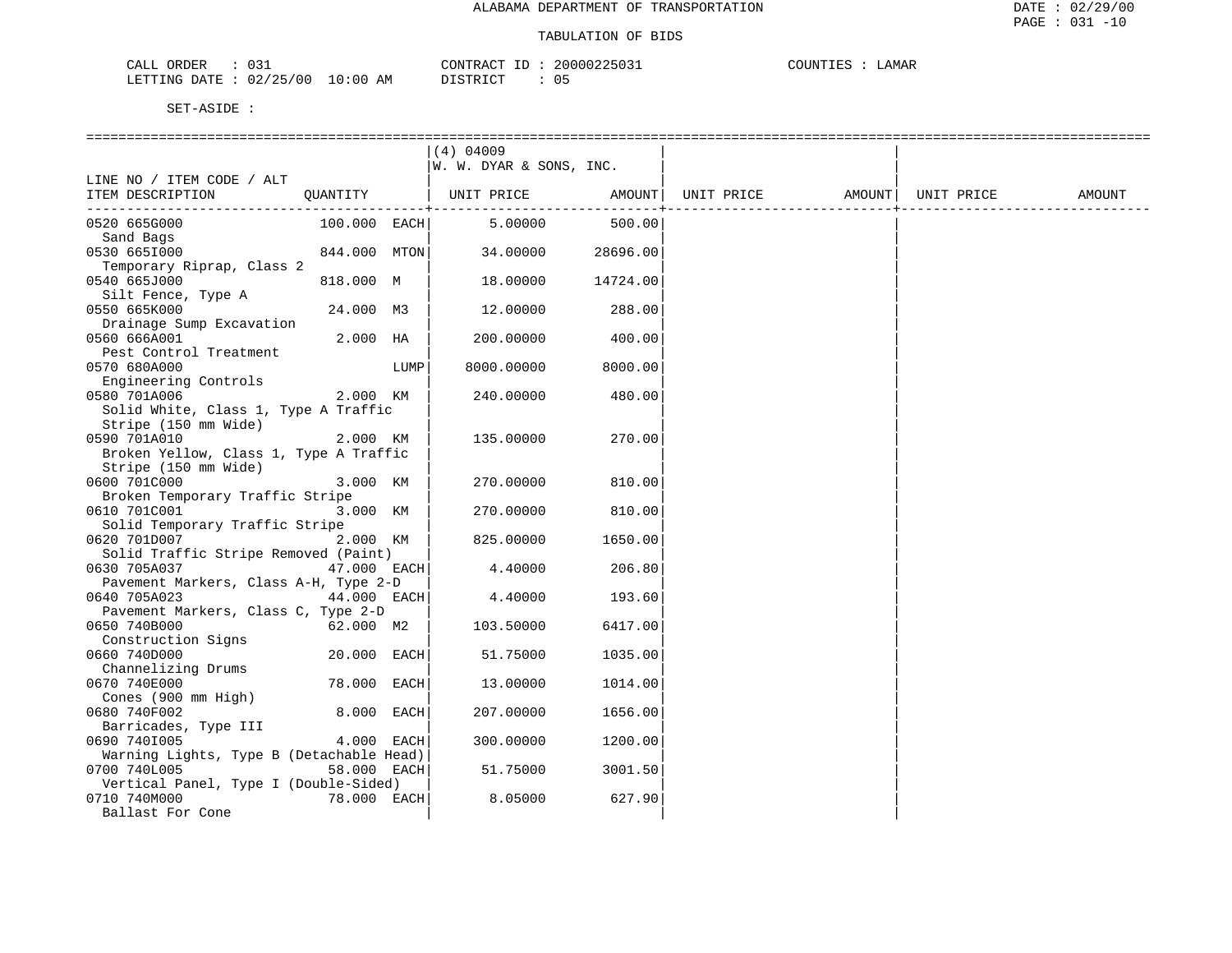| <b>RDER</b><br>⊥ ب ،                                              |                          | 701<br>$\sim$ $\sim$ $\sim$<br>، ^ י | . | JAMAR<br>. |
|-------------------------------------------------------------------|--------------------------|--------------------------------------|---|------------|
| ነ∆ ጥፑ<br>LETTING<br>00<br>and the contract of the contract of the | ΆM<br>n : n o<br>$\cdot$ | $ \sim$                              |   |            |

| AMOUNT |
|--------|
|        |
|        |
|        |
|        |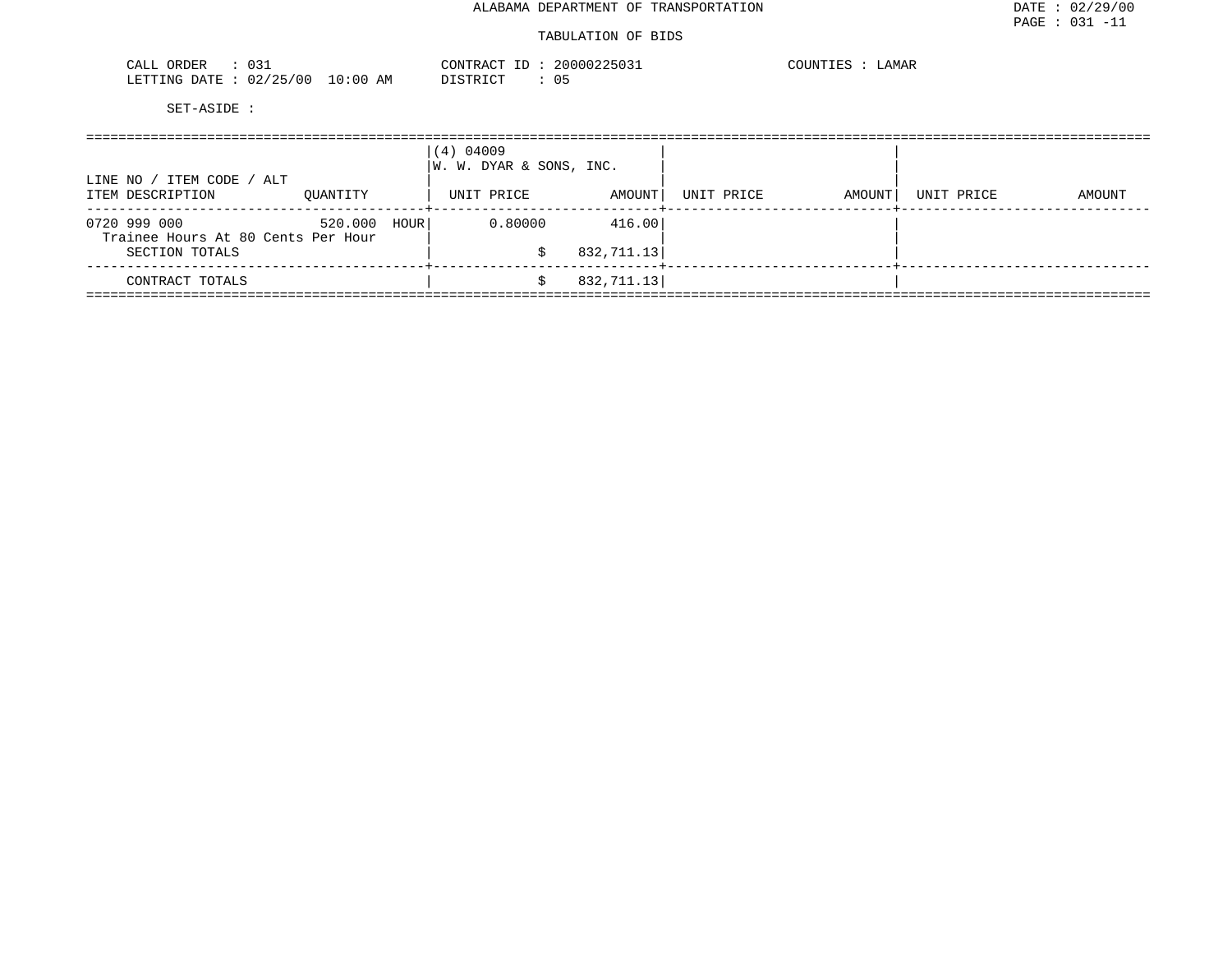### VENDOR RANKING

| CALL ORDER     | $\therefore$ 032<br>LETTING DATE : 02/25/00 10:00 AM                                                                                                                                             | CONTRACT ID: 20000225032<br>DISTRICT<br>: 08 |              | COUNTIES : MARENGO |                                |                        |
|----------------|--------------------------------------------------------------------------------------------------------------------------------------------------------------------------------------------------|----------------------------------------------|--------------|--------------------|--------------------------------|------------------------|
| SET-ASIDE :    | CONTRACT DESCRIPTION:<br>for constructing the Planing, Resurfacing, Traffic Stripe,<br>and Loop Detector on S.R. #25 from M.P. 21.135 to M.P.<br>$30.342$ north of Thomaston. Length - 9.207 mi. | 60<br>CONTRACT TIME:<br>RURAL                | Working Days | (available days)   | $PROJECT(S) : STPAA-4604(123)$ |                        |
|                |                                                                                                                                                                                                  |                                              |              |                    |                                |                        |
| RANK           | VENDOR NO./NAME                                                                                                                                                                                  |                                              |              |                    | TOTAL<br><b>BID</b>            | % OVER<br>LOW BID      |
| 01023<br>02033 | ASPHALT CONTRACTORS, INC.                                                                                                                                                                        | S. T. BUNN CONSTRUCTION COMPANY, INC.        |              |                    | 840,782.38<br>851,485.26       | 100.0000%<br>101.2729% |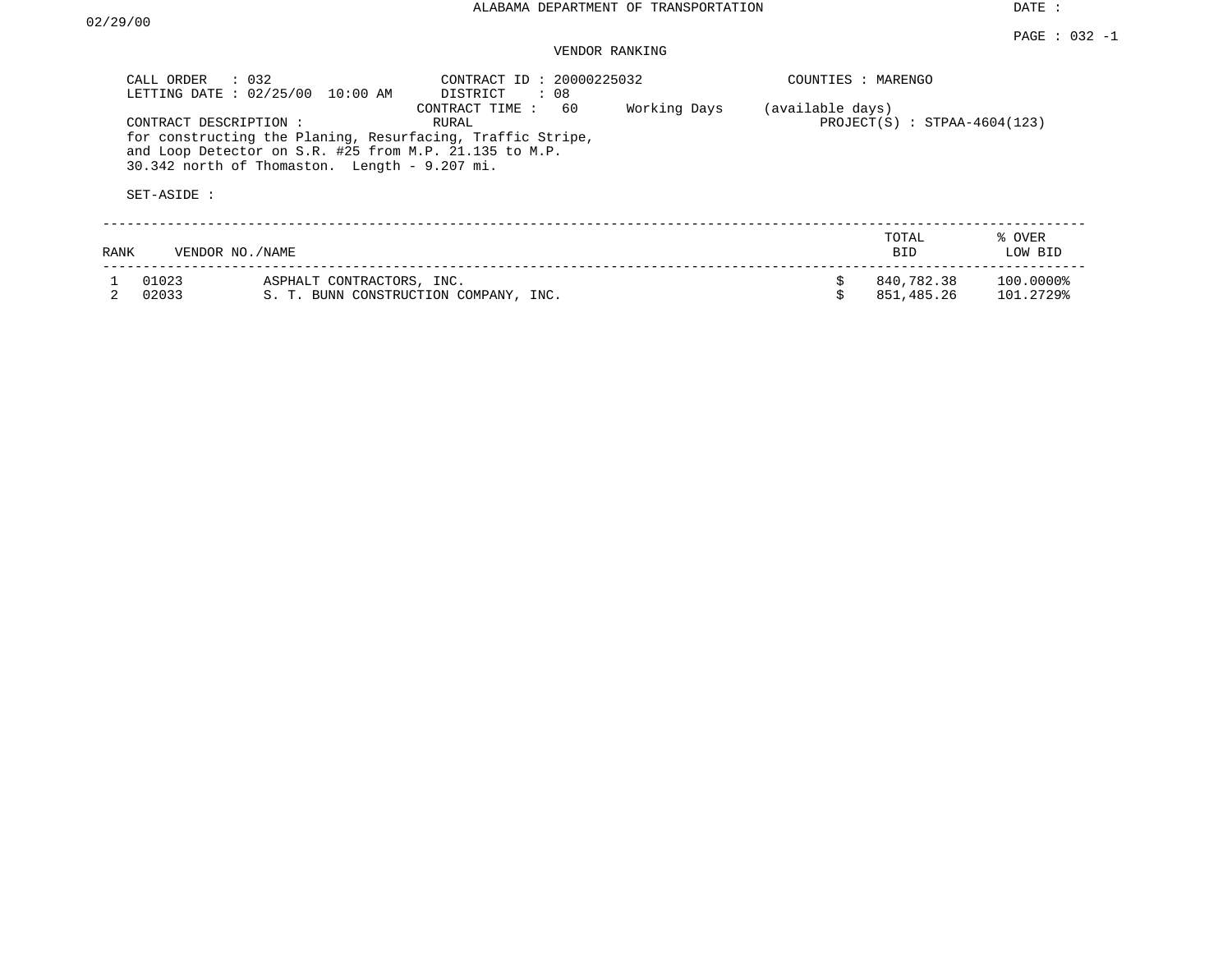### TABULATION OF BIDS

| CALL ORDER<br>$\therefore$ 032  |          | CONTRACT ID: 20000225032 | COUNTIES : | : MARENGO |
|---------------------------------|----------|--------------------------|------------|-----------|
| LETTING DATE: 02/25/00 10:00 AM | DISTRICT | 08                       |            |           |

|                                                                                     |               |      | ==============================                               |           |             |                    |  |
|-------------------------------------------------------------------------------------|---------------|------|--------------------------------------------------------------|-----------|-------------|--------------------|--|
|                                                                                     |               |      | $(1)$ 01023                                                  |           | $(2)$ 02033 |                    |  |
|                                                                                     |               |      | $ $ ASPHALT CONTRACTORS, INC. $ S. T. BUNN$ CONSTRUCTION CO. |           |             |                    |  |
| LINE NO / ITEM CODE / ALT                                                           |               |      |                                                              |           |             |                    |  |
| ITEM DESCRIPTION CUANTITY   UNIT PRICE AMOUNT  UNIT PRICE AMOUNT  UNIT PRICE AMOUNT |               |      |                                                              |           |             |                    |  |
|                                                                                     |               |      |                                                              |           |             |                    |  |
| SECTION 0001 TOTAL                                                                  |               |      |                                                              |           |             |                    |  |
| 0010 209A000                                                                        | $7.000$ EACH  |      | $125.00000$ 875.00                                           |           |             | $125.00000$ 875.00 |  |
| Mailbox Reset, Single                                                               |               |      |                                                              |           |             |                    |  |
| 0020 209A001                                                                        | $2.000$ EACH  |      | 175.00000                                                    | 350.00    |             | 175.00000 350.00   |  |
| Mailbox Reset, Double                                                               |               |      |                                                              |           |             |                    |  |
| 0030 305A000                                                                        | 3100.000 CYCP |      | 7.00000                                                      | 21700.00  | 9.25000     | 28675.00           |  |
| Borrow, Section 210, For Miscellaneous                                              |               |      |                                                              |           |             |                    |  |
| Use                                                                                 |               |      |                                                              |           |             |                    |  |
| 0040 405A000 6782.000 GAL                                                           |               |      | 0.80000                                                      | 5425.60   | 0.80000     | 5425.60            |  |
| Tack Coat                                                                           |               |      |                                                              |           |             |                    |  |
| 0050 408A052                                                                        | 131619.000 SY |      | 0.62000                                                      | 81603.78  | 0.64000     | 84236.16           |  |
| Planing Existing Pavement                                                           |               |      |                                                              |           |             |                    |  |
| (Approximately 1.10" Thru 2.0" Thick)                                               |               |      |                                                              |           |             |                    |  |
| 11420.000 TON<br>0060 424A241                                                       |               |      | 34.35000                                                     | 392277.00 | 34.60000    | 395132.00          |  |
| Superpave Bituminous Concrete Wearing                                               |               |      |                                                              |           |             |                    |  |
| Surface Layer, 3/4" Maximum Aggregate                                               |               |      |                                                              |           |             |                    |  |
| Size Mix, ESAL Range C                                                              |               |      |                                                              |           |             |                    |  |
| 0070 424A244                                                                        | 2000.000 TON  |      | 30.00000                                                     | 60000.00  | 49.00000    | 98000.00           |  |
| Superpave Bituminous Concrete Wearing                                               |               |      |                                                              |           |             |                    |  |
| Surface Layer, Patching, 3/4" Maximum                                               |               |      |                                                              |           |             |                    |  |
| Aggregate Size Mix, ESAL Range C                                                    |               |      |                                                              |           |             |                    |  |
| 0080 424A247<br>Superpave Bituminous Concrete Wearing                               | 4500.000 TON  |      | 39.85000 179325.00                                           |           | 36.50000    | 164250.00          |  |
| Surface Layer, Leveling, 3/4" Maximum                                               |               |      |                                                              |           |             |                    |  |
| Aggregate Size Mix, ESAL Range C                                                    |               |      |                                                              |           |             |                    |  |
| 0090 430B000                                                                        | 150.000 TNCP  |      | 28.00000                                                     | 4200.00   | 23.00000    | 3450.00            |  |
| Aggregate Surfacing (AHD #467 Or #57)                                               |               |      |                                                              |           |             |                    |  |
| 0100 600A000                                                                        |               | LUMP | 41800.00000                                                  | 41800.00  | 25750.00000 | 25750.00           |  |
| Mobilization                                                                        |               |      |                                                              |           |             |                    |  |
| 0110 652A054                                                                        | 1.000 ACRE    |      | 600.00000                                                    | 600.00    | 950.00000   | 950.00             |  |
| Seeding (Mix 2A)                                                                    |               |      |                                                              |           |             |                    |  |
| 0120 656A000                                                                        | 1.000 ACRE    |      | 600.00000                                                    | 600.00    | 950.00000   | 950.00             |  |
| Mulching, Class A, Type 1                                                           |               |      |                                                              |           |             |                    |  |
| 0130 665F000                                                                        | 150.000 EACH  |      | 8.00000                                                      | 1200.00   | 1.00000     | 150.00             |  |
| Hay Bales                                                                           |               |      |                                                              |           |             |                    |  |
| 0140 665J000                                                                        | 500.000 LF    |      | 4.50000                                                      | 2250.00   | 0.50000     | 250.00             |  |
| Silt Fence, Type A                                                                  |               |      |                                                              |           |             |                    |  |
| 0150 701A006                                                                        | 19.000 MILE   |      | 480.00000                                                    | 9120.00   | 480.00000   | 9120.00            |  |
| Solid White, Class 1, Type A Traffic                                                |               |      |                                                              |           |             |                    |  |
| Stripe (6" Wide)                                                                    |               |      |                                                              |           |             |                    |  |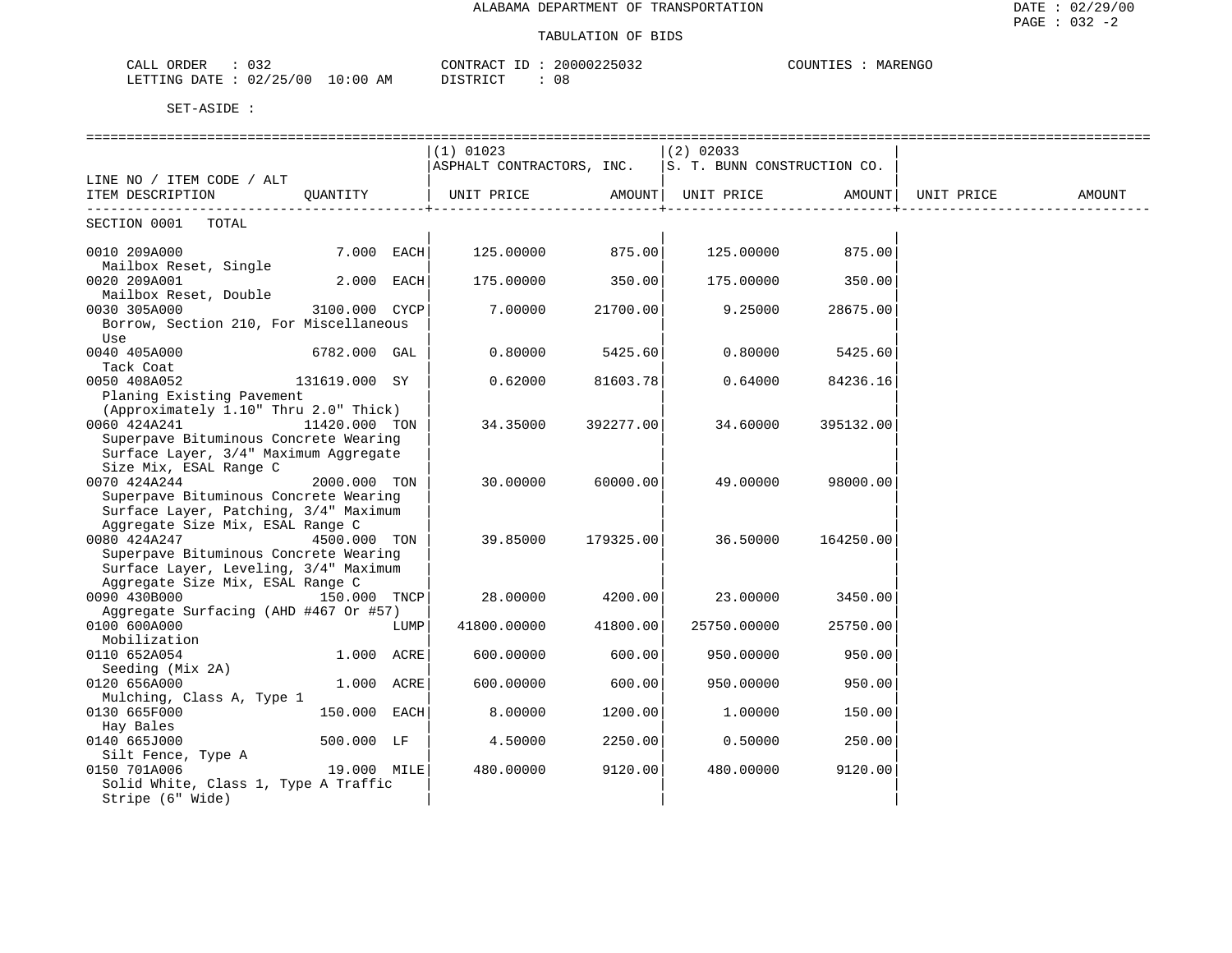| CALL ORDER                      | 032 |          | CONTRACT ID: 20000225032 | COUNTIES : | : MARENGO |
|---------------------------------|-----|----------|--------------------------|------------|-----------|
| LETTING DATE: 02/25/00 10:00 AM |     | DISTRICT | 08                       |            |           |

|                                                       | $(1)$ 01023                                                       |               | $(2)$ 02033                        |               |        |
|-------------------------------------------------------|-------------------------------------------------------------------|---------------|------------------------------------|---------------|--------|
|                                                       | ASPHALT CONTRACTORS, INC. $ S. T. BUNN  \text{CONSTRUCTION CO}$ . |               |                                    |               |        |
| LINE NO / ITEM CODE / ALT                             |                                                                   |               |                                    |               |        |
| ITEM DESCRIPTION QUANTITY                             |                                                                   |               |                                    |               | AMOUNT |
|                                                       |                                                                   |               |                                    |               |        |
| 0160 701A010 6.000 MILE                               | 270.00000                                                         |               | 1620.00 270.00000                  | 1620.00       |        |
| Broken Yellow, Class 1, Type A Traffic                |                                                                   |               |                                    |               |        |
| Stripe (6" Wide)                                      |                                                                   |               |                                    |               |        |
| 0170 701A014 11.000 MILE                              | 480.00000                                                         | 5280.00       | 480.00000                          | 5280.00       |        |
| Solid Yellow, Class 1, Type A Traffic                 |                                                                   |               |                                    |               |        |
| Stripe (6" Wide)                                      |                                                                   |               |                                    |               |        |
| $14.000$ MILE<br>0180 701C002                         | 300.00000                                                         | 4200.00       | 300,00000                          | 4200.00       |        |
| Broken Temporary Traffic Stripe (Paint)               |                                                                   |               |                                    |               |        |
| 0190 701C003 25.000 MILE                              | 320.00000                                                         | 8000.00       | 320.00000                          | 8000.00       |        |
| Solid Temporary Traffic Stripe (Paint)                |                                                                   |               |                                    |               |        |
| 0200 703A000<br>660.000 SOFT                          | 1.30000                                                           | 858.00        | 1.30000                            | 858.00        |        |
| Traffic Control Markings, Class 1, Type               |                                                                   |               |                                    |               |        |
| A                                                     |                                                                   |               |                                    |               |        |
| 0210 703D002<br>690.000 SOFT                          | 1,30000                                                           | 897.001       | 1,30000                            | 897.00        |        |
| Temporary Traffic Control Markings                    |                                                                   |               |                                    |               |        |
| (Paint)                                               |                                                                   |               |                                    |               |        |
| 270.000 EACH<br>0220 705A032                          | 5.00000                                                           | 1350.00       | 5.00000                            | 1350.00       |        |
|                                                       |                                                                   |               |                                    |               |        |
| Pavement Markers, Class A-H, Type 1-B<br>0230 705A037 | 5.25000                                                           | 4357.50       |                                    |               |        |
| $830.000$ EACH                                        |                                                                   |               | 5.25000                            | 4357.50       |        |
| Pavement Markers, Class A-H, Type 2-D                 |                                                                   |               |                                    |               |        |
| 0240 730H000<br>200.000 LF                            | 9,00000                                                           | 1800.00       | 6.50000                            | 1300.00       |        |
| Loop Detector                                         |                                                                   |               |                                    |               |        |
| 0250 740B000<br>369.000 SOFT                          | 11.50000                                                          | 4243.50       | 11,00000                           | 4059.00       |        |
| Construction Signs                                    |                                                                   |               |                                    |               |        |
| 0260 740E000<br>$200.000$ EACH                        | 18.00000                                                          | 3600.00       | 2,00000                            | 400.00        |        |
| Cones (36 Inches High)                                |                                                                   |               |                                    |               |        |
| 200.000 EACH<br>0270 740M000                          | 8.00000                                                           | 1600.00       | 1,00000                            | 200.00        |        |
| Weight For Cone                                       |                                                                   |               |                                    |               |        |
| 0280 7400000<br>$1.000$ EACH                          | 1650.00000                                                        | 1650.00       | 1400.00000 1400.00                 |               |        |
| Pilot Car                                             |                                                                   |               |                                    |               |        |
| SECTION TOTALS                                        |                                                                   |               |                                    |               |        |
|                                                       |                                                                   |               |                                    |               |        |
| CONTRACT TOTALS                                       |                                                                   | \$840,782.38] | ---------------------------------- | \$851,485.26] |        |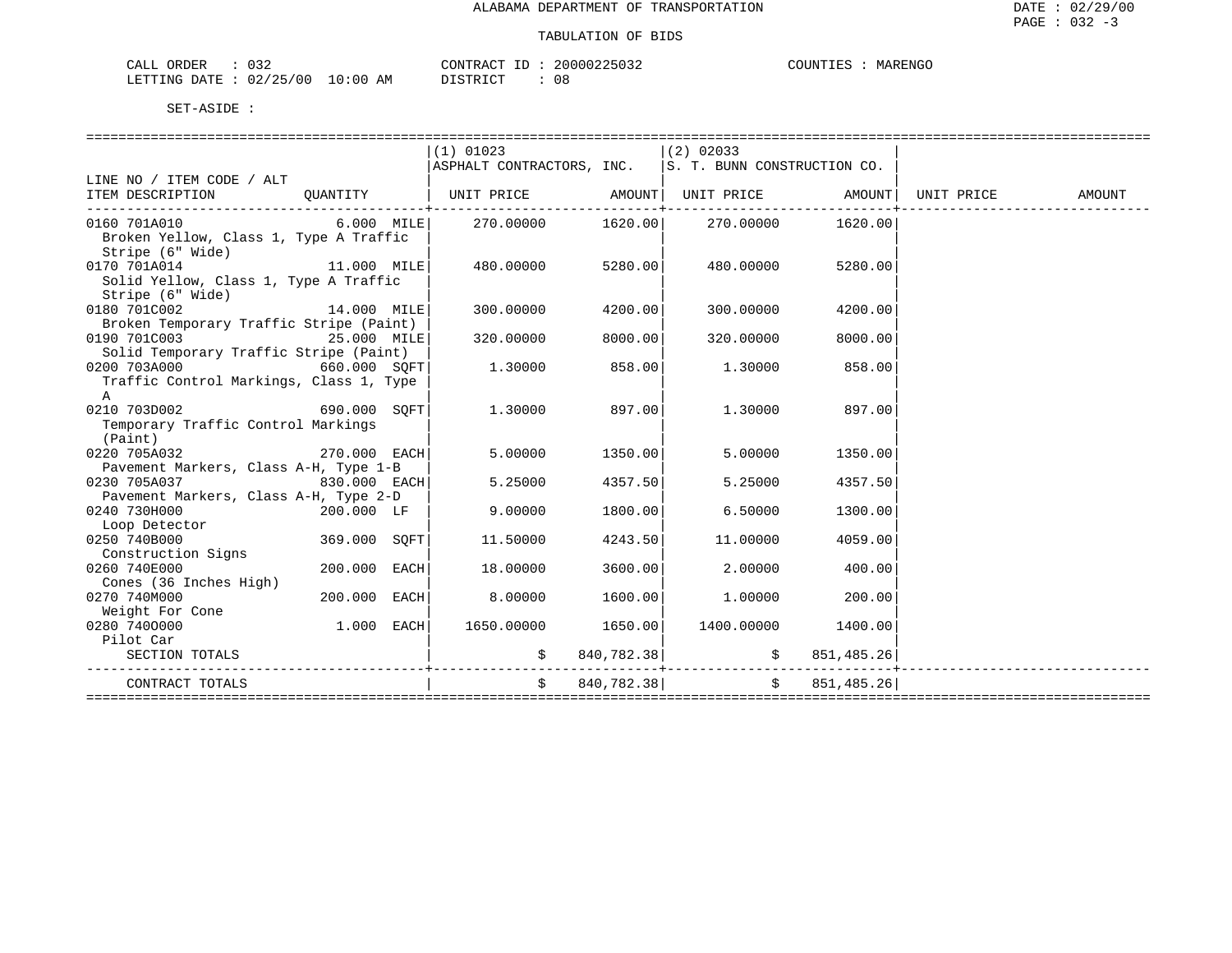### VENDOR RANKING

| CALL ORDER<br>LETTING DATE : 02/25/00                          | $\therefore$ 033<br>$10:00$ AM                                                                                        | CONTRACT ID: 20000225033<br>$\therefore$ 04<br>DISTRICT |              |                  | COUNTIES : RANDOLPH            |                        |
|----------------------------------------------------------------|-----------------------------------------------------------------------------------------------------------------------|---------------------------------------------------------|--------------|------------------|--------------------------------|------------------------|
| CONTRACT DESCRIPTION :<br>Line. Length 4.692 km<br>SET-ASIDE : | for constructing the Resurfacing and Traffic Stripe on<br>C.R.#87 from S.R.#48 in Graham north to the Cleburne County | 45<br>CONTRACT TIME:                                    | Working Days | (available days) | $PROJECT(S)$ : STPNU-5613(106) |                        |
|                                                                |                                                                                                                       |                                                         |              |                  |                                |                        |
| RANK                                                           | VENDOR NO./NAME                                                                                                       |                                                         |              |                  | TOTAL<br><b>BID</b>            | % OVER<br>LOW BID      |
| 01018<br>13022                                                 | APAC-ALABAMA, INC.<br>MCCARTNEY CONSTRUCTION CO., INC.                                                                |                                                         |              |                  | 248,091.06<br>255,595.63       | 100.0000%<br>103.0249% |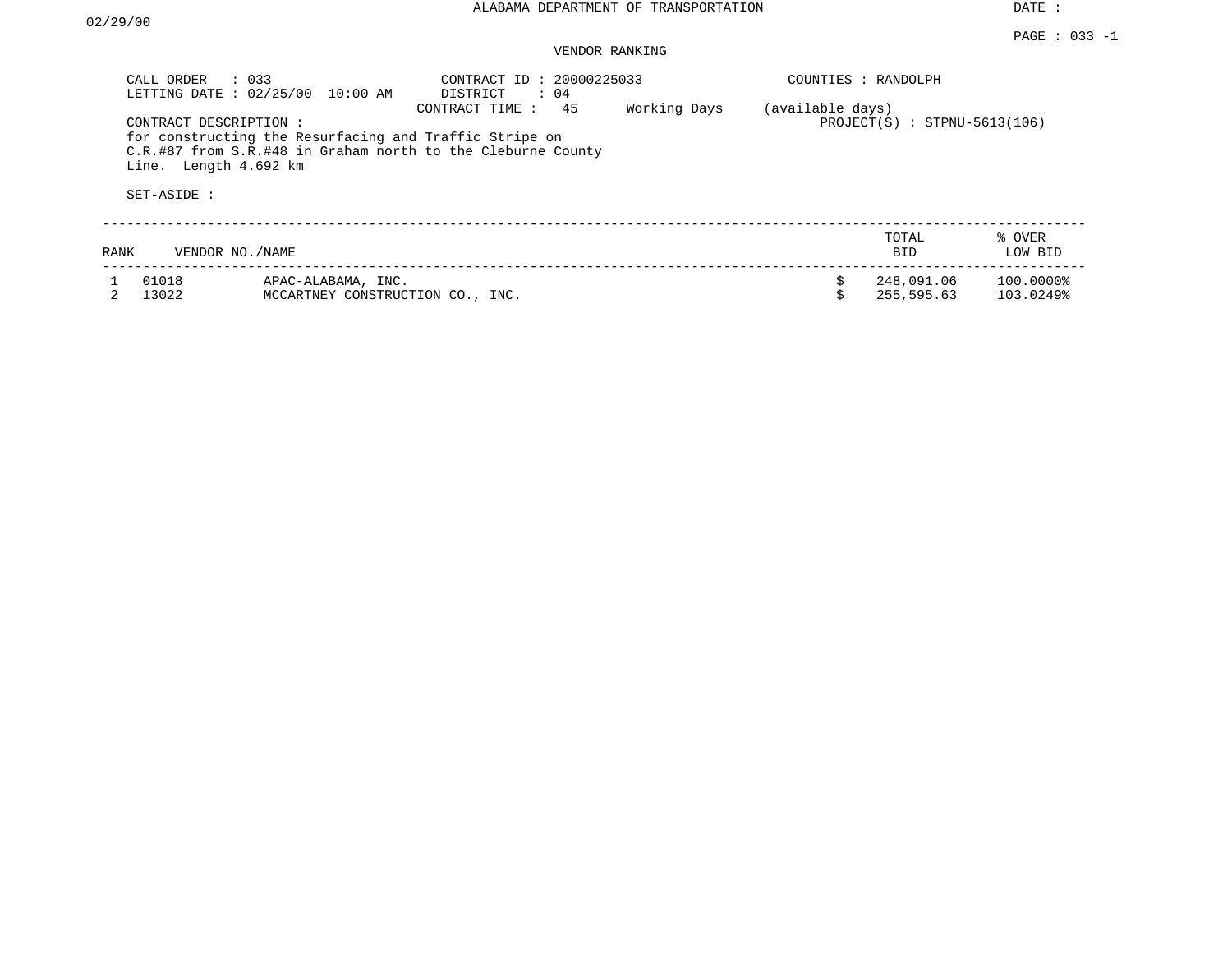### TABULATION OF BIDS

| 033<br>CALL<br>ORDER       |          | CONTRACT<br>ID        | 20000225033 | COUNTIES<br>RANDOLPH |
|----------------------------|----------|-----------------------|-------------|----------------------|
| 02/25/00<br>LETTING DATE : | 10:00 AM | DISTRICT<br>ມ⊥⊔⊥⊥∖⊥∪⊥ | - 04        |                      |

|                                          |               |      |                                                  |          | ============== |          |        |
|------------------------------------------|---------------|------|--------------------------------------------------|----------|----------------|----------|--------|
|                                          |               |      | $(1)$ 01018                                      |          | (2) 13022      |          |        |
|                                          |               |      | APAC-ALABAMA, INC. MCCARTNEY CONSTRUCTION CO.,   |          |                |          |        |
| LINE NO / ITEM CODE / ALT                |               |      |                                                  |          |                |          |        |
| ITEM DESCRIPTION QUANTITY                |               |      | UNIT PRICE AMOUNT  UNIT PRICE AMOUNT  UNIT PRICE |          |                |          | AMOUNT |
| SECTION 0001 ROADWAY                     |               |      |                                                  |          |                |          |        |
|                                          |               |      |                                                  |          |                |          |        |
| 0010 206D001                             | 314.000 M     |      | $5.25000$ $1648.50$ $5.00000$ $1570.00$          |          |                |          |        |
| Removing Guardrail                       |               |      |                                                  |          |                |          |        |
| 0020 210D001                             | 2052.000 M3   |      | 9.13000                                          | 18734.76 | 9.50000        | 19494.00 |        |
| Borrow Excavation (Loose Truckbed        |               |      |                                                  |          |                |          |        |
| Measurement)                             |               |      |                                                  |          |                |          |        |
| 0030 305B060                             | 1149.000 MTON |      | 21.15000                                         | 24301.35 | 18.75000       | 21543.75 |        |
| Crushed Aggregate, Section 825,          |               |      |                                                  |          |                |          |        |
| Shoulder Material, For Miscellaneous     |               |      |                                                  |          |                |          |        |
| Use                                      |               |      |                                                  |          |                |          |        |
| 0040 405A000                             | 7563.000 L    |      | 0.00000                                          | 0.00     | 0.26000        | 1966.38  |        |
| Tack Coat                                |               |      |                                                  |          |                |          |        |
| 0050 429A200<br>1700.000 MTON            |               |      | 38.06000                                         | 64702.00 | 41.35000       | 70295.00 |        |
| Improved Bituminous Concrete Wearing     |               |      |                                                  |          |                |          |        |
| Surface Layer, 12.5 mm Maximum           |               |      |                                                  |          |                |          |        |
| Aggregate Size Mix, ESAL Range A         |               |      |                                                  |          |                |          |        |
| 0060 429A204                             | 100.000 MTON  |      | 57.00000                                         | 5700.00  | 51.50000       | 5150.00  |        |
| Improved Bituminous Concrete Wearing     |               |      |                                                  |          |                |          |        |
| Surface Layer, Patching, 19.0 mm         |               |      |                                                  |          |                |          |        |
| Maximum Aggregate Size Mix, ESAL Range A |               |      |                                                  |          |                |          |        |
| 0070 429A207<br>2224.000 MTON            |               |      | 36.60000                                         | 81398.40 | 37.00000       | 82288.00 |        |
| Improved Bituminous Concrete Wearing     |               |      |                                                  |          |                |          |        |
| Surface Layer, Leveling, 19.0 mm         |               |      |                                                  |          |                |          |        |
| Maximum Aggregate Size Mix, ESAL Range A |               |      |                                                  |          |                |          |        |
| 0080 600A000                             |               | LUMP | 1615.00000                                       | 1615.00  | 7000.00000     | 7000.00  |        |
| Mobilization                             |               |      |                                                  |          |                |          |        |
| 168.000 M<br>0090 630A010                |               |      | 32.55000                                         | 5468.40  | 31.00000       | 5208.00  |        |
| Steel Beam Guardrail, Class A, Type 1    |               |      |                                                  |          |                |          |        |
| (Steel Posts)                            |               |      |                                                  |          |                |          |        |
| 0100 630A015                             | 268.000 M     |      | 36.75000                                         | 9849.00  | 35.00000       | 9380.00  |        |
| Steel Beam Guardrail, Class B, Type 2    |               |      |                                                  |          |                |          |        |
| (Steel Posts)                            |               |      |                                                  |          |                |          |        |
| 0110 630C022                             | 4.000 EACH    |      | 1732.50000                                       | 6930.00  | 1650.00000     | 6600.00  |        |
| Guardrail End Anchor, Type Special       |               |      |                                                  |          |                |          |        |
| 0120 630C050                             | 2.000 EACH    |      | 1470.00000                                       | 2940.00  | 1400.00000     | 2800.00  |        |
| Guardrail End Anchor, Type 20 Series     |               |      |                                                  |          |                |          |        |
| 0130 630C070 2.000 EACH                  |               |      | 1207.50000                                       | 2415.00  | 1150.00000     | 2300.00  |        |
| Guardrail End Anchor, Type 10 Series     |               |      |                                                  |          |                |          |        |
| 0140 701A031                             | 9.000 KM      |      | 626.85000                                        | 5641.65  | 597.00000      | 5373.00  |        |
| Solid White, Class 2, Type A Traffic     |               |      |                                                  |          |                |          |        |
| Stripe (1.5 mm Thick)                    |               |      |                                                  |          |                |          |        |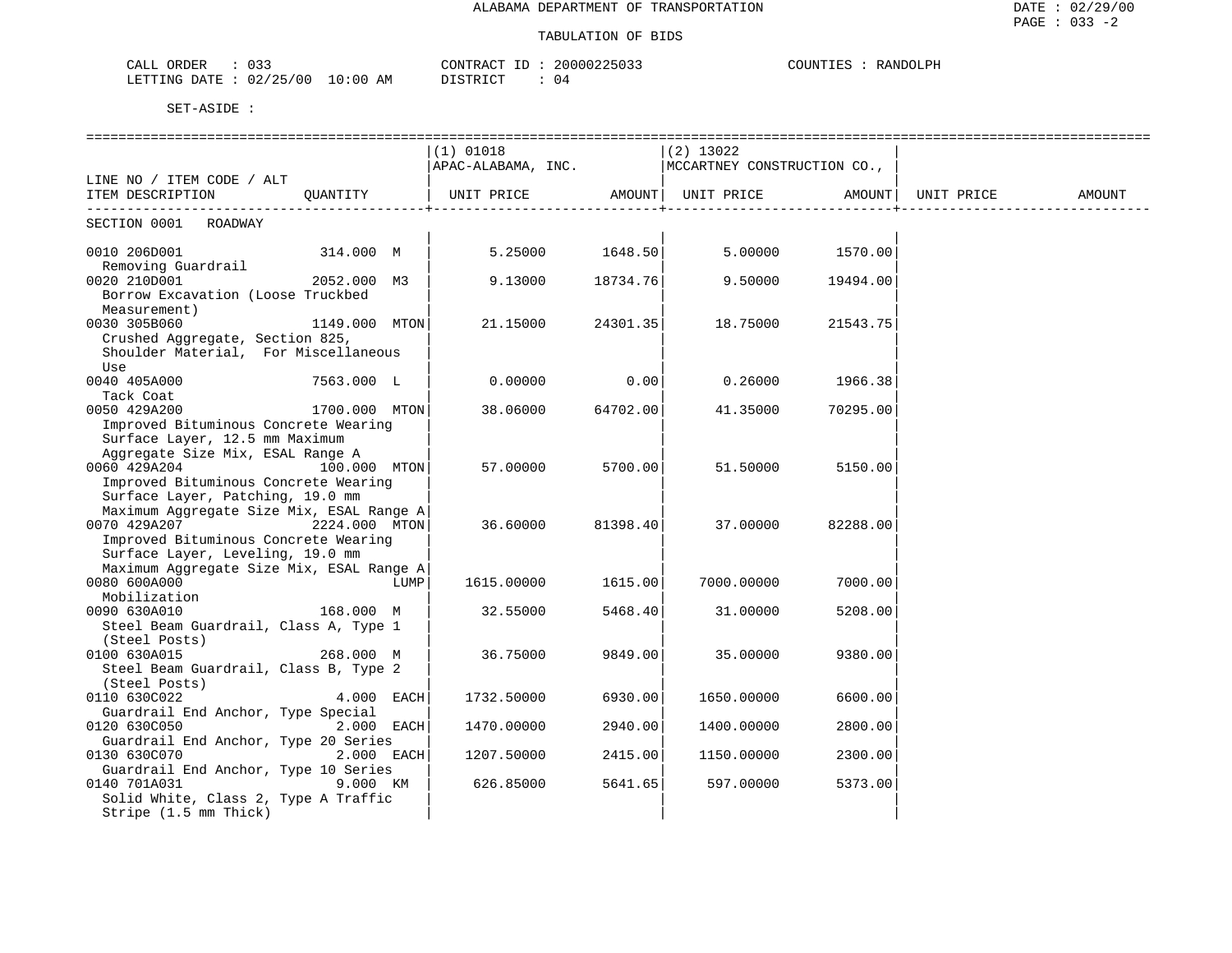| $\sim$ $\sim$ $\sim$ $\sim$<br>ORDER<br>- لىلەپ | 033          |                    | <b>CONTRACT</b><br>$-1$ | 200002250<br>. . <i>. .</i> | COUNT <sup>T</sup><br>工艺区 | $\bigcap T.DV$<br>R ANT |
|-------------------------------------------------|--------------|--------------------|-------------------------|-----------------------------|---------------------------|-------------------------|
| LETTING<br>DATE.                                | '25/00<br>02 | AΜ<br>:00<br>— ∪ ∵ | TAT<br>סידי אדרו        | 04                          |                           |                         |

|                                                                    |              | $(1)$ 01018                                        |            | $(2)$ 13022             |                          |        |
|--------------------------------------------------------------------|--------------|----------------------------------------------------|------------|-------------------------|--------------------------|--------|
|                                                                    |              | APAC-ALABAMA, INC.   MCCARTNEY CONSTRUCTION CO.,   |            |                         |                          |        |
| LINE NO / ITEM CODE / ALT                                          |              |                                                    |            |                         |                          |        |
| ITEM DESCRIPTION QUANTITY                                          |              | UNIT PRICE AMOUNT   UNIT PRICE AMOUNT   UNIT PRICE |            |                         |                          | AMOUNT |
| 0150 701A035 $\sim$ 7.000 KM   685.65000 4799.55 653.00000 4571.00 |              |                                                    |            |                         |                          |        |
| Solid Yellow, Class 2, Type A Traffic                              |              |                                                    |            |                         |                          |        |
| Stripe (2.3 mm Thick)                                              |              |                                                    |            |                         |                          |        |
| $1.000$ KM<br>0160 701A045                                         |              | 391.65000 391.65                                   |            |                         | 373.00000 373.00         |        |
| Broken Yellow, Class 2, Type A Traffic                             |              |                                                    |            |                         |                          |        |
| Stripe (2.3 mm Thick)                                              |              |                                                    |            |                         |                          |        |
| 2.000 KM<br>0170 701C000                                           |              | 228.90000                                          | 457.80     | 218.00000               | 436.00                   |        |
| Broken Temporary Traffic Stripe                                    |              |                                                    |            |                         |                          |        |
| 0180 701C001                                                       | 14.000 KM    | 235.20000                                          | 3292.80    |                         | 224.00000 3136.00        |        |
| Solid Temporary Traffic Stripe                                     |              |                                                    | 340.20     |                         |                          |        |
| 0190 703A002 3.000 M2<br>Traffic Control Markings, Class 2, Type   |              | 113.40000                                          |            | 108.00000               | 324.00                   |        |
| A                                                                  |              |                                                    |            |                         |                          |        |
| 130.000 EACH<br>0200 705A032                                       |              | $6.30000$ 819.00                                   |            | 6.00000                 | 780.00                   |        |
| Pavement Markers, Class A-H, Type 1-B                              |              |                                                    |            |                         |                          |        |
| 0210 705A037                                                       | 260.000 EACH | 6.30000                                            | 1638.00    |                         | 6.00000 1560.00          |        |
| Pavement Markers, Class A-H, Type 2-D                              |              |                                                    |            |                         |                          |        |
| 0220 740B000                                                       |              | $18.000$ M2 $\vert$ 136.00000                      | 2448.00    |                         | 110.00000 1980.00        |        |
| Construction Signs                                                 |              |                                                    |            |                         |                          |        |
| 0230 740E000                                                       | 50.000 EACH  | 8.00000                                            | 400.00     | $0.95000$ 47.50         |                          |        |
| Cones (900 mm High)                                                |              |                                                    |            |                         |                          |        |
| 0240 7400000                                                       | $1.000$ EACH | 2160.00000 2160.00                                 |            | 1420.00000 1420.00      |                          |        |
| Pilot Car                                                          |              |                                                    |            |                         |                          |        |
| SECTION TOTALS                                                     |              | \$                                                 | 248,091.06 |                         | $\frac{1}{5}$ 255,595.63 |        |
| CONTRACT TOTALS                                                    |              | $\mathsf{S}$                                       |            | 248,091.06 \$255,595.63 |                          |        |
|                                                                    |              |                                                    |            |                         |                          |        |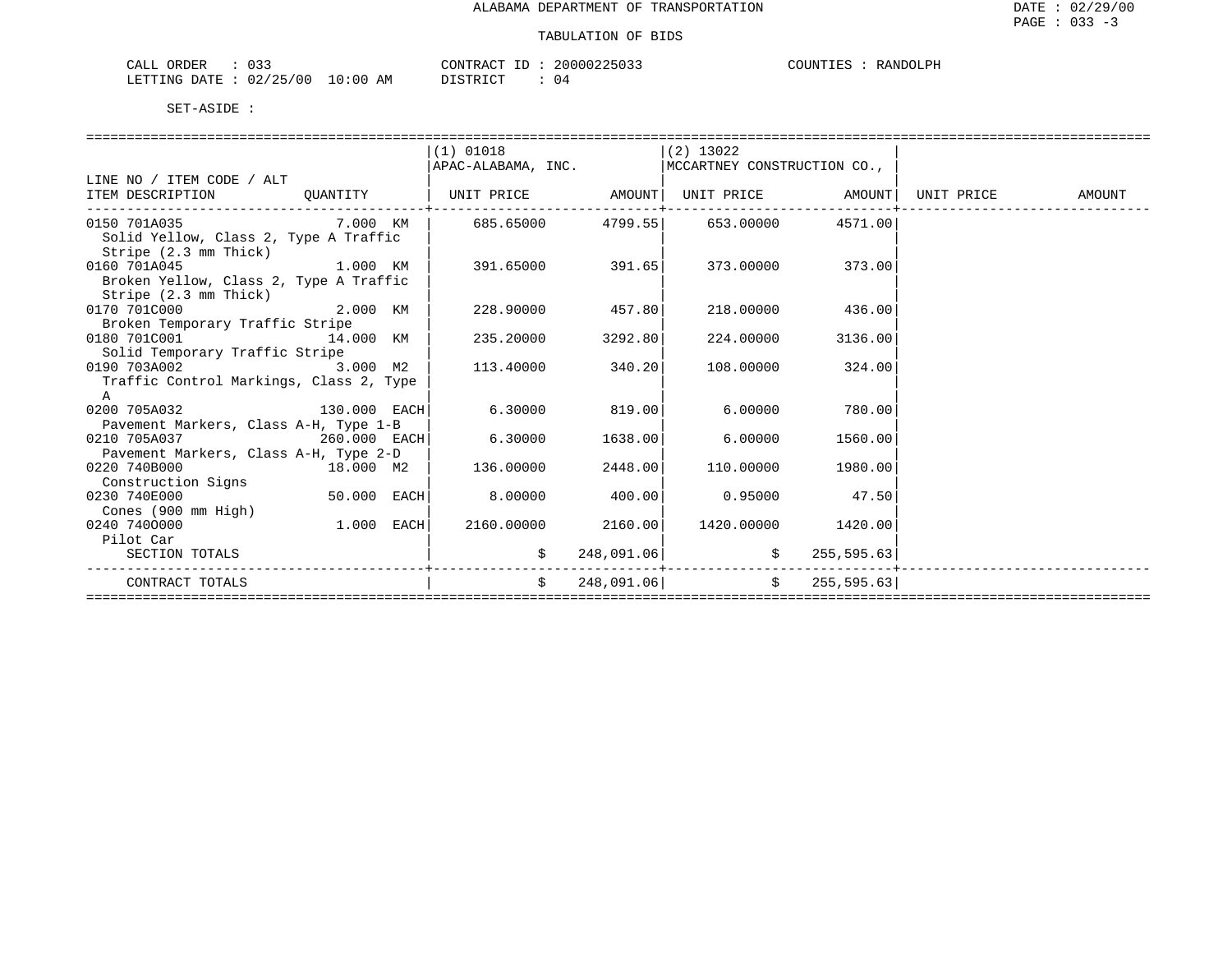### VENDOR RANKING

|      | CALL ORDER<br>$\therefore$ 034<br>LETTING DATE: $02/25/00$ | 10:00 AM                                                                                                                                                                  | CONTRACT ID: 20000225034<br>DISTRICT<br>$\colon$ 04 |              |                  | COUNTIES : TALLAPOOSA                  |                                     |
|------|------------------------------------------------------------|---------------------------------------------------------------------------------------------------------------------------------------------------------------------------|-----------------------------------------------------|--------------|------------------|----------------------------------------|-------------------------------------|
|      | CONTRACT DESCRIPTION:<br>$11.094$ mi.<br>SET-ASIDE :       | for constructing the Resurfacing and Traffic Stripe on<br>C.R.#75 from the Dadeville city limits northeast to<br>Germany's Ferry Bridge over the Tallapoosa River. Length | CONTRACT TIME:<br>60                                | Working Days | (available days) | $PROJECT(S) : STPNU-6210(106)$         |                                     |
| RANK | VENDOR NO./NAME                                            |                                                                                                                                                                           |                                                     |              |                  | TOTAL<br><b>BID</b>                    | % OVER<br>LOW BID                   |
|      | 05002<br>04013<br>05024                                    | EAST ALABAMA PAVING CO., INC.<br>DUNN CONSTRUCTION CO., INC.<br>EAST RIVER CONSTRUCTION CO., INC.                                                                         |                                                     |              | Ŝ.               | 897,233.76<br>905,000.00<br>980,690.40 | 100.0000%<br>100.8655%<br>109.3015% |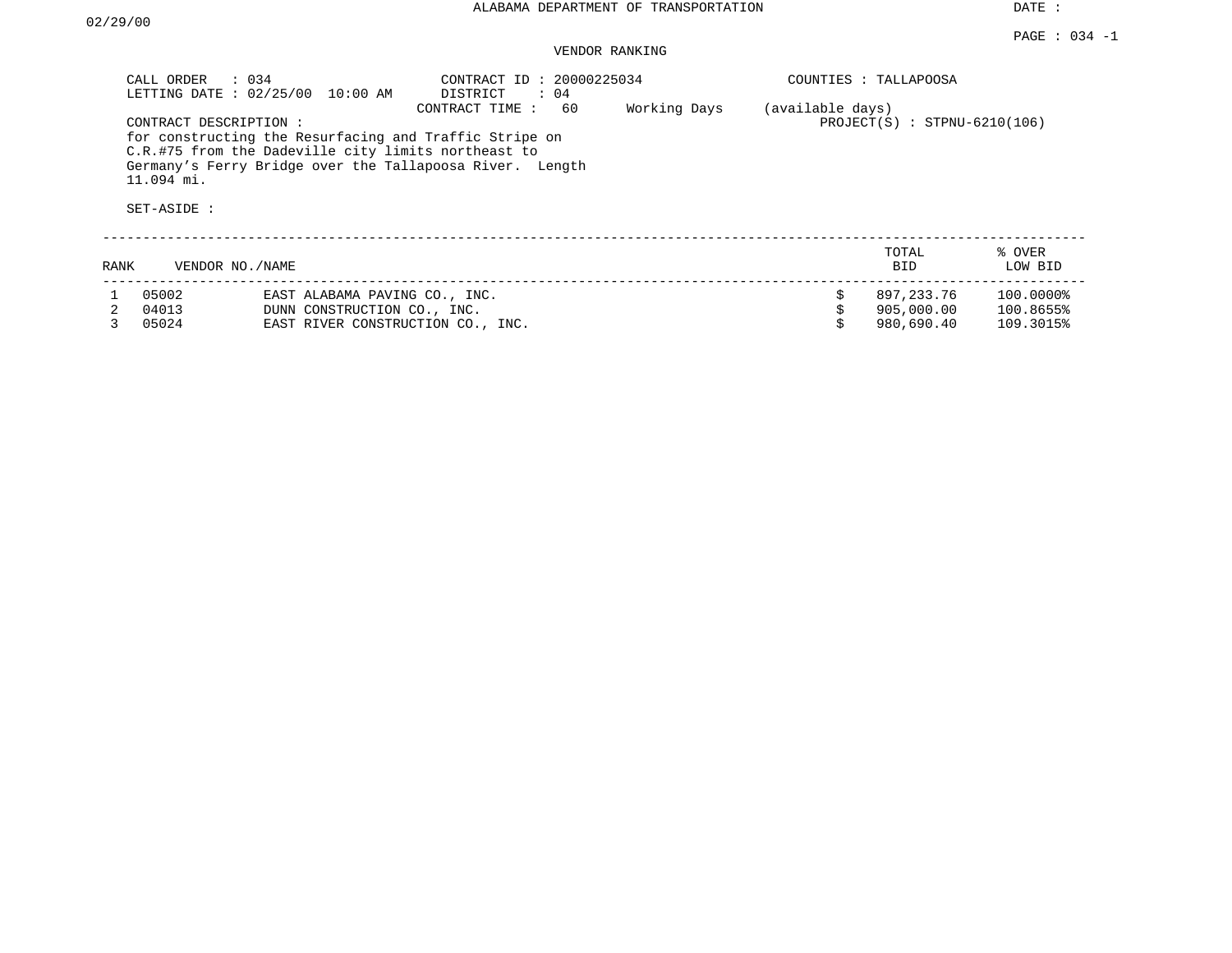| $\therefore$ 034<br>CALL ORDER  |          | CONTRACT ID: 20000225034 | COUNTIES : TALLAPOOSA |
|---------------------------------|----------|--------------------------|-----------------------|
| LETTING DATE: 02/25/00 10:00 AM | DISTRICT |                          |                       |

|                                          |               |      | $(1)$ 05002                                                                           |           | (2) 04013   |                   | (3) 05024   |           |
|------------------------------------------|---------------|------|---------------------------------------------------------------------------------------|-----------|-------------|-------------------|-------------|-----------|
|                                          |               |      | EAST ALABAMA PAVING CO., INC DUNN CONSTRUCTION CO., INC. EAST RIVER CONSTRUCTION CO., |           |             |                   |             |           |
| LINE NO / ITEM CODE / ALT                |               |      |                                                                                       |           |             |                   |             |           |
| ITEM DESCRIPTION                         | OUANTITY      |      | UNIT PRICE                                                                            | AMOUNT    | UNIT PRICE  | AMOUNT            | UNIT PRICE  | AMOUNT    |
|                                          |               |      |                                                                                       |           |             |                   |             |           |
| SECTION 0001 Total                       |               |      |                                                                                       |           |             |                   |             |           |
| 0010 405A000                             | 3966.000 GAL  |      | 2,00000                                                                               | 7932.00   |             | $0.93000$ 3688.38 | 1.25000     | 4957.50   |
| Tack Coat                                |               |      |                                                                                       |           |             |                   |             |           |
| 0020 429A200                             | 7570.000 TON  |      | 36.77000                                                                              | 278348.90 | 35.58000    | 269340.60         | 38.90000    | 294473.00 |
| Improved Bituminous Concrete Wearing     |               |      |                                                                                       |           |             |                   |             |           |
| Surface Layer, 1/2" Maximum Aggregate    |               |      |                                                                                       |           |             |                   |             |           |
| Size Mix, ESAL Range A<br>0030 429B204   |               |      | 0.00000                                                                               |           |             |                   |             |           |
| Improved Bituminous Concrete Binder      | 1150.000 TON  |      |                                                                                       | 0.00      | 53.20000    | 61180.00          | 40.00000    | 46000.00  |
| Layer, Patching, 3/4" Maximum Aggregate  |               |      |                                                                                       |           |             |                   |             |           |
| Size Mix, ESAL Range A                   |               |      |                                                                                       |           |             |                   |             |           |
| 0040 429B208                             | 10906.000 TON |      | 35.36000                                                                              | 385636.16 | 32.13000    | 350409.78         | 37.90000    | 413337.40 |
| Improved Bituminous Concrete Binder      |               |      |                                                                                       |           |             |                   |             |           |
| Layer, Leveling, 3/4" Maximum Aggregate  |               |      |                                                                                       |           |             |                   |             |           |
| Size Mix, ESAL Range A                   |               |      |                                                                                       |           |             |                   |             |           |
| 0050 429C211                             | 885.000 TON   |      | 37.00000                                                                              | 32745.00  | 36.38000    | 32196.30          | 40.00000    | 35400.00  |
| Improved Bituminous Concrete Base Layer, |               |      |                                                                                       |           |             |                   |             |           |
| Widening, 1 1/2" Maximum Aggregate       |               |      |                                                                                       |           |             |                   |             |           |
| Size Mix, ESAL Range A                   |               |      |                                                                                       |           |             |                   |             |           |
| 0060 600A000                             |               | LUMP | 65341.00000                                                                           | 65341.00  | 12148.46000 | 12148.46          | 20000.00000 | 20000.00  |
| Mobilization                             |               |      |                                                                                       |           |             |                   |             |           |
| 0070 630A010                             | 550.000 LF    |      | 9.85000                                                                               | 5417.50   | 11.57000    | 6363.50           | 12.00000    | 6600.00   |
| Steel Beam Guardrail, Class A, Type 1    |               |      |                                                                                       |           |             |                   |             |           |
| (Steel Posts)                            |               |      |                                                                                       |           |             |                   |             |           |
| 0080 630C022                             | 4.000 EACH    |      | 1650.00000                                                                            | 6600.00   | 1938.28000  | 7753.12           | 1850.00000  | 7400.00   |
| Guardrail End Anchor, Type Special       |               |      |                                                                                       |           |             |                   |             |           |
| 0090 630C070                             | 12.000 EACH   |      | 1100.00000                                                                            | 13200.00  | 1292.18000  | 15506.16          | 1200.00000  | 14400.00  |
| Guardrail End Anchor, Type 10 Series     |               |      |                                                                                       |           |             |                   |             |           |
| 0100 651B000                             | 80.000 TON    |      | 35.00000                                                                              | 2800.00   | 41.12000    | 3289.60           | 40.00000    | 3200.00   |
| Agricultural Limestone                   |               |      |                                                                                       |           |             |                   |             |           |
| 0110 652A056                             | 40.000 ACRE   |      | 200.00000                                                                             | 8000.00   | 528.62000   | 21144.80          | 500.00000   | 20000.00  |
| Seeding (Mix 2E)                         |               |      |                                                                                       |           |             |                   |             |           |
| 0120 656A000                             | 40.000 ACRE   |      | 200.00000                                                                             | 8000.00   | 528.62000   | 21144.80          | 500.00000   | 20000.00  |
| Mulching, Class A, Type 1                |               |      |                                                                                       |           |             |                   |             |           |
| 0130 665F000                             | 200.000 EACH  |      | 4.00000                                                                               | 800.00    | 6.23000     | 1246.00           | 10.00000    | 2000.00   |
| Hay Bales                                |               |      |                                                                                       |           |             |                   |             |           |
| 0140 665J000                             | 550.000 LF    |      | 4.00000                                                                               | 2200.00   | 6.23000     | 3426.50           | 6.00000     | 3300.00   |
| Silt Fence, Type A                       |               |      |                                                                                       |           |             |                   |             |           |
| 0150 701A031                             | 23.000 MILE   |      | 990.00000                                                                             | 22770.00  | 1162.96000  | 26748.08          | 1050.00000  | 24150.00  |
| Solid White, Class 2, Type A Traffic     |               |      |                                                                                       |           |             |                   |             |           |
| Stripe (0.06" Thick)                     |               |      |                                                                                       |           |             |                   |             |           |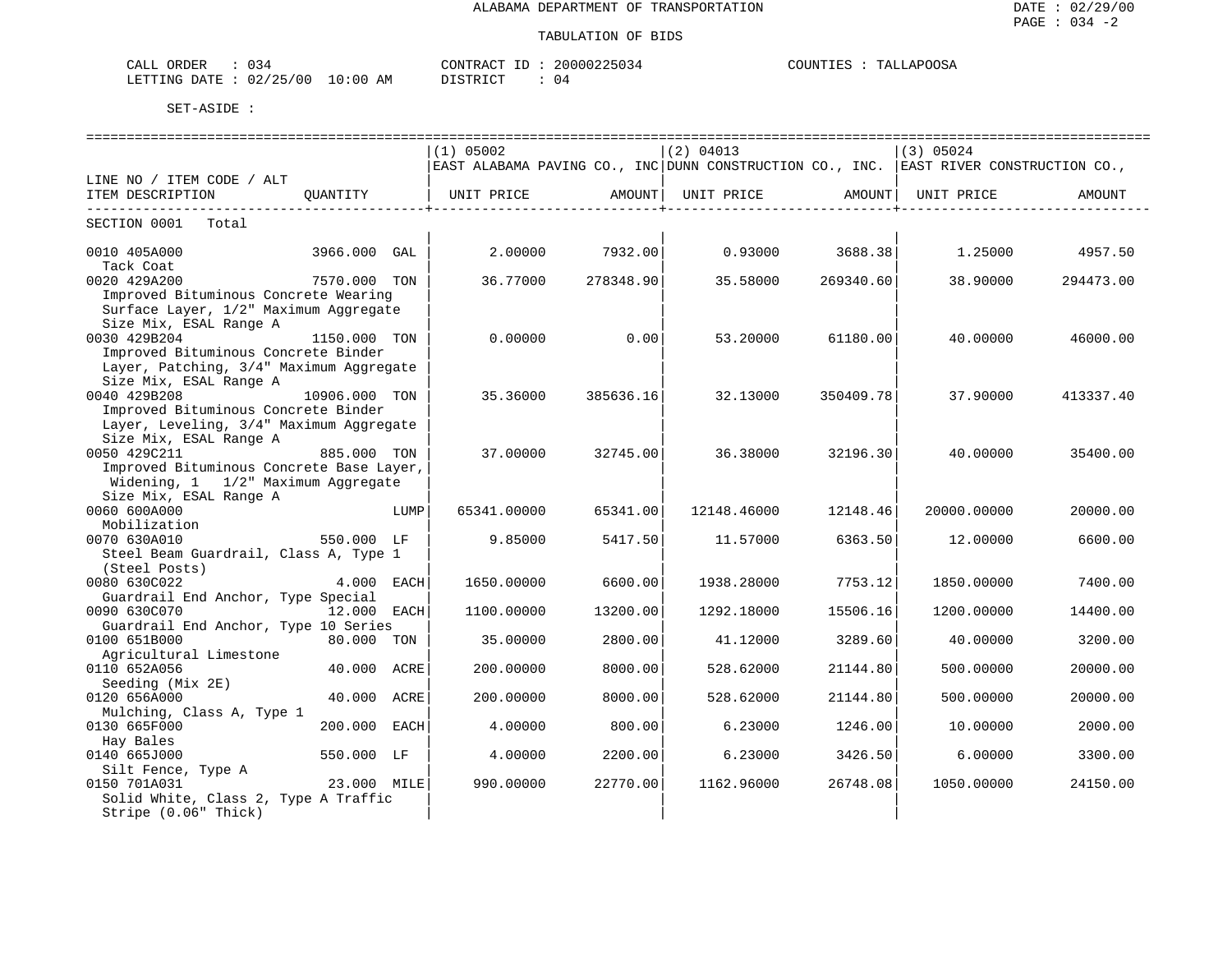| CALL ORDER                      |  |          | CONTRACT ID: 20000225034 | COUNTIES : TALLAPOOSA |
|---------------------------------|--|----------|--------------------------|-----------------------|
| LETTING DATE: 02/25/00 10:00 AM |  | DISTRICT |                          |                       |

|                                         | (1) 05002                                                                             |            | $(2)$ 04013                                                  |                    | (3) 05024  |    |            |
|-----------------------------------------|---------------------------------------------------------------------------------------|------------|--------------------------------------------------------------|--------------------|------------|----|------------|
|                                         | EAST ALABAMA PAVING CO., INC DUNN CONSTRUCTION CO., INC. EAST RIVER CONSTRUCTION CO., |            |                                                              |                    |            |    |            |
| LINE NO / ITEM CODE / ALT               |                                                                                       |            |                                                              |                    |            |    |            |
| ITEM DESCRIPTION<br>QUANTITY            | UNIT PRICE AMOUNT                                                                     |            | UNIT PRICE AMOUNT                                            |                    | UNIT PRICE |    | AMOUNT     |
| 0160 701A035<br>16.000 MILE             |                                                                                       |            | $1200.00000$ $19200.00$ $1409.65000$ $22554.40$ $1400.00000$ |                    |            |    | 22400.00   |
| Solid Yellow, Class 2, Type A Traffic   |                                                                                       |            |                                                              |                    |            |    |            |
| Stripe (0.09" Thick)                    |                                                                                       |            |                                                              |                    |            |    |            |
| 0170 701A045 6.000 MILE                 | 850.00000                                                                             | 5100.00    |                                                              | 998.51000 5991.06  | 900.00000  |    | 5400.00    |
| Broken Yellow, Class 2, Type A Traffic  |                                                                                       |            |                                                              |                    |            |    |            |
| Stripe (0.09" Thick)                    |                                                                                       |            |                                                              |                    |            |    |            |
| 12.000 MILE<br>0180 701C000             | 310.00000                                                                             | 3720.00    |                                                              | 364.16000 4369.92  | 400.00000  |    | 4800.00    |
| Broken Temporary Traffic Stripe         |                                                                                       |            |                                                              |                    |            |    |            |
| 0190 701C001<br>32.000 MILE             | 380.00000                                                                             | 12160.00   | 446.39000                                                    | 14284.48           | 400.00000  |    | 12800.00   |
| Solid Temporary Traffic Stripe          |                                                                                       |            |                                                              |                    |            |    |            |
| 0200 703A002<br>300.000 SOFT            | 2,20000                                                                               | 660.00     |                                                              | 2.58000 774.00     | 2.50000    |    | 750.00     |
| Traffic Control Markings, Class 2, Type |                                                                                       |            |                                                              |                    |            |    |            |
| A                                       |                                                                                       |            |                                                              |                    |            |    |            |
| 685.000 EACH<br>0210 705A032            | 4.20000                                                                               | 2877.00    | 4.93000                                                      | 3377.05            | 4.50000    |    | 3082.50    |
| Pavement Markers, Class A-H, Type 1-B   |                                                                                       |            |                                                              |                    |            |    |            |
| 0220 705A037<br>2114.000 EACH           | 4.30000                                                                               | 9090.20    | 5.04000                                                      | 10654.56           | 5.00000    |    | 10570.00   |
| Pavement Markers, Class A-H, Type 2-D   |                                                                                       |            |                                                              |                    |            |    |            |
| $267.000$ SQFT<br>0230 740B000          | 8,00000                                                                               | 2136.00    | 10.58000                                                     | 2824.86            | 10.00000   |    | 2670.00    |
| Construction Signs                      |                                                                                       |            |                                                              |                    |            |    |            |
| $50.000$ EACH<br>0240 740E000           | 10.00000                                                                              | 500.00     | 12.45000                                                     | 622.50             | 20,00000   |    | 1000.00    |
| Cones (36 Inches High)                  |                                                                                       |            |                                                              |                    |            |    |            |
| $1.000$ EACH<br>0250 7400000            | 2000.00000                                                                            | 2000.00    |                                                              | 3961.09000 3961.09 | 2000.00000 |    | 2000.00    |
| Pilot Car                               |                                                                                       |            |                                                              |                    |            |    |            |
| SECTION TOTALS                          | \$                                                                                    | 897,233.76 | $\ddot{\mathbf{S}}$                                          | 905,000.00         |            |    | 980,690.40 |
| CONTRACT TOTALS                         | $\mathsf{S}$                                                                          | 897,233.76 | $\ddot{\mathbf{S}}$                                          | 905,000.00         |            | Ŝ. | 980,690.40 |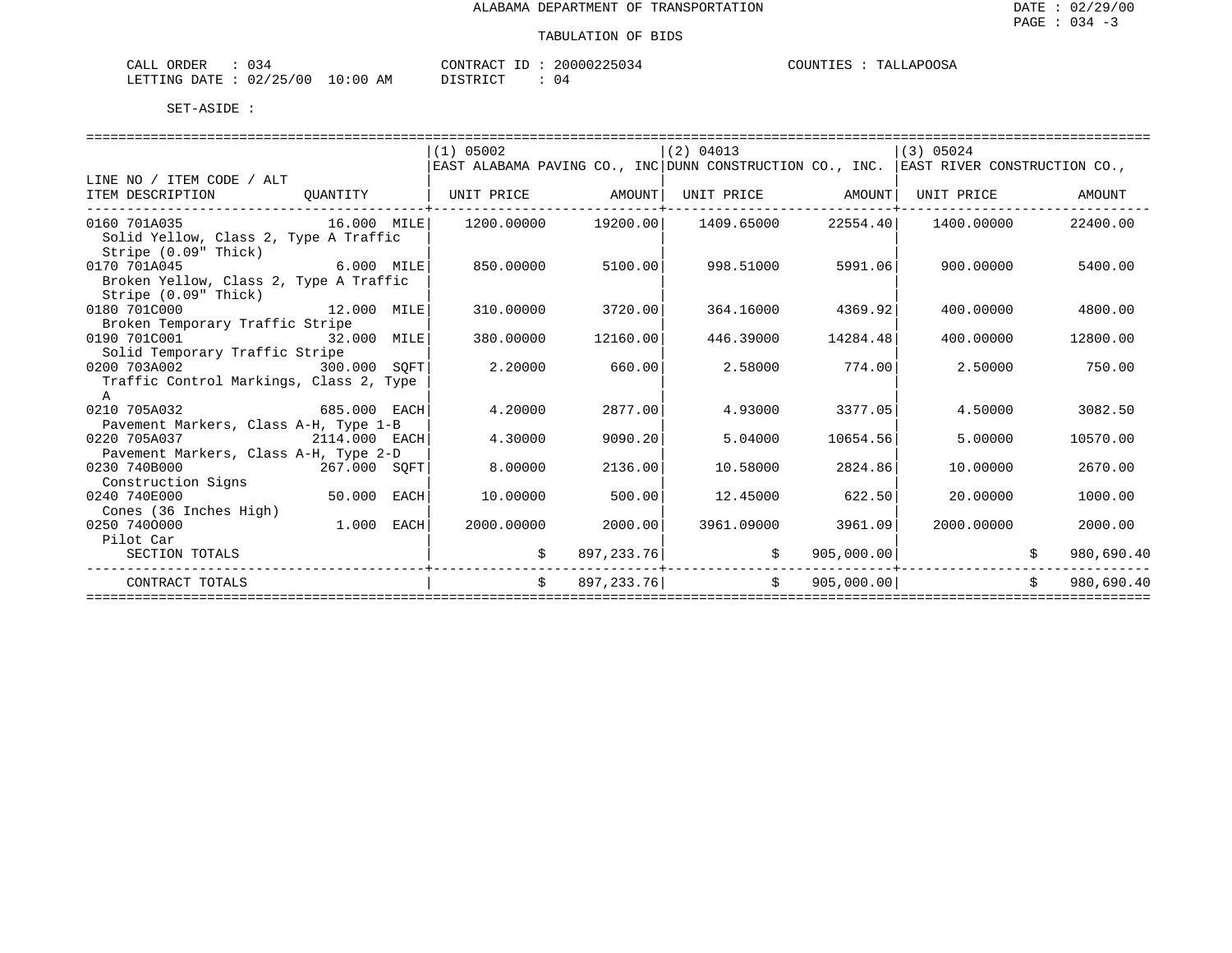### VENDOR RANKING

|      | CALL ORDER<br>$\therefore$ 036<br>LETTING DATE : 02/25/00        | 10:00 AM                             | CONTRACT ID: 20000225036<br>DISTRICT<br>: 01                                                                                                   |              | COUNTIES : MORGAN |                     |                   |
|------|------------------------------------------------------------------|--------------------------------------|------------------------------------------------------------------------------------------------------------------------------------------------|--------------|-------------------|---------------------|-------------------|
|      | CONTRACT DESCRIPTION:<br>Decatur. Length 0.770 km<br>SET-ASIDE : |                                      | CONTRACT TIME:<br>100<br>for constructing the Grade, Drain and Pavement on Spring<br>Avenue from S.R.#67 (Beltline Road) to Cedar Lake Road in | Working Days | (available days)  | $PROJECT(S)$ :      |                   |
| RANK | VENDOR NO./NAME                                                  |                                      |                                                                                                                                                |              |                   | TOTAL<br><b>BID</b> | % OVER<br>LOW BID |
|      | 01018                                                            | APAC-ALABAMA, INC.                   |                                                                                                                                                |              | Ŝ.                | 879,605.99          | 100.0000%         |
|      | 23045                                                            | WATERS BROTHERS CONTRACTORS, INC.    |                                                                                                                                                |              |                   | 896,312.32          | 101.8992%         |
|      | 18036                                                            | RILEY BRIDGE & ENGINEERING CO., INC. |                                                                                                                                                |              |                   | 984,385.90          | 111.9121%         |

4 04009 W. W. DYAR & SONS, INC. \$ 1,176,327.80 133.7334%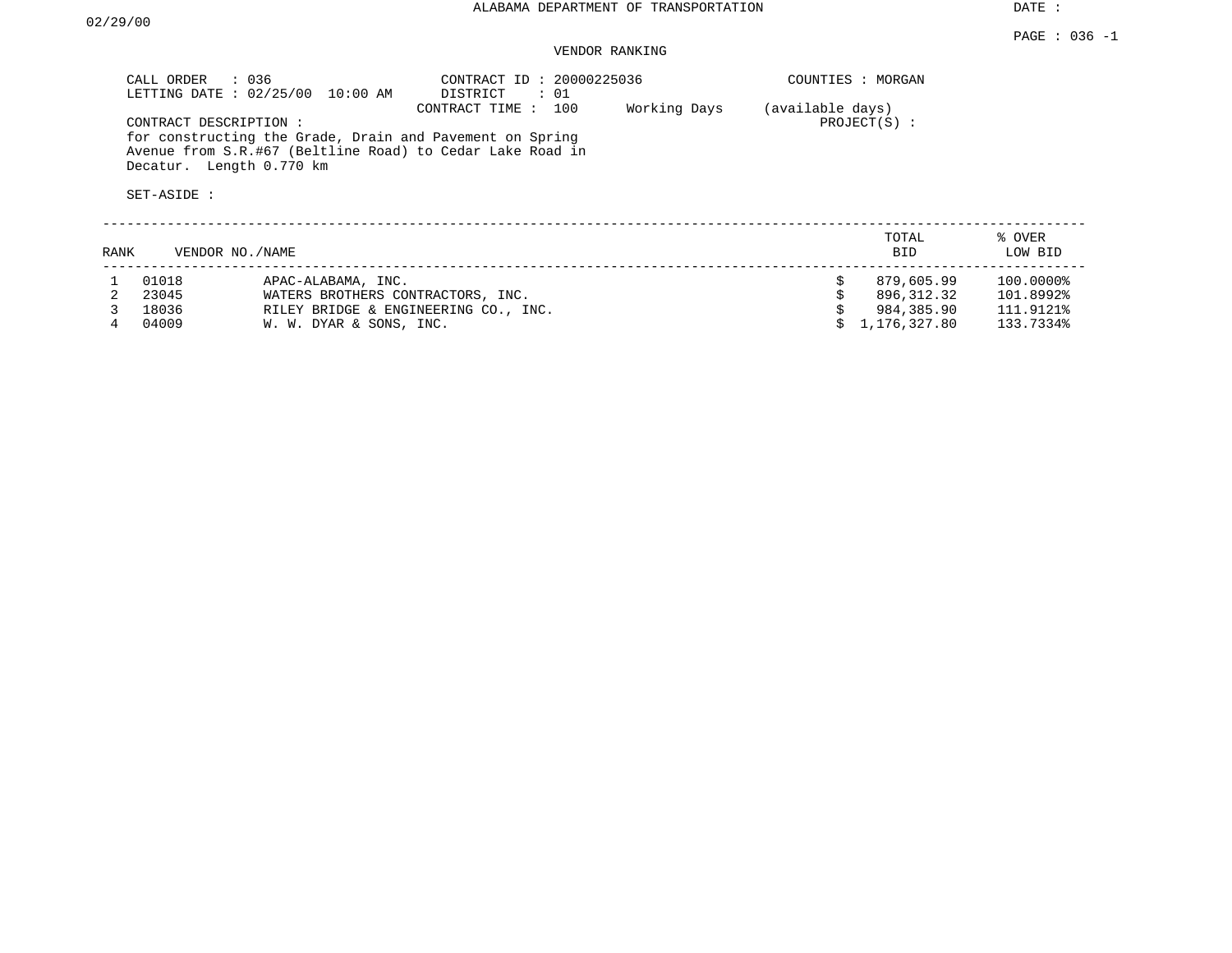| CALL ORDER                      | 036 |          | CONTRACT ID: 20000225036 | COUNTIES : | MORGAN |
|---------------------------------|-----|----------|--------------------------|------------|--------|
| LETTING DATE: 02/25/00 10:00 AM |     | DISTRICT |                          |            |        |

| ================                                  |              |            |                    |           |                                                           |           |             |           |
|---------------------------------------------------|--------------|------------|--------------------|-----------|-----------------------------------------------------------|-----------|-------------|-----------|
|                                                   |              |            | $(1)$ 01018        |           | $(2)$ 23045                                               |           | $(3)$ 18036 |           |
|                                                   |              |            | APAC-ALABAMA, INC. |           | WATERS BROTHERS CONTRACTORS, RILEY BRIDGE & ENGINEERING C |           |             |           |
| LINE NO / ITEM CODE / ALT                         |              |            |                    |           |                                                           |           |             |           |
| ITEM DESCRIPTION                                  | OUANTITY     |            | UNIT PRICE         | AMOUNT    | UNIT PRICE                                                | AMOUNT    | UNIT PRICE  | AMOUNT    |
| SECTION 0001 Total                                |              |            |                    |           |                                                           |           |             |           |
| 0010 201A000                                      |              | LUMP       | 9575.31000         | 9575.31   | 10000.00000                                               | 10000.00  | 4000.00000  | 4000.00   |
| Clearing & Grubbing (Approximately 2<br>Hectares) |              |            |                    |           |                                                           |           |             |           |
| 0020 206C000                                      | 14.000 M2    |            | 10.83000           | 151.62    | 8.69060                                                   | 121.67    | 4.00000     | 56.00     |
| Removing Concrete Sidewalk                        |              |            |                    |           |                                                           |           |             |           |
| 0030 206C002                                      | 125.000 M2   |            | 19,90000           | 2487.50   | 11.68020                                                  | 1460.03   | 4.00000     | 500.00    |
| Removing Concrete Slope Paving                    |              |            |                    |           |                                                           |           |             |           |
| 0040 206D000                                      | 321.000 M    |            | 22.13000           | 7103.73   | 10.68850                                                  | 3431.01   | 6.00000     | 1926.00   |
| Removing Pipe                                     |              |            |                    |           |                                                           |           |             |           |
| 0050 206D001                                      | 125.000 M    |            | 9.18000            | 1147.50   | 7.55600                                                   | 944.50    | 6,00000     | 750.00    |
| Removing Guardrail                                |              |            |                    |           |                                                           |           |             |           |
| 0060 206D003                                      | 63.000 M     |            | 3.46000            | 217.98    | 12.18910                                                  | 767.91    | 9,00000     | 567.00    |
| Removing Curb And Gutter                          |              |            |                    |           |                                                           |           |             |           |
| 0070 206E000                                      |              | 7.000 EACH | 97.44000           | 682.08    | 153.77540                                                 | 1076.43   | 90.00000    | 630.00    |
| Removing Headwalls                                |              |            |                    |           |                                                           |           |             |           |
| 0080 206E008                                      |              | 2.000 EACH | 86.74000           | 173.48    | 94.44940                                                  | 188.90    | 125.00000   | 250.00    |
| Removing Guardrail End Anchor (All Type)          |              |            |                    |           |                                                           |           |             |           |
| 0090 210A000                                      | 5648,000 M3  |            | 6.34000            | 35808.32  | 11,00000                                                  | 62128.00  | 5.60000     | 31628.80  |
| Unclassified Excavation                           |              |            |                    |           |                                                           |           |             |           |
| 0100 210D001                                      | 423.000 M3   |            | 10.93000           | 4623.39   | 30.00000                                                  | 12690.00  | 11,00000    | 4653.00   |
| Borrow Excavation (Loose Truckbed                 |              |            |                    |           |                                                           |           |             |           |
| Measurement)                                      |              |            |                    |           |                                                           |           |             |           |
| 0110 214A000                                      | 1611.000 M3  |            | 7.28000            | 11728.08  | 9.00000                                                   | 14499.00  | 11.80000    | 19009.80  |
| Structure Excavation                              |              |            |                    |           |                                                           |           |             |           |
| 0120 214B001                                      | 828.000 M3   |            | 16.65000           | 13786.20  | 17,00000                                                  | 14076.00  | 24,00000    | 19872.00  |
| Foundation Backfill, Commercial                   |              |            |                    |           |                                                           |           |             |           |
| 0130 231B002                                      | 841.000 MTON |            | 18.21000           | 15314.61  | 15.40980                                                  | 12959.64  | 18.00000    | 15138.00  |
| Roadbed Stabilizing Material, ALDOT               |              |            |                    |           |                                                           |           |             |           |
| #410 (Modified)                                   |              |            |                    |           |                                                           |           |             |           |
| 0140 301A008                                      | 32080.000 M2 |            | 3.54000            | 113563.20 | 4.17790                                                   | 134027.03 | 4.50000     | 144360.00 |
| Crushed Aggregate Base Course, Type B,            |              |            |                    |           |                                                           |           |             |           |
| Plant Mixed, 125 mm Compacted Thickness           |              |            |                    |           |                                                           |           |             |           |
| 0150 401A000                                      | 16040.000 M2 |            | 0.69000            | 11067.60  | 0.50890                                                   | 8162.76   | 0.65000     | 10426.00  |
| Bituminous Treatment A                            |              |            |                    |           |                                                           |           |             |           |
| 0160 405A000                                      | 16040.000 L  |            | 0.37000            | 5934.80   | 0.27480                                                   | 4407.79   | 0.55000     | 8822.00   |
| Tack Coat                                         |              |            |                    |           |                                                           |           |             |           |
| 0170 429A220                                      | 962.000 MTON |            | 41.93000           | 40336.66  | 44.96040                                                  | 43251.90  | 48.00000    | 46176.00  |
| Improved Bituminous Concrete Wearing              |              |            |                    |           |                                                           |           |             |           |
| Surface Layer, 12.5 mm Maximum                    |              |            |                    |           |                                                           |           |             |           |
| Aggregate Size Mix, ESAL Range B                  |              |            |                    |           |                                                           |           |             |           |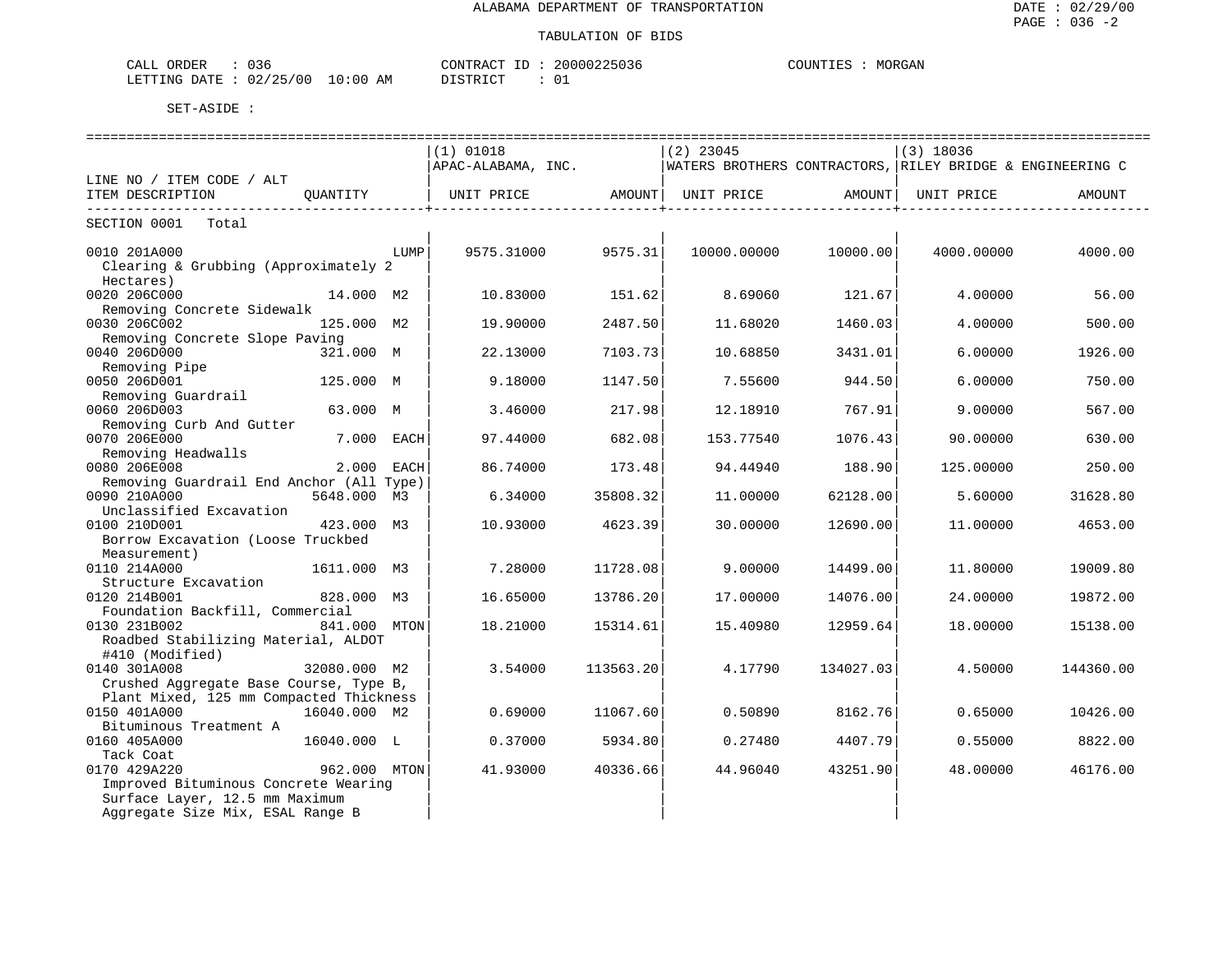| ORDER<br>CALL (        |  |             | CONTRACT ID       |  | 20000225036 | COUNTIL. | MORGAN |
|------------------------|--|-------------|-------------------|--|-------------|----------|--------|
| LETTING DATE: 02/25/00 |  | 10:00<br>ΑM | חי הדפידף דח<br>. |  | __          |          |        |

|                                                        |               | (1) 01018                                                   |                | $(2)$ 23045                                               |                     | $(3)$ 18036 |          |
|--------------------------------------------------------|---------------|-------------------------------------------------------------|----------------|-----------------------------------------------------------|---------------------|-------------|----------|
|                                                        |               | APAC-ALABAMA, INC.                                          |                | WATERS BROTHERS CONTRACTORS, RILEY BRIDGE & ENGINEERING C |                     |             |          |
| LINE NO / ITEM CODE / ALT                              |               |                                                             |                |                                                           |                     |             |          |
| ITEM DESCRIPTION                                       |               | QUANTITY   UNIT PRICE AMOUNT   UNIT PRICE AMOUNT UNIT PRICE |                |                                                           |                     |             | AMOUNT   |
|                                                        |               |                                                             | ---------+---- |                                                           | --------------+---- |             |          |
| 0180 429B221                                           | 2085.000 MTON | 31.50000                                                    | 65677.50       | 39.11770                                                  | 81560.40            | 36.50000    | 76102.50 |
| Improved Bituminous Concrete Binder                    |               |                                                             |                |                                                           |                     |             |          |
| Layer, 25.0 mm Maximum Aggregate Size                  |               |                                                             |                |                                                           |                     |             |          |
| Mix, ESAL Range B                                      |               |                                                             |                |                                                           |                     |             |          |
| 0190 429B225                                           | 228.000 MTON  | 40.27000                                                    | 9181.56        | 40.71580                                                  | 9283.20             | 41.00000    | 9348.00  |
| Improved Bituminous Concrete Binder                    |               |                                                             |                |                                                           |                     |             |          |
| Layer, Patching, 25.0 mm Maximum                       |               |                                                             |                |                                                           |                     |             |          |
| Aggregate Size Mix, ESAL Range B                       |               |                                                             |                |                                                           |                     |             |          |
| 0200 429C221                                           | 2646.000 MTON | 27.76000                                                    | 73452.96       | 39.11770                                                  | 103505.43           | 34.50000    | 91287.00 |
| Improved Bituminous Concrete Base Layer,               |               |                                                             |                |                                                           |                     |             |          |
| 37.5 mm Maximum Aggregate Size Mix,                    |               |                                                             |                |                                                           |                     |             |          |
| ESAL Range B                                           |               |                                                             |                |                                                           |                     |             |          |
| 0210 429C228                                           | 300.000 MTON  | 33.03000                                                    | 9909.00        | 40.71580                                                  | 12214.74            | 40.50000    | 12150.00 |
| Improved Bituminous Concrete Base Layer,               |               |                                                             |                |                                                           |                     |             |          |
| Leveling, 25.0 mm Maximum Aggregate                    |               |                                                             |                |                                                           |                     |             |          |
| Size Mix, ESAL Range B                                 |               |                                                             |                |                                                           |                     |             |          |
| 0220 430B035                                           | 2096.000 MTON | 11.03000                                                    | 23118.88       | 9.19190                                                   | 19266.22            | 18.00000    | 37728.00 |
| Aggregate Surfacing (ALDOT #467, #410                  |               |                                                             |                |                                                           |                     |             |          |
| Modified, Or #57)                                      |               |                                                             |                |                                                           |                     |             |          |
| 0230 502A000                                           | 8154.000 KG   | 1.43000                                                     | 11660.22       | 1.50000                                                   | 12231.00            | 1,10000     | 8969.40  |
| Steel Reinforcement                                    |               |                                                             |                |                                                           |                     |             |          |
| 0240 524B011                                           | 72.000 M3     | 393.88000                                                   | 28359.36       | 394.00000                                                 | 28368.00            | 466.00000   | 33552.00 |
| Culvert Concrete Extension (Cast In                    |               |                                                             |                |                                                           |                     |             |          |
| Place)                                                 |               |                                                             |                |                                                           |                     |             |          |
| 0250 530A000                                           | 121.000 M     | 143.97000                                                   | 17420.37       | 65.50440                                                  | 7926.03             | 56.00000    | 6776.00  |
| 375 mm Roadway Pipe (Class 3 R.C.)                     |               |                                                             |                |                                                           |                     |             |          |
| 0260 533A097                                           | 73.000 M      | 72.01000                                                    | 5256.73        | 60.87560                                                  | 4443.92             | 50.00000    | 3650.00  |
| 375 mm Storm Sewer Pipe (Class 3 R.C.)                 |               |                                                             |                |                                                           |                     |             |          |
| 0270 533A098                                           | 212.000 M     | 78.14000                                                    | 16565.68       | 68.42990                                                  | 14507.14            | 68.00000    | 14416.00 |
| 450 mm Storm Sewer Pipe (Class 3 R.C.)                 |               |                                                             |                |                                                           |                     |             |          |
| 0280 533A099<br>600 mm Storm Sewer Pipe (Class 3 R.C.) | 59.000 M      | 107.55000                                                   | 6345.45        | 91.75420                                                  | 5413.50             | 95.00000    | 5605.00  |
| 0290 533A100                                           | 179.000 M     |                                                             |                | 121.45270                                                 |                     |             |          |
| 750 mm Storm Sewer Pipe (Class 3 R.C.)                 |               | 138.82000                                                   | 24848.78       |                                                           | 21740.03            | 169.00000   | 30251.00 |
| 0300 533B100                                           | 175.000 M     | 172.36000                                                   | 30163.00       | 146.05950                                                 | 25560.41            | 220.00000   | 38500.00 |
| 920 mm Span, 570 mm Rise Storm Sewer                   |               |                                                             |                |                                                           |                     |             |          |
|                                                        |               |                                                             |                |                                                           |                     |             |          |
| Pipe (Class 3 R.C.)<br>0310 533B101                    | 6.000 M       | 317.37000                                                   | 1904.22        | 219.33780                                                 | 1316.03             | 280.00000   | 1680.00  |
| 1110 mm Span, 675 mm Rise Storm Sewer                  |               |                                                             |                |                                                           |                     |             |          |
| Pipe (Class 3 R.C.)                                    |               |                                                             |                |                                                           |                     |             |          |
| 0320 535A078                                           | 20.000 M      | 78.79000                                                    | 1575.80        | 103.31050                                                 | 2066.21             | 57.00000    | 1140.00  |
| 375 mm Side Drain Pipe (Class 3 R.C.)                  |               |                                                             |                |                                                           |                     |             |          |
|                                                        |               |                                                             |                |                                                           |                     |             |          |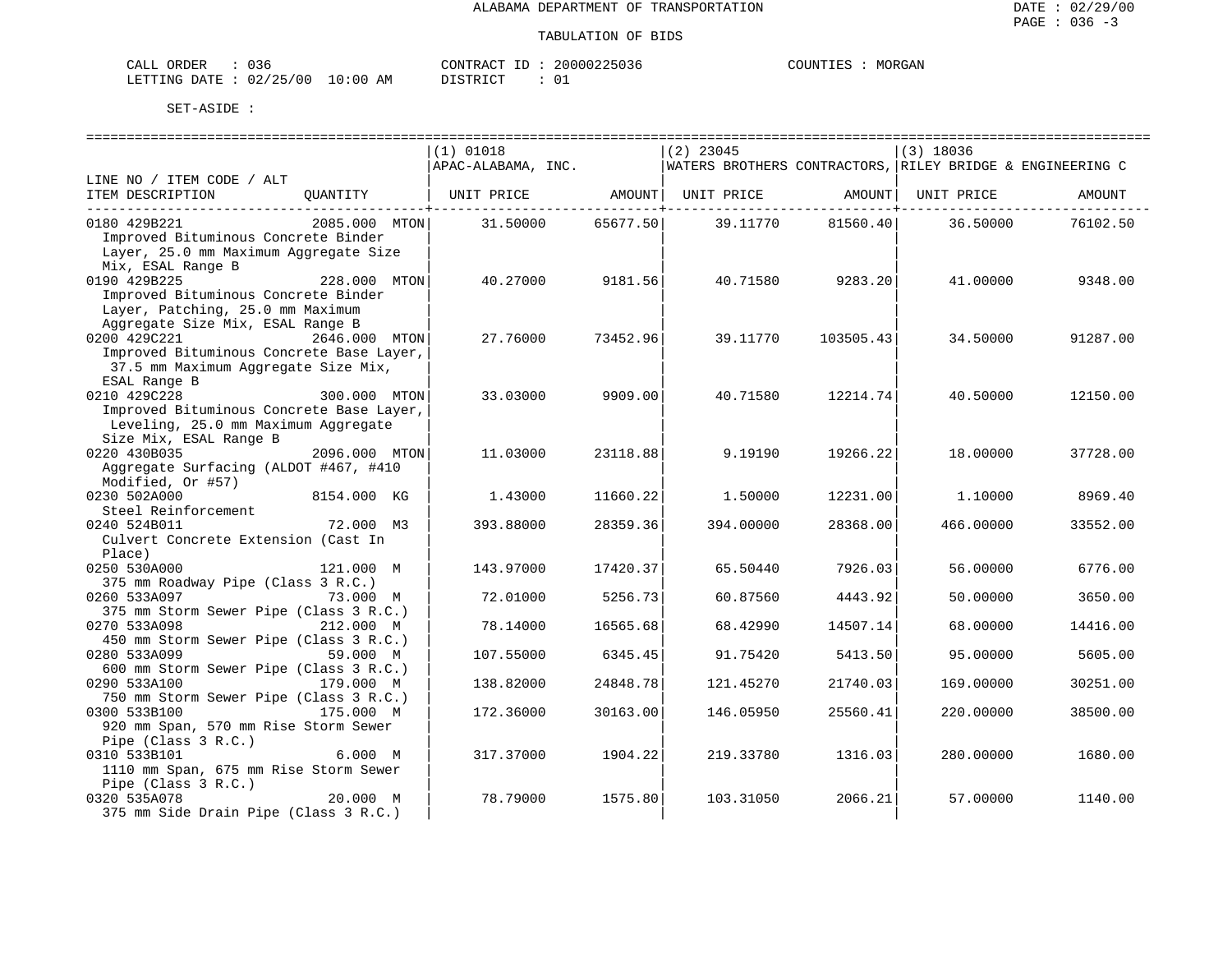| ORDER<br>CALL (        | . |             | CONTRACT ID | 20000225036 | COUNTIES |  | MORGAN |
|------------------------|---|-------------|-------------|-------------|----------|--|--------|
| LETTING DATE: 02/25/00 |   | 10:00<br>ΆM | דר דת TCT.  |             |          |  |        |

|                                                                 |             | $(1)$ 01018        |          | $(2)$ 23045                                               |          | $(3)$ 18036 |          |
|-----------------------------------------------------------------|-------------|--------------------|----------|-----------------------------------------------------------|----------|-------------|----------|
|                                                                 |             | APAC-ALABAMA, INC. |          | WATERS BROTHERS CONTRACTORS, RILEY BRIDGE & ENGINEERING C |          |             |          |
| LINE NO / ITEM CODE / ALT                                       |             |                    |          |                                                           |          |             |          |
| ITEM DESCRIPTION<br>OUANTITY                                    |             | UNIT PRICE         | AMOUNT   | UNIT PRICE                                                | AMOUNT   | UNIT PRICE  | AMOUNT   |
| 0330 600A000                                                    | LUMP        | 65603.78000        | 65603.78 | 13098.00000                                               | 13098.00 | 55000.00000 | 55000.00 |
| Mobilization                                                    |             |                    |          |                                                           |          |             |          |
| 0340 602A000                                                    | 6.000 EACH  | 108.77000          | 652.62   | 95.59770                                                  | 573.59   | 125.00000   | 750.00   |
| Right Of Way Markers                                            |             |                    |          |                                                           |          |             |          |
| 0350 606A000<br>500.000 M                                       |             | 24.34000           | 12170.00 | 23.06960                                                  | 11534.80 | 31.50000    | 15750.00 |
| 150 mm Underdrain Pipe<br>0360 614A000<br>28.000 M3             |             | 374.21000          | 10477.88 | 295.12500                                                 | 8263.50  | 310.00000   | 8680.00  |
| Slope Paving                                                    |             |                    |          |                                                           |          |             |          |
| 0370 618A000                                                    | 90.000 M2   | 24.85000           | 2236.50  | 35.79230                                                  | 3221.31  | 37.00000    | 3330.00  |
| Concrete Sidewalk, 100 mm Thick                                 |             |                    |          |                                                           |          |             |          |
| 0380 618B002                                                    | 40.000 M2   | 52.26000           | 2090.40  | 43.02190                                                  | 1720.88  | 51.00000    | 2040.00  |
| Concrete Driveway, 150 mm Thick                                 |             |                    |          |                                                           |          |             |          |
| 0390 619A002                                                    | 1.000 EACH  | 518.95000          | 518.95   | 293.89080                                                 | 293.89   | 900.00000   | 900.00   |
| 450 mm Roadway Pipe End Treatment,<br>Class 1                   |             |                    |          |                                                           |          |             |          |
| 1.000 EACH<br>0400 619A004                                      |             | 542.11000          | 542.11   | 473.10200                                                 | 473.10   | 750.00000   | 750.00   |
| 750 mm Roadway Pipe End Treatment,                              |             |                    |          |                                                           |          |             |          |
| Class 1                                                         |             |                    |          |                                                           |          |             |          |
| 0410 619A100                                                    | 4.000 EACH  | 480.53000          | 1922.12  | 293.89080                                                 | 1175.56  | 700.00000   | 2800.00  |
| 375 mm Side Drain Pipe End Treatment,                           |             |                    |          |                                                           |          |             |          |
| Class 1                                                         |             |                    |          |                                                           |          |             |          |
| 0420 621A000<br>Junction Boxes, Type 1, 1P Or 5                 | 5.000 EACH  | 1436.00000         | 7180.00  | 846.12960                                                 | 4230.65  | 2100.00000  | 10500.00 |
| 0430 621B000                                                    | 5.000 EACH  | 507.58000          | 2537.90  | 553.65500                                                 | 2768.28  | 350.00000   | 1750.00  |
| Junction Box Units, Type 1, 1P Or 5                             |             |                    |          |                                                           |          |             |          |
| 0440 621C002                                                    | 1.000 EACH  | 1564.21000         | 1564.21  | 1250.45820                                                | 1250.46  | 1600.00000  | 1600.00  |
| Inlets, Type C, P1 Or P3                                        |             |                    |          |                                                           |          |             |          |
| 0450 621C015                                                    | 17.000 EACH | 1468.11000         | 24957.87 | 1300.10830                                                | 22101.84 | 2400.00000  | 40800.00 |
| Inlets, Type S1 Or S3 (1 Wing)<br>0460 621C017                  | 1.000 EACH  | 1577.90000         | 1577.90  | 1784.11920                                                | 1784.12  | 2600.00000  | 2600.00  |
| Inlets, Type S1 Or S3 (2 Wing)                                  |             |                    |          |                                                           |          |             |          |
| 0470 621D015                                                    | 24.000 EACH | 305.53000          | 7332.72  | 544.82660                                                 | 13075.84 | 350.00000   | 8400.00  |
| Inlet Units, Type S1 Or S3                                      |             |                    |          |                                                           |          |             |          |
| 0480 621D022                                                    | 1.000 EACH  | 437.90000          | 437.90   | 255.15310                                                 | 255.15   | 350.00000   | 350.00   |
| Inlet Units, Type C, P1 Or P3                                   |             |                    |          |                                                           |          |             |          |
| 0490 623C000<br>1780.000 M<br>Combination Curb & Gutter, Type C |             | 29.16000           | 51904.80 | 25.38790                                                  | 45190.46 | 32.00000    | 56960.00 |
| 0500 630A000<br>200.000 M                                       |             | 38.78000           | 7756.00  | 38.68000                                                  | 7736.00  | 39.00000    | 7800.00  |
| Steel Beam Guardrail, Class A, Type 1                           |             |                    |          |                                                           |          |             |          |
| 2.000 EACH<br>0510 630C070                                      |             | 1173.47000         | 2346.94  | 1170.57790                                                | 2341.16  | 1200.00000  | 2400.00  |
| Guardrail End Anchor, Type 10 Series                            |             |                    |          |                                                           |          |             |          |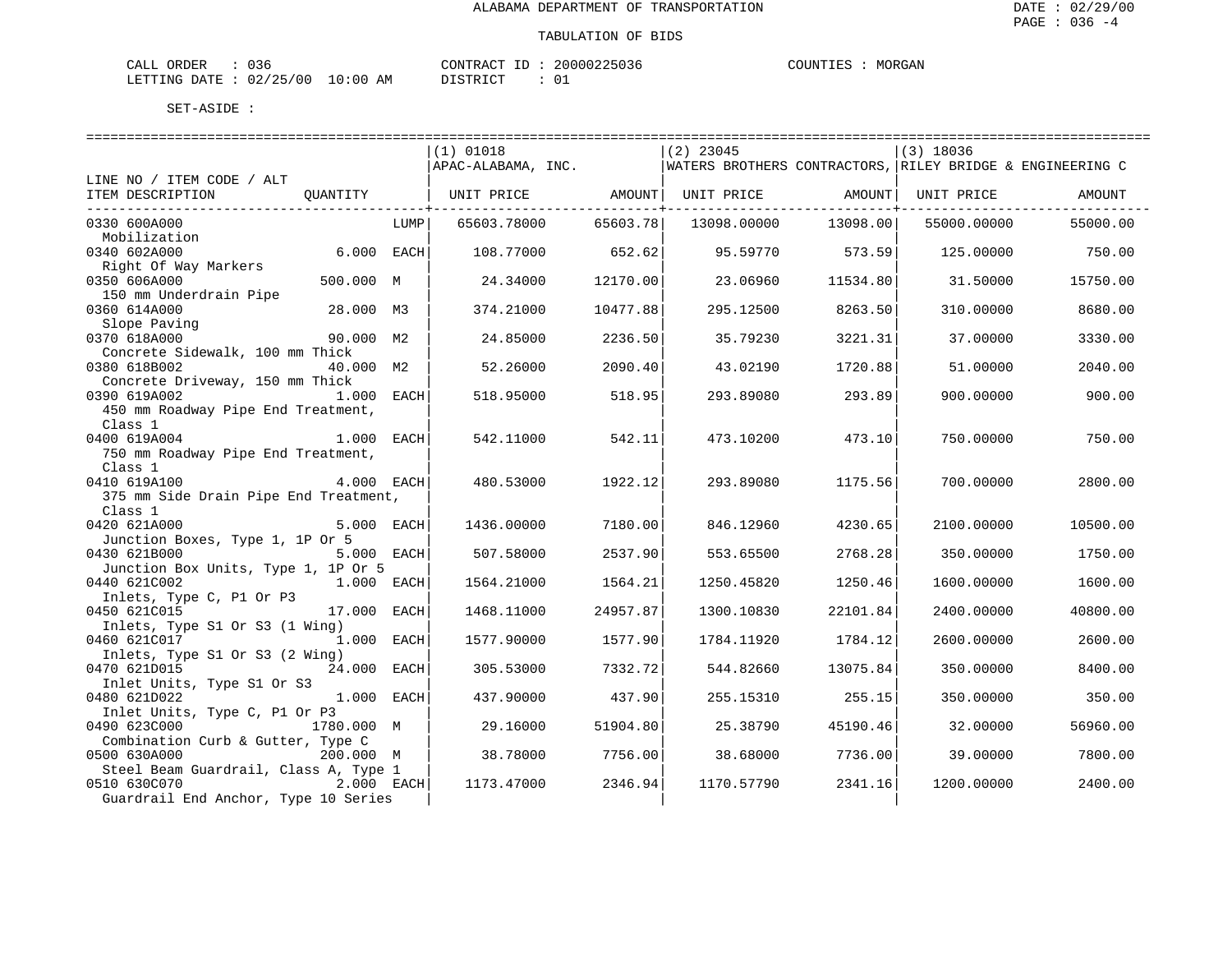| ORDER<br>CALL (        | . |             | CONTRACT ID | 20000225036 | COUNTIES |  | MORGAN |
|------------------------|---|-------------|-------------|-------------|----------|--|--------|
| LETTING DATE: 02/25/00 |   | 10:00<br>ΆM | דר דת TCT.  |             |          |  |        |

| ===================                                                           |              |      |                    |          |                                                           |          |             |          |
|-------------------------------------------------------------------------------|--------------|------|--------------------|----------|-----------------------------------------------------------|----------|-------------|----------|
|                                                                               |              |      | $(1)$ 01018        |          | $(2)$ 23045                                               |          | $(3)$ 18036 |          |
|                                                                               |              |      | APAC-ALABAMA, INC. |          | WATERS BROTHERS CONTRACTORS, RILEY BRIDGE & ENGINEERING C |          |             |          |
| LINE NO / ITEM CODE / ALT                                                     |              |      |                    |          |                                                           |          |             |          |
| ITEM DESCRIPTION                                                              | OUANTITY     |      | UNIT PRICE         | AMOUNT   | UNIT PRICE                                                | AMOUNT   | UNIT PRICE  | AMOUNT   |
| 0520 650A000                                                                  | 394.000 M3   |      | 15.53000           | 6118.82  | 6.07060                                                   | 2391.82  | 9.60000     | 3782.40  |
| Topsoil                                                                       |              |      |                    |          |                                                           |          |             |          |
| 0530 650B000                                                                  | 826.000 M3   |      | 7.50000            | 6195.00  | 3.16390                                                   | 2613.38  | 6,00000     | 4956.00  |
| Topsoil From Stockpiles                                                       |              |      |                    |          |                                                           |          |             |          |
| 0540 652A053                                                                  | 2.000 HA     |      | 1513.27000         | 3026.54  | 1826.85140                                                | 3653.70  | 2100.00000  | 4200.00  |
| Seeding (Mix 1E)                                                              | 500.000 M2   |      |                    |          |                                                           |          |             |          |
| 0550 654A001<br>Solid Sodding (Bermuda)                                       |              |      | 5.51000            | 2755.00  | 5.89310                                                   | 2946.55  | 6.00000     | 3000.00  |
| 0560 656A000                                                                  | 2.000 HA     |      | 1008.16000         | 2016.32  | 1575.05650                                                | 3150.11  | 2100.00000  | 4200.00  |
| Mulching, Class A, Type 1                                                     |              |      |                    |          |                                                           |          |             |          |
| 0570 659A000                                                                  | 10000.000 M2 |      | 1,99000            | 19900.00 | 2.08940                                                   | 20894.00 | 0.30000     | 3000.00  |
| Erosion Control Netting, Class A                                              |              |      |                    |          |                                                           |          |             |          |
| 0580 665F000                                                                  | 50.000 EACH  |      | 7.05000            | 352.50   | 7.02650                                                   | 351.33   | 6,00000     | 300.00   |
| Hay Bales                                                                     |              |      |                    |          |                                                           |          |             |          |
| 0590 6651000<br>Temporary Riprap, Class 2                                     | 40.000 MTON  |      | 18.50000           | 740.00   | 22.63110                                                  | 905.24   | 24.00000    | 960.00   |
| 0600 665J000                                                                  | 786.000 M    |      | 7.02000            | 5517.72  | 11.68920                                                  | 9187.71  | 21.00000    | 16506.00 |
| Silt Fence, Type A                                                            |              |      |                    |          |                                                           |          |             |          |
| 0610 665K000                                                                  | 11.000 M3    |      | 6.12000            | 67.32    | 12.65070                                                  | 139.16   | 18.00000    | 198.00   |
| Drainage Sump Excavation                                                      |              |      |                    |          |                                                           |          |             |          |
| 0620 666A001                                                                  | 2.000 HA     |      | 101.02000          | 202.04   | 53.57340                                                  | 107.15   | 30.00000    | 60.00    |
| Pest Control Treatment                                                        |              |      |                    |          |                                                           |          |             |          |
| 0630 680A000                                                                  |              | LUMP | 15535.71000        | 15535.71 | 16929.25730                                               | 16929.26 | 11000.00000 | 11000.00 |
| Engineering Controls<br>0640 701A041                                          | 2.000 KM     |      | 632.65000          | 1265.30  | 631.09420                                                 | 1262.19  | 950,00000   | 1900.00  |
| Broken White, Class 2, Type A Traffic                                         |              |      |                    |          |                                                           |          |             |          |
| Stripe (2.3 mm Thick) (150 mm Wide)                                           |              |      |                    |          |                                                           |          |             |          |
| 0650 701A046                                                                  | 1.000 KM     |      | 632.65000          | 632.65   | 631.09410                                                 | 631.09   | 950.00000   | 950.00   |
| Broken Yellow, Class 2, Type A,                                               |              |      |                    |          |                                                           |          |             |          |
| Traffic Stripe (2.3 mm Thick) (150 mm                                         |              |      |                    |          |                                                           |          |             |          |
| Wide)                                                                         |              |      |                    |          |                                                           |          |             |          |
| 0660 701A048                                                                  | 1.000 KM     |      | 1142.86000         | 1142.86  | 1140.04120                                                | 1140.04  | 1600.00000  | 1600.00  |
| Solid Yellow, Class 2, Type A, Traffic<br>Stripe (2.3 mm Thick) (150 mm Wide) |              |      |                    |          |                                                           |          |             |          |
| 0670 701B006                                                                  | 88.000 M     |      | 3.37000            | 296.56   | 3.35910                                                   | 295.60   | 11,50000    | 1012.00  |
| Dotted Class 2, Type A Traffic Stripe                                         |              |      |                    |          |                                                           |          |             |          |
| $(2.3$ mm Thick) $(150$ mm Wide)                                              |              |      |                    |          |                                                           |          |             |          |
| 0680 701C000                                                                  | 4.000 KM     |      | 216.33000          | 865.32   | 215.79350                                                 | 863.17   | 320.00000   | 1280.00  |
| Broken Temporary Traffic Stripe                                               |              |      |                    |          |                                                           |          |             |          |
| 0690 701C001                                                                  | 4.000 KM     |      | 240.82000          | 963.28   | 240.22290                                                 | 960.89   | 320.00000   | 1280.00  |
| Solid Temporary Traffic Stripe                                                |              |      |                    |          |                                                           |          |             |          |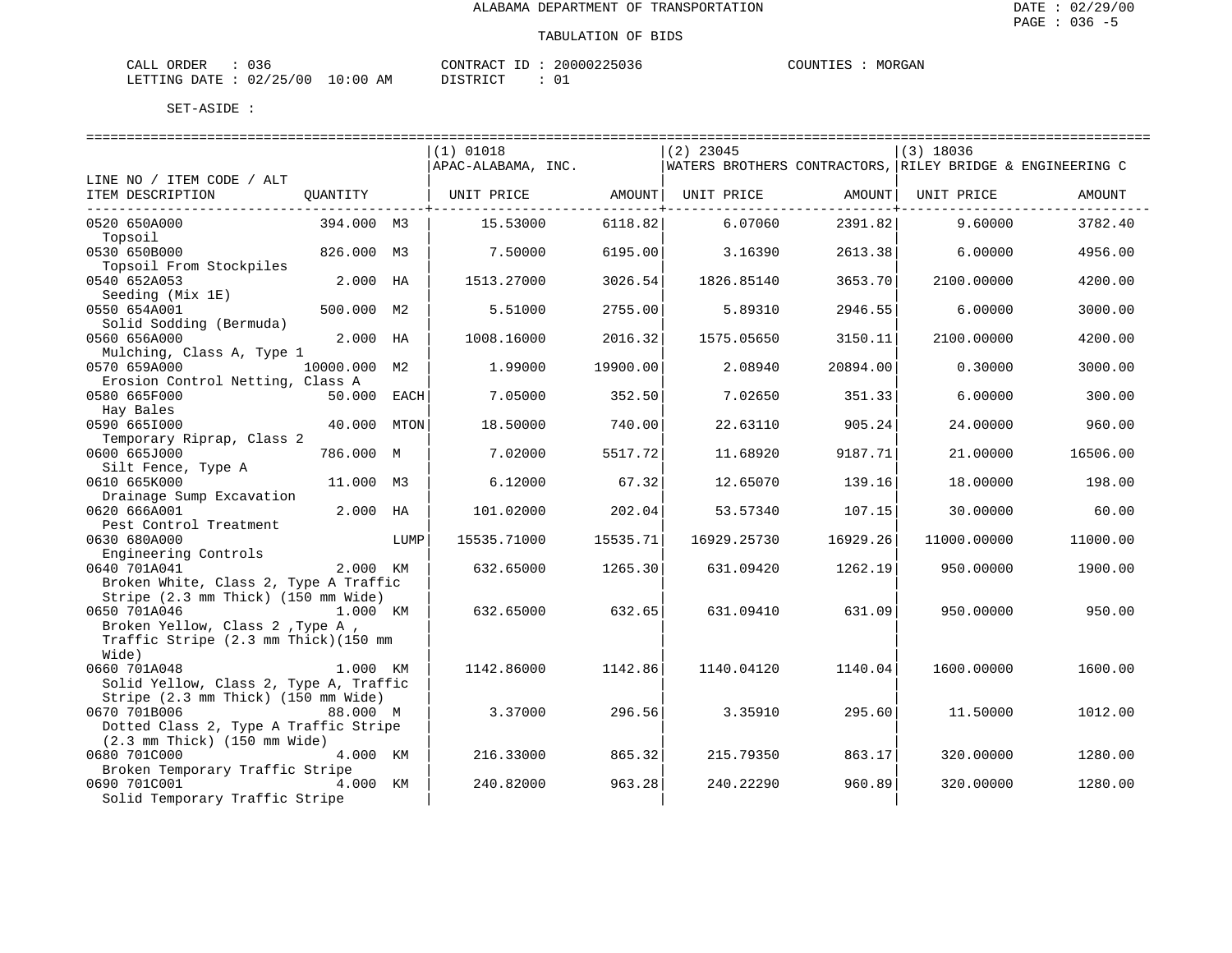| $\sim$<br>ORDER<br>$\sim$ $ -$<br>لىلطا<br><u>v J V</u>                   |             | $\sim$<br>'ONTF<br>א שי |    | <b>TINT</b> آ<br>. |  |
|---------------------------------------------------------------------------|-------------|-------------------------|----|--------------------|--|
| $\cap$<br>$\sim$ $\sim$<br><b>ETTING</b><br>ノつに<br><b>DATE</b><br>UZ<br>. | - 111<br>AМ | $\sim$<br>CDID          | ◡∸ |                    |  |

|                                          |              |      | (1) 01018          |            | $(2)$ 23045                                               |              | $(3)$ 18036 |    |            |
|------------------------------------------|--------------|------|--------------------|------------|-----------------------------------------------------------|--------------|-------------|----|------------|
|                                          |              |      | APAC-ALABAMA, INC. |            | WATERS BROTHERS CONTRACTORS, RILEY BRIDGE & ENGINEERING C |              |             |    |            |
| LINE NO / ITEM CODE / ALT                |              |      |                    |            |                                                           |              |             |    |            |
| ITEM DESCRIPTION                         | OUANTITY     |      | UNIT PRICE         | AMOUNT     | UNIT PRICE                                                | AMOUNT       | UNIT PRICE  |    | AMOUNT     |
|                                          |              |      |                    |            |                                                           |              |             |    |            |
| 0700 703A002                             | 39.000 M2    |      | 21,99000           | 857.61     | 21.93560                                                  | 855.49       | 56.00000    |    | 2184.00    |
| Traffic Control Markings, Class 2, Type  |              |      |                    |            |                                                           |              |             |    |            |
|                                          |              |      |                    |            |                                                           |              |             |    |            |
| 0710 703B002                             | 48.000 M2    |      | 30.76000           | 1476.48    | 30.67930                                                  | 1472.61      | 56.00000    |    | 2688.00    |
| Traffic Control Legends, Class 2, Type A |              |      |                    |            |                                                           |              |             |    |            |
| 0720 740B000                             | 39.000 M2    |      | 70.50000           | 2749.50    | 112.18070                                                 | 4375.05      | 120.00000   |    | 4680.00    |
| Construction Signs                       |              |      |                    |            |                                                           |              |             |    |            |
| 0730 740D000                             | 70.000       | EACH | 0.02000            | 1.40       | 43.52110                                                  | 3046.48      | 75.00000    |    | 5250.00    |
| Channelizing Drums                       |              |      |                    |            |                                                           |              |             |    |            |
| 0740 740E000                             | 40.000       | EACH | 14.42000           | 576.80     | 12.23870                                                  | 489.55       | 20.00000    |    | 800.00     |
| Cones (900 mm High)                      |              |      |                    |            |                                                           |              |             |    |            |
| 0750 740F002                             | 2.000        | EACH | 271.05000          | 542.10     | 250.08950                                                 | 500.18       | 450.00000   |    | 900.00     |
| Barricades, Type III                     |              |      |                    |            |                                                           |              |             |    |            |
| 0760 7401005                             | 4.000        | EACH | 323.42000          | 1293.68    | 299.04420                                                 | 1196.18      | 450.00000   |    | 1800.00    |
| Warning Lights, Type B (Detachable Head) |              |      |                    |            |                                                           |              |             |    |            |
| 0770 740M000                             | 40.000       | EACH | 0.03000            | 1.20       | 7.92600                                                   | 317.04       | 8,00000     |    | 320.00     |
| Ballast For Cone                         |              |      |                    |            |                                                           |              |             |    |            |
| 0780 741C010                             | $1.000$ EACH |      | 1562.11000         | 1562.11    | 953.93000                                                 | 953.93       | 2500.00000  |    | 2500.00    |
| Portable Sequential Arrow And Chevron    |              |      |                    |            |                                                           |              |             |    |            |
| Sign Unit                                |              |      |                    |            |                                                           |              |             |    |            |
| SECTION TOTALS                           |              |      | Ŝ.                 | 879,605.99 | Ŝ.                                                        | 896, 312.32  |             |    | 984,385.90 |
|                                          |              |      |                    |            |                                                           |              |             |    |            |
| CONTRACT TOTALS                          |              |      | \$                 | 879,605.99 | \$                                                        | 896, 312. 32 |             | Ŝ. | 984,385.90 |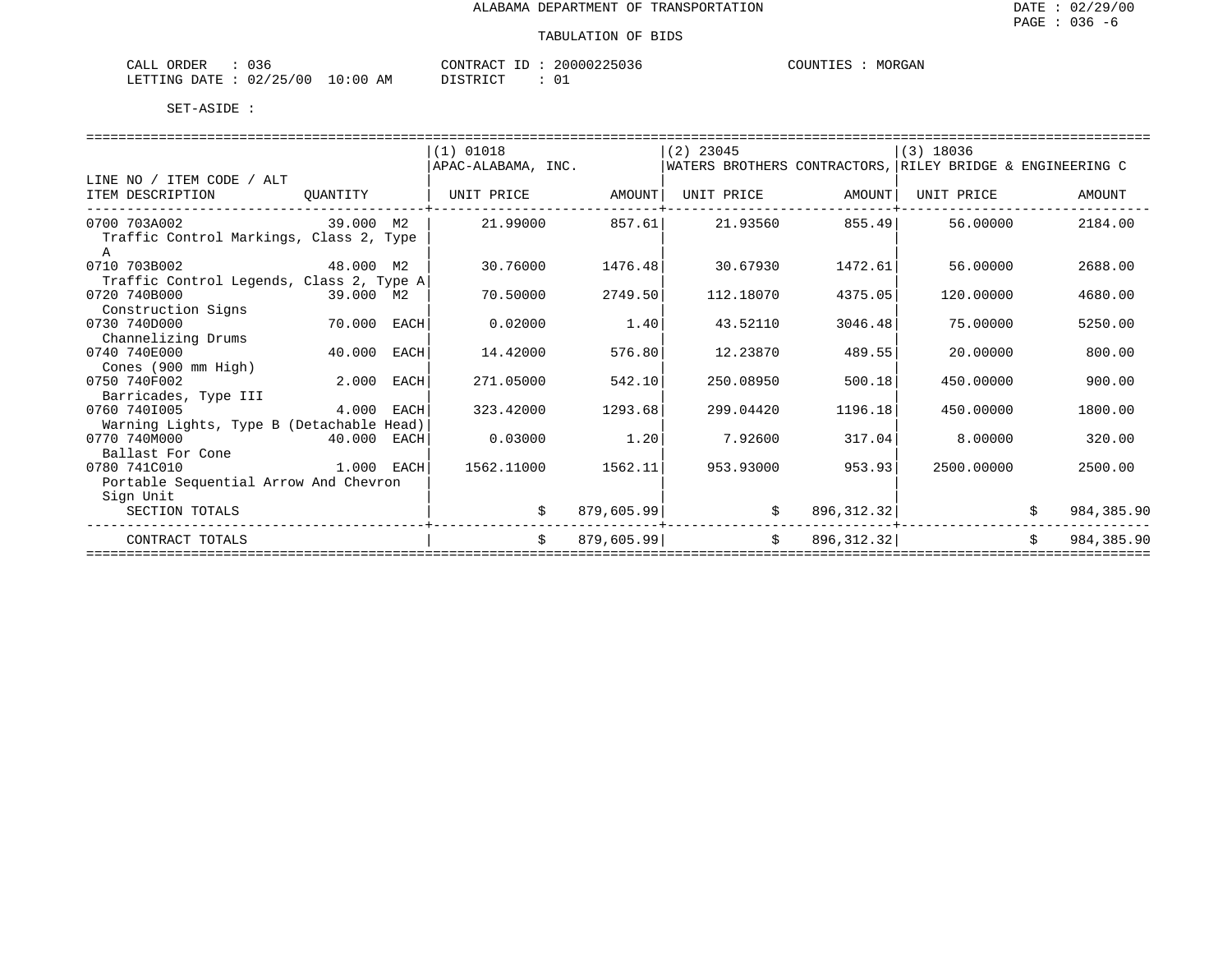#### PAGE : 036 -7 TABULATION OF BIDS

| ORDER<br>CALL | 036                        | 20000225036<br>CONTRACT ID | COUNTIES<br>MORGAN |
|---------------|----------------------------|----------------------------|--------------------|
| LETTING DATE  | $: 02/25/00$ .<br>10:00 AM | <b>DISTRICT</b>            |                    |

|                                                                                   |              |            | $(4)$ 04009<br>W. W. DYAR & SONS, INC. |           |                            |            |        |
|-----------------------------------------------------------------------------------|--------------|------------|----------------------------------------|-----------|----------------------------|------------|--------|
| LINE NO / ITEM CODE / ALT<br>ITEM DESCRIPTION                                     | OUANTITY     |            | UNIT PRICE                             |           | AMOUNT   UNIT PRICE AMOUNT | UNIT PRICE | AMOUNT |
| _______________________<br>SECTION 0001<br>Total                                  |              |            |                                        |           |                            |            |        |
|                                                                                   |              |            |                                        |           |                            |            |        |
| 0010 201A000<br>Clearing & Grubbing (Approximately 2                              |              | LUMP       | 10000.00000                            | 10000.00  |                            |            |        |
| Hectares)                                                                         |              |            |                                        |           |                            |            |        |
| 0020 206C000                                                                      | 14.000 M2    |            | 10.00000                               | 140.00    |                            |            |        |
| Removing Concrete Sidewalk                                                        |              |            |                                        |           |                            |            |        |
| 0030 206C002                                                                      | 125.000 M2   |            | 10.00000                               | 1250.00   |                            |            |        |
| Removing Concrete Slope Paving                                                    |              |            |                                        |           |                            |            |        |
| 0040 206D000                                                                      | 321.000 M    |            | 15.00000                               | 4815.00   |                            |            |        |
| Removing Pipe                                                                     |              |            |                                        |           |                            |            |        |
| 0050 206D001                                                                      | 125.000 M    |            | 10.00000                               | 1250.00   |                            |            |        |
| Removing Guardrail                                                                |              |            |                                        |           |                            |            |        |
| 0060 206D003                                                                      | 63.000 M     |            | 12.00000                               | 756.00    |                            |            |        |
| Removing Curb And Gutter                                                          |              |            |                                        |           |                            |            |        |
| 0070 206E000                                                                      |              | 7.000 EACH | 300.00000                              | 2100.00   |                            |            |        |
| Removing Headwalls                                                                |              |            |                                        |           |                            |            |        |
| 0080 206E008                                                                      |              | 2.000 EACH | 100.00000                              | 200.00    |                            |            |        |
| Removing Guardrail End Anchor (All Type)                                          |              |            |                                        |           |                            |            |        |
| 0090 210A000                                                                      | 5648.000 M3  |            | 8.00000                                | 45184.00  |                            |            |        |
| Unclassified Excavation                                                           |              |            |                                        |           |                            |            |        |
| 0100 210D001                                                                      | 423.000 M3   |            | 12.00000                               | 5076.00   |                            |            |        |
| Borrow Excavation (Loose Truckbed                                                 |              |            |                                        |           |                            |            |        |
| Measurement)                                                                      |              |            |                                        |           |                            |            |        |
| 0110 214A000                                                                      | 1611.000 M3  |            | 12.00000                               | 19332.00  |                            |            |        |
| Structure Excavation                                                              |              |            |                                        |           |                            |            |        |
| 0120 214B001                                                                      | 828.000 M3   |            | 26.00000                               | 21528.00  |                            |            |        |
| Foundation Backfill, Commercial<br>0130 231B002                                   | 841.000 MTON |            | 26,00000                               | 21866.00  |                            |            |        |
| Roadbed Stabilizing Material, ALDOT                                               |              |            |                                        |           |                            |            |        |
| #410 (Modified)                                                                   |              |            |                                        |           |                            |            |        |
| 0140 301A008                                                                      | 32080.000 M2 |            | 5.50000                                | 176440.00 |                            |            |        |
|                                                                                   |              |            |                                        |           |                            |            |        |
| Crushed Aggregate Base Course, Type B,<br>Plant Mixed, 125 mm Compacted Thickness |              |            |                                        |           |                            |            |        |
| 0150 401A000                                                                      | 16040.000 M2 |            | 0.60000                                | 9624.00   |                            |            |        |
|                                                                                   |              |            |                                        |           |                            |            |        |
| Bituminous Treatment A<br>0160 405A000                                            | 16040.000 L  |            | 0.35000                                | 5614.00   |                            |            |        |
|                                                                                   |              |            |                                        |           |                            |            |        |
| Tack Coat<br>0170 429A220                                                         | 962.000 MTON |            | 53.00000                               | 50986.00  |                            |            |        |
| Improved Bituminous Concrete Wearing                                              |              |            |                                        |           |                            |            |        |
|                                                                                   |              |            |                                        |           |                            |            |        |
| Surface Layer, 12.5 mm Maximum                                                    |              |            |                                        |           |                            |            |        |
| Aggregate Size Mix, ESAL Range B                                                  |              |            |                                        |           |                            |            |        |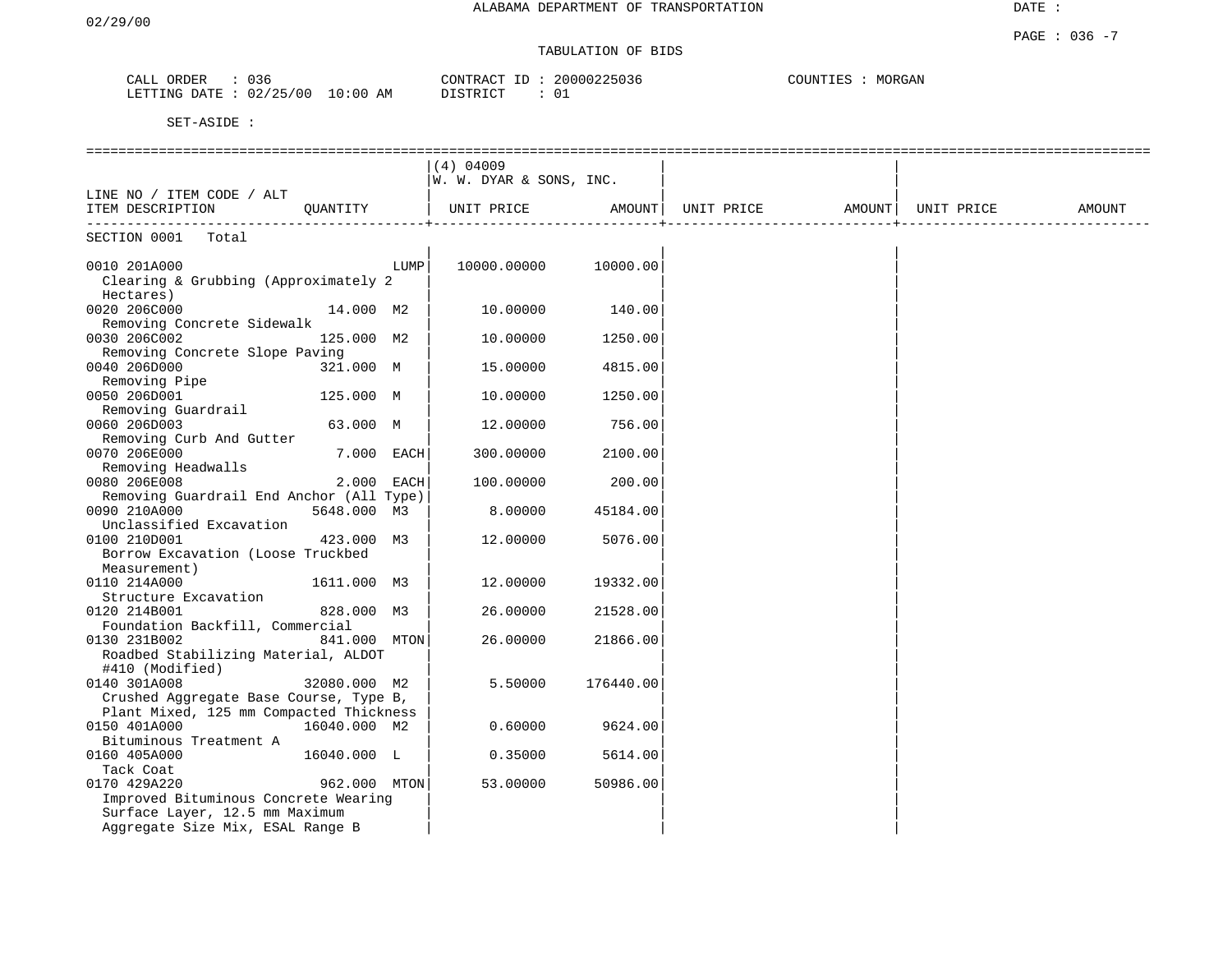| CALL ORDER<br>036               |          | CONTRACT ID: 20000225036 | MORGAN<br>COUNTIES |
|---------------------------------|----------|--------------------------|--------------------|
| LETTING DATE: 02/25/00 10:00 AM | DISTRICT | ڌ 0                      |                    |

|                                          |               | $(4)$ 04009             |           |            |        |            |        |
|------------------------------------------|---------------|-------------------------|-----------|------------|--------|------------|--------|
|                                          |               | W. W. DYAR & SONS, INC. |           |            |        |            |        |
| LINE NO / ITEM CODE / ALT                |               |                         |           |            |        |            |        |
| ITEM DESCRIPTION                         | OUANTITY      | UNIT PRICE              | AMOUNT    | UNIT PRICE | AMOUNT | UNIT PRICE | AMOUNT |
|                                          |               |                         |           |            |        |            |        |
| 0180 429B221                             | 2085.000 MTON | 46.00000                | 95910.00  |            |        |            |        |
| Improved Bituminous Concrete Binder      |               |                         |           |            |        |            |        |
| Layer, 25.0 mm Maximum Aggregate Size    |               |                         |           |            |        |            |        |
| Mix, ESAL Range B                        |               |                         |           |            |        |            |        |
| 0190 429B225                             | 228.000 MTON  | 48.00000                | 10944.00  |            |        |            |        |
| Improved Bituminous Concrete Binder      |               |                         |           |            |        |            |        |
| Layer, Patching, 25.0 mm Maximum         |               |                         |           |            |        |            |        |
| Aggregate Size Mix, ESAL Range B         |               |                         |           |            |        |            |        |
| 0200 429C221                             | 2646.000 MTON | 46.00000                | 121716.00 |            |        |            |        |
| Improved Bituminous Concrete Base Layer, |               |                         |           |            |        |            |        |
| 37.5 mm Maximum Aggregate Size Mix,      |               |                         |           |            |        |            |        |
| ESAL Range B                             |               |                         |           |            |        |            |        |
| 0210 429C228                             | 300.000 MTON  | 48.00000                | 14400.00  |            |        |            |        |
| Improved Bituminous Concrete Base Layer, |               |                         |           |            |        |            |        |
| Leveling, 25.0 mm Maximum Aggregate      |               |                         |           |            |        |            |        |
| Size Mix, ESAL Range B                   |               |                         |           |            |        |            |        |
| 0220 430B035                             | 2096.000 MTON | 26.00000                | 54496.00  |            |        |            |        |
| Aggregate Surfacing (ALDOT #467, #410    |               |                         |           |            |        |            |        |
| Modified, Or #57)                        |               |                         |           |            |        |            |        |
| 0230 502A000                             | 8154.000 KG   | 1.20000                 | 9784.80   |            |        |            |        |
| Steel Reinforcement                      |               |                         |           |            |        |            |        |
| 0240 524B011                             | 72.000 M3     | 600.00000               | 43200.00  |            |        |            |        |
| Culvert Concrete Extension (Cast In      |               |                         |           |            |        |            |        |
| Place)<br>0250 530A000                   | 121.000 M     | 115.00000               | 13915.00  |            |        |            |        |
| 375 mm Roadway Pipe (Class 3 R.C.)       |               |                         |           |            |        |            |        |
| 0260 533A097                             | 73.000 M      | 114,00000               | 8322.00   |            |        |            |        |
| 375 mm Storm Sewer Pipe (Class 3 R.C.)   |               |                         |           |            |        |            |        |
| 0270 533A098                             | 212.000 M     | 120.00000               | 25440.00  |            |        |            |        |
| 450 mm Storm Sewer Pipe (Class 3 R.C.)   |               |                         |           |            |        |            |        |
| 0280 533A099                             | 59.000 M      | 141.00000               | 8319.00   |            |        |            |        |
| 600 mm Storm Sewer Pipe (Class 3 R.C.)   |               |                         |           |            |        |            |        |
| 0290 533A100                             | 179.000 M     | 185.00000               | 33115.00  |            |        |            |        |
| 750 mm Storm Sewer Pipe (Class 3 R.C.)   |               |                         |           |            |        |            |        |
| 0300 533B100                             | 175.000 M     | 209.00000               | 36575.00  |            |        |            |        |
| 920 mm Span, 570 mm Rise Storm Sewer     |               |                         |           |            |        |            |        |
| Pipe (Class $3 R.C.$ )                   |               |                         |           |            |        |            |        |
| 0310 533B101                             | 6.000 M       | 254.00000               | 1524.00   |            |        |            |        |
| 1110 mm Span, 675 mm Rise Storm Sewer    |               |                         |           |            |        |            |        |
| Pipe (Class 3 R.C.)                      |               |                         |           |            |        |            |        |
| 0320 535A078                             | 20.000 M      | 110.00000               | 2200.00   |            |        |            |        |
| 375 mm Side Drain Pipe (Class 3 R.C.)    |               |                         |           |            |        |            |        |
|                                          |               |                         |           |            |        |            |        |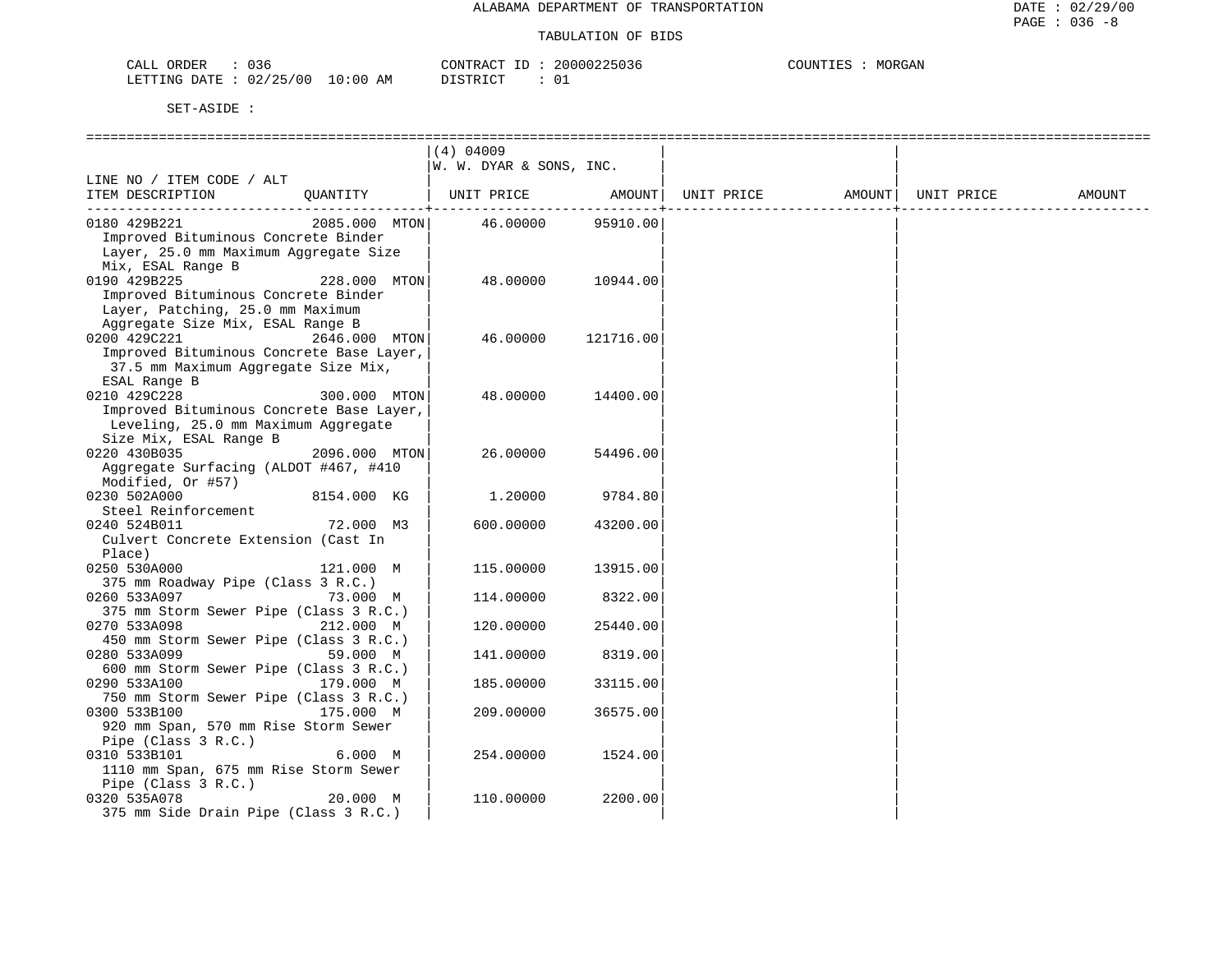| CALL ORDER<br>036               | CONTRACT ID: 20000225036 | COUNTIES :<br>MORGAN |
|---------------------------------|--------------------------|----------------------|
| LETTING DATE: 02/25/00 10:00 AM | DISTRICT                 |                      |

|                                                           |              |      | $(4)$ 04009             |                 |                                |  |        |
|-----------------------------------------------------------|--------------|------|-------------------------|-----------------|--------------------------------|--|--------|
|                                                           |              |      | W. W. DYAR & SONS, INC. |                 |                                |  |        |
| LINE NO / ITEM CODE / ALT                                 |              |      |                         |                 |                                |  |        |
| ITEM DESCRIPTION                                          | QUANTITY     |      | UNIT PRICE AMOUNT       |                 | UNIT PRICE AMOUNT   UNIT PRICE |  | AMOUNT |
| ---------------------------                               |              |      |                         | --------------- |                                |  |        |
| 0330 600A000                                              |              | LUMP | 60000.00000             | 60000.00        |                                |  |        |
| Mobilization                                              |              |      |                         |                 |                                |  |        |
| 0340 602A000                                              | $6.000$ EACH |      | 110.00000               | 660.00          |                                |  |        |
| Right Of Way Markers                                      |              |      |                         |                 |                                |  |        |
| 0350 606A000                                              | 500.000 M    |      | 32.00000                | 16000.00        |                                |  |        |
| 150 mm Underdrain Pipe                                    |              |      |                         |                 |                                |  |        |
| 0360 614A000                                              | 28.000 M3    |      | 300.00000               | 8400.00         |                                |  |        |
| Slope Paving                                              |              |      |                         |                 |                                |  |        |
| 0370 618A000                                              | 90.000 M2    |      | 38.00000                | 3420.00         |                                |  |        |
| Concrete Sidewalk, 100 mm Thick                           |              |      |                         |                 |                                |  |        |
| 0380 618B002                                              | 40.000 M2    |      | 40.00000                | 1600.00         |                                |  |        |
| Concrete Driveway, 150 mm Thick                           |              |      |                         |                 |                                |  |        |
| 0390 619A002                                              | 1.000 EACH   |      | 600.00000               | 600.00          |                                |  |        |
| 450 mm Roadway Pipe End Treatment,                        |              |      |                         |                 |                                |  |        |
| Class 1                                                   |              |      |                         |                 |                                |  |        |
| 0400 619A004                                              | 1.000 EACH   |      | 700.00000               | 700.00          |                                |  |        |
| 750 mm Roadway Pipe End Treatment,                        |              |      |                         |                 |                                |  |        |
| Class 1                                                   |              |      |                         |                 |                                |  |        |
| 0410 619A100                                              | 4.000 EACH   |      | 500.00000               | 2000.00         |                                |  |        |
| 375 mm Side Drain Pipe End Treatment,                     |              |      |                         |                 |                                |  |        |
| Class 1                                                   |              |      |                         |                 |                                |  |        |
| 0420 621A000                                              | 5.000 EACH   |      |                         | 10000.00        |                                |  |        |
|                                                           |              |      | 2000.00000              |                 |                                |  |        |
| Junction Boxes, Type 1, 1P Or 5<br>0430 621B000           | 5.000 EACH   |      | 400.00000               | 2000.00         |                                |  |        |
|                                                           |              |      |                         |                 |                                |  |        |
| Junction Box Units, Type 1, 1P Or 5                       |              |      |                         | 1800.00         |                                |  |        |
| 0440 621C002<br>Inlets, Type C, P1 Or P3                  | 1.000 EACH   |      | 1800.00000              |                 |                                |  |        |
|                                                           | 17.000 EACH  |      |                         |                 |                                |  |        |
| 0450 621C015                                              |              |      | 1900.00000              | 32300.00        |                                |  |        |
| Inlets, Type S1 Or S3 (1 Wing)<br>0460 621C017 1.000 EACH |              |      |                         |                 |                                |  |        |
|                                                           |              |      | 2300.00000              | 2300.00         |                                |  |        |
| Inlets, Type S1 Or S3 (2 Wing)                            |              |      |                         |                 |                                |  |        |
| 0470 621D015                                              | 24.000 EACH  |      | 400.00000               | 9600.00         |                                |  |        |
| Inlet Units, Type S1 Or S3                                |              |      |                         |                 |                                |  |        |
| 0480 621D022                                              | 1.000 EACH   |      | 400.00000               | 400.00          |                                |  |        |
| Inlet Units, Type C, P1 Or P3                             |              |      |                         |                 |                                |  |        |
| 0490 623C000                                              | 1780.000 M   |      | 34.00000                | 60520.00        |                                |  |        |
| Combination Curb & Gutter, Type C                         |              |      |                         |                 |                                |  |        |
| 0500 630A000                                              | 200.000 M    |      | 42.00000                | 8400.00         |                                |  |        |
| Steel Beam Guardrail, Class A, Type 1                     |              |      |                         |                 |                                |  |        |
| 0510 630C070                                              | $2.000$ EACH |      | 1300.00000              | 2600.00         |                                |  |        |
| Guardrail End Anchor, Type 10 Series                      |              |      |                         |                 |                                |  |        |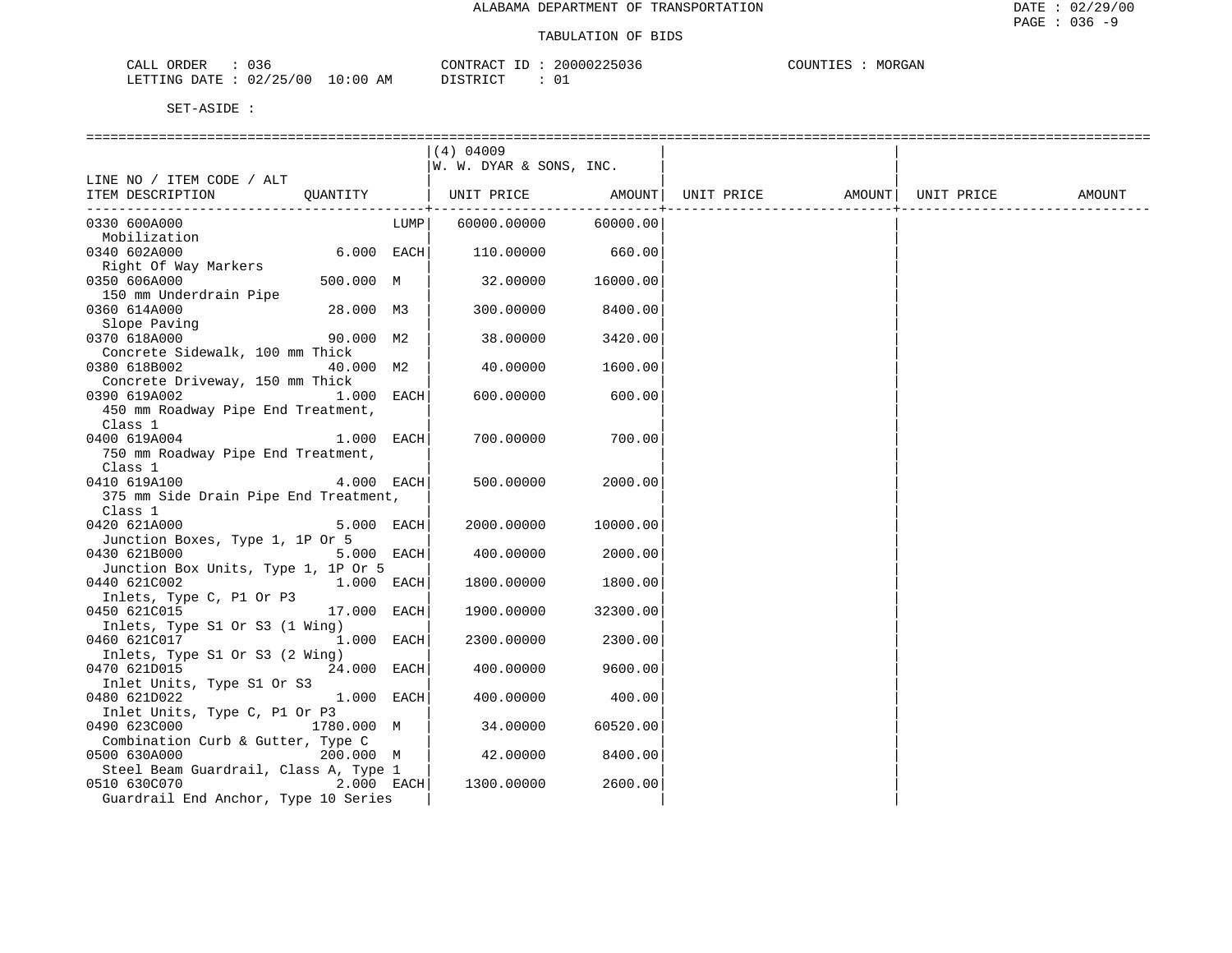| 036<br>ORDER                                                                                                       | 225036<br>$T$ $\cap$ $T$ $T$ $D$ .<br>$\land$ $\land$<br>∙nnnn′<br>$\kappa$ A $\kappa$ | <b>COUNTIF</b><br>MORGAN |  |
|--------------------------------------------------------------------------------------------------------------------|----------------------------------------------------------------------------------------|--------------------------|--|
| $\sqrt{2}$<br>100<br>10:00<br>LETTING<br>DATF<br>ΑM<br>$\sim$ $\sim$<br>$\overline{\phantom{a}}$<br>∪∠<br><u>_</u> | TAT<br><b>CTE</b><br>-----                                                             |                          |  |

|                                                                                          |              |      | (4) 04009<br>W. W. DYAR & SONS, INC. |          |            |        |            |        |
|------------------------------------------------------------------------------------------|--------------|------|--------------------------------------|----------|------------|--------|------------|--------|
| LINE NO / ITEM CODE / ALT                                                                |              |      |                                      |          |            |        |            |        |
| ITEM DESCRIPTION                                                                         | QUANTITY     |      | UNIT PRICE AMOUNT                    |          | UNIT PRICE | AMOUNT | UNIT PRICE | AMOUNT |
| 0520 650A000<br>Topsoil                                                                  | 394.000 M3   |      | 12.00000                             | 4728.00  |            |        |            |        |
| 0530 650B000<br>Topsoil From Stockpiles                                                  | 826.000 M3   |      | 5.00000                              | 4130.00  |            |        |            |        |
| 0540 652A053<br>Seeding (Mix 1E)                                                         | $2.000$ HA   |      | 2900.00000                           | 5800.00  |            |        |            |        |
| 0550 654A001<br>Solid Sodding (Bermuda)                                                  | 500.000 M2   |      | 4.00000                              | 2000.00  |            |        |            |        |
| 0560 656A000<br>Mulching, Class A, Type 1                                                | 2.000 HA     |      | 2900.00000                           | 5800.00  |            |        |            |        |
| 0570 659A000<br>Erosion Control Netting, Class A                                         | 10000.000 M2 |      | 2.50000                              | 25000.00 |            |        |            |        |
| 0580 665F000                                                                             | 50.000 EACH  |      | 5.00000                              | 250.00   |            |        |            |        |
| Hay Bales<br>0590 6651000                                                                | 40.000 MTON  |      | 40.00000                             | 1600.00  |            |        |            |        |
| Temporary Riprap, Class 2<br>0600 665J000                                                | 786.000 M    |      | 18.00000                             | 14148.00 |            |        |            |        |
| Silt Fence, Type A<br>0610 665K000                                                       | 11.000 M3    |      | 40.00000                             | 440.00   |            |        |            |        |
| Drainage Sump Excavation<br>0620 666A001                                                 | 2.000 HA     |      | 50.00000                             | 100.00   |            |        |            |        |
| Pest Control Treatment<br>0630 680A000                                                   |              | LUMP | 10000.00000                          | 10000.00 |            |        |            |        |
| Engineering Controls<br>0640 701A041                                                     | 2.000 KM     |      | 800.00000                            | 1600.00  |            |        |            |        |
| Broken White, Class 2, Type A Traffic<br>Stripe (2.3 mm Thick) (150 mm Wide)             |              |      |                                      |          |            |        |            |        |
| 0650 701A046<br>Broken Yellow, Class 2, Type A,<br>Traffic Stripe (2.3 mm Thick) (150 mm | 1.000 KM     |      | 900.00000                            | 900.00   |            |        |            |        |
| Wide)<br>0660 701A048                                                                    | 1.000 KM     |      | 1320.00000                           | 1320.00  |            |        |            |        |
| Solid Yellow, Class 2, Type A, Traffic<br>Stripe (2.3 mm Thick) (150 mm Wide)            |              |      |                                      |          |            |        |            |        |
| 0670 701B006<br>Dotted Class 2, Type A Traffic Stripe                                    | 88.000 M     |      | 2,00000                              | 176.00   |            |        |            |        |
| $(2.3 \, \text{mm} \, \text{Thick})$ $(150 \, \text{mm} \, \text{Wide})$<br>0680 701C000 | 4.000 KM     |      | 275.00000                            | 1100.00  |            |        |            |        |
| Broken Temporary Traffic Stripe<br>0690 701C001<br>Solid Temporary Traffic Stripe        | 4.000 KM     |      | 270.00000                            | 1080.00  |            |        |            |        |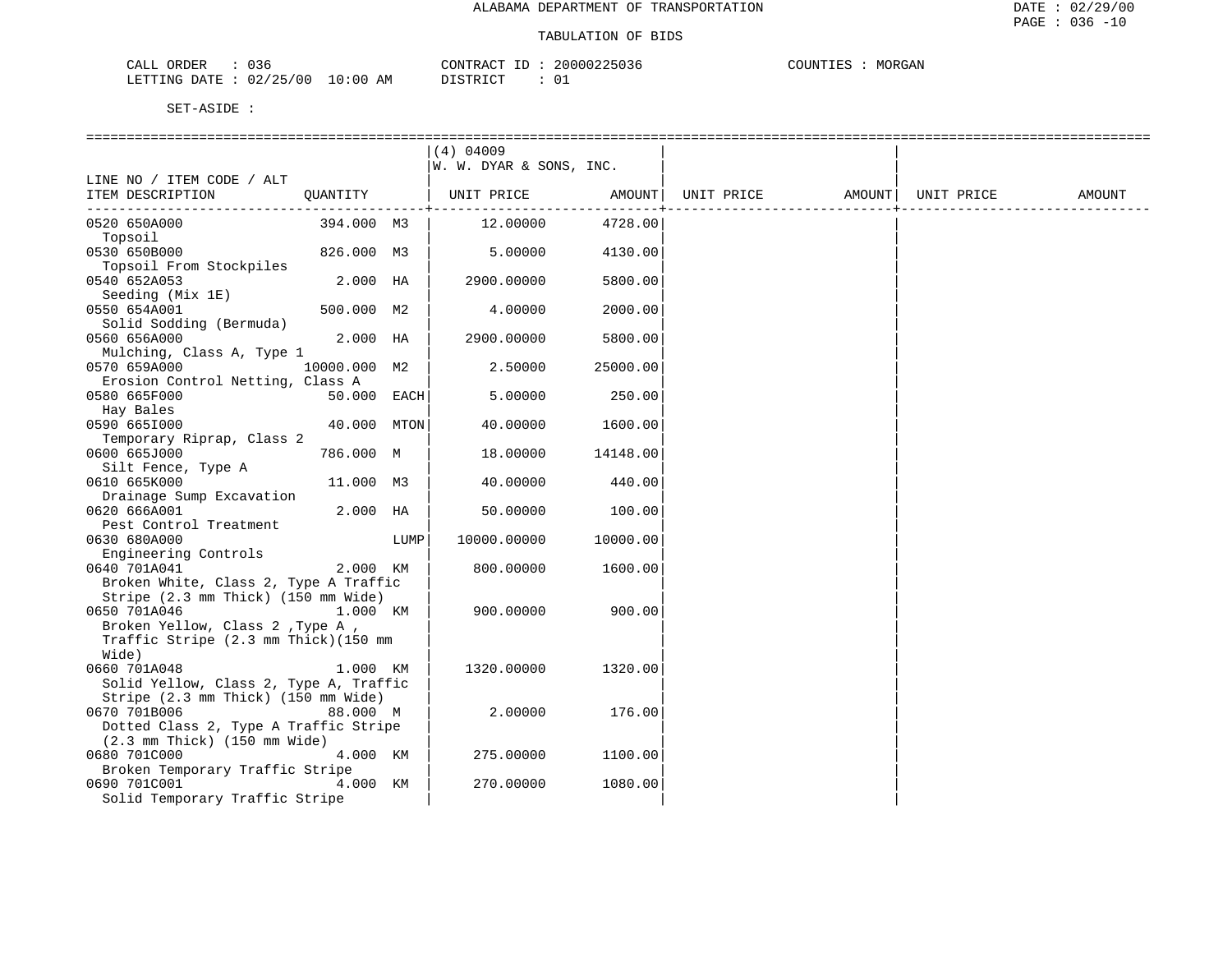| 036<br>ORDER<br>CALL                 | 20000225036<br>CONTRACT<br>ID | MORGAN<br>COUNTIES |
|--------------------------------------|-------------------------------|--------------------|
| $10:00$ AM<br>LETTING DATE: 02/25/00 | $0^{\degree}$<br>DISTRICT     |                    |

|                                          |              |      | $(4)$ 04009             |                |            |        |            |        |  |  |  |  |
|------------------------------------------|--------------|------|-------------------------|----------------|------------|--------|------------|--------|--|--|--|--|
|                                          |              |      | W. W. DYAR & SONS, INC. |                |            |        |            |        |  |  |  |  |
| LINE NO / ITEM CODE / ALT                |              |      |                         |                |            |        |            |        |  |  |  |  |
| ITEM DESCRIPTION                         | QUANTITY     |      | UNIT PRICE              | AMOUNT         | UNIT PRICE | AMOUNT | UNIT PRICE | AMOUNT |  |  |  |  |
| 0700 703A002                             | 39.000 M2    |      | 20,00000                | 780.00         |            |        |            |        |  |  |  |  |
| Traffic Control Markings, Class 2, Type  |              |      |                         |                |            |        |            |        |  |  |  |  |
| A                                        |              |      |                         |                |            |        |            |        |  |  |  |  |
| 0710 703B002                             | 48.000 M2    |      | 20.00000                | 960.00         |            |        |            |        |  |  |  |  |
| Traffic Control Legends, Class 2, Type A |              |      |                         |                |            |        |            |        |  |  |  |  |
| 0720 740B000                             | 39.000 M2    |      | 140.00000               | 5460.00        |            |        |            |        |  |  |  |  |
| Construction Signs                       |              |      |                         |                |            |        |            |        |  |  |  |  |
| 0730 740D000                             | 70.000       | EACH | 52.00000                | 3640.00        |            |        |            |        |  |  |  |  |
| Channelizing Drums                       |              |      |                         |                |            |        |            |        |  |  |  |  |
| 0740 740E000                             | 40.000       | EACH | 13,00000                | 520.00         |            |        |            |        |  |  |  |  |
| Cones (900 mm High)                      |              |      |                         |                |            |        |            |        |  |  |  |  |
| 0750 740F002                             | 2.000        | EACH | 207.00000               | 414.00         |            |        |            |        |  |  |  |  |
| Barricades, Type III                     |              |      |                         |                |            |        |            |        |  |  |  |  |
| 0760 7401005                             | 4.000        | EACH | 300.00000               | 1200.00        |            |        |            |        |  |  |  |  |
| Warning Lights, Type B (Detachable Head) |              |      |                         |                |            |        |            |        |  |  |  |  |
| 0770 740M000                             | 40.000 EACH  |      | 9,00000                 | 360.00         |            |        |            |        |  |  |  |  |
| Ballast For Cone                         |              |      |                         |                |            |        |            |        |  |  |  |  |
| 0780 741C010                             | $1.000$ EACH |      | 3500.00000              | 3500.00        |            |        |            |        |  |  |  |  |
| Portable Sequential Arrow And Chevron    |              |      |                         |                |            |        |            |        |  |  |  |  |
| Sign Unit                                |              |      |                         |                |            |        |            |        |  |  |  |  |
| SECTION TOTALS                           |              |      |                         | \$1,176,327.80 |            |        |            |        |  |  |  |  |
| CONTRACT TOTALS                          |              |      |                         | \$1,176,327.80 |            |        |            |        |  |  |  |  |
|                                          |              |      |                         |                |            |        |            |        |  |  |  |  |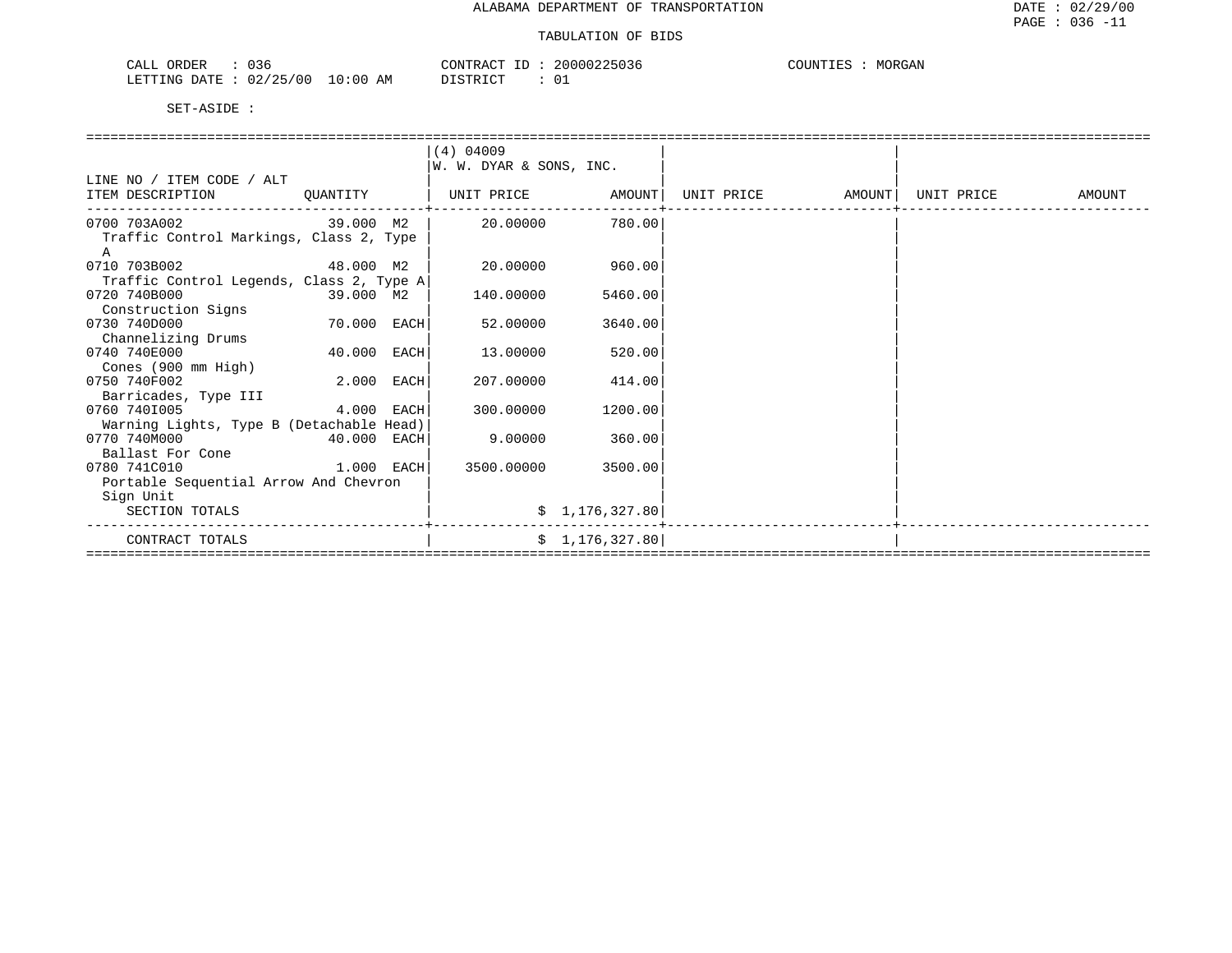# VENDOR RANKING

| $\therefore$ 0.37<br>CALL ORDER<br>LETTING DATE: 02/25/00<br>10:00 AM                                                                                                                                        | CONTRACT ID: 20000225037<br>$\therefore$ 02<br>DISTRICT |              | COUNTIES : LAWRENCE                                |        |
|--------------------------------------------------------------------------------------------------------------------------------------------------------------------------------------------------------------|---------------------------------------------------------|--------------|----------------------------------------------------|--------|
| CONTRACT DESCRIPTION:<br>for constructing the Planing, Resurfacing and Traffic Stripe<br>on $S.R.$ #101 from $S.R.$ #20 (U.S.#72) in Town Creek (MP 15.90)<br>north to S.R.#184 (MP 20.94). Length 5.030 mi. | -45<br>CONTRACT TIME:                                   | Working Days | (available days)<br>$PROJECT(S)$ : STPAA-4006(103) |        |
| SET-ASIDE:                                                                                                                                                                                                   |                                                         |              |                                                    |        |
|                                                                                                                                                                                                              |                                                         |              | TOTAL.                                             | % OVER |

| RANK | VENDOR NO./NAME |                                    | <b>BID</b> | LOW BID   |
|------|-----------------|------------------------------------|------------|-----------|
|      | 02035           | BURGREEN CONTRACTING COMPANY, INC. | 594,732.80 | 100.0000% |
|      | 19010           | SHELBY CONTRACTING COMPANY, INC.   | 597,367.23 | 100.4429% |
|      | 08068           | H & L TRUCKING COMPANY, INC.       | 618,032.25 | 103.9176% |
|      | 18031           | ROGERS GROUP, INC.                 | 632,691.95 | 106.3825% |
|      | 01018           | APAC-ALABAMA, INC.                 | 643,293.35 | 108.1651% |
| ნ.   | 19074           | S & M EOUIPMENT CO., INC.          | 676,341.85 | 113.7219% |
|      |                 |                                    |            |           |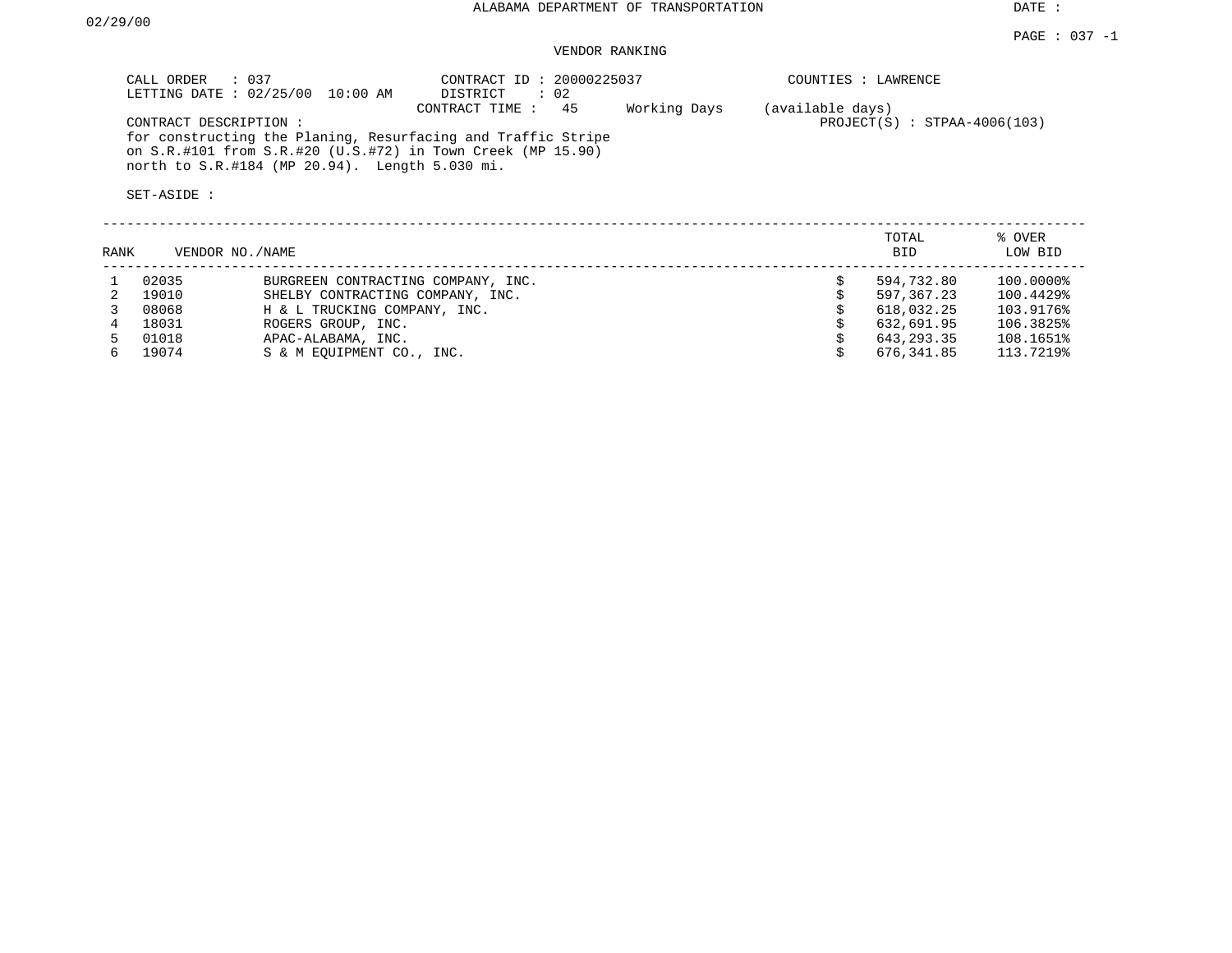| $\cap$ $\cap$<br>ORDER<br>וזהר<br>ىلىلل<br>ັບ       |                    | CONTRACT<br>$-$ | 00225037       | LAWRENCE<br>JNTIES |
|-----------------------------------------------------|--------------------|-----------------|----------------|--------------------|
| 02 <sub>l</sub><br>ノつに<br>מתדיחים<br>' 0 (<br>חת בח | 10:00<br>AΜ<br>111 | <b>CTRIC</b>    | <u>_</u><br>◡▵ |                    |

| ============================                          |               |     |                                                                                           |           |                                |           |           |           |  |  |
|-------------------------------------------------------|---------------|-----|-------------------------------------------------------------------------------------------|-----------|--------------------------------|-----------|-----------|-----------|--|--|
|                                                       |               |     | $(1)$ 02035                                                                               |           | $(2)$ 19010                    |           | (3) 08068 |           |  |  |
|                                                       |               |     | BURGREEN CONTRACTING CO., IN SHELBY CONTRACTING COMPANY, $ H \& L$ TRUCKING COMPANY, INC. |           |                                |           |           |           |  |  |
| LINE NO / ITEM CODE / ALT                             |               |     |                                                                                           |           |                                |           |           |           |  |  |
| ITEM DESCRIPTION                                      | QUANTITY      |     | UNIT PRICE AMOUNT                                                                         |           | UNIT PRICE AMOUNT   UNIT PRICE |           |           | AMOUNT    |  |  |
|                                                       |               |     |                                                                                           |           |                                |           |           |           |  |  |
| SECTION 0001<br>Total                                 |               |     |                                                                                           |           |                                |           |           |           |  |  |
| 0010 209A000                                          | 12.000 EACH   |     | 50.00000                                                                                  | 600.00    | 60.00000                       | 720.00    | 20.00000  | 240.00    |  |  |
| Mailbox Reset, Single                                 |               |     |                                                                                           |           |                                |           |           |           |  |  |
| 0020 209A001                                          | 2.000 EACH    |     | 75.00000                                                                                  | 150.00    | 120.00000                      | 240.00    | 25.00000  | 50.00     |  |  |
| Mailbox Reset, Double                                 |               |     |                                                                                           |           |                                |           |           |           |  |  |
| 0030 305B060                                          | 812.000 TCIP  |     | 11.00000                                                                                  | 8932.00   | 11.84000                       | 9614.08   | 12.50000  | 10150.00  |  |  |
| Crushed Aggregate, Section 825, Type B,               |               |     |                                                                                           |           |                                |           |           |           |  |  |
| For Miscellaneous Use                                 |               |     |                                                                                           |           |                                |           |           |           |  |  |
| 0040 405A000                                          | 2657.000 GAL  |     | 0.85000                                                                                   | 2258.45   | 0.01000                        | 26.57     | 1,00000   | 2657.00   |  |  |
| Tack Coat                                             |               |     |                                                                                           |           |                                |           |           |           |  |  |
| 0050 408A052                                          | 3219.000 SY   |     | 0.75000                                                                                   | 2414.25   | 2,00000                        | 6438.00   | 2.25000   | 7242.75   |  |  |
| Planing Existing Pavement                             |               |     |                                                                                           |           |                                |           |           |           |  |  |
| (Approximately 1.10" Thru 2.0" Thick)                 |               |     |                                                                                           |           |                                |           |           |           |  |  |
| 0060 408A053                                          | 2683.000 SOYD |     | 1.25000                                                                                   | 3353.75   | 2,00000                        | 5366.00   | 2.75000   | 7378.25   |  |  |
| Planing Existing Pavement                             |               |     |                                                                                           |           |                                |           |           |           |  |  |
| (Approximately 2.10" Thru 3.0" Thick)<br>0070 424A240 | 4870.000 TON  |     | 31.50000                                                                                  | 153405.00 | 30.23000                       | 147220.10 | 31.50000  | 153405.00 |  |  |
| Superpave Bituminous Concrete Wearing                 |               |     |                                                                                           |           |                                |           |           |           |  |  |
| Surface Layer, 1/2" Maximum Aggregate                 |               |     |                                                                                           |           |                                |           |           |           |  |  |
| Size Mix, ESAL Range C                                |               |     |                                                                                           |           |                                |           |           |           |  |  |
| 0080 424A246                                          | 200.000 TON   |     | 28.50000                                                                                  | 5700.00   | 29.31000                       | 5862.00   | 30.00000  | 6000.00   |  |  |
| Superpave Bituminous Concrete Wearing                 |               |     |                                                                                           |           |                                |           |           |           |  |  |
| Surface Layer, Leveling, 1/2" Maximum                 |               |     |                                                                                           |           |                                |           |           |           |  |  |
| Aggregate Size Mix, ESAL Range C                      |               |     |                                                                                           |           |                                |           |           |           |  |  |
| 0090 424B441                                          | 9739.000 TON  |     | 24.50000                                                                                  | 238605.50 | 25.87000                       | 251947.93 | 24.50000  | 238605.50 |  |  |
| Superpave Bituminous Concrete Upper                   |               |     |                                                                                           |           |                                |           |           |           |  |  |
| Binder Layer, 1" Maximum Aggregate Size               |               |     |                                                                                           |           |                                |           |           |           |  |  |
| Mix, ESAL Range C                                     |               |     |                                                                                           |           |                                |           |           |           |  |  |
| 0100 424B445                                          | 500.000 TON   |     | 23.00000                                                                                  | 11500.00  | 26.00000                       | 13000.00  | 30.00000  | 15000.00  |  |  |
| Superpave Bituminous Concrete Upper                   |               |     |                                                                                           |           |                                |           |           |           |  |  |
| Binder Layer, Patching, 1" Maximum                    |               |     |                                                                                           |           |                                |           |           |           |  |  |
| Aggregate Size Mix, ESAL Range C                      |               |     |                                                                                           |           |                                |           |           |           |  |  |
| 0110 424B449                                          | 500.000       | TON | 23.00000                                                                                  | 11500.00  | 26.00000                       | 13000.00  | 30.00000  | 15000.00  |  |  |
| Superpave Bituminous Concrete Upper                   |               |     |                                                                                           |           |                                |           |           |           |  |  |
| Binder Layer, Leveling, 1" Max                        |               |     |                                                                                           |           |                                |           |           |           |  |  |
| Aggregate Size Mix, ESAL Range C<br>0120 424C251      | 3003.000      | TON | 25.50000                                                                                  | 76576.50  | 25.69000                       | 77147.07  | 24.50000  | 73573.50  |  |  |
| Superpave Bituminous Concrete Base                    |               |     |                                                                                           |           |                                |           |           |           |  |  |
| Layer, Widening, 1 1/2", Maximum                      |               |     |                                                                                           |           |                                |           |           |           |  |  |
| Aggregate Size Mix, ESAL Range C                      |               |     |                                                                                           |           |                                |           |           |           |  |  |
|                                                       |               |     |                                                                                           |           |                                |           |           |           |  |  |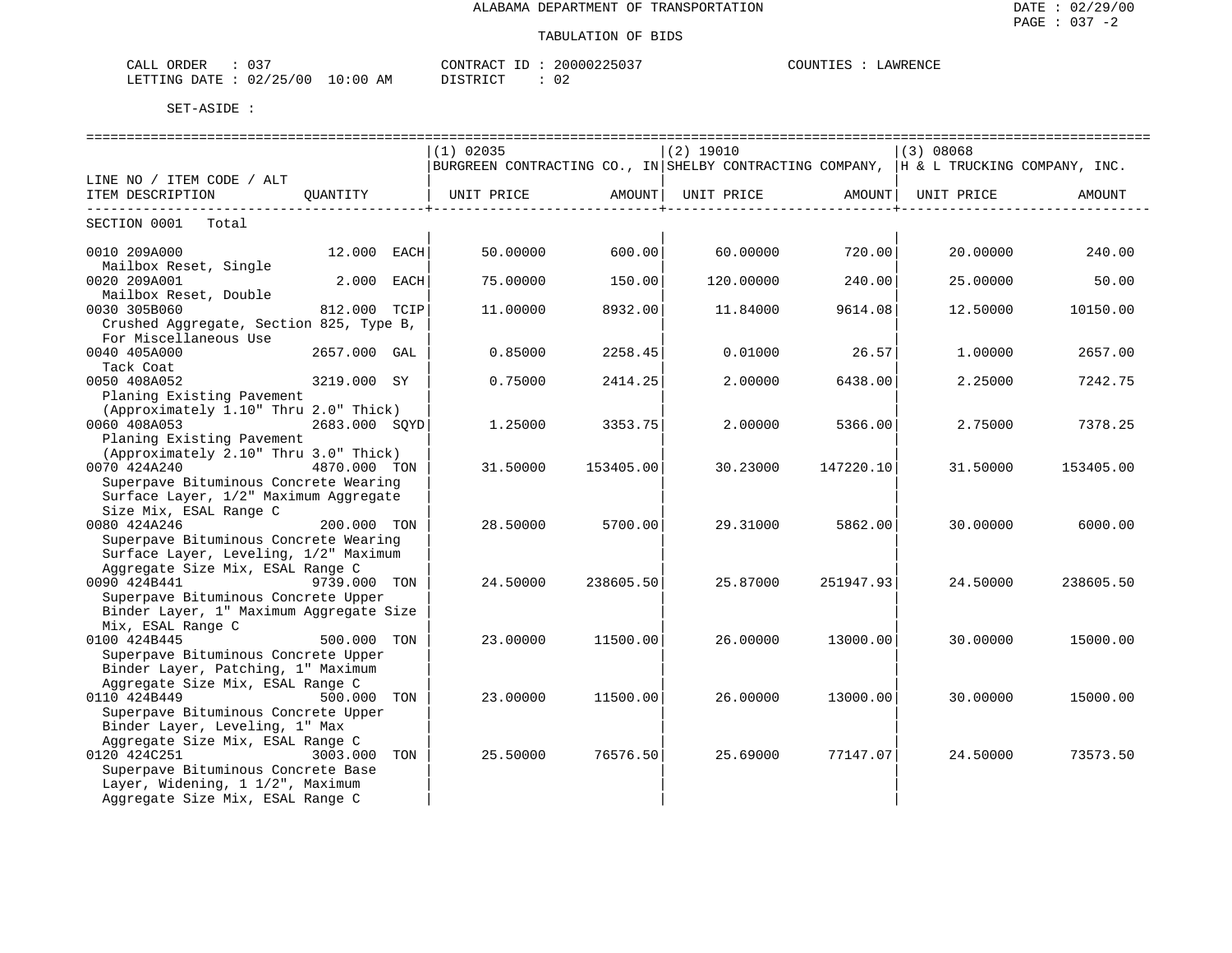LAWRENCE

| CALL ORDER                      | 037 |          |  | CONTRACT ID: 20000225037 | COUNTIES : | LAWRENCE |
|---------------------------------|-----|----------|--|--------------------------|------------|----------|
| LETTING DATE: 02/25/00 10:00 AM |     | DISTRICT |  | -02                      |            |          |

|                                                         |              |            | $(1)$ 02035                                                                               |            | $(2)$ 19010 |                           | (3) 08068  |                          |
|---------------------------------------------------------|--------------|------------|-------------------------------------------------------------------------------------------|------------|-------------|---------------------------|------------|--------------------------|
|                                                         |              |            | BURGREEN CONTRACTING CO., IN SHELBY CONTRACTING COMPANY, $ $ H & L TRUCKING COMPANY, INC. |            |             |                           |            |                          |
| LINE NO / ITEM CODE / ALT                               |              |            |                                                                                           |            |             |                           |            |                          |
| ITEM DESCRIPTION                                        | QUANTITY     |            | UNIT PRICE                                                                                | AMOUNT     | UNIT PRICE  | AMOUNT                    | UNIT PRICE | AMOUNT                   |
| 0130 600A000                                            |              | LUMP       | 2500.00000                                                                                | 2500.00    | 2231.88000  | ------------+-<br>2231.88 | 9000.00000 | 9000.00                  |
| Mobilization                                            |              |            |                                                                                           |            |             |                           |            |                          |
| 0140 665F000                                            | 25.000 EACH  |            | 2.50000                                                                                   | 62.50      | 4.00000     | 100.00                    | 5.00000    | 125.00                   |
| Hay Bales                                               |              |            |                                                                                           |            |             |                           |            |                          |
| 0150 665J000                                            | 300.000 LF   |            | 1.75000                                                                                   | 525.00     | 1,50000     | 450.00                    | 2,00000    | 600.00                   |
| Silt Fence, Type A                                      |              |            |                                                                                           |            |             |                           |            |                          |
| 0160 701C000                                            | 10.000 MILE  |            | 355.00000                                                                                 | 3550.00    | 75.00000    | 750.00                    | 320.00000  | 3200.00                  |
| Broken Temporary Traffic Stripe                         |              |            |                                                                                           |            |             |                           |            |                          |
| 0170 701C001                                            | 23.000 MILE  |            | 395.00000                                                                                 | 9085.00    | 140.00000   | 3220.00                   | 360.00000  | 8280.00                  |
| Solid Temporary Traffic Stripe                          |              |            |                                                                                           |            |             |                           |            |                          |
| 0180 702A007                                            | 5.000 MILE   |            | 1915.00000                                                                                | 9575.00    | 1825.00000  | 9125.00                   | 1850.00000 | 9250.00                  |
| Broken Yellow, Inverted Profile Traffic                 |              |            |                                                                                           |            |             |                           |            |                          |
| Stripe (6" Wide)                                        |              |            |                                                                                           |            |             |                           |            |                          |
| 0190 702A008                                            |              | 9.000 MILE | 3885.00000                                                                                | 34965.00   | 3700.00000  | 33300.00                  | 3700.00000 | 33300.00                 |
| Solid White, Inverted Profile Traffic                   |              |            |                                                                                           |            |             |                           |            |                          |
| Stripe (6" Wide)                                        |              |            |                                                                                           |            |             |                           |            |                          |
| 0200 702A009                                            | 3.000 MILE   |            | 3885.00000                                                                                | 11655.00   | 3700.00000  | 11100.00                  | 3700.00000 | 11100.00                 |
| Solid Yellow, Inverted Profile Traffic                  |              |            |                                                                                           |            |             |                           |            |                          |
| Stripe (6" Wide)                                        |              |            |                                                                                           |            |             |                           |            |                          |
| 0210 703A002                                            | 937.000 SOFT |            | 2.10000                                                                                   | 1967.70    | 2.00000     | 1874.00                   | 2.50000    | 2342.50                  |
| Traffic Control Markings, Class 2, Type<br>$\mathbb{A}$ |              |            |                                                                                           |            |             |                           |            |                          |
| 0220 703B002                                            | 81.000 SOFT  |            | 3.15000                                                                                   | 255.15     | 3.00000     | 243.00                    | 3.00000    | 243.00                   |
| Traffic Control Legends, Class 2, Type A                |              |            |                                                                                           |            |             |                           |            |                          |
| 0230 703D001                                            | 530.000 SOFT |            | 1.10000                                                                                   | 583.00     | 1,00000     | 530.00                    | 1,30000    | 689.00                   |
| Temporary Traffic Control Markings                      |              |            |                                                                                           |            |             |                           |            |                          |
| 0240 705A032                                            | 35.000 EACH  |            | 5.00000                                                                                   | 175.00     | 4.80000     | 168.00                    | 5.00000    | 175.00                   |
| Pavement Markers, Class A-H, Type 1-B                   |              |            |                                                                                           |            |             |                           |            |                          |
| 0250 705A037                                            | 387.000 EACH |            | 5.00000                                                                                   | 1935.00    | 4.80000     | 1857.60                   | 5.25000    | 2031.75                  |
| Pavement Markers, Class A-H, Type 2-D                   |              |            |                                                                                           |            |             |                           |            |                          |
| 0260 740B000                                            | 668.000 SOFT |            | 3.00000                                                                                   | 2004.00    | 2.00000     | 1336.00                   | 8.00000    | 5344.00                  |
| Construction Signs                                      |              |            |                                                                                           |            |             |                           |            |                          |
| 0270 740D000                                            | 50.000       | EACH       | 1,00000                                                                                   | 50.00      | 0.00000     | 0.00                      | 35.00000   | 1750.00                  |
| Channelizing Drums                                      |              |            |                                                                                           |            |             |                           |            |                          |
| 0280 740E000                                            | 50.000       | EACH       | 1,00000                                                                                   | 50.00      | 0.00000     | 0.00                      | 5.00000    | 250.00                   |
| Cones (36 Inches High)                                  |              |            |                                                                                           |            |             |                           |            |                          |
| 0290 740M000                                            | 50.000       | EACH       | 1,00000                                                                                   | 50.00      | 0.00000     | 0.00                      | 1,00000    | 50.00                    |
| Weight For Cone                                         |              |            |                                                                                           |            |             |                           |            |                          |
| 0300 7400000<br>Pilot Car                               | 1.000 EACH   |            | 750.00000                                                                                 | 750.00     | 500.00000   | 500.00                    | 1000.00000 | 1000.00                  |
| SECTION TOTALS                                          |              |            | \$                                                                                        | 594,732.80 | \$          | 597, 367.23               |            | 618,032.25               |
|                                                         |              |            |                                                                                           |            |             |                           |            |                          |
| CONTRACT TOTALS                                         |              |            | \$                                                                                        | 594,732.80 |             | $\ddot{s}$<br>597,367.23  |            | 618,032.25<br>$\ddot{s}$ |
|                                                         |              |            |                                                                                           |            |             |                           |            |                          |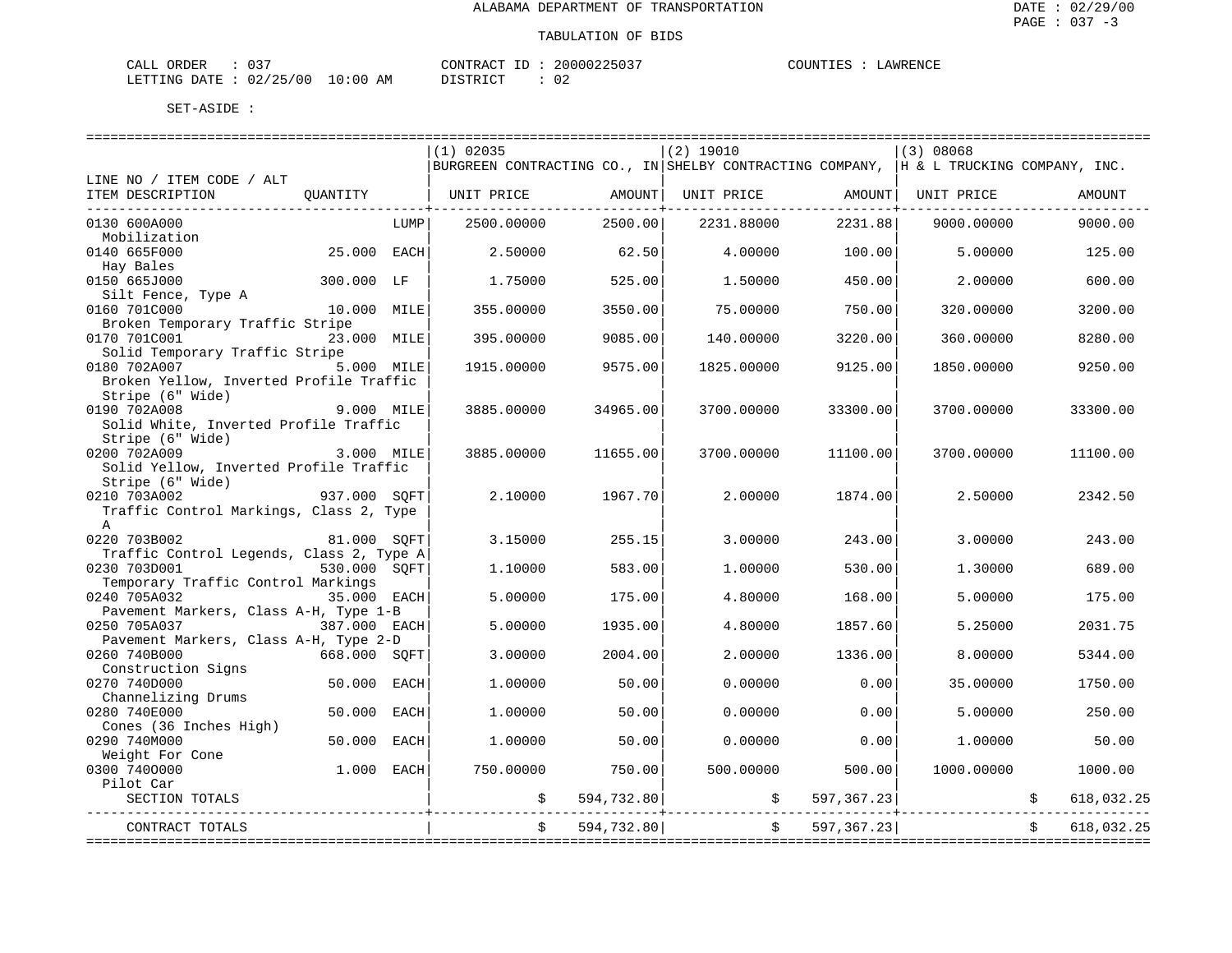# TABULATION OF BIDS

| $ -$<br>)RDER<br>ັ       |                 | $\bigcap \bigcap \mathcal{N}$<br>ਓ⊼⊂™ | .<br>:5U3 | חר⁄דות חזו<br>1 HiN∪L<br>. |
|--------------------------|-----------------|---------------------------------------|-----------|----------------------------|
| DATE<br>LETTING<br>' O C | . U : U (<br>ΆM | $T$ $C$<br>$-1$                       | ◡▵        |                            |

|                                                                                |              |     | $(4)$ 18031                                                             |                        | $(5)$ 01018 |                       | $(6)$ 19074 |           |
|--------------------------------------------------------------------------------|--------------|-----|-------------------------------------------------------------------------|------------------------|-------------|-----------------------|-------------|-----------|
|                                                                                |              |     | ROGERS GROUP, INC. $ABAC-ALABAMA$ , INC. $ S \& M EQUIPMENT CO.$ , INC. |                        |             |                       |             |           |
| LINE NO / ITEM CODE / ALT                                                      |              |     |                                                                         |                        |             |                       |             |           |
| ITEM DESCRIPTION                                                               |              |     |                                                                         |                        |             |                       |             | AMOUNT    |
| SECTION 0001 Total                                                             |              |     |                                                                         | -----------------+---- |             | -----------------+--  |             |           |
| 0010 209A000<br>Mailbox Reset, Single                                          | 12.000 EACH  |     | 50.00000                                                                | 600.00                 |             | $123.87000$ $1486.44$ | 45.00000    | 540.00    |
| 0020 209A001<br>Mailbox Reset, Double                                          | 2.000 EACH   |     | 100.00000                                                               | 200.00                 |             | 127.08000 254.16      | 55.00000    | 110.00    |
| 0030 305B060                                                                   | 812.000 TCIP |     | 12,00000                                                                | 9744.00                | 14.95000    | 12139.40              | 11.75000    | 9541.00   |
| Crushed Aggregate, Section 825, Type B,<br>For Miscellaneous Use               |              |     |                                                                         |                        |             |                       |             |           |
| 0040 405A000                                                                   | 2657.000 GAL |     | 1,00000                                                                 | 2657.00                | 1.35000     | 3586.95               | 0.75000     | 1992.75   |
| Tack Coat<br>0050 408A052                                                      | 3219.000 SY  |     | 1.45000                                                                 | 4667.55                | 1.08000     | 3476.52               | 4.39000     | 14131.41  |
| Planing Existing Pavement<br>(Approximately 1.10" Thru 2.0" Thick)             |              |     |                                                                         |                        |             |                       |             |           |
| 0060 408A053<br>2683.000 SOYD                                                  |              |     | 1.60000                                                                 | 4292.80                | 1,30000     | 3487.90               | 4.96000     | 13307.68  |
| Planing Existing Pavement                                                      |              |     |                                                                         |                        |             |                       |             |           |
| (Approximately 2.10" Thru 3.0" Thick)<br>0070 424A240                          | 4870.000 TON |     | 32.00000                                                                | 155840.00              | 33.15000    | 161440.50             | 32.60000    | 158762.00 |
| Superpave Bituminous Concrete Wearing<br>Surface Layer, 1/2" Maximum Aggregate |              |     |                                                                         |                        |             |                       |             |           |
| Size Mix, ESAL Range C                                                         |              |     |                                                                         |                        |             |                       |             |           |
| 0080 424A246                                                                   | 200.000 TON  |     | 40.00000                                                                | 8000.00                |             | 36.17000 7234.00      | 33.65000    | 6730.00   |
| Superpave Bituminous Concrete Wearing<br>Surface Layer, Leveling, 1/2" Maximum |              |     |                                                                         |                        |             |                       |             |           |
| Aggregate Size Mix, ESAL Range C                                               |              |     |                                                                         |                        |             |                       |             |           |
| 0090 424B441 9739.000 TON                                                      |              |     | 26.00000                                                                | 253214.00              | 25.30000    | 246396.70             | 25.50000    | 248344.50 |
| Superpave Bituminous Concrete Upper                                            |              |     |                                                                         |                        |             |                       |             |           |
| Binder Layer, 1" Maximum Aggregate Size                                        |              |     |                                                                         |                        |             |                       |             |           |
| Mix, ESAL Range C                                                              |              |     |                                                                         |                        |             |                       |             |           |
| 0100 424B445                                                                   | 500.000 TON  |     | 40.00000                                                                | 20000.00               | 37.12000    | 18560.00              | 39,90000    | 19950.00  |
| Superpave Bituminous Concrete Upper<br>Binder Layer, Patching, 1" Maximum      |              |     |                                                                         |                        |             |                       |             |           |
| Aggregate Size Mix, ESAL Range C                                               |              |     |                                                                         |                        |             |                       |             |           |
| 0110 424B449                                                                   | 500.000 TON  |     | 30,00000                                                                | 15000.00               | 30.39000    | 15195.00              | 27.39000    | 13695.00  |
| Superpave Bituminous Concrete Upper                                            |              |     |                                                                         |                        |             |                       |             |           |
| Binder Layer, Leveling, 1" Max                                                 |              |     |                                                                         |                        |             |                       |             |           |
| Aggregate Size Mix, ESAL Range C                                               |              |     |                                                                         |                        |             |                       |             |           |
| 0120 424C251                                                                   | 3003.000     | TON | 27.00000                                                                | 81081.00               | 28.34000    | 85105.02              | 25.38000    | 76216.14  |
| Superpave Bituminous Concrete Base                                             |              |     |                                                                         |                        |             |                       |             |           |
| Layer, Widening, 1 1/2", Maximum                                               |              |     |                                                                         |                        |             |                       |             |           |
| Aggregate Size Mix, ESAL Range C                                               |              |     |                                                                         |                        |             |                       |             |           |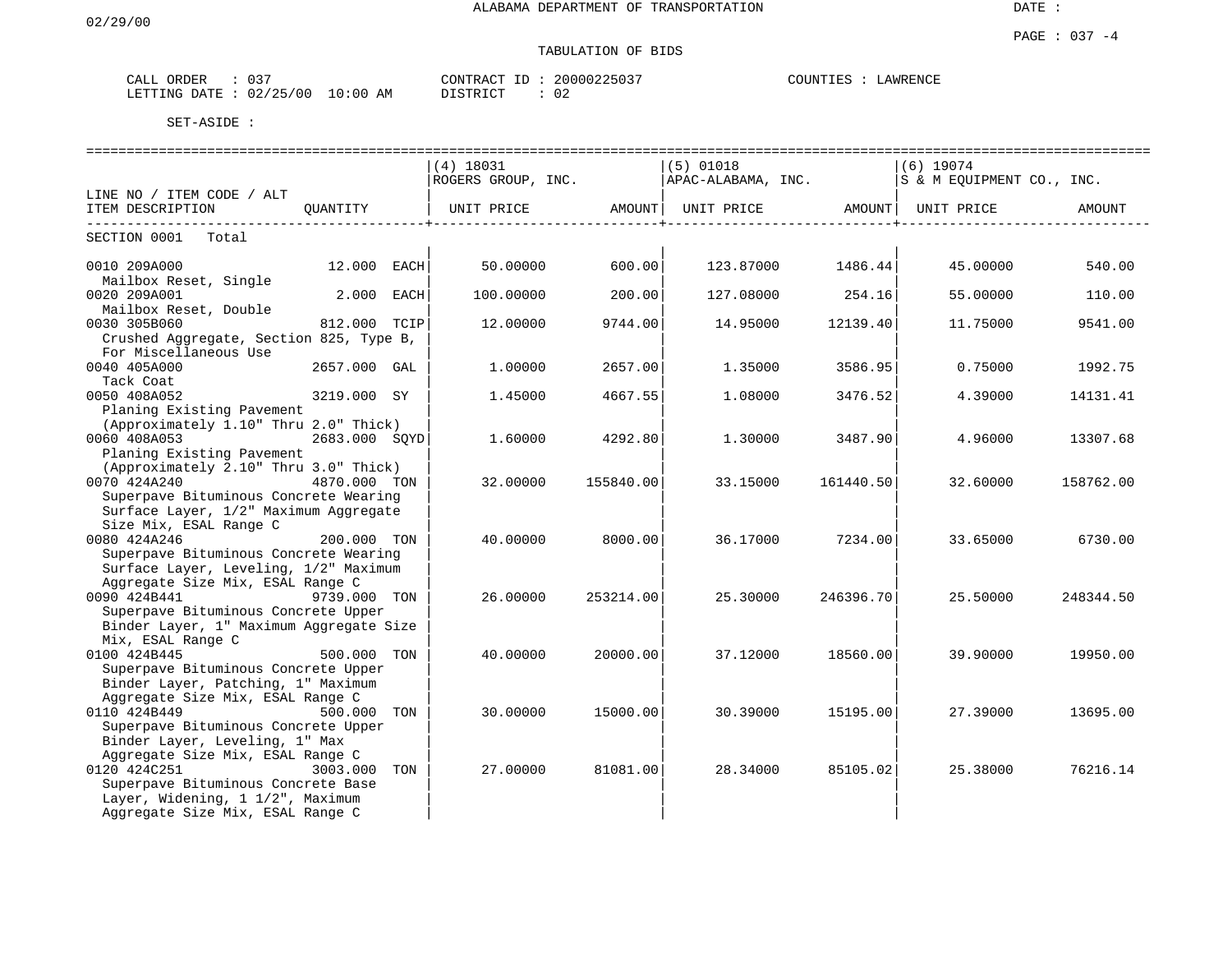| ORDER<br>CALL | $\sim$ $\sim$ $\sim$ |             |    | uv i RACT<br>חידוז∩י          |  | 20000225037 | COUNTIES | LAWRENCE |
|---------------|----------------------|-------------|----|-------------------------------|--|-------------|----------|----------|
| LETTING DATE  | 02/25/00             | 10:00<br>ᅩ◡ | AM | T OTT<br><b>DICTIO</b><br>. ש |  | 02          |          |          |

|                                                             |              |             | $(4)$ 18031<br>ROGERS GROUP, INC. |            | ============================<br>$(5)$ 01018<br>APAC-ALABAMA, INC. |                             | $(6)$ 19074<br>IS & M EOUIPMENT CO., INC. |              |               |
|-------------------------------------------------------------|--------------|-------------|-----------------------------------|------------|-------------------------------------------------------------------|-----------------------------|-------------------------------------------|--------------|---------------|
| LINE NO / ITEM CODE / ALT<br>ITEM DESCRIPTION               | OUANTITY     |             | UNIT PRICE                        | AMOUNT     | UNIT PRICE                                                        | AMOUNT<br>_________________ | UNIT PRICE                                |              | <b>AMOUNT</b> |
| 0130 600A000                                                |              | LUMP        | 4555.00000                        | 4555.00    | 3185.42000                                                        | 3185.42                     | 14500.00000                               |              | 14500.00      |
| Mobilization                                                |              |             |                                   |            |                                                                   |                             |                                           |              |               |
| 0140 665F000                                                | 25.000 EACH  |             | 20.00000                          | 500.00     | 0.04000                                                           | 1.00                        | 4.25000                                   |              | 106.25        |
| Hay Bales                                                   |              |             |                                   |            |                                                                   |                             |                                           |              |               |
| 0150 665J000                                                | 300.000 LF   |             | 1,00000                           | 300.00     | 0.06000                                                           | 18.00                       | 3.25000                                   |              | 975.00        |
| Silt Fence, Type A                                          |              |             |                                   |            |                                                                   |                             |                                           |              |               |
| 0160 701C000                                                | 10.000 MILE  |             | 340.00000                         | 3400.00    | 340.00000                                                         | 3400.00                     | 365.00000                                 |              | 3650.00       |
| Broken Temporary Traffic Stripe                             |              |             |                                   |            |                                                                   |                             |                                           |              |               |
| 0170 701C001                                                | 23.000 MILE  |             | 375.00000                         | 8625.00    | 375.00000                                                         | 8625.00                     | 420.00000                                 |              | 9660.00       |
| Solid Temporary Traffic Stripe                              |              |             |                                   |            |                                                                   |                             |                                           |              |               |
| 0180 702A007                                                | 5.000 MILE   |             | 1825.00000                        | 9125.00    | 1825.00000                                                        | 9125.00                     | 2300.00000                                |              | 11500.00      |
| Broken Yellow, Inverted Profile Traffic<br>Stripe (6" Wide) |              |             |                                   |            |                                                                   |                             |                                           |              |               |
| 0190 702A008                                                | 9.000 MILE   |             | 3700.00000                        | 33300.00   | 3700.00000                                                        | 33300.00                    | 4500.00000                                |              | 40500.00      |
| Solid White, Inverted Profile Traffic                       |              |             |                                   |            |                                                                   |                             |                                           |              |               |
| Stripe (6" Wide)                                            |              |             |                                   |            |                                                                   |                             |                                           |              |               |
| 0200 702A009                                                | 3.000 MILE   |             | 3700.00000                        | 11100.00   | 3700.00000                                                        | 11100.00                    | 4750.00000                                |              | 14250.00      |
| Solid Yellow, Inverted Profile Traffic                      |              |             |                                   |            |                                                                   |                             |                                           |              |               |
| Stripe (6" Wide)                                            |              |             |                                   |            |                                                                   |                             |                                           |              |               |
| 0210 703A002                                                | 937.000 SOFT |             | 2.00000                           | 1874.00    | 2.00000                                                           | 1874.00                     | 2.80000                                   |              | 2623.60       |
| Traffic Control Markings, Class 2, Type                     |              |             |                                   |            |                                                                   |                             |                                           |              |               |
| $\mathbb A$                                                 |              |             |                                   |            |                                                                   |                             |                                           |              |               |
| 0220 703B002                                                | 81.000 SOFT  |             | 3.00000                           | 243.00     | 3.00000                                                           | 243.00                      | 3.36000                                   |              | 272.16        |
| Traffic Control Legends, Class 2, Type A                    |              |             |                                   |            |                                                                   |                             |                                           |              |               |
| 0230 703D001                                                | 530.000 SOFT |             | 1,00000                           | 530.00     | 1,00000                                                           | 530.00                      | 1.46000                                   |              | 773.80        |
| Temporary Traffic Control Markings                          |              |             |                                   |            |                                                                   |                             |                                           |              |               |
| 0240 705A032                                                | 35.000 EACH  |             | 4.80000                           | 168.00     | 4.80000                                                           | 168.00                      | 5.60000                                   |              | 196.00        |
| Pavement Markers, Class A-H, Type 1-B                       |              |             |                                   |            |                                                                   |                             |                                           |              |               |
| 0250 705A037                                                | 387.000 EACH |             | 4.80000                           | 1857.60    | 4.80000                                                           | 1857.60                     | 5.88000                                   |              | 2275.56       |
| Pavement Markers, Class A-H, Type 2-D                       |              |             |                                   |            |                                                                   |                             |                                           |              |               |
| 0260 740B000                                                | 668.000 SOFT |             | 1,00000                           | 668.00     | 9.18000                                                           | 6132.24                     | 9,00000                                   |              | 6012.00       |
| Construction Signs                                          |              |             |                                   |            |                                                                   |                             |                                           |              |               |
| 0270 740D000                                                | 50.000       | <b>EACH</b> | 1,00000                           | 50.00      | 0.08000                                                           | 4.00                        | 39.50000                                  |              | 1975.00       |
| Channelizing Drums                                          |              |             |                                   |            |                                                                   |                             |                                           |              |               |
| 0280 740E000                                                | 50.000       | <b>EACH</b> | 1,00000                           | 50.00      | 13.54000                                                          | 677.00                      | 11,20000                                  |              | 560.00        |
| Cones (36 Inches High)                                      |              |             |                                   |            |                                                                   |                             |                                           |              |               |
| 0290 740M000                                                | 50.000       | <b>EACH</b> | 1,00000                           | 50.00      | 0.06000                                                           | 3.00                        | 7.84000                                   |              | 392.00        |
| Weight For Cone<br>0300 7400000                             | $1.000$ EACH |             | 1000.00000                        | 1000.00    | 4687.50000                                                        | 4687.50                     | 2800,00000                                |              | 2800.00       |
| Pilot Car                                                   |              |             |                                   |            |                                                                   |                             |                                           |              |               |
| SECTION TOTALS                                              |              |             |                                   | 632,691.95 | \$                                                                | 643, 293.35                 |                                           | \$           | 676, 341.85   |
| ________________                                            |              |             |                                   |            |                                                                   |                             |                                           |              |               |
| CONTRACT TOTALS                                             |              |             |                                   | 632,691.95 | $\mathsf{S}$ . The set of $\mathsf{S}$                            | 643, 293. 35                |                                           | $\mathsf{S}$ | 676, 341.85   |
|                                                             |              |             |                                   |            |                                                                   |                             |                                           |              |               |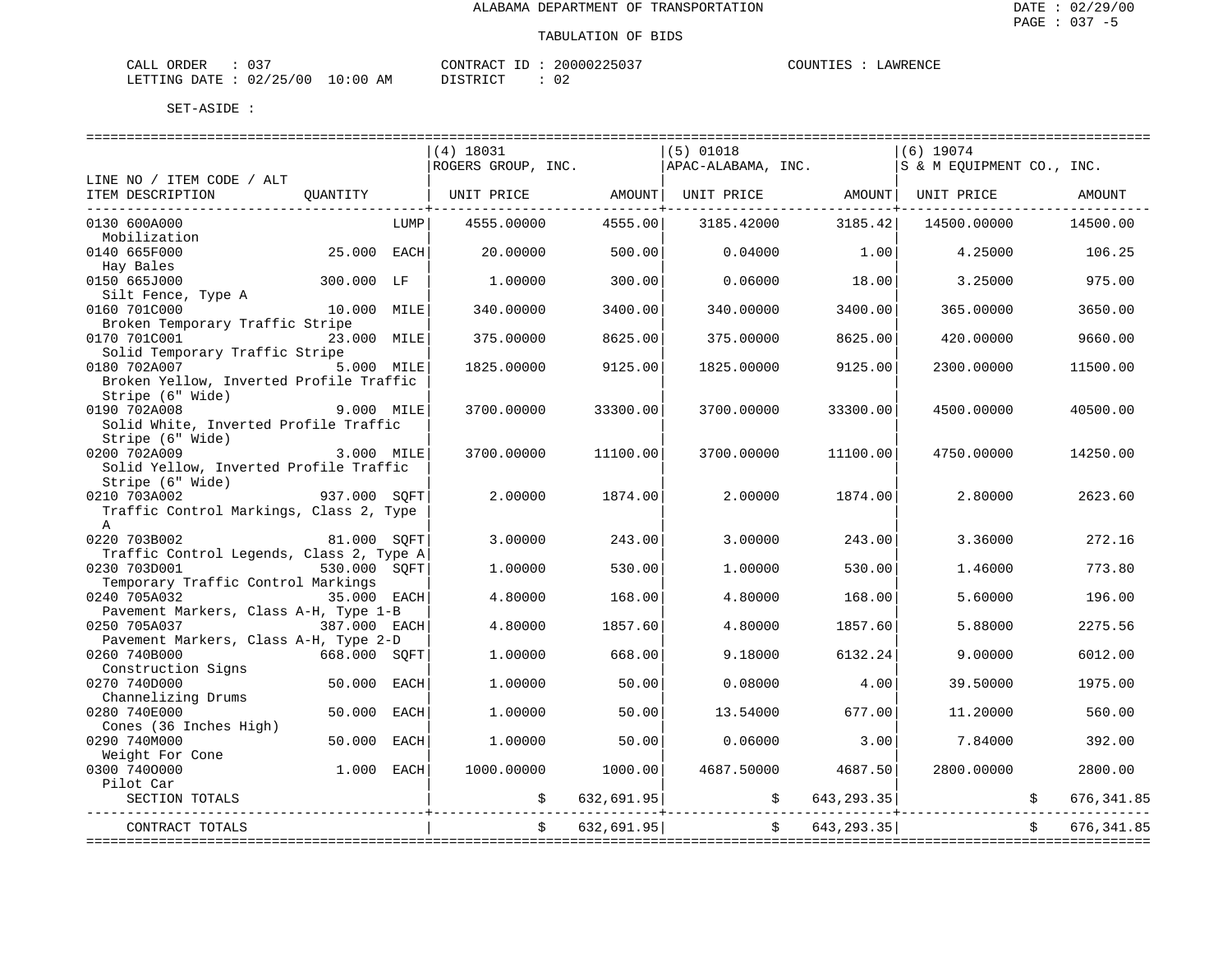### VENDOR RANKING

| CALL ORDER : 038<br>LETTING DATE : 02/25/00 10:00 AM                                                                                                         | CONTRACT ID: 20000225038<br>: 02<br>DISTRICT   | COUNTIES : LAWRENCE                                |
|--------------------------------------------------------------------------------------------------------------------------------------------------------------|------------------------------------------------|----------------------------------------------------|
| CONTRACT DESCRIPTION:                                                                                                                                        | 30<br>Working Days<br>CONTRACT TIME :<br>RURAL | (available days)<br>$PROJECT(S) : STPAA-4006(104)$ |
| for constructing the Resurfacing and Traffic Stripe on S.R.<br>#101 from S.R. #184 at M.P. 20.94 to M.P. 23.80, east of<br>Muscle Shoals. Length - 2.860 mi. |                                                |                                                    |
| SET-ASIDE :                                                                                                                                                  |                                                |                                                    |

| RANK |       | VENDOR NO./NAME                    | TOTAL<br><b>BID</b> | % OVER<br>LOW BID |
|------|-------|------------------------------------|---------------------|-------------------|
|      | 19010 | SHELBY CONTRACTING COMPANY, INC.   | 351,735.40          | 100.0000%         |
|      | 02035 | BURGREEN CONTRACTING COMPANY, INC. | 353,641.50          | 100.5419%         |
|      | 08068 | H & L TRUCKING COMPANY, INC.       | 380,785.60          | 108.2591%         |
|      | 18031 | ROGERS GROUP, INC.                 | 384,701.40          | 109.3723%         |
|      | 01018 | APAC-ALABAMA, INC.                 | 387, 119, 37        | 110.0598%         |
|      | 19074 | S & M EOUIPMENT CO., INC.          | 406,295.16          | 115.5115%         |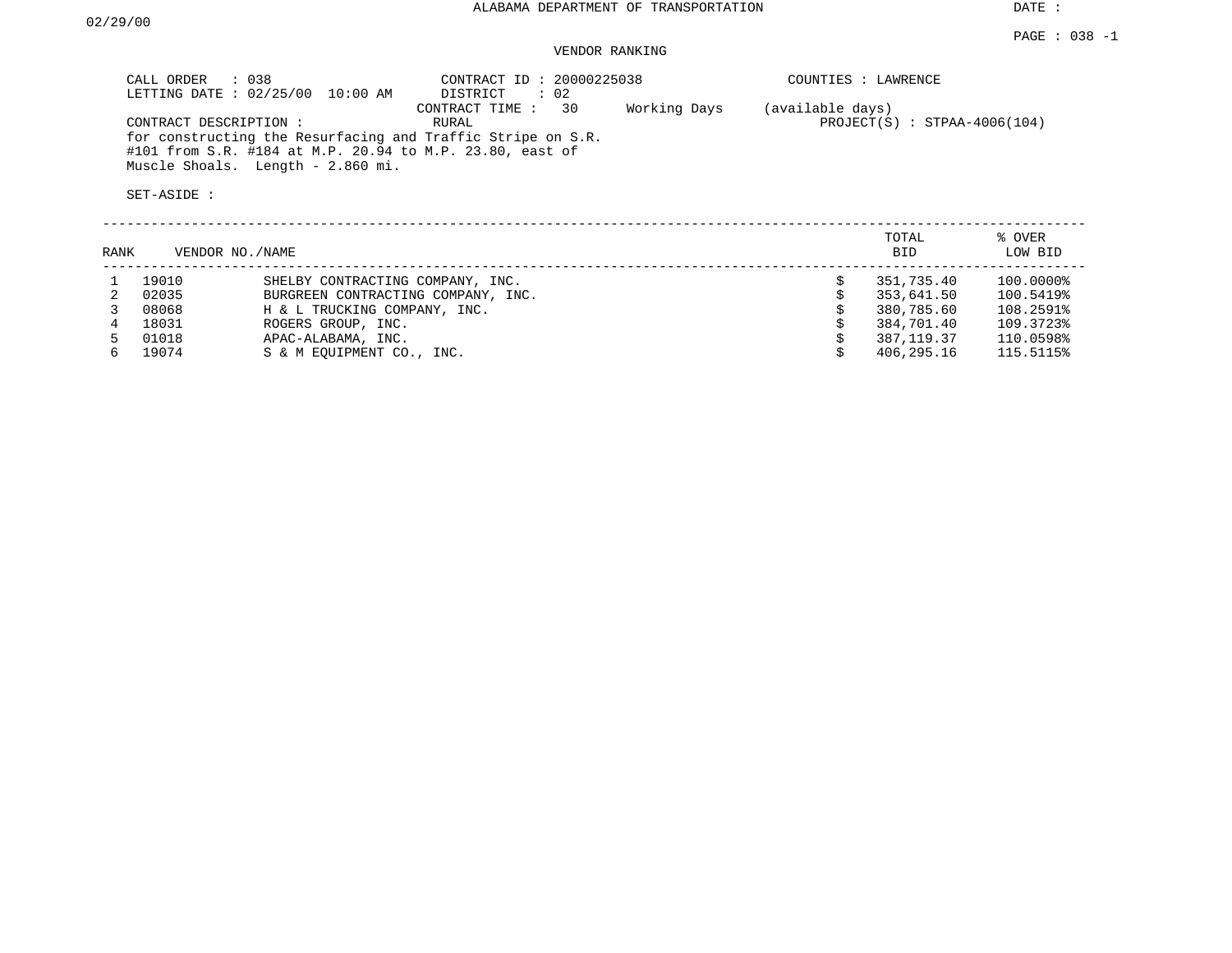| : 038<br>CALL ORDER              | CONTRACT ID: 20000225038 |      | COUNTIES : LAWRENCE |
|----------------------------------|--------------------------|------|---------------------|
| LETTING DATE : 02/25/00 10:00 AM | DISTRICT                 | - 02 |                     |

|                                                                                |              |             | ----------------------------                                                          |           |             |           |            |           |
|--------------------------------------------------------------------------------|--------------|-------------|---------------------------------------------------------------------------------------|-----------|-------------|-----------|------------|-----------|
|                                                                                |              |             | (1) 19010                                                                             |           | $(2)$ 02035 |           | (3) 08068  |           |
|                                                                                |              |             | SHELBY CONTRACTING COMPANY, BURGREEN CONTRACTING CO., IN H & L TRUCKING COMPANY, INC. |           |             |           |            |           |
| LINE NO / ITEM CODE / ALT                                                      |              |             |                                                                                       |           |             |           |            |           |
| ITEM DESCRIPTION                                                               | OUANTITY     |             | UNIT PRICE                                                                            | AMOUNTI   | UNIT PRICE  | AMOUNT    | UNIT PRICE | AMOUNT    |
| ------------------------<br>SECTION 0001<br>TOTAL                              |              |             |                                                                                       |           |             | .         |            |           |
|                                                                                |              |             |                                                                                       |           |             |           |            |           |
| 0010 209A000                                                                   | 7.000 EACH   |             | 60.00000                                                                              | 420.00    | 50.00000    | 350.00    | 20.00000   | 140.00    |
| Mailbox Reset, Single                                                          |              |             |                                                                                       |           |             |           |            |           |
| 0020 209A001                                                                   | 1.000        | <b>EACH</b> | 120.00000                                                                             | 120.00    | 75,00000    | 75.00     | 25.00000   | 25.00     |
| Mailbox Reset, Double                                                          |              |             |                                                                                       |           |             |           |            |           |
| 0030 209A002                                                                   | 3.000        | EACH        | 150.00000                                                                             | 450.00    | 100.00000   | 300.00    | 50.00000   | 150.00    |
| Mailbox Reset, Multiple                                                        |              |             |                                                                                       |           |             |           |            |           |
| 0040 305B060                                                                   | 536.000 TCIP |             | 11.84000                                                                              | 6346.24   | 11.50000    | 6164.00   | 12.50000   | 6700.00   |
| Crushed Aggregate, Section 825, TYPE B,                                        |              |             |                                                                                       |           |             |           |            |           |
| FOR MISCELLANEOUS USE                                                          |              |             |                                                                                       |           |             |           |            |           |
| 0050 405A000                                                                   | 1434.000 GAL |             | 0.01000                                                                               | 14.34     | 0.85000     | 1218.90   | 1,50000    | 2151.00   |
| Tack Coat                                                                      |              |             |                                                                                       |           |             |           |            |           |
| 0060 424A240                                                                   | 2628.000 TON |             | 30.53000                                                                              | 80232.84  | 32.00000    | 84096.00  | 34,00000   | 89352.00  |
| Superpave Bituminous Concrete Wearing<br>Surface Layer, 1/2" Maximum Aggregate |              |             |                                                                                       |           |             |           |            |           |
| Size Mix, ESAL Range C                                                         |              |             |                                                                                       |           |             |           |            |           |
| 0070 424A246                                                                   | 200.000 TON  |             | 29.61000                                                                              | 5922.00   | 29,00000    | 5800.00   | 40.00000   | 8000.00   |
| Superpave Bituminous Concrete Wearing                                          |              |             |                                                                                       |           |             |           |            |           |
| Surface Layer, Leveling, 1/2" Maximum                                          |              |             |                                                                                       |           |             |           |            |           |
| Aggregate Size Mix, ESAL Range C                                               |              |             |                                                                                       |           |             |           |            |           |
| 0080 424B441                                                                   | 5256.000 TON |             | 26.14000                                                                              | 137391.84 | 25.00000    | 131400.00 | 25.00000   | 131400.00 |
| Superpave Bituminous Concrete Upper                                            |              |             |                                                                                       |           |             |           |            |           |
| Binder Layer, 1" Maximum Aggregate Size                                        |              |             |                                                                                       |           |             |           |            |           |
| Mix, ESAL Range C                                                              |              |             |                                                                                       |           |             |           |            |           |
| 0090 424B445                                                                   | 500.000 TON  |             | 28.00000                                                                              | 14000.00  | 23.00000    | 11500.00  | 30,00000   | 15000.00  |
| Superpave Bituminous Concrete Upper                                            |              |             |                                                                                       |           |             |           |            |           |
| Binder Layer, Patching, 1" Maximum                                             |              |             |                                                                                       |           |             |           |            |           |
| Aggregate Size Mix, ESAL Range C                                               |              |             |                                                                                       |           |             |           |            |           |
| 0100 424B449                                                                   | 500.000 TON  |             | 26.14000                                                                              | 13070.00  | 23.00000    | 11500.00  | 30.00000   | 15000.00  |
| Superpave Bituminous Concrete Upper                                            |              |             |                                                                                       |           |             |           |            |           |
| Binder Layer, Leveling, 1" Max<br>Aggregate Size Mix, ESAL Range C             |              |             |                                                                                       |           |             |           |            |           |
| 0110 424C251                                                                   | 1838.000     | TON         | 26,96000                                                                              | 49552.48  | 25.50000    | 46869.00  | 25,00000   | 45950.00  |
| Superpave Bituminous Concrete Base                                             |              |             |                                                                                       |           |             |           |            |           |
| Layer, Widening, 1 1/2", Maximum                                               |              |             |                                                                                       |           |             |           |            |           |
| Aggregate Size Mix, ESAL Range C                                               |              |             |                                                                                       |           |             |           |            |           |
| 0120 600A000                                                                   |              | LUMP        | 1276.26000                                                                            | 1276.26   | 4000.00000  | 4000.00   | 7500.00000 | 7500.00   |
| Mobilization                                                                   |              |             |                                                                                       |           |             |           |            |           |
| 0130 665F000                                                                   | 25.000 EACH  |             | 4.00000                                                                               | 100.00    | 2.50000     | 62.50     | 5.00000    | 125.00    |
| Hay Bales                                                                      |              |             |                                                                                       |           |             |           |            |           |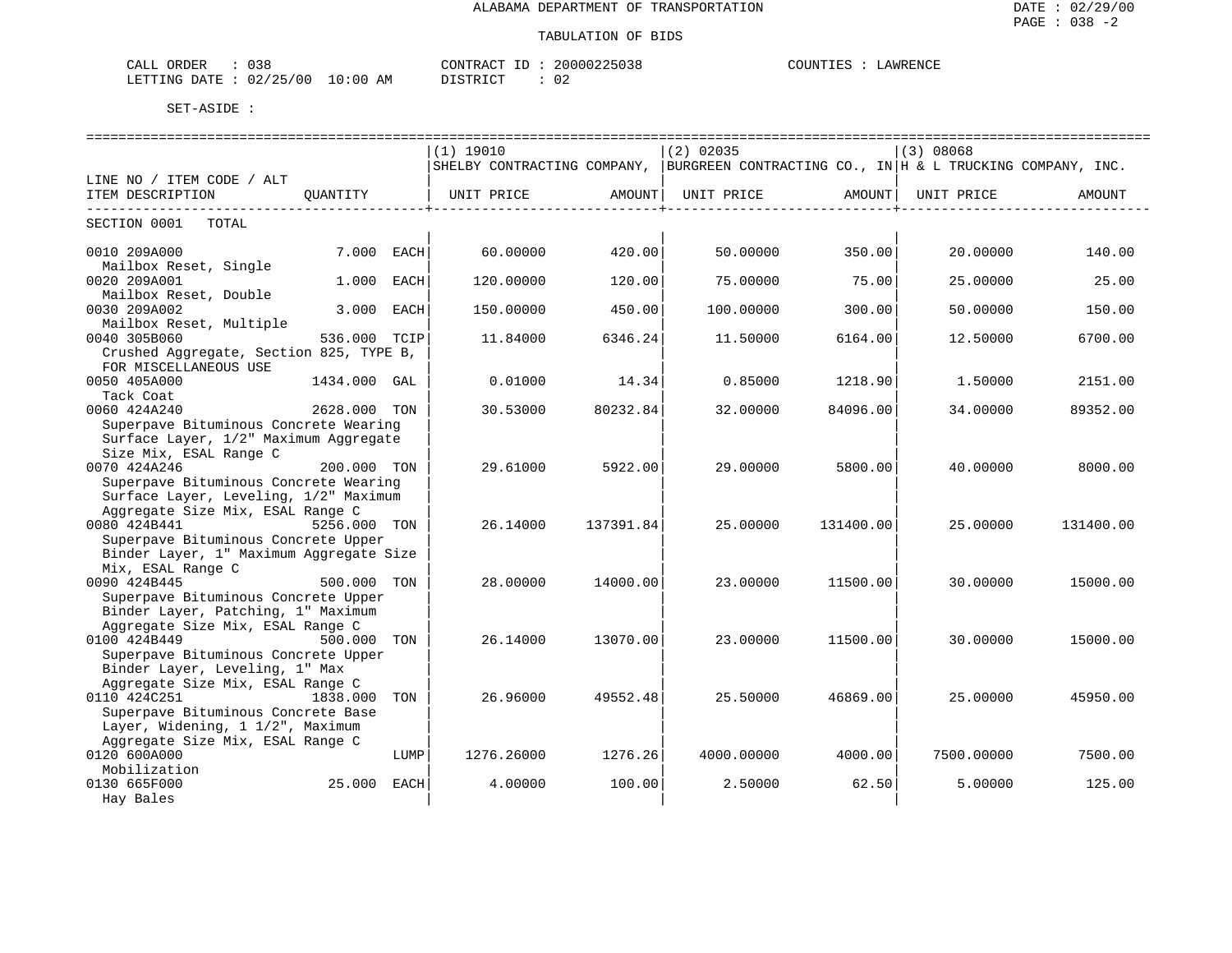| CALL ORDER                      | 038 | CONTRACT ID: 2 |  | 20000225038 | COUNTIES | LAWRENCE |
|---------------------------------|-----|----------------|--|-------------|----------|----------|
| LETTING DATE: 02/25/00 10:00 AM |     | DISTRICT       |  | -02         |          |          |

|                                          |               |      | (1) 19010                   |          | $(2)$ 02035                                               |          | (3) 08068  |          |
|------------------------------------------|---------------|------|-----------------------------|----------|-----------------------------------------------------------|----------|------------|----------|
|                                          |               |      | SHELBY CONTRACTING COMPANY, |          | BURGREEN CONTRACTING CO., IN H & L TRUCKING COMPANY, INC. |          |            |          |
| LINE NO / ITEM CODE / ALT                |               |      |                             |          |                                                           |          |            |          |
| ITEM DESCRIPTION                         | OUANTITY      |      | UNIT PRICE                  | AMOUNT   | UNIT PRICE                                                | AMOUNT   | UNIT PRICE | AMOUNT   |
|                                          |               |      |                             |          |                                                           |          |            |          |
| 0140 665J000                             | 300.000 LF    |      | 2.20000                     | 660.00   | 1.75000                                                   | 525.00   | 7.00000    | 2100.00  |
| Silt Fence, Type A                       |               |      |                             |          |                                                           |          |            |          |
| 0150 701C000                             | 4.000 MILE    |      | 75.00000                    | 300.00   | 355.00000                                                 | 1420.00  | 320.00000  | 1280.00  |
| Broken Temporary Traffic Stripe          |               |      |                             |          |                                                           |          |            |          |
| 0160 701C001                             | 16.000 MILE   |      | 140.00000                   | 2240.00  | 395.00000                                                 | 6320.00  | 360.00000  | 5760.00  |
| Solid Temporary Traffic Stripe           |               |      |                             |          |                                                           |          |            |          |
| 0170 702A007                             | 2.000 MILE    |      | 1825.00000                  | 3650.00  | 1915.00000                                                | 3830.00  | 2000.00000 | 4000.00  |
| Broken Yellow, Inverted Profile Traffic  |               |      |                             |          |                                                           |          |            |          |
| Stripe (6" Wide)                         |               |      |                             |          |                                                           |          |            |          |
| 0180 702A008                             | 6.000 MILE    |      | 3725.00000                  | 22350.00 | 3885.00000                                                | 23310.00 | 4000.00000 | 24000.00 |
| Solid White, Inverted Profile Traffic    |               |      |                             |          |                                                           |          |            |          |
| Stripe (6" Wide)                         |               |      |                             |          |                                                           |          |            |          |
| 0190 702A009                             | 2.000 MILE    |      | 3725.00000                  | 7450.00  | 3885.00000                                                | 7770.00  | 4000.00000 | 8000.00  |
| Solid Yellow, Inverted Profile Traffic   |               |      |                             |          |                                                           |          |            |          |
| Stripe (6" Wide)                         |               |      |                             |          |                                                           |          |            |          |
| 0200 702B001                             | 302.000 LF    |      | 1.40000                     | 422.80   | 1,50000                                                   | 453.00   | 1.50000    | 453.00   |
| Dotted Inverted Profile Traffic Stripe   |               |      |                             |          |                                                           |          |            |          |
| $(6"$ Wide)                              |               |      |                             |          |                                                           |          |            |          |
| 0210 703A002                             | 1415.000 SOFT |      | 2.00000                     | 2830.00  | 2.10000                                                   | 2971.50  | 2.50000    | 3537.50  |
| Traffic Control Markings, Class 2, Type  |               |      |                             |          |                                                           |          |            |          |
| $\mathbb{A}$                             |               |      |                             |          |                                                           |          |            |          |
| 0220 703B002                             | 46.000 SOFT   |      | 3.00000                     | 138.00   | 3.15000                                                   | 144.90   | 3.00000    | 138.00   |
| Traffic Control Legends, Class 2, Type A |               |      |                             |          |                                                           |          |            |          |
| 0230 703D001                             | 307.000 SOFT  |      | 1,00000                     | 307.00   | 1,10000                                                   | 337.70   | 1.30000    | 399.10   |
| Temporary Traffic Control Markings       |               |      |                             |          |                                                           |          |            |          |
| 0240 705A031                             | 27.000 EACH   |      | 4.80000                     | 129.60   | 5.00000                                                   | 135.00   | 5.00000    | 135.00   |
| Pavement Markers, Class A-H, Type 1-A    |               |      |                             |          |                                                           |          |            |          |
| 0250 705A032                             | 69.000 EACH   |      | 4.80000                     | 331.20   | 5.00000                                                   | 345.00   | 5.00000    | 345.00   |
| Pavement Markers, Class A-H, Type 1-B    |               |      |                             |          |                                                           |          |            |          |
| 0260 705A037                             | 156.000 EACH  |      | 4.80000                     | 748.80   | 5.00000                                                   | 780.00   | 5.25000    | 819.00   |
| Pavement Markers, Class A-H, Type 2-D    |               |      |                             |          |                                                           |          |            |          |
| 0270 740B000                             | 532.000 SOFT  |      | 1,00000                     | 532.00   | 2,00000                                                   | 1064.00  | 8.00000    | 4256.00  |
| Construction Signs                       |               |      |                             |          |                                                           |          |            |          |
| 0280 740D000                             | 50.000        | EACH | 0.00000                     | 0.00     | 1,00000                                                   | 50.00    | 35.00000   | 1750.00  |
| Channelizing Drums                       |               |      |                             |          |                                                           |          |            |          |
| 0290 740E000                             | 50.000        | EACH | 0.00000                     | 0.00     | 1,00000                                                   | 50.00    | 9.90000    | 495.00   |
| Cones (36 Inches High)                   |               |      |                             |          |                                                           |          |            |          |
| 0300 740M000                             | 50.000        | EACH | 0.00000                     | 0.00     | 1,00000                                                   | 50.00    | 6.50000    | 325.00   |
| Weight For Cone                          |               |      |                             |          |                                                           |          |            |          |
| 0310 7400000                             | $1.000$ EACH  |      | 750.00000                   | 750.00   | 750.00000                                                 | 750.00   | 1500.00000 | 1500.00  |
| Pilot Car                                |               |      |                             |          |                                                           |          |            |          |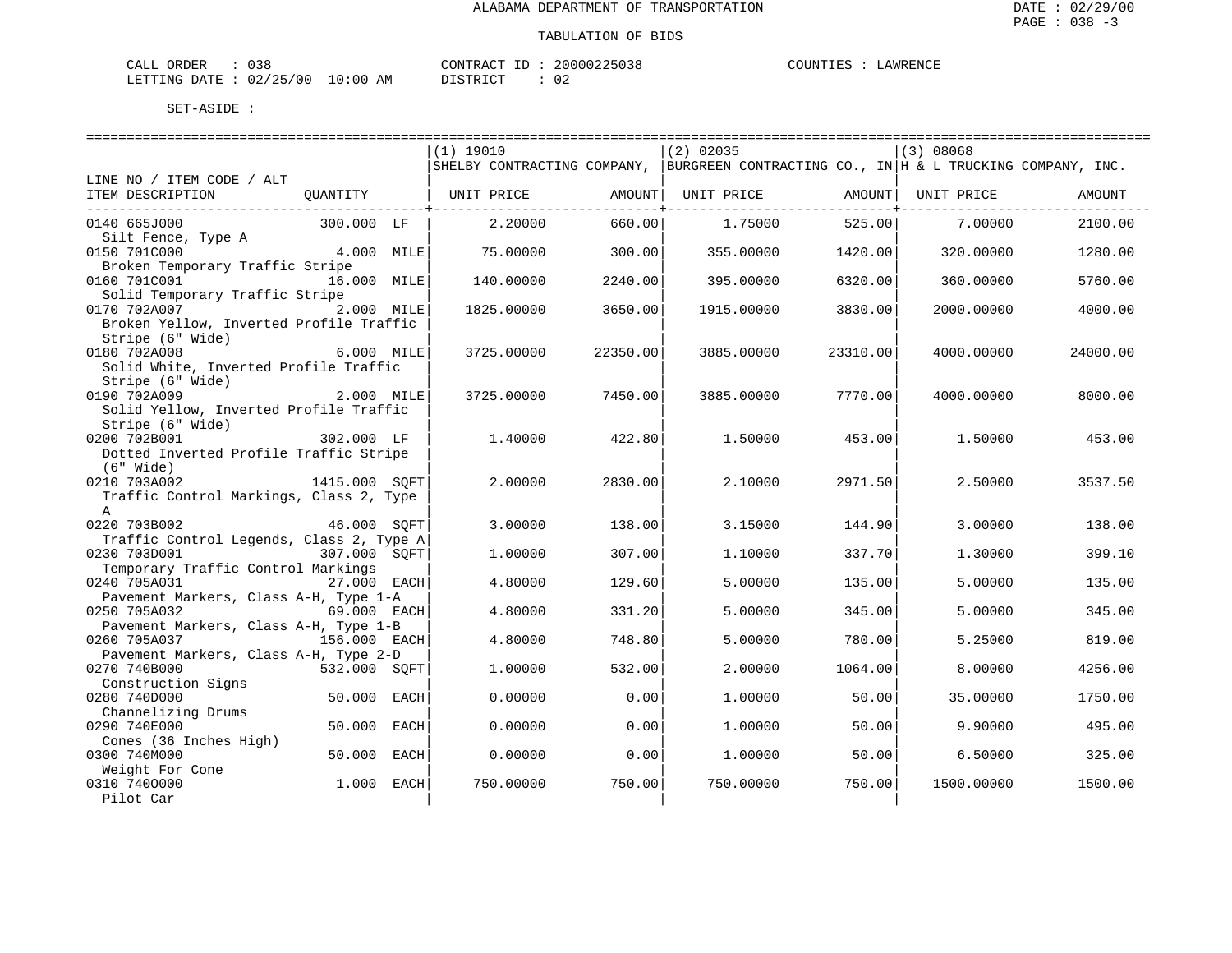#### TABULATION OF BIDS

| ORDER<br>$\sim$ $ -$<br>ـىلىلىك<br>0 J C |                    | 20000225038<br>CONTRACT<br>$- -$ | LAWRENCE<br>COUNTIES |
|------------------------------------------|--------------------|----------------------------------|----------------------|
| 02/25/00<br>LETTING DATE                 | LO : 00<br>ΑM<br>∸ | 02<br>UT STR TOT<br><i>┙</i> ∸┘∸ |                      |

|           |                    |          | (1) 19010 |                             |            | $(2)$ 02035 |            | (3) 08068                                                 |            |
|-----------|--------------------|----------|-----------|-----------------------------|------------|-------------|------------|-----------------------------------------------------------|------------|
|           |                    |          |           | SHELBY CONTRACTING COMPANY, |            |             |            | BURGREEN CONTRACTING CO., IN H & L TRUCKING COMPANY, INC. |            |
| LINE NO / | ITEM CODE /<br>ALT |          |           |                             |            |             |            |                                                           |            |
|           | ITEM DESCRIPTION   | OUANTITY |           | UNIT PRICE                  | AMOUNT     | UNIT PRICE  | AMOUNT     | UNIT PRICE                                                | AMOUNT     |
|           | SECTION TOTALS     |          |           |                             | 351,735.40 |             | 353,641.50 |                                                           | 380,785.60 |
|           |                    |          |           |                             |            |             |            |                                                           |            |
|           | CONTRACT TOTALS    |          |           |                             | 351,735.40 |             | 353,641.50 |                                                           | 380,785.60 |
|           |                    |          |           |                             |            |             |            |                                                           |            |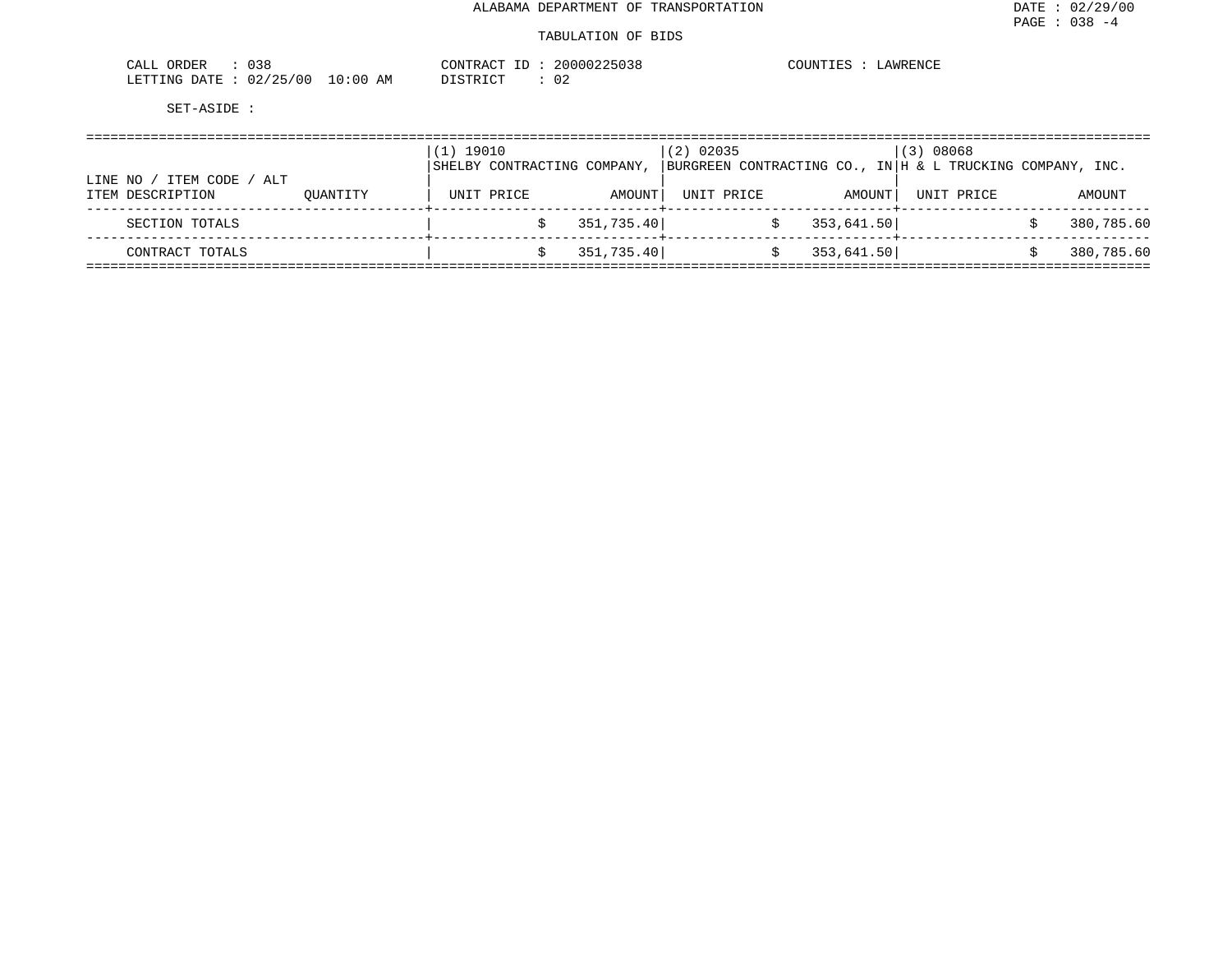# TABULATION OF BIDS

| ORDER<br>$^{\prime}$<br>للدائك | $\sim$ $\sim$<br>しろと                            | $\ldots$ : 20000225000<br>$\sim$ $\sim$ $\sim$ $\sim$<br>$\sim$<br>W.<br>. .<br>$\Delta$<br>. | <b>AWRENCE</b><br>™∩™<br>∟AWR F |
|--------------------------------|-------------------------------------------------|-----------------------------------------------------------------------------------------------|---------------------------------|
| LETTING<br>DATE                | $\sqrt{2}$<br>ი ი<br>י∩י<br>AM<br>⊥∪ະ0∩_<br>UZ. | $- - - - - - -$<br>$\sim$<br>. .<br>∪∠                                                        |                                 |

|                                                                                                                                          |              |      | ============================= |           |                    |           |                           |           |
|------------------------------------------------------------------------------------------------------------------------------------------|--------------|------|-------------------------------|-----------|--------------------|-----------|---------------------------|-----------|
|                                                                                                                                          |              |      | (4) 18031                     |           | (5) 01018          |           | (6) 19074                 |           |
|                                                                                                                                          |              |      | ROGERS GROUP, INC.            |           | APAC-ALABAMA, INC. |           | S & M EOUIPMENT CO., INC. |           |
| LINE NO / ITEM CODE / ALT                                                                                                                |              |      |                               |           |                    |           |                           |           |
| ITEM DESCRIPTION                                                                                                                         |              |      |                               |           |                    |           |                           | AMOUNT    |
| SECTION 0001<br>TOTAL                                                                                                                    |              |      |                               |           |                    |           |                           |           |
| 0010 209A000<br>Mailbox Reset, Single                                                                                                    | 7.000 EACH   |      | 50.00000                      | 350.00    | 123.96000          | 867.72    | 25.00000                  | 175.00    |
| 0020 209A001<br>Mailbox Reset, Double                                                                                                    | 1.000        | EACH | 100.00000                     | 100.00    | 138.54000          | 138.54    | 45.00000                  | 45.00     |
| 0030 209A002<br>Mailbox Reset, Multiple                                                                                                  | 3.000        | EACH | 150.00000                     | 450.00    | 156.60000          | 469.80    | 75.00000                  | 225.00    |
| 0040 305B060<br>Crushed Aggregate, Section 825, TYPE B,                                                                                  | 536.000 TCIP |      | 12.00000                      | 6432.00   | 15.31000           | 8206.16   | 12.25000                  | 6566.00   |
| FOR MISCELLANEOUS USE<br>0050 405A000<br>Tack Coat                                                                                       | 1434.000 GAL |      | 1,00000                       | 1434.00   | 1.36000            | 1950.24   | 0.85000                   | 1218.90   |
| 0060 424A240<br>Superpave Bituminous Concrete Wearing                                                                                    | 2628.000 TON |      | 32.00000                      | 84096.00  | 33.30000           | 87512.40  | 32.70000                  | 85935.60  |
| Surface Layer, 1/2" Maximum Aggregate<br>Size Mix, ESAL Range C                                                                          |              |      |                               |           |                    |           |                           |           |
| 0070 424A246<br>Superpave Bituminous Concrete Wearing                                                                                    | 200.000 TON  |      | 40.00000                      | 8000.00   | 36.20000           | 7240.001  | 36.00000                  | 7200.00   |
| Surface Layer, Leveling, 1/2" Maximum<br>Aggregate Size Mix, ESAL Range C                                                                |              |      |                               |           |                    |           |                           |           |
| 0080 424B441<br>Superpave Bituminous Concrete Upper                                                                                      | 5256.000 TON |      | 26.00000                      | 136656.00 | 25.44000           | 133712.64 | 25.50000                  | 134028.00 |
| Binder Layer, 1" Maximum Aggregate Size<br>Mix, ESAL Range C<br>0090 424B445                                                             | 500.000 TON  |      | 40.00000                      | 20000.00  | 37.75000           | 18875.00  | 39.90000                  | 19950.00  |
| Superpave Bituminous Concrete Upper<br>Binder Layer, Patching, 1" Maximum                                                                |              |      |                               |           |                    |           |                           |           |
| Aggregate Size Mix, ESAL Range C<br>0100 424B449<br>500.000 TON<br>Superpave Bituminous Concrete Upper<br>Binder Layer, Leveling, 1" Max |              |      | 30.00000                      | 15000.00  | 29.92000           | 14960.00  | 37.00000                  | 18500.00  |
| Aggregate Size Mix, ESAL Range C<br>0110 424C251<br>Superpave Bituminous Concrete Base<br>Layer, Widening, 1 1/2", Maximum               | 1838.000     | TON  | 27,00000                      | 49626.00  | 29,90000           | 54956.20  | 25.50000                  | 46869.00  |
| Aggregate Size Mix, ESAL Range C<br>0120 600A000<br>Mobilization                                                                         |              | LUMP | 14358.00000                   | 14358.00  | 4757.29000         | 4757.291  | 17500.00000               | 17500.00  |
| 0130 665F000<br>Hay Bales                                                                                                                | 25.000 EACH  |      | 20.00000                      | 500.00    | 0.08000            | 2.00      | 4.00000                   | 100.00    |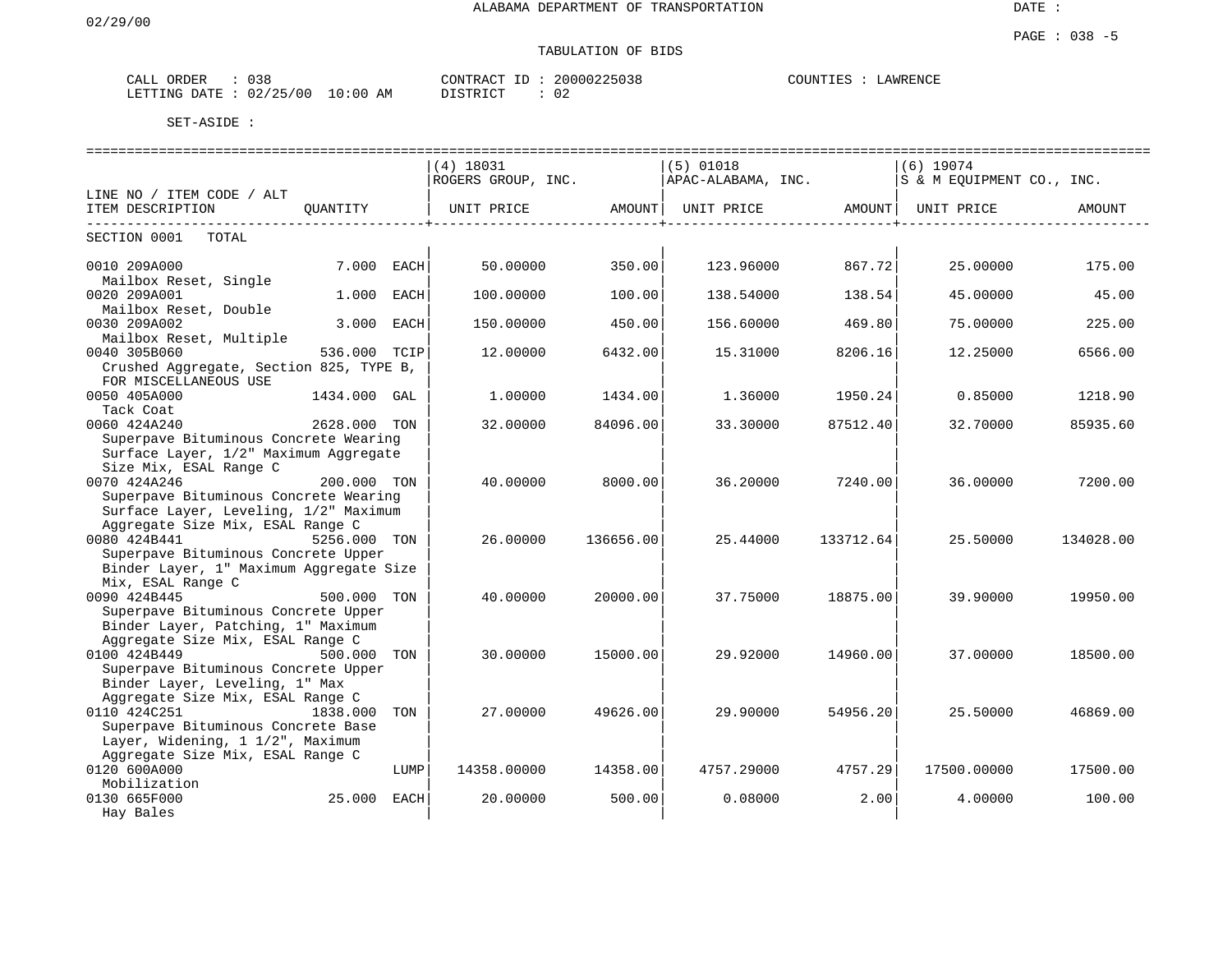| CALL ORDER                       | 038 |  |          |  | CONTRACT ID: 20000225038 | COUNTIES : LAWRENCE |  |
|----------------------------------|-----|--|----------|--|--------------------------|---------------------|--|
| LETTING DATE : 02/25/00 10:00 AM |     |  | DISTRICT |  | 02                       |                     |  |

|                                          |              |             | $(4)$ 18031        |          | $(5)$ 01018                    |          | $(6)$ 19074               |          |
|------------------------------------------|--------------|-------------|--------------------|----------|--------------------------------|----------|---------------------------|----------|
|                                          |              |             | ROGERS GROUP, INC. |          | APAC-ALABAMA, INC.             |          | S & M EOUIPMENT CO., INC. |          |
| LINE NO / ITEM CODE / ALT                |              |             |                    |          |                                |          |                           |          |
| ITEM DESCRIPTION                         | QUANTITY     |             | UNIT PRICE AMOUNT  |          | UNIT PRICE AMOUNT   UNIT PRICE |          |                           | AMOUNT   |
| 0140 665J000                             | 300.000 LF   |             | 1.00000            | 300.00   | 0.02000                        | 6.00     | 3.20000                   | 960.00   |
| Silt Fence, Type A                       |              |             |                    |          |                                |          |                           |          |
| 0150 701C000                             | 4.000 MILE   |             | 340.00000          | 1360.00  | 340.00000                      | 1360.00  | 365.00000                 | 1460.00  |
| Broken Temporary Traffic Stripe          |              |             |                    |          |                                |          |                           |          |
| 0160 701C001                             | 16.000 MILE  |             | 375,00000          | 6000.00  | 375.00000                      | 6000.00  | 420.00000                 | 6720.00  |
| Solid Temporary Traffic Stripe           |              |             |                    |          |                                |          |                           |          |
| 0170 702A007                             | 2.000 MILE   |             | 1825.00000         | 3650.00  | 1825.00000                     | 3650.00  | 2300.00000                | 4600.00  |
| Broken Yellow, Inverted Profile Traffic  |              |             |                    |          |                                |          |                           |          |
| Stripe (6" Wide)                         |              |             |                    |          |                                |          |                           |          |
| 0180 702A008                             | 6.000 MILE   |             | 3725,00000         | 22350.00 | 3725,00000                     | 22350.00 | 4500.00000                | 27000.00 |
| Solid White, Inverted Profile Traffic    |              |             |                    |          |                                |          |                           |          |
| Stripe (6" Wide)                         |              |             |                    |          |                                |          |                           |          |
| 0190 702A009                             | 2.000 MILE   |             | 3725.00000         | 7450.00  | 3725.00000                     | 7450.00  | 4750.00000                | 9500.00  |
| Solid Yellow, Inverted Profile Traffic   |              |             |                    |          |                                |          |                           |          |
| Stripe (6" Wide)                         |              |             |                    |          |                                |          |                           |          |
| 0200 702B001                             | 302.000 LF   |             | 1,40000            | 422.80   | 1,40000                        | 422.80   | 4.00000                   | 1208.00  |
| Dotted Inverted Profile Traffic Stripe   |              |             |                    |          |                                |          |                           |          |
| (6" Wide)                                |              |             |                    |          |                                |          |                           |          |
| 1415.000 SQFT<br>0210 703A002            |              |             | 2,00000            | 2830.00  | 2,00000                        | 2830.00  | 2.80000                   | 3962.00  |
| Traffic Control Markings, Class 2, Type  |              |             |                    |          |                                |          |                           |          |
| A                                        |              |             |                    |          |                                |          |                           |          |
| 0220 703B002                             | 46.000 SOFT  |             | 3.00000            | 138.00   | 3.00000                        | 138.00   | 3.36000                   | 154.56   |
| Traffic Control Legends, Class 2, Type A |              |             |                    |          |                                |          |                           |          |
| 0230 703D001                             | 307.000 SOFT |             | 1,00000            | 307.00   | 1,00000                        | 307.00   | 1.46000                   | 448.22   |
| Temporary Traffic Control Markings       |              |             |                    |          |                                |          |                           |          |
| 0240 705A031                             | 27.000 EACH  |             | 4.80000            | 129.60   | 4.80000                        | 129.60   | 5.60000                   | 151.20   |
| Pavement Markers, Class A-H, Type 1-A    |              |             |                    |          |                                |          |                           |          |
| 0250 705A032                             | 69.000 EACH  |             | 4.80000            | 331.20   | 4.80000                        | 331.20   | 5.60000                   | 386.40   |
| Pavement Markers, Class A-H, Type 1-B    |              |             |                    |          |                                |          |                           |          |
| 0260 705A037                             | 156.000 EACH |             | 4.80000            | 748.80   | 4.80000                        | 748.80   | 5.88000                   | 917.28   |
| Pavement Markers, Class A-H, Type 2-D    |              |             |                    |          |                                |          |                           |          |
| 0270 740B000                             | 532.000 SOFT |             | 1,00000            | 532.00   | 8.42000                        | 4479.44  | 9,00000                   | 4788.00  |
| Construction Signs                       |              |             |                    |          |                                |          |                           |          |
| 0280 740D000                             | 50.000       | EACH        | 1,00000            | 50.00    | 0.02000                        | 1.00     | 39.50000                  | 1975.00  |
| Channelizing Drums                       |              |             |                    |          |                                |          |                           |          |
| 0290 740E000                             | 50.000       | <b>EACH</b> | 1,00000            | 50.00    | 13.54000                       | 677.00   | 11,20000                  | 560.00   |
| Cones (36 Inches High)                   |              |             |                    |          |                                |          |                           |          |
| 0300 740M000                             | 50.000       | EACH        | 1,00000            | 50.00    | 0.04000                        | 2.00     | 7.84000                   | 392.00   |
| Weight For Cone                          |              |             |                    |          |                                |          |                           |          |
| 0310 7400000                             | 1.000        | EACH        | 1000.00000         | 1000.00  | 2588.54000                     | 2588.54  | 2800.00000                | 2800.00  |
| Pilot Car                                |              |             |                    |          |                                |          |                           |          |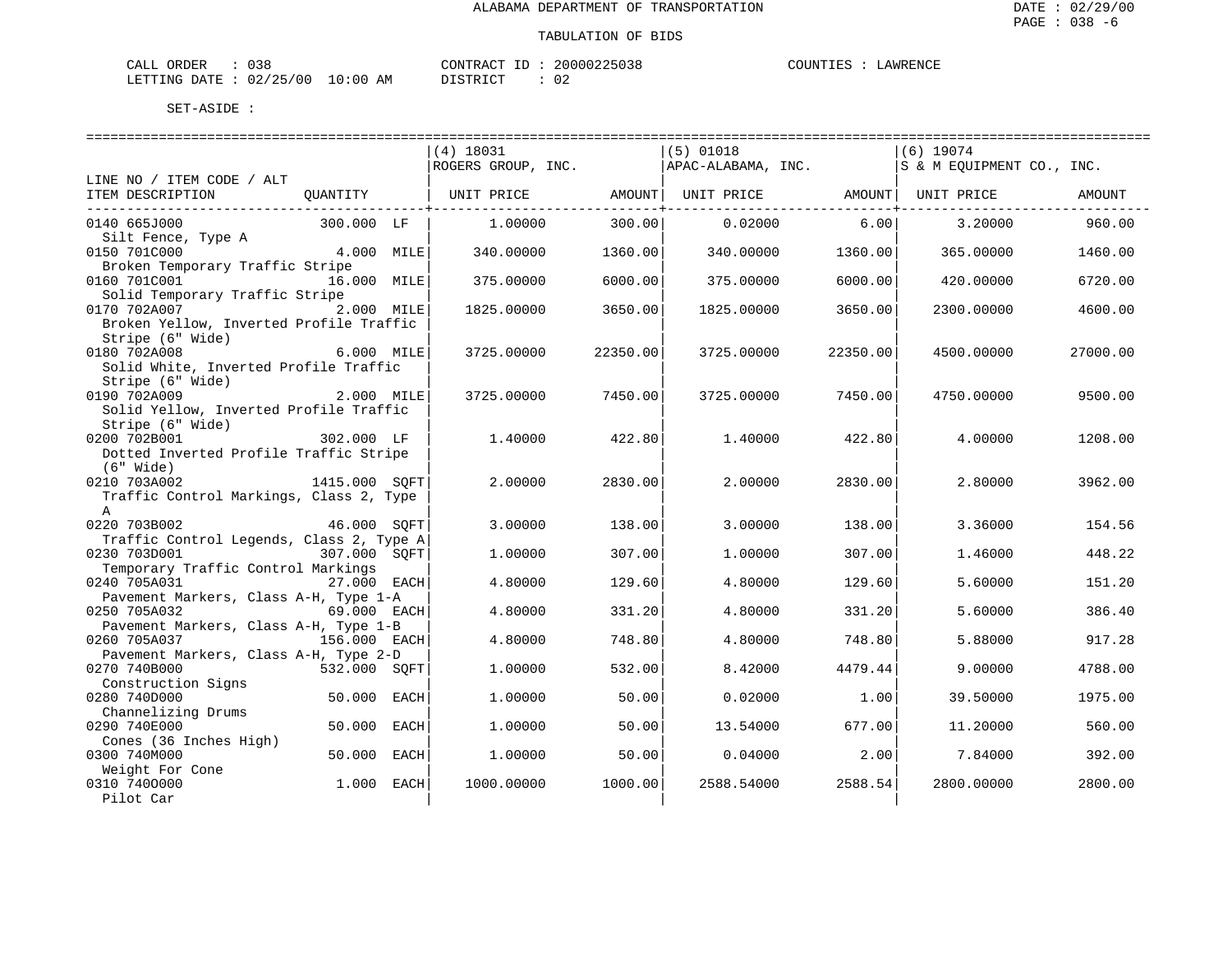| 038<br>CALL<br>ORDER     |             | CONTRACT<br>$ -$                          | 20000225038 | COUNTIES<br>LAWRENCE |
|--------------------------|-------------|-------------------------------------------|-------------|----------------------|
| 02/25/00<br>LETTING DATE | 10:00<br>ΆM | ירו קידפור מ<br><i>┙</i> ┵┙┵ <sub>む</sub> | ∩∩<br>υz    |                      |

| LINE NO /        | ITEM CODE<br>/ ALT |          | (4) 18031<br>ROGERS GROUP, INC. |            |            | $(5)$ 01018<br>  APAC-ALABAMA, INC. |            | $(6)$ 19074<br>IS & M EOUIPMENT CO., INC. |            |
|------------------|--------------------|----------|---------------------------------|------------|------------|-------------------------------------|------------|-------------------------------------------|------------|
| ITEM DESCRIPTION |                    | OUANTITY |                                 | UNIT PRICE | AMOUNT     | UNIT PRICE                          | AMOUNT     | UNIT PRICE                                | AMOUNT     |
| SECTION TOTALS   |                    |          |                                 |            | 384,701.40 |                                     | 387,119.37 |                                           | 406,295.16 |
| CONTRACT TOTALS  |                    |          |                                 |            | 384,701.40 |                                     | 387,119.37 |                                           | 406,295.16 |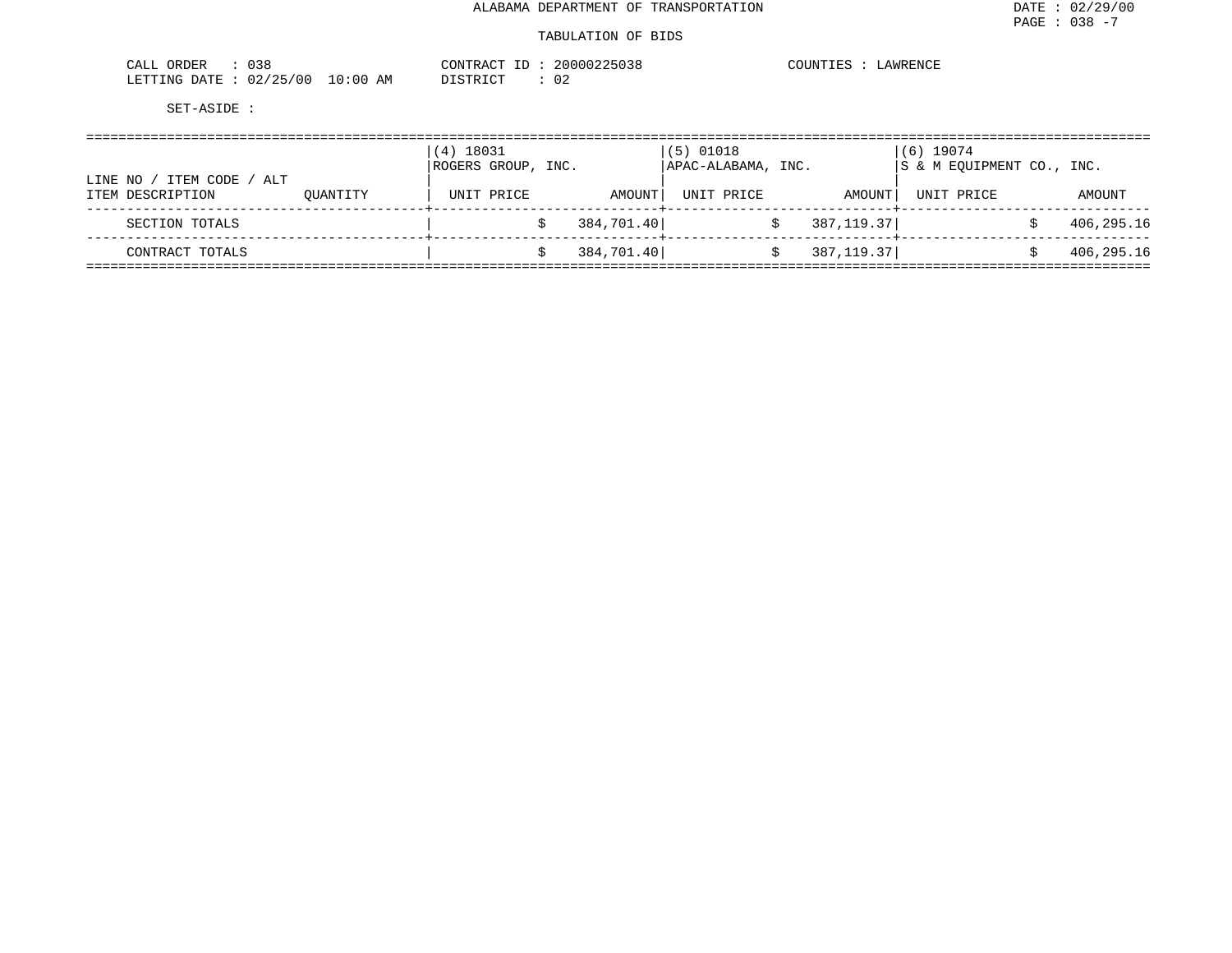# VENDOR RANKING

| CALL ORDER : 049<br>LETTING DATE: 02/25/00 10:00 AM                                                                                                                            | CONTRACT ID: 20000225049<br>$\therefore$ 09<br>DISTRICT |              | COUNTIES : BALDWIN                                |
|--------------------------------------------------------------------------------------------------------------------------------------------------------------------------------|---------------------------------------------------------|--------------|---------------------------------------------------|
| CONTRACT DESCRIPTION :                                                                                                                                                         | 50<br>CONTRACT TIME :<br>MOBILE                         | Working Days | (available days)<br>$PROJECT(S) : ST-002-059-008$ |
| for constructing the Grade, Drainage and Pavement (Turn<br>Lanes) on $S.R.$ #59 from 0.25 miles north of I-10 to 0.75<br>miles north of I-10 north of Loxley. Length 0.478 mi. |                                                         |              |                                                   |
| SET-ASIDE :                                                                                                                                                                    |                                                         |              |                                                   |

| RANK | VENDOR NO./NAME |                                           | TOTAL<br><b>BID</b> | % OVER<br>LOW BID |
|------|-----------------|-------------------------------------------|---------------------|-------------------|
|      | 23007           | M.C. WILLIAMS CONTRACTING CO., INC.       | 255,826.47          | 100.0000%         |
|      | 19058           | SJ & L. INC.                              | 308,429.35          | 120.5619%         |
|      | 23011           | HOSEA O. WEAVER & SONS, INC.              | 318,144.00          | 124.3592%         |
|      | 23056           | JOHN G. WALTON CONSTRUCTION COMPANY, INC. | 323,054.67          | 126.2788%         |
|      | 20021           | C. THORNTON, INC.                         | 342,083.16          | 133.7168%         |
| 6.   | 02032           | BULLARD EXCAVATING, INC.                  | 364,640.06          | 142.5341%         |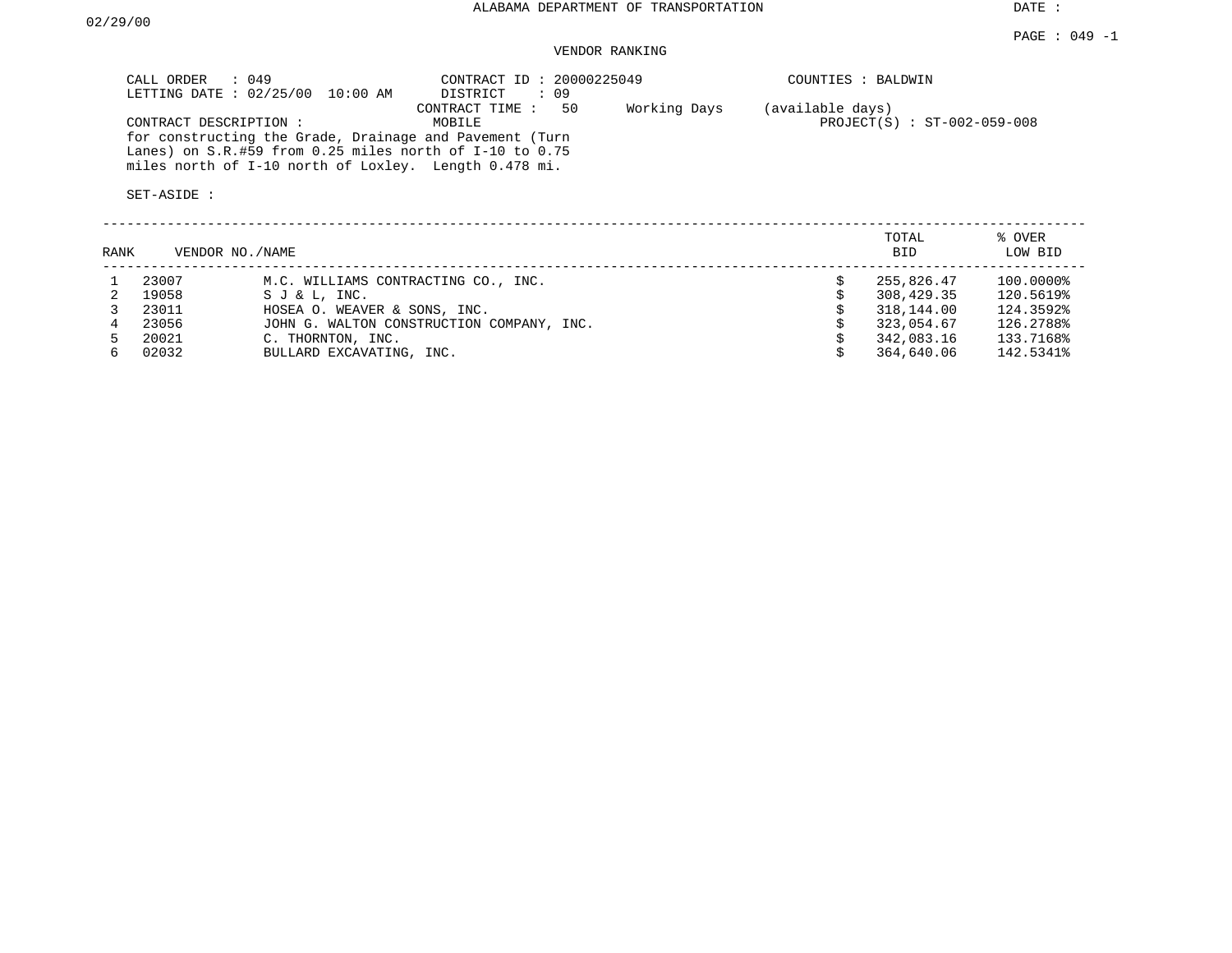| CALL<br>ORDER<br>. 140               |             | CONTRACT     | 20000225049 | COUNTIES<br><b>IIMTI</b><br>BAL |
|--------------------------------------|-------------|--------------|-------------|---------------------------------|
| /25/00<br>02/<br>LETTING DATE<br>___ | 10:00<br>AΜ | דת לידי את ה |             |                                 |

|                                                                                                          |               |      | $(1)$ 23007                                                         |                          | (2) 19058 |                         | $(3)$ 23011                  |          |
|----------------------------------------------------------------------------------------------------------|---------------|------|---------------------------------------------------------------------|--------------------------|-----------|-------------------------|------------------------------|----------|
|                                                                                                          |               |      | M.C. WILLIAMS CONTRACTING CO S J & L, INC.                          |                          |           |                         | HOSEA O. WEAVER & SONS, INC. |          |
| LINE NO / ITEM CODE / ALT                                                                                |               |      |                                                                     |                          |           |                         |                              |          |
| ITEM DESCRIPTION                                                                                         |               |      | QUANTITY   UNIT PRICE     AMOUNT  UNIT PRICE     AMOUNT  UNIT PRICE | ------------------------ |           | _______________________ |                              | AMOUNT   |
| SECTION 0001 Total                                                                                       |               |      |                                                                     |                          |           |                         |                              |          |
| 0010 206D000<br>Removing Pipe                                                                            | 39.000 LF     |      | 10.00000                                                            | 390.00                   |           | 4.75000 185.25          | 14.18000                     | 553.02   |
| 0020 206E000<br>Removing Headwalls                                                                       | 4.000 EACH    |      | 150.00000                                                           | 600.00                   | 70.50000  | 282.00                  | 92.11000                     | 368.44   |
| 0030 206E001<br>Removing Inlets                                                                          | 3.000         | EACH | 150.00000                                                           | 450.00                   | 93.00000  | 279.00                  | 184.39000                    | 553.17   |
| 0040 210A000<br>Unclassified Excavation                                                                  | 365.000 CYIP  |      | 2.00000                                                             | 730.00                   | 2.75000   | 1003.75                 | 6.01000                      | 2193.65  |
| 0050 210D001<br>Borrow Excavation (Loose Truckbed                                                        | 3660.000      | CYIP | 2.75000                                                             | 10065.00                 | 5.85000   | 21411.00                | 5.47000                      | 20020.20 |
| Measurement)<br>0060 214A000                                                                             | 560.000 CUYD  |      | 3.50000                                                             | 1960.00                  | 4.15000   | 2324.00                 | 6.72000                      | 3763.20  |
| Structure Excavation<br>0070 214B000<br>Foundation Backfill, Local                                       | 213.000 CUYD  |      | 3.50000                                                             | 745.50                   | 9.60000   | 2044.80                 | 8.96000                      | 1908.48  |
| 0080 230A000<br>Roadbed Processing                                                                       | 29.000 RBST   |      | 145.00000                                                           | 4205.00                  | 120.00000 | 3480.00                 | 265.00000                    | 7685.00  |
| 0090 301A012<br>Crushed Aggregate Base Course, Type B,                                                   | 5850.000 SYCP |      | 8.17000                                                             | 47794.50                 | 7.80000   | 45630.00                | 7.50000                      | 43875.00 |
| Plant Mixed, 6" Compacted Thickness                                                                      |               |      |                                                                     |                          |           |                         |                              |          |
| 0100 401A000                                                                                             | 5850.000 SYCP |      | 0.12000                                                             | 702.001                  | 0.95000   | 5557.50                 | 0.75000                      | 4387.50  |
| Bituminous Treatment A                                                                                   |               |      |                                                                     |                          |           |                         |                              |          |
| 0110 401B100<br>Bituminous Treatment E (With Polymer<br>Additive)                                        | 2677.000 SYCP |      | 0.93000                                                             | 2489.61                  | 1,80000   | 4818.60                 | 2.30000                      | 6157.10  |
| 0120 405A000<br>Tack Coat                                                                                | 200.000 GAL   |      | 0.55000                                                             | 110.00                   | 0.95000   | 190.00                  | 1.50000                      | 300.00   |
| 0130 424A260                                                                                             | 435.000 TON   |      | 40.01000                                                            | 17404.35                 | 50.00000  | 21750.00                | 50.25000                     | 21858.75 |
| Superpave Bituminous Concrete Wearing<br>Surface Layer, 1/2" Maximum Aggregate<br>Size Mix, ESAL Range D |               |      |                                                                     |                          |           |                         |                              |          |
| 0140 424B461<br>Superpave Bituminous Concrete Upper<br>Binder Layer, 1" Maximum Aggregate Size           | 860.000 TON   |      | 37.26000                                                            | 32043.60                 | 46.15000  | 39689.00                | 40.15000                     | 34529.00 |
| Mix, ESAL Range D<br>0150 424B561                                                                        | 640.000 TON   |      | 35.87000                                                            | 22956.80                 | 46.15000  | 29536.00                | 44.25000                     | 28320.00 |
| Superpave Bituminous Concrete Lower<br>Binder Layer, 1" Maximum Aggregate Size<br>Mix, ESAL Range D      |               |      |                                                                     |                          |           |                         |                              |          |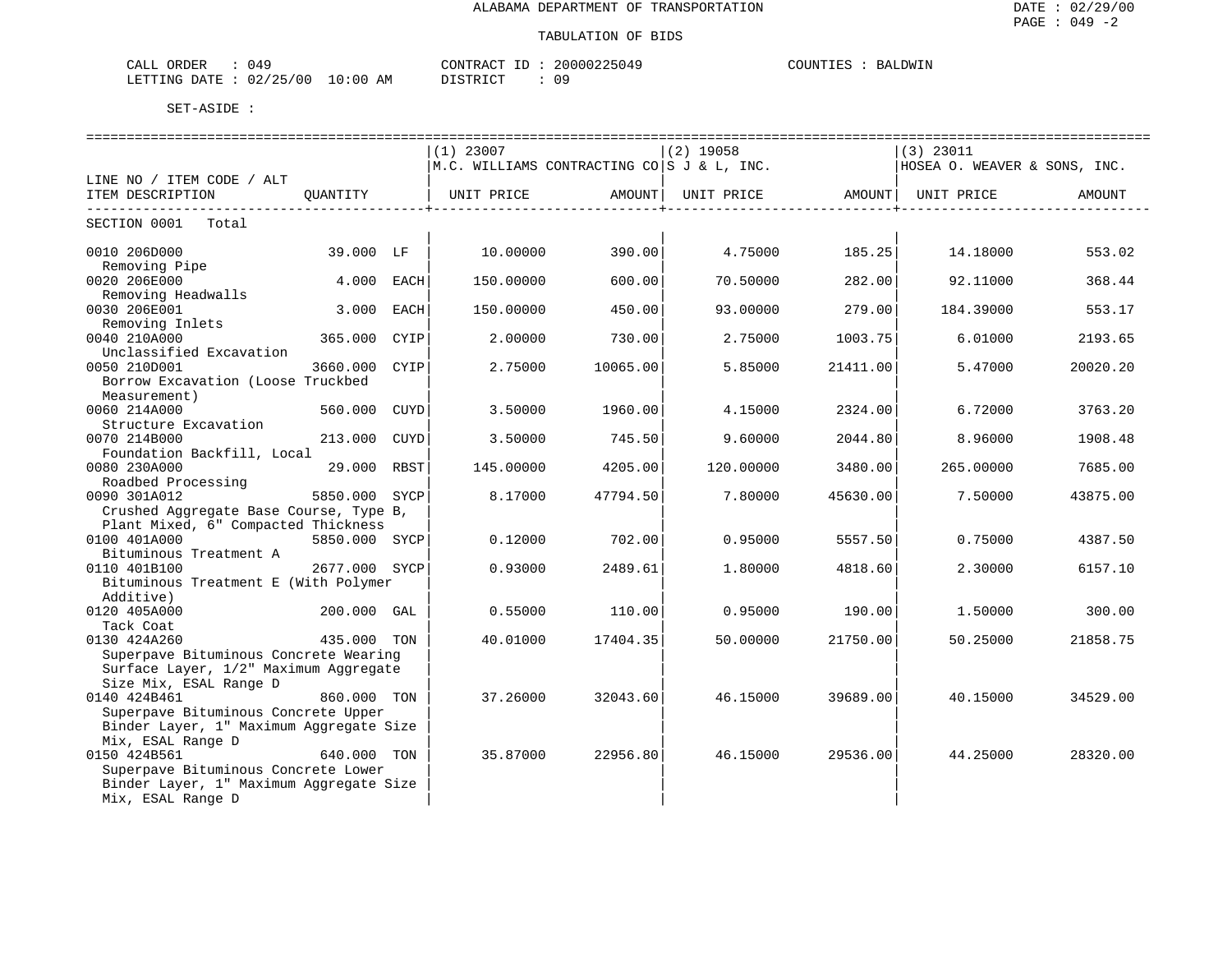| ORDER<br>CALI          | 14'، |               | CONTRACT  | TD. | 20000225049 | COUNTIES |  | <b>BALDWIN</b> |
|------------------------|------|---------------|-----------|-----|-------------|----------|--|----------------|
| LETTING DATE: 02/25/00 |      | LO : 00<br>AM | T STR TOT |     | n a         |          |  |                |

|                                         |              |      | $(1)$ 23007                                                |          | $(2)$ 19058         |          | $(3)$ 23011                  |          |  |
|-----------------------------------------|--------------|------|------------------------------------------------------------|----------|---------------------|----------|------------------------------|----------|--|
|                                         |              |      | $\vert$ M.C. WILLIAMS CONTRACTING CO $\vert$ S J & L, INC. |          |                     |          | HOSEA O. WEAVER & SONS, INC. |          |  |
| LINE NO / ITEM CODE / ALT               |              |      |                                                            |          |                     |          |                              |          |  |
| ITEM DESCRIPTION                        | QUANTITY     |      | UNIT PRICE                                                 |          | AMOUNT   UNIT PRICE |          | AMOUNT  UNIT PRICE           | AMOUNT   |  |
|                                         |              |      |                                                            |          |                     |          |                              |          |  |
| 0160 533A098                            | 220.000 LF   |      | 22.24000                                                   | 4892.80  | 29.10000            | 6402.00  | 24.86000                     | 5469.20  |  |
| 18" Storm Sewer Pipe (Class 3 R.C.)     |              |      |                                                            |          |                     |          |                              |          |  |
| 0170 533A099                            | 165.000 LF   |      | 31.05000                                                   | 5123.25  | 39.00000            | 6435.00  | 33.72000                     | 5563.80  |  |
| 24" Storm Sewer Pipe (Class 3 R.C.)     |              |      |                                                            |          |                     |          |                              |          |  |
| 0180 533A348<br>$12.000$ LF             |              |      | 25.00000                                                   | 300.00   | 32.55000            | 390.60   | 78.29000                     | 939.48   |  |
| 18" Storm Sewer Pipe (Class 3 R.C.)     |              |      |                                                            |          |                     |          |                              |          |  |
| (Extension)                             |              |      |                                                            |          |                     |          |                              |          |  |
| 0190 533A351                            | 12.000 LF    |      | 71.77000                                                   | 861.24   | 75.25000            | 903.00   | 132.62000                    | 1591.44  |  |
| 36" Storm Sewer Pipe (Class 3 R.C.)     |              |      |                                                            |          |                     |          |                              |          |  |
| (Extension)                             |              |      |                                                            |          |                     |          |                              |          |  |
| 0200 533B101                            | 280.000 LF   |      | 60.00000                                                   | 16800.00 | 74.00000            | 20720.00 | 70.96000                     | 19868.80 |  |
| 44" Span, 27" Rise Storm Sewer Pipe     |              |      |                                                            |          |                     |          |                              |          |  |
| (Class 3 R.C.)                          |              |      |                                                            |          |                     |          |                              |          |  |
| 0210 535A080                            | 40.000 LF    |      | 22.24000                                                   | 889.60   | 31.65000            | 1266.00  | 26.45000                     | 1058.00  |  |
| 18" Side Drain Pipe (Class 3 R.C.)      |              |      |                                                            |          |                     |          |                              |          |  |
| 0220 600A000                            |              | LUMP | 18980.74000                                                | 18980.74 | 14250.00000         | 14250.00 | 31107.00000                  | 31107.00 |  |
| Mobilization                            |              |      |                                                            |          |                     |          |                              |          |  |
| 0230 614A000                            | 41.000 CUYD  |      | 236.25000                                                  | 9686.25  | 280.00000           | 11480.00 | 252.00000                    | 10332.00 |  |
| Slope Paving                            |              |      |                                                            |          |                     |          |                              |          |  |
| 0240 619A005                            | 1.000 EACH   |      | 472.50000                                                  | 472.50   | 565.00000           | 565.00   | 504.00000                    | 504.00   |  |
| 36" Roadway Pipe End Treatment, Class 1 |              |      |                                                            |          |                     |          |                              |          |  |
| 0250 619A101                            | 3.000 EACH   |      | 378.00000                                                  | 1134.00  | 450.00000           | 1350.00  | 403.20000                    | 1209.60  |  |
| 18" Side Drain Pipe End Treatment,      |              |      |                                                            |          |                     |          |                              |          |  |
| Class 1                                 |              |      |                                                            |          |                     |          |                              |          |  |
| 0260 619A102                            | 1.000 EACH   |      | 414.75000                                                  | 414.75   | 495.00000           | 495.00   | 442.40000                    | 442.40   |  |
| 24" Side Drain Pipe End Treatment,      |              |      |                                                            |          |                     |          |                              |          |  |
| Class 1                                 |              |      |                                                            |          |                     |          |                              |          |  |
| 0270 619B119                            | 1.000 EACH   |      | 488.25000                                                  | 488.25   | 580.00000           | 580.00   | 520.80000                    | 520.80   |  |
| 44" Span, 27" Rise Side Drain Pipe End  |              |      |                                                            |          |                     |          |                              |          |  |
| Treatment, Class 1                      |              |      |                                                            |          |                     |          |                              |          |  |
| 0280 620A000                            | 1.000 CUYD   |      | 630.00000                                                  | 630.00   | 750.00000           | 750.00   | 672.00000                    | 672.00   |  |
| Minor Structure Concrete                |              |      |                                                            |          |                     |          |                              |          |  |
| 0290 621A005                            | 2.000 EACH   |      | 2625.00000                                                 | 5250.00  | 3125.00000          | 6250.00  | 2800.00000                   | 5600.00  |  |
| Junction Boxes, Type 1                  |              |      |                                                            |          |                     |          |                              |          |  |
| 0300 621C027                            | 5.000 EACH   |      | 1680.00000                                                 | 8400.00  | 2000.00000          | 10000.00 | 1792.00000                   | 8960.00  |  |
| Inlets, Type C                          |              |      |                                                            |          |                     |          |                              |          |  |
| 0310 621D002                            | 5.000 EACH   |      | 288.75000                                                  | 1443.75  | 345.00000           | 1725.00  | 308.00000                    | 1540.00  |  |
| Inlet Units, Type C                     |              |      |                                                            |          |                     |          |                              |          |  |
| 0320 650A000                            | 100.000 CYIP |      | 3.85000                                                    | 385.00   | 12,10000            | 1210.00  | 32.18000                     | 3218.00  |  |
| Topsoil                                 |              |      |                                                            |          |                     |          |                              |          |  |
| 0330 652A061                            | 3.000 ACRE   |      | 700.00000                                                  | 2100.00  | 767.00000           | 2301.00  | 672.00000                    | 2016.00  |  |
| Seeding (Mix 3E)                        |              |      |                                                            |          |                     |          |                              |          |  |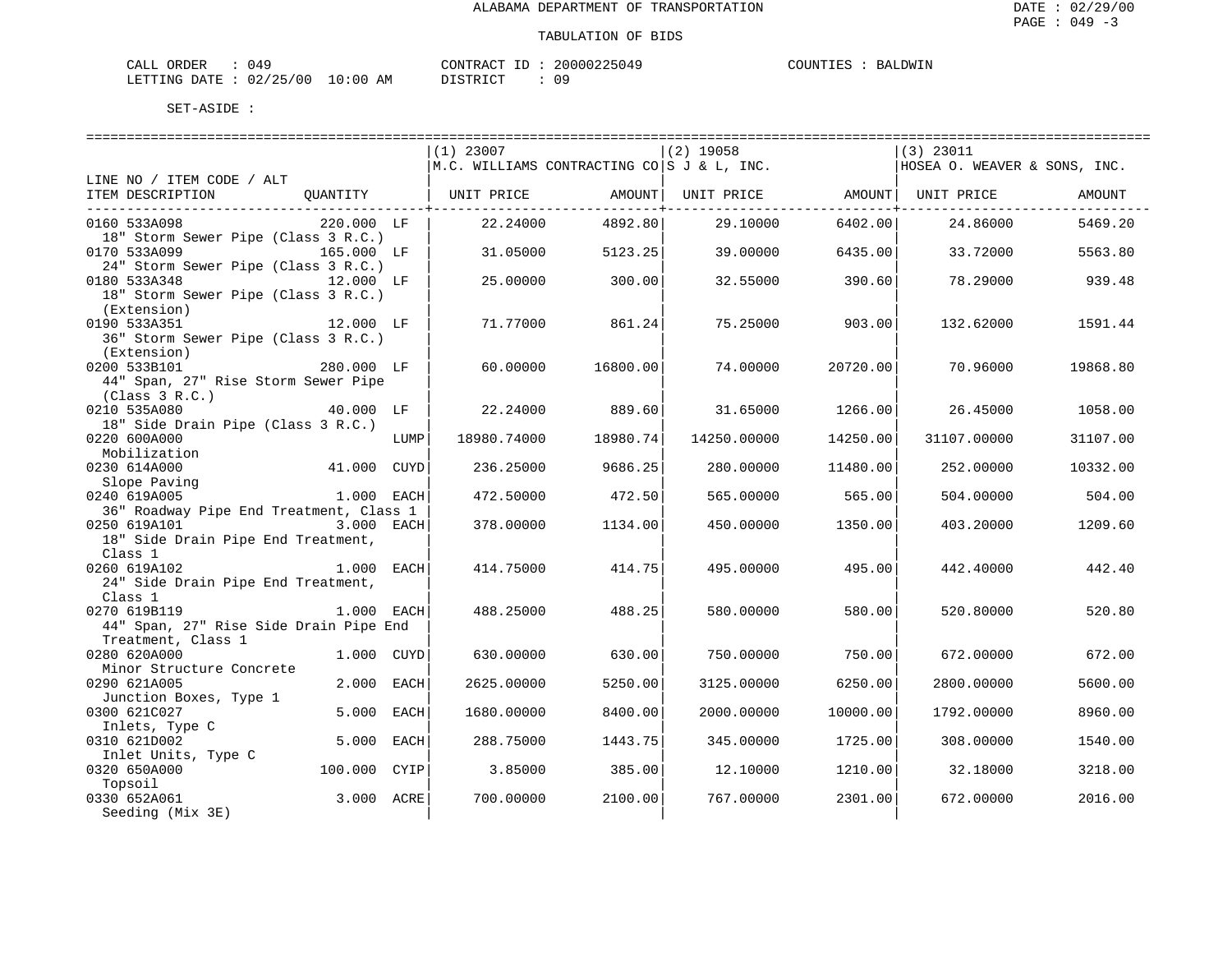| L ORDER<br>CALL                 | ∩⊿⊂ | CONTRACT ID : | 20000225049 | COUNTIES | BALDWIN |
|---------------------------------|-----|---------------|-------------|----------|---------|
| LETTING DATE: 02/25/00 10:00 AM |     | DISTRICT      | n a         |          |         |

|                                                                           |      | $(1)$ 23007                                                |         | $(2)$ 19058 |         | $(3)$ 23011                  |         |
|---------------------------------------------------------------------------|------|------------------------------------------------------------|---------|-------------|---------|------------------------------|---------|
|                                                                           |      | $\vert$ M.C. WILLIAMS CONTRACTING CO $\vert$ S J & L, INC. |         |             |         | HOSEA O. WEAVER & SONS, INC. |         |
| LINE NO / ITEM CODE / ALT                                                 |      |                                                            |         |             |         |                              |         |
| ITEM DESCRIPTION<br>OUANTITY                                              |      | UNIT PRICE                                                 | AMOUNT  | UNIT PRICE  |         | AMOUNT   UNIT PRICE          | AMOUNT  |
|                                                                           |      |                                                            |         |             |         |                              |         |
| 0340 656A000<br>3.000 ACRE<br>Mulching, Class A, Type 1                   |      | 700.00000                                                  | 2100.00 | 813.00000   | 2439.00 | 672.00000                    | 2016.00 |
| 0350 665F000<br>100.000                                                   | EACH | 4.20000                                                    | 420.00  | 6.10000     | 610.00  | 6.50000                      | 650.00  |
| Hay Bales                                                                 |      |                                                            |         |             |         |                              |         |
| 0360 665G000<br>300.000                                                   | EACH | 1.58000                                                    | 474.00  | 2,00000     | 600.00  | 3.26000                      | 978.00  |
| Sand Bags                                                                 |      |                                                            |         |             |         |                              |         |
| 0370 665J000<br>1200.000 LF                                               |      | 3.94000                                                    | 4728.00 | 2.35000     | 2820.00 | 4.00000                      | 4800.00 |
| Silt Fence, Type A                                                        |      |                                                            |         |             |         |                              |         |
| 0380 680A000                                                              | LUMP | 500.00000                                                  | 500.00  | 3750.00000  | 3750.00 | 3967.40000                   | 3967.40 |
| Engineering Controls<br>0390 701A035<br>$1.000$ MILE                      |      |                                                            |         |             |         |                              |         |
| Solid Yellow, Class 2, Type A Traffic                                     |      | 1496.25000                                                 | 1496.25 | 2360.00000  | 2360.00 | 1596.00000                   | 1596.00 |
| Stripe (0.09" Thick)                                                      |      |                                                            |         |             |         |                              |         |
| 0400 701A036<br>1.000 MILE                                                |      | 1086.75000                                                 | 1086.75 | 2360.00000  | 2360.00 | 1159.20000                   | 1159.20 |
| Solid Yellow, Class 2, Type A Traffic                                     |      |                                                            |         |             |         |                              |         |
| Stripe (0.06" Thick)                                                      |      |                                                            |         |             |         |                              |         |
| 0410 701A045<br>1.000 MILE                                                |      | 1023.75000                                                 | 1023.75 | 2360.00000  | 2360.00 | 1092.00000                   | 1092.00 |
| Broken Yellow, Class 2, Type A Traffic                                    |      |                                                            |         |             |         |                              |         |
| Stripe (0.09" Thick)                                                      |      |                                                            |         |             |         |                              |         |
| 0420 701B005<br>870.000 LF                                                |      | 0.68000                                                    | 591.60  | 1,20000     | 1044.00 | 0.73000                      | 635.10  |
| Dotted Class 2, Type A Traffic Stripe<br>$(0.09"$ Thick)                  |      |                                                            |         |             |         |                              |         |
| 0430 701D008<br>1.000 MILE                                                |      | 1391.25000                                                 | 1391.25 | 2360.00000  | 2360.00 | 1484.00000                   | 1484.00 |
| Solid Traffic Stripe Removed (Plastic)                                    |      |                                                            |         |             |         |                              |         |
| 0440 701D015<br>1.000 MILE                                                |      | 971.00000                                                  | 971.00  | 1800.00000  | 1800.00 | 1036.00000                   | 1036.00 |
| Broken Traffic Stripe Removed (Plastic)                                   |      |                                                            |         |             |         |                              |         |
| 1256.000 SQFT<br>0450 703A002                                             |      | 1.47000                                                    | 1846.32 | 3.55000     | 4458.80 | 1.57000                      | 1971.92 |
| Traffic Control Markings, Class 2, Type                                   |      |                                                            |         |             |         |                              |         |
| $\mathbb{A}$                                                              |      |                                                            |         |             |         |                              |         |
| 0460 703B002<br>135.000 SOFT                                              |      | 2.21000                                                    | 298.35  | 3.55000     | 479.25  | 2.35000                      | 317.25  |
| Traffic Control Legends, Class 2, Type A<br>0470 703D002<br>1256.000 SOFT |      | 1.31000                                                    | 1645.36 | 1,80000     | 2260.80 | 1.40000                      | 1758.40 |
| Temporary Traffic Control Markings                                        |      |                                                            |         |             |         |                              |         |
| (Paint)                                                                   |      |                                                            |         |             |         |                              |         |
| 0480 703E002<br>135.000                                                   | SOFT | 1.79000                                                    | 241.65  | 1,80000     | 243.00  | 1.90000                      | 256.50  |
| Temporary Traffic Control Legends                                         |      |                                                            |         |             |         |                              |         |
| (Paint)                                                                   |      |                                                            |         |             |         |                              |         |
| 0490 705A031<br>460.000 EACH                                              |      | 4.46000                                                    | 2051.60 | 7.10000     | 3266.00 | 4.76000                      | 2189.60 |
| Pavement Markers, Class A-H, Type 1-A                                     |      |                                                            |         |             |         |                              |         |
| 0500 705A037<br>10.000 EACH                                               |      | 4.46000                                                    | 44.60   | 12,00000    | 120.00  | 4.76000                      | 47.60   |
| Pavement Markers, Class A-H, Type 2-D                                     |      |                                                            |         |             |         |                              |         |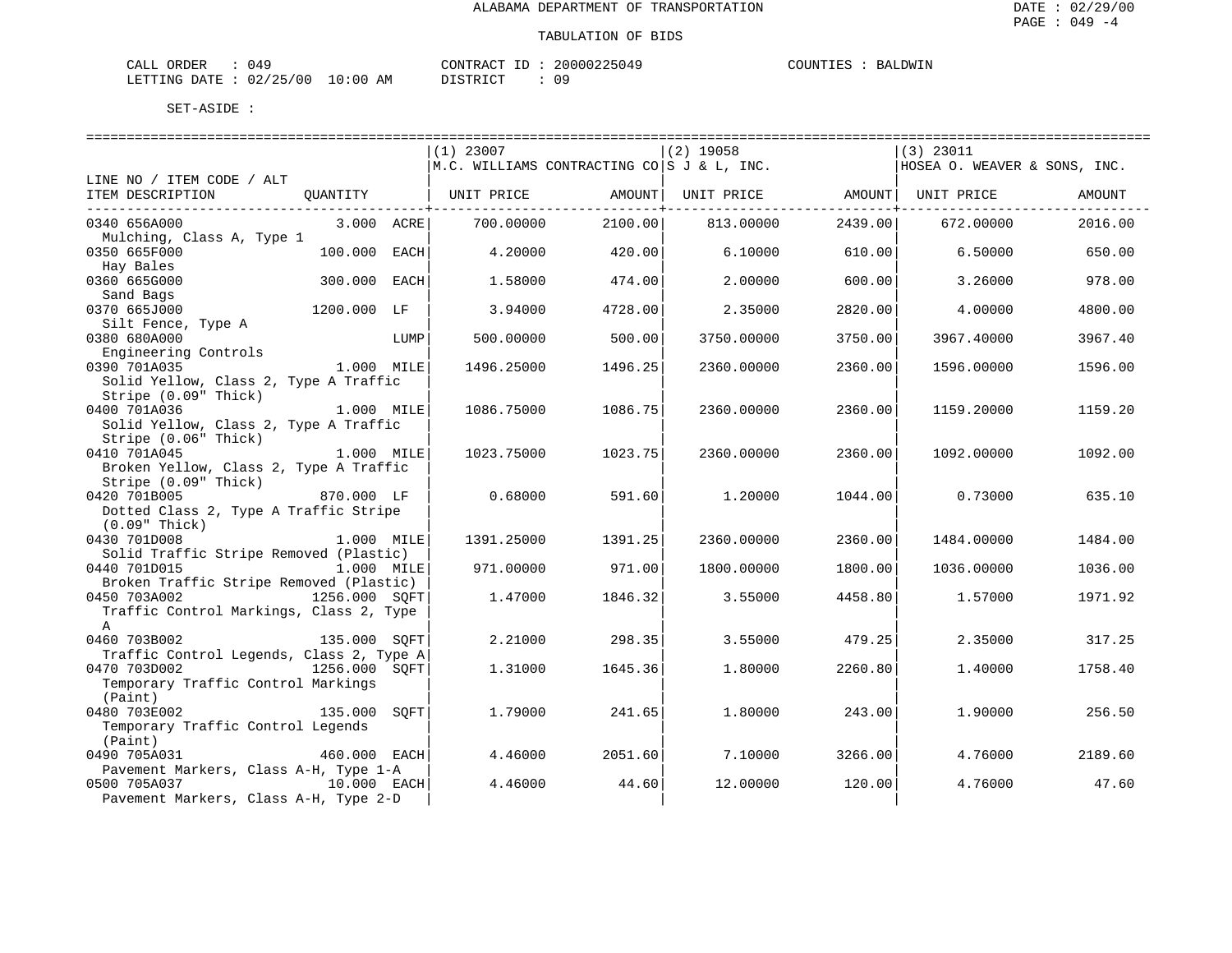| 049<br>$\sim$ $\sim$ $\sim$ $\sim$<br>ORDER<br>CALL |             | 200002<br>CONTRACT                | BALDWIN<br>COLINT<br>- 111 |
|-----------------------------------------------------|-------------|-----------------------------------|----------------------------|
| 02/25/00<br>LETTING<br><b>DATE</b>                  | 10:00<br>AM | 09<br>T CITY<br>: סידפ דח<br>---- |                            |

|                                               |          |      | $(1)$ 23007                                       |            | $(2)$ 19058 |             | $(3)$ 23011                  |                  |  |  |  |  |
|-----------------------------------------------|----------|------|---------------------------------------------------|------------|-------------|-------------|------------------------------|------------------|--|--|--|--|
|                                               |          |      | $M.C.$ WILLIAMS CONTRACTING CO $ S J \& L$ , INC. |            |             |             | HOSEA O. WEAVER & SONS, INC. |                  |  |  |  |  |
| LINE NO / ITEM CODE / ALT<br>ITEM DESCRIPTION | OUANTITY |      | UNIT PRICE                                        | AMOUNT     | UNIT PRICE  | AMOUNT      | UNIT PRICE                   | AMOUNT           |  |  |  |  |
| 0510 740B000                                  | 450.000  | SOFT | 13.65000                                          | 6142.50    | 12.80000    | 5760.00     | 13.12000                     | 5904.00          |  |  |  |  |
| Construction Signs                            |          |      |                                                   |            |             |             |                              |                  |  |  |  |  |
| 0520 740D000                                  | 100,000  | EACH | 47.25000                                          | 4725.00    | 27.25000    | 2725.00     | 54.50000                     | 5450.00          |  |  |  |  |
| Channelizing Drums                            |          |      |                                                   |            |             |             |                              |                  |  |  |  |  |
| 0530 741C010                                  | 2.000    | EACH | 1575.00000                                        | 3150.00    | 680,00000   | 1360.00     | 1875,00000                   | 3750.00          |  |  |  |  |
| Portable Sequential Arrow And Chevron         |          |      |                                                   |            |             |             |                              |                  |  |  |  |  |
| Sign Unit                                     |          |      |                                                   |            |             |             |                              |                  |  |  |  |  |
| SECTION TOTALS                                |          |      |                                                   | 255,826.47 | \$          | 308, 429.35 |                              | 318,144.00<br>\$ |  |  |  |  |
| CONTRACT TOTALS                               |          |      | Ŝ.                                                | 255,826.47 | Ŝ.          | 308, 429.35 |                              | 318,144.00<br>\$ |  |  |  |  |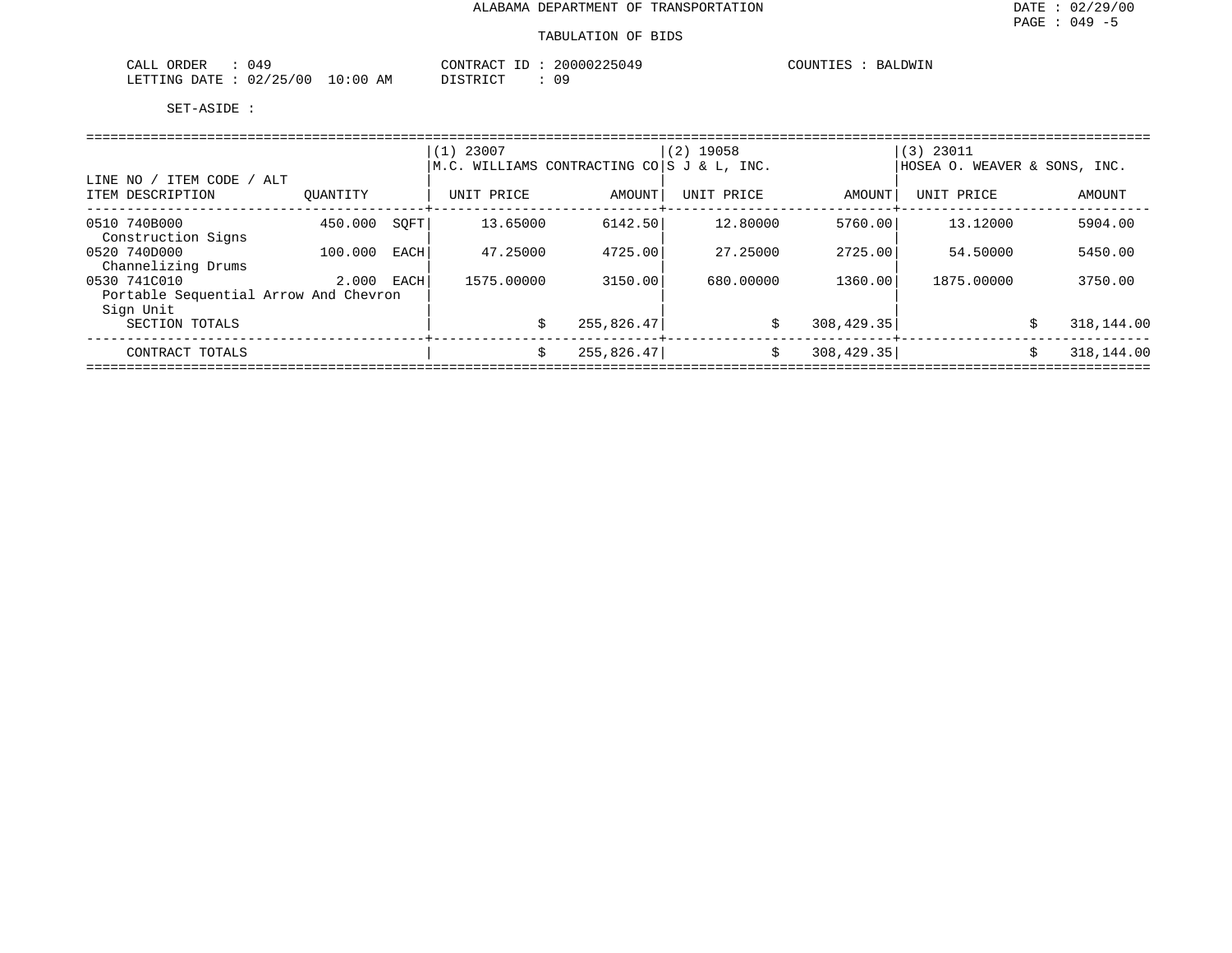# TABULATION OF BIDS

| ORDER<br>CALL | ገ 4 ዓ                   | CONTRACT<br>$ -$ | 20000225049 | COUNTIES<br><b>BALDWIN</b> |
|---------------|-------------------------|------------------|-------------|----------------------------|
| LETTING DATE  | 02/25/00<br>10:00<br>AM | DI STRICT        | 09          |                            |

|                                                                                                                          |               |      | ============================== |          |                                                    |          |                                |          |
|--------------------------------------------------------------------------------------------------------------------------|---------------|------|--------------------------------|----------|----------------------------------------------------|----------|--------------------------------|----------|
|                                                                                                                          |               |      | $(4)$ 23056                    |          | $(5)$ 20021                                        |          | $(6)$ 02032                    |          |
|                                                                                                                          |               |      |                                |          | JOHN G. WALTON CONSTRUCTION $ c $ . THORNTON, INC. |          | BULLARD EXCAVATING, INC.       |          |
| LINE NO / ITEM CODE / ALT                                                                                                |               |      |                                |          |                                                    |          |                                |          |
| ITEM DESCRIPTION                                                                                                         |               |      | QUANTITY   UNIT PRICE AMOUNT   |          |                                                    |          | UNIT PRICE AMOUNT   UNIT PRICE | AMOUNT   |
| --------------------------<br>SECTION 0001 Total                                                                         |               |      |                                |          |                                                    |          |                                |          |
| 0010 206D000<br>Removing Pipe                                                                                            | 39.000 LF     |      | 7.63000                        | 297.57   | 4.00000 156.00                                     |          | 10.00000                       | 390.00   |
| 0020 206E000<br>Removing Headwalls                                                                                       | 4.000         | EACH | 101.11000                      | 404.44   | 100.00000                                          | 400.00   | 350.00000                      | 1400.00  |
| 0030 206E001<br>Removing Inlets                                                                                          | 3.000         | EACH | 170.48000                      | 511.44   | 150.00000                                          | 450.00   | 300,00000                      | 900.00   |
| 0040 210A000<br>Unclassified Excavation                                                                                  | 365.000 CYIP  |      | 22.04000                       | 8044.60  | 5.00000                                            | 1825.00  | 10.00000                       | 3650.00  |
| 0050 210D001<br>Borrow Excavation (Loose Truckbed<br>Measurement)                                                        | 3660.000 CYIP |      | 5.31000                        | 19434.60 | 6.50000                                            | 23790.00 | 5.50000                        | 20130.00 |
| 0060 214A000<br>Structure Excavation                                                                                     | 560.000 CUYD  |      | 1.97000                        | 1103.20  | 6.00000                                            | 3360.00  | 6.50000                        | 3640.00  |
| 0070 214B000<br>Foundation Backfill, Local                                                                               | 213.000 CUYD  |      | 8.63000                        | 1838.19  | 8,00000                                            | 1704.00  | 6.25000                        | 1331.25  |
| 0080 230A000<br>Roadbed Processing                                                                                       | 29.000 RBST   |      | 298.87000                      | 8667.23  | 450.00000                                          | 13050.00 | 300.00000                      | 8700.00  |
| i Tanzania (n. 1879).<br>Nati<br>0090 301A012<br>Crushed Aggregate Base Course, Type B,                                  | 5850.000 SYCP |      | 7.89000                        | 46156.50 | 8.25000                                            | 48262.50 | 10.00000                       | 58500.00 |
| Plant Mixed, 6" Compacted Thickness<br>0100 401A000<br>Bituminous Treatment A                                            | 5850.000 SYCP |      | 0.86000                        | 5031.00  | 0.85000                                            | 4972.50  | 1,00000                        | 5850.00  |
| 0110 401B100<br>Bituminous Treatment E (With Polymer                                                                     | 2677.000 SYCP |      | 1.55000                        | 4149.35  | 2.53000                                            | 6772.81  | 1,80000                        | 4818.60  |
| Additive)<br>0120 405A000<br>Tack Coat                                                                                   | 200.000 GAL   |      | 0.86000                        | 172.00   | 1.60000                                            | 320.00   | 1,00000                        | 200.00   |
| 0130 424A260<br>Superpave Bituminous Concrete Wearing<br>Surface Layer, 1/2" Maximum Aggregate                           | 435.000 TON   |      | 45.83000                       | 19936.05 | 55.28000                                           | 24046.80 | 45.62000                       | 19844.70 |
| Size Mix, ESAL Range D<br>0140 424B461<br>Superpave Bituminous Concrete Upper<br>Binder Layer, 1" Maximum Aggregate Size | 860.000 TON   |      | 42.44000                       | 36498.40 | 44.17000                                           | 37986.20 | 44.05000                       | 37883.00 |
| Mix, ESAL Range D<br>0150 424B561<br>Superpave Bituminous Concrete Lower<br>Binder Layer, 1" Maximum Aggregate Size      | 640.000 TON   |      | 42.44000                       | 27161.60 | 48.68000                                           | 31155.20 | 42.05000                       | 26912.00 |
| Mix, ESAL Range D                                                                                                        |               |      |                                |          |                                                    |          |                                |          |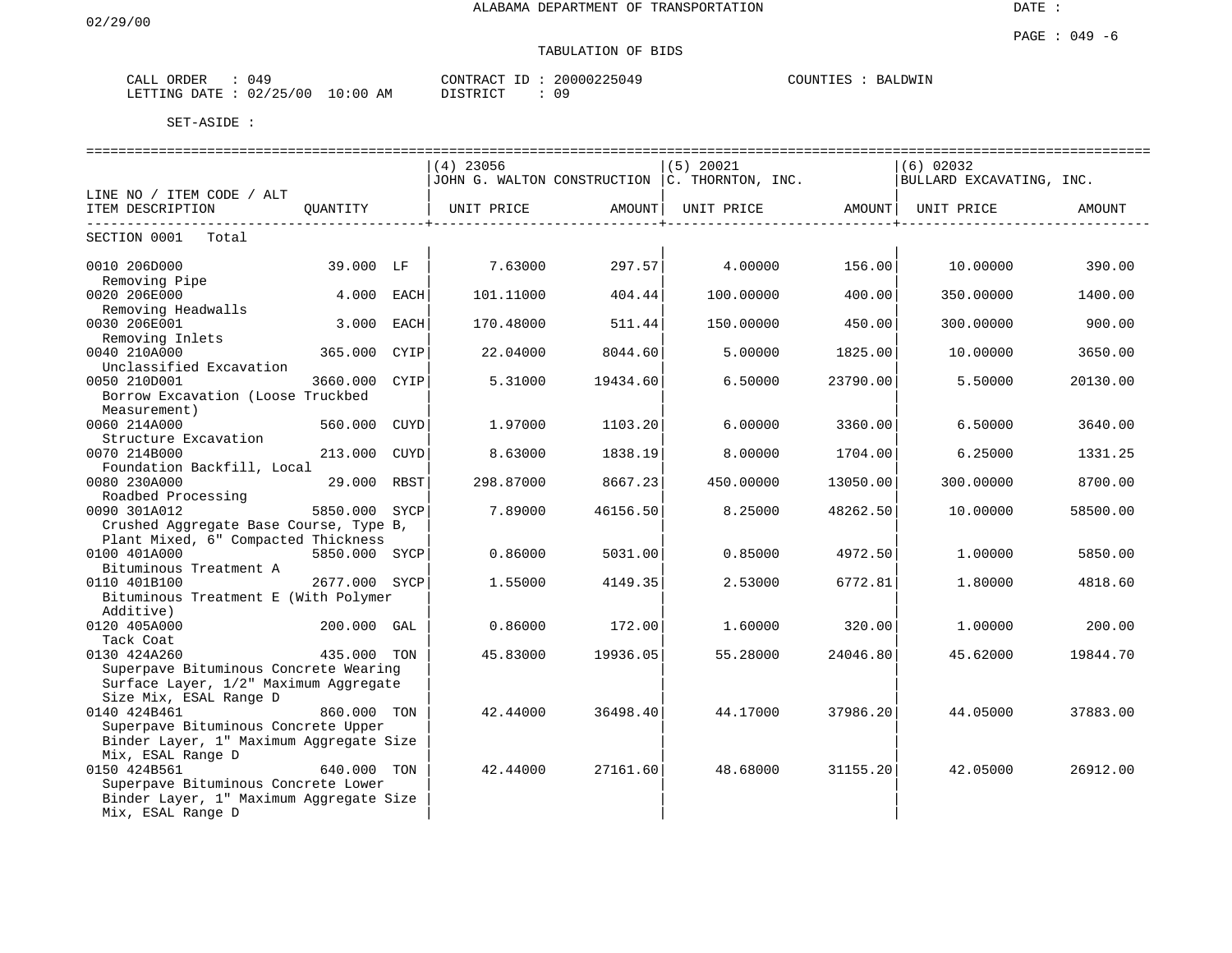| ORDER<br>CALI          | 14'، |               | CONTRACT  | TD. | 20000225049 | COUNTIES |  | <b>BALDWIN</b> |
|------------------------|------|---------------|-----------|-----|-------------|----------|--|----------------|
| LETTING DATE: 02/25/00 |      | LO : 00<br>AM | T STR TOT |     | n a         |          |  |                |

|                                               |              |      | $(4)$ 23056 |          | $(5)$ 20021                                       |          | $(6)$ 02032              |          |
|-----------------------------------------------|--------------|------|-------------|----------|---------------------------------------------------|----------|--------------------------|----------|
|                                               |              |      |             |          | JOHN G. WALTON CONSTRUCTION $ $ C. THORNTON, INC. |          | BULLARD EXCAVATING, INC. |          |
| LINE NO / ITEM CODE / ALT                     |              |      |             |          |                                                   |          |                          |          |
| ITEM DESCRIPTION<br>QUANTITY                  |              |      | UNIT PRICE  | AMOUNT   | UNIT PRICE AMOUNT   UNIT PRICE                    |          |                          | AMOUNT   |
|                                               |              |      |             |          |                                                   |          |                          |          |
| 0160 533A098                                  | 220.000 LF   |      | 26.40000    | 5808.00  | 35.50000                                          | 7810.00  | 21,00000                 | 4620.00  |
| 18" Storm Sewer Pipe (Class 3 R.C.)           |              |      |             |          |                                                   |          |                          |          |
| 0170 533A099                                  | 165.000 LF   |      | 36.85000    | 6080.25  | 43.95000                                          | 7251.75  | 32.72000                 | 5398.80  |
| 24" Storm Sewer Pipe (Class 3 R.C.)           |              |      |             |          |                                                   |          |                          |          |
| 0180 533A348<br>12.000 LF                     |              |      | 35.66000    | 427.92   | 44.00000                                          | 528.00   | 30.75000                 | 369.00   |
| 18" Storm Sewer Pipe (Class 3 R.C.)           |              |      |             |          |                                                   |          |                          |          |
| (Extension)                                   |              |      |             |          |                                                   |          |                          |          |
| 0190 533A351                                  | 12.000 LF    |      | 78.71000    | 944.52   | 82.30000                                          | 987.60   | 109.20000                | 1310.40  |
| 36" Storm Sewer Pipe (Class 3 R.C.)           |              |      |             |          |                                                   |          |                          |          |
| (Extension)                                   |              |      |             |          |                                                   |          |                          |          |
| 0200 533B101                                  | 280.000 LF   |      | 76.76000    | 21492.80 | 78.00000                                          | 21840.00 | 71.80000                 | 20104.00 |
| 44" Span, 27" Rise Storm Sewer Pipe           |              |      |             |          |                                                   |          |                          |          |
| (Class 3 R.C.)                                |              |      |             |          |                                                   |          |                          |          |
| 0210 535A080                                  | 40.000 LF    |      | 30.62000    | 1224.80  | 35,00000                                          | 1400.00  | 21.13000                 | 845.20   |
| 18" Side Drain Pipe (Class 3 R.C.)            |              |      |             |          |                                                   |          |                          |          |
| 0220 600A000                                  |              | LUMP | 27571.22000 | 27571.22 | 20000.00000                                       | 20000.00 | 50000.00000              | 50000.00 |
| Mobilization                                  |              |      |             |          |                                                   |          |                          |          |
| 0230 614A000                                  | 41.000 CUYD  |      | 276.19000   | 11323.79 | 225,00000                                         | 9225.00  | 207.00000                | 8487.00  |
| Slope Paving                                  |              |      |             |          |                                                   |          |                          |          |
| 0240 619A005                                  | 1.000 EACH   |      | 578.18000   | 578.18   | 450.00000                                         | 450.00   | 2500.00000               | 2500.00  |
| 36" Roadway Pipe End Treatment, Class 1       | 3.000 EACH   |      |             | 905.07   |                                                   |          |                          |          |
| 0250 619A101                                  |              |      | 301.69000   |          | 360.00000                                         | 1080.00  | 1500.00000               | 4500.00  |
| 18" Side Drain Pipe End Treatment,<br>Class 1 |              |      |             |          |                                                   |          |                          |          |
| 0260 619A102                                  | 1.000 EACH   |      | 395.03000   | 395.03   | 395.00000                                         | 395.00   | 2000.00000               | 2000.00  |
| 24" Side Drain Pipe End Treatment,            |              |      |             |          |                                                   |          |                          |          |
| Class 1                                       |              |      |             |          |                                                   |          |                          |          |
| 1.000 EACH<br>0270 619B119                    |              |      | 578.18000   | 578.18   | 465.00000                                         | 465.00   | 3500.00000               | 3500.00  |
| 44" Span, 27" Rise Side Drain Pipe End        |              |      |             |          |                                                   |          |                          |          |
| Treatment, Class 1                            |              |      |             |          |                                                   |          |                          |          |
| 0280 620A000                                  | 1.000 CUYD   |      | 550.50000   | 550.50   | 600,00000                                         | 600.00   | 750.00000                | 750.00   |
| Minor Structure Concrete                      |              |      |             |          |                                                   |          |                          |          |
| 0290 621A005                                  | 2.000 EACH   |      | 1405.50000  | 2811.00  | 2500.00000                                        | 5000.00  | 1500.00000               | 3000.00  |
| Junction Boxes, Type 1                        |              |      |             |          |                                                   |          |                          |          |
| 0300 621C027                                  | 5.000 EACH   |      | 1564.68000  | 7823.40  | 1600.00000                                        | 8000.00  | 1250.00000               | 6250.00  |
| Inlets, Type C                                |              |      |             |          |                                                   |          |                          |          |
| 0310 621D002                                  | 5.000 EACH   |      | 253.42000   | 1267.10  | 275.00000                                         | 1375.00  | 400.00000                | 2000.00  |
| Inlet Units, Type C                           |              |      |             |          |                                                   |          |                          |          |
| 0320 650A000                                  | 100.000 CYIP |      | 9.65000     | 965.00   | 10.00000                                          | 1000.00  | 8.00000                  | 800.00   |
| Topsoil                                       |              |      |             |          |                                                   |          |                          |          |
| 0330 652A061                                  | 3.000 ACRE   |      | 966.21000   | 2898.63  | 800.00000                                         | 2400.00  | 450.00000                | 1350.00  |
| Seeding (Mix 3E)                              |              |      |             |          |                                                   |          |                          |          |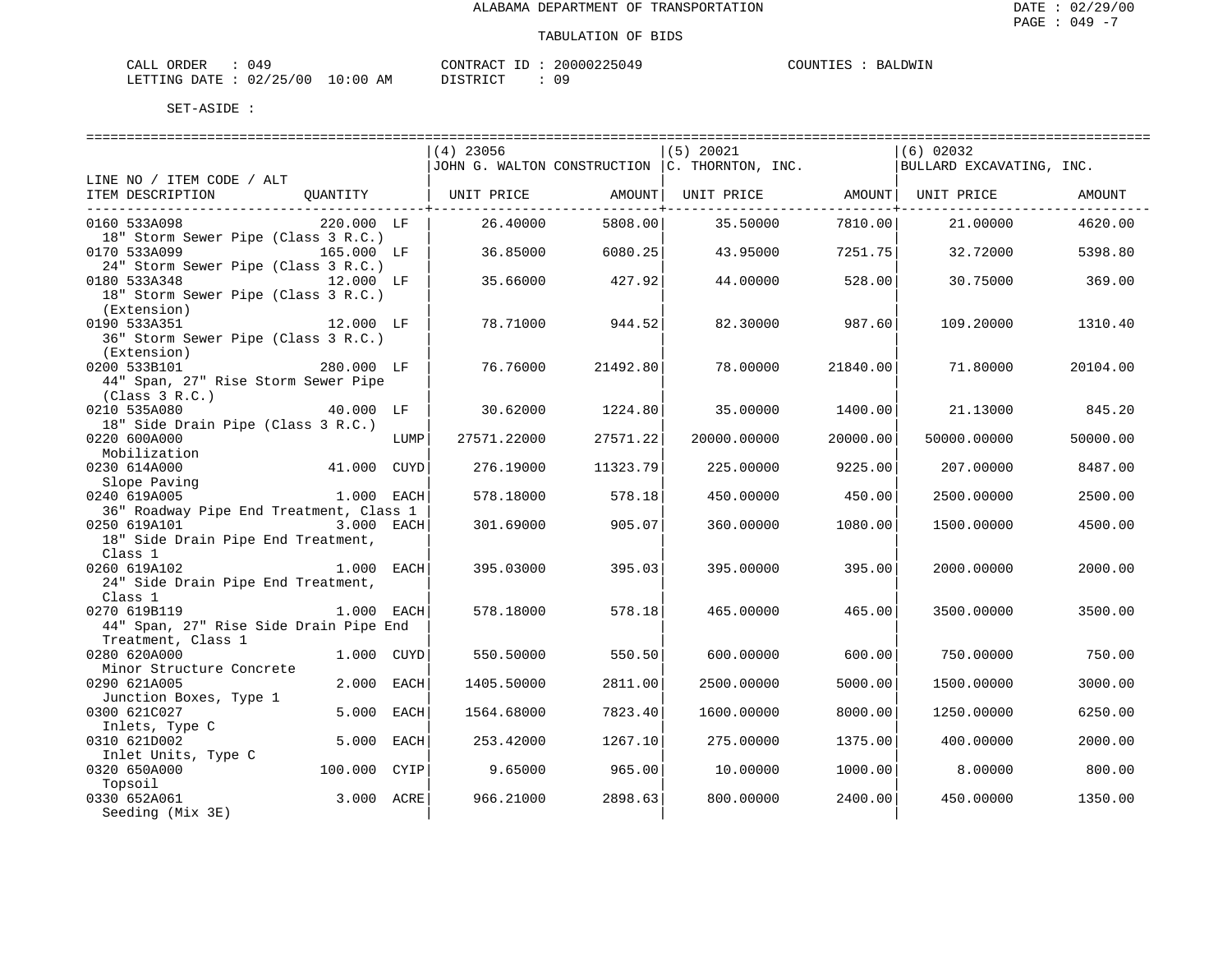| CALL ORDER                      | 049 |          | CONTRACT ID: 20000225049 | COUNTIES | BALDWIN |
|---------------------------------|-----|----------|--------------------------|----------|---------|
| LETTING DATE: 02/25/00 10:00 AM |     | DISTRICT | 09                       |          |         |

|                                                                           | $(4)$ 23056 |         | $(5)$ 20021                                   |            | $(6)$ 02032              |         |
|---------------------------------------------------------------------------|-------------|---------|-----------------------------------------------|------------|--------------------------|---------|
|                                                                           |             |         | JOHN G. WALTON CONSTRUCTION C. THORNTON, INC. |            | BULLARD EXCAVATING, INC. |         |
| LINE NO / ITEM CODE / ALT                                                 |             |         |                                               |            |                          |         |
| ITEM DESCRIPTION<br>QUANTITY                                              | UNIT PRICE  |         | AMOUNT  UNIT PRICE AMOUNT  UNIT PRICE         | . <b>.</b> |                          | AMOUNT  |
| 0340 656A000<br>3.000 ACRE                                                | 826.84000   | 2480.52 | 800.00000                                     | 2400.00    | 450.00000                | 1350.00 |
| Mulching, Class A, Type 1                                                 |             |         |                                               |            |                          |         |
| 100.000<br>0350 665F000<br>EACH                                           | 8.37000     | 837.00  | 5.00000                                       | 500.00     | 5.00000                  | 500.00  |
| Hay Bales                                                                 |             |         |                                               |            |                          |         |
| 300.000<br>0360 665G000<br>EACH                                           | 3.71000     | 1113.00 | 3.00000                                       | 900.00     | 5,00000                  | 1500.00 |
| Sand Bags                                                                 |             |         |                                               |            |                          |         |
| 0370 665J000<br>1200.000 LF                                               | 2.68000     | 3216.00 | 4.50000                                       | 5400.00    | 5.50000                  | 6600.00 |
| Silt Fence, Type A<br>0380 680A000                                        |             |         |                                               |            |                          |         |
| LUMP<br>Engineering Controls                                              | 4738.04000  | 4738.04 | 5000.00000                                    | 5000.00    | 5000.00000               | 5000.00 |
| 0390 701A035<br>1.000 MILE                                                | 1638.75000  | 1638.75 | 2200.00000                                    | 2200.00    | 2625,00000               | 2625.00 |
| Solid Yellow, Class 2, Type A Traffic                                     |             |         |                                               |            |                          |         |
| Stripe (0.09" Thick)                                                      |             |         |                                               |            |                          |         |
| 0400 701A036<br>1.000 MILE                                                | 1190.25000  | 1190.25 | 2200.00000                                    | 2200.00    | 2625.00000               | 2625.00 |
| Solid Yellow, Class 2, Type A Traffic                                     |             |         |                                               |            |                          |         |
| Stripe (0.06" Thick)                                                      |             |         |                                               |            |                          |         |
| 0410 701A045<br>1.000 MILE                                                | 1121.25000  | 1121.25 | 2400.00000                                    | 2400.00    | 1260.00000               | 1260.00 |
| Broken Yellow, Class 2, Type A Traffic                                    |             |         |                                               |            |                          |         |
| Stripe (0.09" Thick)                                                      |             |         |                                               |            |                          |         |
| 0420 701B005<br>870.000 LF<br>Dotted Class 2, Type A Traffic Stripe       | 0.75000     | 652.50  | 1,25000                                       | 1087.50    | 1.05000                  | 913.50  |
| $(0.09"$ Thick)                                                           |             |         |                                               |            |                          |         |
| 0430 701D008<br>1.000 MILE                                                | 1523.75000  | 1523.75 | 2400.00000                                    | 2400.00    | 1575.00000               | 1575.00 |
| Solid Traffic Stripe Removed (Plastic)                                    |             |         |                                               |            |                          |         |
| 0440 701D015<br>1.000 MILE                                                | 1063.75000  | 1063.75 | 1800.00000                                    | 1800.00    | 1575.00000               | 1575.00 |
| Broken Traffic Stripe Removed (Plastic)                                   |             |         |                                               |            |                          |         |
| 0450 703A002<br>1256.000 SOFT                                             | 1.61000     | 2022.16 | 3.30000                                       | 4144.80    | 2.10000                  | 2637.60 |
| Traffic Control Markings, Class 2, Type                                   |             |         |                                               |            |                          |         |
| $\mathsf{A}$                                                              |             |         |                                               |            |                          |         |
| 0460 703B002<br>135.000 SOFT                                              | 2.42000     | 326.70  | 3.30000                                       | 445.50     | 3.15000                  | 425.25  |
| Traffic Control Legends, Class 2, Type A<br>0470 703D002<br>1256.000 SOFT | 1.44000     | 1808.64 | 1.75000                                       | 2198.00    | 1.36000                  | 1708.16 |
| Temporary Traffic Control Markings                                        |             |         |                                               |            |                          |         |
| (Paint)                                                                   |             |         |                                               |            |                          |         |
| 0480 703E002<br>135.000 SOFT                                              | 1.96000     | 264.60  | 1.80000                                       | 243.00     | 1.36000                  | 183.60  |
| Temporary Traffic Control Legends                                         |             |         |                                               |            |                          |         |
| (Paint)                                                                   |             |         |                                               |            |                          |         |
| 0490 705A031<br>460.000 EACH                                              | 4.89000     | 2249.40 | 6.60000                                       | 3036.00    | 5.25000                  | 2415.00 |
| Pavement Markers, Class A-H, Type 1-A                                     |             |         |                                               |            |                          |         |
| 0500 705A037<br>10.000 EACH                                               | 4.89000     | 48.90   | 12.00000                                      | 120.00     | 6.30000                  | 63.00   |
| Pavement Markers, Class A-H, Type 2-D                                     |             |         |                                               |            |                          |         |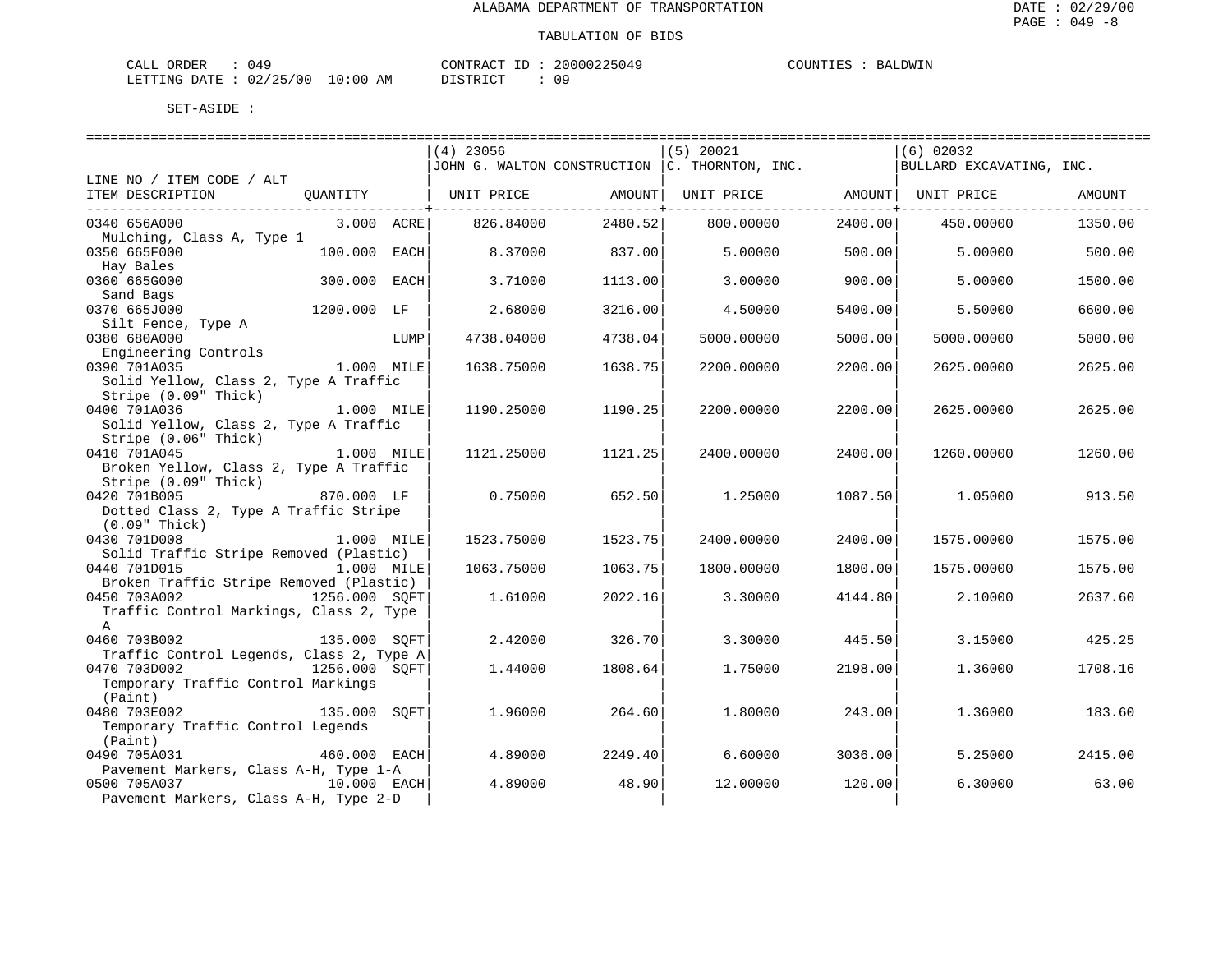| ORDER<br>77 L<br>، ئىللەت | 49 ر                                                 |                      | $\cap$ ת מידיזג $\cap$<br>71 M | ┚ | 2000<br>. ( ) 4 ' | <b>COLLUL</b><br>$- - -$<br>HA. | DWIN |
|---------------------------|------------------------------------------------------|----------------------|--------------------------------|---|-------------------|---------------------------------|------|
| <b>ETTING</b><br>DATF.    | $\bigcap$ $\bigcap$ $\bigcap$ $\bigcap$<br>00<br>ر ب | :00<br>AΜ<br>$\cdot$ | .0007707                       |   | 09                |                                 |      |

|                                                    |          |      | $(4)$ 23056                 |            | $(5)$ 20021       |            | (6) 02032                |            |  |  |  |  |
|----------------------------------------------------|----------|------|-----------------------------|------------|-------------------|------------|--------------------------|------------|--|--|--|--|
|                                                    |          |      | JOHN G. WALTON CONSTRUCTION |            | C. THORNTON, INC. |            | BULLARD EXCAVATING, INC. |            |  |  |  |  |
| ITEM CODE / ALT<br>LINE NO<br>ITEM DESCRIPTION     | OUANTITY |      | UNIT PRICE                  | AMOUNT     | UNIT PRICE        | AMOUNT     | UNIT PRICE               | AMOUNT     |  |  |  |  |
|                                                    |          |      |                             |            |                   |            |                          |            |  |  |  |  |
| 0510 740B000<br>Construction Signs                 | 450.000  | SOFT | 13.60000                    | 6120.00    | 15.00000          | 6750.00    | 15.00000                 | 6750.00    |  |  |  |  |
| 0520 740D000                                       | 100.000  | EACH | 57.78000                    | 5778.00    | 48,00000          | 4800.00    | 30.00000                 | 3000.00    |  |  |  |  |
| Channelizing Drums<br>0530 741C010                 | 2.000    | EACH | 5904.95000                  | 11809.90   | 3000.00000        | 6000.00    | 5000,00000               | 10000.00   |  |  |  |  |
| Portable Sequential Arrow And Chevron<br>Sign Unit |          |      |                             |            |                   |            |                          |            |  |  |  |  |
| SECTION TOTALS                                     |          |      | \$                          | 323,054.67 | \$                | 342,083.16 | Ŝ                        | 364,640.06 |  |  |  |  |
| CONTRACT TOTALS                                    |          |      | \$                          | 323,054.67 | \$                | 342,083.16 | \$                       | 364,640.06 |  |  |  |  |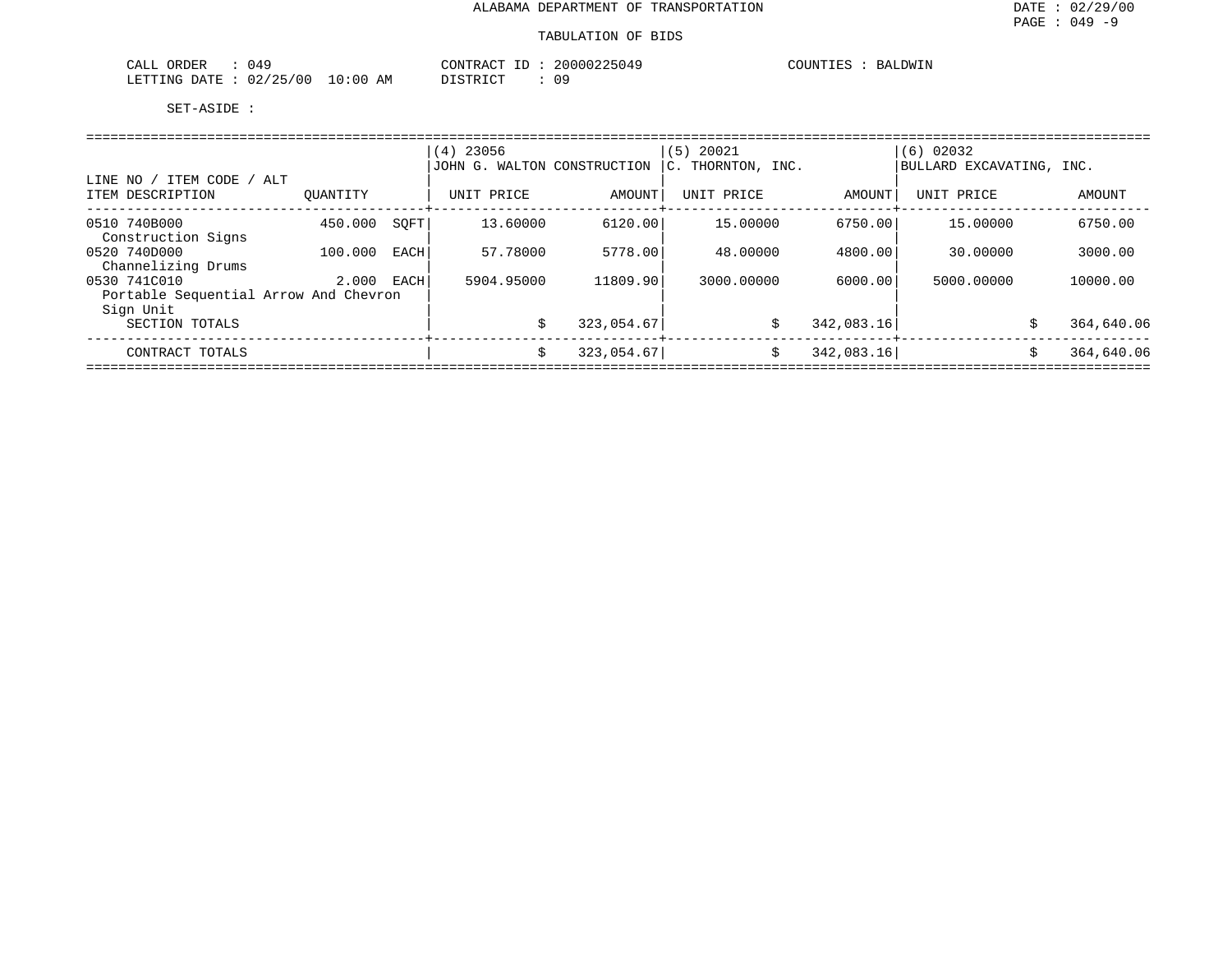DATE :

#### PAGE : 050 -1 VENDOR RANKING

| $PROJECT(S) : ST-049-888-004$ |
|-------------------------------|
|                               |
|                               |
|                               |
|                               |

| RANK | VENDOR NO./NAME |                                           | TOTAL<br><b>BID</b> | % OVER<br>LOW BID |
|------|-----------------|-------------------------------------------|---------------------|-------------------|
|      | 23011           | HOSEA O. WEAVER & SONS, INC.              | \$1.033.827.11      | 100.0000%         |
|      | 08072           | GEORGE B. HARDEE CONSTRUCTION CO., INC.   | \$1,235,770.67      | 119.5335%         |
|      | 19058           | SJ & L. INC.                              | \$1,241,856.52      | 120.1222%         |
|      | 23007           | M.C. WILLIAMS CONTRACTING CO., INC.       | \$1,274,274.97      | 123.2580%         |
|      | 23056           | JOHN G. WALTON CONSTRUCTION COMPANY, INC. | \$1,355,624.83      | 131.1268%         |
| 6.   | 20045           | TAYLOR SERVICES, INC.                     | \$2.933.238.96      | 283.7262%         |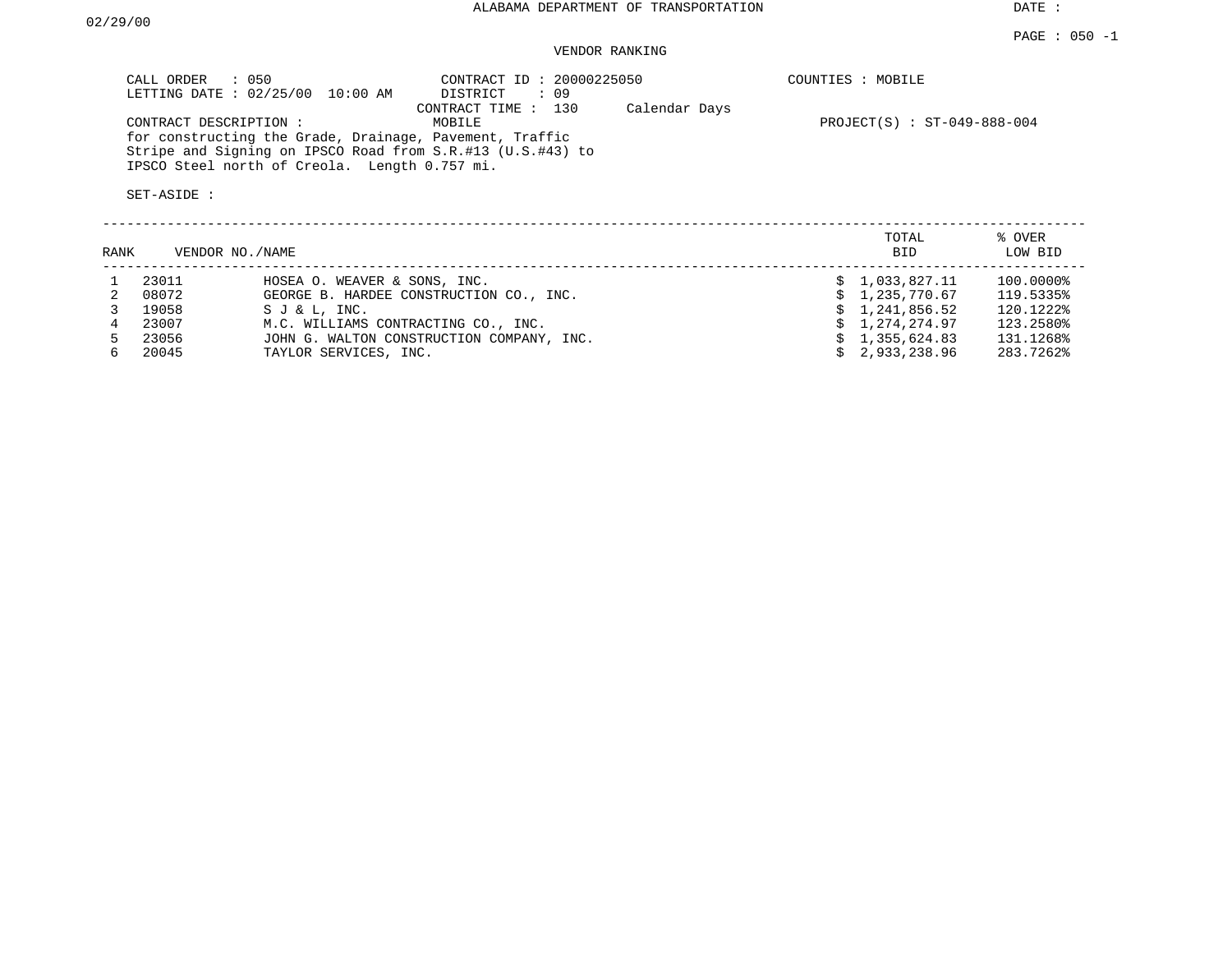| CALL<br>ORDER<br>いっし                           | $C\cap N$ TRA $C$ T<br>$ -$           | 20000225050 | COUNTIES<br>MOBILE |
|------------------------------------------------|---------------------------------------|-------------|--------------------|
| 02/25/00<br>LETTING<br>DATE.<br><u> ∠⊷ ⊥ ⊥</u> | 10:00<br>DISTRICT<br>ΆM<br>ד אדעד פדת | 09          |                    |

|                                                     |                |      |                                                                         |                    | ============================= |           | -------------------------------- |           |
|-----------------------------------------------------|----------------|------|-------------------------------------------------------------------------|--------------------|-------------------------------|-----------|----------------------------------|-----------|
|                                                     |                |      | $(1)$ 23011                                                             |                    | (2) 08072                     |           | $(3)$ 19058                      |           |
|                                                     |                |      | HOSEA O. WEAVER & SONS, INC. GEORGE B. HARDEE CONSTRUCTIO S J & L, INC. |                    |                               |           |                                  |           |
| LINE NO / ITEM CODE / ALT                           |                |      |                                                                         |                    |                               |           |                                  |           |
| ITEM DESCRIPTION                                    | QUANTITY       |      | UNIT PRICE AMOUNT                                                       | ----------------+- | UNIT PRICE AMOUNT             |           | UNIT PRICE                       | AMOUNT    |
| -----------------------------<br>SECTION 0001 Total |                |      |                                                                         |                    |                               |           |                                  |           |
| 0010 201A000                                        |                | LUMP | 6485.36000                                                              | 6485.36            | 54000.00000                   | 54000.00  | 27700.00000                      | 27700.00  |
| Clearing & Grubbing (Approximately 19               |                |      |                                                                         |                    |                               |           |                                  |           |
| Acres)                                              |                |      |                                                                         |                    |                               |           |                                  |           |
| 0020 206C002                                        | 36.000 SOYD    |      | 5.15000                                                                 | 185.40             | 3.00000                       | 108.00    | 5.90000                          | 212.40    |
| Removing Concrete Slope Paving                      |                |      |                                                                         |                    |                               |           |                                  |           |
| 0030 206D000                                        | 288.000 LF     |      | 4.12000                                                                 | 1186.56            | 3.00000                       | 864.00    | 4.40000                          | 1267.20   |
| Removing Pipe                                       |                |      |                                                                         |                    |                               |           |                                  |           |
| 0040 206D002                                        | 110.000 LF     |      | 4.12000                                                                 | 453.20             | 3.00000                       | 330.00    | 3.50000                          | 385.00    |
| Removing Curb                                       |                |      |                                                                         |                    |                               |           |                                  |           |
| 0050 206E001                                        | 4.000 EACH     |      | 154.64000                                                               | 618.56             | 150.00000                     | 600.00    | 131.00000                        | 524.00    |
| Removing Inlets                                     |                |      |                                                                         |                    |                               |           |                                  |           |
| 0060 210A000                                        | 37550.000 CYIP |      | 1.93000                                                                 | 72471.50           | 2.80000                       | 105140.00 | 2.40000                          | 90120.00  |
| Unclassified Excavation                             |                |      |                                                                         |                    |                               |           |                                  |           |
| 0070 210D012                                        | 25427.000 CYIP |      | 4.51000                                                                 | 114675.77          | 7.00000                       | 177989.00 | 6.95000                          | 176717.65 |
| Borrow Excavation $(A2-4(0))$ or $A-4(0)$           |                |      |                                                                         |                    |                               |           |                                  |           |
| 0080 214A000                                        | 861.000 CUYD   |      | 6.19000                                                                 | 5329.59            | 6,00000                       | 5166.00   | 4.50000                          | 3874.50   |
| Structure Excavation                                |                |      |                                                                         |                    |                               |           |                                  |           |
| 0090 214B000                                        | 335.000 CUYD   |      | 8.25000                                                                 | 2763.75            | 6.00000                       | 2010.00   | 4.80000                          | 1608.00   |
| Foundation Backfill, Local                          |                |      |                                                                         |                    |                               |           |                                  |           |
| 0100 230A000                                        | 75.000 RBST    |      | 181.69000                                                               | 13626.75           | 165.00000                     | 12375.00  | 100.00000                        | 7500.00   |
| Roadbed Processing                                  |                |      |                                                                         |                    |                               |           |                                  |           |
| 0110 301A012                                        | 23801.000 SYCP |      | 6.81000                                                                 | 162084.81          | 7.75000                       | 184457.75 | 8.25000                          | 196358.25 |
| Crushed Aggregate Base Course, Type B,              |                |      |                                                                         |                    |                               |           |                                  |           |
| Plant Mixed, 6" Compacted Thickness                 |                |      |                                                                         |                    |                               |           |                                  |           |
| 0120 401A000                                        | 23216.000 SYCP |      | 0.45000                                                                 | 10447.20           | 0.45000                       | 10447.20  | 0.52000                          | 12072.32  |
| Bituminous Treatment A                              |                |      |                                                                         |                    |                               |           |                                  |           |
| 0130 405A000                                        | 2359.000 GAL   |      | 0.60000                                                                 | 1415.40            | 0.80000                       | 1887.20   | 0.90000                          | 2123.10   |
| Tack Coat                                           |                |      |                                                                         |                    |                               |           |                                  |           |
| 0140 408A052                                        | 1700.000 SY    |      | 2.40000                                                                 | 4080.00            | 1.75000                       | 2975.00   | 3.50000                          | 5950.00   |
| Planing Existing Pavement                           |                |      |                                                                         |                    |                               |           |                                  |           |
| (Approximately 1.10" Thru 2.0" Thick)               |                |      |                                                                         |                    |                               |           |                                  |           |
| 0150 410B000                                        | 1.000 EACH     |      | 1200.00000                                                              | 1200.00            | 1000.00000                    | 1000.00   | 1400.00000                       | 1400.00   |
| State Furnished Profilograph                        |                |      |                                                                         |                    |                               |           |                                  |           |
| 0160 420A011                                        | 166.000 TON    |      | 125.00000                                                               | 20750.00           | 115.00000                     | 19090.00  | 104.50000                        | 17347.00  |
| Polymer Modified Open Graded Friction               |                |      |                                                                         |                    |                               |           |                                  |           |
| Course, Mix 2                                       |                |      |                                                                         |                    |                               |           |                                  |           |
| 0170 424A281                                        | 1711.000 TON   |      | 39.00000                                                                | 66729.00           | 39.83000                      | 68149.13  | 38.55000                         | 65959.05  |
| Superpave Bituminous Concrete Wearing               |                |      |                                                                         |                    |                               |           |                                  |           |
| Surface Layer, 3/4" Maximum Aggregate               |                |      |                                                                         |                    |                               |           |                                  |           |
| Size Mix, ESAL Range E                              |                |      |                                                                         |                    |                               |           |                                  |           |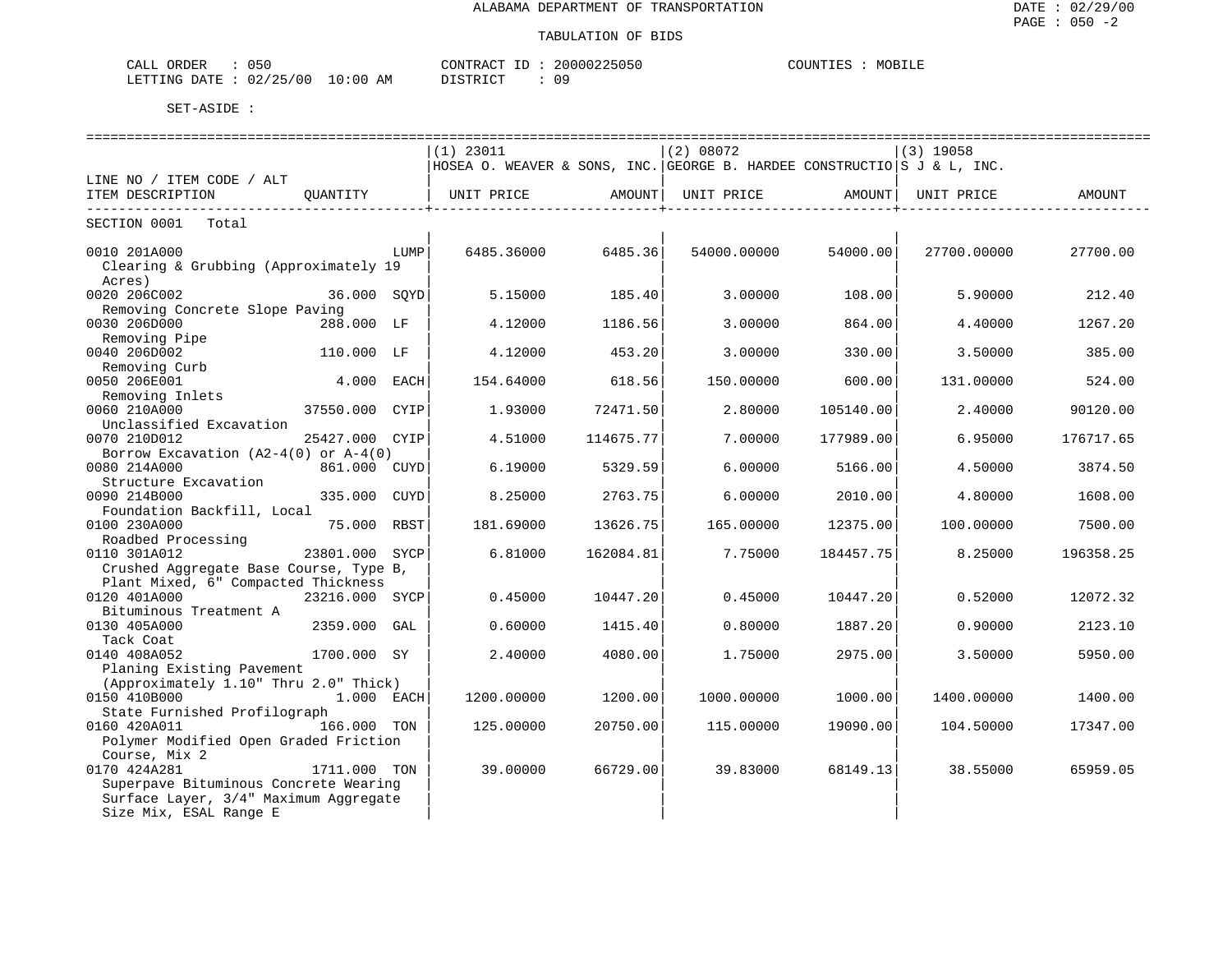| CALL ORDER                      | 050 |          | CONTRACT ID: 20000225050 | COUNTIES : | MOBILE |
|---------------------------------|-----|----------|--------------------------|------------|--------|
| LETTING DATE: 02/25/00 10:00 AM |     | DISTRICT |                          |            |        |

|                                         |              | $(1)$ 23011 |                                                 | (2) 08072                                                               |                           | $(3)$ 19058 |           |
|-----------------------------------------|--------------|-------------|-------------------------------------------------|-------------------------------------------------------------------------|---------------------------|-------------|-----------|
|                                         |              |             |                                                 | HOSEA O. WEAVER & SONS, INC. GEORGE B. HARDEE CONSTRUCTIO S J & L, INC. |                           |             |           |
| LINE NO / ITEM CODE / ALT               |              |             |                                                 |                                                                         |                           |             |           |
| ITEM DESCRIPTION                        |              |             |                                                 | QUANTITY   UNIT PRICE AMOUNT  UNIT PRICE AMOUNT  UNIT PRICE AMOUNT      |                           |             |           |
| 0180 424B281                            | 2735.000 TON |             | . _ _ _ _ _ _ _ _ _ _ _ _ _ _ _ + _ _ _ _ _ _ _ | $34.50000$ $94357.50$ $34.13000$ $93345.55$                             | ---------------+--------- | 32.65000    | 89297.75  |
| Superpave Bituminous Concrete Upper     |              |             |                                                 |                                                                         |                           |             |           |
| Binder Layer, 1" Maximum Aggregate Size |              |             |                                                 |                                                                         |                           |             |           |
| Mix, ESAL Range E                       |              |             |                                                 |                                                                         |                           |             |           |
| 515.000 TON<br>0190 424B581             |              | 35,00000    | 18025.00                                        | 40.13000                                                                | 20666.95                  | 34.50000    | 17767.50  |
| Superpave Bituminous Concrete Lower     |              |             |                                                 |                                                                         |                           |             |           |
| Binder Layer, 1" Maximum Aggregate Size |              |             |                                                 |                                                                         |                           |             |           |
| Mix, ESAL Range E                       |              |             |                                                 |                                                                         |                           |             |           |
| $3372.000$ TON<br>0200 424B582          |              | 34.50000    | 116334.00                                       | 34.13000                                                                | 115086.36                 | 32.65000    | 110095.80 |
| Superpave Bituminous Concrete Lower     |              |             |                                                 |                                                                         |                           |             |           |
| Binder Layer, 1 1/2" Maximum Aggregate  |              |             |                                                 |                                                                         |                           |             |           |
| Size Mix, ESAL Range E                  |              |             |                                                 |                                                                         |                           |             |           |
| 0210 430B040                            | 362.000 TCIP | 23.63000    | 8554.06                                         | 21.50000                                                                | 7783.00                   | 45.35000    | 16416.70  |
| Aggregate Surfacing (Crushed Aggregate  |              |             |                                                 |                                                                         |                           |             |           |
|                                         |              |             |                                                 |                                                                         |                           |             |           |
| Base, Type B)                           |              |             |                                                 |                                                                         |                           |             |           |
| 0220 530A000                            | 511.000 LF   | 19.14000    | 9780.54                                         | 21,00000                                                                | 10731.00                  | 20.60000    | 10526.60  |
| 15" Roadway Pipe (Class 3 R.C.)         |              |             |                                                 |                                                                         |                           |             |           |
| 0230 530A001<br>313.000 LF              |              | 22.92000    | 7173.96                                         | 24.00000                                                                | 7512.00                   | 24,00000    | 7512.00   |
| 18" Roadway Pipe (Class 3 R.C.)         |              |             |                                                 |                                                                         |                           |             |           |
| 0240 530B000 134.000 LF                 |              | 38.92000    | 5215.28                                         | 29.00000                                                                | 3886.00                   | 29.40000    | 3939.60   |
| 18" Span, 11" Rise Roadway Pipe (Class  |              |             |                                                 |                                                                         |                           |             |           |
| 3 R.C.                                  |              |             |                                                 |                                                                         |                           |             |           |
| 122.000 LF<br>0250 530B005              |              | 80.85000    | 9863.70                                         | 80.00000                                                                | 9760.00                   | 86.50000    | 10553.00  |
| 51" Span, 31" Rise Roadway Pipe (Class  |              |             |                                                 |                                                                         |                           |             |           |
| 3 R.C.                                  |              |             |                                                 |                                                                         |                           |             |           |
| 0260 530B007                            | 80.000 LF    | 133.17000   | 10653.60                                        | 114,00000                                                               | 9120.00                   | 125.00000   | 10000.00  |
| 65" Span, 40" Rise Roadway Pipe (Class  |              |             |                                                 |                                                                         |                           |             |           |
| 3 R.C.                                  |              |             |                                                 |                                                                         |                           |             |           |
| 0270 535A002<br>260.000 LF              |              | 30.63000    | 7963.80                                         | 33.50000                                                                | 8710.00                   | 35.50000    | 9230.00   |
| 24" Side Drain Pipe                     |              |             |                                                 |                                                                         |                           |             |           |
| 40.000 LF<br>0280 535A004               |              | 60.34000    | 2413.60                                         | 62.00000                                                                | 2480.00                   | 74.00000    | 2960.00   |
| 36" Side Drain Pipe                     |              |             |                                                 |                                                                         |                           |             |           |
| 0290 600A000                            | LUMP         | 8254.32000  | 8254.32                                         | 25000.00000                                                             | 25000.00                  | 27130.00000 | 27130.00  |
| Mobilization                            |              |             |                                                 |                                                                         |                           |             |           |
| 0300 602A000                            | 14.000 EACH  | 157.75000   | 2208.50                                         | 150.00000                                                               | 2100.00                   | 78.25000    | 1095.50   |
| Right Of Way Markers                    |              |             |                                                 |                                                                         |                           |             |           |
| 0310 606A019                            | 450.000 LF   | 7.60000     | 3420.00                                         | 10.00000                                                                | 4500.00                   | 13.15000    | 5917.50   |
| 6" Underdrain Pipe Type 9 (Schedule 40) |              |             |                                                 |                                                                         |                           |             |           |
| 0320 610C001                            | 31.000 TON   | 55.28000    | 1713.68                                         | 32.00000                                                                | 992.00                    | 39.75000    | 1232.25   |
| Loose Riprap, Class 2                   |              |             |                                                 |                                                                         |                           |             |           |
| 0330 610D003                            | 28.000 SOYD  | 3.36000     | 94.08                                           | 2.25000                                                                 | 63.00                     | 1,80000     | 50.40     |
| Filter Blanket, Geotextile              |              |             |                                                 |                                                                         |                           |             |           |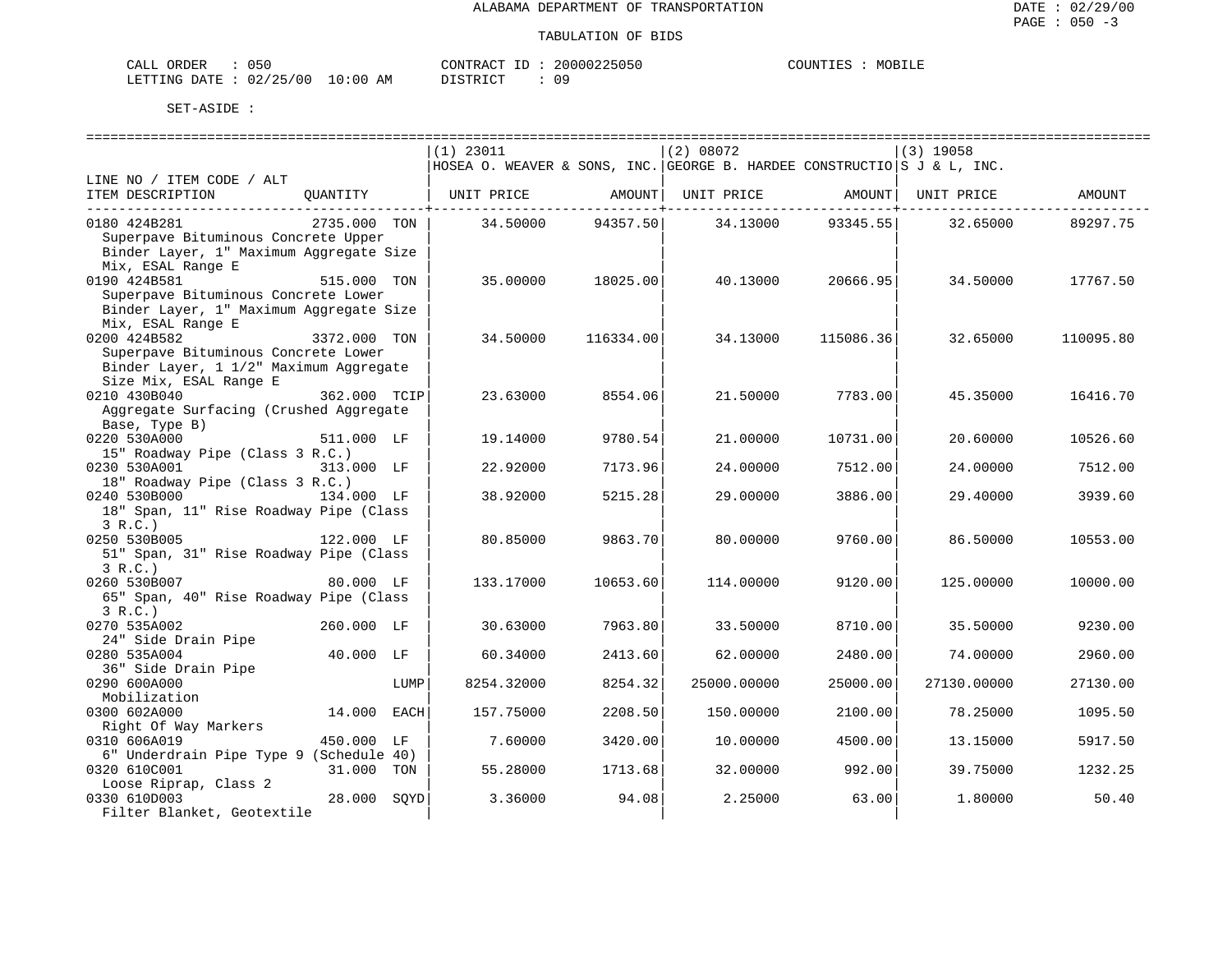| CALL ORDER                      | 050 |          | CONTRACT ID: 20000225050 | COUNTIES : MOBILE |
|---------------------------------|-----|----------|--------------------------|-------------------|
| LETTING DATE: 02/25/00 10:00 AM |     | DISTRICT |                          |                   |

|                                         |             | $(1)$ 23011                                                             |          | (2) 08072                      |          | $(3)$ 19058 |          |
|-----------------------------------------|-------------|-------------------------------------------------------------------------|----------|--------------------------------|----------|-------------|----------|
|                                         |             | HOSEA O. WEAVER & SONS, INC. GEORGE B. HARDEE CONSTRUCTIO S J & L, INC. |          |                                |          |             |          |
| LINE NO / ITEM CODE / ALT               |             |                                                                         |          |                                |          |             |          |
| ITEM DESCRIPTION                        | QUANTITY    | UNIT PRICE                                                              | AMOUNT   | UNIT PRICE AMOUNT   UNIT PRICE |          |             | AMOUNT   |
|                                         |             |                                                                         |          |                                |          |             |          |
| 0340 614A000                            | 44.000 CUYD | 237.11000                                                               | 10432.84 | 250.00000                      | 11000.00 | 267.00000   | 11748.00 |
| Slope Paving                            |             |                                                                         |          |                                |          |             |          |
| 0350 619A001                            | 1.000 EACH  | 360.82000                                                               | 360.82   | 275.00000                      | 275.00   | 405.00000   | 405.00   |
| 15" Roadway Pipe End Treatment, Class 1 |             |                                                                         |          |                                |          |             |          |
| 0360 619A002                            | 4.000 EACH  | 412.36000                                                               | 1649.44  | 300.00000                      | 1200.00  | 465,00000   | 1860.00  |
| 18" Roadway Pipe End Treatment, Class 1 |             |                                                                         |          |                                |          |             |          |
| 0370 619A102                            | 2.000 EACH  | 463.91000                                                               | 927.82   | 400.00000                      | 800.00   | 525.00000   | 1050.00  |
| 24" Side Drain Pipe End Treatment,      |             |                                                                         |          |                                |          |             |          |
| Class 1                                 |             |                                                                         |          |                                |          |             |          |
| 2.000 EACH<br>0380 619A129              |             | 902.04000                                                               | 1804.08  | 700.00000                      | 1400.00  | 1020.00000  | 2040.00  |
| 36" Side Drain Pipe End Treatment,      |             |                                                                         |          |                                |          |             |          |
| Class 2                                 |             |                                                                         |          |                                |          |             |          |
| 0390 619B072                            | 2.000 EACH  | 1649.44000                                                              | 3298.88  | 1250.00000                     | 2500.00  | 1860.00000  | 3720.00  |
| 65" Span, 40" Rise Roadway Pipe End     |             |                                                                         |          |                                |          |             |          |
| Treatment, Class 2                      |             |                                                                         |          |                                |          |             |          |
| 0400 619B285                            | 2.000 EACH  | 2164.89000                                                              | 4329.78  | 1100.00000                     | 2200.00  | 3025,00000  | 6050.00  |
| 51" Span, 31" Rise Roadway Pipe End     |             |                                                                         |          |                                |          |             |          |
| Treatment, Class 2 (Double Line)        |             |                                                                         |          |                                |          |             |          |
| 0410 621A005                            | 11.000 EACH | 2577.25000                                                              | 28349.75 | 1500.00000                     | 16500.00 | 2900.00000  | 31900.00 |
| Junction Boxes, Type 1                  |             |                                                                         |          |                                |          |             |          |
| 0420 621C001                            | 4.000 EACH  | 1546.35000                                                              | 6185.40  | 1500.00000                     | 6000.00  | 1745.00000  | 6980.00  |
| Inlets, Type B                          |             |                                                                         |          |                                |          |             |          |
| 0430 621C008                            | 2.000 EACH  | 3608.15000                                                              | 7216.30  | 2500.00000                     | 5000.00  | 4070.00000  | 8140.00  |
| Inlets, Type E                          |             |                                                                         |          |                                |          |             |          |
| 0440 621C020                            | 1.000 EACH  | 1649.44000                                                              | 1649.44  | 1800.00000                     | 1800.00  | 1860.00000  | 1860.00  |
| Inlets, Type Y                          |             |                                                                         |          |                                |          |             |          |
| 0450 621C032                            | 1.000 EACH  | 2577.25000                                                              | 2577.25  | 2500.00000                     | 2500.00  | 2900.00000  | 2900.00  |
| Inlets, Type C (Modified)               |             |                                                                         |          |                                |          |             |          |
| 0460 621D019                            | 2.000 EACH  | 309.27000                                                               | 618.54   | 250.00000                      | 500.00   | 350.00000   | 700.00   |
| Inlet Units, Type Y                     |             |                                                                         |          |                                |          |             |          |
| 0470 623B012                            | 460.000 LF  | 10.31000                                                                | 4742.60  | 12.00000                       | 5520.00  | 11,60000    | 5336.00  |
| Concrete Curb, Type N (Modified)        |             |                                                                         |          |                                |          |             |          |
| 0480 630A000                            | 100.000 LF  | 18.47000                                                                | 1847.00  | 27.30000                       | 2730.00  | 19.65000    | 1965.00  |
| Steel Beam Guardrail, Class A, Type 1   |             |                                                                         |          |                                |          |             |          |
| 0490 630C001                            | 4.000 EACH  | 824.72000                                                               | 3298.88  | 892.50000                      | 3570.00  | 875.00000   | 3500.00  |
| Guardrail End Anchor, Type 8            |             |                                                                         |          |                                |          |             |          |
| 0500 630C070                            | 4.000 EACH  | 1700.99000                                                              | 6803.96  | 1470.00000                     | 5880.00  | 1810.00000  | 7240.00  |
| Guardrail End Anchor, Type 10 Series    |             |                                                                         |          |                                |          |             |          |
| 0510 650A000<br>7056.000 CYIP           |             | 3.72000                                                                 | 26248.32 | 8.00000                        | 56448.00 | 9.70000     | 68443.20 |
| Topsoil                                 |             |                                                                         |          |                                |          |             |          |
| 0520 652A057                            | 10.000 ACRE | 515.45000                                                               | 5154.50  | 725.00000                      | 7250.00  | 550.00000   | 5500.00  |
| Seeding (Mix 3A)                        |             |                                                                         |          |                                |          |             |          |
|                                         |             |                                                                         |          |                                |          |             |          |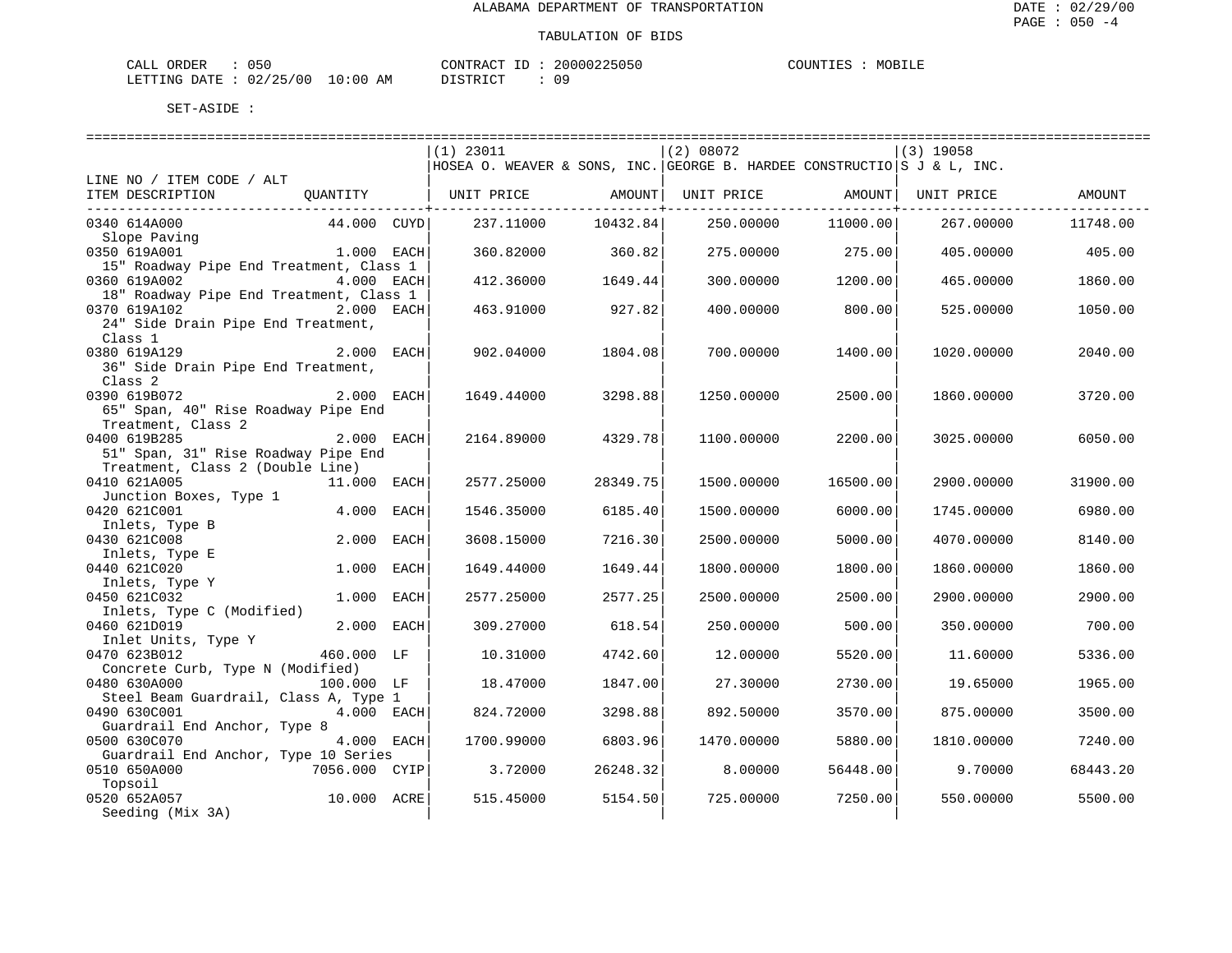| CALL ORDER             | 050 |             | CONTRACT | 20000225050 | COUNTIES | MOBILE |
|------------------------|-----|-------------|----------|-------------|----------|--------|
| LETTING DATE: 02/25/00 |     | 10:00<br>AM | DISTRICT | 0 S         |          |        |

|                                        |             |      | $(1)$ 23011                                                             |               | (2) 08072  |              | $(3)$ 19058 |          |
|----------------------------------------|-------------|------|-------------------------------------------------------------------------|---------------|------------|--------------|-------------|----------|
|                                        |             |      | HOSEA O. WEAVER & SONS, INC. GEORGE B. HARDEE CONSTRUCTIO S J & L, INC. |               |            |              |             |          |
| LINE NO / ITEM CODE / ALT              |             |      |                                                                         |               |            |              |             |          |
| ITEM DESCRIPTION                       | QUANTITY    |      | UNIT PRICE                                                              | AMOUNT        | UNIT PRICE | AMOUNT       | UNIT PRICE  | AMOUNT   |
| ______________________________________ |             |      |                                                                         | -----------+- |            | -----------+ |             |          |
| 0530 652A061                           | 17.000 ACRE |      | 515.45000                                                               | 8762.65       | 725.00000  | 12325.00     | 550.00000   | 9350.00  |
| Seeding (Mix 3E)                       |             |      |                                                                         |               |            |              |             |          |
| 0540 652B055                           | 17.000 ACRE |      | 309.27000                                                               | 5257.59       | 500.00000  | 8500.00      | 330.00000   | 5610.00  |
| Temporary Seeding (Mix 3AT)            |             |      |                                                                         |               |            |              |             |          |
| 0550 652D057                           | 27.000      | ACRE | 489.68000                                                               | 13221.36      | 300.00000  | 8100.00      | 520.00000   | 14040.00 |
| Seeding In Stubble (Mix 3A)            |             |      |                                                                         |               |            |              |             |          |
| 0560 654A000                           | 335.000     | SOYD | 5.15000                                                                 | 1725.25       | 4.00000    | 1340.00      | 5.50000     | 1842.50  |
| Solid Sodding                          |             |      |                                                                         |               |            |              |             |          |
| 0570 656A000                           | 27.000 ACRE |      | 515.45000                                                               | 13917.15      | 650.00000  | 17550.00     | 550.00000   | 14850.00 |
| Mulching, Class A, Type 1              |             |      |                                                                         |               |            |              |             |          |
| 0580 665A000                           | 14.000      | ACRE | 309.27000                                                               | 4329.78       | 500.00000  | 7000.00      | 330.00000   | 4620.00  |
|                                        |             |      |                                                                         |               |            |              |             |          |
| Temporary Seeding<br>0590 665B000      |             |      |                                                                         |               |            |              |             | 4620.00  |
|                                        | 14.000 ACRE |      | 309.27000                                                               | 4329.78       | 500.00000  | 7000.00      | 330.00000   |          |
| Temporary Mulching                     |             |      |                                                                         |               |            |              |             |          |
| 0600 665F000                           | 316.000     | EACH | 5.81000                                                                 | 1835.96       | 6.00000    | 1896.00      | 4.45000     | 1406.20  |
| Hay Bales                              |             |      |                                                                         |               |            |              |             |          |
| 0610 6651000                           | 24.000      | TON  | 46.39000                                                                | 1113.36       | 30.00000   | 720.00       | 34.70000    | 832.80   |
| Temporary Riprap, Class 2              |             |      |                                                                         |               |            |              |             |          |
| 0620 665J000                           | 4350.000 LF |      | 3.77000                                                                 | 16399.50      | 3.65000    | 15877.50     | 1.70000     | 7395.00  |
| Silt Fence, Type A                     |             |      |                                                                         |               |            |              |             |          |
| 0630 665K000                           | 16.000      | CUYD | 7.68000                                                                 | 122.88        | 50.00000   | 800.00       | 10.25000    | 164.00   |
| Drainage Sump Excavation               |             |      |                                                                         |               |            |              |             |          |
| 0640 666A001                           | 18.000      | ACRE | 30.93000                                                                | 556.74        | 25.00000   | 450.00       | 33.75000    | 607.50   |
| Pest Control Treatment                 |             |      |                                                                         |               |            |              |             |          |
| 0650 680A000                           |             | LUMP | 10507.53000                                                             | 10507.53      | 1000.00000 | 1000.00      | 10000.00000 | 10000.00 |
| Engineering Controls                   |             |      |                                                                         |               |            |              |             |          |
| 0660 701A028                           | 2.000 MILE  |      | 1360.79000                                                              | 2721.58       | 1386.00000 | 2772.00      | 1645.00000  | 3290.00  |
| Solid White, Class 2, Type A Traffic   |             |      |                                                                         |               |            |              |             |          |
| Stripe (0.06" Thick) (6"Wide)          |             |      |                                                                         |               |            |              |             |          |
| 0670 701A046                           | 1.000 MILE  |      | 1015.44000                                                              | 1015.44       | 1034.25000 | 1034.25      | 1315.00000  | 1315.00  |
| Broken Yellow, Class 2, Type A Traffic |             |      |                                                                         |               |            |              |             |          |
| Stripe (0.09" Thick) (6" Wide)         |             |      |                                                                         |               |            |              |             |          |
| 0680 701A048                           | 2.000 MILE  |      | 1726.76000                                                              | 3453.52       | 1758.75000 | 3517.50      | 1645.00000  | 3290.00  |
| Solid Yellow, Class 2, Type A Traffic  |             |      |                                                                         |               |            |              |             |          |
| Stripe (0.09" Thick) (6" Wide)         |             |      |                                                                         |               |            |              |             |          |
| 0690 701B009                           | 2015.000 LF |      | 0.52000                                                                 | 1047.80       | 0.53000    | 1067.95      | 1,80000     | 3627.00  |
| Dotted Class 2, Type A Traffic Stripe  |             |      |                                                                         |               |            |              |             |          |
| $(0.09"$ Thick $)(6"$ Wide)            |             |      |                                                                         |               |            |              |             |          |
| 0700 701C000                           | 1.000 MILE  |      | 252.57000                                                               | 252.57        | 257.25000  | 257.25       | 329.00000   | 329.00   |
| Broken Temporary Traffic Stripe        |             |      |                                                                         |               |            |              |             |          |
| 0710 701C001                           | 4.000 MILE  |      | 365.97000                                                               | 1463.88       | 372.75000  | 1491.00      | 495.00000   | 1980.00  |
| Solid Temporary Traffic Stripe         |             |      |                                                                         |               |            |              |             |          |
|                                        |             |      |                                                                         |               |            |              |             |          |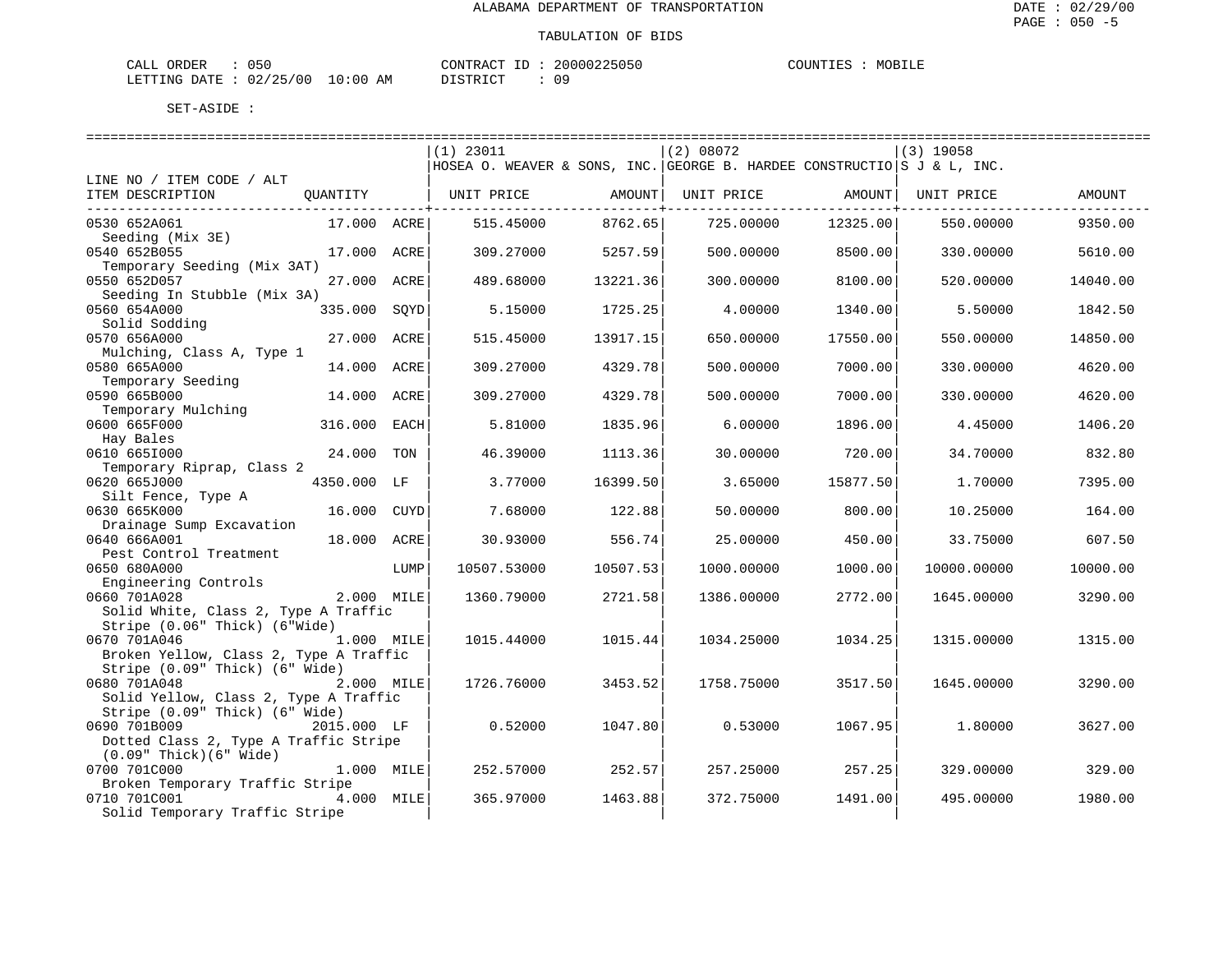| ORDER<br>CALL (              | 050 |    | CONTRACT ID: 2 |  | 20000225050 | COUNTIES | MOBILE |
|------------------------------|-----|----|----------------|--|-------------|----------|--------|
| LETTING DATE: 02/25/00 10:00 |     | AM | DISTRICT       |  | n c         |          |        |

|                                                                              | $(1)$ 23011                                                             |         | (2) 08072  |         | $(3)$ 19058 |         |
|------------------------------------------------------------------------------|-------------------------------------------------------------------------|---------|------------|---------|-------------|---------|
|                                                                              | HOSEA O. WEAVER & SONS, INC. GEORGE B. HARDEE CONSTRUCTIO S J & L, INC. |         |            |         |             |         |
| LINE NO / ITEM CODE / ALT                                                    |                                                                         |         |            |         |             |         |
| ITEM DESCRIPTION<br>OUANTITY                                                 | UNIT PRICE                                                              | AMOUNT  | UNIT PRICE | AMOUNT  | UNIT PRICE  | AMOUNT  |
| _____________________<br>0720 701F000<br>4030.000 LF                         | 0.26000                                                                 | 1047.80 | 0.26000    | 1047.80 | 0.70000     | 2821.00 |
| Dotted Temporary Traffic Stripe                                              |                                                                         |         |            |         |             |         |
| 0730 703A002<br>1782.000 SOFT                                                | 1.44000                                                                 | 2566.08 | 1.47000    | 2619.54 | 2.90000     | 5167.80 |
| Traffic Control Markings, Class 2, Type                                      |                                                                         |         |            |         |             |         |
| $\mathbb{A}$                                                                 |                                                                         |         |            |         |             |         |
| 0740 703B002<br>180.000 SOFT                                                 | 2.16000                                                                 | 388.80  | 2.21000    | 397.80  | 4.00000     | 720.00  |
| Traffic Control Legends, Class 2, Type A                                     |                                                                         |         |            |         |             |         |
| 0750 703D001<br>3564.000 SOFT                                                | 0.93000                                                                 | 3314.52 | 0.95000    | 3385.80 | 1.65000     | 5880.60 |
| Temporary Traffic Control Markings                                           |                                                                         |         |            |         |             |         |
| 0760 703E001<br>359.000<br>SOFT                                              | 1.13000                                                                 | 405.67  | 1.16000    | 416.44  | 2.20000     | 789.80  |
| Temporary Traffic Control Legends                                            |                                                                         |         |            |         |             |         |
| 0770 705A032<br>882.000 EACH<br>Pavement Markers, Class A-H, Type 1-B        | 4.23000                                                                 | 3730.86 | 4.31000    | 3801.42 | 5.40000     | 4762.80 |
| 0780 705A037<br>44.000 EACH                                                  | 4.23000                                                                 | 186.12  | 4.31000    | 189.64  | 5.50000     | 242.00  |
| Pavement Markers, Class A-H, Type 2-D                                        |                                                                         |         |            |         |             |         |
| 0790 705A038<br>94.000 EACH                                                  | 4.23000                                                                 | 397.62  | 4.31000    | 405.14  | 5.50000     | 517.00  |
| Pavement Markers, Class A-H, Type 2-E                                        |                                                                         |         |            |         |             |         |
| 0800 710A115<br>141.000 SOFT                                                 | 14.95000                                                                | 2107.95 | 20,00000   | 2820.00 | 21,00000    | 2961.00 |
| Class 4, Aluminum Flat Sign Panels                                           |                                                                         |         |            |         |             |         |
| 0.08" Thick Or Steel Flat Sign Panels                                        |                                                                         |         |            |         |             |         |
| 14 Gauge (Type III Or Type IV                                                |                                                                         |         |            |         |             |         |
| Background)                                                                  |                                                                         |         |            |         |             |         |
| 0810 710A118<br>60.000 SOFT                                                  | 16.24000                                                                | 974.40  | 20.00000   | 1200.00 | 45.15000    | 2709.00 |
| Class 2, Aluminum Flat Sign Panels<br>0.125" Thick Or Steel Flat Sign Panels |                                                                         |         |            |         |             |         |
| 12 Gauge (Type III Or Type IV                                                |                                                                         |         |            |         |             |         |
| Background)                                                                  |                                                                         |         |            |         |             |         |
| 0820 710B001<br>405,000 LF                                                   | 6.96000                                                                 | 2818.80 | 8.50000    | 3442.50 | 7.50000     | 3037.50 |
| Roadway Sign Post (#3 "U" Channel                                            |                                                                         |         |            |         |             |         |
| Galvanized Steel)                                                            |                                                                         |         |            |         |             |         |
| 0830 726C000<br>200.000 LF                                                   | 10.31000                                                                | 2062.00 | 18.00000   | 3600.00 | 16.15000    | 3230.00 |
| State Furnished Portable Concrete                                            |                                                                         |         |            |         |             |         |
| Safety Barriers                                                              |                                                                         |         |            |         |             |         |
| 0840 740B000<br>327.000<br>SOFT                                              | 12.89000                                                                | 4215.03 | 12.00000   | 3924.00 | 11.25000    | 3678.75 |
| Construction Signs                                                           |                                                                         |         |            |         |             |         |
| 0850 740D000<br>75.000<br>EACH<br>Channelizing Drums                         | 52.33000                                                                | 3924.75 | 55.00000   | 4125.00 | 50.00000    | 3750.00 |
| 0860 740F002<br>6.000 EACH                                                   | 309.27000                                                               | 1855.62 | 250.00000  | 1500.00 | 360.00000   | 2160.00 |
| Barricades, Type III                                                         |                                                                         |         |            |         |             |         |
| 0870 7401005<br>6.000 EACH                                                   | 231.95000                                                               | 1391.70 | 300.00000  | 1800.00 | 300.00000   | 1800.00 |
| Warning Lights, Type B (Detachable Head)                                     |                                                                         |         |            |         |             |         |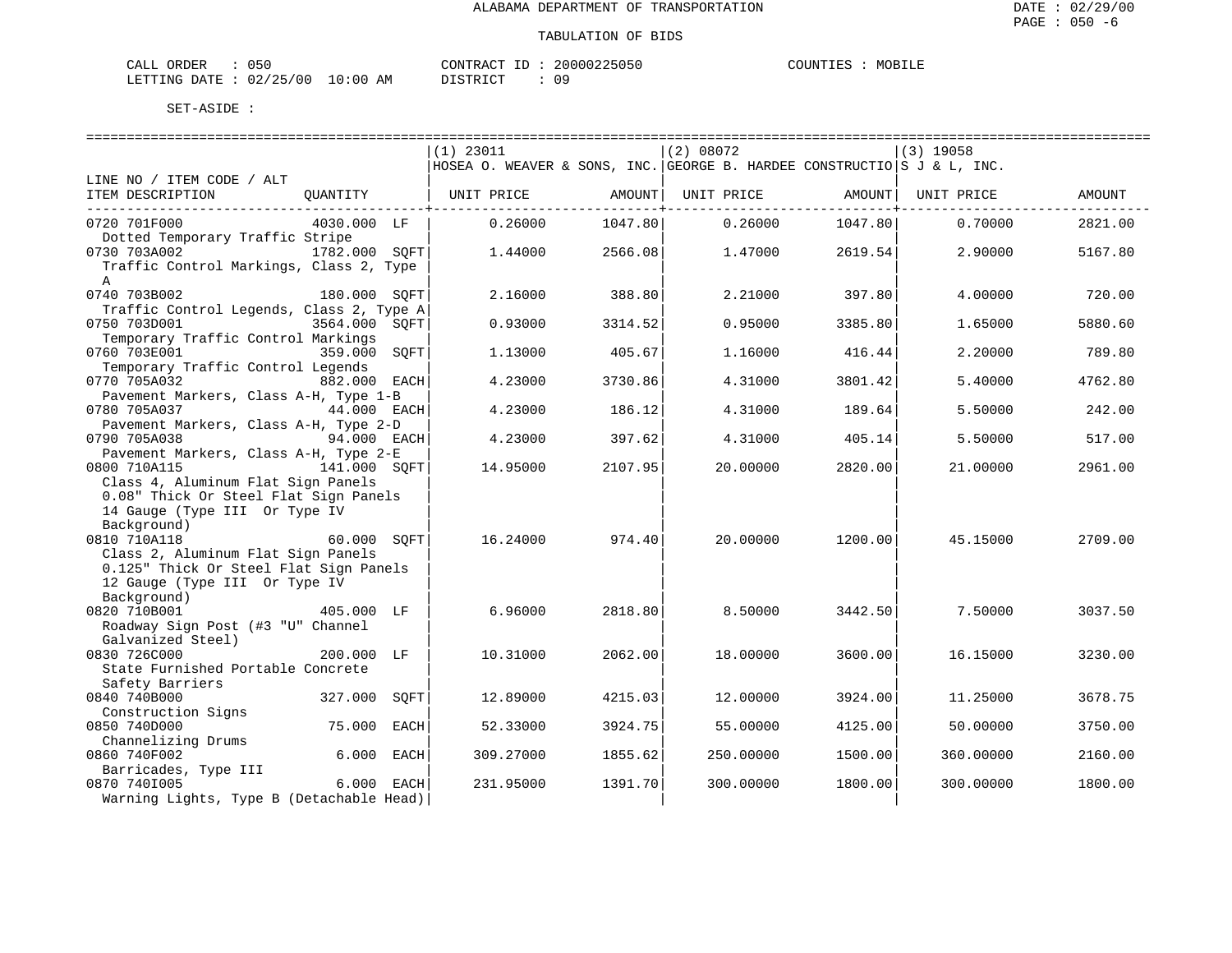| $\cap$ $\cap$<br>CALL<br>JRDER<br>U5U              |                   | CONTRACT        | . 2000022505<br>25151 | COUNTI <sup>r</sup><br>. <del>.</del> |
|----------------------------------------------------|-------------------|-----------------|-----------------------|---------------------------------------|
| 10F<br>LETTING<br>00 /<br>02.<br>D <sub>3</sub> mm | :00<br>AM<br>- 11 | <b>DICTETAT</b> | 0 S                   |                                       |

|                                                                    |               | $(1)$ 23011 |                 | (2) 08072<br>HOSEA O. WEAVER & SONS, INC. GEORGE B. HARDEE CONSTRUCTIO S J & L, INC. |                | (3) 19058  |                |
|--------------------------------------------------------------------|---------------|-------------|-----------------|--------------------------------------------------------------------------------------|----------------|------------|----------------|
| ITEM CODE / ALT<br>LINE NO<br>ITEM DESCRIPTION                     | OUANTITY      | UNIT PRICE  | AMOUNT          | UNIT PRICE                                                                           | AMOUNT         | UNIT PRICE | AMOUNT         |
| 0880 741C010<br>Portable Sequential Arrow And Chevron<br>Sign Unit | 2.000<br>EACH | 1190.50000  | 2381.00         | 3500.00000                                                                           | 7000.00        | 1140.00000 | 2280.00        |
| SECTION TOTALS                                                     |               |             | \$1,033,827.11] |                                                                                      | \$1,235,770.67 |            | \$1,241,856.52 |
| CONTRACT TOTALS                                                    |               | S.          | 1,033,827.11    |                                                                                      | \$1,235,770.67 |            | \$1,241,856.52 |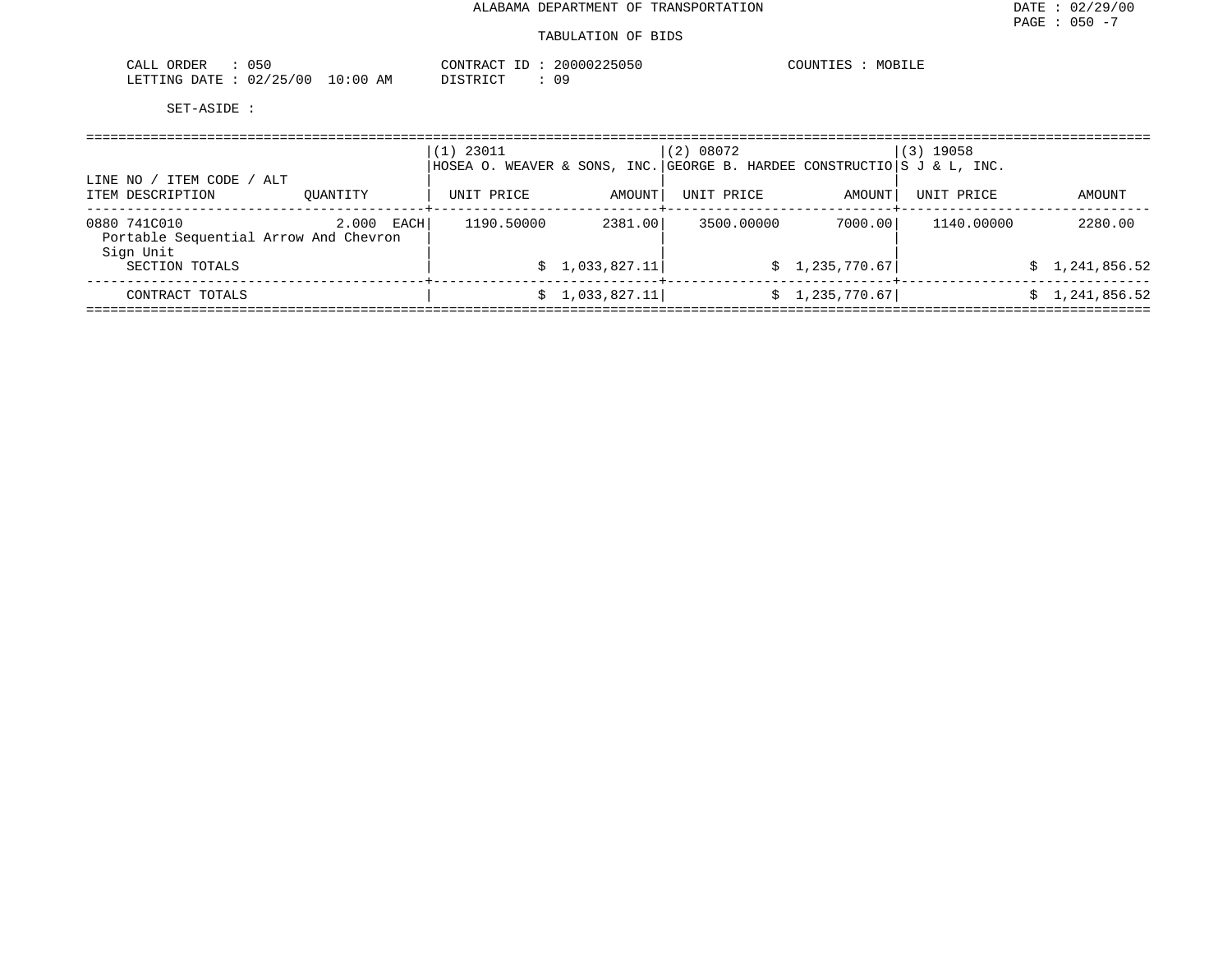# TABULATION OF BIDS

| ORDER<br>CALL | 050      |          | CONTRACT ID  | $\sim$ | 20000225050 | COUNTIES | MOBILE |
|---------------|----------|----------|--------------|--------|-------------|----------|--------|
| LETTING DATE  | 02/25/00 | 10:00 AM | דת לידי את ה |        | Ωq          |          |        |

| ==============================<br>=============================<br>================================= |                |      |             |           |             |                                        |                                                                                               |           |  |  |  |
|------------------------------------------------------------------------------------------------------|----------------|------|-------------|-----------|-------------|----------------------------------------|-----------------------------------------------------------------------------------------------|-----------|--|--|--|
|                                                                                                      |                |      | $(4)$ 23007 |           | $(5)$ 23056 |                                        | $(6)$ 20045                                                                                   |           |  |  |  |
|                                                                                                      |                |      |             |           |             |                                        | $\,$ M.C. WILLIAMS CONTRACTING CO $\,$ JOHN G. WALTON CONSTRUCTION $\,$ TAYLOR SERVICES, INC. |           |  |  |  |
| LINE NO / ITEM CODE / ALT                                                                            |                |      |             |           |             |                                        |                                                                                               |           |  |  |  |
| ITEM DESCRIPTION<br>. _ _ _ _ _ _ _ _ _ _ _ _<br>---------------                                     | QUANTITY       |      | UNIT PRICE  | AMOUNT    |             | UNIT PRICE AMOUNT<br>----------------+ | UNIT PRICE                                                                                    | AMOUNT    |  |  |  |
| SECTION 0001 Total                                                                                   |                |      |             |           |             |                                        |                                                                                               |           |  |  |  |
| 0010 201A000                                                                                         |                | LUMP | 25000.00000 | 25000.00  | 25373.36000 | 25373.36                               | 18981.00000                                                                                   | 18981.00  |  |  |  |
| Clearing & Grubbing (Approximately 19                                                                |                |      |             |           |             |                                        |                                                                                               |           |  |  |  |
| Acres)                                                                                               |                |      |             |           |             |                                        |                                                                                               |           |  |  |  |
| 0020 206C002                                                                                         | 36.000 SOYD    |      | 15,00000    | 540.00    | 10.85000    | 390.60                                 | 6.00000                                                                                       | 216.00    |  |  |  |
| Removing Concrete Slope Paving                                                                       |                |      |             |           |             |                                        |                                                                                               |           |  |  |  |
| 0030 206D000                                                                                         | 288.000 LF     |      | 10,00000    | 2880.00   | 4.72000     | 1359.36                                | 3.75000                                                                                       | 1080.00   |  |  |  |
| Removing Pipe                                                                                        |                |      |             |           |             |                                        |                                                                                               |           |  |  |  |
| 0040 206D002                                                                                         | 110.000 LF     |      | 5.00000     | 550.00    | 2.62000     | 288.20                                 | 2.50000                                                                                       | 275.00    |  |  |  |
| Removing Curb                                                                                        |                |      |             |           |             |                                        |                                                                                               |           |  |  |  |
| 0050 206E001                                                                                         | 4.000 EACH     |      | 300,00000   | 1200.00   | 133.77000   | 535.08                                 | 185,00000                                                                                     | 740.00    |  |  |  |
| Removing Inlets                                                                                      |                |      |             |           |             |                                        |                                                                                               |           |  |  |  |
| 0060 210A000                                                                                         | 37550.000 CYIP |      | 3.50000     | 131425.00 | 4.44000     | 166722.00                              | 4.30000                                                                                       | 161465.00 |  |  |  |
| Unclassified Excavation                                                                              |                |      |             |           |             |                                        |                                                                                               |           |  |  |  |
| 0070 210D012                                                                                         | 25427.000 CYIP |      | 5.63000     | 143154.01 | 7.62000     | 193753.74                              | 6.55000                                                                                       | 166546.85 |  |  |  |
| Borrow Excavation $(A2-4(0))$ or $A-4(0)$                                                            |                |      |             |           |             |                                        |                                                                                               |           |  |  |  |
| 0080 214A000                                                                                         | 861.000 CUYD   |      | 3.50000     | 3013.50   | 2.91000     | 2505.51                                | 5.00000                                                                                       | 4305.00   |  |  |  |
| Structure Excavation                                                                                 |                |      |             |           |             |                                        |                                                                                               |           |  |  |  |
| 0090 214B000                                                                                         | 335.000 CUYD   |      | 5.40000     | 1809.00   | 9.26000     | 3102.10                                | 6.50000                                                                                       | 2177.50   |  |  |  |
| Foundation Backfill, Local                                                                           |                |      |             |           |             |                                        |                                                                                               |           |  |  |  |
| 0100 230A000                                                                                         | 75.000 RBST    |      | 200.00000   | 15000.00  | 146.89000   | 11016.75                               | 195.00000                                                                                     | 14625.00  |  |  |  |
| Roadbed Processing                                                                                   |                |      |             |           |             |                                        |                                                                                               |           |  |  |  |
| 0110 301A012                                                                                         | 23801.000 SYCP |      | 7.85000     | 186837.85 | 7.14000     | 169939.14                              | 7.10000                                                                                       | 168987.10 |  |  |  |
| Crushed Aggregate Base Course, Type B,                                                               |                |      |             |           |             |                                        |                                                                                               |           |  |  |  |
| Plant Mixed, 6" Compacted Thickness                                                                  |                |      |             |           |             |                                        |                                                                                               |           |  |  |  |
| 0120 401A000                                                                                         | 23216.000 SYCP |      | 0.50000     | 11608.00  | 0.50000     | 11608.00                               | 0.49000                                                                                       | 11375.84  |  |  |  |
| Bituminous Treatment A<br>0130 405A000                                                               | 2359.000 GAL   |      | 0.75000     | 1769.25   | 0.83000     | 1957.97                                | 0.81000                                                                                       | 1910.79   |  |  |  |
| Tack Coat                                                                                            |                |      |             |           |             |                                        |                                                                                               |           |  |  |  |
| 0140 408A052                                                                                         | 1700.000 SY    |      | 1.48000     | 2516.00   | 3.34000     | 5678.00                                | 3.24000                                                                                       | 5508.00   |  |  |  |
| Planing Existing Pavement                                                                            |                |      |             |           |             |                                        |                                                                                               |           |  |  |  |
| (Approximately 1.10" Thru 2.0" Thick)                                                                |                |      |             |           |             |                                        |                                                                                               |           |  |  |  |
| 0150 410B000                                                                                         | $1.000$ EACH   |      | 2500.00000  | 2500.00   | 1335.60000  | 1335.60                                | 1296.00000                                                                                    | 1296.00   |  |  |  |
| State Furnished Profilograph                                                                         |                |      |             |           |             |                                        |                                                                                               |           |  |  |  |
| 0160 420A011                                                                                         | 166.000 TON    |      | 44.80000    | 7436.80   | 100.17000   | 16628.22                               | 97.20000                                                                                      | 16135.20  |  |  |  |
| Polymer Modified Open Graded Friction                                                                |                |      |             |           |             |                                        |                                                                                               |           |  |  |  |
| Course, Mix 2                                                                                        |                |      |             |           |             |                                        |                                                                                               |           |  |  |  |
| 0170 424A281                                                                                         | 1711.000 TON   |      | 41.56000    | 71109.16  | 36.95000    | 63221.45                               | 35.86000                                                                                      | 61356.46  |  |  |  |
| Superpave Bituminous Concrete Wearing                                                                |                |      |             |           |             |                                        |                                                                                               |           |  |  |  |
| Surface Layer, 3/4" Maximum Aggregate                                                                |                |      |             |           |             |                                        |                                                                                               |           |  |  |  |
| Size Mix, ESAL Range E                                                                               |                |      |             |           |             |                                        |                                                                                               |           |  |  |  |
|                                                                                                      |                |      |             |           |             |                                        |                                                                                               |           |  |  |  |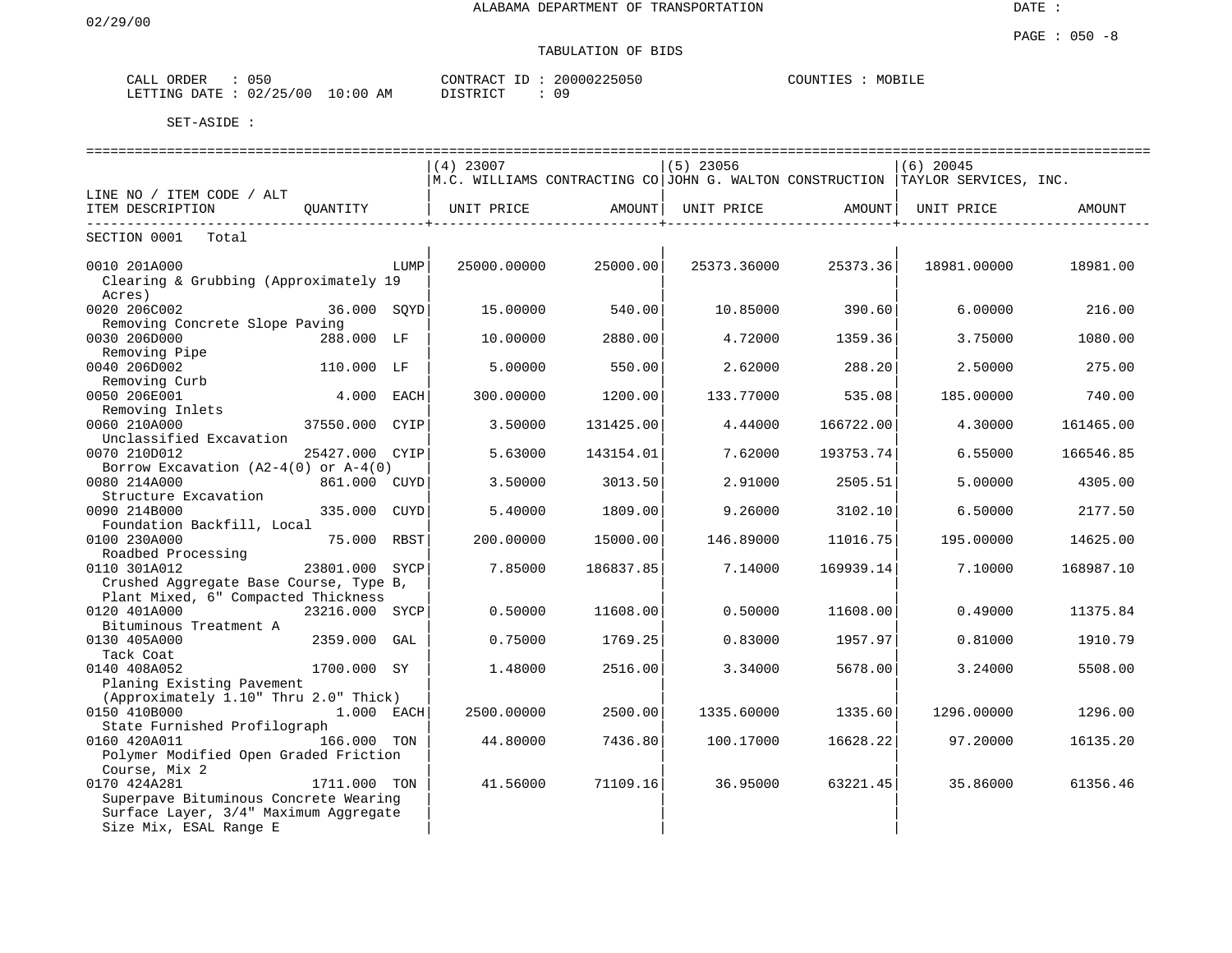| CALL ORDER |  | 050                              | CONTRACT ID: | 20000225050 | COUNTIES |  | MOBILE |
|------------|--|----------------------------------|--------------|-------------|----------|--|--------|
|            |  | LETTING DATE : 02/25/00 10:00 AM | PISTRICT     |             |          |  |        |

|                                         |                |      | $(4)$ 23007       |                    | $(5)$ 23056          |           | $(6)$ 20045                                                                                            |            |
|-----------------------------------------|----------------|------|-------------------|--------------------|----------------------|-----------|--------------------------------------------------------------------------------------------------------|------------|
|                                         |                |      |                   |                    |                      |           | $\vert$ M.C. WILLIAMS CONTRACTING CO $\vert$ JOHN G. WALTON CONSTRUCTION $\vert$ TAYLOR SERVICES, INC. |            |
| LINE NO / ITEM CODE / ALT               |                |      |                   |                    |                      |           |                                                                                                        |            |
| ITEM DESCRIPTION                        | QUANTITY       |      | UNIT PRICE AMOUNT |                    |                      |           | UNIT PRICE AMOUNT   UNIT PRICE                                                                         | AMOUNT     |
|                                         |                |      |                   |                    | ----------+--------- |           | ---------+----------                                                                                   |            |
| 0180 424B281                            | 2735.000 TON   |      |                   | 38.67000 105762.45 | 31.28000             | 85550.80  | 30.35000                                                                                               | 83007.25   |
| Superpave Bituminous Concrete Upper     |                |      |                   |                    |                      |           |                                                                                                        |            |
| Binder Layer, 1" Maximum Aggregate Size |                |      |                   |                    |                      |           |                                                                                                        |            |
| Mix, ESAL Range E                       |                |      |                   |                    |                      |           |                                                                                                        |            |
| 0190 424B581                            | 515.000 TON    |      | 39.17000          | 20172.55           | 33.06000             | 17025.90  | 556.20000                                                                                              | 286443.00  |
| Superpave Bituminous Concrete Lower     |                |      |                   |                    |                      |           |                                                                                                        |            |
| Binder Layer, 1" Maximum Aggregate Size |                |      |                   |                    |                      |           |                                                                                                        |            |
| Mix, ESAL Range E                       |                |      |                   |                    |                      |           |                                                                                                        |            |
| 0200 424B582                            | $3372.000$ TON |      | 39.17000          | 132081.24          | 31.28000             | 105476.16 | 30.35000                                                                                               | 102340.20  |
| Superpave Bituminous Concrete Lower     |                |      |                   |                    |                      |           |                                                                                                        |            |
|                                         |                |      |                   |                    |                      |           |                                                                                                        |            |
| Binder Layer, 1 1/2" Maximum Aggregate  |                |      |                   |                    |                      |           |                                                                                                        |            |
| Size Mix, ESAL Range E<br>0210 430B040  |                |      |                   |                    |                      |           |                                                                                                        |            |
|                                         | 362.000 TCIP   |      | 23.79000          | 8611.98            | 26.06000             | 9433.72   | 3780.00000                                                                                             | 1368360.00 |
| Aggregate Surfacing (Crushed Aggregate  |                |      |                   |                    |                      |           |                                                                                                        |            |
| Base, Type B)                           |                |      |                   |                    |                      |           |                                                                                                        |            |
| 0220 530A000                            | 511.000 LF     |      | 19.50000          | 9964.50            | 18.52000             | 9463.72   | 21.50000                                                                                               | 10986.50   |
| 15" Roadway Pipe (Class 3 R.C.)         |                |      |                   |                    |                      |           |                                                                                                        |            |
| 0230 530A001<br>313.000 LF              |                |      | 22.50000          | 7042.50            | 22.75000             | 7120.75   | 24.50000                                                                                               | 7668.50    |
| 18" Roadway Pipe (Class 3 R.C.)         |                |      |                   |                    |                      |           |                                                                                                        |            |
| 0240 530B000 134.000 LF                 |                |      | 28.36000          | 3800.24            | 33.77000             | 4525.18   | 29.25000                                                                                               | 3919.50    |
| 18" Span, 11" Rise Roadway Pipe (Class  |                |      |                   |                    |                      |           |                                                                                                        |            |
| 3 R.C.                                  |                |      |                   |                    |                      |           |                                                                                                        |            |
| 122.000 LF<br>0250 530B005              |                |      | 76.00000          | 9272.00            | 90.80000             | 11077.60  | 96.00000                                                                                               | 11712.00   |
| 51" Span, 31" Rise Roadway Pipe (Class  |                |      |                   |                    |                      |           |                                                                                                        |            |
| 3 R.C.                                  |                |      |                   |                    |                      |           |                                                                                                        |            |
| 0260 530B007                            | 80.000 LF      |      | 110.30000         | 8824.00            | 131.70000            | 10536.00  | 131.50000                                                                                              | 10520.00   |
| 65" Span, 40" Rise Roadway Pipe (Class  |                |      |                   |                    |                      |           |                                                                                                        |            |
| 3 R.C.                                  |                |      |                   |                    |                      |           |                                                                                                        |            |
| 0270 535A002                            | 260.000 LF     |      | 33.00000          | 8580.00            | 33.59000             | 8733.40   | 33.75000                                                                                               | 8775.00    |
| 24" Side Drain Pipe                     |                |      |                   |                    |                      |           |                                                                                                        |            |
| 0280 535A004                            | 40.000 LF      |      | 66.77000          | 2670.80            | 77.89000             | 3115.60   | 71,00000                                                                                               | 2840.00    |
| 36" Side Drain Pipe                     |                |      |                   |                    |                      |           |                                                                                                        |            |
| 0290 600A000                            |                | LUMP | 84262.73000       | 84262.73           | 46839.72000          | 46839.72  | 68330.00000                                                                                            | 68330.00   |
| Mobilization                            |                |      |                   |                    |                      |           |                                                                                                        |            |
| 0300 602A000                            | 14.000 EACH    |      | 75.00000          | 1050.00            | 121.89000            | 1706.46   | 235.00000                                                                                              | 3290.00    |
| Right Of Way Markers                    |                |      |                   |                    |                      |           |                                                                                                        |            |
| 0310 606A019                            | 450.000 LF     |      | 10.50000          | 4725.00            | 9.71000              | 4369.50   | 8.95000                                                                                                | 4027.50    |
| 6" Underdrain Pipe Type 9 (Schedule 40) |                |      |                   |                    |                      |           |                                                                                                        |            |
| 0320 610C001                            | 31.000 TON     |      | 40.00000          | 1240.00            | 38.28000             | 1186.68   | 33.00000                                                                                               | 1023.00    |
| Loose Riprap, Class 2                   |                |      |                   |                    |                      |           |                                                                                                        |            |
| 0330 610D003                            | 28.000 SOYD    |      | 2.50000           | 70.00              | 2.66000              | 74.48     | 2.00000                                                                                                | 56.00      |
| Filter Blanket, Geotextile              |                |      |                   |                    |                      |           |                                                                                                        |            |
|                                         |                |      |                   |                    |                      |           |                                                                                                        |            |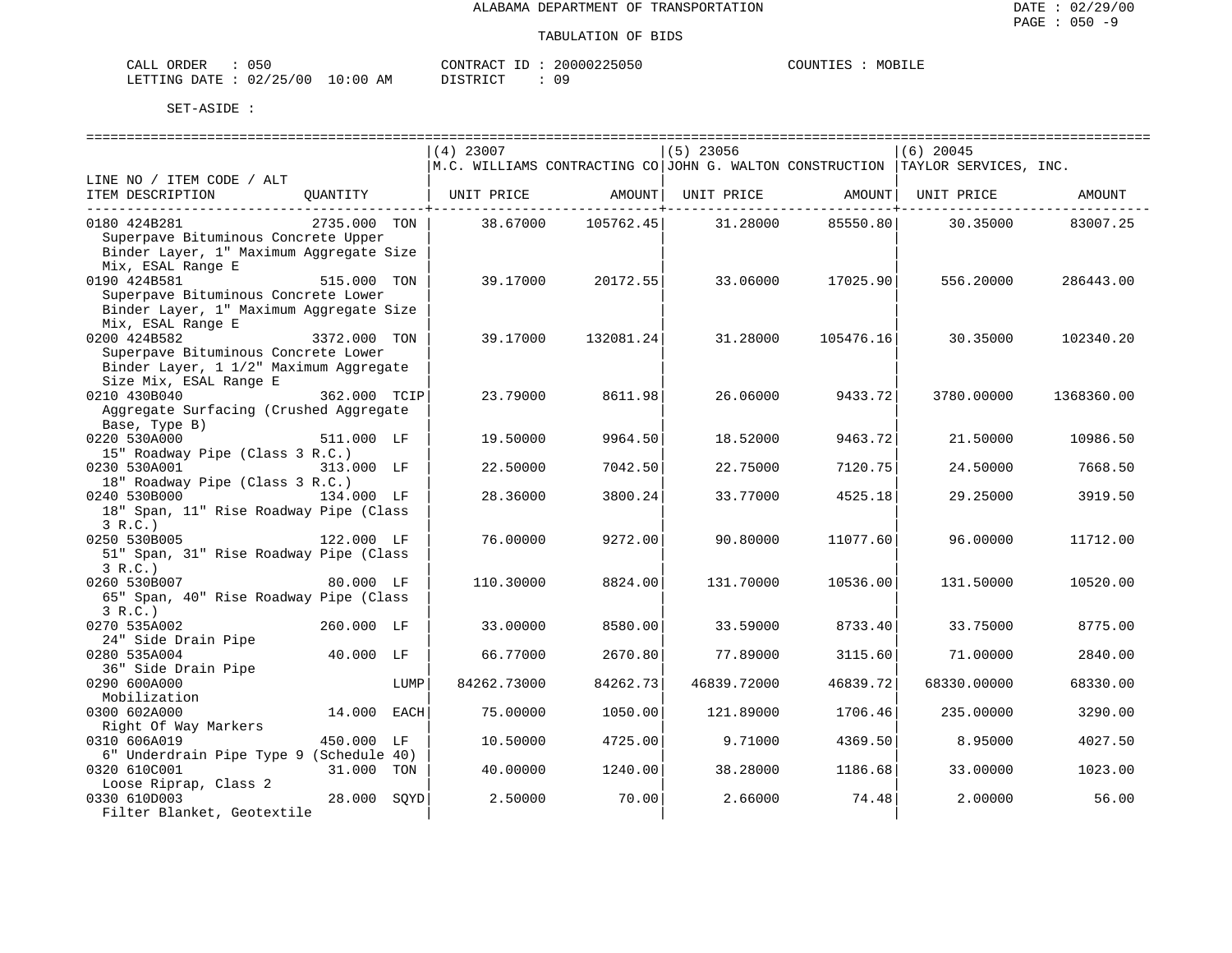| CALL (<br>ORDER               | 050 |    | CONTRACT ID: | 20000225050 | COUNTIES | MOBILE |
|-------------------------------|-----|----|--------------|-------------|----------|--------|
| LETTING DATE : 02/25/00 10:00 |     | AM | DISTRICT     |             |          |        |

|                                         |              | $(4)$ 23007                                      |          | $(5)$ 23056 |                  | $(6)$ 20045                                                                        |          |
|-----------------------------------------|--------------|--------------------------------------------------|----------|-------------|------------------|------------------------------------------------------------------------------------|----------|
|                                         |              |                                                  |          |             |                  | M.C. WILLIAMS CONTRACTING CO   JOHN G. WALTON CONSTRUCTION   TAYLOR SERVICES, INC. |          |
| LINE NO / ITEM CODE / ALT               |              |                                                  |          |             |                  |                                                                                    |          |
| ITEM DESCRIPTION                        |              | QUANTITY   UNIT PRICE AMOUNT   UNIT PRICE AMOUNT |          |             |                  | UNIT PRICE                                                                         | AMOUNT   |
| _________________________________       |              |                                                  |          |             |                  |                                                                                    |          |
| 0340 614A000                            | 44.000 CUYD  | 241.50000                                        | 10626.00 | 252.54000   | 11111.76         | 196.00000                                                                          | 8624.00  |
| Slope Paving                            |              |                                                  |          |             |                  |                                                                                    |          |
| 0350 619A001                            | 1.000 EACH   | 367.50000                                        | 367.50   |             | 313.70000 313.70 | 295.00000                                                                          | 295.00   |
| 15" Roadway Pipe End Treatment, Class 1 |              |                                                  |          |             |                  |                                                                                    |          |
| 0360 619A002                            | 4.000 EACH   | 420.00000                                        | 1680.00  | 338.18000   | 1352.72          | 305.00000                                                                          | 1220.00  |
| 18" Roadway Pipe End Treatment, Class 1 |              |                                                  |          |             |                  |                                                                                    |          |
| 0370 619A102                            | 2.000 EACH   | 472.50000                                        | 945.00   | 366.01000   | 732.02           | 325,00000                                                                          | 650.00   |
| 24" Side Drain Pipe End Treatment,      |              |                                                  |          |             |                  |                                                                                    |          |
| Class 1                                 |              |                                                  |          |             |                  |                                                                                    |          |
| 0380 619A129                            | 2.000 EACH   | 918.75000                                        | 1837.50  | 832.07000   | 1664.14          | 725.00000                                                                          | 1450.00  |
| 36" Side Drain Pipe End Treatment,      |              |                                                  |          |             |                  |                                                                                    |          |
| Class 2                                 |              |                                                  |          |             |                  |                                                                                    |          |
| 2.000 EACH<br>0390 619B072              |              | 1680.00000                                       | 3360.00  | 1095.54000  | 2191.08          | 1275.00000                                                                         | 2550.00  |
| 65" Span, 40" Rise Roadway Pipe End     |              |                                                  |          |             |                  |                                                                                    |          |
| Treatment, Class 2                      |              |                                                  |          |             |                  |                                                                                    |          |
| 0400 619B285                            | 2.000 EACH   | 2205.00000                                       | 4410.00  | 1210.19000  | 2420.38          | 2000.00000                                                                         | 4000.00  |
| 51" Span, 31" Rise Roadway Pipe End     |              |                                                  |          |             |                  |                                                                                    |          |
| Treatment, Class 2 (Double Line)        |              |                                                  |          |             |                  |                                                                                    |          |
| 0410 621A005                            | 11.000 EACH  | 2625.00000                                       | 28875.00 | 1282.26000  | 14104.86         | 2225.00000                                                                         | 24475.00 |
| Junction Boxes, Type 1                  |              |                                                  |          |             |                  |                                                                                    |          |
| 0420 621C001                            | 4.000 EACH   | 1595.00000                                       | 6380.00  | 1486.79000  | 5947.16          | 1500.00000                                                                         | 6000.00  |
| Inlets, Type B                          |              |                                                  |          |             |                  |                                                                                    |          |
| 0430 621C008                            | 2.000 EACH   | 3675.00000                                       | 7350.00  | 2766.77000  | 5533.54          | 3500.00000                                                                         | 7000.00  |
| Inlets, Type E                          |              |                                                  |          |             |                  |                                                                                    |          |
| 0440 621C020                            | 1.000 EACH   | 1680.00000                                       | 1680.00  | 1572.56000  | 1572.56          | 1600.00000                                                                         | 1600.00  |
| Inlets, Type Y                          |              |                                                  |          |             |                  |                                                                                    |          |
| 0450 621C032                            | 1.000 EACH   | 2625.00000                                       | 2625.00  | 2205.95000  | 2205.95          | 2500.00000                                                                         | 2500.00  |
| Inlets, Type C (Modified)               |              |                                                  |          |             |                  |                                                                                    |          |
| 0460 621D019                            | 2.000 EACH   | 315.00000                                        | 630.00   | 304.07000   | 608.14           | 300.00000                                                                          | 600.00   |
| Inlet Units, Type Y                     |              |                                                  |          |             |                  |                                                                                    |          |
| 0470 623B012                            | 460.000 LF   | 10.50000                                         | 4830.00  | 10.41000    | 4788.60          | 10.00000                                                                           | 4600.00  |
| Concrete Curb, Type N (Modified)        |              |                                                  |          |             |                  |                                                                                    |          |
| 0480 630A000                            | 100.000 LF   | 18.82000                                         | 1882.00  | 19.98000    | 1998.00          | 19.36000                                                                           | 1936.00  |
| Steel Beam Guardrail, Class A, Type 1   |              |                                                  |          |             |                  |                                                                                    |          |
| 0490 630C001                            | $4.000$ EACH | 840.00000                                        | 3360.00  | 890.40000   | 3561.60          | 864.00000                                                                          | 3456.00  |
| Guardrail End Anchor, Type 8            |              |                                                  |          |             |                  |                                                                                    |          |
| 4.000 EACH<br>0500 630C070              |              | 1732.50000                                       | 6930.00  | 1836.45000  | 7345.80          | 1782.00000                                                                         | 7128.00  |
| Guardrail End Anchor, Type 10 Series    |              |                                                  |          |             |                  |                                                                                    |          |
| 7056.000 CYIP<br>0510 650A000           |              | 7.61000                                          | 53696.16 | 12.32000    | 86929.92         | 12.40000                                                                           | 87494.40 |
| Topsoil                                 |              |                                                  |          |             |                  |                                                                                    |          |
| 0520 652A057                            | 10.000 ACRE  | 525.00000                                        | 5250.00  | 921.12000   | 9211.20          | 450.00000                                                                          | 4500.00  |
| Seeding (Mix 3A)                        |              |                                                  |          |             |                  |                                                                                    |          |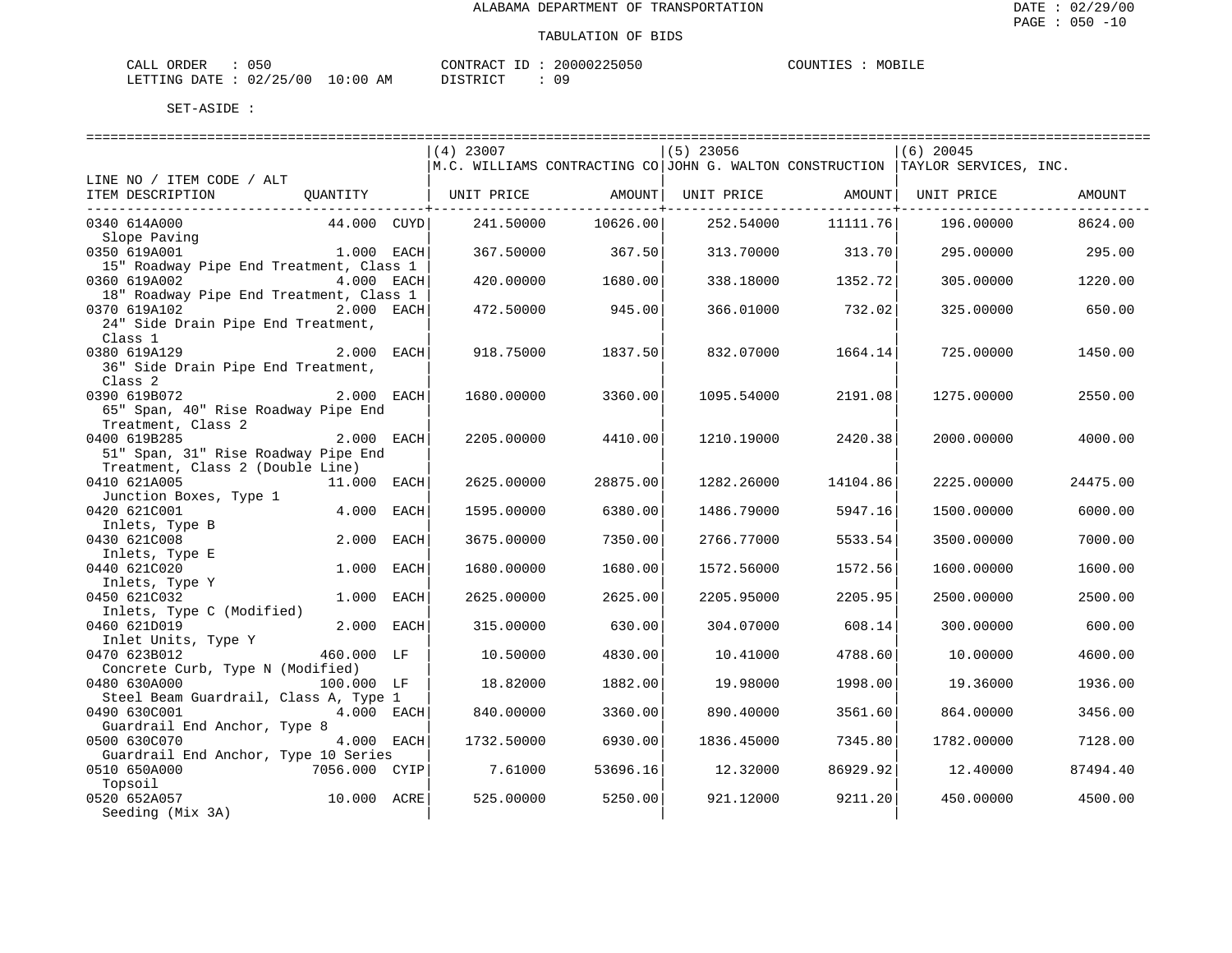| CALL (<br>ORDER               | 050 |    | CONTRACT ID: | 20000225050 | COUNTIES | MOBILE |
|-------------------------------|-----|----|--------------|-------------|----------|--------|
| LETTING DATE : 02/25/00 10:00 |     | AM | DISTRICT     |             |          |        |

|                                        |             |      | $(4)$ 23007                                                                          |          | $(5)$ 23056 |                | $(6)$ 20045 |          |
|----------------------------------------|-------------|------|--------------------------------------------------------------------------------------|----------|-------------|----------------|-------------|----------|
|                                        |             |      | $ M.C.$ WILLIAMS CONTRACTING CO JOHN G. WALTON CONSTRUCTION $ TAYLOR$ SERVICES, INC. |          |             |                |             |          |
| LINE NO / ITEM CODE / ALT              |             |      |                                                                                      |          |             |                |             |          |
| ITEM DESCRIPTION                       | QUANTITY    |      | UNIT PRICE                                                                           | AMOUNT   | UNIT PRICE  | AMOUNT         | UNIT PRICE  | AMOUNT   |
| ____________________________________   |             |      |                                                                                      |          |             | ---------+---- |             |          |
| 0530 652A061                           | 17.000 ACRE |      | 525.00000                                                                            | 8925.00  | 921.11000   | 15658.87       | 465.00000   | 7905.00  |
| Seeding (Mix 3E)                       |             |      |                                                                                      |          |             |                |             |          |
| 0540 652B055                           | 17.000 ACRE |      | 315.00000                                                                            | 5355.00  | 921.11000   | 15658.87       | 400.00000   | 6800.00  |
| Temporary Seeding (Mix 3AT)            |             |      |                                                                                      |          |             |                |             |          |
| 0550 652D057                           | 27.000 ACRE |      | 500.00000                                                                            | 13500.00 | 892.08000   | 24086.16       | 410.00000   | 11070.00 |
| Seeding In Stubble (Mix 3A)            |             |      |                                                                                      |          |             |                |             |          |
| 0560 654A000                           | 335.000     | SOYD | 3.50000                                                                              | 1172.50  | 3.90000     | 1306.50        | 3.00000     | 1005.00  |
| Solid Sodding                          |             |      |                                                                                      |          |             |                |             |          |
| 0570 656A000                           | 27.000 ACRE |      | 525.00000                                                                            | 14175.00 | 788.25000   | 21282.75       | 400.00000   | 10800.00 |
| Mulching, Class A, Type 1              |             |      |                                                                                      |          |             |                |             |          |
| 0580 665A000                           | 14.000      | ACRE | 315.00000                                                                            | 4410.00  | 921.11000   | 12895.54       | 300.00000   | 4200.00  |
| Temporary Seeding                      |             |      |                                                                                      |          |             |                |             |          |
| 0590 665B000                           | 14.000 ACRE |      | 315.00000                                                                            | 4410.00  | 788.25000   | 11035.50       | 300.00000   | 4200.00  |
| Temporary Mulching                     |             |      |                                                                                      |          |             |                |             |          |
| 0600 665F000                           | 316.000     | EACH | 3.25000                                                                              | 1027.00  | 6.62000     | 2091.92        | 4.00000     | 1264.00  |
| Hay Bales                              |             |      |                                                                                      |          |             |                |             |          |
| 0610 6651000                           | 24.000 TON  |      | 50.00000                                                                             | 1200.00  | 49.11000    | 1178.64        | 33.00000    | 792.00   |
| Temporary Riprap, Class 2              |             |      |                                                                                      |          |             |                |             |          |
| 0620 665J000                           | 4350.000 LF |      | 2.46000                                                                              | 10701.00 | 2.52000     | 10962.00       | 3.50000     | 15225.00 |
| Silt Fence, Type A                     |             |      |                                                                                      |          |             |                |             |          |
| 0630 665K000                           | 16.000 CUYD |      | 6.00000                                                                              | 96.00    | 41.26000    | 660.16         | 6.00000     | 96.00    |
| Drainage Sump Excavation               |             |      |                                                                                      |          |             |                |             |          |
| 0640 666A001                           | 18.000 ACRE |      | 31.50000                                                                             | 567.00   | 88.07000    | 1585.26        | 15,00000    | 270.00   |
| Pest Control Treatment                 |             |      |                                                                                      |          |             |                |             |          |
| 0650 680A000                           |             | LUMP | 5000.00000                                                                           | 5000.00  | 15550.06000 | 15550.06       | 25000.00000 | 25000.00 |
| Engineering Controls                   |             |      |                                                                                      |          |             |                |             |          |
| 0660 701A028                           | 2.000 MILE  |      | 1386.00000                                                                           | 2772.00  | 1469.16000  | 2938.32        | 1620.00000  | 3240.00  |
| Solid White, Class 2, Type A Traffic   |             |      |                                                                                      |          |             |                |             |          |
| Stripe (0.06" Thick) (6"Wide)          |             |      |                                                                                      |          |             |                |             |          |
| 0670 701A046                           | 1.000 MILE  |      | 1034.25000                                                                           | 1034.25  | 1096.31000  | 1096.31        | 1296.00000  | 1296.00  |
| Broken Yellow, Class 2, Type A Traffic |             |      |                                                                                      |          |             |                |             |          |
| Stripe (0.09" Thick) (6" Wide)         |             |      |                                                                                      |          |             |                |             |          |
| 0680 701A048                           | 2.000 MILE  |      | 1758.75000                                                                           | 3517.50  | 1864.28000  | 3728.56        | 1620.00000  | 3240.00  |
| Solid Yellow, Class 2, Type A Traffic  |             |      |                                                                                      |          |             |                |             |          |
| Stripe (0.09" Thick) (6" Wide)         |             |      |                                                                                      |          |             |                |             |          |
| 0690 701B009                           | 2015.000 LF |      | 0.53000                                                                              | 1067.95  | 0.56000     | 1128.40        | 1.79000     | 3606.85  |
| Dotted Class 2, Type A Traffic Stripe  |             |      |                                                                                      |          |             |                |             |          |
| $(0.09"$ Thick $)(6"$ Wide)            |             |      |                                                                                      |          |             |                |             |          |
| 0700 701C000                           | 1.000 MILE  |      | 257.25000                                                                            | 257.25   | 272.69000   | 272.69         | 324.00000   | 324.00   |
| Broken Temporary Traffic Stripe        |             |      |                                                                                      |          |             |                |             |          |
| 0710 701C001                           | 4.000 MILE  |      | 372.75000                                                                            | 1491.00  | 395.12000   | 1580.48        | 486.00000   | 1944.00  |
| Solid Temporary Traffic Stripe         |             |      |                                                                                      |          |             |                |             |          |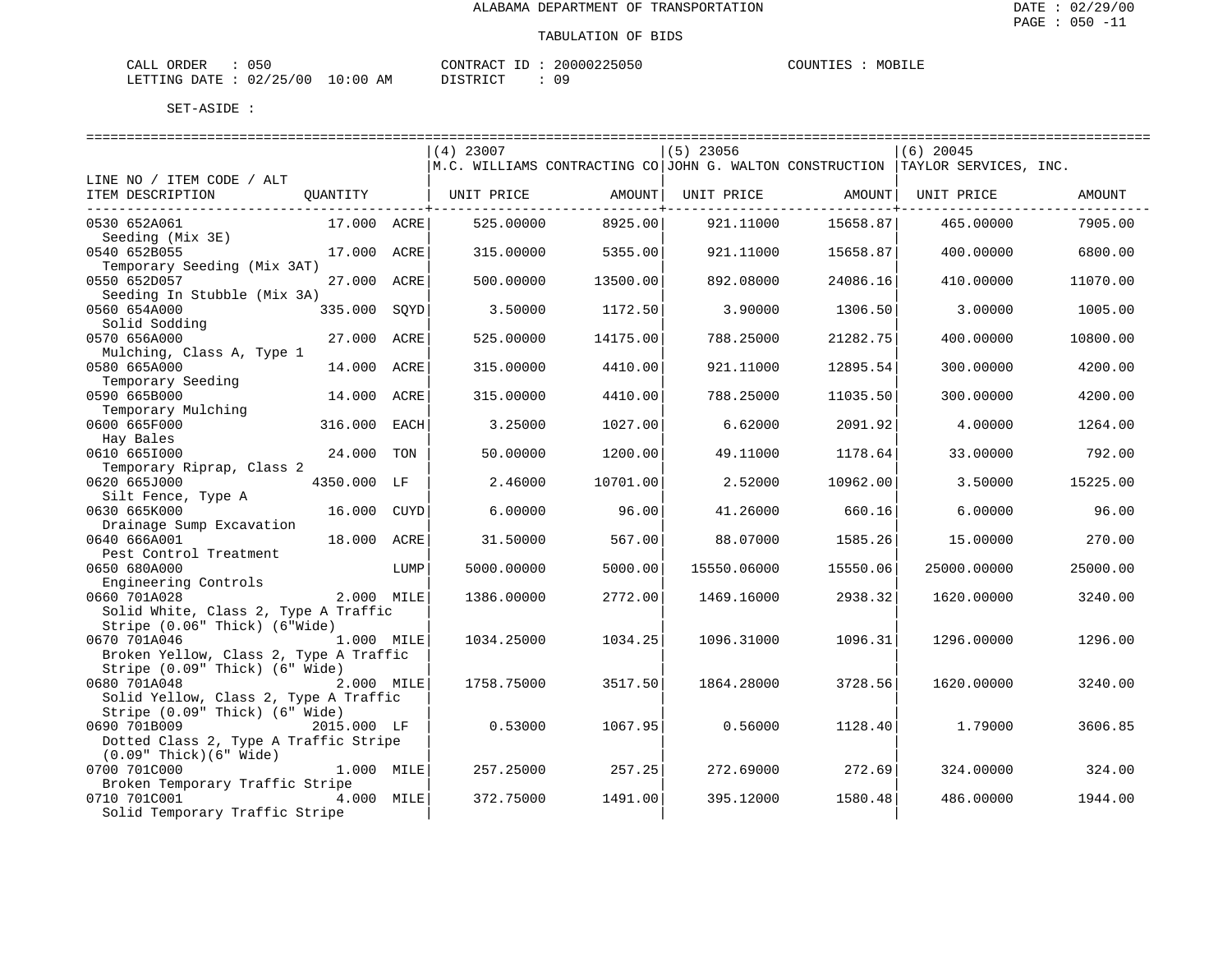| CALL (<br>ORDER               | 050 |    | CONTRACT ID: | 20000225050 | COUNTIES | MOBILE |
|-------------------------------|-----|----|--------------|-------------|----------|--------|
| LETTING DATE : 02/25/00 10:00 |     | AM | DISTRICT     |             |          |        |

|                                          |                 |                                                                                                        |         |             |         | . =================================== |         |
|------------------------------------------|-----------------|--------------------------------------------------------------------------------------------------------|---------|-------------|---------|---------------------------------------|---------|
|                                          |                 | $(4)$ 23007                                                                                            |         | $(5)$ 23056 |         | $(6)$ 20045                           |         |
|                                          |                 | $\vert$ M.C. WILLIAMS CONTRACTING CO $\vert$ JOHN G. WALTON CONSTRUCTION $\vert$ TAYLOR SERVICES, INC. |         |             |         |                                       |         |
| LINE NO / ITEM CODE / ALT                |                 |                                                                                                        |         |             |         |                                       |         |
| ITEM DESCRIPTION                         | OUANTITY        | UNIT PRICE                                                                                             | AMOUNT  | UNIT PRICE  | AMOUNT  | UNIT PRICE                            | AMOUNT  |
|                                          |                 |                                                                                                        |         |             |         |                                       |         |
| 0720 701F000                             | 4030.000 LF     | 0.26000                                                                                                | 1047.80 | 0.28000     | 1128.40 | 0.70000                               | 2821.00 |
| Dotted Temporary Traffic Stripe          |                 |                                                                                                        |         |             |         |                                       |         |
| 0730 703A002                             | 1782.000 SOFT   | 1,47000                                                                                                | 2619.54 | 1.56000     | 2779.92 | 2.86000                               | 5096.52 |
| Traffic Control Markings, Class 2, Type  |                 |                                                                                                        |         |             |         |                                       |         |
| A                                        |                 |                                                                                                        |         |             |         |                                       |         |
| 0740 703B002                             | 180.000 SOFT    | 2.21000                                                                                                |         | 2.34000     | 421.20  | 3.94000                               | 709.20  |
| Traffic Control Legends, Class 2, Type A |                 |                                                                                                        | 397.80  |             |         |                                       |         |
|                                          |                 |                                                                                                        |         |             |         |                                       |         |
| 0750 703D001                             | 3564.000 SOFT   | 0.95000                                                                                                | 3385.80 | 1,00000     | 3564.00 | 1.62000                               | 5773.68 |
| Temporary Traffic Control Markings       |                 |                                                                                                        |         |             |         |                                       |         |
| 0760 703E001                             | 359.000<br>SOFT | 1.16000                                                                                                | 416.44  | 1.22000     | 437.98  | 2.16000                               | 775.44  |
| Temporary Traffic Control Legends        |                 |                                                                                                        |         |             |         |                                       |         |
| 0770 705A032                             | 882.000 EACH    | 4.31000                                                                                                | 3801.42 | 4.56000     | 4021.92 | 5.29000                               | 4665.78 |
| Pavement Markers, Class A-H, Type 1-B    |                 |                                                                                                        |         |             |         |                                       |         |
| 0780 705A037                             | 44.000 EACH     | 4.31000                                                                                                | 189.64  | 4.56000     | 200.64  | 5.40000                               | 237.60  |
| Pavement Markers, Class A-H, Type 2-D    |                 |                                                                                                        |         |             |         |                                       |         |
| 0790 705A038                             | 94.000 EACH     | 4.31000                                                                                                | 405.14  | 4.56000     | 428.64  | 5.40000                               | 507.60  |
| Pavement Markers, Class A-H, Type 2-E    |                 |                                                                                                        |         |             |         |                                       |         |
| 0800 710A115                             | 141.000 SOFT    | 20.48000                                                                                               | 2887.68 | 19.94000    | 2811.54 | 18.15000                              | 2559.15 |
| Class 4, Aluminum Flat Sign Panels       |                 |                                                                                                        |         |             |         |                                       |         |
| 0.08" Thick Or Steel Flat Sign Panels    |                 |                                                                                                        |         |             |         |                                       |         |
| 14 Gauge (Type III Or Type IV            |                 |                                                                                                        |         |             |         |                                       |         |
| Background)                              |                 |                                                                                                        |         |             |         |                                       |         |
| 0810 710A118                             | 60.000 SOFT     | 23.36000                                                                                               | 1401.60 | 3.76000     | 225.60  | 26.18000                              | 1570.80 |
| Class 2, Aluminum Flat Sign Panels       |                 |                                                                                                        |         |             |         |                                       |         |
| 0.125" Thick Or Steel Flat Sign Panels   |                 |                                                                                                        |         |             |         |                                       |         |
| 12 Gauge (Type III Or Type IV            |                 |                                                                                                        |         |             |         |                                       |         |
| Background)                              |                 |                                                                                                        |         |             |         |                                       |         |
| 0820 710B001                             | 405.000 LF      | 8,40000                                                                                                | 3402.00 | 8.17000     | 3308.85 | 6.60000                               | 2673.00 |
| Roadway Sign Post (#3 "U" Channel        |                 |                                                                                                        |         |             |         |                                       |         |
| Galvanized Steel)                        |                 |                                                                                                        |         |             |         |                                       |         |
|                                          | 200.000 LF      | 3.85000                                                                                                |         |             | 4570.00 | 25,00000                              |         |
| 0830 726C000                             |                 |                                                                                                        | 770.00  | 22.85000    |         |                                       | 5000.00 |
| State Furnished Portable Concrete        |                 |                                                                                                        |         |             |         |                                       |         |
| Safety Barriers                          |                 |                                                                                                        |         |             |         |                                       |         |
| 0840 740B000                             | 327.000<br>SQFT | 11.22000                                                                                               | 3668.94 | 12.95000    | 4234.65 | 11.25000                              | 3678.75 |
| Construction Signs                       |                 |                                                                                                        |         |             |         |                                       |         |
| 0850 740D000                             | 75.000<br>EACH  | 49.88000                                                                                               | 3741.00 | 55.08000    | 4131.00 | 45.00000                              | 3375.00 |
| Channelizing Drums                       |                 |                                                                                                        |         |             |         |                                       |         |
| 0860 740F002                             | 6.000<br>EACH   | 50.00000                                                                                               | 300.00  | 211.86000   | 1271.16 | 300.00000                             | 1800.00 |
| Barricades, Type III                     |                 |                                                                                                        |         |             |         |                                       |         |
| 0870 7401005                             | 6.000<br>EACH   | 101.50000                                                                                              | 609.00  | 148.30000   | 889.80  | 225.00000                             | 1350.00 |
| Warning Lights, Type B (Detachable Head) |                 |                                                                                                        |         |             |         |                                       |         |
|                                          |                 |                                                                                                        |         |             |         |                                       |         |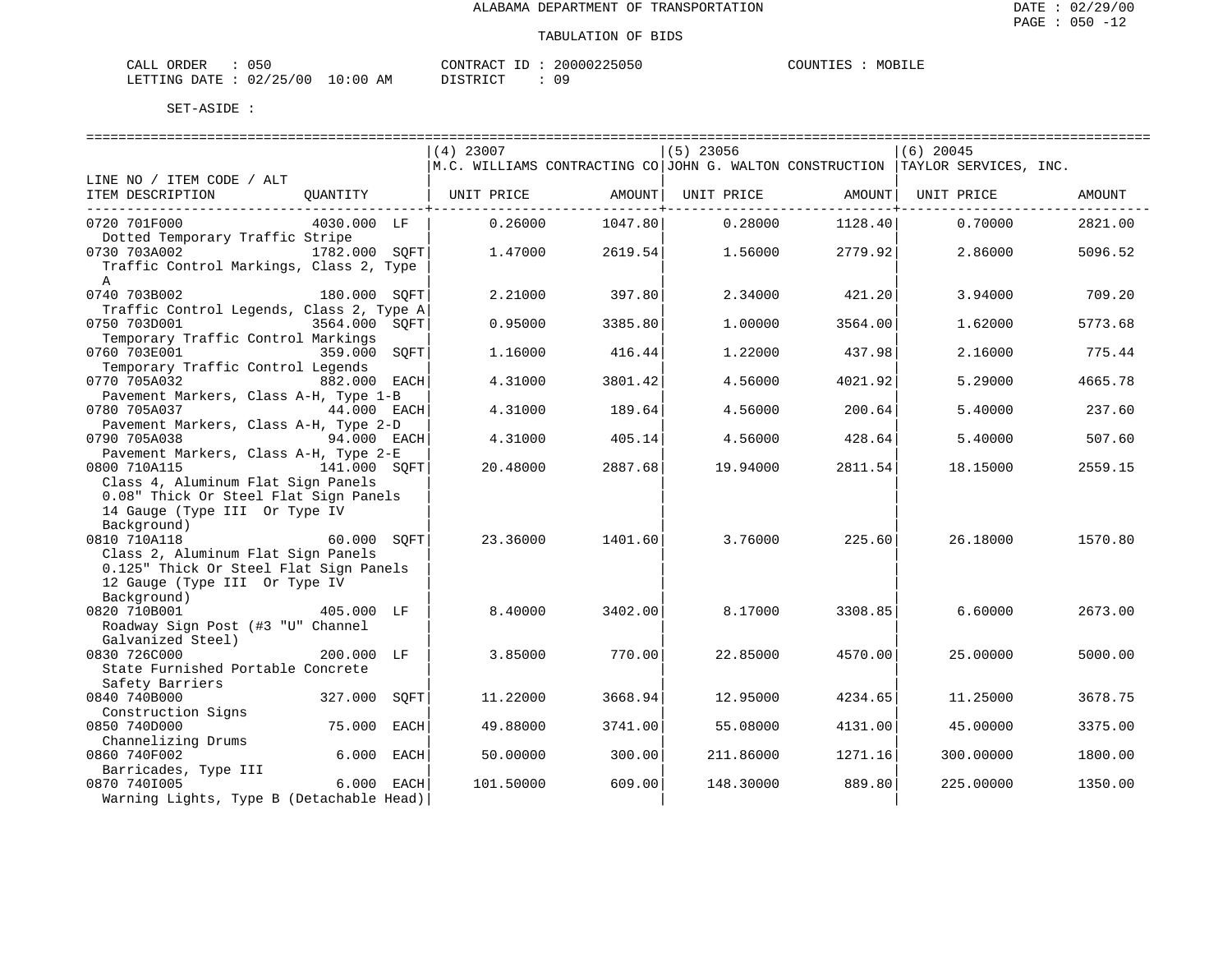| 050<br>CALL<br>ORDER                                                | 20000225050<br><b>PONTRA</b><br>ノウリウル | COUNT T<br>MOBILE |
|---------------------------------------------------------------------|---------------------------------------|-------------------|
| 2/25/00<br>. ი : იი<br>LETTING<br><b>DATE</b><br>ΆM<br>JZ/<br>- - - | 09<br>-------                         |                   |

| ITEM CODE /<br>LINE NO                                             | ALT           | (4) 23007  |                | $(5)$ 23056<br>$\,$ M.C. WILLIAMS CONTRACTING CO $\,$ JOHN G. WALTON CONSTRUCTION |                 | $(6)$ 20045<br>TAYLOR SERVICES, INC. |                |
|--------------------------------------------------------------------|---------------|------------|----------------|-----------------------------------------------------------------------------------|-----------------|--------------------------------------|----------------|
| ITEM DESCRIPTION                                                   | OUANTITY      | UNIT PRICE | AMOUNT         | UNIT PRICE                                                                        | AMOUNT          | UNIT PRICE                           | AMOUNT         |
| 0880 741C010<br>Portable Sequential Arrow And Chevron<br>Sign Unit | 2.000<br>EACH | 680.00000  | 1360.00        | 5629.33000                                                                        | 11258.66        | 4005,00000                           | 8010.00        |
| SECTION TOTALS                                                     |               |            | \$1,274,274.97 |                                                                                   | \$1,355,624.83] |                                      | \$2,933,238.96 |
| CONTRACT TOTALS                                                    |               |            | \$1,274,274.97 |                                                                                   | \$1,355,624.83] |                                      | 2,933,238.96   |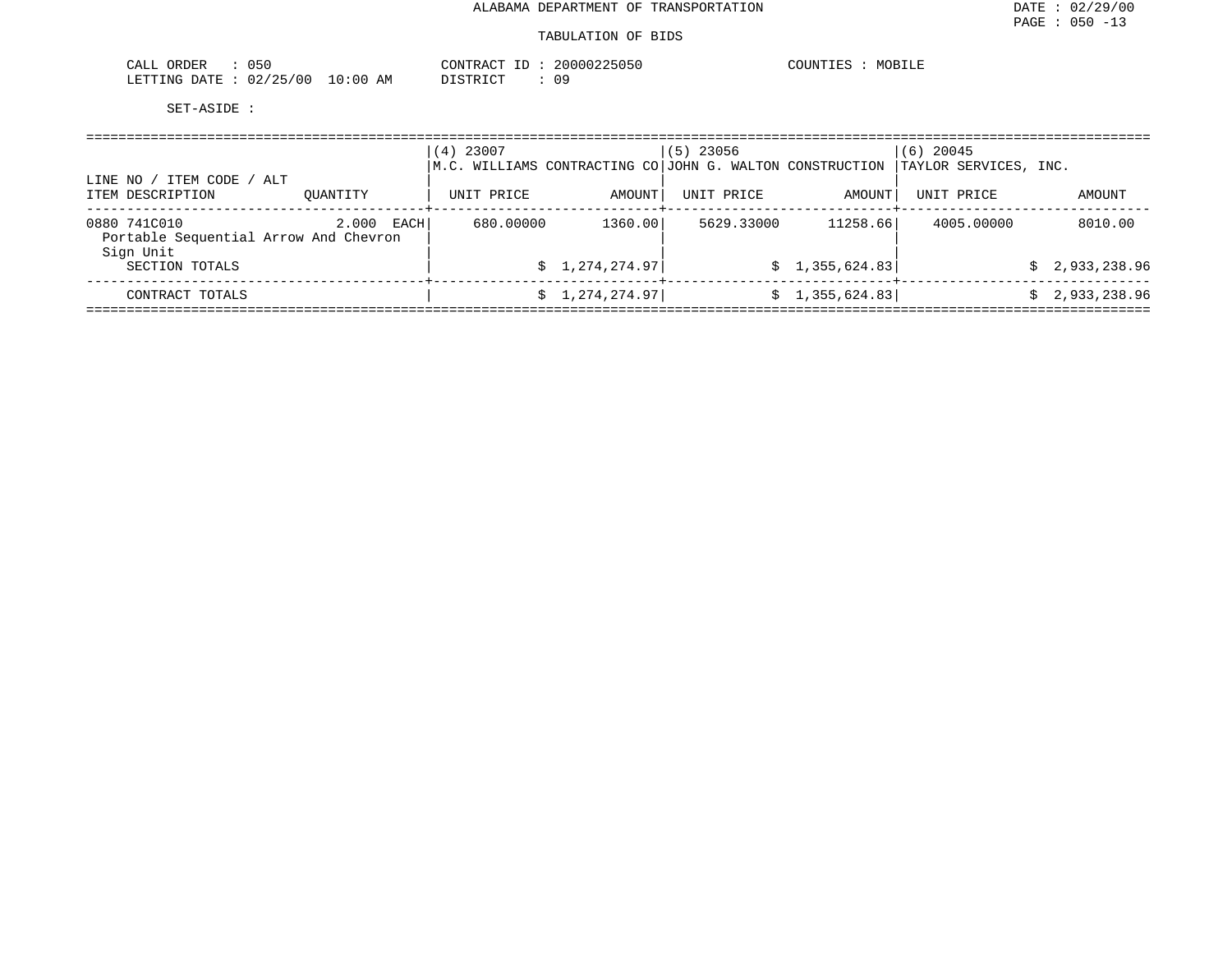DATE :

## VENDOR RANKING

| CALL ORDER<br>: 051<br>LETTING DATE: 02/25/00<br>10:00 AM                                                                         | CONTRACT ID: 20000225051<br>$\colon$ 07<br>DISTRICT |              | COUNTIES : PIKE                                   |
|-----------------------------------------------------------------------------------------------------------------------------------|-----------------------------------------------------|--------------|---------------------------------------------------|
| CONTRACT DESCRIPTION:                                                                                                             | 85<br>CONTRACT TIME :                               | Working Days | (available days)<br>$PROJECT(S) : ST-055-000-004$ |
| for constructing the Grade, Drain, and Pave for a Parking<br>Area on the campus of Troy State University, in the city of<br>Troy. |                                                     |              |                                                   |
| SET-ASIDE :                                                                                                                       |                                                     |              |                                                   |
|                                                                                                                                   |                                                     |              |                                                   |

| RANK |       | VENDOR NO./NAME                  | TOTAL<br><b>BID</b> | % OVER<br>LOW BID |
|------|-------|----------------------------------|---------------------|-------------------|
|      | 06005 | FLOYD CONSTRUCTION COMPANY, INC. | 262,062.86          | 100.0000%         |
|      | 07001 | S. A. GRAHAM COMPANY, INC.       | 290,957.31          | 111.0257%         |
|      | 01018 | APAC-ALABAMA, INC.               | 326,631.92          | 124.6387%         |
|      | 03081 | CARDWELL CORPORATION             | 333,008.75          | 127.0720%         |
|      | 03041 | HILTON COOPER CONTRACTING, INC.  | 367,709.22          | 140.3133%         |
| 6.   | 04009 | W. W. DYAR & SONS, INC.          | 389,230.40          | 148.5255%         |
|      | 18046 | REESE & HOWELL, INC.             | 397,871.70          | 151.8230%         |
| 8    | 02032 | BULLARD EXCAVATING, INC.         | 400,766.93          | 152.9277%         |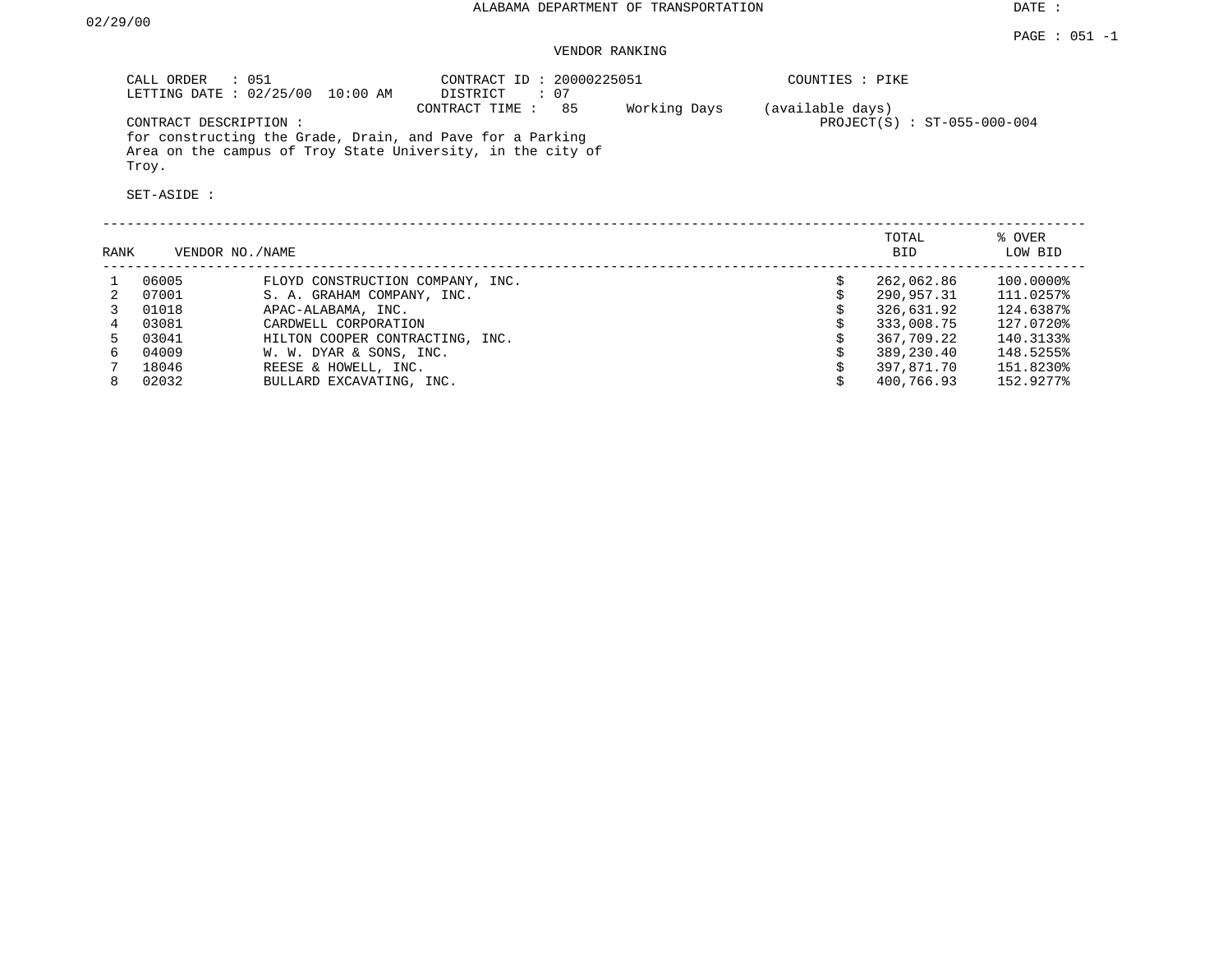| ORDER<br>$\sim$ $\sim$ $\sim$ $\sim$<br>ባዴ<br>ىلىلەك |             | $\lambda$ $\sim$<br>™NTR<br>ות ק            | 225051<br>. N N N N 3 | $- - - - -$<br>COUNTIL<br>. .<br>TVI |
|------------------------------------------------------|-------------|---------------------------------------------|-----------------------|--------------------------------------|
| ノつに<br>/00<br>02<br>LETTING<br>DATE<br>ت ک           | 10:00<br>ΑM | $ \sim$ $\sim$<br>$\Gamma$<br>, + + + + + + | $\mathbf{u}$          |                                      |

|                                         |              |                | ==============================                                              |          | ============================= |          | ================================ |             |
|-----------------------------------------|--------------|----------------|-----------------------------------------------------------------------------|----------|-------------------------------|----------|----------------------------------|-------------|
|                                         |              |                | (1) 06005                                                                   |          | (2) 07001                     |          | $(3)$ 01018                      |             |
|                                         |              |                | FLOYD CONSTRUCTION COMPANY, S. A. GRAHAM COMPANY, INC.   APAC-ALABAMA, INC. |          |                               |          |                                  |             |
| LINE NO / ITEM CODE / ALT               |              |                |                                                                             |          |                               |          |                                  |             |
| ITEM DESCRIPTION                        | OUANTITY     |                | UNIT PRICE                                                                  | AMOUNT   | UNIT PRICE                    | AMOUNT   | UNIT PRICE                       | AMOUNT      |
|                                         |              |                |                                                                             |          |                               |          |                                  | ----------- |
| SECTION 0001<br>TOTAL                   |              |                |                                                                             |          |                               |          |                                  |             |
|                                         |              |                |                                                                             |          |                               |          |                                  |             |
| 0010 206D000                            | 161.000 M    |                | 19.70000                                                                    | 3171.70  | 16.40000                      | 2640.40  | 34.05000                         | 5482.05     |
| Removing Pipe                           |              |                |                                                                             |          |                               |          |                                  |             |
| 0020 206D002                            | 353.000 M    |                | 8.20000                                                                     | 2894.60  | 6.50000                       | 2294.50  | 8.00000                          | 2824.00     |
| Removing Curb                           |              |                |                                                                             |          |                               |          |                                  |             |
| 0030 206E001                            |              | 3.000 EACH     | 300.00000                                                                   | 900.00   | 250.00000                     | 750.00   | 269.32000                        | 807.96      |
| Removing Inlets                         |              |                |                                                                             |          |                               |          |                                  |             |
| 0040 206E002                            | 2.000        | EACH           | 250.00000                                                                   | 500.00   | 250.00000                     | 500.00   | 288.56000                        | 577.12      |
| Removing Junction Boxes                 |              |                |                                                                             |          |                               |          |                                  |             |
| 0050 210A000                            | 1741.000     | M3             | 7.30000                                                                     | 12709.30 | 6.50000                       | 11316.50 | 7.16000                          | 12465.56    |
| Unclassified Excavation                 |              |                |                                                                             |          |                               |          |                                  |             |
| 0060 210D021                            | 1325.000     | M <sub>3</sub> | 5.56000                                                                     | 7367.00  | 8.50000                       | 11262.50 | 7.59000                          | 10056.75    |
| Borrow Excavation (Loose Truckbed       |              |                |                                                                             |          |                               |          |                                  |             |
| Measurement) (A4 or Better)             |              |                |                                                                             |          |                               |          |                                  |             |
| 0070 214A000                            | 398.000 M3   |                | 7.85000                                                                     | 3124.30  | 28.50000                      | 11343.00 | 10.00000                         | 3980.00     |
| Structure Excavation                    |              |                |                                                                             |          |                               |          |                                  |             |
| 0080 214B000                            | 132.000      | M3             | 5.56000                                                                     | 733.92   | 10.00000                      | 1320.00  | 19.41000                         | 2562.12     |
| Foundation Backfill, Local              |              |                |                                                                             |          |                               |          |                                  |             |
| 0090 230A000                            | 8.000        | MRBS           | 100.00000                                                                   | 800.00   | 125.00000                     | 1000.00  | 10.00000                         | 80.00       |
| Roadbed Processing                      |              |                |                                                                             |          |                               |          |                                  |             |
| 0100 301A042                            | 8044.000 M2  |                | 3.30000                                                                     | 26545.20 | 2.27000                       | 18259.88 | 3.50000                          | 28154.00    |
| Granular Soil Base Course, Type A, Road |              |                |                                                                             |          |                               |          |                                  |             |
| Mixed, 150 mm Compacted Thickness       |              |                |                                                                             |          |                               |          |                                  |             |
| 0110 401A000                            | 8044.000 M2  |                | 0.50000                                                                     | 4022.00  | 0.50000                       | 4022.00  | 0.50000                          | 4022.00     |
| Bituminous Treatment A<br>0120 429A201  | 643.000 MTON |                | 48.00000                                                                    | 30864.00 | 47.75000                      | 30703.25 | 47.75000                         | 30703.25    |
| Improved Bituminous Concrete Wearing    |              |                |                                                                             |          |                               |          |                                  |             |
| Surface Layer, 19.0 mm Maximum          |              |                |                                                                             |          |                               |          |                                  |             |
| Aggregate Size Mix, ESAL Range A        |              |                |                                                                             |          |                               |          |                                  |             |
| 0130 530A099                            | 2.000 M      |                | 124.70000                                                                   | 249.40   | 50.00000                      | 100.00   | 280.02000                        | 560.04      |
| 300 mm Roadway Pipe (Class 3 R.C.)      |              |                |                                                                             |          |                               |          |                                  |             |
| (Extension)                             |              |                |                                                                             |          |                               |          |                                  |             |
| 0140 530A100                            | 9.000 M      |                | 111.50000                                                                   | 1003.50  | 65.00000                      | 585.00   | 218,90000                        | 1970.10     |
| 375 mm Roadway Pipe (Class 3 R.C.)      |              |                |                                                                             |          |                               |          |                                  |             |
| (Extension)                             |              |                |                                                                             |          |                               |          |                                  |             |
| 0150 530A101                            | 2.000 M      |                | 115.00000                                                                   | 230.00   | 80.00000                      | 160.00   | 317.72000                        | 635.44      |
| 450 mm Roadway Pipe (Class 3 R.C.)      |              |                |                                                                             |          |                               |          |                                  |             |
| (Extension)                             |              |                |                                                                             |          |                               |          |                                  |             |
| 0160 530B011                            | 2.000 M      |                | 126.50000                                                                   | 253.00   | 100.00000                     | 200.00   | 308.74000                        | 617.48      |
| 460 mm Span X 280 mm Rise Roadway Pipe  |              |                |                                                                             |          |                               |          |                                  |             |
| (Class 3 R.C.) (Extension)              |              |                |                                                                             |          |                               |          |                                  |             |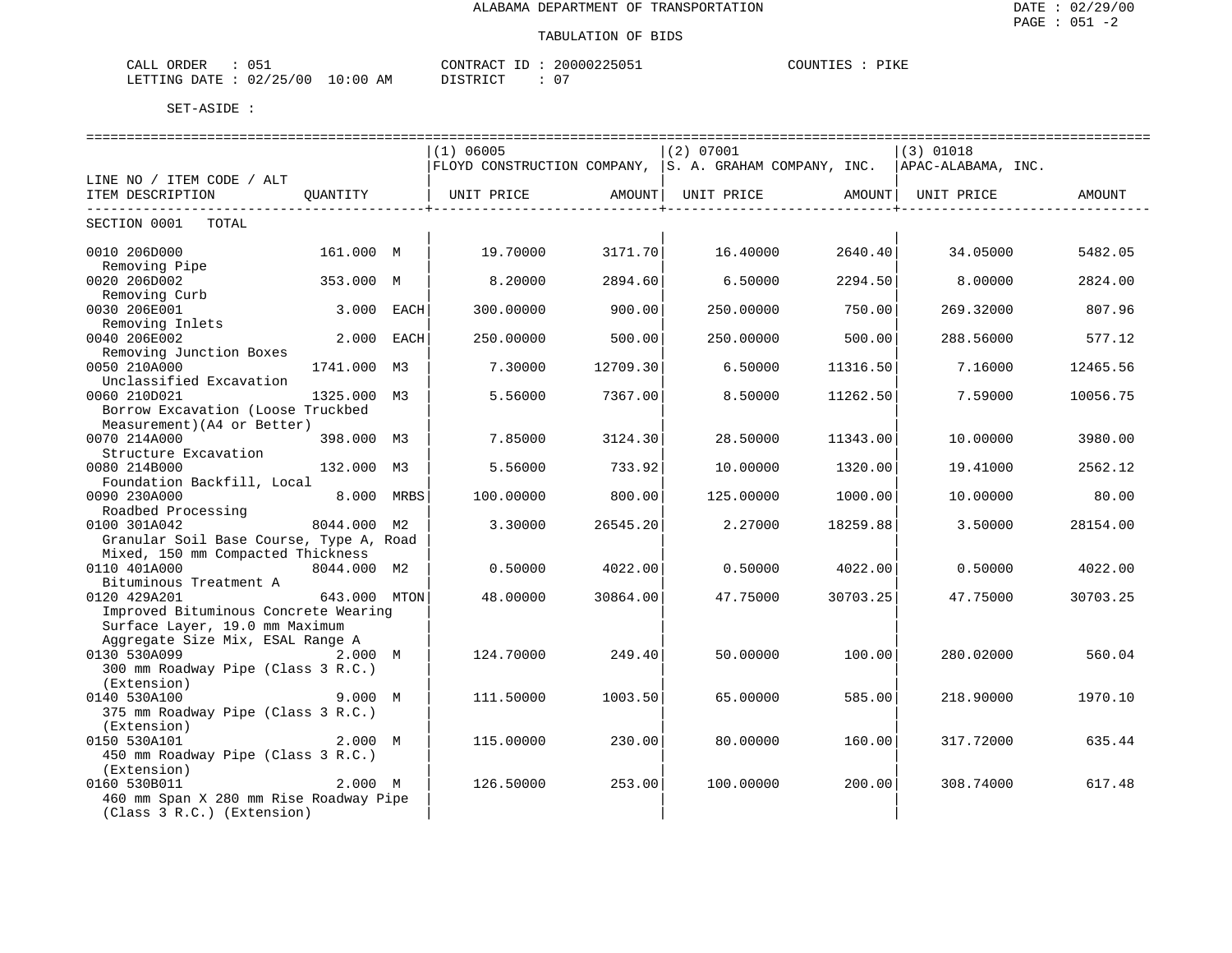| CALL ORDER : 051                 |  | CONTRACT ID: 20000225051 |  |
|----------------------------------|--|--------------------------|--|
| LETTING DATE : 02/25/00 10:00 AM |  | DISTRICT                 |  |

COUNTIES : PIKE

|                                         |              |            | (1) 06005                                                                            |          | (2) 07001   |                              | (3) 01018   |          |
|-----------------------------------------|--------------|------------|--------------------------------------------------------------------------------------|----------|-------------|------------------------------|-------------|----------|
|                                         |              |            | $ $ FLOYD CONSTRUCTION COMPANY, $ S.$ A. GRAHAM COMPANY, INC. $ $ APAC-ALABAMA, INC. |          |             |                              |             |          |
| LINE NO / ITEM CODE / ALT               |              |            |                                                                                      |          |             |                              |             |          |
| ITEM DESCRIPTION                        | QUANTITY     |            | UNIT PRICE                                                                           | AMOUNT   |             | UNIT PRICE AMOUNT UNIT PRICE |             | AMOUNT   |
|                                         |              |            |                                                                                      |          |             |                              |             |          |
| 0170 533A097                            | 5.000 M      |            | 80.00000                                                                             | 400.00   | 60.00000    | 300.00                       | 259.64000   | 1298.20  |
| 375 mm Storm Sewer Pipe (Class 3 R.C.)  |              |            |                                                                                      |          |             |                              |             |          |
| 0180 533A098                            | 129.000 M    |            | 100.40000                                                                            | 12951.60 | 70,00000    | 9030.00                      | 115.72000   | 14927.88 |
| 450 mm Storm Sewer Pipe (Class 3 R.C.)  |              |            |                                                                                      |          |             |                              |             |          |
| 0190 533A099                            | 161.000 M    |            | 105.60000                                                                            | 17001.60 | 108,00000   | 17388.00                     | 154.35000   | 24850.35 |
| 600 mm Storm Sewer Pipe (Class 3 R.C.)  |              |            |                                                                                      |          |             |                              |             |          |
| 0200 533A348                            | 2.000 M      |            | 115.00000                                                                            | 230.00   | 100.00000   | 200.00                       | 289.14000   | 578.28   |
| 450 mm Storm Sewer Pipe (Class 3 R.C.)  |              |            |                                                                                      |          |             |                              |             |          |
| (Extension)                             |              |            |                                                                                      |          |             |                              |             |          |
| 0210 600A000                            |              | LUMP       | 15250.00000                                                                          | 15250.00 | 16500.00000 | 16500.00                     | 38000.00000 | 38000.00 |
| Mobilization                            |              |            |                                                                                      |          |             |                              |             |          |
| 0220 606A000                            | 432.000 M    |            | 26.25000                                                                             | 11340.00 | 28.00000    | 12096.00                     | 30.07000    | 12990.24 |
| 150 mm Underdrain Pipe                  |              |            |                                                                                      |          |             |                              |             |          |
| 0230 618A000                            | 548.000 M2   |            | 21.50000                                                                             | 11782.00 | 26.36000    | 14445.28                     | 28.54000    | 15639.92 |
| Concrete Sidewalk, 100 mm Thick         |              |            |                                                                                      |          |             |                              |             |          |
| 0240 620A000                            | 2.000 M3     |            | 785.00000                                                                            | 1570.00  | 1000.00000  | 2000.00                      | 1168.39000  | 2336.78  |
| Minor Structure Concrete                |              |            |                                                                                      |          |             |                              |             |          |
| 0250 621A000                            |              | 3.000 EACH | 1200.00000                                                                           | 3600.00  | 1350.00000  | 4050.00                      | 1533.66000  | 4600.98  |
| Junction Boxes, Type 1, 1P Or 5         |              |            |                                                                                      |          |             |                              |             |          |
| 0260 621C002                            | 1.000 EACH   |            | 1200.00000                                                                           | 1200.00  | 1500.00000  | 1500.00                      | 1988.81000  | 1988.81  |
| Inlets, Type C, P1 Or P3                |              |            |                                                                                      |          |             |                              |             |          |
| 0270 621C015                            |              | 6.000 EACH | 1600.00000                                                                           | 9600.00  | 1900.00000  | 11400.00                     | 1945.21000  | 11671.26 |
| Inlets, Type S1 Or S3 (1 Wing)          |              |            |                                                                                      |          |             |                              |             |          |
| 0280 623B002                            | 1244.000 M   |            | 13.94000                                                                             | 17341.36 | 14.75000    | 18349.00                     | 18.70000    | 23262.80 |
| Concrete Curb, Type A                   |              |            |                                                                                      |          |             |                              |             |          |
| 0290 641A047                            | 544.000 M    |            | 19.68000                                                                             | 10705.92 | 28.00000    | 15232.00                     | 18.25000    | 9928.00  |
| 101.6 Millimeter P.V.C. Water Main Laid |              |            |                                                                                      |          |             |                              |             |          |
| 0300 650B000                            | 819.000 M3   |            | 6.54000                                                                              | 5356.26  | 10.00000    | 8190.00                      | 12.03000    | 9852.57  |
| Topsoil From Stockpiles                 |              |            |                                                                                      |          |             |                              |             |          |
| 0310 665F000                            | 12.000 EACH  |            | 10.00000                                                                             | 120.00   | 8,00000     | 96.00                        | 12.90000    | 154.80   |
| Hay Bales                               |              |            |                                                                                      |          |             |                              |             |          |
| 0320 665G000                            | 100.000 EACH |            | 3.00000                                                                              | 300.00   | 6.00000     | 600.00                       | 3.93000     | 393.00   |
| Sand Bags                               |              |            |                                                                                      |          |             |                              |             |          |
| 0330 665J000                            | 96.000 M     |            | 16.40000                                                                             | 1574.40  | 13.50000    | 1296.00                      | 17.62000    | 1691.52  |
| Silt Fence, Type A                      |              |            |                                                                                      |          |             |                              |             |          |
| 0340 680A000                            |              | LUMP       | 3500.00000                                                                           | 3500.00  | 4000.00000  | 4000.00                      | 9450.00000  | 9450.00  |
| Engineering Controls                    |              |            |                                                                                      |          |             |                              |             |          |
| 0350 701H000                            | 100.000 M    |            | 11,00000                                                                             | 1100.00  | 11,00000    | 1100.00                      | 5.38000     | 538.00   |
| Solid Traffic Stripe Removed (Paint)    |              |            |                                                                                      |          |             |                              |             |          |
| 0360 703A000                            | 156.000 M2   |            | 22,00000                                                                             | 3432.00  | 22,00000    | 3432.00                      | 12.03000    | 1876.68  |
| Traffic Control Markings, Class 1, Type |              |            |                                                                                      |          |             |                              |             |          |
| Α                                       |              |            |                                                                                      |          |             |                              |             |          |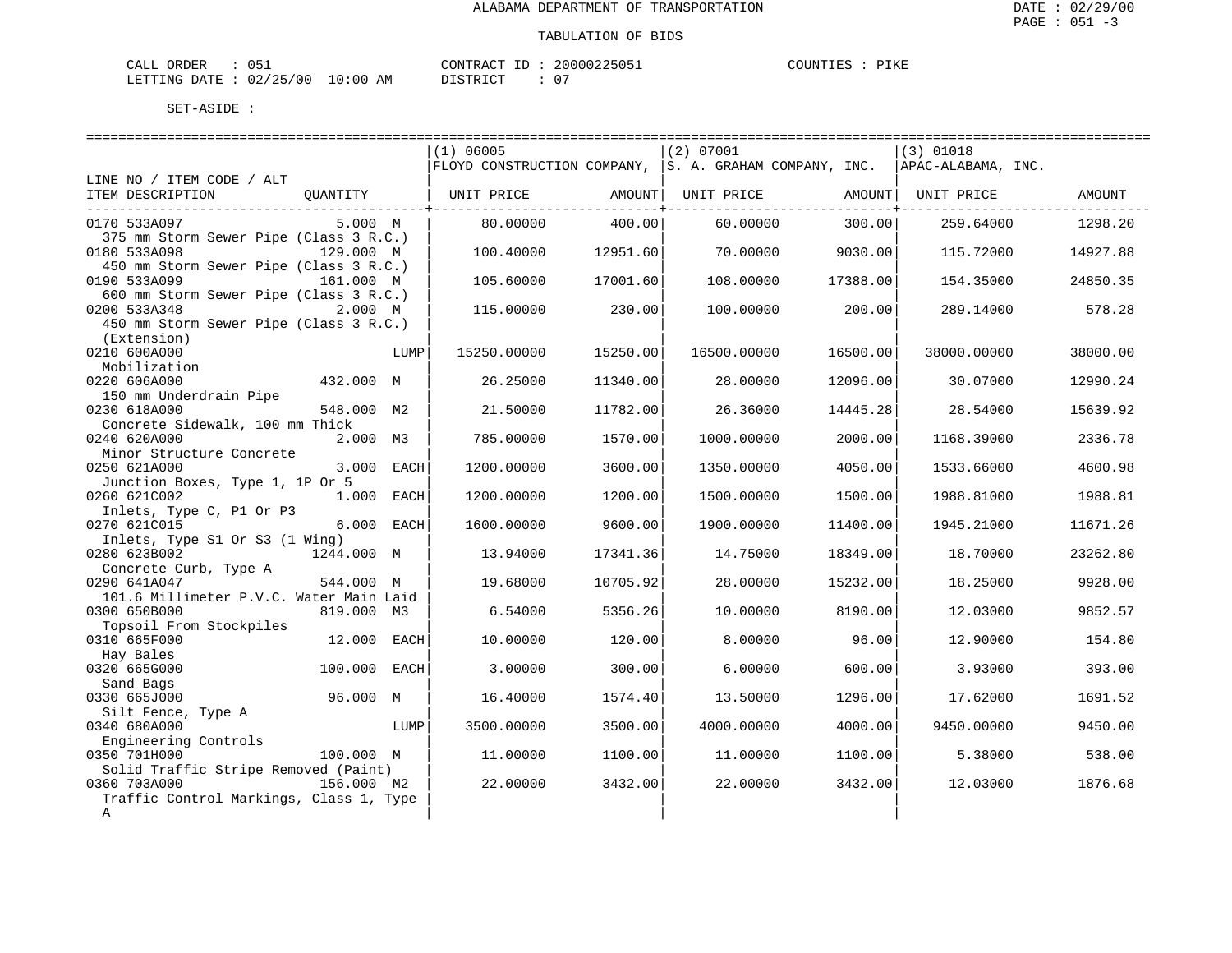| 051<br>ORDER<br>CALL         | CONTRACT    | 20000225051 | COUNTIES | PIKE |
|------------------------------|-------------|-------------|----------|------|
| 02/25/00<br>LETTING<br>DATE. | 10:00<br>AΜ | 07          |          |      |

|                                         |          |      | (1) 06005                   |            | (2) 07001  |                            | $(3)$ 01018        |                  |
|-----------------------------------------|----------|------|-----------------------------|------------|------------|----------------------------|--------------------|------------------|
|                                         |          |      | FLOYD CONSTRUCTION COMPANY, |            |            | S. A. GRAHAM COMPANY, INC. | APAC-ALABAMA, INC. |                  |
| LINE NO / ITEM CODE / ALT               |          |      |                             |            |            |                            |                    |                  |
| ITEM DESCRIPTION                        | QUANTITY |      | UNIT PRICE                  | AMOUNT     | UNIT PRICE | AMOUNT                     | UNIT PRICE         | AMOUNT           |
|                                         |          |      |                             |            |            |                            |                    |                  |
| 0370 740B000                            | 24.000   | M2   | 172,20000                   | 4132.80    | 130.00000  | 3120.00                    | 150.72000          | 3617.28          |
| Construction Signs                      |          |      |                             |            |            |                            |                    |                  |
| 0380 740D000                            | 10.000   | EACH | 60.00000                    | 600.00     | 60.00000   | 600.00                     | 45.30000           | 453.00           |
| Channelizing Drums                      |          |      |                             |            |            |                            |                    |                  |
| 0390 740E000                            | 25.000   | EACH | 25.00000                    | 625.00     | 30.00000   | 750.00                     | 3.88000            | 97.00            |
| Cones (900 mm High)                     |          |      |                             |            |            |                            |                    |                  |
| 0400 740F002                            | 10.000   | EACH | 267.00000                   | 2670.00    | 350.00000  | 3500.00                    | 421.83000          | 4218.30          |
| Barricades, Type III                    |          |      |                             |            |            |                            |                    |                  |
| 0410 740M000                            | 25.000   | EACH | 12.00000                    | 300.00     | 4.00000    | 100.00                     | 2.59000            | 64.75            |
| Ballast For Cone                        |          |      |                             |            |            |                            |                    |                  |
| 0420 7400000<br>870.000 M               |          |      | 6.56000                     | 5707.20    | 2.30000    | 2001.00                    | 4.02000            | 3497.40          |
| Construction Safety Fence               |          |      |                             |            |            |                            |                    |                  |
| 0430 756A008<br>1235.000 M              |          |      | 19.68000                    | 24304.80   | 35,00000   | 43225.00                   | 18.75000           | 23156.25         |
| 129 mm Electrical Conduit, 1 Line, Type |          |      |                             |            |            |                            |                    |                  |
| 1 Installation                          |          |      |                             |            |            |                            |                    |                  |
| SECTION TOTALS                          |          |      | \$                          | 262,062.86 |            | \$<br>290,957.31           |                    | 326,631.92       |
|                                         |          |      |                             |            |            |                            |                    |                  |
| CONTRACT TOTALS                         |          |      | $\ddot{s}$                  | 262,062.86 |            | \$<br>290,957.31           |                    | \$<br>326,631.92 |
|                                         |          |      |                             |            |            |                            |                    |                  |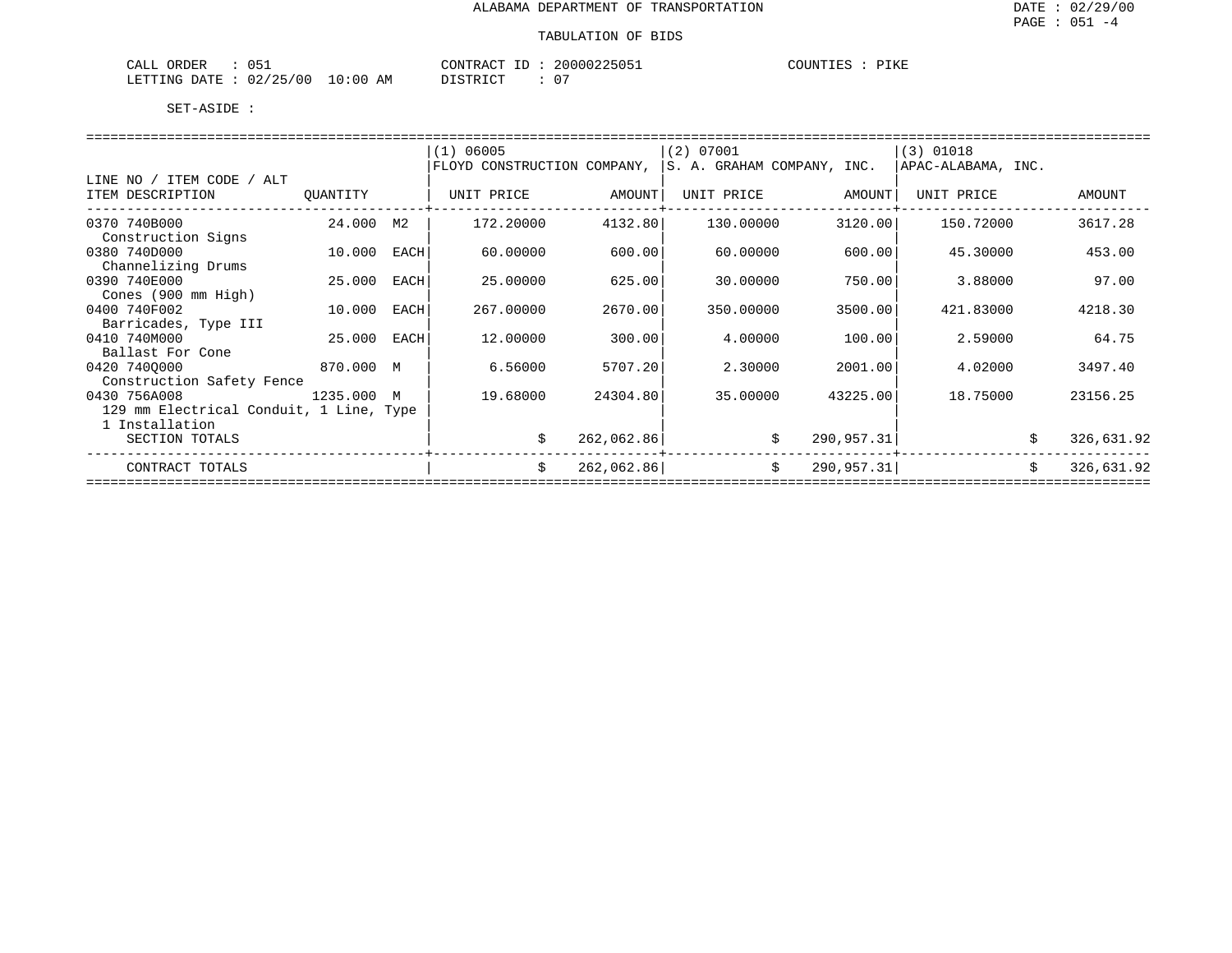# TABULATION OF BIDS

| 051<br>CALL<br>ORDER   |          | CONTRACT ID : | 20000225051        | COUNTIES<br>PIKE |
|------------------------|----------|---------------|--------------------|------------------|
| LETTING DATE: 02/25/00 | 10:00 AM | DISTRICT      | $\sim$ $\sim$<br>◡ |                  |

|                                                                        |              | ----------------------------- |          |            |                                                   |                                                        |          |
|------------------------------------------------------------------------|--------------|-------------------------------|----------|------------|---------------------------------------------------|--------------------------------------------------------|----------|
|                                                                        |              | (4) 03081                     |          | (5) 03041  |                                                   | $(6)$ 04009                                            |          |
|                                                                        |              | CARDWELL CORPORATION          |          |            |                                                   | HILTON COOPER CONTRACTING, $I W. W. DYAR & SONS, INC.$ |          |
| LINE NO / ITEM CODE / ALT                                              |              |                               |          |            |                                                   |                                                        |          |
| ITEM DESCRIPTION<br>---------------------------                        | OUANTITY     | UNIT PRICE                    | AMOUNT   | UNIT PRICE | AMOUNT  <br>_ _ _ _ _ _ _ _ _ _ _ _ _ _ _ _ _ _ _ | UNIT PRICE<br>___________                              | AMOUNT   |
| SECTION 0001<br>TOTAL                                                  |              |                               |          |            |                                                   |                                                        |          |
| 0010 206D000<br>Removing Pipe                                          | 161.000 M    | 20.00000                      | 3220.00  | 30.00000   | 4830.00                                           | 10.00000                                               | 1610.00  |
| 0020 206D002                                                           | 353.000 M    | 10.00000                      | 3530.00  | 6.75000    | 2382.75                                           | 10.00000                                               | 3530.00  |
| Removing Curb                                                          |              |                               |          |            |                                                   |                                                        |          |
| 0030 206E001                                                           | 3.000 EACH   | 300.00000                     | 900.00   | 500.00000  | 1500.00                                           | 300.00000                                              | 900.00   |
| Removing Inlets                                                        |              |                               |          |            |                                                   |                                                        |          |
| 0040 206E002                                                           | 2.000 EACH   | 300.00000                     | 600.00   | 475.00000  | 950.00                                            | 300.00000                                              | 600.00   |
| Removing Junction Boxes                                                |              |                               |          |            |                                                   |                                                        |          |
| 0050 210A000                                                           | 1741.000 M3  | 6.25000                       | 10881.25 | 8,00000    | 13928.00                                          | 4.00000                                                | 6964.00  |
| Unclassified Excavation                                                |              |                               |          |            |                                                   |                                                        |          |
| 0060 210D021                                                           | 1325.000 M3  | 10.50000                      | 13912.50 | 13.25000   | 17556.25                                          | 9.00000                                                | 11925.00 |
| Borrow Excavation (Loose Truckbed                                      |              |                               |          |            |                                                   |                                                        |          |
| Measurement) (A4 or Better)<br>0070 214A000                            |              |                               |          |            |                                                   |                                                        |          |
|                                                                        | 398.000 M3   | 6.50000                       | 2587.00  | 28.50000   | 11343.00                                          | 9,00000                                                | 3582.00  |
| Structure Excavation<br>0080 214B000                                   | 132.000 M3   | 10.00000                      | 1320.00  | 40.00000   | 5280.00                                           | 16.00000                                               | 2112.00  |
| Foundation Backfill, Local                                             |              |                               |          |            |                                                   |                                                        |          |
| 0090 230A000                                                           | 8.000 MRBS   | 600,00000                     | 4800.00  | 880.00000  | 7040.00                                           | 1000.00000                                             | 8000.00  |
| Roadbed Processing                                                     |              |                               |          |            |                                                   |                                                        |          |
| 0100 301A042                                                           | 8044.000 M2  | 3.30000                       | 26545.20 | 3.00000    | 24132.00                                          | 7.00000                                                | 56308.00 |
| Granular Soil Base Course, Type A, Road                                |              |                               |          |            |                                                   |                                                        |          |
| Mixed, 150 mm Compacted Thickness                                      |              |                               |          |            |                                                   |                                                        |          |
| 0110 401A000                                                           | 8044.000 M2  | 0.50000                       | 4022.00  | 0.53000    | 4263.32                                           | 0.60000                                                | 4826.40  |
| Bituminous Treatment A                                                 |              |                               |          |            |                                                   |                                                        |          |
| 0120 429A201                                                           | 643.000 MTON | 48.00000                      | 30864.00 | 49.75000   | 31989.25                                          | 56.00000                                               | 36008.00 |
| Improved Bituminous Concrete Wearing<br>Surface Layer, 19.0 mm Maximum |              |                               |          |            |                                                   |                                                        |          |
| Aggregate Size Mix, ESAL Range A                                       |              |                               |          |            |                                                   |                                                        |          |
| 0130 530A099                                                           | 2.000 M      | 120.00000                     | 240.00   | 355.00000  | 710.00                                            | 150.00000                                              | 300.00   |
| 300 mm Roadway Pipe (Class 3 R.C.)                                     |              |                               |          |            |                                                   |                                                        |          |
| (Extension)                                                            |              |                               |          |            |                                                   |                                                        |          |
| 0140 530A100                                                           | 9.000 M      | 120.00000                     | 1080.00  | 368.00000  | 3312.00                                           | 160.00000                                              | 1440.00  |
| 375 mm Roadway Pipe (Class 3 R.C.)                                     |              |                               |          |            |                                                   |                                                        |          |
| (Extension)                                                            |              |                               |          |            |                                                   |                                                        |          |
| 0150 530A101                                                           | 2.000 M      | 130.00000                     | 260.00   | 380.00000  | 760.00                                            | 170.00000                                              | 340.00   |
| 450 mm Roadway Pipe (Class 3 R.C.)                                     |              |                               |          |            |                                                   |                                                        |          |
| (Extension)                                                            |              |                               |          |            |                                                   |                                                        |          |
| 0160 530B011                                                           | 2.000 M      | 140.00000                     | 280.00   | 400.00000  | 800.00                                            | 180.00000                                              | 360.00   |
| 460 mm Span X 280 mm Rise Roadway Pipe<br>(Class 3 R.C.) (Extension)   |              |                               |          |            |                                                   |                                                        |          |
|                                                                        |              |                               |          |            |                                                   |                                                        |          |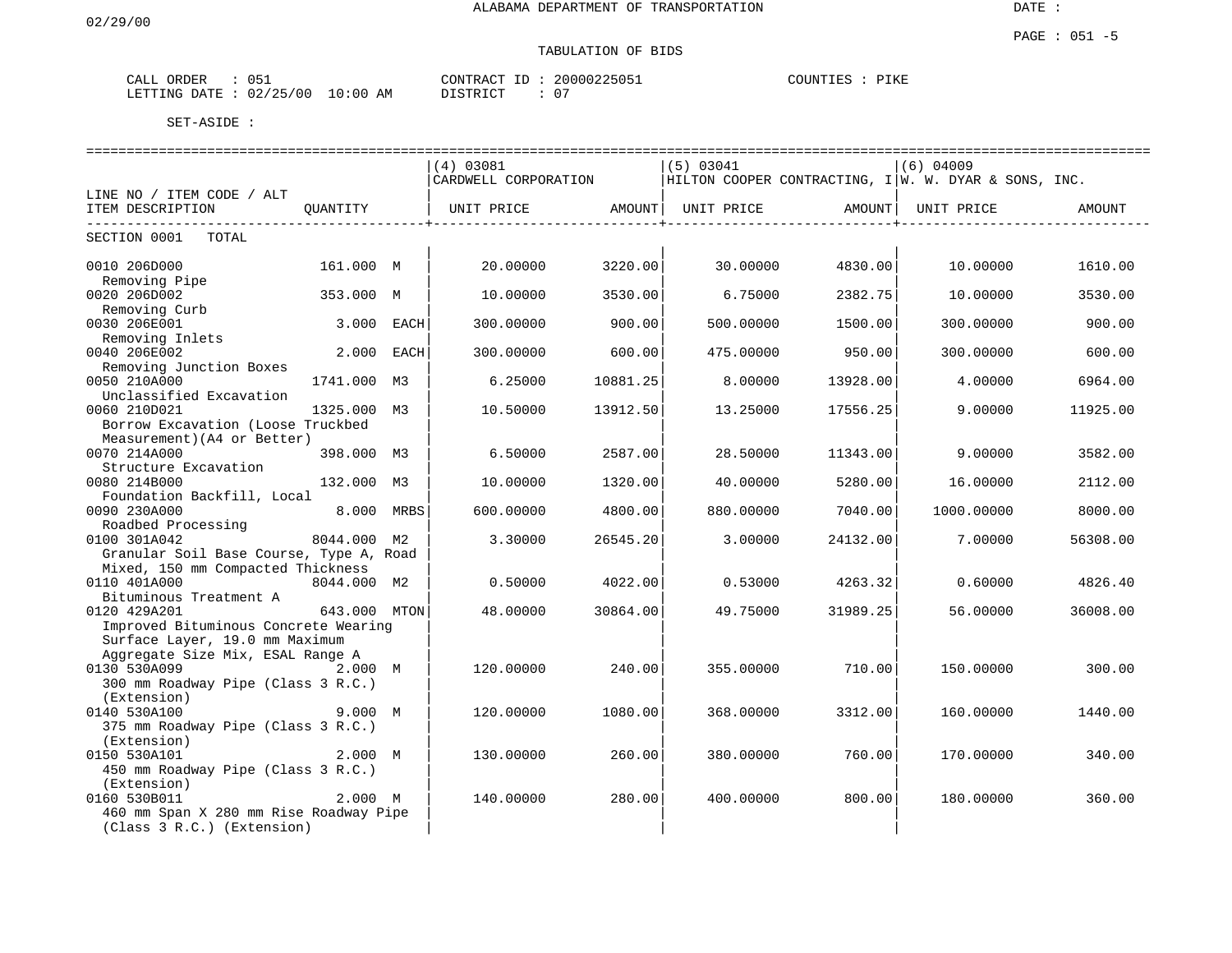| ORDER<br>CALL | 051                              | CONTRACT ID: | 20000225051 | PIKE<br>COUNTIES : |
|---------------|----------------------------------|--------------|-------------|--------------------|
|               | LETTING DATE : 02/25/00 10:00 AM | DISTRICT     | $\sim$      |                    |

|                                                                  |              |            | (4) 03081                                                                                  |                                             | (5) 03041  |          | (6) 04009   |          |
|------------------------------------------------------------------|--------------|------------|--------------------------------------------------------------------------------------------|---------------------------------------------|------------|----------|-------------|----------|
|                                                                  |              |            | CARDWELL CORPORATION $\vert$ HILTON COOPER CONTRACTING, $I \vert W. W. DYAR \&$ SONS, INC. |                                             |            |          |             |          |
| LINE NO / ITEM CODE / ALT                                        |              |            |                                                                                            |                                             |            |          |             |          |
| ITEM DESCRIPTION OUANTITY   UNIT PRICE AMOUNT  UNIT PRICE AMOUNT |              |            |                                                                                            |                                             |            |          | UNIT PRICE  | AMOUNT   |
|                                                                  |              |            |                                                                                            | . _ _ _ _ _ _ _ _ _ _ _ _ _ _ _ +<br>340.00 |            | 1300.00  |             | 565.00   |
| 0170 533A097<br>375 mm Storm Sewer Pipe (Class 3 R.C.)           | 5.000 M      |            | 68.00000                                                                                   |                                             | 260.00000  |          | 113.00000   |          |
| 0180 533A098                                                     | 129.000 M    |            | 77.00000                                                                                   | 9933.00                                     | 95.00000   | 12255.00 | 121.00000   | 15609.00 |
| 450 mm Storm Sewer Pipe (Class 3 R.C.)                           |              |            |                                                                                            |                                             |            |          |             |          |
| 0190 533A099                                                     | 161.000 M    |            | 104.00000                                                                                  | 16744.00                                    | 125.00000  | 20125.00 | 151.00000   | 24311.00 |
| 600 mm Storm Sewer Pipe (Class 3 R.C.)                           |              |            |                                                                                            |                                             |            |          |             |          |
| 0200 533A348                                                     | 2.000 M      |            | 130.00000                                                                                  | 260.00                                      | 380.00000  | 760.00   | 170.00000   | 340.00   |
| 450 mm Storm Sewer Pipe (Class 3 R.C.)                           |              |            |                                                                                            |                                             |            |          |             |          |
| (Extension)                                                      |              |            |                                                                                            |                                             |            |          |             |          |
| 0210 600A000                                                     |              | LUMP       | 43276.00000                                                                                | 43276.00                                    | 5000.00000 | 5000.00  | 27200.00000 | 27200.00 |
| Mobilization                                                     |              |            |                                                                                            |                                             |            |          |             |          |
| 0220 606A000                                                     | 432.000 M    |            | 25.00000                                                                                   | 10800.00                                    | 32.70000   | 14126.40 | 32.00000    | 13824.00 |
| 150 mm Underdrain Pipe                                           |              |            |                                                                                            |                                             |            |          |             |          |
| 0230 618A000                                                     | 548.000 M2   |            | 25.10000                                                                                   | 13754.80                                    | 48.00000   | 26304.00 | 34,00000    | 18632.00 |
| Concrete Sidewalk, 100 mm Thick                                  |              |            |                                                                                            |                                             |            |          |             |          |
| 0240 620A000                                                     | 2.000 M3     |            | 780.00000                                                                                  | 1560.00                                     | 1320.00000 | 2640.00  | 600.00000   | 1200.00  |
| Minor Structure Concrete                                         |              |            |                                                                                            |                                             |            |          |             |          |
| 0250 621A000                                                     |              | 3.000 EACH | 1675.00000                                                                                 | 5025.00                                     | 2120.00000 | 6360.00  | 2000.00000  | 6000.00  |
| Junction Boxes, Type 1, 1P Or 5                                  |              |            |                                                                                            |                                             |            |          |             |          |
| 0260 621C002                                                     | 1.000 EACH   |            | 1600.00000                                                                                 | 1600.00                                     | 2400.00000 | 2400.00  | 1800.00000  | 1800.00  |
| Inlets, Type C, P1 Or P3                                         |              |            |                                                                                            |                                             |            |          |             |          |
| 0270 621C015                                                     |              | 6.000 EACH | 2150.00000                                                                                 | 12900.00                                    | 2650.00000 | 15900.00 | 1900.00000  | 11400.00 |
| Inlets, Type S1 Or S3 (1 Wing)<br>0280 623B002                   | 1244.000 M   |            |                                                                                            | 21459.00                                    | 31.25000   | 38875.00 | 32.00000    |          |
| Concrete Curb, Type A                                            |              |            | 17.25000                                                                                   |                                             |            |          |             | 39808.00 |
| 0290 641A047                                                     | 544.000 M    |            | 30.00000                                                                                   | 16320.00                                    | 19.25000   | 10472.00 | 32,00000    | 17408.00 |
| 101.6 Millimeter P.V.C. Water Main Laid                          |              |            |                                                                                            |                                             |            |          |             |          |
| 0300 650B000                                                     | 819.000 M3   |            | 10.00000                                                                                   | 8190.00                                     | 16.50000   | 13513.50 | 5.00000     | 4095.00  |
| Topsoil From Stockpiles                                          |              |            |                                                                                            |                                             |            |          |             |          |
| 0310 665F000                                                     | 12.000 EACH  |            | 4.00000                                                                                    | 48.00                                       | 10.00000   | 120.00   | 5.00000     | 60.00    |
| Hay Bales                                                        |              |            |                                                                                            |                                             |            |          |             |          |
| 0320 665G000                                                     | 100.000 EACH |            | 5.00000                                                                                    | 500.00                                      | 5.25000    | 525.00   | 5,00000     | 500.00   |
| Sand Bags                                                        |              |            |                                                                                            |                                             |            |          |             |          |
| 0330 665J000                                                     | 96.000 M     |            | 10.00000                                                                                   | 960.00                                      | 16.50000   | 1584.00  | 16.00000    | 1536.00  |
| Silt Fence, Type A                                               |              |            |                                                                                            |                                             |            |          |             |          |
| 0340 680A000                                                     |              | LUMP       | 10000.00000                                                                                | 10000.00                                    | 5300.00000 | 5300.00  | 4000.00000  | 4000.00  |
| Engineering Controls                                             |              |            |                                                                                            |                                             |            |          |             |          |
| 0350 701H000                                                     | 100.000 M    |            | 11,00000                                                                                   | 1100.00                                     | 11.60000   | 1160.00  | 10.00000    | 1000.00  |
| Solid Traffic Stripe Removed (Paint)                             |              |            |                                                                                            |                                             |            |          |             |          |
| 0360 703A000                                                     | 156.000 M2   |            | 22.00000                                                                                   | 3432.00                                     | 23,00000   | 3588.00  | 17.00000    | 2652.00  |
| Traffic Control Markings, Class 1, Type                          |              |            |                                                                                            |                                             |            |          |             |          |
| Α                                                                |              |            |                                                                                            |                                             |            |          |             |          |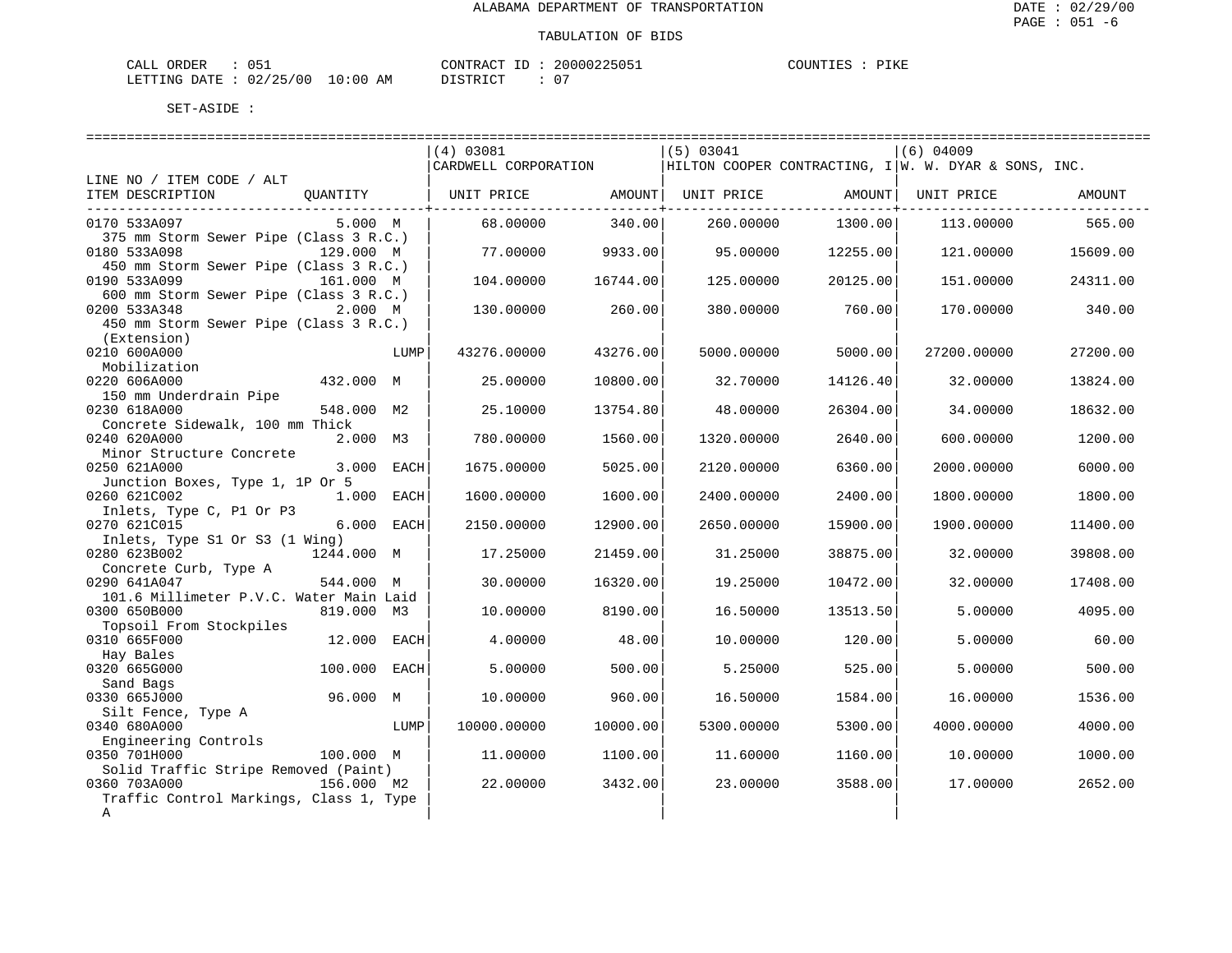| 051<br>ORDER<br>CALL                  | CONTRACT                                   | 20000225051<br>COUNTIES | DTITF<br><b>LIVE</b> |
|---------------------------------------|--------------------------------------------|-------------------------|----------------------|
| 10:00<br>02/25/00<br>LETTING<br>DATE. | $\sim$ $-$<br>ידי קידי פרי די ה<br>AΜ<br>◡ |                         |                      |

|                                         |           |      | (4) 03081            |            | $(5)$ 03041 |                  | $(6)$ 04009                                            |                  |
|-----------------------------------------|-----------|------|----------------------|------------|-------------|------------------|--------------------------------------------------------|------------------|
|                                         |           |      | CARDWELL CORPORATION |            |             |                  | HILTON COOPER CONTRACTING, I   W. W. DYAR & SONS, INC. |                  |
| LINE NO / ITEM CODE / ALT               |           |      |                      |            |             |                  |                                                        |                  |
| ITEM DESCRIPTION                        | QUANTITY  |      | UNIT PRICE           | AMOUNT     | UNIT PRICE  | AMOUNT           | UNIT PRICE                                             | AMOUNT           |
|                                         |           |      |                      |            |             |                  |                                                        |                  |
| 0370 740B000                            | 24.000 M2 |      | 125.00000            | 3000.00    | 89.00000    | 2136.00          | 120.00000                                              | 2880.00          |
| Construction Signs                      |           |      |                      |            |             |                  |                                                        |                  |
| 0380 740D000                            | 10.000    | EACH | 50.00000             | 500.00     | 42.00000    | 420.00           | 41.00000                                               | 410.00           |
| Channelizing Drums                      |           |      |                      |            |             |                  |                                                        |                  |
| 0390 740E000                            | 25.000    | EACH | 15.00000             | 375.00     | 12.75000    | 318.75           | 13,00000                                               | 325.00           |
|                                         |           |      |                      |            |             |                  |                                                        |                  |
| Cones (900 mm High)                     |           |      |                      |            |             |                  |                                                        |                  |
| 0400 740F002                            | 10.000    | EACH | 250.00000            | 2500.00    | 211,00000   | 2110.00          | 210.00000                                              | 2100.00          |
| Barricades, Type III                    |           |      |                      |            |             |                  |                                                        |                  |
| 0410 740M000                            | 25.000    | EACH | 10.00000             | 250.00     | 7.40000     | 185.00           | 8.00000                                                | 200.00           |
| Ballast For Cone                        |           |      |                      |            |             |                  |                                                        |                  |
| 0420 7400000<br>870.000 M               |           |      | 7.00000              | 6090.00    | 10,00000    | 8700.00          | 15,00000                                               | 13050.00         |
| Construction Safety Fence               |           |      |                      |            |             |                  |                                                        |                  |
| 0430 756A008<br>1235.000 M              |           |      | 30.00000             | 37050.00   | 33.00000    | 40755.00         | 32,00000                                               | 39520.00         |
| 129 mm Electrical Conduit, 1 Line, Type |           |      |                      |            |             |                  |                                                        |                  |
| 1 Installation                          |           |      |                      |            |             |                  |                                                        |                  |
| SECTION TOTALS                          |           |      | \$                   | 333,008.75 |             | 367,709.22<br>\$ |                                                        | 389,230.40       |
|                                         |           |      |                      |            |             |                  |                                                        |                  |
| CONTRACT TOTALS                         |           |      | \$                   | 333,008.75 |             | \$<br>367,709.22 |                                                        | Ŝ.<br>389,230.40 |
|                                         |           |      |                      |            |             |                  |                                                        |                  |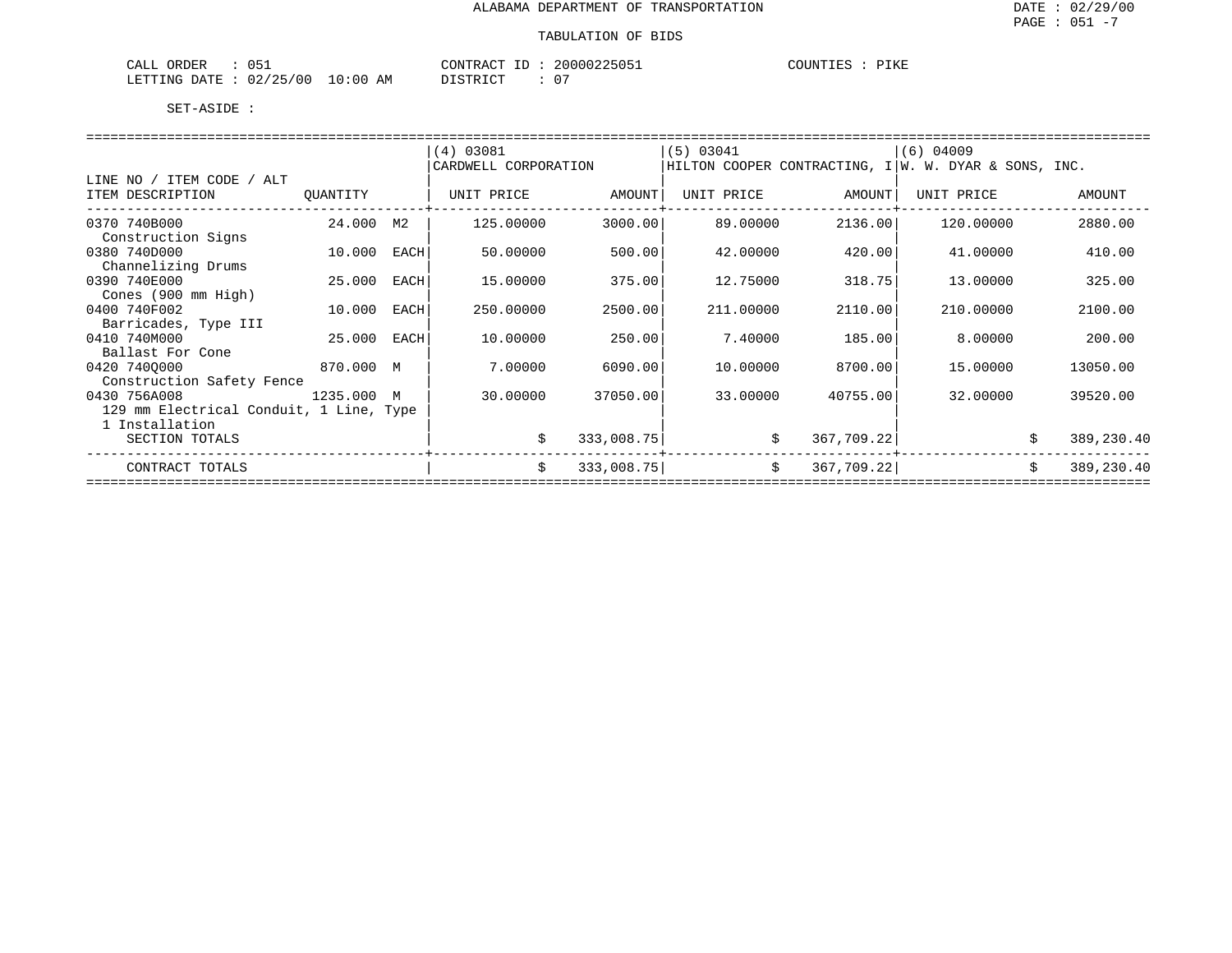# TABULATION OF BIDS

| ORDER<br>لىلطات       | $\sim$ $-$<br>11 L<br>ັບປົ              |           | CONTR<br>$\sim$<br>$- -$ | 200                    | ヘエびた<br>′⊥r.r |
|-----------------------|-----------------------------------------|-----------|--------------------------|------------------------|---------------|
| .RTTTNC<br>דים ∆<br>ᅭ | $\sim$ $-$<br>00'<br>$\sim$<br>UZ.<br>. | :00<br>AМ | TAT<br>. .               | $\sim$<br>$\mathbf{u}$ |               |

|                                               |              | $(7)$ 18046 |                    | (8) 02032                                                     |                   |            |        |
|-----------------------------------------------|--------------|-------------|--------------------|---------------------------------------------------------------|-------------------|------------|--------|
|                                               |              |             |                    | REESE & HOWELL, INC.   BULLARD EXCAVATING, INC.               |                   |            |        |
| LINE NO / ITEM CODE / ALT                     |              |             |                    |                                                               |                   |            |        |
| ITEM DESCRIPTION<br>------------------------- | OUANTITY     |             | ---------------+-- | UNIT PRICE             AMOUNT   UNIT PRICE             AMOUNT | _________________ | UNIT PRICE | AMOUNT |
| SECTION 0001 TOTAL                            |              |             |                    |                                                               |                   |            |        |
| 0010 206D000                                  | 161.000 M    | 33.00000    | 5313.00            | 32.89470                                                      | 5296.05           |            |        |
| Removing Pipe                                 |              |             |                    |                                                               |                   |            |        |
| 0020 206D002                                  | 353.000 M    | 16.50000    | 5824.50            | 4.93420                                                       | 1741.77           |            |        |
| Removing Curb                                 |              |             |                    |                                                               |                   |            |        |
| 0030 206E001                                  | 3.000 EACH   | 500.00000   | 1500.00            | 300.00000                                                     | 900.00            |            |        |
| Removing Inlets                               | 2.000 EACH   |             |                    |                                                               |                   |            |        |
| 0040 206E002<br>Removing Junction Boxes       |              | 500.00000   | 1000.00            | 300.00000                                                     | 600.00            |            |        |
| 0050 210A000                                  | 1741.000 M3  | 7.25000     | 12622.25           | 5.27320                                                       | 9180.64           |            |        |
| Unclassified Excavation                       |              |             |                    |                                                               |                   |            |        |
| 0060 210D021                                  | 1325.000 M3  | 10.25000    | 13581.25           | 8.50000                                                       | 11262.50          |            |        |
| Borrow Excavation (Loose Truckbed             |              |             |                    |                                                               |                   |            |        |
| Measurement) (A4 or Better)                   |              |             |                    |                                                               |                   |            |        |
| 0070 214A000                                  | 398.000 M3   | 13.00000    | 5174.00            | 6.59150                                                       | 2623.42           |            |        |
| Structure Excavation                          |              |             |                    |                                                               |                   |            |        |
| 0080 214B000                                  | 132.000 M3   | 15.00000    | 1980.00            | 10.54640                                                      | 1392.12           |            |        |
| Foundation Backfill, Local                    |              |             |                    |                                                               |                   |            |        |
| 0090 230A000                                  | 8.000 MRBS   | 1,00000     | 8.00               | 1000.00000                                                    | 8000.00           |            |        |
| Roadbed Processing                            |              |             |                    |                                                               |                   |            |        |
| 0100 301A042                                  | 8044.000 M2  | 3.60000     | 28958.40           | 4.39860                                                       | 35382.34          |            |        |
| Granular Soil Base Course, Type A, Road       |              |             |                    |                                                               |                   |            |        |
| Mixed, 150 mm Compacted Thickness             |              |             |                    |                                                               |                   |            |        |
| 0110 401A000                                  | 8044.000 M2  | 0.50000     | 4022.00            | 0.59510                                                       | 4786.98           |            |        |
| Bituminous Treatment A                        |              |             |                    |                                                               |                   |            |        |
| 0120 429A201                                  | 643.000 MTON | 47.75000    | 30703.25           | 48.63400                                                      | 31271.66          |            |        |
| Improved Bituminous Concrete Wearing          |              |             |                    |                                                               |                   |            |        |
| Surface Layer, 19.0 mm Maximum                |              |             |                    |                                                               |                   |            |        |
| Aggregate Size Mix, ESAL Range A              |              |             |                    |                                                               |                   |            |        |
| 0130 530A099                                  | 2.000 M      | 225.00000   | 450.00             | 328.94740                                                     | 657.89            |            |        |
| 300 mm Roadway Pipe (Class 3 R.C.)            |              |             |                    |                                                               |                   |            |        |
| (Extension)<br>0140 530A100                   | 9.000 M      |             | 1260.00            |                                                               |                   |            |        |
| 375 mm Roadway Pipe (Class 3 R.C.)            |              | 140.00000   |                    | 328.94740                                                     | 2960.53           |            |        |
| (Extension)                                   |              |             |                    |                                                               |                   |            |        |
| 0150 530A101                                  | 2.000 M      | 300.00000   | 600.00             | 328.94740                                                     | 657.89            |            |        |
| 450 mm Roadway Pipe (Class 3 R.C.)            |              |             |                    |                                                               |                   |            |        |
| (Extension)                                   |              |             |                    |                                                               |                   |            |        |
| 0160 530B011                                  | 2.000 M      | 300.00000   | 600.00             | 328.94740                                                     | 657.89            |            |        |
| 460 mm Span X 280 mm Rise Roadway Pipe        |              |             |                    |                                                               |                   |            |        |
| (Class 3 R.C.) (Extension)                    |              |             |                    |                                                               |                   |            |        |
|                                               |              |             |                    |                                                               |                   |            |        |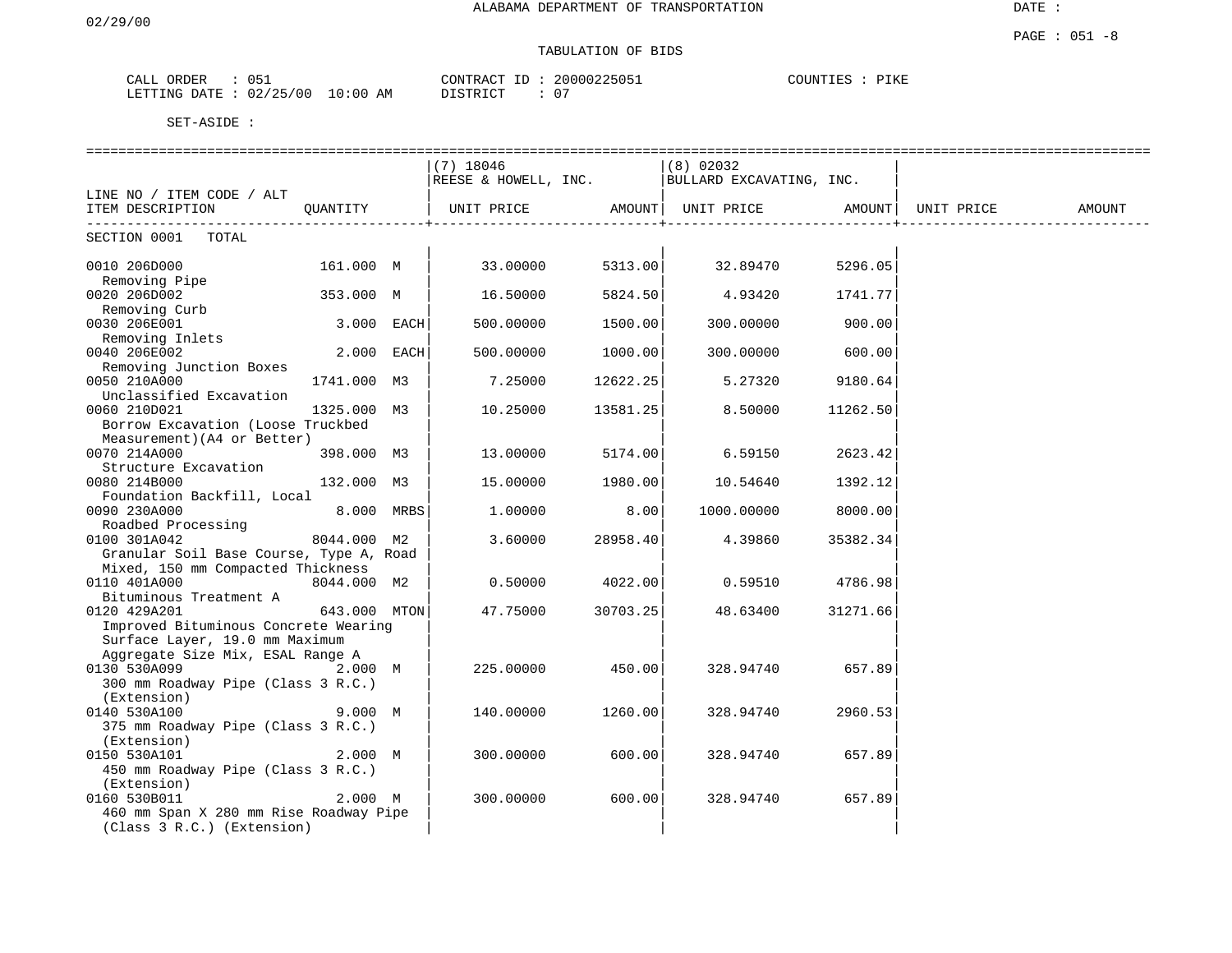| CALL ORDER                       | 051 |          | CONTRACT ID: 20000225051 | COUNTIES : PIKE |  |
|----------------------------------|-----|----------|--------------------------|-----------------|--|
| LETTING DATE : 02/25/00 10:00 AM |     | DISTRICT | $\cap$                   |                 |  |

|                                                                 |              |      | (7) 18046            |                    | $(8)$ 02032                                   |                  |            |        |
|-----------------------------------------------------------------|--------------|------|----------------------|--------------------|-----------------------------------------------|------------------|------------|--------|
|                                                                 |              |      |                      |                    | REESE & HOWELL, INC. BULLARD EXCAVATING, INC. |                  |            |        |
| LINE NO / ITEM CODE / ALT                                       |              |      |                      |                    |                                               |                  |            |        |
| ITEM DESCRIPTION QUANTITY   UNIT PRICE AMOUNT UNIT PRICE AMOUNT |              |      |                      |                    |                                               |                  | UNIT PRICE | AMOUNT |
| ______________________________________                          |              |      | 200.00000            | 1000.00            | ------+-------------                          |                  |            |        |
| 0170 533A097                                                    | 5.000 M      |      |                      |                    | 328.94740                                     | 1644.74          |            |        |
| 375 mm Storm Sewer Pipe (Class 3 R.C.)                          |              |      |                      |                    |                                               |                  |            |        |
| 0180 533A098<br>450 mm Storm Sewer Pipe (Class 3 R.C.)          | 129.000 M    |      | $170.00000$ 21930.00 |                    | 218.09210                                     | 28133.88         |            |        |
| 0190 533A099                                                    | 161.000 M    |      |                      | 220.00000 35420.00 | 346.05260                                     | 55714.47         |            |        |
| 600 mm Storm Sewer Pipe (Class 3 R.C.)                          |              |      |                      |                    |                                               |                  |            |        |
| 0200 533A348                                                    | 2.000 M      |      |                      | $300.00000$ 600.00 |                                               | 328.94740 657.89 |            |        |
|                                                                 |              |      |                      |                    |                                               |                  |            |        |
| 450 mm Storm Sewer Pipe (Class 3 R.C.)                          |              |      |                      |                    |                                               |                  |            |        |
| (Extension)<br>0210 600A000                                     |              | LUMP | 52000.00000          | 52000.00           | 20000.00000                                   | 20000.00         |            |        |
| Mobilization                                                    |              |      |                      |                    |                                               |                  |            |        |
| 0220 606A000                                                    | 432.000 M    |      |                      |                    |                                               |                  |            |        |
|                                                                 |              |      | 26.25000             | 11340.00           | 29.52010                                      | 12752.68         |            |        |
| 150 mm Underdrain Pipe                                          | 548.000 M2   |      |                      |                    |                                               |                  |            |        |
| 0230 618A000                                                    |              |      | 25.10000             | 13754.80           | 24.34640                                      | 13341.831        |            |        |
| Concrete Sidewalk, 100 mm Thick                                 |              |      |                      | 1560.00            |                                               |                  |            |        |
| 0240 620A000                                                    | 2.000 M3     |      | 780.00000            |                    | 980.92000                                     | 1961.84          |            |        |
| Minor Structure Concrete                                        |              |      |                      |                    |                                               |                  |            |        |
| 0250 621A000                                                    | 3.000 EACH   |      | 1675.00000           | 5025.00            | 1500.00000                                    | 4500.00          |            |        |
| Junction Boxes, Type 1, 1P Or 5                                 |              |      |                      |                    |                                               |                  |            |        |
| 0260 621C002                                                    | 1.000 EACH   |      | 1600.00000           | 1600.00            | 2500.00000                                    | 2500.00          |            |        |
| Inlets, Type C, P1 Or P3                                        | 6.000 EACH   |      |                      | 12900.00           |                                               |                  |            |        |
| 0270 621C015                                                    |              |      | 2150.00000           |                    | 1500.00000                                    | 9000.00          |            |        |
| Inlets, Type S1 Or S3 (1 Wing)<br>0280 623B002                  | 1244.000 M   |      | 17.25000             | 21459.00           | 39.00000                                      | 48516.00         |            |        |
| Concrete Curb, Type A                                           |              |      |                      |                    |                                               |                  |            |        |
| 0290 641A047                                                    | 544.000 M    |      | 47.50000             | 25840.00           | 32.00000                                      | 17408.00         |            |        |
| 101.6 Millimeter P.V.C. Water Main Laid                         |              |      |                      |                    |                                               |                  |            |        |
| 0300 650B000                                                    | 819.000 M3   |      | 10.50000             | 8599.50            | 6.50000                                       | 5323.50          |            |        |
| Topsoil From Stockpiles                                         |              |      |                      |                    |                                               |                  |            |        |
| 0310 665F000                                                    | 12.000 EACH  |      | 10.00000             | 120.00             | 5.00000                                       | 60.00            |            |        |
| Hay Bales                                                       |              |      |                      |                    |                                               |                  |            |        |
| 0320 665G000                                                    | 100.000 EACH |      | 7.00000              | 700.00             | 5.00000                                       | 500.00           |            |        |
| Sand Bags                                                       |              |      |                      |                    |                                               |                  |            |        |
| 0330 665J000                                                    | 96.000 M     |      | 15.00000             | 1440.00            | 17.59870                                      | 1689.48          |            |        |
| Silt Fence, Type A                                              |              |      |                      |                    |                                               |                  |            |        |
| 0340 680A000                                                    |              | LUMP | 12000.00000          | 12000.00           | 5000.00000                                    | 5000.00          |            |        |
| Engineering Controls                                            |              |      |                      |                    |                                               |                  |            |        |
| 0350 701H000                                                    | 100.000 M    |      | 11.00000             | 1100.00            | 11.55000                                      | 1155.00          |            |        |
| Solid Traffic Stripe Removed (Paint)                            |              |      |                      |                    |                                               |                  |            |        |
| 0360 703A000                                                    | 156.000 M2   |      | 22.00000             | 3432.00            | 23.10000                                      | 3603.60          |            |        |
| Traffic Control Markings, Class 1, Type                         |              |      |                      |                    |                                               |                  |            |        |
| A                                                               |              |      |                      |                    |                                               |                  |            |        |
|                                                                 |              |      |                      |                    |                                               |                  |            |        |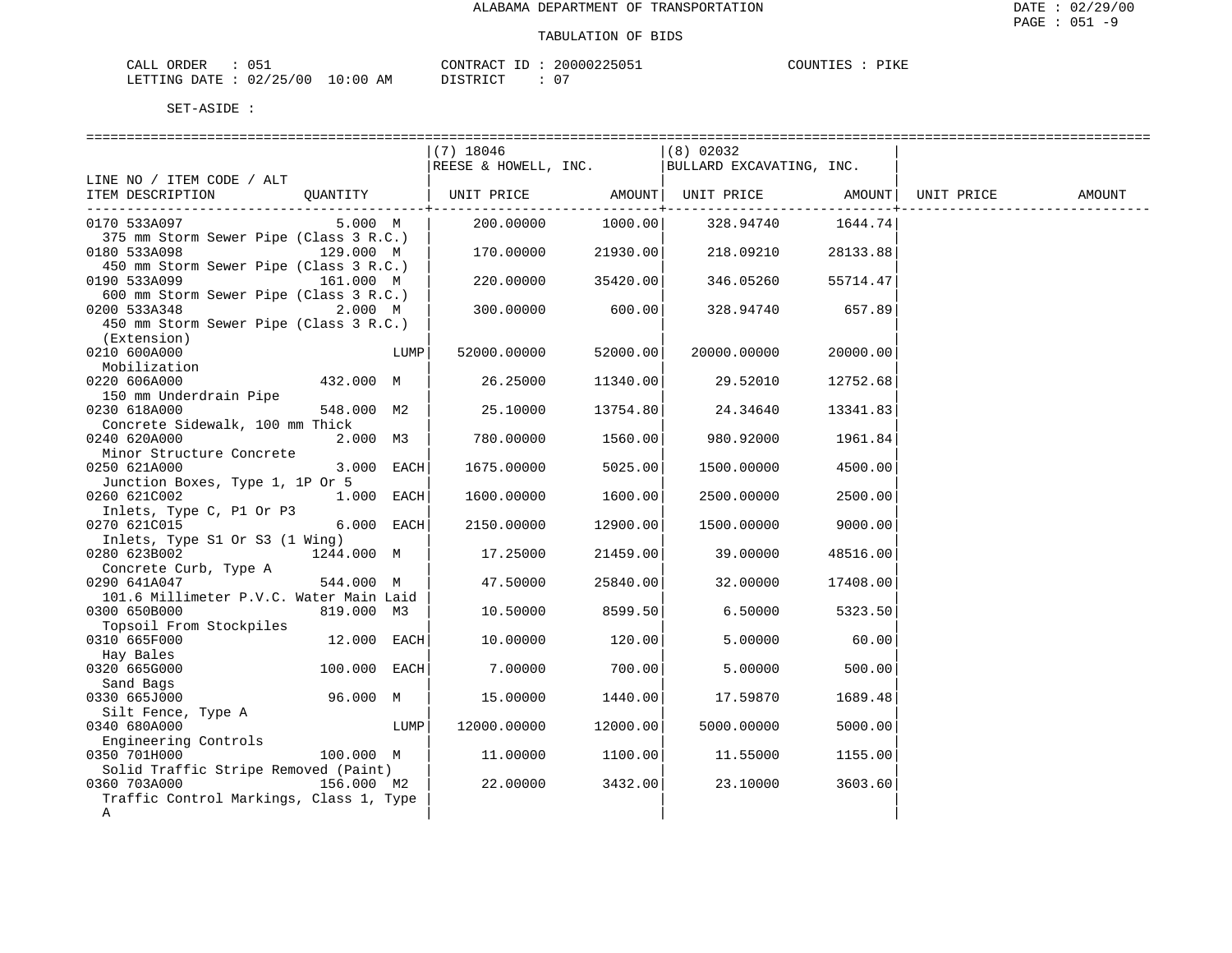| $\sim -$<br>ORDER<br>CALL<br>ັບປ⊥ | $\pi$ $\sim$<br>CONTRAC       | 20000225051<br>ZUUUU' | $- - - - -$<br>COUNTIES<br>.<br>ם גובי |
|-----------------------------------|-------------------------------|-----------------------|----------------------------------------|
| 02/25/00<br>LETTING DATE          | 10:00<br>AΜ<br>די הדי אידי את |                       |                                        |

|                                                                                                                                                                                                                                                                                                                                                                                                                                              |                                                                         | $(7)$ 18046                                                                                                                                                                               |                                                                                            | (8) 02032                                                                                                                                           |                                                                                              |  |
|----------------------------------------------------------------------------------------------------------------------------------------------------------------------------------------------------------------------------------------------------------------------------------------------------------------------------------------------------------------------------------------------------------------------------------------------|-------------------------------------------------------------------------|-------------------------------------------------------------------------------------------------------------------------------------------------------------------------------------------|--------------------------------------------------------------------------------------------|-----------------------------------------------------------------------------------------------------------------------------------------------------|----------------------------------------------------------------------------------------------|--|
|                                                                                                                                                                                                                                                                                                                                                                                                                                              |                                                                         |                                                                                                                                                                                           |                                                                                            |                                                                                                                                                     |                                                                                              |  |
|                                                                                                                                                                                                                                                                                                                                                                                                                                              |                                                                         |                                                                                                                                                                                           |                                                                                            |                                                                                                                                                     |                                                                                              |  |
|                                                                                                                                                                                                                                                                                                                                                                                                                                              |                                                                         |                                                                                                                                                                                           |                                                                                            |                                                                                                                                                     |                                                                                              |  |
|                                                                                                                                                                                                                                                                                                                                                                                                                                              |                                                                         |                                                                                                                                                                                           |                                                                                            |                                                                                                                                                     |                                                                                              |  |
|                                                                                                                                                                                                                                                                                                                                                                                                                                              |                                                                         |                                                                                                                                                                                           |                                                                                            |                                                                                                                                                     |                                                                                              |  |
|                                                                                                                                                                                                                                                                                                                                                                                                                                              |                                                                         |                                                                                                                                                                                           |                                                                                            |                                                                                                                                                     |                                                                                              |  |
|                                                                                                                                                                                                                                                                                                                                                                                                                                              |                                                                         |                                                                                                                                                                                           |                                                                                            |                                                                                                                                                     |                                                                                              |  |
|                                                                                                                                                                                                                                                                                                                                                                                                                                              |                                                                         |                                                                                                                                                                                           |                                                                                            |                                                                                                                                                     |                                                                                              |  |
|                                                                                                                                                                                                                                                                                                                                                                                                                                              |                                                                         |                                                                                                                                                                                           |                                                                                            |                                                                                                                                                     |                                                                                              |  |
|                                                                                                                                                                                                                                                                                                                                                                                                                                              |                                                                         |                                                                                                                                                                                           |                                                                                            |                                                                                                                                                     |                                                                                              |  |
|                                                                                                                                                                                                                                                                                                                                                                                                                                              |                                                                         |                                                                                                                                                                                           |                                                                                            |                                                                                                                                                     |                                                                                              |  |
|                                                                                                                                                                                                                                                                                                                                                                                                                                              |                                                                         |                                                                                                                                                                                           |                                                                                            |                                                                                                                                                     |                                                                                              |  |
|                                                                                                                                                                                                                                                                                                                                                                                                                                              |                                                                         |                                                                                                                                                                                           |                                                                                            |                                                                                                                                                     |                                                                                              |  |
|                                                                                                                                                                                                                                                                                                                                                                                                                                              |                                                                         |                                                                                                                                                                                           |                                                                                            |                                                                                                                                                     |                                                                                              |  |
|                                                                                                                                                                                                                                                                                                                                                                                                                                              |                                                                         |                                                                                                                                                                                           |                                                                                            |                                                                                                                                                     |                                                                                              |  |
|                                                                                                                                                                                                                                                                                                                                                                                                                                              |                                                                         |                                                                                                                                                                                           |                                                                                            |                                                                                                                                                     |                                                                                              |  |
|                                                                                                                                                                                                                                                                                                                                                                                                                                              |                                                                         |                                                                                                                                                                                           |                                                                                            |                                                                                                                                                     |                                                                                              |  |
|                                                                                                                                                                                                                                                                                                                                                                                                                                              |                                                                         |                                                                                                                                                                                           |                                                                                            |                                                                                                                                                     |                                                                                              |  |
|                                                                                                                                                                                                                                                                                                                                                                                                                                              |                                                                         |                                                                                                                                                                                           |                                                                                            |                                                                                                                                                     |                                                                                              |  |
|                                                                                                                                                                                                                                                                                                                                                                                                                                              |                                                                         |                                                                                                                                                                                           |                                                                                            |                                                                                                                                                     |                                                                                              |  |
|                                                                                                                                                                                                                                                                                                                                                                                                                                              |                                                                         |                                                                                                                                                                                           |                                                                                            |                                                                                                                                                     |                                                                                              |  |
|                                                                                                                                                                                                                                                                                                                                                                                                                                              |                                                                         |                                                                                                                                                                                           |                                                                                            |                                                                                                                                                     |                                                                                              |  |
|                                                                                                                                                                                                                                                                                                                                                                                                                                              |                                                                         |                                                                                                                                                                                           |                                                                                            |                                                                                                                                                     |                                                                                              |  |
| LINE NO / ITEM CODE / ALT<br>ITEM DESCRIPTION QUANTITY<br>0370 740B000<br>Construction Signs<br>0380 740D000<br>Channelizing Drums<br>0390 740E000<br>Cones (900 mm High)<br>0400 740F002<br>Barricades, Type III<br>0410 740M000<br>Ballast For Cone<br>0420 7400000<br>870.000 M<br>Construction Safety Fence<br>0430 756A008 1235.000 M<br>129 mm Electrical Conduit, 1 Line, Type<br>1 Installation<br>SECTION TOTALS<br>CONTRACT TOTALS | 24.000 M2  <br>10.000 EACH<br>25.000 EACH<br>10.000 EACH<br>25.000 EACH | REESE & HOWELL, INC.<br>  UNIT PRICE       AMOUNT  UNIT PRICE       AMOUNT  UNIT PRICE       AMOUNT<br>100.00000<br>25.00000<br>350.00000<br>10.00000<br>11.50000<br>26.25000<br>\$<br>\$ | 1000.00<br>625.00<br>3500.00<br>250.00<br>10005.00<br>32418.75<br>397,871.70<br>397,871.70 | BULLARD EXCAVATING, INC.<br>$194.00000$ $4656.00$ $129.84760$ $3116.34$<br>25.00000<br>5.00000<br>175.00000<br>5.00000<br>5.80000<br>32.00000<br>\$ | 250.00<br>125.00<br>1750.00<br>125.00<br>5046.00<br>39520.00<br>\$ 400,766.93]<br>400,766.93 |  |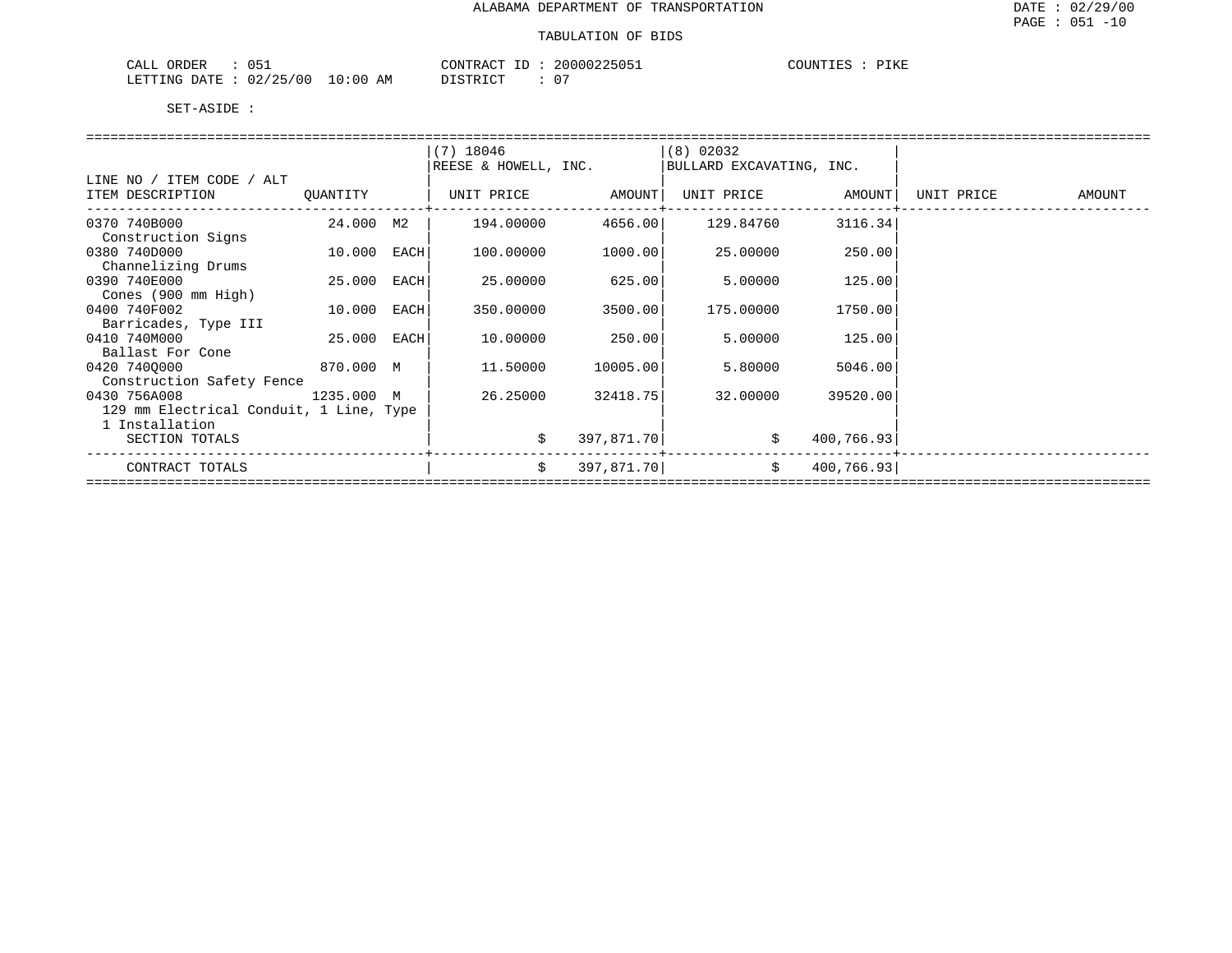DATE :

### VENDOR RANKING

|      | CALL ORDER<br>LETTING DATE: 02/25/00        | $\therefore$ 052<br>10:00 AM                                         | CONTRACT ID: 20000225052<br>DISTRICT<br>$\colon$ 01                                                                                                         |              | COUNTIES : CULLMAN |                                |                             |
|------|---------------------------------------------|----------------------------------------------------------------------|-------------------------------------------------------------------------------------------------------------------------------------------------------------|--------------|--------------------|--------------------------------|-----------------------------|
|      | CONTRACT DESCRIPTION :<br>on<br>SET-ASIDE : | four lane section east of S.R.#157. Length 3.750 mi.                 | CONTRACT TIME : 45<br>RURAL<br>for constructing the Planing, Resurfacing and Traffic Stripe<br>S.R.#74 (U.S.#278) from U.S.#31 in Cullman to the end of the | Working Days | (available days)   | PROJECT(S): 99-301-224-074-001 |                             |
| RANK |                                             | VENDOR NO. / NAME                                                    |                                                                                                                                                             |              |                    | TOTAL<br><b>BID</b>            | % OVER<br>LOW BID           |
|      | 19010<br>23009                              | SHELBY CONTRACTING COMPANY, INC.<br>WHITAKER CONTRACTING CORPORATION |                                                                                                                                                             |              | \$                 | 606,247.41<br>606,307.05       | $100.0000$ $8$<br>100.0098% |

3 07002 GOOD HOPE CONTRACTING CO., INC. \$ 631,083.28 104.0966%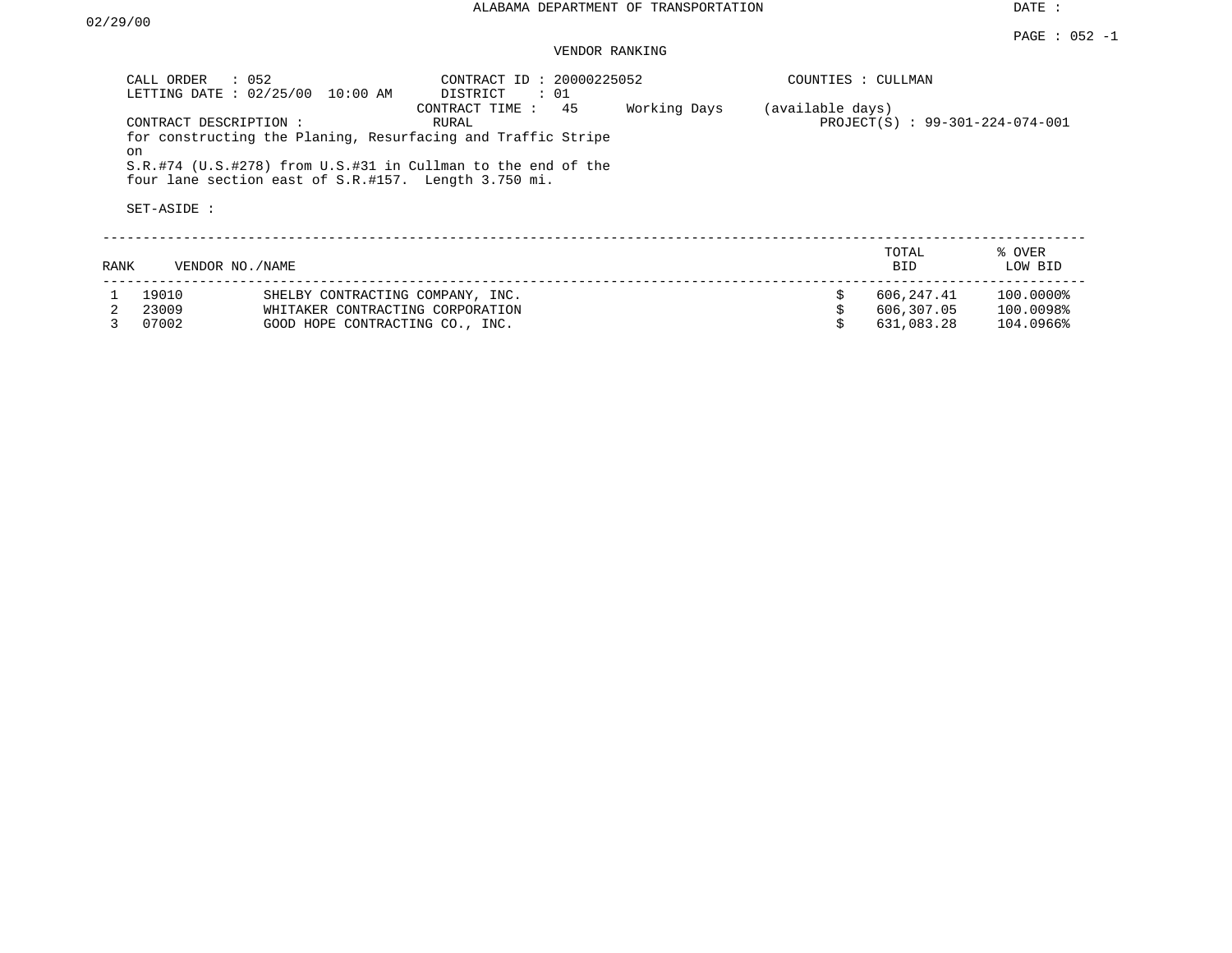| CALL ORDER                       |  |          | CONTRACT ID: 20000225052 | COUNTIES : CULLMAN |
|----------------------------------|--|----------|--------------------------|--------------------|
| LETTING DATE : 02/25/00 10:00 AM |  | DISTRICT | 01                       |                    |

|                                         |               |      | ==============================                                                        |           | =============================== |                     | ================================== |           |
|-----------------------------------------|---------------|------|---------------------------------------------------------------------------------------|-----------|---------------------------------|---------------------|------------------------------------|-----------|
|                                         |               |      | $(1)$ 19010                                                                           |           | $(2)$ 23009                     |                     | (3) 07002                          |           |
|                                         |               |      | SHELBY CONTRACTING COMPANY, WHITAKER CONTRACTING CORPORA GOOD HOPE CONTRACTING CO., I |           |                                 |                     |                                    |           |
| LINE NO / ITEM CODE / ALT               |               |      |                                                                                       |           |                                 |                     |                                    |           |
| ITEM DESCRIPTION                        | OUANTITY      |      | UNIT PRICE           AMOUNT  UNIT PRICE         AMOUNT                                |           |                                 |                     | UNIT PRICE                         | AMOUNT    |
| ------------------------------          |               |      | ----------------                                                                      |           |                                 | -----------------+- |                                    |           |
| SECTION 0001 Total                      |               |      |                                                                                       |           |                                 |                     |                                    |           |
|                                         |               |      |                                                                                       |           |                                 |                     |                                    |           |
| 0010 212A000                            | 130.000 STA   |      | 15.00000                                                                              | 1950.00   | 12.00000                        | 1560.00             | 20.00000                           | 2600.00   |
| Machine Grading Shoulders               |               |      |                                                                                       |           |                                 |                     |                                    |           |
| 0020 405A000                            | 3000.000 GAL  |      | 0.01000                                                                               | 30.00     | 0.95000                         | 2850.00             | 2,00000                            | 6000.00   |
| Tack Coat                               |               |      |                                                                                       |           |                                 |                     |                                    |           |
| 0030 408A052                            | 99660.000 SY  |      | 0.31130                                                                               | 31024.16  | 0.28000                         | 27904.80            | 0.36000                            | 35877.60  |
| Planing Existing Pavement               |               |      |                                                                                       |           |                                 |                     |                                    |           |
| (Approximately 1.10" Thru 2.0" Thick)   |               |      |                                                                                       |           |                                 |                     |                                    |           |
| 0040 408A053                            | 3000.000 SOYD |      | 0.50000                                                                               | 1500.00   | 1.25000                         | 3750.00             | 2,00000                            | 6000.00   |
| Planing Existing Pavement               |               |      |                                                                                       |           |                                 |                     |                                    |           |
| (Approximately 2.10" Thru 3.0" Thick)   |               |      |                                                                                       |           |                                 |                     |                                    |           |
| 0050 429A261                            | 7500.000 TON  |      | 32.34000                                                                              | 242550.00 | 29.55000                        | 221625.00           | 28.74000                           | 215550.00 |
| Improved Bituminous Concrete Wearing    |               |      |                                                                                       |           |                                 |                     |                                    |           |
| Surface Layer, 3/4" Maximum Aggregate   |               |      |                                                                                       |           |                                 |                     |                                    |           |
| Size Mix, ESAL Range D                  |               |      |                                                                                       |           |                                 |                     |                                    |           |
| 0060 429B261                            | 8050.000 TON  |      | 24.95000                                                                              | 200847.50 | 24.16000                        | 194488.00           | 25.47000                           | 205033.50 |
| Improved Bituminous Concrete Binder     |               |      |                                                                                       |           |                                 |                     |                                    |           |
| Layer, 1" Maximum Aggregate Size Mix,   |               |      |                                                                                       |           |                                 |                     |                                    |           |
| ESAL Range D                            |               |      |                                                                                       |           |                                 |                     |                                    |           |
| 0070 429B266                            | 50.000 TON    |      | 30,00000                                                                              | 1500.00   | 32.00000                        | 1600.00             | 38,00000                           | 1900.00   |
| Improved Bituminous Concrete Binder     |               |      |                                                                                       |           |                                 |                     |                                    |           |
| Layer, Patching, 1 1/2" Maximum         |               |      |                                                                                       |           |                                 |                     |                                    |           |
| Aggregate Size Mix, ESAL Range D        |               |      |                                                                                       |           |                                 |                     |                                    |           |
| 0080 429B270                            | 500.000 TON   |      | 25.08000                                                                              | 12540.00  | 24.16000                        | 12080.00            | 28,00000                           | 14000.00  |
| Improved Bituminous Concrete Binder     |               |      |                                                                                       |           |                                 |                     |                                    |           |
| Layer, Leveling, 1 1/2" Maximum         |               |      |                                                                                       |           |                                 |                     |                                    |           |
| Aggregate Size Mix, ESAL Range D        |               |      |                                                                                       |           |                                 |                     |                                    |           |
| 0090 430B004                            | 1190.000 TNCP |      | 12,00000                                                                              | 14280.00  | 9.75000                         | 11602.50            | 10.54000                           | 12542.60  |
| Aggregate Surfacing (AHD #810)          |               |      |                                                                                       |           |                                 |                     |                                    |           |
| 0100 600A000                            |               | LUMP | 2370.00000                                                                            | 2370.00   | 10598.00000                     | 10598.00            | 12350.33000                        | 12350.33  |
| Mobilization                            |               |      |                                                                                       |           |                                 |                     |                                    |           |
| 0110 701C000                            | 19.000 MILE   |      | 75.00000                                                                              | 1425.00   | 340.00000                       | 6460.00             | 320,00000                          | 6080.00   |
| Broken Temporary Traffic Stripe         |               |      |                                                                                       |           |                                 |                     |                                    |           |
| 0120 701C001                            | 40.000 MILE   |      | 140.00000                                                                             | 5600.00   | 375.00000                       | 15000.00            | 360.00000                          | 14400.00  |
| Solid Temporary Traffic Stripe          |               |      |                                                                                       |           |                                 |                     |                                    |           |
| 0130 702A007<br>1.000 MILE              |               |      | 1850.00000                                                                            | 1850.00   | 1850.00000                      | 1850.00             | 2000.00000                         | 2000.00   |
| Broken Yellow, Inverted Profile Traffic |               |      |                                                                                       |           |                                 |                     |                                    |           |
| Stripe (6" Wide)                        |               |      |                                                                                       |           |                                 |                     |                                    |           |
| 0140 702A008                            | 6.000 MILE    |      | 3700.00000                                                                            | 22200.00  | 3700.00000                      | 22200.00            | 3700.00000                         | 22200.00  |
| Solid White, Inverted Profile Traffic   |               |      |                                                                                       |           |                                 |                     |                                    |           |
| Stripe (6" Wide)                        |               |      |                                                                                       |           |                                 |                     |                                    |           |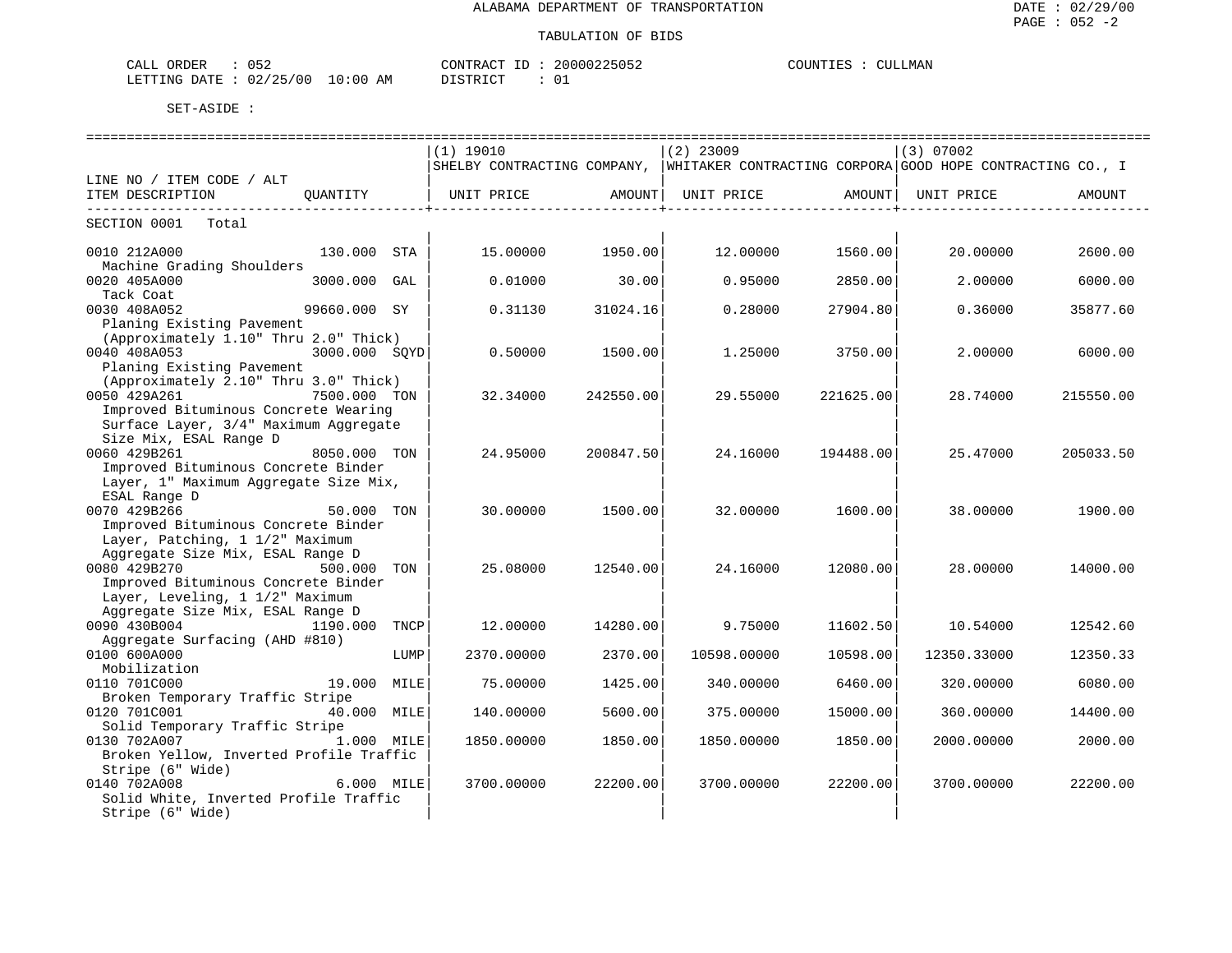| CALI | ORDER | $\sim$ $ \sim$<br>152  |               | CONTRACT | TD. | 20000225052   | COUNTIES | CULLMAN |
|------|-------|------------------------|---------------|----------|-----|---------------|----------|---------|
|      |       | LETTING DATE: 02/25/00 | LO : 00<br>AM | . ו חידי |     | $\sim$ $\sim$ |          |         |

|                                                       |                 | (1) 19010  |             | $(2)$ 23009                                                                           |                   | (3) 07002  |                  |
|-------------------------------------------------------|-----------------|------------|-------------|---------------------------------------------------------------------------------------|-------------------|------------|------------------|
|                                                       |                 |            |             | SHELBY CONTRACTING COMPANY, WHITAKER CONTRACTING CORPORA GOOD HOPE CONTRACTING CO., I |                   |            |                  |
| LINE NO / ITEM CODE / ALT                             |                 |            |             |                                                                                       |                   |            |                  |
| ITEM DESCRIPTION                                      | OUANTITY        | UNIT PRICE | AMOUNT      | UNIT PRICE                                                                            | AMOUNT            | UNIT PRICE | AMOUNT           |
| 0150 702A009                                          | 8.000 MILE      | 3700.00000 | 29600.00    | 3700.00000                                                                            | 29600.00          | 3700.00000 | 29600.00         |
| Solid Yellow, Inverted Profile Traffic                |                 |            |             |                                                                                       |                   |            |                  |
| Stripe (6" Wide)                                      |                 |            |             |                                                                                       |                   |            |                  |
| 0160 702A010                                          | 6.000 MILE      | 1850.00000 | 11100.00    | 1850.00000                                                                            | 11100.00          | 1850.00000 | 11100.00         |
| Broken White, Inverted Profile Traffic                |                 |            |             |                                                                                       |                   |            |                  |
| Stripe (6" Wide)                                      |                 |            |             |                                                                                       |                   |            |                  |
| 0170 702B001                                          | 300.000 LF      | 1,40000    | 420.00      | 1,40000                                                                               | 420.00            | 1.40000    | 420.00           |
| Dotted Inverted Profile Traffic Stripe                |                 |            |             |                                                                                       |                   |            |                  |
| (6" Wide)                                             |                 |            |             |                                                                                       |                   |            |                  |
| 0180 703A002                                          | 1100.000 SQFT   | 2.00000    | 2200.00     | 2.00000                                                                               | 2200.00           | 2.50000    | 2750.00          |
| Traffic Control Markings, Class 2, Type               |                 |            |             |                                                                                       |                   |            |                  |
| A<br>0190 703B002                                     |                 | 3.00000    | 345.00      |                                                                                       |                   | 3.00000    | 345.00           |
| Traffic Control Legends, Class 2, Type A              | 115.000 SOFT    |            |             | 3.00000                                                                               | 345.00            |            |                  |
| 0200 705A030                                          | 50.000 EACH     | 4.75000    | 237.50      | 4.75000                                                                               | 237.50            | 5.25000    | 262.50           |
| Pavement Markers, Class A-H, Type 2-C                 |                 |            |             |                                                                                       |                   |            |                  |
| 0210 705A031                                          | 775.000 EACH    | 4.75000    | 3681.25     | 4.75000                                                                               | 3681.25           | 5.00000    | 3875.00          |
| Pavement Markers, Class A-H, Type 1-A                 |                 |            |             |                                                                                       |                   |            |                  |
| 0220 705A037                                          | 850.000 EACH    | 4.75000    | 4037.50     | 4.75000                                                                               | 4037.50           | 5.25000    | 4462.50          |
| Pavement Markers, Class A-H, Type 2-D                 |                 |            |             |                                                                                       |                   |            |                  |
| 0230 705A038                                          | 50.000 EACH     | 4.75000    | 237.50      | 4.75000                                                                               | 237.50            | 5.25000    | 262.50           |
| Pavement Markers, Class A-H, Type 2-E                 |                 |            |             |                                                                                       |                   |            |                  |
| 0240 730H000                                          | 3580.000 LF     | 2.30000    | 8234.00     | 3.00000                                                                               | 10740.00          | 3.00000    | 10740.00         |
| Loop Detector                                         |                 |            |             |                                                                                       |                   |            |                  |
| 0250 7301000                                          | 1600.000 LF     | 2.50000    | 4000.00     | 0.50000                                                                               | 800.00            | 0.50000    | 800.00           |
| Shielded Loop Detector Home-Run Cable<br>0260 730K000 | 2.000 EACH      | 225,00000  | 450.00      | 275.00000                                                                             | 550.00            | 275,00000  | 550.00           |
| Traffic Signal Junction Box                           |                 |            |             |                                                                                       |                   |            |                  |
| 0270 740B000                                          | 519.000 SOFT    | 2.00000    | 1038.00     | 10.00000                                                                              | 5190.00           | 8.25000    | 4281.75          |
| Construction Signs                                    |                 |            |             |                                                                                       |                   |            |                  |
| 0280 740E000                                          | 200.000<br>EACH | 0.00000    | 0.00        | 10.00000                                                                              | 2000.00           | 12.00000   | 2400.00          |
| Cones (36 Inches High)                                |                 |            |             |                                                                                       |                   |            |                  |
| 0290 740M000                                          | 200.000 EACH    | 0.00000    | 0.00        | 2.00000                                                                               | 400.00            | 6,00000    | 1200.00          |
| Weight For Cone                                       |                 |            |             |                                                                                       |                   |            |                  |
| 0300 741C010                                          | 1.000 EACH      | 1000.00000 | 1000.00     | 1200.00000                                                                            | 1200.00           | 1500.00000 | 1500.00          |
| Portable Sequential Arrow And Chevron                 |                 |            |             |                                                                                       |                   |            |                  |
| Sign Unit                                             |                 |            |             |                                                                                       |                   |            |                  |
| SECTION TOTALS                                        |                 | \$         | 606, 247.41 |                                                                                       | 606, 307.05<br>\$ |            | \$<br>631,083.28 |
| CONTRACT TOTALS                                       |                 | Ŝ.         | 606, 247.41 | Ŝ.                                                                                    | 606, 307.05       |            | 631,083.28       |
|                                                       |                 |            |             |                                                                                       |                   |            |                  |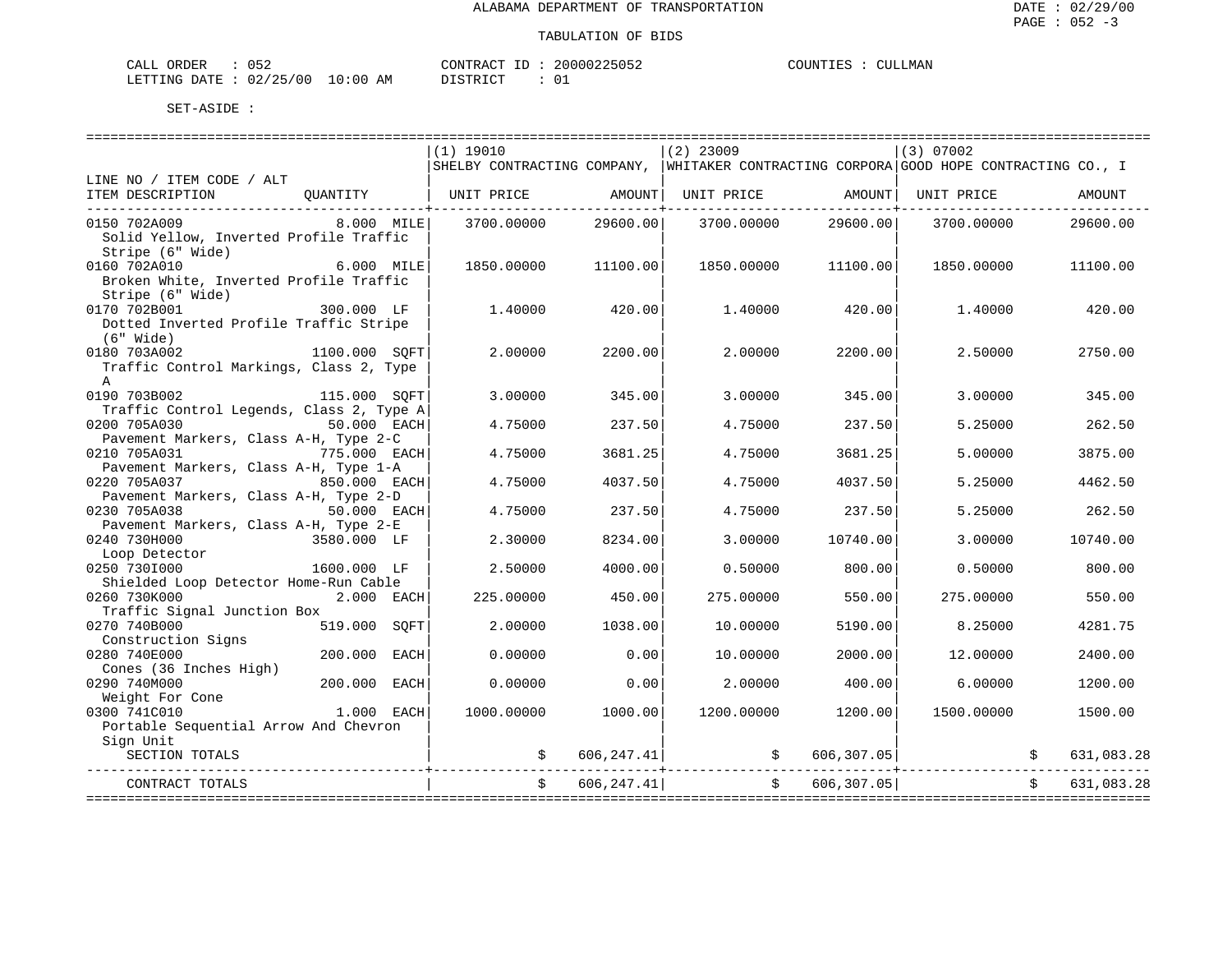DATE :

## VENDOR RANKING

|      | CALL ORDER<br>$\therefore$ 053<br>LETTING DATE: 02/25/00 | 10:00 AM                        | CONTRACT ID: 20000225053<br>DISTRICT<br>$\therefore$ 03                                                                                                                                                                         |              |                  | COUNTIES : JEFFERSON            |                   |
|------|----------------------------------------------------------|---------------------------------|---------------------------------------------------------------------------------------------------------------------------------------------------------------------------------------------------------------------------------|--------------|------------------|---------------------------------|-------------------|
|      | CONTRACT DESCRIPTION:<br>SET-ASIDE :                     |                                 | 30<br>CONTRACT TIME:<br>BIRMINGHAM<br>for constructing the Planing, Resurfacing and Traffic Stripe<br>on S.R.#3 (U.S.#31) from the north city limits of Fultondale<br>(MP 284.400) to North Road (MP 288.800). Length 4.400 mi. | Working Days | (available days) | PROJECT(S) : 99-303-371-003-009 |                   |
| RANK | VENDOR NO./NAME                                          |                                 |                                                                                                                                                                                                                                 |              |                  | TOTAL<br>BID.                   | % OVER<br>LOW BID |
|      | 07002                                                    | GOOD HOPE CONTRACTING CO., INC. |                                                                                                                                                                                                                                 |              |                  | 868,097.75                      | 100.0000%         |
|      | 01018                                                    | APAC-ALABAMA, INC.              |                                                                                                                                                                                                                                 |              |                  | 928,335.00                      | 106.9389%         |
|      | 04013                                                    | DUNN CONSTRUCTION CO., INC.     |                                                                                                                                                                                                                                 |              |                  | 967,109.53                      | 111.4056%         |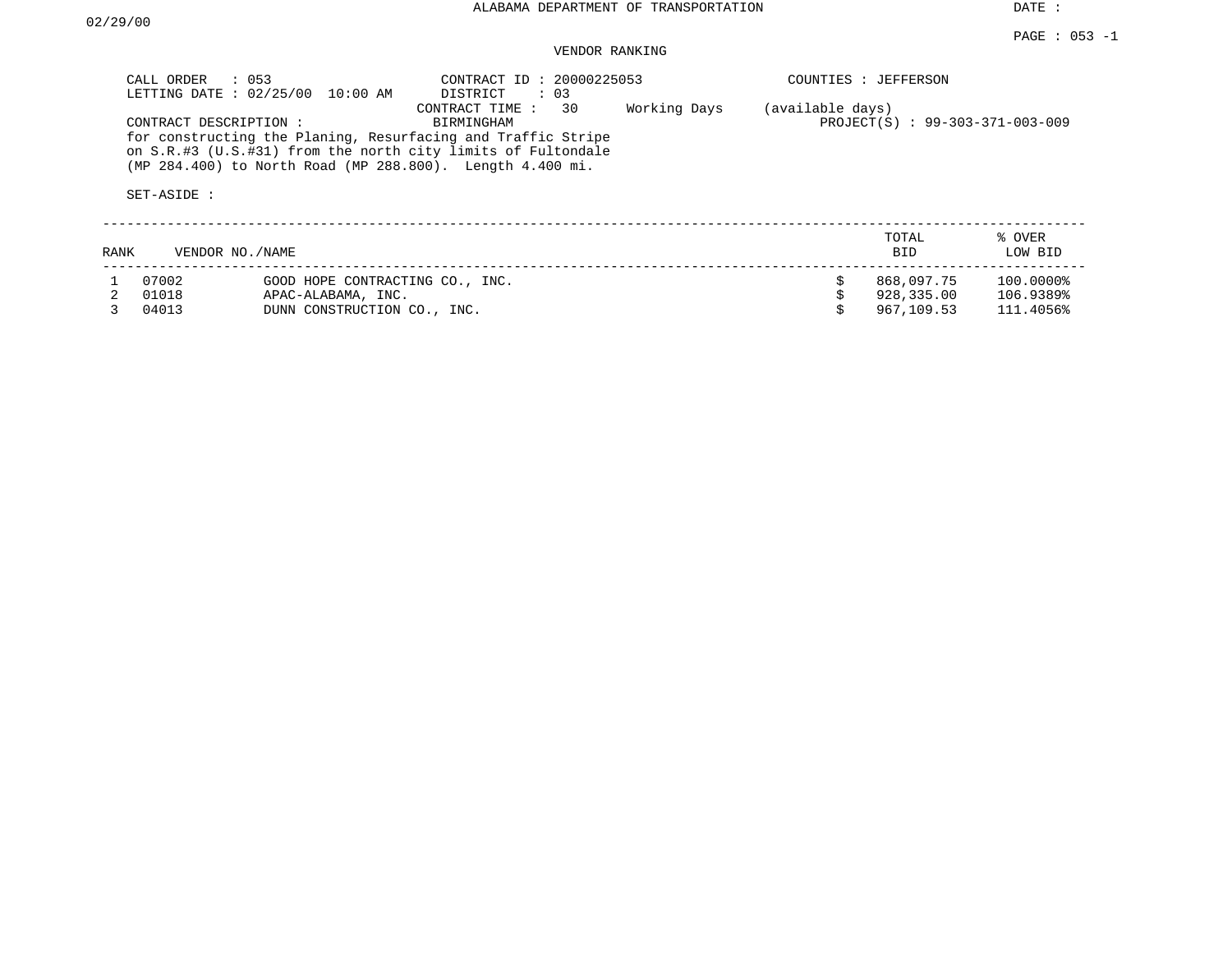| CALL ORDER                      |          | CONTRACT ID: 20000225053 | COUNTIES : JEFFERSON |
|---------------------------------|----------|--------------------------|----------------------|
| LETTING DATE: 02/25/00 10:00 AM | DISTRICT |                          |                      |

|                                                  |               |             |           |             |           |                                                                                         | ================================ |
|--------------------------------------------------|---------------|-------------|-----------|-------------|-----------|-----------------------------------------------------------------------------------------|----------------------------------|
|                                                  |               | (1) 07002   |           | $(2)$ 01018 |           | (3) 04013                                                                               |                                  |
|                                                  |               |             |           |             |           | $ $ GOOD HOPE CONTRACTING CO., I $ $ APAC-ALABAMA, INC. $ $ DUNN CONSTRUCTION CO., INC. |                                  |
| LINE NO / ITEM CODE / ALT                        |               |             |           |             |           |                                                                                         |                                  |
| ITEM DESCRIPTION                                 | OUANTITY      |             |           |             |           |                                                                                         | AMOUNT                           |
| --------------------------<br>SECTION 0001 Total |               |             |           |             |           |                                                                                         |                                  |
|                                                  |               |             |           |             |           |                                                                                         |                                  |
| 0010 305A040                                     | 431.000 CYCP  | 10.00000    | 4310.00   | 8.65000     | 3728.15   | 15.16000                                                                                | 6533.96                          |
| Soil Aggregate, Section 823, CHERT OR            |               |             |           |             |           |                                                                                         |                                  |
| RED DOG                                          |               |             |           |             |           |                                                                                         |                                  |
| 0020 401B108                                     | 1052.000 SYCP | 4.00000     | 4208.00   | 5.00000     | 5260.00   | 2.57000                                                                                 | 2703.64                          |
| Bituminous Treatment G (With Polymer             |               |             |           |             |           |                                                                                         |                                  |
| Additive)                                        |               |             |           |             |           |                                                                                         |                                  |
| 0030 405A000                                     | 5692.000 GAL  | 1,40000     | 7968.80   | 1,08000     | 6147.36   | 0.87000                                                                                 | 4952.04                          |
| Tack Coat                                        |               |             |           |             |           |                                                                                         |                                  |
| 0040 408A052                                     | 180654.000 SY | 0.40000     | 72261.60  | 0.59000     | 106585.86 | 0.42000                                                                                 | 75874.68                         |
| Planing Existing Pavement                        |               |             |           |             |           |                                                                                         |                                  |
| (Approximately 1.10" Thru 2.0" Thick)            |               |             |           |             |           |                                                                                         |                                  |
| 0050 429A241                                     | 13551.000 TON | 30.48000    | 413034.48 | 29.80000    | 403819.80 | 32.43000                                                                                | 439458.93                        |
| Improved Bituminous Concrete Wearing             |               |             |           |             |           |                                                                                         |                                  |
| Surface Layer, 3/4" Maximum Aggregate            |               |             |           |             |           |                                                                                         |                                  |
| Size Mix, ESAL Range C                           |               |             |           |             |           |                                                                                         |                                  |
| 0060 429A246                                     | 750.000 TON   | 20.00000    | 15000.00  | 32.45000    | 24337.50  | 36.08000                                                                                | 27060.00                         |
| Improved Bituminous Concrete Wearing             |               |             |           |             |           |                                                                                         |                                  |
| Surface Layer, Leveling, 1/2" Maximum            |               |             |           |             |           |                                                                                         |                                  |
| Aggregate Size Mix, ESAL Range C                 |               |             |           |             |           |                                                                                         |                                  |
| 0070 429A247                                     | 678.000 TON   | 28.78000    | 19512.84  | 33.35000    | 22611.30  | 35.76000                                                                                | 24245.28                         |
| Improved Bituminous Concrete Wearing             |               |             |           |             |           |                                                                                         |                                  |
| Surface Layer, Leveling, 3/4" Maximum            |               |             |           |             |           |                                                                                         |                                  |
| Aggregate Size Mix, ESAL Range C                 |               |             |           |             |           |                                                                                         |                                  |
| 0080 429A250                                     | 1685.000 TON  | 28.78000    | 48494.30  | 32.25000    | 54341.25  | 37.24000                                                                                | 62749.40                         |
| Improved Bituminous Concrete Wearing             |               |             |           |             |           |                                                                                         |                                  |
| Surface Layer, Widening, 3/4" Maximum            |               |             |           |             |           |                                                                                         |                                  |
| Aggregate Size Mix, ESAL Range C                 |               |             |           |             |           |                                                                                         |                                  |
| 0090 429B245                                     | 250.000 TON   | 38,00000    | 9500.00   | 76.00000    | 19000.00  | 37.89000                                                                                | 9472.50                          |
| Improved Bituminous Concrete Binder              |               |             |           |             |           |                                                                                         |                                  |
| Layer, Patching, 1" Maximum Aggregate            |               |             |           |             |           |                                                                                         |                                  |
| Size Mix, ESAL Range C                           |               |             |           |             |           |                                                                                         |                                  |
| 0100 600A000                                     | LUMP          | 41196.28000 |           | 40170.00000 | 40170.00  | 55984.73000                                                                             | 55984.73                         |
| Mobilization                                     |               |             | 41196.28  |             |           |                                                                                         |                                  |
| 0110 665F000                                     | 50.000 EACH   | 0.50000     | 25.00     |             | 350.00    |                                                                                         |                                  |
|                                                  |               |             |           | 7.00000     |           | 5.83000                                                                                 | 291.50                           |
| Hay Bales                                        |               |             |           |             |           |                                                                                         |                                  |
| 0120 665J000                                     | 150.000 LF    | 0.50000     | 75.00     | 7.85000     | 1177.50   | 5.83000                                                                                 | 874.50                           |
| Silt Fence, Type A                               |               |             |           |             |           |                                                                                         |                                  |
| 0130 701C000                                     | 10.000 MILE   | 400.00000   | 4000.00   | 412.00000   | 4120.00   | 354.24000                                                                               | 3542.40                          |
| Broken Temporary Traffic Stripe                  |               |             |           |             |           |                                                                                         |                                  |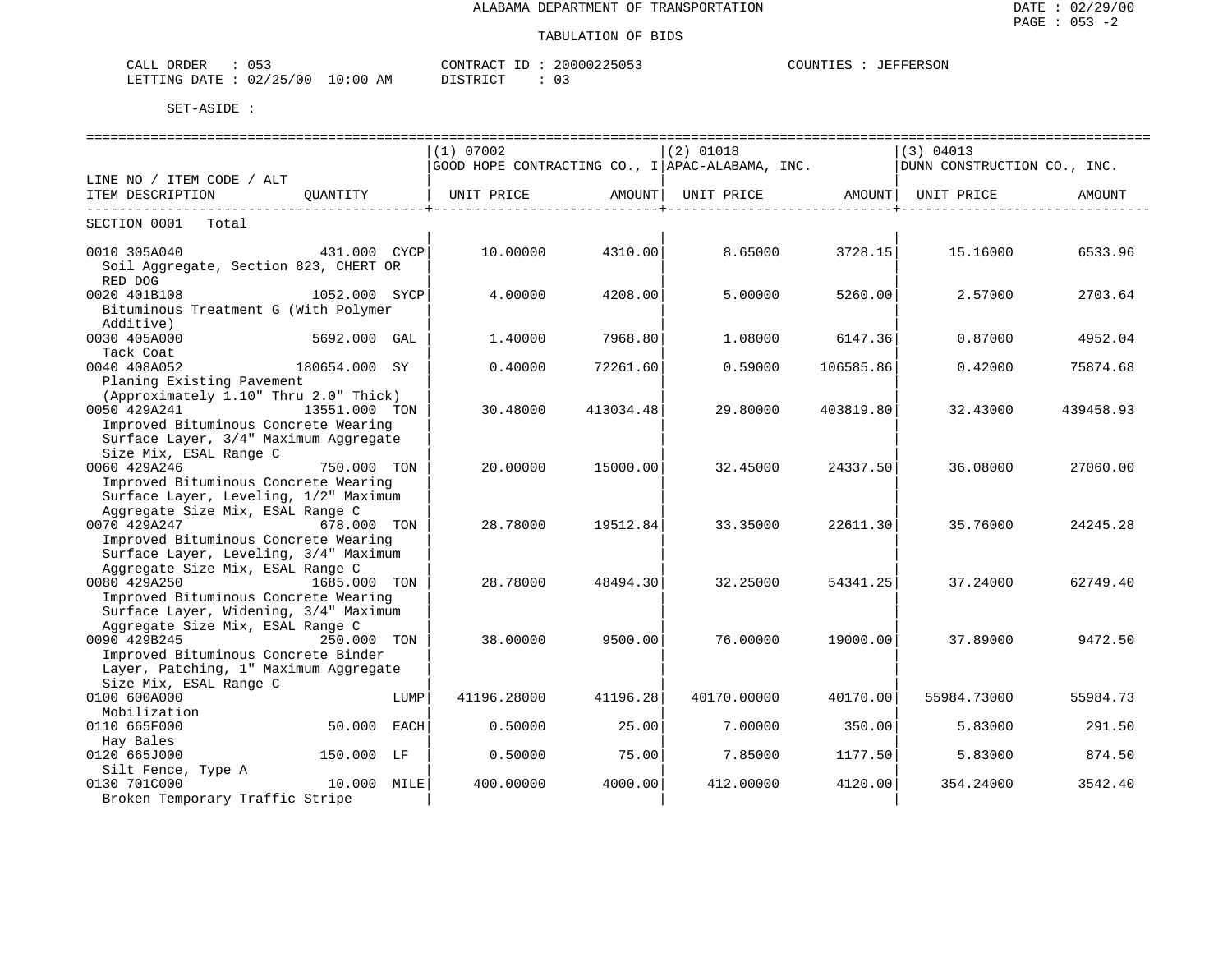| CALL ORDER                       |  |          | CONTRACT ID: 20000225053 |  | COUNTIES : JEFFERSON |
|----------------------------------|--|----------|--------------------------|--|----------------------|
| LETTING DATE : 02/25/00 10:00 AM |  | DISTRICT |                          |  |                      |

|                                                         |                |             | (1) 07002  |            | $(2)$ 01018                                     |                   | (3) 04013                   |            |
|---------------------------------------------------------|----------------|-------------|------------|------------|-------------------------------------------------|-------------------|-----------------------------|------------|
|                                                         |                |             |            |            | GOOD HOPE CONTRACTING CO., I APAC-ALABAMA, INC. |                   | DUNN CONSTRUCTION CO., INC. |            |
| LINE NO / ITEM CODE / ALT                               |                |             |            |            |                                                 |                   |                             |            |
| ITEM DESCRIPTION<br>-------------------------------     | OUANTITY       |             | UNIT PRICE | AMOUNT     | UNIT PRICE AMOUNT                               | ---------------+- | UNIT PRICE                  | AMOUNT     |
| 0140 701C001                                            | 1.000 MILE     |             | 500.00000  | 500.00     | 515.00000                                       | 515.00            | 354.24000                   | 354.24     |
| Solid Temporary Traffic Stripe                          |                |             |            |            |                                                 |                   |                             |            |
| 0150 702A008                                            | 9.000 MILE     |             | 3700.00000 | 33300.00   | 3811,00000                                      | 34299.00          | 4090.05000                  | 36810.45   |
| Solid White, Inverted Profile Traffic                   |                |             |            |            |                                                 |                   |                             |            |
| Stripe (6" Wide)                                        |                |             |            |            |                                                 |                   |                             |            |
| 0160 702A009                                            | 9.000 MILE     |             | 3700.00000 | 33300.00   | 3811,00000                                      | 34299.00          | 4090.05000                  | 36810.45   |
| Solid Yellow, Inverted Profile Traffic                  |                |             |            |            |                                                 |                   |                             |            |
| Stripe (6" Wide)                                        |                |             |            |            |                                                 |                   |                             |            |
| 0170 702A010                                            | 10.000 MILE    |             | 1850.00000 | 18500.00   | 1905.50000                                      | 19055.00          | 2045.03000                  | 20450.30   |
| Broken White, Inverted Profile Traffic                  |                |             |            |            |                                                 |                   |                             |            |
| Stripe (6" Wide)                                        |                |             |            |            |                                                 |                   |                             |            |
| 0180 702B001                                            | 16263.000 LF   |             | 1,40000    | 22768.20   | 1.44000                                         | 23418.72          | 1.55000                     | 25207.65   |
| Dotted Inverted Profile Traffic Stripe                  |                |             |            |            |                                                 |                   |                             |            |
| (6" Wide)                                               |                |             |            |            |                                                 |                   |                             |            |
| 0190 703A002<br>Traffic Control Markings, Class 2, Type | 13873.000 SOFT |             | 2.25000    | 31214.25   | 2.32000                                         | 32185.36          | 2.49000                     | 34543.77   |
| $\mathsf{A}$                                            |                |             |            |            |                                                 |                   |                             |            |
| 0200 703B002                                            | 1614.000 SOFT  |             | 3.00000    | 4842.00    | 3.09000                                         | 4987.26           | 3.32000                     | 5358.48    |
| Traffic Control Legends, Class 2, Type A                |                |             |            |            |                                                 |                   |                             |            |
| 0210 703D001                                            | 3350.000 SOFT  |             | 1.30000    | 4355.00    | 1.34000                                         | 4489.00           | 1.65000                     | 5527.50    |
| Temporary Traffic Control Markings                      |                |             |            |            |                                                 |                   |                             |            |
| 0220 705A030                                            | 56.000 EACH    |             | 5.25000    | 294.00     | 5.40000                                         | 302.40            | 5.80000                     | 324.80     |
| Pavement Markers, Class A-H, Type 2-C                   |                |             |            |            |                                                 |                   |                             |            |
| 0230 705A031                                            | 600.000 EACH   |             | 5.00000    | 3000.00    | 5.15000                                         | 3090.00           | 5.52000                     | 3312.00    |
| Pavement Markers, Class A-H, Type 1-A                   |                |             |            |            |                                                 |                   |                             |            |
| 0240 730H000                                            | 29559.000 LF   |             | 2.00000    | 59118.00   | 2.06000                                         | 60891.54          | 2.21000                     | 65325.39   |
| Loop Detector                                           |                |             |            |            |                                                 |                   |                             |            |
| 0250 7301000                                            | 1800.000 LF    |             | 1,00000    | 1800.00    | 1.03000                                         | 1854.00           | 1,11000                     | 1998.00    |
| Shielded Loop Detector Home-Run Cable                   |                |             |            |            |                                                 |                   |                             |            |
| 0260 740B000                                            | 1060.000 SQFT  |             | 9.00000    | 9540.00    | 8.25000                                         | 8745.00           | 9.03000                     | 9571.80    |
| Construction Signs                                      |                |             |            |            |                                                 |                   |                             |            |
| 0270 740D000                                            | 70.000         | EACH        | 20.00000   | 1400.00    | 30.00000                                        | 2100.00           | 29.13000                    | 2039.10    |
| Channelizing Drums                                      |                |             |            |            |                                                 |                   |                             |            |
| 0280 740E000                                            | 220.000        | <b>EACH</b> | 12,00000   | 2640.00    | 14.00000                                        | 3080.00           | 11.65000                    | 2563.00    |
| Cones (36 Inches High)                                  |                |             |            |            |                                                 |                   |                             |            |
| 0290 740M000                                            | 220.000        | EACH        | 2.00000    | 440.00     | 8.75000                                         | 1925.00           | 6.99000                     | 1537.80    |
| Weight For Cone                                         |                |             |            |            |                                                 |                   |                             |            |
| 0300 741C010                                            | 1.000 EACH     |             | 1500.00000 | 1500.00    | 1450.00000                                      | 1450.00           | 1631.24000                  | 1631.24    |
| Portable Sequential Arrow And Chevron                   |                |             |            |            |                                                 |                   |                             |            |
| Sign Unit                                               |                |             |            |            |                                                 |                   |                             |            |
| SECTION TOTALS                                          |                |             |            | 868,097.75 | \$                                              | 928,335.00        |                             | 967,109.53 |
| CONTRACT TOTALS                                         |                |             |            | 868,097.75 | $\ddot{s}$                                      | 928, 335.00       |                             | 967,109.53 |
|                                                         |                |             |            |            |                                                 |                   |                             |            |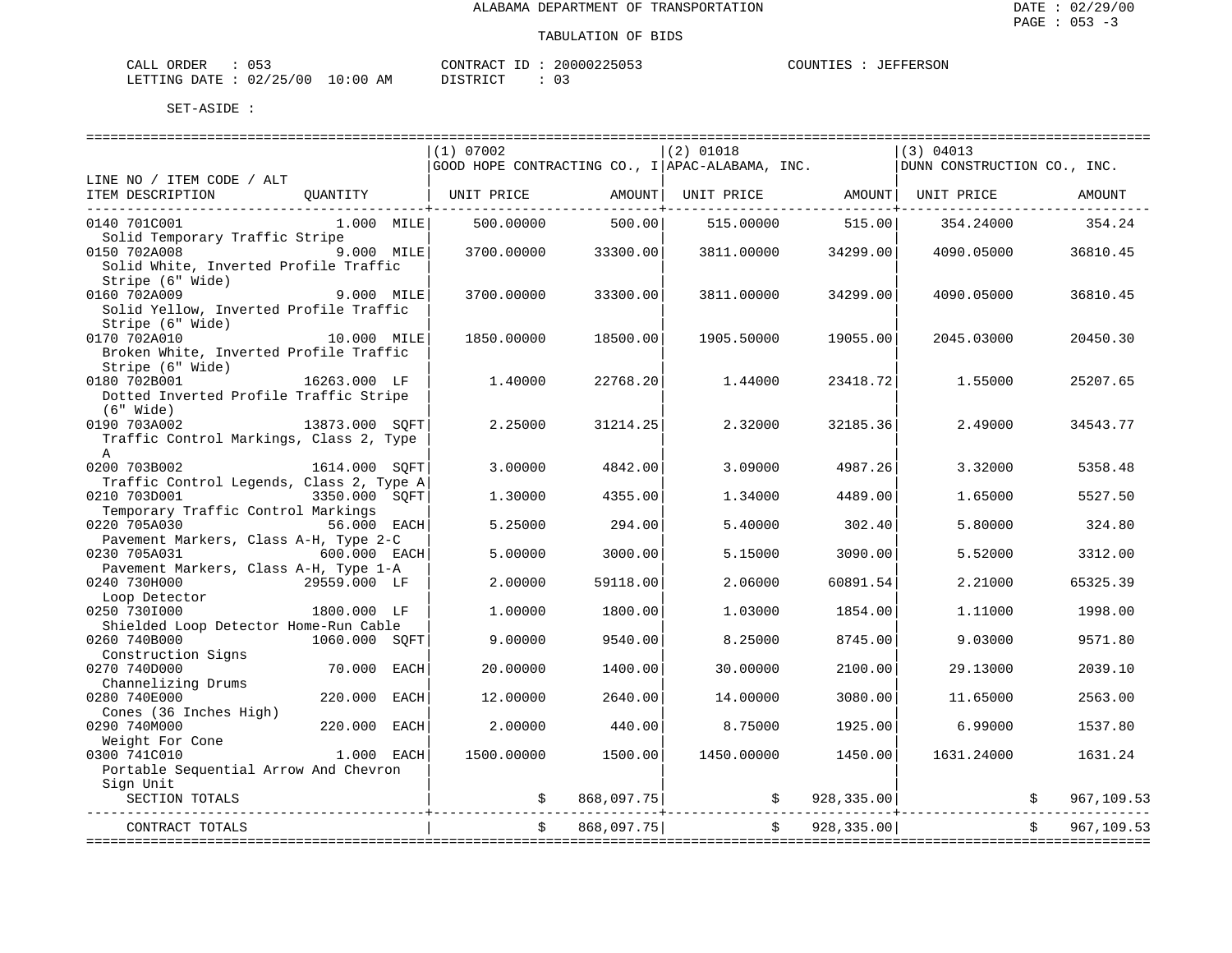|      | CALL ORDER<br>: 054<br>LETTING DATE: $02/25/00$                                                                                                                                                                          | 10:00 AM                         | CONTRACT ID: 20000225054<br>DISTRICT<br>$\therefore$ 03<br>30<br>CONTRACT TIME: | Working Days | COUNTIES : SHELBY<br>(available days) |                                 |                   |
|------|--------------------------------------------------------------------------------------------------------------------------------------------------------------------------------------------------------------------------|----------------------------------|---------------------------------------------------------------------------------|--------------|---------------------------------------|---------------------------------|-------------------|
|      | CONTRACT DESCRIPTION:                                                                                                                                                                                                    |                                  |                                                                                 |              |                                       | PROJECT(S) : 99-303-595-053-008 |                   |
|      | for constructing the Resurfacing and Traffic Stripe on S.R.<br>#25/S.R. #53 (U.S. #231) from S.R. #38 (U.S. #280) to the<br>Shelby/St. Clair County Line, southeast of Birmingham.<br>Length $-8.800$ mi.<br>SET-ASIDE : |                                  |                                                                                 |              |                                       |                                 |                   |
|      |                                                                                                                                                                                                                          |                                  |                                                                                 |              |                                       |                                 |                   |
| RANK | VENDOR NO./NAME                                                                                                                                                                                                          |                                  |                                                                                 |              |                                       | TOTAL<br><b>BID</b>             | % OVER<br>LOW BID |
|      | 01018                                                                                                                                                                                                                    | APAC-ALABAMA, INC.               |                                                                                 |              | \$                                    | 765,670.60                      | 100.0000%         |
|      | 07002                                                                                                                                                                                                                    | GOOD HOPE CONTRACTING CO., INC.  |                                                                                 |              |                                       | 812,620.32                      | 106.1318%         |
|      | 13022                                                                                                                                                                                                                    | MCCARTNEY CONSTRUCTION CO., INC. |                                                                                 |              |                                       | 822,404.60                      | 107.4097%         |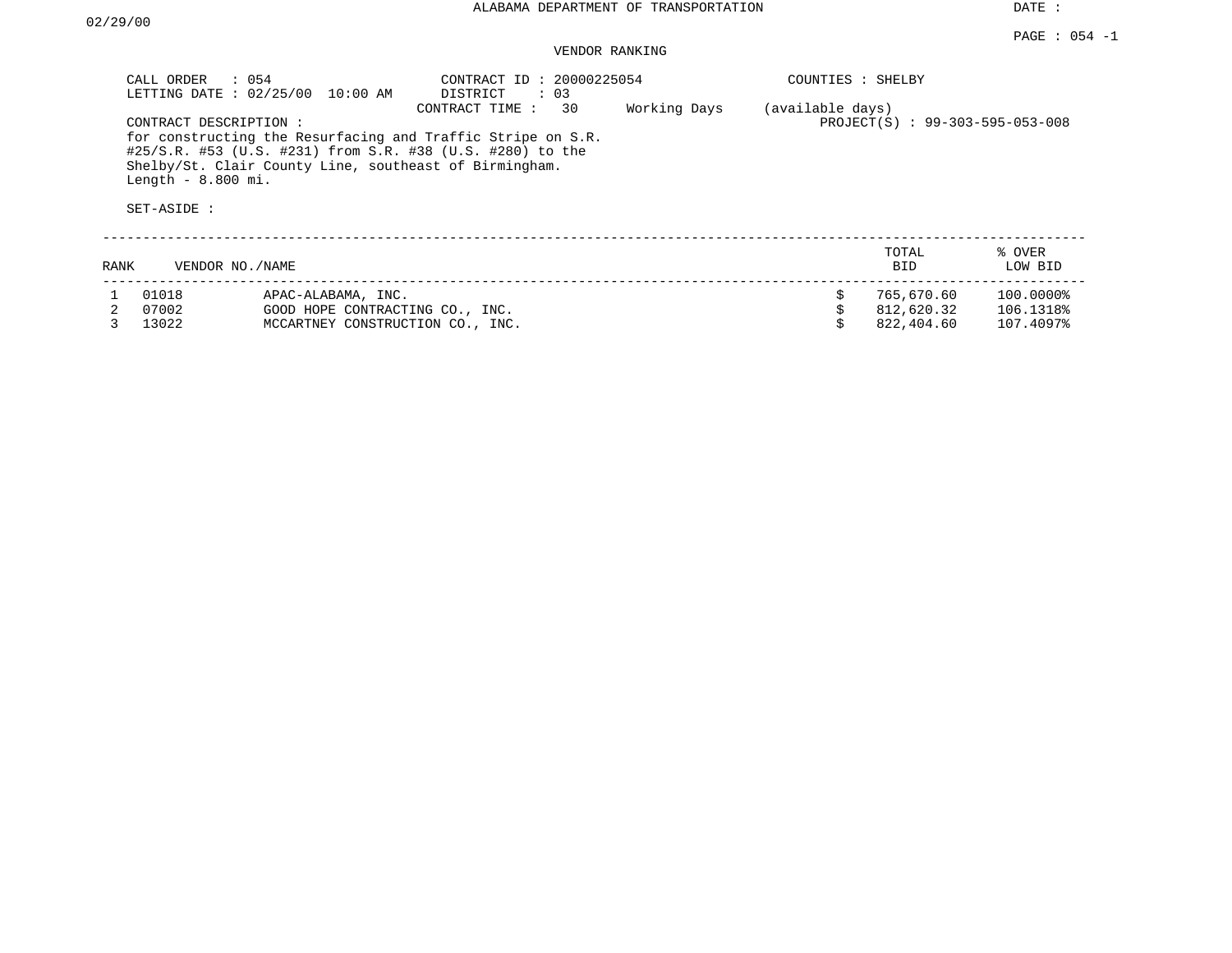| 054<br>CALL ORDER               |          | CONTRACT ID: 20000225054 | COUNTIES : SHELBY |  |
|---------------------------------|----------|--------------------------|-------------------|--|
| LETTING DATE: 02/25/00 10:00 AM | DISTRICT |                          |                   |  |

| ==============================                                  |                 |      |                                |                       |             |                   |                                                          |           |  |  |  |
|-----------------------------------------------------------------|-----------------|------|--------------------------------|-----------------------|-------------|-------------------|----------------------------------------------------------|-----------|--|--|--|
|                                                                 |                 |      | (1) 01018                      |                       | (2) 07002   |                   | $(3)$ 13022                                              |           |  |  |  |
|                                                                 |                 |      | APAC-ALABAMA, INC.             |                       |             |                   | GOOD HOPE CONTRACTING CO., I MCCARTNEY CONSTRUCTION CO., |           |  |  |  |
| LINE NO / ITEM CODE / ALT                                       |                 |      |                                |                       |             |                   |                                                          |           |  |  |  |
| ITEM DESCRIPTION                                                | OUANTITY        |      | UNIT PRICE AMOUNT   UNIT PRICE |                       |             | AMOUNT            | UNIT PRICE                                               | AMOUNT    |  |  |  |
| SECTION 0001<br>TOTAL                                           |                 |      |                                | _____________________ |             | _________________ |                                                          |           |  |  |  |
| 0010 206C025                                                    | $221.000$ SOYD  |      | 2.46200                        | 544.10                | 5.00000     | 1105.00           | 6.50000                                                  | 1436.50   |  |  |  |
| Removing Bituminous Pavement On                                 |                 |      |                                |                       |             |                   |                                                          |           |  |  |  |
| Concrete Surfaces                                               |                 |      |                                |                       |             |                   |                                                          |           |  |  |  |
| 0020 209A000                                                    | 9.000 EACH      |      | 161.64000                      | 1454.76               | 50.00000    | 450.00            | 80.00000                                                 | 720.00    |  |  |  |
| Mailbox Reset, Single                                           |                 |      |                                |                       |             |                   |                                                          |           |  |  |  |
| 0030 209A002                                                    | 2.000 EACH      |      | 208.98000                      | 417.96                | 75.00000    | 150.00            | 270.00000                                                | 540.00    |  |  |  |
| Mailbox Reset, Multiple                                         |                 |      |                                |                       |             |                   |                                                          |           |  |  |  |
| 0040 305A040                                                    | 746.000 CYCP    |      | 8.86800                        | 6615.53               | 6.50000     | 4849.00           | 17.00000                                                 | 12682.00  |  |  |  |
| Soil Aggregate, Section 823, CHERT OR<br>RED DOG                |                 |      |                                |                       |             |                   |                                                          |           |  |  |  |
| 0050 401B100                                                    | 146288.000 SYCP |      | 0.57100                        | 83530.45              | 0.54320     | 79463.64          | 0.45000                                                  | 65829.60  |  |  |  |
| Bituminous Treatment E (With Polymer                            |                 |      |                                |                       |             |                   |                                                          |           |  |  |  |
| Additive)                                                       |                 |      |                                |                       |             |                   |                                                          |           |  |  |  |
| 0060 405A000                                                    | 4390.000 GAL    |      | 0.00000                        | 0.00                  | 0.20000     | 878.00            | 0.00000                                                  | 0.00      |  |  |  |
| Tack Coat                                                       |                 |      |                                |                       |             |                   |                                                          |           |  |  |  |
| 0070 429A221                                                    | 10973.000 TON   |      | 30.56700                       | 335411.69             | 36.14000    | 396564.22         | 33,00000                                                 | 362109.00 |  |  |  |
| Improved Bituminous Concrete Wearing                            |                 |      |                                |                       |             |                   |                                                          |           |  |  |  |
| Surface Layer, 3/4" Maximum Aggregate                           |                 |      |                                |                       |             |                   |                                                          |           |  |  |  |
| Size Mix, ESAL Range B                                          |                 |      |                                |                       |             |                   |                                                          |           |  |  |  |
| 0080 429A226                                                    | 600.000 TON     |      | 30.42200                       | 18253.20              | 32.50000    | 19500.00          | 31.00000                                                 | 18600.00  |  |  |  |
| Improved Bituminous Concrete Wearing                            |                 |      |                                |                       |             |                   |                                                          |           |  |  |  |
| Surface Layer, Leveling, 1/2" Maximum                           |                 |      |                                |                       |             |                   |                                                          |           |  |  |  |
| Aggregate Size Mix, ESAL Range B                                |                 |      |                                |                       |             |                   |                                                          |           |  |  |  |
| 0090 429A228                                                    | 500.000 TON     |      | 29.85800                       | 14929.00              | 32.50000    | 16250.00          | 31,00000                                                 | 15500.00  |  |  |  |
| Improved Bituminous Concrete Wearing                            |                 |      |                                |                       |             |                   |                                                          |           |  |  |  |
| Surface Layer, Leveling, 1" Maximum                             |                 |      |                                |                       |             |                   |                                                          |           |  |  |  |
| Aggregate Size Mix, ESAL Range B                                |                 |      |                                |                       |             |                   |                                                          |           |  |  |  |
| 0100 429B225                                                    | 1000.000 TON    |      | 46.24800                       | 46248.00              | 40.00000    | 40000.00          | 45.00000                                                 | 45000.00  |  |  |  |
| Improved Bituminous Concrete Binder                             |                 |      |                                |                       |             |                   |                                                          |           |  |  |  |
| Layer, Patching, 1" Maximum Aggregate<br>Size Mix, ESAL Range B |                 |      |                                |                       |             |                   |                                                          |           |  |  |  |
| 0110 429B233                                                    | 3478.000 TON    |      | 25.02300                       | 87029.99              | 26.81000    | 93245.18          | 28.50000                                                 | 99123.00  |  |  |  |
| Improved Bituminous Concrete Binder                             |                 |      |                                |                       |             |                   |                                                          |           |  |  |  |
| Layer, Widening, 1 1/2" Maximum                                 |                 |      |                                |                       |             |                   |                                                          |           |  |  |  |
| Aggregate Size Mix, ESAL Range B                                |                 |      |                                |                       |             |                   |                                                          |           |  |  |  |
| 0120 600A000                                                    |                 | LUMP | 10710.00000                    | 10710.00              | 14666.28000 | 14666.28          | 50000.00000                                              | 50000.00  |  |  |  |
| Mobilization                                                    |                 |      |                                |                       |             |                   |                                                          |           |  |  |  |
| 0130 665F000                                                    | 367.000 EACH    |      | 6.30000                        | 2312.10               | 0.50000     | 183.50            | 12.50000                                                 | 4587.50   |  |  |  |
| Hay Bales                                                       |                 |      |                                |                       |             |                   |                                                          |           |  |  |  |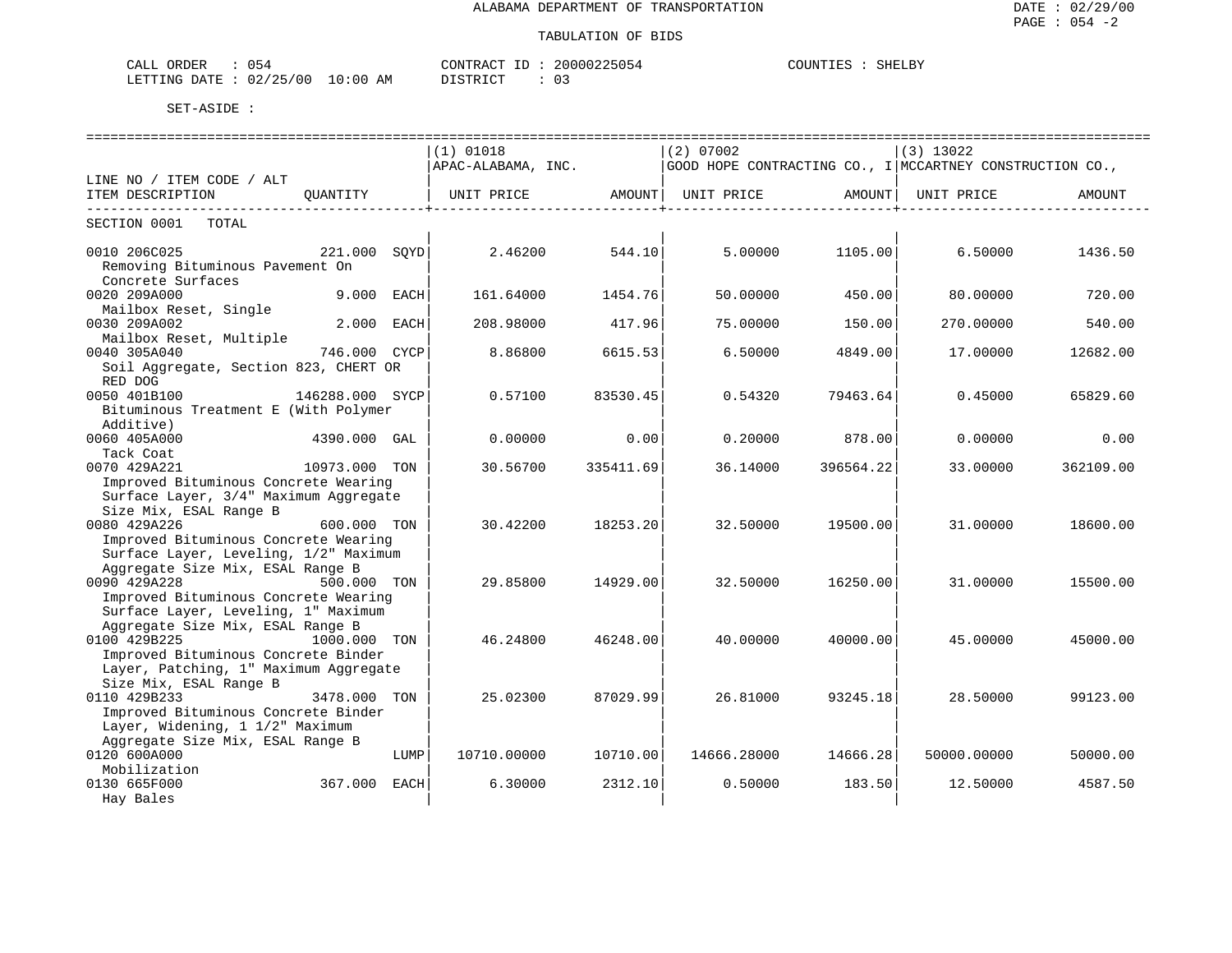| CALL ORDER                       | 45 ل |  | CONTRACT ID : | 20000225054 | COUNTIES | SHELBY |
|----------------------------------|------|--|---------------|-------------|----------|--------|
| LETTING DATE : 02/25/00 10:00 AM |      |  | DISTRICT      | $\sim$      |          |        |

| GOOD HOPE CONTRACTING CO., I MCCARTNEY CONSTRUCTION CO.,<br>APAC-ALABAMA, INC.<br>UNIT PRICE AMOUNT   UNIT PRICE<br>AMOUNT  UNIT PRICE<br>OUANTITY<br>AMOUNT<br>3692.33<br>0.50000<br>2.50000<br>0140 665J000<br>541.000 LF<br>6.82500<br>270.50<br>1352.50<br>Silt Fence, Type A<br>10.000 MILE<br>336.00000<br>3360.00<br>320.00000<br>3200.00<br>320.00000<br>3200.00<br>Broken Temporary Traffic Stripe<br>7560.00<br>20.000 MILE<br>378.00000<br>360.00000<br>7200.00<br>360.00000<br>7200.00<br>Solid Temporary Traffic Stripe<br>0170 702A007 5.000 MILE<br>9712.50<br>1942.50000<br>1850.00000<br>9250.00<br>1850.00000<br>9250.00<br>Broken Yellow, Inverted Profile Traffic<br>Stripe (6" Wide)<br>0180 702A008<br>18.000 MILE<br>3885,00000<br>69930.00<br>3700.00000<br>66600.00<br>3700.00000<br>66600.00<br>Solid White, Inverted Profile Traffic<br>Stripe (6" Wide)<br>11.000 MILE<br>0190 702A009<br>3885.00000<br>42735.00<br>3700.00000<br>40700.00<br>3700.00000<br>40700.00<br>Solid Yellow, Inverted Profile Traffic<br>Stripe (6" Wide)<br>900.000 SQFT<br>2126.70<br>0200 703A002<br>2.36300<br>2.25000<br>2025.00<br>2.25000<br>2025.00<br>Traffic Control Markings, Class 2, Type<br>$\mathsf{A}$<br>0210 703B002<br>315.000 SOFT<br>3.15000<br>992.25<br>3,00000<br>945.00<br>3.00000<br>945.00<br>Traffic Control Legends, Class 2, Type A<br>0220 703D001<br>1800.000 SQFT<br>1.36500<br>2457.00<br>1.30000<br>1,30000<br>2340.00<br>2340.00<br>Temporary Traffic Control Markings<br>0230 705A032<br>127.000 EACH<br>5.25000<br>666.75<br>5,00000<br>5.00000<br>635.00<br>635.00<br>Pavement Markers, Class A-H, Type 1-B |                           |  |           |         |           |         |             |         |
|---------------------------------------------------------------------------------------------------------------------------------------------------------------------------------------------------------------------------------------------------------------------------------------------------------------------------------------------------------------------------------------------------------------------------------------------------------------------------------------------------------------------------------------------------------------------------------------------------------------------------------------------------------------------------------------------------------------------------------------------------------------------------------------------------------------------------------------------------------------------------------------------------------------------------------------------------------------------------------------------------------------------------------------------------------------------------------------------------------------------------------------------------------------------------------------------------------------------------------------------------------------------------------------------------------------------------------------------------------------------------------------------------------------------------------------------------------------------------------------------------------------------------------------------------------------------------------------------------------------------------------------------------------|---------------------------|--|-----------|---------|-----------|---------|-------------|---------|
|                                                                                                                                                                                                                                                                                                                                                                                                                                                                                                                                                                                                                                                                                                                                                                                                                                                                                                                                                                                                                                                                                                                                                                                                                                                                                                                                                                                                                                                                                                                                                                                                                                                         |                           |  | (1) 01018 |         | (2) 07002 |         | $(3)$ 13022 |         |
|                                                                                                                                                                                                                                                                                                                                                                                                                                                                                                                                                                                                                                                                                                                                                                                                                                                                                                                                                                                                                                                                                                                                                                                                                                                                                                                                                                                                                                                                                                                                                                                                                                                         |                           |  |           |         |           |         |             |         |
|                                                                                                                                                                                                                                                                                                                                                                                                                                                                                                                                                                                                                                                                                                                                                                                                                                                                                                                                                                                                                                                                                                                                                                                                                                                                                                                                                                                                                                                                                                                                                                                                                                                         | LINE NO / ITEM CODE / ALT |  |           |         |           |         |             |         |
|                                                                                                                                                                                                                                                                                                                                                                                                                                                                                                                                                                                                                                                                                                                                                                                                                                                                                                                                                                                                                                                                                                                                                                                                                                                                                                                                                                                                                                                                                                                                                                                                                                                         | ITEM DESCRIPTION          |  |           |         |           |         |             |         |
|                                                                                                                                                                                                                                                                                                                                                                                                                                                                                                                                                                                                                                                                                                                                                                                                                                                                                                                                                                                                                                                                                                                                                                                                                                                                                                                                                                                                                                                                                                                                                                                                                                                         |                           |  |           |         |           |         |             |         |
|                                                                                                                                                                                                                                                                                                                                                                                                                                                                                                                                                                                                                                                                                                                                                                                                                                                                                                                                                                                                                                                                                                                                                                                                                                                                                                                                                                                                                                                                                                                                                                                                                                                         |                           |  |           |         |           |         |             |         |
|                                                                                                                                                                                                                                                                                                                                                                                                                                                                                                                                                                                                                                                                                                                                                                                                                                                                                                                                                                                                                                                                                                                                                                                                                                                                                                                                                                                                                                                                                                                                                                                                                                                         |                           |  |           |         |           |         |             |         |
|                                                                                                                                                                                                                                                                                                                                                                                                                                                                                                                                                                                                                                                                                                                                                                                                                                                                                                                                                                                                                                                                                                                                                                                                                                                                                                                                                                                                                                                                                                                                                                                                                                                         | 0150 701C000              |  |           |         |           |         |             |         |
|                                                                                                                                                                                                                                                                                                                                                                                                                                                                                                                                                                                                                                                                                                                                                                                                                                                                                                                                                                                                                                                                                                                                                                                                                                                                                                                                                                                                                                                                                                                                                                                                                                                         |                           |  |           |         |           |         |             |         |
|                                                                                                                                                                                                                                                                                                                                                                                                                                                                                                                                                                                                                                                                                                                                                                                                                                                                                                                                                                                                                                                                                                                                                                                                                                                                                                                                                                                                                                                                                                                                                                                                                                                         | 0160 701C001              |  |           |         |           |         |             |         |
|                                                                                                                                                                                                                                                                                                                                                                                                                                                                                                                                                                                                                                                                                                                                                                                                                                                                                                                                                                                                                                                                                                                                                                                                                                                                                                                                                                                                                                                                                                                                                                                                                                                         |                           |  |           |         |           |         |             |         |
|                                                                                                                                                                                                                                                                                                                                                                                                                                                                                                                                                                                                                                                                                                                                                                                                                                                                                                                                                                                                                                                                                                                                                                                                                                                                                                                                                                                                                                                                                                                                                                                                                                                         |                           |  |           |         |           |         |             |         |
|                                                                                                                                                                                                                                                                                                                                                                                                                                                                                                                                                                                                                                                                                                                                                                                                                                                                                                                                                                                                                                                                                                                                                                                                                                                                                                                                                                                                                                                                                                                                                                                                                                                         |                           |  |           |         |           |         |             |         |
|                                                                                                                                                                                                                                                                                                                                                                                                                                                                                                                                                                                                                                                                                                                                                                                                                                                                                                                                                                                                                                                                                                                                                                                                                                                                                                                                                                                                                                                                                                                                                                                                                                                         |                           |  |           |         |           |         |             |         |
|                                                                                                                                                                                                                                                                                                                                                                                                                                                                                                                                                                                                                                                                                                                                                                                                                                                                                                                                                                                                                                                                                                                                                                                                                                                                                                                                                                                                                                                                                                                                                                                                                                                         |                           |  |           |         |           |         |             |         |
|                                                                                                                                                                                                                                                                                                                                                                                                                                                                                                                                                                                                                                                                                                                                                                                                                                                                                                                                                                                                                                                                                                                                                                                                                                                                                                                                                                                                                                                                                                                                                                                                                                                         |                           |  |           |         |           |         |             |         |
|                                                                                                                                                                                                                                                                                                                                                                                                                                                                                                                                                                                                                                                                                                                                                                                                                                                                                                                                                                                                                                                                                                                                                                                                                                                                                                                                                                                                                                                                                                                                                                                                                                                         |                           |  |           |         |           |         |             |         |
|                                                                                                                                                                                                                                                                                                                                                                                                                                                                                                                                                                                                                                                                                                                                                                                                                                                                                                                                                                                                                                                                                                                                                                                                                                                                                                                                                                                                                                                                                                                                                                                                                                                         |                           |  |           |         |           |         |             |         |
|                                                                                                                                                                                                                                                                                                                                                                                                                                                                                                                                                                                                                                                                                                                                                                                                                                                                                                                                                                                                                                                                                                                                                                                                                                                                                                                                                                                                                                                                                                                                                                                                                                                         |                           |  |           |         |           |         |             |         |
|                                                                                                                                                                                                                                                                                                                                                                                                                                                                                                                                                                                                                                                                                                                                                                                                                                                                                                                                                                                                                                                                                                                                                                                                                                                                                                                                                                                                                                                                                                                                                                                                                                                         |                           |  |           |         |           |         |             |         |
|                                                                                                                                                                                                                                                                                                                                                                                                                                                                                                                                                                                                                                                                                                                                                                                                                                                                                                                                                                                                                                                                                                                                                                                                                                                                                                                                                                                                                                                                                                                                                                                                                                                         |                           |  |           |         |           |         |             |         |
|                                                                                                                                                                                                                                                                                                                                                                                                                                                                                                                                                                                                                                                                                                                                                                                                                                                                                                                                                                                                                                                                                                                                                                                                                                                                                                                                                                                                                                                                                                                                                                                                                                                         |                           |  |           |         |           |         |             |         |
|                                                                                                                                                                                                                                                                                                                                                                                                                                                                                                                                                                                                                                                                                                                                                                                                                                                                                                                                                                                                                                                                                                                                                                                                                                                                                                                                                                                                                                                                                                                                                                                                                                                         |                           |  |           |         |           |         |             |         |
|                                                                                                                                                                                                                                                                                                                                                                                                                                                                                                                                                                                                                                                                                                                                                                                                                                                                                                                                                                                                                                                                                                                                                                                                                                                                                                                                                                                                                                                                                                                                                                                                                                                         |                           |  |           |         |           |         |             |         |
|                                                                                                                                                                                                                                                                                                                                                                                                                                                                                                                                                                                                                                                                                                                                                                                                                                                                                                                                                                                                                                                                                                                                                                                                                                                                                                                                                                                                                                                                                                                                                                                                                                                         |                           |  |           |         |           |         |             |         |
|                                                                                                                                                                                                                                                                                                                                                                                                                                                                                                                                                                                                                                                                                                                                                                                                                                                                                                                                                                                                                                                                                                                                                                                                                                                                                                                                                                                                                                                                                                                                                                                                                                                         |                           |  |           |         |           |         |             |         |
|                                                                                                                                                                                                                                                                                                                                                                                                                                                                                                                                                                                                                                                                                                                                                                                                                                                                                                                                                                                                                                                                                                                                                                                                                                                                                                                                                                                                                                                                                                                                                                                                                                                         |                           |  |           |         |           |         |             |         |
|                                                                                                                                                                                                                                                                                                                                                                                                                                                                                                                                                                                                                                                                                                                                                                                                                                                                                                                                                                                                                                                                                                                                                                                                                                                                                                                                                                                                                                                                                                                                                                                                                                                         |                           |  |           |         |           |         |             |         |
|                                                                                                                                                                                                                                                                                                                                                                                                                                                                                                                                                                                                                                                                                                                                                                                                                                                                                                                                                                                                                                                                                                                                                                                                                                                                                                                                                                                                                                                                                                                                                                                                                                                         |                           |  |           |         |           |         |             |         |
| 830.000 EACH                                                                                                                                                                                                                                                                                                                                                                                                                                                                                                                                                                                                                                                                                                                                                                                                                                                                                                                                                                                                                                                                                                                                                                                                                                                                                                                                                                                                                                                                                                                                                                                                                                            | 0240 705A037              |  | 5.51300   | 4575.79 | 5.25000   | 4357.50 | 5.25000     | 4357.50 |
|                                                                                                                                                                                                                                                                                                                                                                                                                                                                                                                                                                                                                                                                                                                                                                                                                                                                                                                                                                                                                                                                                                                                                                                                                                                                                                                                                                                                                                                                                                                                                                                                                                                         |                           |  |           |         |           |         |             |         |
| Pavement Markers, Class A-H, Type 2-D<br>7245.00<br>7245.00                                                                                                                                                                                                                                                                                                                                                                                                                                                                                                                                                                                                                                                                                                                                                                                                                                                                                                                                                                                                                                                                                                                                                                                                                                                                                                                                                                                                                                                                                                                                                                                             | 0250 740B000              |  |           |         |           |         |             |         |
| 690.000 SQFT<br>10.50000<br>8.25000<br>5692.50<br>10.50000                                                                                                                                                                                                                                                                                                                                                                                                                                                                                                                                                                                                                                                                                                                                                                                                                                                                                                                                                                                                                                                                                                                                                                                                                                                                                                                                                                                                                                                                                                                                                                                              |                           |  |           |         |           |         |             |         |
| Construction Signs                                                                                                                                                                                                                                                                                                                                                                                                                                                                                                                                                                                                                                                                                                                                                                                                                                                                                                                                                                                                                                                                                                                                                                                                                                                                                                                                                                                                                                                                                                                                                                                                                                      |                           |  |           |         |           |         |             |         |
| 140.000 EACH<br>13.65000<br>1911.00<br>10.00000<br>1400.00<br>2.00000<br>280.00                                                                                                                                                                                                                                                                                                                                                                                                                                                                                                                                                                                                                                                                                                                                                                                                                                                                                                                                                                                                                                                                                                                                                                                                                                                                                                                                                                                                                                                                                                                                                                         | 0260 740E000              |  |           |         |           |         |             |         |
| Cones (36 Inches High)                                                                                                                                                                                                                                                                                                                                                                                                                                                                                                                                                                                                                                                                                                                                                                                                                                                                                                                                                                                                                                                                                                                                                                                                                                                                                                                                                                                                                                                                                                                                                                                                                                  |                           |  |           |         |           |         |             |         |
| $140.000$ EACH<br>8.92500<br>1249.50<br>5.00000<br>700.00<br>1.05000<br>147.00                                                                                                                                                                                                                                                                                                                                                                                                                                                                                                                                                                                                                                                                                                                                                                                                                                                                                                                                                                                                                                                                                                                                                                                                                                                                                                                                                                                                                                                                                                                                                                          | 0270 740M000              |  |           |         |           |         |             |         |
| Weight For Cone                                                                                                                                                                                                                                                                                                                                                                                                                                                                                                                                                                                                                                                                                                                                                                                                                                                                                                                                                                                                                                                                                                                                                                                                                                                                                                                                                                                                                                                                                                                                                                                                                                         |                           |  |           |         |           |         |             |         |
| $\mathcal{S}$<br>812,620.32<br>SECTION TOTALS<br>765,670.60<br>$\ddot{s}$<br>822,404.60                                                                                                                                                                                                                                                                                                                                                                                                                                                                                                                                                                                                                                                                                                                                                                                                                                                                                                                                                                                                                                                                                                                                                                                                                                                                                                                                                                                                                                                                                                                                                                 |                           |  |           |         |           |         |             |         |
|                                                                                                                                                                                                                                                                                                                                                                                                                                                                                                                                                                                                                                                                                                                                                                                                                                                                                                                                                                                                                                                                                                                                                                                                                                                                                                                                                                                                                                                                                                                                                                                                                                                         |                           |  |           |         |           |         |             |         |
| 822,404.60<br>765,670.60<br>812,620.32<br>CONTRACT TOTALS                                                                                                                                                                                                                                                                                                                                                                                                                                                                                                                                                                                                                                                                                                                                                                                                                                                                                                                                                                                                                                                                                                                                                                                                                                                                                                                                                                                                                                                                                                                                                                                               |                           |  |           |         |           |         |             |         |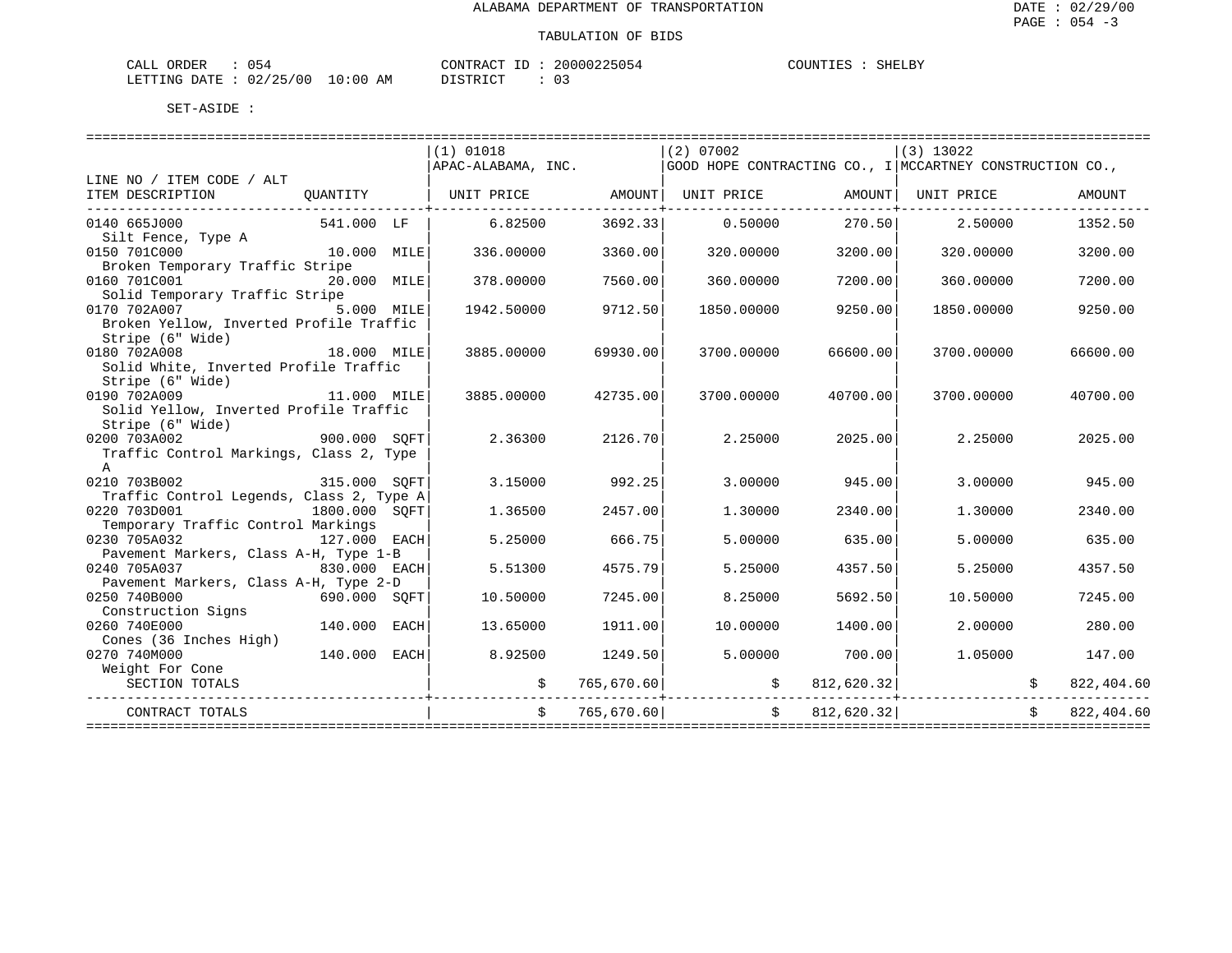| CALL ORDER                           | : 055<br>LETTING DATE : 02/25/00<br>10:00 AM                                                                                                                                                                                              | CONTRACT ID: 20000225055<br>DISTRICT<br>$\therefore$ 03<br>45<br>CONTRACT TIME: | Working Days                    | COUNTIES : WALKER            |                          |                        |
|--------------------------------------|-------------------------------------------------------------------------------------------------------------------------------------------------------------------------------------------------------------------------------------------|---------------------------------------------------------------------------------|---------------------------------|------------------------------|--------------------------|------------------------|
| CONTRACT DESCRIPTION:<br>SET-ASIDE : | for constructing the Resurfacing and Traffic Stripe on<br>S.R.#18 from the Fayette county line (MP 54.320) to S.R.#69<br>(MP 63.450) and on S.R.#69 from S.R.#18 (MP 189.700) to Main<br>Street in Oakman (MP 190.800). Length 10.224 mi. | (available days)                                                                | PROJECT(S) : 99-303-644-018-007 | $99 - 303 - 644 - 069 - 007$ |                          |                        |
| RANK                                 | VENDOR NO. / NAME                                                                                                                                                                                                                         |                                                                                 |                                 |                              | TOTAL<br>BID.            | % OVER<br>LOW BID      |
| 04013<br>01018                       | DUNN CONSTRUCTION CO., INC.<br>APAC-ALABAMA, INC.                                                                                                                                                                                         |                                                                                 |                                 |                              | 718,743.63<br>730,483.93 | 100.0000%<br>101.6334% |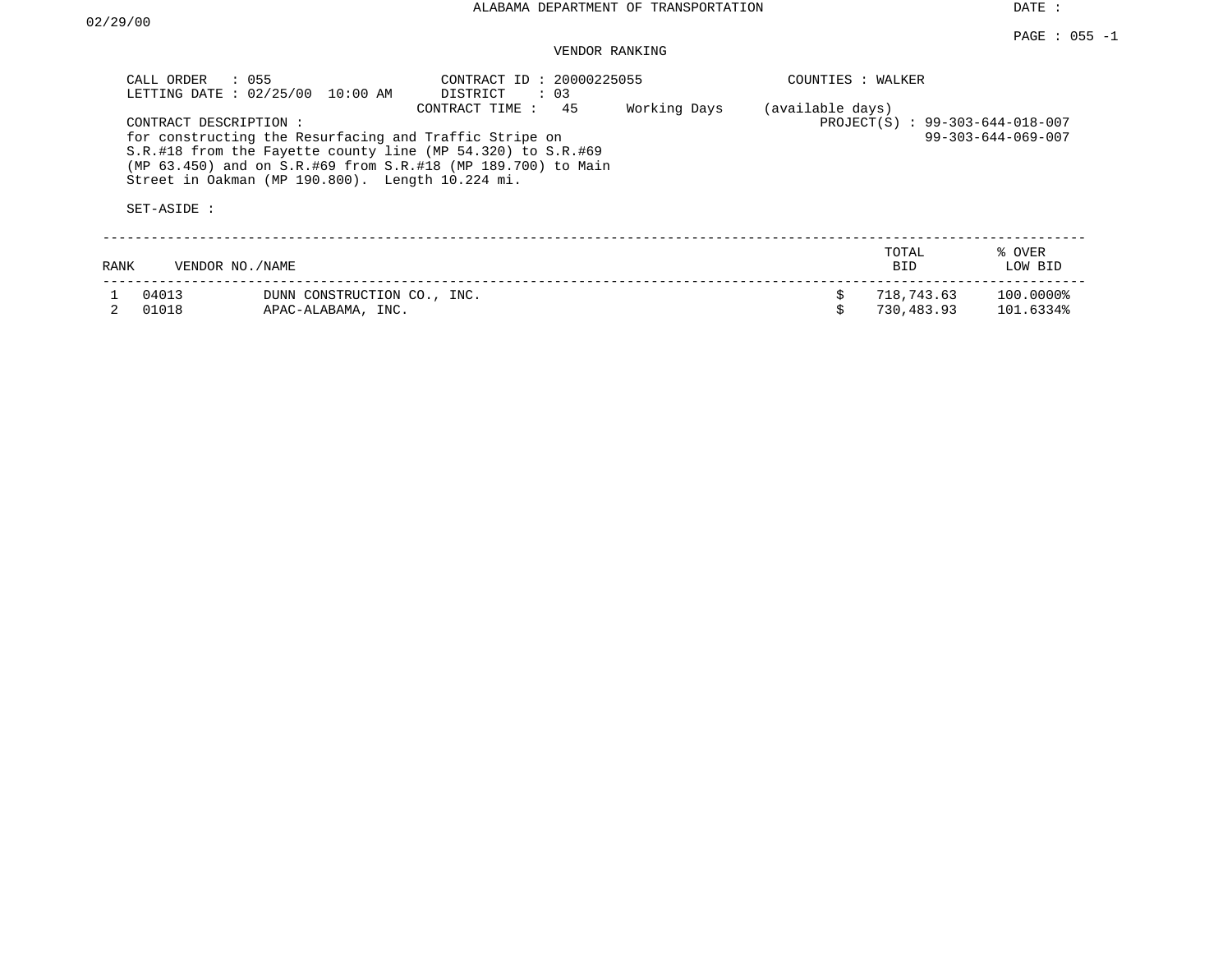| 055<br>ORDER<br>CALL              | CONTRACT       | ID | 20000225055 | COUNTI' | WALKER |
|-----------------------------------|----------------|----|-------------|---------|--------|
| 10:00<br>02/25/00<br>LETTING DATE | DISTRICT<br>AΜ |    |             |         |        |

|                                         |               |      | (1) 04013                                                                                                                                 |                     | $(2)$ 01018       |                |            |        |
|-----------------------------------------|---------------|------|-------------------------------------------------------------------------------------------------------------------------------------------|---------------------|-------------------|----------------|------------|--------|
|                                         |               |      | DUNN CONSTRUCTION CO., INC. APAC-ALABAMA, INC.                                                                                            |                     |                   |                |            |        |
| LINE NO / ITEM CODE / ALT               |               |      |                                                                                                                                           |                     |                   |                |            |        |
| ITEM DESCRIPTION QUANTITY               |               |      | UNIT PRICE                                                                                                                                | AMOUNT              | UNIT PRICE AMOUNT |                | UNIT PRICE | AMOUNT |
| SECTION 0001 Total                      |               |      |                                                                                                                                           |                     |                   |                |            |        |
| 0010 305A040                            |               |      | $1235.000 \quad \text{CYCP} \vert \qquad \qquad 9.75000 \qquad \qquad 12041.25 \vert \qquad \qquad 15.64000 \qquad \qquad 19315.40 \vert$ |                     |                   |                |            |        |
| Soil Aggregate, Section 823, Chert Or   |               |      |                                                                                                                                           |                     |                   |                |            |        |
| Red Dog, For Miscellaneous Use          |               |      |                                                                                                                                           |                     |                   |                |            |        |
| 150095.000 SYCP<br>0020 401B100         |               |      |                                                                                                                                           | $0.70000$ 105066.50 | 0.65000           | 97561.75       |            |        |
| Bituminous Treatment E (With Polymer    |               |      |                                                                                                                                           |                     |                   |                |            |        |
| Additive)                               |               |      |                                                                                                                                           |                     |                   |                |            |        |
| 0030 401B108<br>3647.000 SYCP           |               |      | 3.50000                                                                                                                                   | 12764.50            | 3.22000           | 11743.34       |            |        |
| Bituminous Treatment G (With Polymer    |               |      |                                                                                                                                           |                     |                   |                |            |        |
| Additive)                               |               |      |                                                                                                                                           |                     |                   |                |            |        |
| 0040 405A000                            | 4504.000 GAL  |      | 0.96000                                                                                                                                   | 4323.84             | 1.05000           | 4729.20        |            |        |
| Tack Coat                               |               |      |                                                                                                                                           |                     |                   |                |            |        |
| 11259.000 TON<br>0050 429A241           |               |      | 32.66000                                                                                                                                  | 367718.94           | 33.32000          | 375149.88      |            |        |
| Improved Bituminous Concrete Wearing    |               |      |                                                                                                                                           |                     |                   |                |            |        |
| Surface Layer, 3/4" Maximum Aggregate   |               |      |                                                                                                                                           |                     |                   |                |            |        |
| Size Mix, ESAL Range C                  |               |      |                                                                                                                                           |                     |                   |                |            |        |
| 0060 429A246                            | 1000.000 TON  |      | 35.35000                                                                                                                                  | 35350.00            | 40.77000          | 40770.00       |            |        |
| Improved Bituminous Concrete Wearing    |               |      |                                                                                                                                           |                     |                   |                |            |        |
| Surface Layer, Leveling, 1/2" Maximum   |               |      |                                                                                                                                           |                     |                   |                |            |        |
| Aggregate Size Mix, ESAL Range C        |               |      |                                                                                                                                           |                     |                   |                |            |        |
| 0070 429B245                            | 500.000 TON   |      | 40.64000                                                                                                                                  | 20320.00            | 55.49000          | 27745.00       |            |        |
| Improved Bituminous Concrete Binder     |               |      |                                                                                                                                           |                     |                   |                |            |        |
| Layer, Patching, 1" Maximum Aggregate   |               |      |                                                                                                                                           |                     |                   |                |            |        |
| Size Mix, ESAL Range C                  |               |      |                                                                                                                                           |                     |                   |                |            |        |
| 0080 429B248                            | 274.000 TON   |      | 37.23000                                                                                                                                  | 10201.02            | 39.55000          | 10836.70       |            |        |
| Improved Bituminous Concrete Binder     |               |      |                                                                                                                                           |                     |                   |                |            |        |
| Layer, Leveling, 3/4" Maximum Aggregate |               |      |                                                                                                                                           |                     |                   |                |            |        |
| Size Mix, ESAL Range C                  |               |      |                                                                                                                                           |                     |                   |                |            |        |
| 0090 429B249                            | 500.000 TON   |      | 36.70000                                                                                                                                  | 18350.00            | 38.82000          | 19410.00       |            |        |
| Improved Bituminous Concrete Binder     |               |      |                                                                                                                                           |                     |                   |                |            |        |
| Layer, Leveling, 1" Maximum Aggregate   |               |      |                                                                                                                                           |                     |                   |                |            |        |
| Size Mix, ESAL Range C                  |               |      |                                                                                                                                           |                     |                   |                |            |        |
| 0100 600A000                            |               | LUMP | 15329.34000                                                                                                                               | 15329.34            | 10440.00000       | 10440.00       |            |        |
| Mobilization                            |               |      |                                                                                                                                           |                     |                   |                |            |        |
| 0110 665F000                            | $50.000$ EACH |      | 0.01000                                                                                                                                   | 0.50                |                   | 7.44000 372.00 |            |        |
| Hay Bales                               |               |      |                                                                                                                                           |                     |                   |                |            |        |
| 0120 665J000                            | 150.000 LF    |      | 0.01000                                                                                                                                   | 1.50                | 8.86000           | 1329.00        |            |        |
| Silt Fence, Type A                      |               |      |                                                                                                                                           |                     |                   |                |            |        |
| 0130 701A028                            | 22.000 MILE   |      | 1558.45000                                                                                                                                | 34285.90            | 1433.25000        | 31531.50       |            |        |
| Solid White, Class 2, Type A Traffic    |               |      |                                                                                                                                           |                     |                   |                |            |        |
| Stripe (0.06" Thick) (6"Wide)           |               |      |                                                                                                                                           |                     |                   |                |            |        |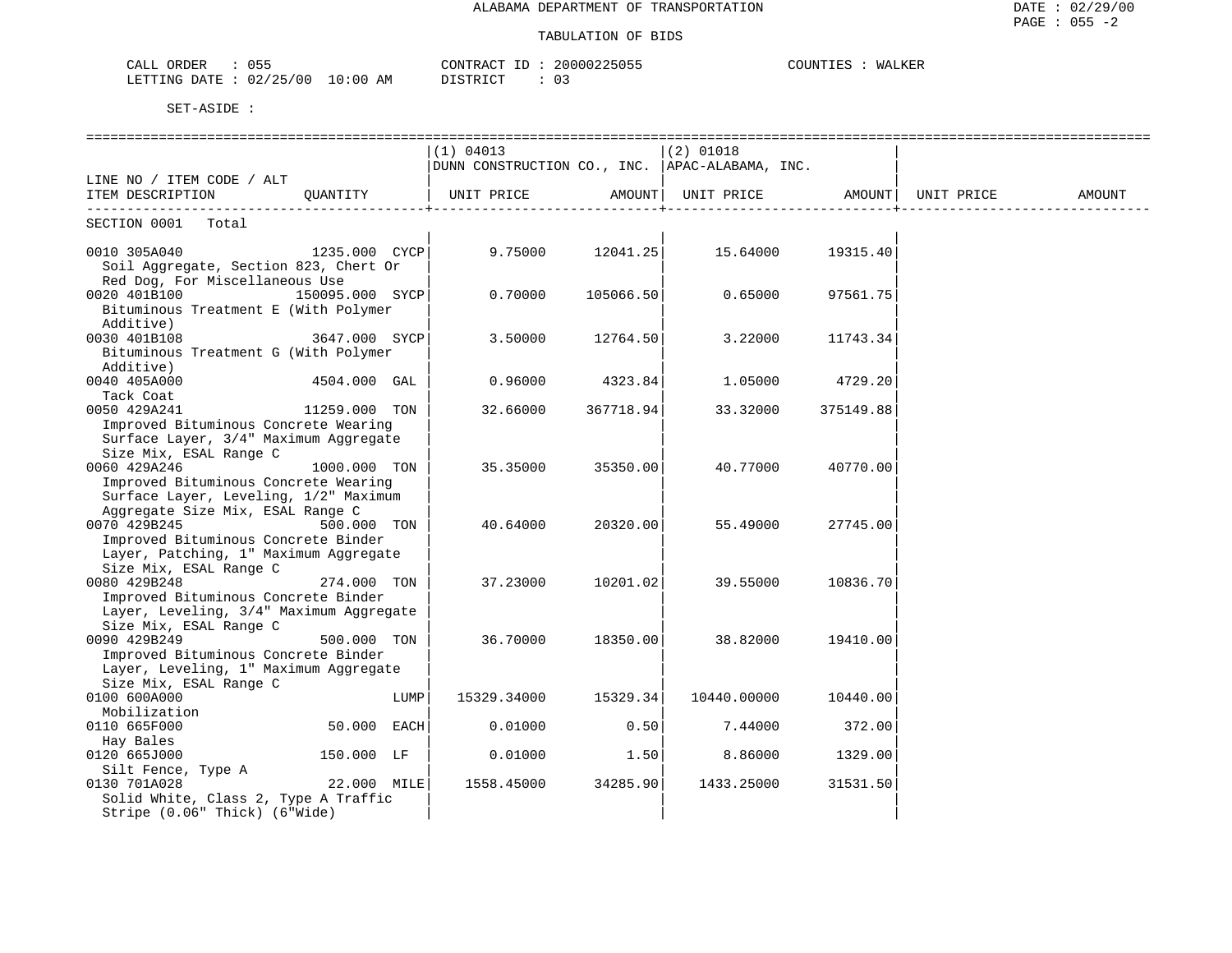| ORDER<br>CALL | .<br>ບມະ   |             | $- -$<br>CONTRACT | 20000225055 | COUNTIES | WALKER |
|---------------|------------|-------------|-------------------|-------------|----------|--------|
| LETTING DATE  | : 02/25/00 | 10:00<br>AM | חיי חיד סידי פיד  | $\sim$      |          |        |

|                                                      |             | (1) 04013                                                                      |                           | $(2)$ 01018   |                   |  |
|------------------------------------------------------|-------------|--------------------------------------------------------------------------------|---------------------------|---------------|-------------------|--|
|                                                      |             | DUNN CONSTRUCTION CO., INC.   APAC-ALABAMA, INC.                               |                           |               |                   |  |
| LINE NO / ITEM CODE / ALT                            |             |                                                                                |                           |               |                   |  |
| ITEM DESCRIPTION                                     |             | QUANTITY   UNIT PRICE     AMOUNT  UNIT PRICE     AMOUNT  UNIT PRICE     AMOUNT |                           |               |                   |  |
| 0140 701A046                                         |             | $3.000$ MILE $\vert$ 1044.68000 $\vert$ 3134.04 960.75000 2882.25              | -------------+----------- |               |                   |  |
| Broken Yellow, Class 2, Type A Traffic               |             |                                                                                |                           |               |                   |  |
| Stripe (0.09" Thick) (6" Wide)                       |             |                                                                                |                           |               |                   |  |
| 18.000 MILE<br>0150 701A048                          |             | 1769.66000 31853.88                                                            |                           | 1627.50000    | 29295.00          |  |
| Solid Yellow, Class 2, Type A Traffic                |             |                                                                                |                           |               |                   |  |
| Stripe (0.09" Thick) (6" Wide)                       |             |                                                                                |                           |               |                   |  |
| 0160 701C000                                         | 5.000 MILE  | 365.35000 1826.75                                                              |                           |               | 336.00000 1680.00 |  |
| Broken Temporary Traffic Stripe                      |             |                                                                                |                           |               |                   |  |
| 0170 701C001                                         | 76.000 MILE | 411.02000                                                                      | 31237.52                  | 378.00000     | 28728.00          |  |
| Solid Temporary Traffic Stripe                       |             |                                                                                |                           |               |                   |  |
| 0180 703A002 922.000 SOFT                            |             | 2.06000                                                                        | 1899.32                   |               | 1.89000 1742.58   |  |
| Traffic Control Markings, Class 2, Type              |             |                                                                                |                           |               |                   |  |
| A                                                    |             |                                                                                |                           |               |                   |  |
| 0190 703B002 412.000 SOFT                            |             | 3.19000                                                                        | 1314.28                   | 2.94000       | 1211.28           |  |
| Traffic Control Legends, Class 2, Type A             |             |                                                                                |                           |               |                   |  |
| 0200 703D001<br>980.000 SQFT                         |             | 1.48000                                                                        | 1450.40                   | 1.37000       | 1342.60           |  |
| Temporary Traffic Control Markings                   |             |                                                                                |                           |               |                   |  |
| $101.000$ EACH<br>0210 705A032                       |             | 5.71000                                                                        | 576.71                    | 5.25000       | 530.25            |  |
| Pavement Markers, Class A-H, Type 1-B                |             |                                                                                |                           |               |                   |  |
| 0220 705A037<br>1194.000 EACH                        |             | 6.00000                                                                        | 7164.00                   | 5.51000       | 6578.94           |  |
| Pavement Markers, Class A-H, Type 2-D                |             |                                                                                |                           |               |                   |  |
| $231.000$ SQFT<br>0230 740B000                       |             | 10.24000                                                                       | 2365.44                   | 9.46000       | 2185.26           |  |
| Construction Signs<br>$140.000$ EACH<br>0240 740E000 |             | 0.60000                                                                        | 84.00                     | 14.73000      | 2062.20           |  |
| Cones (36 Inches High)                               |             |                                                                                |                           |               |                   |  |
| $140.000$ EACH<br>0250 740M000                       |             |                                                                                | $0.60000$ 84.00           |               | 9.37000 1311.80   |  |
| Weight For Cone                                      |             |                                                                                |                           |               |                   |  |
| SECTION TOTALS                                       |             |                                                                                | 718,743.63                | $\sharp$      | 730,483.93        |  |
|                                                      |             |                                                                                |                           | $- - - - - -$ |                   |  |
| CONTRACT TOTALS                                      |             | $\mathsf{S}^-$                                                                 | 718,743.63                | \$            | 730,483.93        |  |
|                                                      |             |                                                                                |                           |               |                   |  |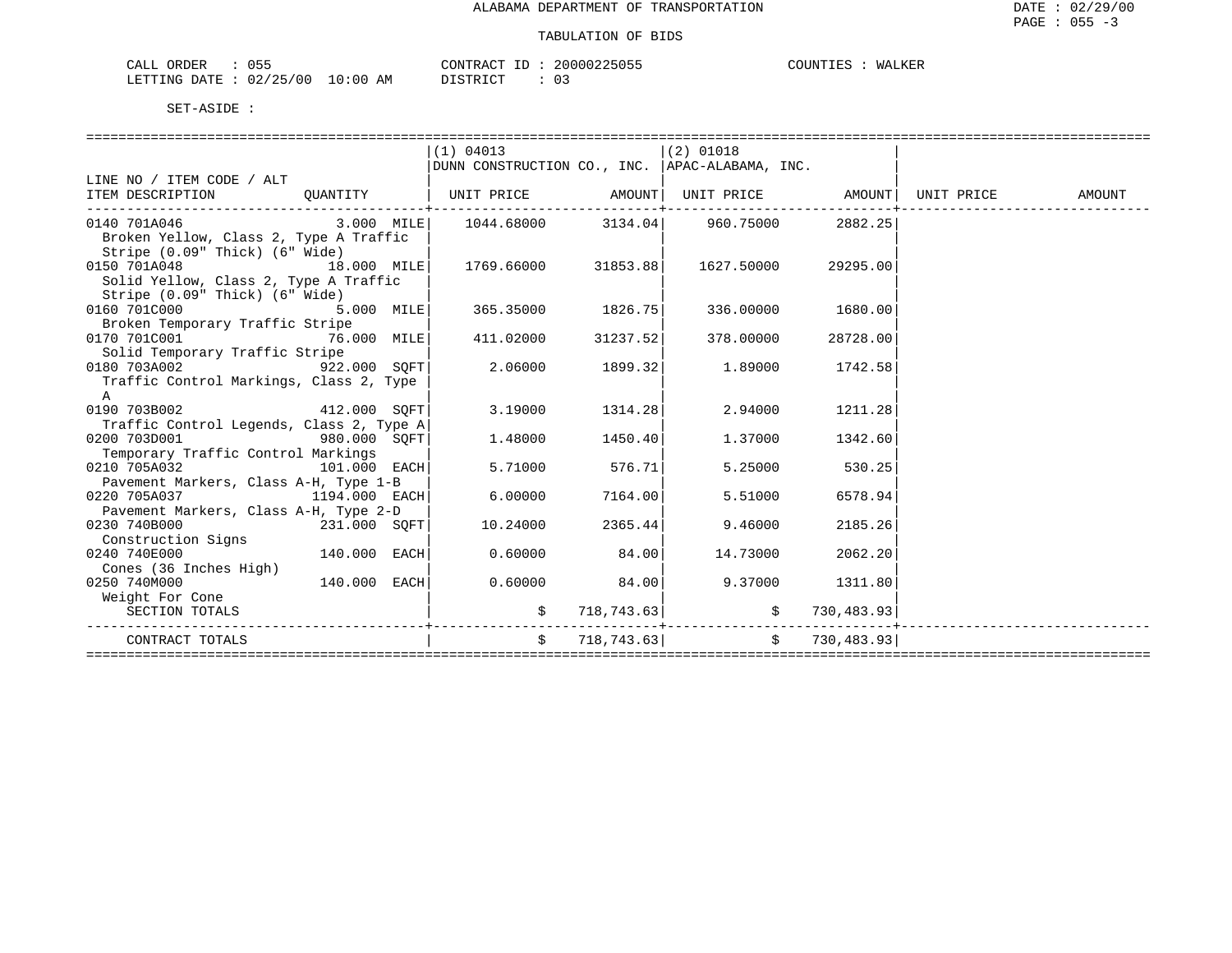| CALL ORDER<br>SET-ASIDE : | $\therefore$ 057<br>LETTING DATE: 02/25/00<br>10:00 AM<br>CONTRACT DESCRIPTION:<br>for constructing the Resurfacing and Traffic Stripe on<br>S.R.#69 from the north city limits of Greensboro (M.P.<br>109.272) to the south city limits of Moundville (M.P.<br>129.671). Length 19.974 mi. | CONTRACT ID: 20000225057<br>DISTRICT<br>: 05<br>75<br>CONTRACT TIME:<br>RURAL | Working Days | COUNTIES : HALE<br>(available days) | PROJECT(S) : 99-305-335-069-011 |                        |
|---------------------------|---------------------------------------------------------------------------------------------------------------------------------------------------------------------------------------------------------------------------------------------------------------------------------------------|-------------------------------------------------------------------------------|--------------|-------------------------------------|---------------------------------|------------------------|
| RANK                      | VENDOR NO./NAME                                                                                                                                                                                                                                                                             |                                                                               |              |                                     | TOTAL<br><b>BID</b>             | % OVER<br>LOW BID      |
| 01018<br>02033            | APAC-ALABAMA, INC.                                                                                                                                                                                                                                                                          | S. T. BUNN CONSTRUCTION COMPANY, INC.                                         |              |                                     | 2,563,950.22<br>2,578,983.16    | 100.00008<br>100.5863% |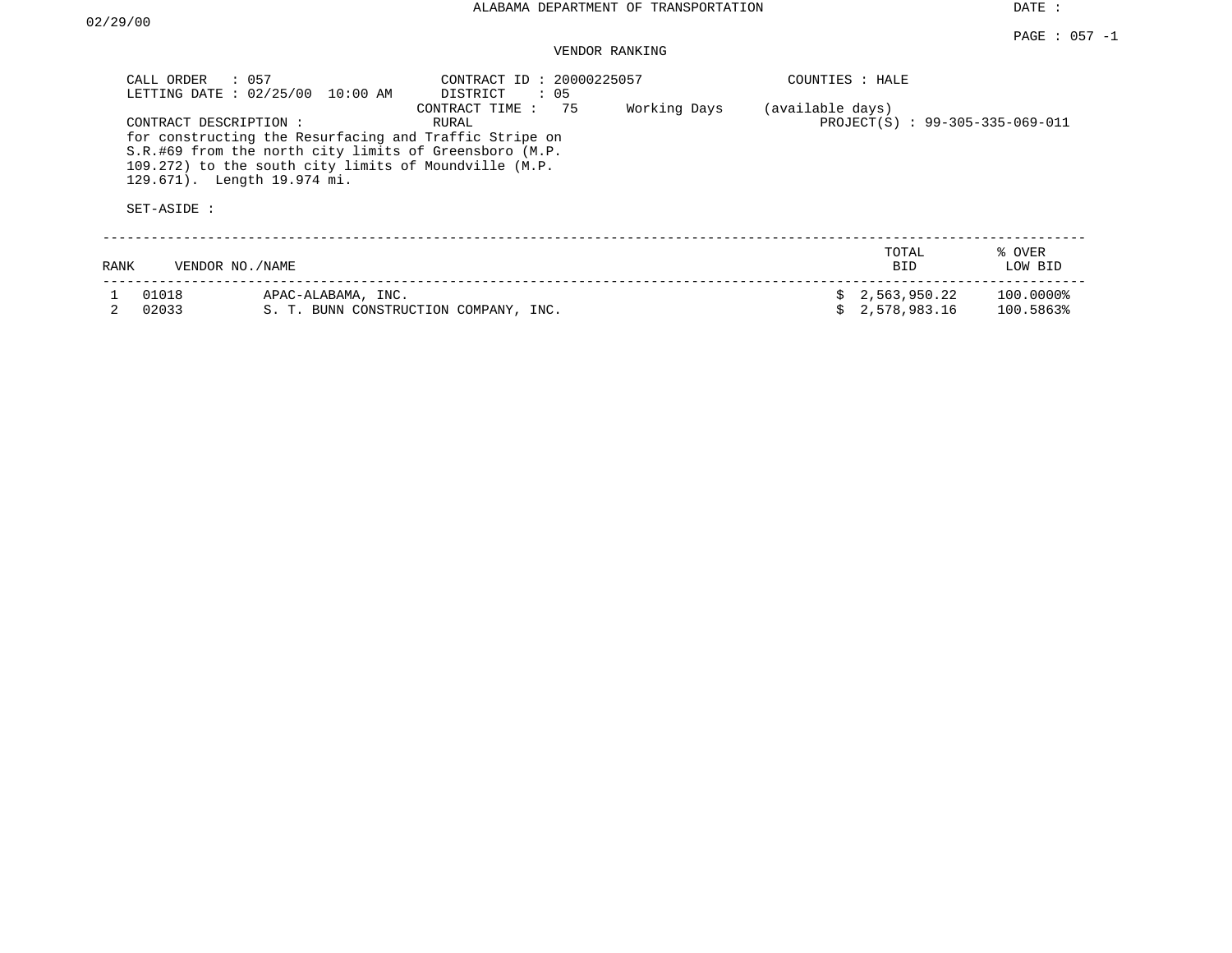| $\cap$ $\Gamma$ $\Gamma$                                                                                                                                                                   | ּוּ בּ קידיזורי      |                                           |
|--------------------------------------------------------------------------------------------------------------------------------------------------------------------------------------------|----------------------|-------------------------------------------|
| ORDER                                                                                                                                                                                      | $\sim$ $\sim$ $\sim$ | $\sim$ $\sim$ $\sim$ $\sim$ $\sim$ $\sim$ |
| . .                                                                                                                                                                                        | nnnn                 | $- - - -$                                 |
| ບບ                                                                                                                                                                                         | 2515                 | HALE                                      |
| للدهما                                                                                                                                                                                     | . יער                | 'JUN⊥                                     |
|                                                                                                                                                                                            |                      |                                           |
|                                                                                                                                                                                            |                      |                                           |
| 00/<br>∩∩<br>' つに<br>.0:00<br>ΑM<br>ETTING<br><b>Amry</b><br>ֹם ו<br>UZ<br>the contract of the contract of the contract of the contract of the contract of the contract of the contract of | DICTO ICT<br>◡ ◡     |                                           |

|                                                       |                 |                                                                  |           | ==============              |           |            |        |
|-------------------------------------------------------|-----------------|------------------------------------------------------------------|-----------|-----------------------------|-----------|------------|--------|
|                                                       |                 | $(1)$ 01018                                                      |           | $(2)$ 02033                 |           |            |        |
|                                                       |                 | APAC-ALABAMA, INC.                                               |           | S. T. BUNN CONSTRUCTION CO. |           |            |        |
| LINE NO / ITEM CODE / ALT                             |                 |                                                                  |           |                             |           |            |        |
| ITEM DESCRIPTION OUANTITY                             |                 | UNIT PRICE AMOUNT UNIT PRICE AMOUNT<br>------------------------+ |           |                             |           | UNIT PRICE | AMOUNT |
| SECTION 0001 Roadway                                  |                 |                                                                  |           |                             |           |            |        |
| 0010 209A000                                          | 26.000 EACH     | 165.00000                                                        | 4290.00   | 110.00000                   | 2860.00   |            |        |
| Mailbox Reset, Single                                 |                 |                                                                  |           |                             |           |            |        |
| 0020 210D001                                          | 12285.000 CYIP  | 6.50000                                                          | 79852.50  | 6.26000                     | 76904.10  |            |        |
| Borrow Excavation (Loose Truckbed                     |                 |                                                                  |           |                             |           |            |        |
| Measurement)                                          |                 |                                                                  |           |                             |           |            |        |
| 0030 212A000                                          | 2080.000 STA    | 20,00000                                                         | 41600.00  | 1.50000                     | 3120.00   |            |        |
| Machine Grading Shoulders                             |                 |                                                                  |           |                             |           |            |        |
| 0040 305B060                                          | 1000.000 TCIP   | 21,00000                                                         | 21000.00  | 26.25000                    | 26250.00  |            |        |
| Crushed Aggregate, Section 825, Crusher               |                 |                                                                  |           |                             |           |            |        |
| Run, 1" Down, For Miscellaneous Use                   |                 |                                                                  |           |                             |           |            |        |
| 0050 401B108                                          | 278893.000 SYCP | 0.78000                                                          | 217536.54 | 0.75000                     | 209169.75 |            |        |
| Bituminous Treatment G (With Polymer                  |                 |                                                                  |           |                             |           |            |        |
| Additive)                                             |                 |                                                                  |           |                             |           |            |        |
| 0060 405A000                                          | 25917.000 GAL   | 1.09000                                                          | 28249.53  | 0.80000                     | 20733.60  |            |        |
| Tack Coat                                             |                 |                                                                  |           |                             |           |            |        |
| 0070 408A052                                          | 2225.000 SY     | 8.85000                                                          | 19691.25  | 2,00000                     | 4450.00   |            |        |
| Planing Existing Pavement                             |                 |                                                                  |           |                             |           |            |        |
| (Approximately 1.10" Thru 2.0" Thick)                 |                 |                                                                  |           |                             |           |            |        |
| 0080 424A260                                          | 15725.000 TON   | 30.10000                                                         | 473322.50 | 31.86000                    | 500998.50 |            |        |
| Superpave Bituminous Concrete Wearing                 |                 |                                                                  |           |                             |           |            |        |
| Surface Layer, 1/2" Maximum Aggregate                 |                 |                                                                  |           |                             |           |            |        |
| Size Mix, ESAL Range D                                |                 |                                                                  |           |                             |           |            |        |
| 0090 424A261<br>Superpave Bituminous Concrete Wearing | 184.000 TON     | 39.75000                                                         | 7314.00   | 37.00000                    | 6808.00   |            |        |
| Surface Layer, 3/4" Maximum Aggregate                 |                 |                                                                  |           |                             |           |            |        |
| Size Mix, ESAL Range D                                |                 |                                                                  |           |                             |           |            |        |
| 0100 424A266                                          | 300.000 TON     | 36.00000                                                         | 10800.00  | 36.00000                    | 10800.00  |            |        |
| Superpave Bituminous Concrete Wearing                 |                 |                                                                  |           |                             |           |            |        |
| Surface Layer, Leveling, 1/2" Maximum                 |                 |                                                                  |           |                             |           |            |        |
| Aggregate Size Mix, ESAL Range D                      |                 |                                                                  |           |                             |           |            |        |
| 0110 424A269                                          | 436.000 TON     | 38.75000                                                         | 16895.00  | 49.00000                    | 21364.00  |            |        |
| Superpave Bituminous Concrete Wearing                 |                 |                                                                  |           |                             |           |            |        |
| Surface Layer, Widening, 1/2" Maximum                 |                 |                                                                  |           |                             |           |            |        |
| Aggregate Size Mix, ESAL Range D                      |                 |                                                                  |           |                             |           |            |        |
| 0120 424B461                                          | 28592.000 TON   | 27.15000                                                         | 776272.80 | 28,28000                    | 808581.76 |            |        |
| Superpave Bituminous Concrete Upper                   |                 |                                                                  |           |                             |           |            |        |
| Binder Layer, 1" Maximum Aggregate Size               |                 |                                                                  |           |                             |           |            |        |
| Mix, ESAL Range D                                     |                 |                                                                  |           |                             |           |            |        |
| 0130 424B467                                          | 14245.000 TON   | 28.85000                                                         | 410968.25 | 28.28000                    | 402848.60 |            |        |
| Superpave Bituminous Concrete Upper                   |                 |                                                                  |           |                             |           |            |        |
| Binder Layer, Leveling, 1/2" Maximum                  |                 |                                                                  |           |                             |           |            |        |
| Aggregate Size Mix, ESAL Range D                      |                 |                                                                  |           |                             |           |            |        |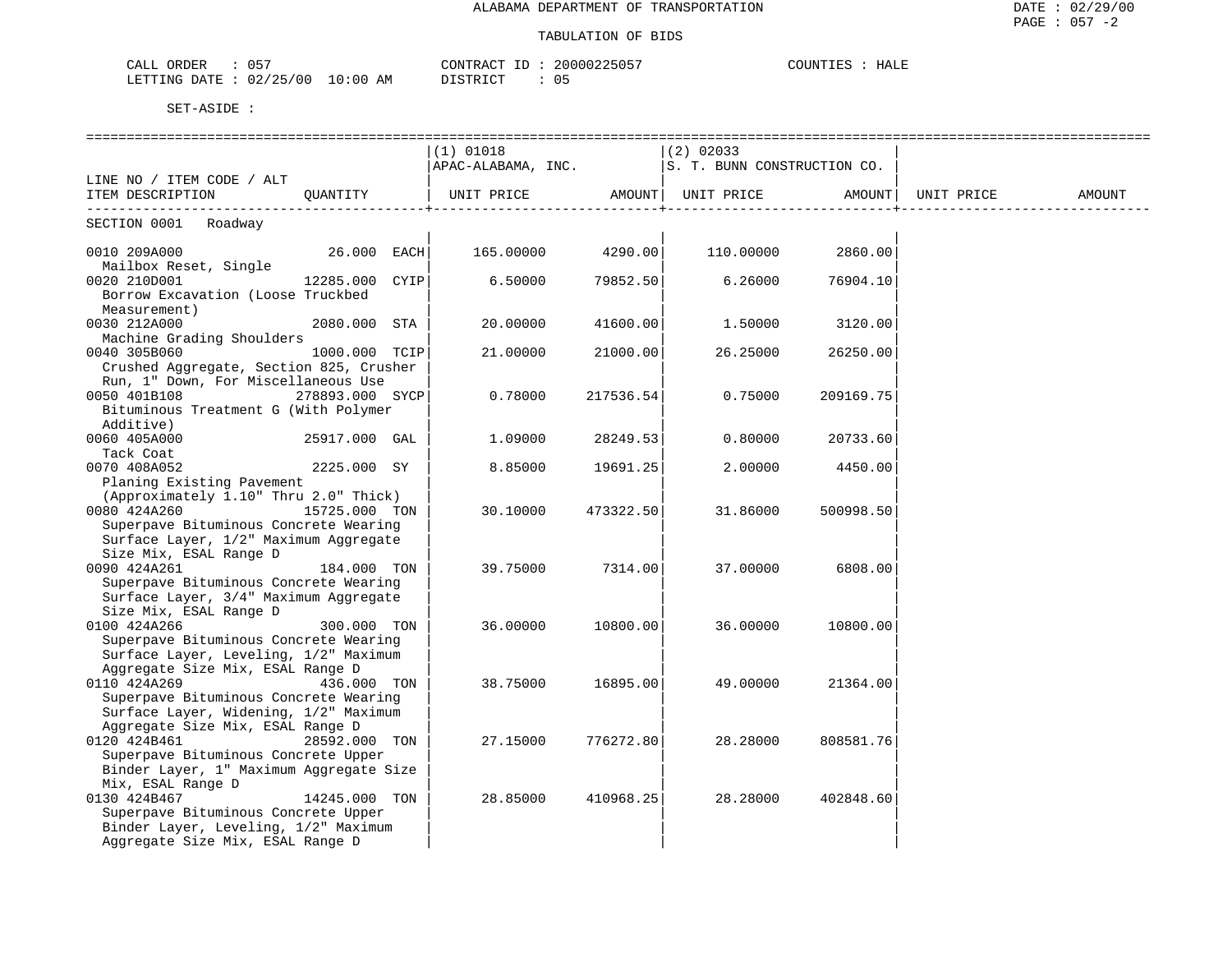| CALL ORDER                       | 05' | CONTRACT ID: |  | 20000225057 | COUNTIES | HALE |
|----------------------------------|-----|--------------|--|-------------|----------|------|
| LETTING DATE : 02/25/00 10:00 AM |     | DISTRICT     |  | 05          |          |      |

|                                                      |              |      | $(1)$ 01018                                           |                  |                            |                          |            |        |
|------------------------------------------------------|--------------|------|-------------------------------------------------------|------------------|----------------------------|--------------------------|------------|--------|
|                                                      |              |      | $APAC-ALABAMA$ , INC. $ S. T. BUNN CONSTRUCTION CO$ . |                  | (2) 02033                  |                          |            |        |
| LINE NO / ITEM CODE / ALT                            |              |      |                                                       |                  |                            |                          |            |        |
| ITEM DESCRIPTION                                     |              |      | QUANTITY   UNIT PRICE AMOUNT   UNIT PRICE AMOUNT      | ------------+--- |                            | --------------- <b>-</b> | UNIT PRICE | AMOUNT |
| 0140 424B472                                         | 528.000 TON  |      |                                                       |                  | 33.65000 17767.20 49.00000 | 25872.00                 |            |        |
| Superpave Bituminous Concrete Upper                  |              |      |                                                       |                  |                            |                          |            |        |
| Binder Layer, Widening, 1" Maximum                   |              |      |                                                       |                  |                            |                          |            |        |
| Aggregate Size Mix, ESAL Range D                     |              |      |                                                       |                  |                            |                          |            |        |
| 0150 424C261<br>Superpave Bituminous Concrete Base   | 142.000 TON  |      | 59.40000                                              | 8434.80          | 49.00000                   | 6958.00                  |            |        |
| Layer, 1 1/2" Maximum Aggregate Size                 |              |      |                                                       |                  |                            |                          |            |        |
| Mix, ESAL Range D                                    |              |      |                                                       |                  |                            |                          |            |        |
| 0160 424C265                                         | 300.000 TON  |      | 64.00000                                              | 19200.00         | 51.00000                   | 15300.00                 |            |        |
| Superpave Bituminous Concrete Base                   |              |      |                                                       |                  |                            |                          |            |        |
| Layer, Patching, 1 1/2" Maximum                      |              |      |                                                       |                  |                            |                          |            |        |
| Aggregate Size Mix, ESAL Range D                     |              |      |                                                       |                  |                            |                          |            |        |
| 0170 600A000                                         |              | LUMP | 44900.00000                                           | 44900.00         | 64500.00000                | 64500.00                 |            |        |
| Mobilization                                         |              |      |                                                       |                  |                            |                          |            |        |
| 0180 651C000<br>8-8-8 Commercial Fertilizer          | 22.000 TON   |      | 195.00000                                             | 4290.001         | 375.00000                  | 8250.00                  |            |        |
| 0190 652A054                                         | 20.000 ACRE  |      | 600.00000                                             | 12000.00         | 575.00000                  | 11500.00                 |            |        |
| Seeding (Mix 2A)                                     |              |      |                                                       |                  |                            |                          |            |        |
| 0200 652A056                                         | 9.000 ACRE   |      | 600.00000                                             | 5400.00          | 575.00000                  | 5175.00                  |            |        |
| Seeding (Mix 2E)                                     |              |      |                                                       |                  |                            |                          |            |        |
| 0210 656A000                                         | 29.000 ACRE  |      | 400.00000                                             | 11600.00         | 500.00000                  | 14500.00                 |            |        |
| Mulching, Class A, Type 1                            |              |      |                                                       |                  |                            |                          |            |        |
| 0220 665F000                                         | 15.000 EACH  |      | 6.00000                                               | 90.00            | 1,00000                    | 15.00                    |            |        |
| Hay Bales                                            |              |      |                                                       |                  |                            |                          |            |        |
| 0230 665J000                                         | $100.000$ LF |      | 9.65000                                               | 965.00           | 3.00000                    | 300.00                   |            |        |
| Silt Fence, Type A<br>11 39.000 MILE<br>0240 701C000 |              |      | 320.00000                                             | 12480.00         | 320.00000                  | 12480.00                 |            |        |
| Broken Temporary Traffic Stripe                      |              |      |                                                       |                  |                            |                          |            |        |
| 0250 701C001                                         | 69.000 MILE  |      | 360.00000                                             | 24840.00         | 360.00000                  | 24840.00                 |            |        |
| Solid Temporary Traffic Stripe                       |              |      |                                                       |                  |                            |                          |            |        |
| 0260 702A007                                         | 13.000 MILE  |      | 1850.00000                                            | 24050.00         | 1850.00000                 | 24050.00                 |            |        |
| Broken Yellow, Inverted Profile Traffic              |              |      |                                                       |                  |                            |                          |            |        |
| Stripe (6" Wide)                                     |              |      |                                                       |                  |                            |                          |            |        |
| 0270 702A008                                         | 40.000 MILE  |      | 3700.00000                                            | 148000.00        | 3700.00000                 | 148000.00                |            |        |
| Solid White, Inverted Profile Traffic                |              |      |                                                       |                  |                            |                          |            |        |
| Stripe (6" Wide)<br>0280 702A009                     | 23.000 MILE  |      | 3700.00000                                            | 85100.00         | 3700.00000                 | 85100.00                 |            |        |
| Solid Yellow, Inverted Profile Traffic               |              |      |                                                       |                  |                            |                          |            |        |
| Stripe (6" Wide)                                     |              |      |                                                       |                  |                            |                          |            |        |
| 0290 702B001                                         | 66.000 LF    |      | 2.00000                                               | 132.00           | 2.00000                    | 132.00                   |            |        |
| Dotted Inverted Profile Traffic Stripe               |              |      |                                                       |                  |                            |                          |            |        |
| $(6"$ Wide)                                          |              |      |                                                       |                  |                            |                          |            |        |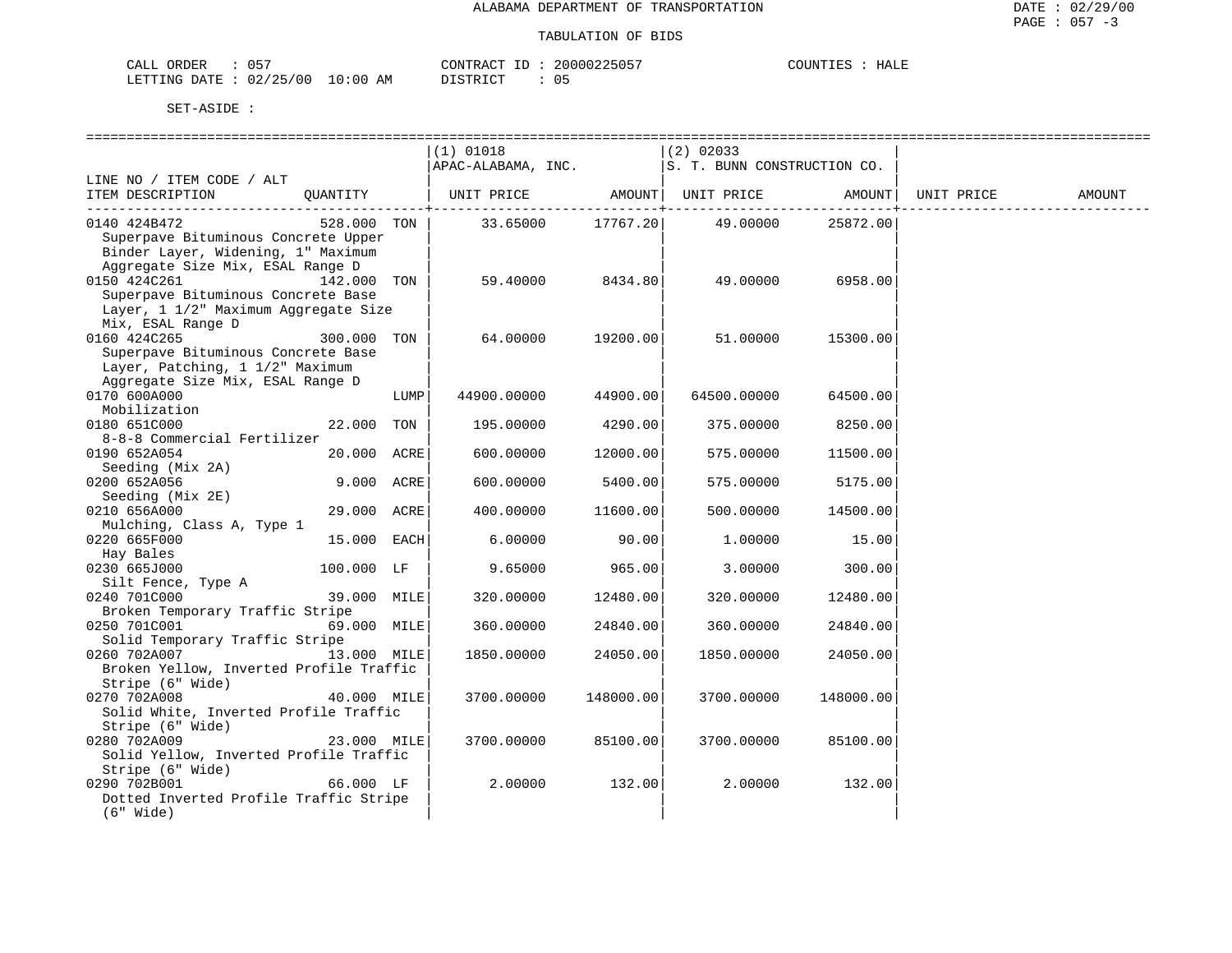| 057<br>ORDER<br>CALL       |            | CONTRACT ID : | 20000225057 | COUNTIES<br>HALE |
|----------------------------|------------|---------------|-------------|------------------|
| : 02/25/00<br>LETTING DATE | $10:00$ AM | DISTRICT      |             |                  |

|                                         |               |      | $(1)$ 01018        |                    | $(2)$ 02033                 |                    |            |        |  |  |  |  |
|-----------------------------------------|---------------|------|--------------------|--------------------|-----------------------------|--------------------|------------|--------|--|--|--|--|
|                                         |               |      | APAC-ALABAMA, INC. |                    | S. T. BUNN CONSTRUCTION CO. |                    |            |        |  |  |  |  |
| LINE NO / ITEM CODE / ALT               |               |      |                    |                    |                             |                    |            |        |  |  |  |  |
|                                         |               |      |                    |                    |                             |                    |            |        |  |  |  |  |
| ITEM DESCRIPTION                        | QUANTITY      |      | UNIT PRICE AMOUNT  |                    | UNIT PRICE AMOUNT           |                    | UNIT PRICE | AMOUNT |  |  |  |  |
| 0300 703A000 766.000 SQFT               |               |      | 1.30000            |                    | 995.80 1.30000 995.80       |                    |            |        |  |  |  |  |
|                                         |               |      |                    |                    |                             |                    |            |        |  |  |  |  |
| Traffic Control Markings, Class 1, Type |               |      |                    |                    |                             |                    |            |        |  |  |  |  |
| A                                       |               |      |                    |                    |                             |                    |            |        |  |  |  |  |
| 0310 703D001                            | 766.000 SOFT  |      | 1.30000            | 995.801            | 1,30000                     | 995.80             |            |        |  |  |  |  |
| Temporary Traffic Control Markings      |               |      |                    |                    |                             |                    |            |        |  |  |  |  |
| 0320 705A032<br>570.000                 |               | EACH | 5,00000            | 2850.00            | 5.00000                     | 2850.00            |            |        |  |  |  |  |
| Pavement Markers, Class A-H, Type 1-B   |               |      |                    |                    |                             |                    |            |        |  |  |  |  |
| 0330 705A037<br>1785.000 EACH           |               |      | 5.25000            | 9371.25            | 5.25000                     | 9371.25            |            |        |  |  |  |  |
| Pavement Markers, Class A-H, Type 2-D   |               |      |                    |                    |                             |                    |            |        |  |  |  |  |
| 0340 740B000                            | 1790.000 SOFT |      | 9.75000            | 17452.50           | 10.00000                    | 17900.00           |            |        |  |  |  |  |
| Construction Signs                      |               |      |                    |                    |                             |                    |            |        |  |  |  |  |
| 0350 740D000                            | 10.000 EACH   |      | 54.35000           | 543.50             | 1,00000                     | 10.00              |            |        |  |  |  |  |
| Channelizing Drums                      |               |      |                    |                    |                             |                    |            |        |  |  |  |  |
| 0360 7400000                            | 1.000 EACH    |      |                    | 4700.00000 4700.00 |                             | 5000.00000 5000.00 |            |        |  |  |  |  |
| Pilot Car                               |               |      |                    |                    |                             |                    |            |        |  |  |  |  |
| SECTION TOTALS                          |               |      |                    | \$2,563,950.22]    |                             | \$2,578,983.16]    |            |        |  |  |  |  |
|                                         |               |      |                    |                    |                             |                    |            |        |  |  |  |  |
| CONTRACT TOTALS                         |               |      |                    | \$2,563,950.22]    |                             | \$2,578,983.16     |            |        |  |  |  |  |
|                                         |               |      |                    |                    |                             |                    |            |        |  |  |  |  |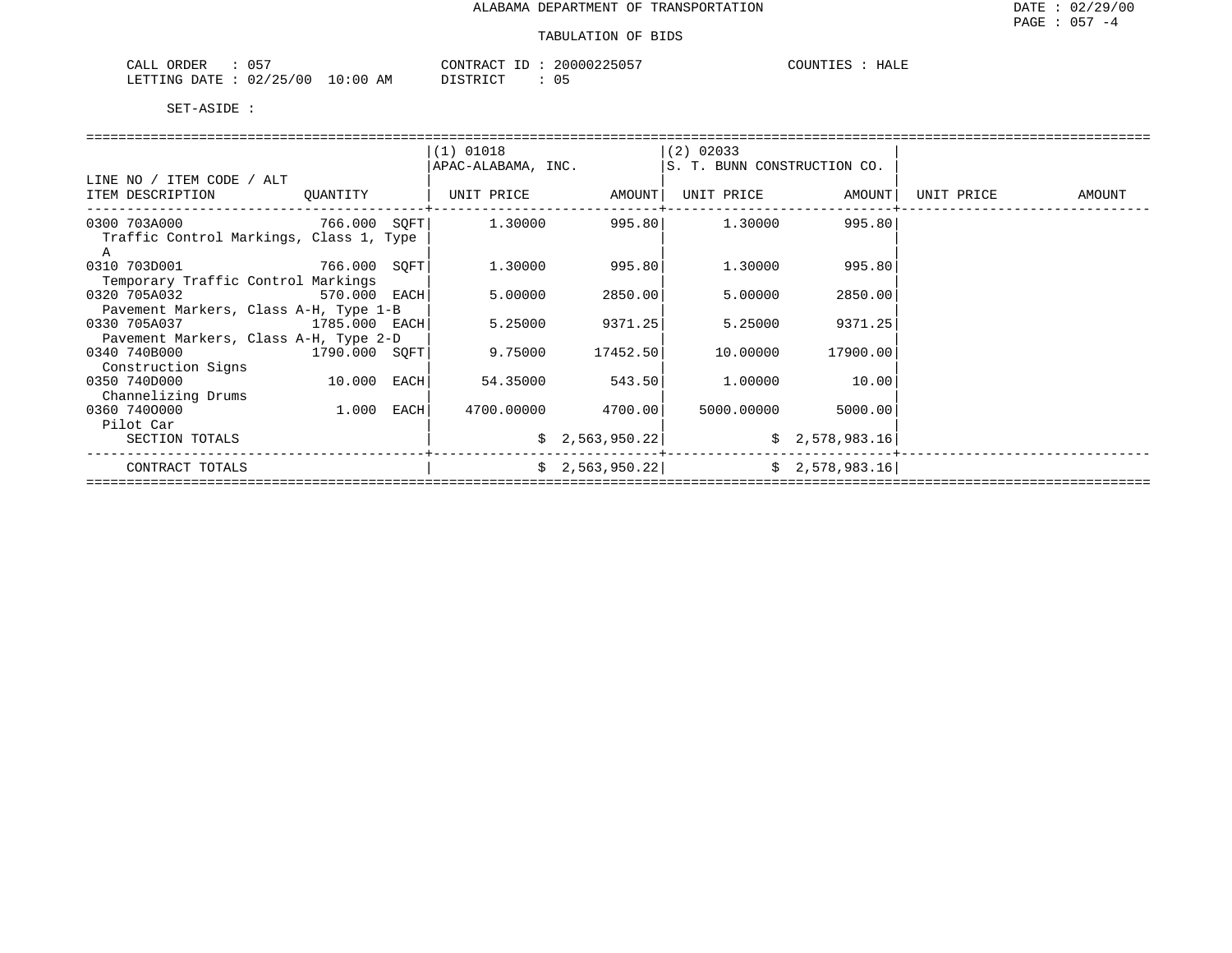| CALL ORDER<br>$\therefore$ 058<br>LETTING DATE : 02/25/00 | $10:00$ AM                                                                                       | CONTRACT ID: 20000225058<br>DISTRICT<br>: 06                                                                                                        |              |                  | COUNTIES : DALLAS              |                   |  |  |
|-----------------------------------------------------------|--------------------------------------------------------------------------------------------------|-----------------------------------------------------------------------------------------------------------------------------------------------------|--------------|------------------|--------------------------------|-------------------|--|--|
| CONTRACT DESCRIPTION:                                     | (U.S. #80) interchange at the west City Limits of Selma<br>$(M.P. 114.198)$ . Length - 6.026 mi. | 25<br>CONTRACT TIME:<br>for constructing the Resurfacing and Traffic Stripe on S.R.<br>#14 from the Perry County Line (M.P. 108.171) to the S.R. #8 | Working Days | (available days) | PROJECT(S): 99-306-245-014-001 |                   |  |  |
| SET-ASIDE :                                               |                                                                                                  |                                                                                                                                                     |              |                  |                                |                   |  |  |
| VENDOR NO. / NAME<br>RANK                                 |                                                                                                  |                                                                                                                                                     |              |                  | TOTAL<br>BID.                  | % OVER<br>LOW BID |  |  |
| 01023                                                     | ASPHALT CONTRACTORS, INC.                                                                        |                                                                                                                                                     |              | S                | 537,545.80                     | 100.0000%         |  |  |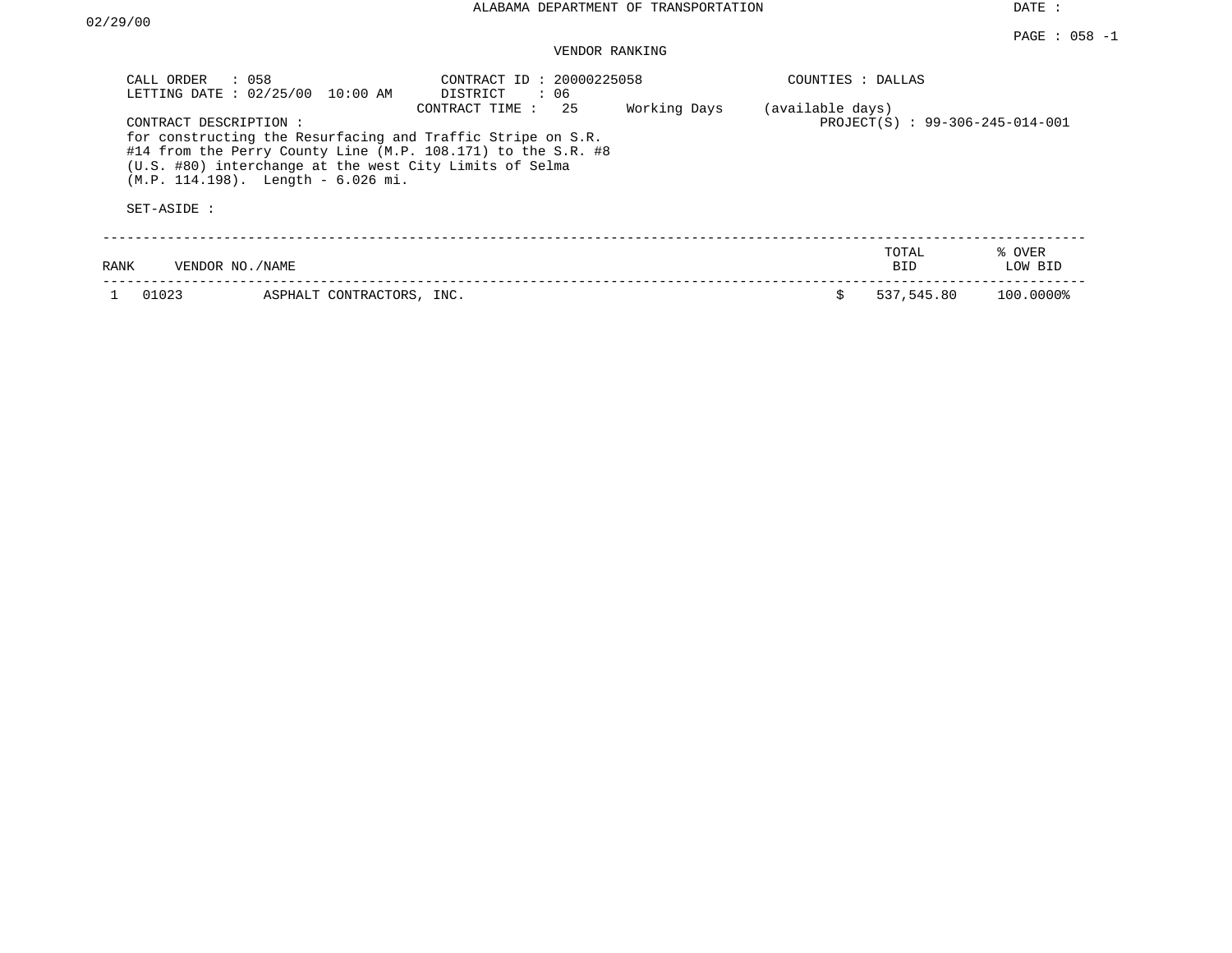| 058<br>ORDER<br>CALL                   | 20000225058<br>CONTRACT ID | COUNTIES<br>DALLAS |
|----------------------------------------|----------------------------|--------------------|
| 02/25/00<br>$10:00$ AM<br>LETTING DATE | DISTRICT<br>06             |                    |

|                                                                                                                               |                |      | $(1)$ 01023<br>ASPHALT CONTRACTORS, INC. |           |                              |  |        |
|-------------------------------------------------------------------------------------------------------------------------------|----------------|------|------------------------------------------|-----------|------------------------------|--|--------|
| LINE NO / ITEM CODE / ALT<br>ITEM DESCRIPTION                                                                                 |                |      | QUANTITY   UNIT PRICE AMOUNT             |           | UNIT PRICE AMOUNT UNIT PRICE |  | AMOUNT |
| SECTION 0001 TOTAL                                                                                                            |                |      |                                          |           |                              |  |        |
| 0010 210D001<br>Borrow Excavation (Loose Truckbed<br>Measurement)                                                             | 4400.000 CYIP  |      | 7.00000                                  | 30800.00  |                              |  |        |
| 0020 401B100<br>Bituminous Treatment E (With Polymer<br>Additive)                                                             | 86500.000 SYCP |      | 0.51000                                  | 44115.00  |                              |  |        |
| 0030 405A000<br>Tack Coat                                                                                                     | 5200.000 GAL   |      | 1,00000                                  | 5200.00   |                              |  |        |
| 0040 424A242<br>Superpave Bituminous Concrete Wearing<br>Surface Layer, 1" Maximum Aggregate<br>Size Mix, ESAL Range C        | 9100.000 TON   |      | 35.45000                                 | 322595.00 |                              |  |        |
| 0050 424A247<br>Superpave Bituminous Concrete Wearing<br>Surface Layer, Leveling, 3/4" Maximum                                | 250.000 TON    |      | 42.35000                                 | 10587.50  |                              |  |        |
| Aggregate Size Mix, ESAL Range C<br>0060 424B445<br>Superpave Bituminous Concrete Upper<br>Binder Layer, Patching, 1" Maximum | 25.000 TON     |      | 65.00000                                 | 1625.00   |                              |  |        |
| Aggregate Size Mix, ESAL Range C<br>0070 600A000<br>Mobilization                                                              |                | LUMP | 25400.00000                              | 25400.00  |                              |  |        |
| 0080 652A056<br>Seeding (Mix 2E)                                                                                              | 12.000 ACRE    |      | 500.00000                                | 6000.00   |                              |  |        |
| 0090 656A000<br>Mulching, Class A, Type 1                                                                                     | 12.000 ACRE    |      | 400.00000                                | 4800.00   |                              |  |        |
| 0100 665F000<br>Hay Bales                                                                                                     | 50.000 EACH    |      | 10.00000                                 | 500.00    |                              |  |        |
| 0110 665J000<br>Silt Fence, Type A                                                                                            | 150.000 LF     |      | 5.50000                                  | 825.00    |                              |  |        |
| 0120 701C000<br>Broken Temporary Traffic Stripe                                                                               | 14.000 MILE    |      | 300.00000                                | 4200.00   |                              |  |        |
| 0130 701C001<br>Solid Temporary Traffic Stripe                                                                                | 26.000 MILE    |      | 340.00000                                | 8840.00   |                              |  |        |
| 0140 701F000                                                                                                                  | 390.000 LF     |      | 0.50000                                  | 195.00    |                              |  |        |
| Dotted Temporary Traffic Stripe<br>0150 702A007<br>Broken Yellow, Inverted Profile Traffic<br>Stripe (6" Wide)                | 6.000 MILE     |      | 1850.00000                               | 11100.00  |                              |  |        |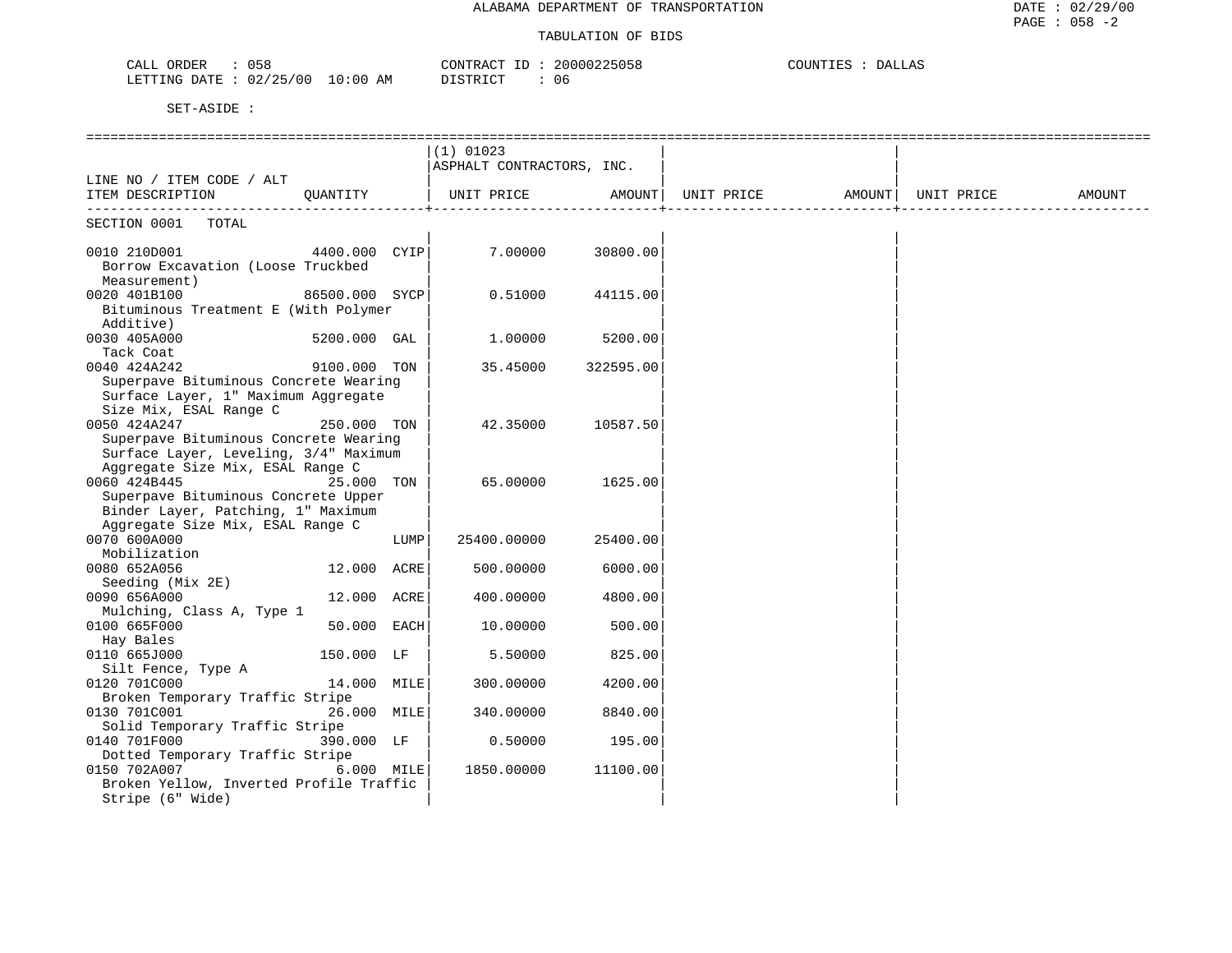| CALL ORDER<br>058               |          | CONTRACT ID: 20000225058 | COUNTIES : DALLAS |  |
|---------------------------------|----------|--------------------------|-------------------|--|
| LETTING DATE: 02/25/00 10:00 AM | DISTRICT | - 06                     |                   |  |

|                                                               |               | $(1)$ 01023               |            |  |  |
|---------------------------------------------------------------|---------------|---------------------------|------------|--|--|
|                                                               |               | ASPHALT CONTRACTORS, INC. |            |  |  |
| LINE NO / ITEM CODE / ALT                                     |               |                           |            |  |  |
| ITEM DESCRIPTION                                              |               |                           |            |  |  |
| $0.160$ 702A008 $0.000$ $12.000$ $MILE$ 3700.00000 $44400.00$ |               |                           |            |  |  |
| Solid White, Inverted Profile Traffic<br>Stripe (6" Wide)     |               |                           |            |  |  |
| 0170 702A009<br>1.000 MILE                                    |               | 4000.00000 4000.00        |            |  |  |
| Solid Yellow, Inverted Profile Traffic<br>Stripe (6" Wide)    |               |                           |            |  |  |
| 0180 702B001<br>195.000 LF                                    |               | $1.50000$ 292.50          |            |  |  |
| Dotted Inverted Profile Traffic Stripe                        |               |                           |            |  |  |
| (6" Wide)                                                     |               |                           |            |  |  |
| 628.000 SOFT<br>0190 703A002                                  |               | 2.50000                   | 1570.00    |  |  |
| Traffic Control Markings, Class 2, Type                       |               |                           |            |  |  |
| A                                                             |               |                           |            |  |  |
| 0200 703D001 1256.000 SOFT                                    |               | 1,30000                   | 1632.80    |  |  |
| Temporary Traffic Control Markings                            |               |                           |            |  |  |
| 0210 705A031<br>$10.000$ EACH                                 |               | 4.80000                   | 48.00      |  |  |
| Pavement Markers, Class A-H, Type 1-A                         |               |                           |            |  |  |
| 0220 705A032<br>$400.000$ EACH                                |               | 4.80000                   | 1920.00    |  |  |
| Pavement Markers, Class A-H, Type 1-B                         |               |                           |            |  |  |
| 0230 705A037                                                  | $60.000$ EACH | 5.00000                   | 300.00     |  |  |
| Pavement Markers, Class A-H, Type 2-D                         |               |                           |            |  |  |
| 0240 740B000<br>252.000 SOFT                                  |               | 12.50000                  | 3150.00    |  |  |
| Construction Signs                                            |               |                           |            |  |  |
| 0250 740E000<br>150.000 EACH                                  |               | 15.00000                  | 2250.00    |  |  |
| Cones (36 Inches High)                                        |               |                           |            |  |  |
| 150.000 EACH<br>0260 740M000                                  |               | 8.00000                   | 1200.00    |  |  |
| Weight For Cone                                               |               |                           |            |  |  |
| SECTION TOTALS                                                |               | \$<br>------------------- | 537,545.80 |  |  |
| CONTRACT TOTALS                                               |               | $\mathsf{S}$              | 537,545.80 |  |  |
|                                                               |               |                           |            |  |  |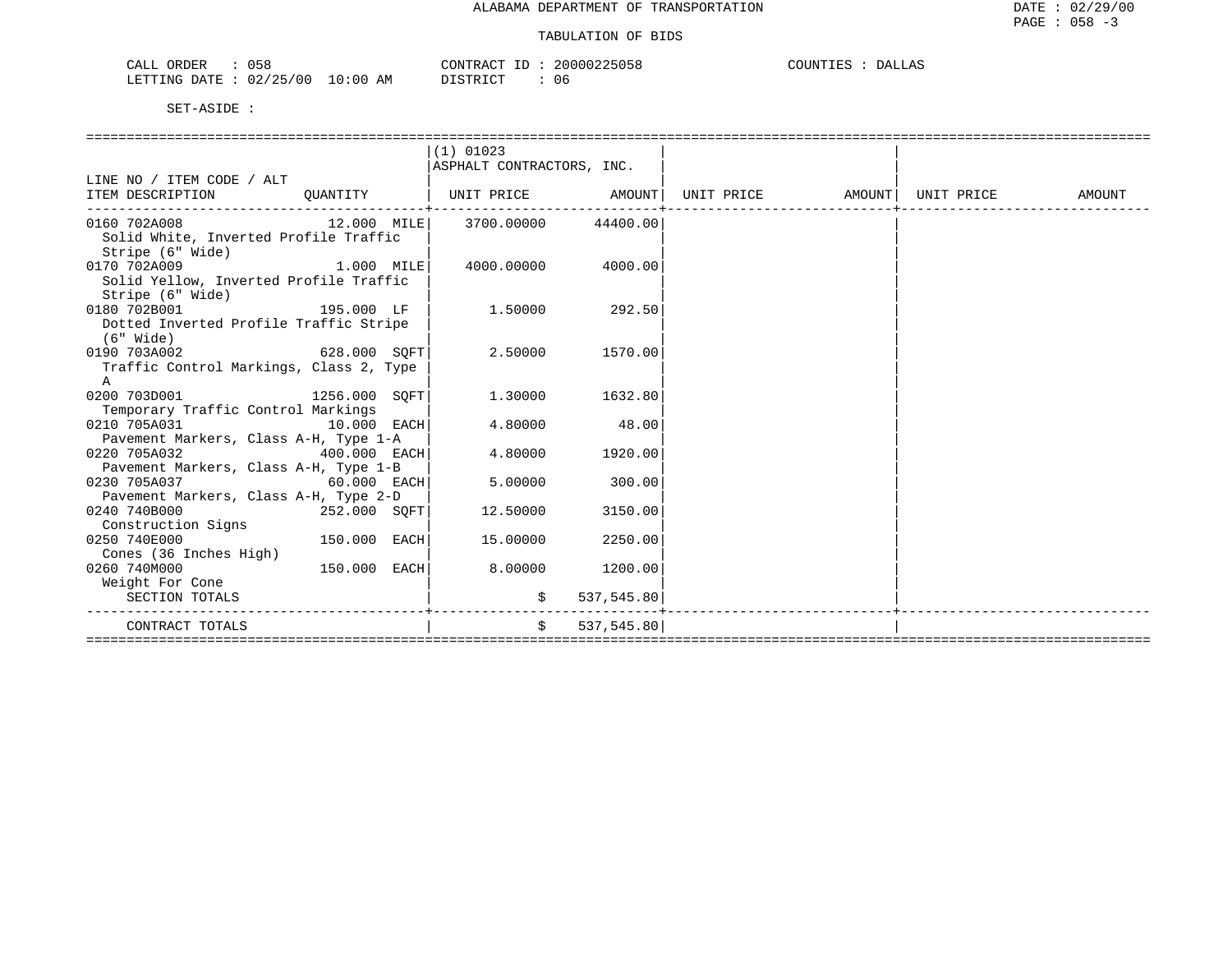| CALL ORDER     | : 060<br>LETTING DATE : 02/25/00 10:00 AM                                                                                                                                                                       | CONTRACT ID: 20000225060<br>DISTRICT<br>: 07 |              |                  | COUNTIES : BARBOUR           |                        |
|----------------|-----------------------------------------------------------------------------------------------------------------------------------------------------------------------------------------------------------------|----------------------------------------------|--------------|------------------|------------------------------|------------------------|
|                | CONTRACT DESCRIPTION:<br>for constructing the Planing, Resurfacing and Traffic Stripe<br>on S.R.#51 from S.R.#10 in Clio (M.P. 33.63) to the north<br>city limits of Louisville (M.P. 41.514). Length 7.761 mi. | 55<br>CONTRACT TIME :<br>RURAL               | Working Days | (available days) | $PROJECT(S)$ :               |                        |
| SET-ASIDE :    |                                                                                                                                                                                                                 |                                              |              |                  |                              |                        |
| RANK           | VENDOR NO. / NAME                                                                                                                                                                                               |                                              |              |                  | TOTAL<br>BID                 | % OVER<br>LOW BID      |
| 23024<br>01018 | APAC-ALABAMA, INC.                                                                                                                                                                                              | WIREGRASS CONSTRUCTION COMPANY, INC.         |              |                  | 1,337,077.00<br>1,348,983.34 | 100.0000%<br>100.8904% |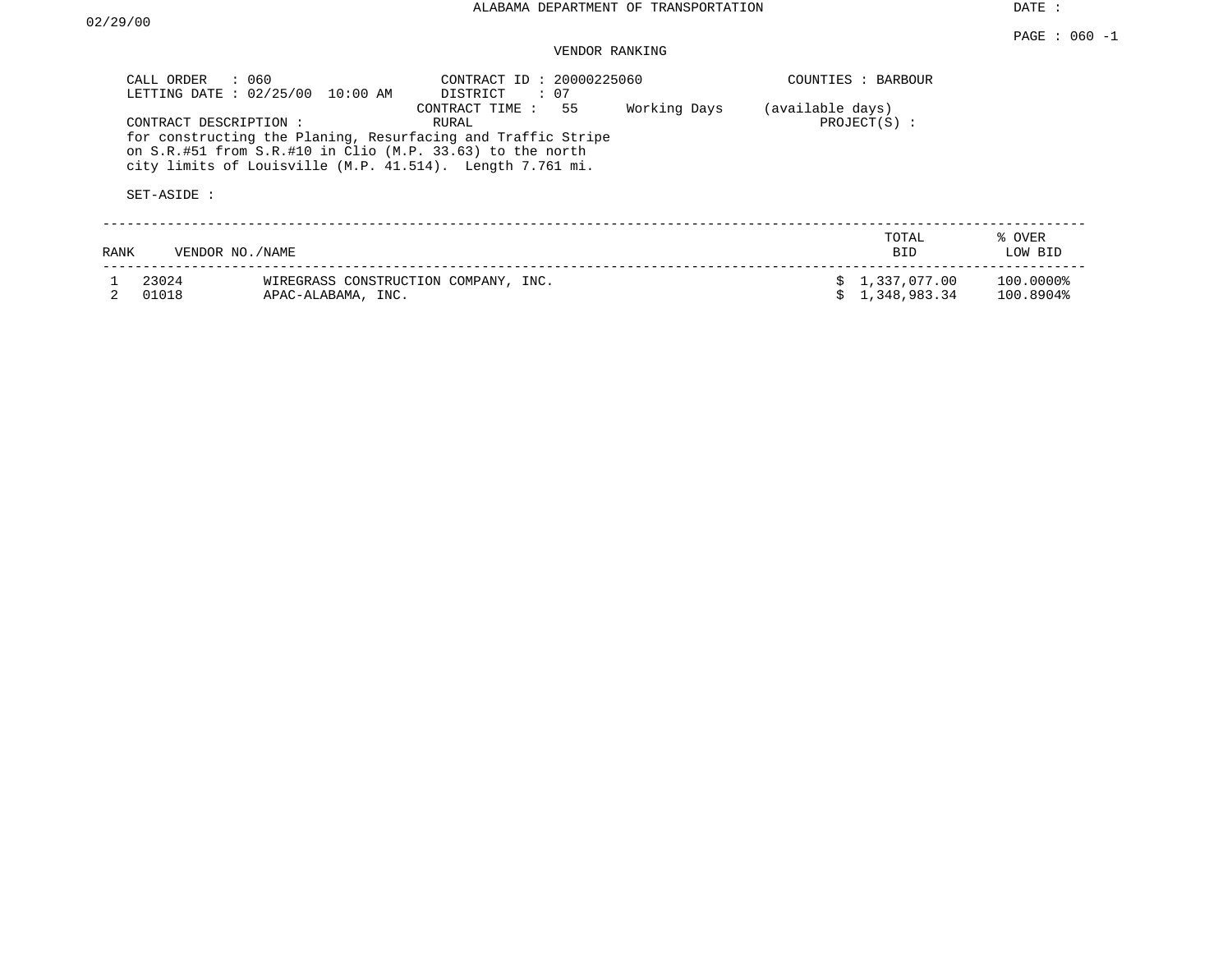| 060<br>ORDER<br>CALL     |             | CONTRACT<br>.D | 20000225060 | COUNTIES<br>OUR<br>RARR |
|--------------------------|-------------|----------------|-------------|-------------------------|
| 02/25/00<br>LETTING DATE | 10:00<br>AΜ | DISTRICT       |             |                         |

|                                                                           |               | $(1)$ 23024<br>WIREGRASS CONSTRUCTION COMPA APAC-ALABAMA, INC. |           | $(2)$ 01018       |                  |            |        |
|---------------------------------------------------------------------------|---------------|----------------------------------------------------------------|-----------|-------------------|------------------|------------|--------|
| LINE NO / ITEM CODE / ALT                                                 |               |                                                                |           |                   |                  |            |        |
| ITEM DESCRIPTION QUANTITY                                                 |               | UNIT PRICE AMOUNT                                              |           | UNIT PRICE AMOUNT |                  | UNIT PRICE | AMOUNT |
| SECTION 0001 Total                                                        |               |                                                                |           |                   |                  |            |        |
| 0010 206C010                                                              | $65.000$ SOYD | 10.00000 650.00                                                |           |                   | 27.67000 1798.55 |            |        |
| Removing Concrete Driveway                                                |               |                                                                |           |                   |                  |            |        |
| 0020 206D001<br>Removing Guardrail                                        | 180.000 LF    | 2.00000                                                        | 360.00    | 1.00000           | 180.00           |            |        |
| 0030 206E019                                                              | $2.000$ EACH  | 200.00000                                                      | 400.00    | 100.00000         | 200.00           |            |        |
| Removing Guardrail End Anchor (Type 10)                                   |               |                                                                |           |                   |                  |            |        |
| 0040 209A000                                                              | 1.000 EACH    | 100.00000                                                      | 100.00    | 200.00000         | 200.00           |            |        |
| Mailbox Reset, Single                                                     |               |                                                                |           |                   |                  |            |        |
| 0050 210D010                                                              | 3800.000 CYIP | 7.75000                                                        | 29450.00  | 6.70000           | 25460.00         |            |        |
| Borrow Excavation (A2 or Better)                                          |               |                                                                |           |                   |                  |            |        |
| 124960.000 SYCP<br>0060 401B100                                           |               | 0.69000                                                        | 86222.40  | 0.58000           | 72476.80         |            |        |
| Bituminous Treatment E (With Polymer                                      |               |                                                                |           |                   |                  |            |        |
| Additive)                                                                 |               |                                                                |           |                   |                  |            |        |
| 0070 405A000                                                              | 13220.000 GAL | 0.65000                                                        | 8593.00   | 1.25000           | 16525.00         |            |        |
| Tack Coat                                                                 |               |                                                                |           |                   |                  |            |        |
| 0080 408A052                                                              | 66000.000 SY  | 0.54000                                                        | 35640.00  | 0.80000           | 52800.00         |            |        |
| Planing Existing Pavement<br>(Approximately 1.10" Thru 2.0" Thick)        |               |                                                                |           |                   |                  |            |        |
| 0090 410C000                                                              | $1.000$ EACH  | 1200.00000                                                     | 1200.00   | 2057.92000        | 2057.92          |            |        |
| Contractor Retained Profilograph                                          |               |                                                                |           |                   |                  |            |        |
| 0100 424A240                                                              | 4345.000 TON  | 34.90000                                                       | 151640.50 | 37.50000          | 162937.50        |            |        |
| Superpave Bituminous Concrete Wearing                                     |               |                                                                |           |                   |                  |            |        |
| Surface Layer, 1/2" Maximum Aggregate                                     |               |                                                                |           |                   |                  |            |        |
| Size Mix, ESAL Range C                                                    |               |                                                                |           |                   |                  |            |        |
| 0110 424A241                                                              | 3450.000 TON  | 33.65000                                                       | 116092.50 | 39.90000          | 137655.00        |            |        |
| Superpave Bituminous Concrete Wearing                                     |               |                                                                |           |                   |                  |            |        |
| Surface Layer, 3/4" Maximum Aggregate                                     |               |                                                                |           |                   |                  |            |        |
| Size Mix, ESAL Range C                                                    |               |                                                                |           |                   |                  |            |        |
| 0120 424A246                                                              | 5675.000 TON  | 40.10000                                                       | 227567.50 | 35.50000          | 201462.50        |            |        |
| Superpave Bituminous Concrete Wearing                                     |               |                                                                |           |                   |                  |            |        |
| Surface Layer, Leveling, 1/2" Maximum<br>Aggregate Size Mix, ESAL Range C |               |                                                                |           |                   |                  |            |        |
| 0130 424B441                                                              | 8005.000 TON  | 33.10000                                                       | 264965.50 | 32.75000          | 262163.75        |            |        |
| Superpave Bituminous Concrete Upper                                       |               |                                                                |           |                   |                  |            |        |
| Binder Layer, 1" Maximum Aggregate Size                                   |               |                                                                |           |                   |                  |            |        |
| Mix, ESAL Range C                                                         |               |                                                                |           |                   |                  |            |        |
| 0140 424B541                                                              | 5950.000 TON  | 34.15000                                                       | 203192.50 | 32.75000          | 194862.50        |            |        |
| Superpave Bituminous Concrete Lower                                       |               |                                                                |           |                   |                  |            |        |
| Binder Layer, 1" Maximum Aggregate Size                                   |               |                                                                |           |                   |                  |            |        |
| Mix, ESAL Range C                                                         |               |                                                                |           |                   |                  |            |        |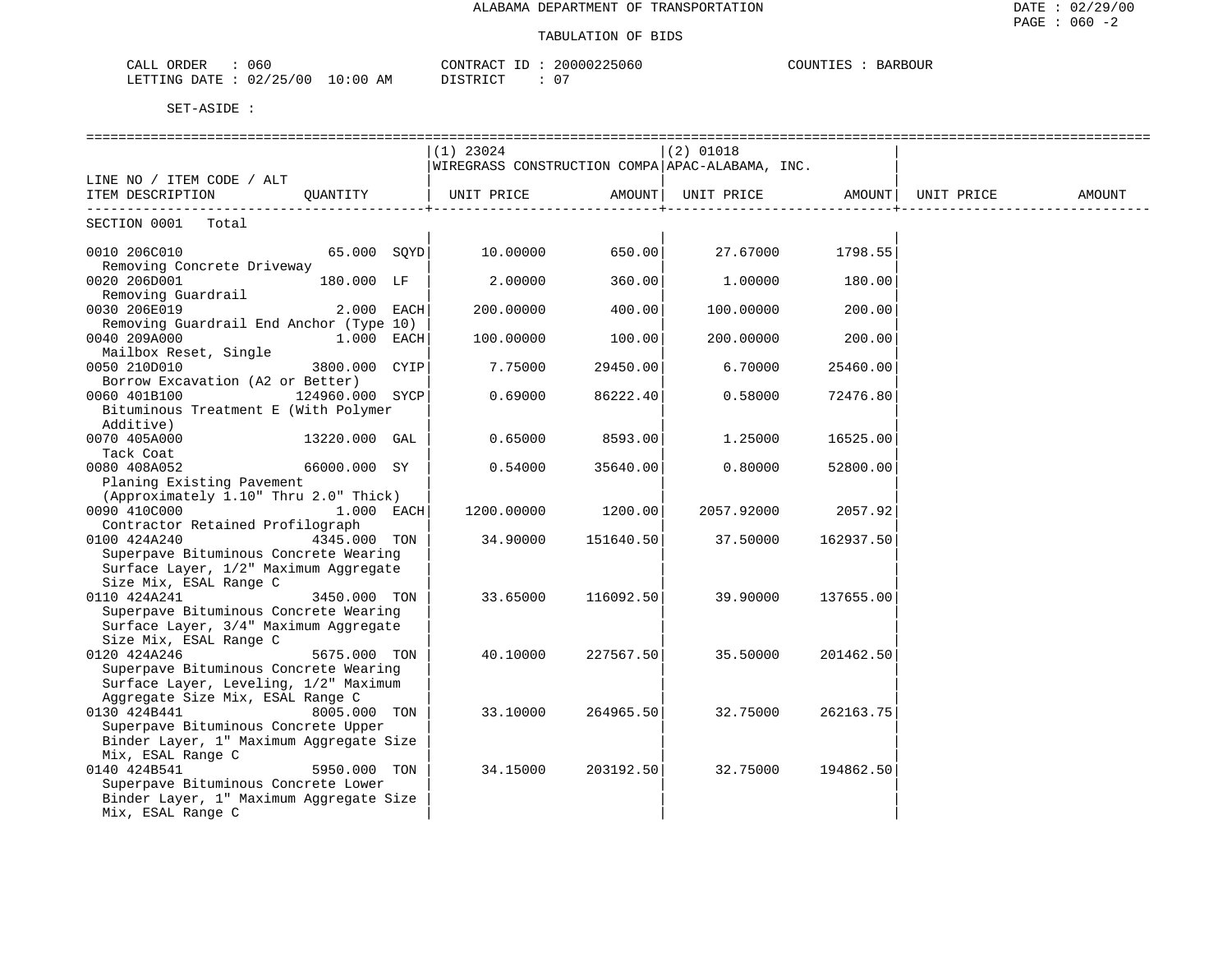| CALI<br>ORDER          | 060 |               | 'ONTRACT      | ΤD | 20000225060 | COUNTIES | <b>BARBOUR</b> |
|------------------------|-----|---------------|---------------|----|-------------|----------|----------------|
| LETTING DATE: 02/25/00 |     | LO : 00<br>ΑM | $T$ דר $\sim$ |    |             |          |                |

|                                         |                | $(1)$ 23024                  |          | $(2)$ 01018                                     |          |            |        |
|-----------------------------------------|----------------|------------------------------|----------|-------------------------------------------------|----------|------------|--------|
|                                         |                |                              |          | WIREGRASS CONSTRUCTION COMPA APAC-ALABAMA, INC. |          |            |        |
| LINE NO / ITEM CODE / ALT               |                |                              |          |                                                 |          |            |        |
| ITEM DESCRIPTION                        |                | QUANTITY   UNIT PRICE AMOUNT |          | UNIT PRICE AMOUNT                               |          | UNIT PRICE | AMOUNT |
|                                         |                |                              |          | ---------+---------                             |          |            |        |
| 0150 600A000                            | LUMP           | 25000.00000                  | 25000.00 | 34000.00000                                     | 34000.00 |            |        |
| Mobilization                            |                |                              |          |                                                 |          |            |        |
| 0160 618B002                            | $65.000$ SOYD  | 40.00000                     | 2600.00  | 53.62000                                        | 3485.30  |            |        |
| Concrete Driveway, 6" Thick             |                |                              |          |                                                 |          |            |        |
| 0170 630A000                            | 130.000 LF     | 16.00000                     | 2080.00  | 16.00000                                        | 2080.00  |            |        |
| Steel Beam Guardrail, Class A, Type 1   |                |                              |          |                                                 |          |            |        |
| 0180 630C070 and 0180 630C070           | $2.000$ EACH   | 1550.00000                   | 3100.00  | 1625.00000                                      | 3250.00  |            |        |
| Guardrail End Anchor, Type 10 Series    |                |                              |          |                                                 |          |            |        |
| 0190 652A061                            | $8.000$ $ACRE$ | 450.00000                    | 3600.00  | 425.00000                                       | 3400.00  |            |        |
| Seeding (Mix 3E)                        |                |                              |          |                                                 |          |            |        |
| 0200 656A000                            | 8.000 ACRE     | 400.00000                    | 3200.00  | 425.00000                                       | 3400.00  |            |        |
| Mulching, Class A, Type 1               |                |                              |          |                                                 |          |            |        |
| 0210 665F000                            | $100.000$ EACH | 5.00000                      | 500.00   | 6.12000                                         | 612.00   |            |        |
| Hay Bales                               |                |                              |          |                                                 |          |            |        |
| 0220 665J000                            | 1000.000 LF    | 3.50000                      | 3500.00  | 3.33000                                         | 3330.00  |            |        |
| Silt Fence, Type A                      |                |                              |          |                                                 |          |            |        |
| 0230 680A000                            | LUMP           | 1700.00000                   | 1700.00  | 1500.00000                                      | 1500.00  |            |        |
| Engineering Controls                    |                |                              |          |                                                 |          |            |        |
| 0240 701C000                            | 7.000 MILE     | 280.00000                    | 1960.00  | 280.00000                                       | 1960.00  |            |        |
| Broken Temporary Traffic Stripe         |                |                              |          |                                                 |          |            |        |
| 0250 701C001                            | 63.000 MILE    | 300.00000                    | 18900.00 | 300.00000                                       | 18900.00 |            |        |
| Solid Temporary Traffic Stripe          |                |                              |          |                                                 |          |            |        |
| 0260 701D007                            | 1.000 MILE     | 1000.00000                   | 1000.00  | 1000.00000                                      | 1000.00  |            |        |
| Solid Traffic Stripe Removed (Paint)    |                |                              |          |                                                 |          |            |        |
| 0270 701D008                            | $1.000$ MILE   | 1200.00000                   | 1200.00  | 1200.00000                                      | 1200.00  |            |        |
| Solid Traffic Stripe Removed (Plastic)  |                |                              |          |                                                 |          |            |        |
| 0280 701D014                            | $1.000$ MILE   | 900.00000                    | 900.00   | 900.00000                                       | 900.00   |            |        |
| Broken Traffic Stripe Removed (Paint)   |                |                              |          |                                                 |          |            |        |
| 0290 701D015                            | $1.000$ MILE   | 900.00000                    | 900.00   | 900.00000                                       | 900.00   |            |        |
| Broken Traffic Stripe Removed (Plastic) |                |                              |          |                                                 |          |            |        |
| 0300 702A007                            | 3.000 MILE     | 1850.00000                   | 5550.00  | 1850.00000                                      | 5550.00  |            |        |
| Broken Yellow, Inverted Profile Traffic |                |                              |          |                                                 |          |            |        |
| Stripe (6" Wide)                        |                |                              |          |                                                 |          |            |        |
| 0310 702A008                            | 10.000 MILE    | 3700.00000                   | 37000.00 | 3700.00000                                      | 37000.00 |            |        |
| Solid White, Inverted Profile Traffic   |                |                              |          |                                                 |          |            |        |
| Stripe (6" Wide)                        |                |                              |          |                                                 |          |            |        |
| 0320 702A009                            | 12.000 MILE    | 3700.00000                   | 44400.00 | 3700.00000                                      | 44400.00 |            |        |
| Solid Yellow, Inverted Profile Traffic  |                |                              |          |                                                 |          |            |        |
| Stripe (6" Wide)                        |                |                              |          |                                                 |          |            |        |
| 0330 702B001                            | 360.000 LF     | 1.40000                      | 504.00   | 1.40000                                         | 504.00   |            |        |
| Dotted Inverted Profile Traffic Stripe  |                |                              |          |                                                 |          |            |        |
| $(6"$ Wide)                             |                |                              |          |                                                 |          |            |        |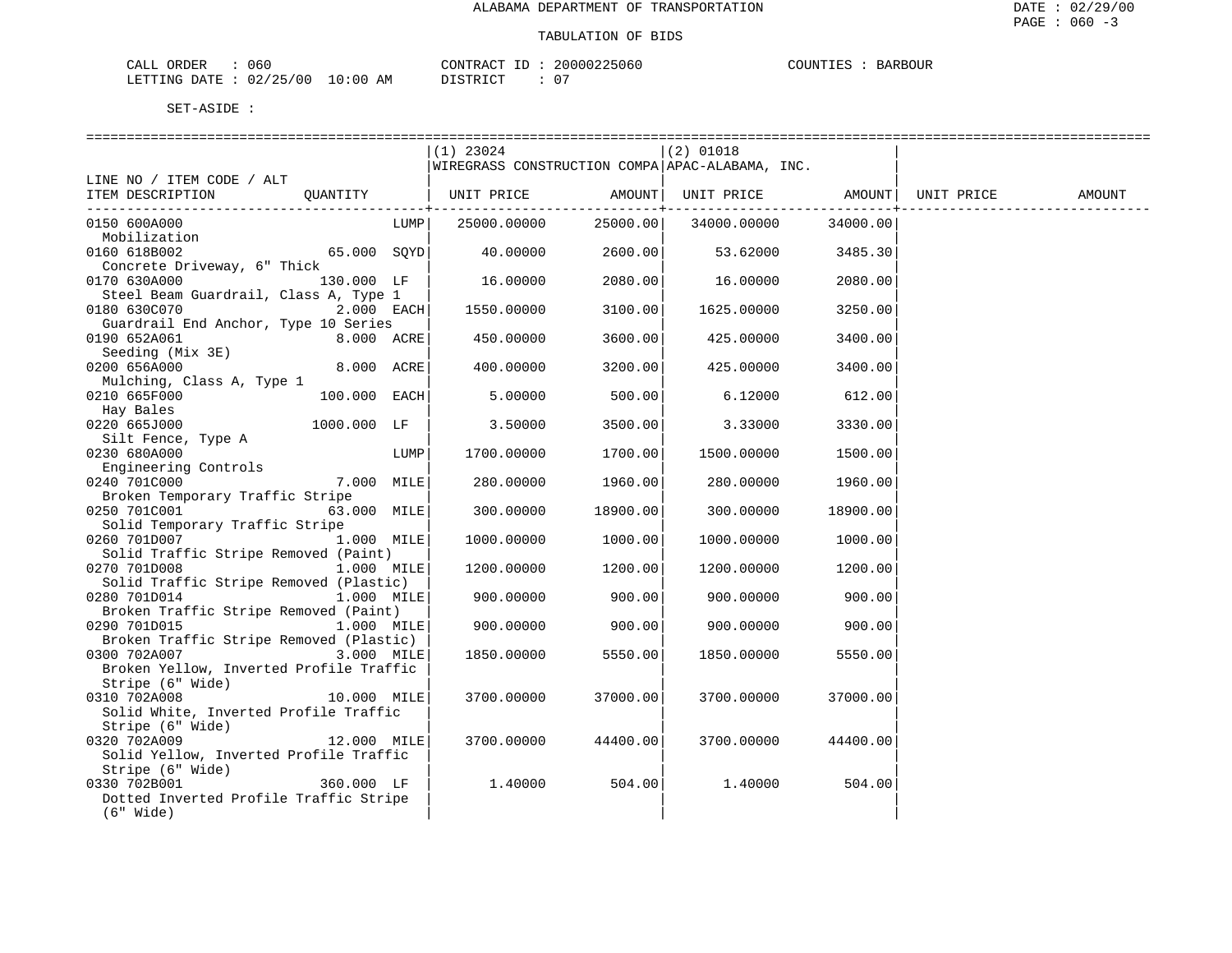| ORDER<br>CALI          | 060 |                         | CONTRACT  | TD. | 20000225060 | COUNTIES |  | <b>BARBOUR</b> |
|------------------------|-----|-------------------------|-----------|-----|-------------|----------|--|----------------|
| LETTING DATE: 02/25/00 |     | LO : 00<br>AM<br>$\sim$ | T STR TOT |     |             |          |  |                |

|                                                                             |               | $(1)$ 23024 |                   | $(2)$ 01018                                     |                   |               |
|-----------------------------------------------------------------------------|---------------|-------------|-------------------|-------------------------------------------------|-------------------|---------------|
|                                                                             |               |             |                   | WIREGRASS CONSTRUCTION COMPA APAC-ALABAMA, INC. |                   |               |
| LINE NO / ITEM CODE / ALT                                                   |               |             |                   |                                                 |                   |               |
| ITEM DESCRIPTION QUANTITY   UNIT PRICE AMOUNT UNIT PRICE AMOUNT UNIT PRICE  |               |             |                   |                                                 |                   | <b>AMOUNT</b> |
|                                                                             |               |             |                   |                                                 |                   |               |
| $0.340$ 703A002 $0.7095.000$ SOFT $0.50000$ $17737.50$ $2.50000$ $17737.50$ |               |             |                   |                                                 |                   |               |
| Traffic Control Markings, Class 2, Type                                     |               |             |                   |                                                 |                   |               |
| $\mathbb{A}$                                                                |               |             |                   |                                                 |                   |               |
| 0350 703B002 1226.000 SOFT                                                  |               | 2.80000     | 3432.80           | 2.80000                                         | 3432.80           |               |
| Traffic Control Legends, Class 2, Type A                                    |               |             |                   |                                                 |                   |               |
| 0360 703D001<br>7095.000 SQFT                                               |               | 1,00000     | 7095.00           | 1,00000                                         | 7095.00           |               |
| Temporary Traffic Control Markings                                          |               |             |                   |                                                 |                   |               |
| 0370 703E001 1226.000 SQFT                                                  |               | 1,00000     | 1226.00           |                                                 | 1.00000 1226.00   |               |
| Temporary Traffic Control Legends                                           |               |             |                   |                                                 |                   |               |
| 0380 705A030<br>17.000 EACH                                                 |               | 4.80000     | 81.60             | 4.80000                                         | 81.60             |               |
| Pavement Markers, Class A-H, Type 2-C                                       |               |             |                   |                                                 |                   |               |
| 0390 705A031<br>$22.000$ EACH                                               |               | 4.60000     | 101.20            | 4.60000                                         | 101.20            |               |
| Pavement Markers, Class A-H, Type 1-A                                       |               |             |                   |                                                 |                   |               |
| 395.000 EACH<br>0400 705A032                                                |               | 4.60000     | 1817.00           | 4.60000                                         | 1817.00           |               |
| Pavement Markers, Class A-H, Type 1-B                                       |               |             |                   |                                                 |                   |               |
| 0410 705A037                                                                | 1030.000 EACH | 4.80000     | 4944.00           |                                                 | 4.80000 4944.00   |               |
| Pavement Markers, Class A-H, Type 2-D                                       |               |             |                   |                                                 |                   |               |
| 0420 705A038                                                                | $20.000$ EACH | 4.80000     | 96.00             | 4.80000                                         | 96.00             |               |
| Pavement Markers, Class A-H, Type 2-E<br>0430 740B000                       | 1194.000 SOFT |             | 12.00000 14328.00 |                                                 | 10.25000 12238.50 |               |
| Construction Signs                                                          |               |             |                   |                                                 |                   |               |
| 0440 740D000                                                                | 6.000 EACH    | 50.00000    | 300.00            | 42.82000                                        | 256.92            |               |
| Channelizing Drums                                                          |               |             |                   |                                                 |                   |               |
| 0450 740E000                                                                | 50.000 EACH   | 10.00000    | 500.00            | 3.67000                                         | 183.50            |               |
| Cones (36 Inches High)                                                      |               |             |                   |                                                 |                   |               |
| 0460 740M000                                                                | 50.000 EACH   | 5.00000     | 250.00            | 2.45000                                         | 122.50            |               |
| Weight For Cone                                                             |               |             |                   |                                                 |                   |               |
| 0470 7400000                                                                | $1.000$ EACH  |             |                   | $1500.00000$ $1500.00$ $1500.0000$ $1500.00$    |                   |               |
| Pilot Car                                                                   |               |             |                   |                                                 |                   |               |
| SECTION TOTALS                                                              |               |             | \$1,337,077.00]   |                                                 | \$1,348,983.34    |               |
|                                                                             |               |             |                   |                                                 |                   |               |
| CONTRACT TOTALS                                                             |               |             | \$1,337,077.00    |                                                 | \$1,348,983.34    |               |
|                                                                             |               |             |                   |                                                 |                   |               |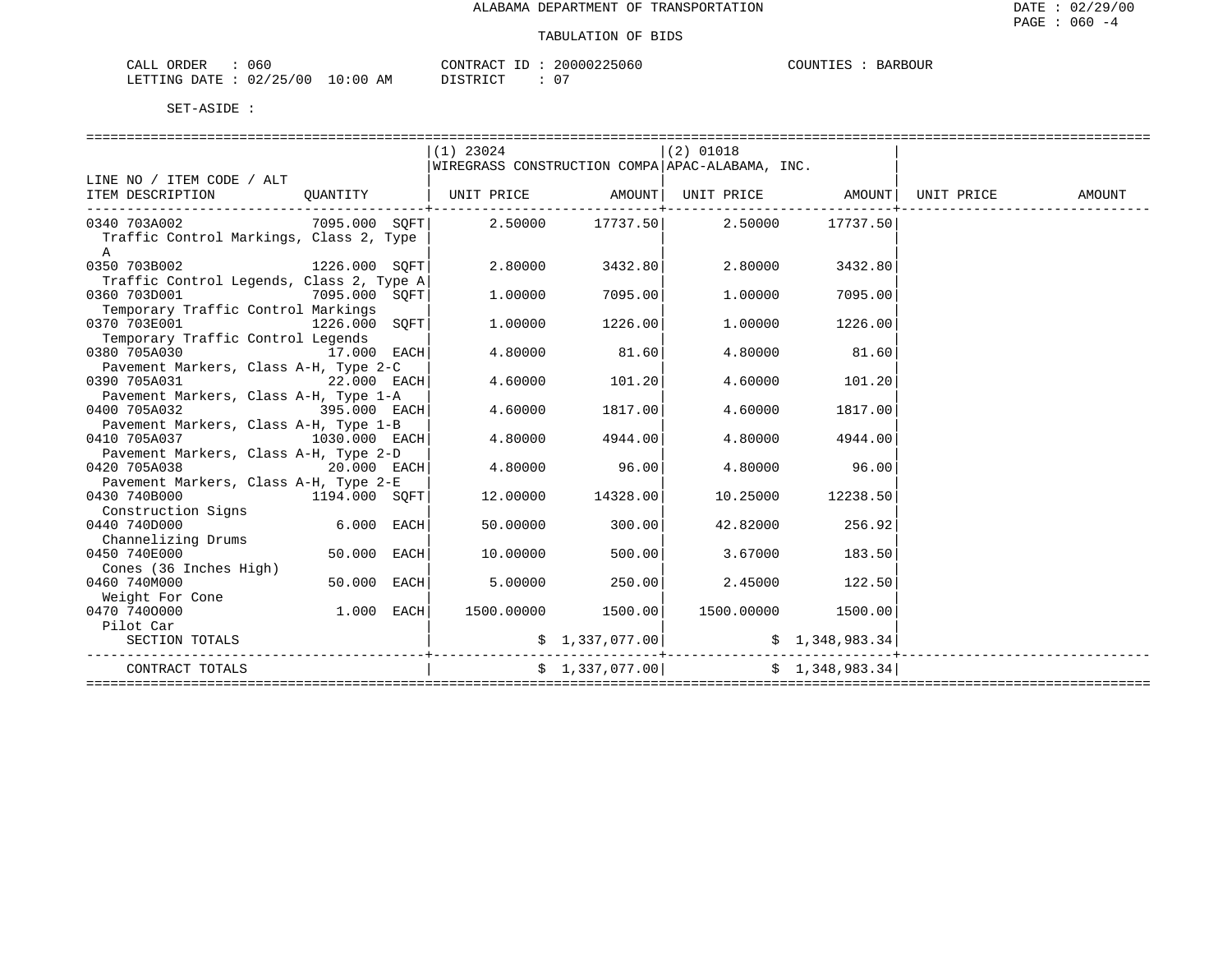#### PAGE : 061 -1 VENDOR RANKING

| : 061<br>CALL ORDER<br>LETTING DATE: 02/25/00<br>10:00 AM                                                     | CONTRACT ID: 20000225061<br>DISTRICT<br>$\colon$ 04<br>50<br>Working Days<br>CONTRACT TIME: | CALHOUN<br>COUNTIES : CHAMBERS<br>OTHERS<br>CLEBURNE<br>(available days) |
|---------------------------------------------------------------------------------------------------------------|---------------------------------------------------------------------------------------------|--------------------------------------------------------------------------|
| CONTRACT DESCRIPTION:<br>for constructing the Bridge Scour Repair at various sites in<br>the Fourth Division. | RURAL                                                                                       | PROJECT(S) : 99-504-690-000-803                                          |
| SET-ASIDE:                                                                                                    |                                                                                             |                                                                          |
|                                                                                                               |                                                                                             |                                                                          |

| RANK | VENDOR NO./NAME |                                    | TOTAL<br><b>BID</b> | % OVER<br>LOW BID |
|------|-----------------|------------------------------------|---------------------|-------------------|
|      | 03047           | CARTER'S CONTRACTING SERVICE, INC. | 333,335.00          | 100.0000%         |
|      | 12019           | LEVERETT CONSTRUCTION COMPANY      | 343,876.25          | 103.1623%         |
|      | 01007           | ALABAMA BRIDGE BUILDERS, INC.      | 401,191.75          | 120.3569%         |
|      | 04009           | W. W. DYAR & SONS, INC.            | 428,214.00          | 128.4635%         |
|      | 03001           | CLARK CONSTRUCTION COMPANY, INC.   | 436,997.50          | 131.0985%         |
|      | 16048           | WALKER PATTON COMPANY, INC.        | 481,725.75          | 144.5170%         |
|      |                 |                                    |                     |                   |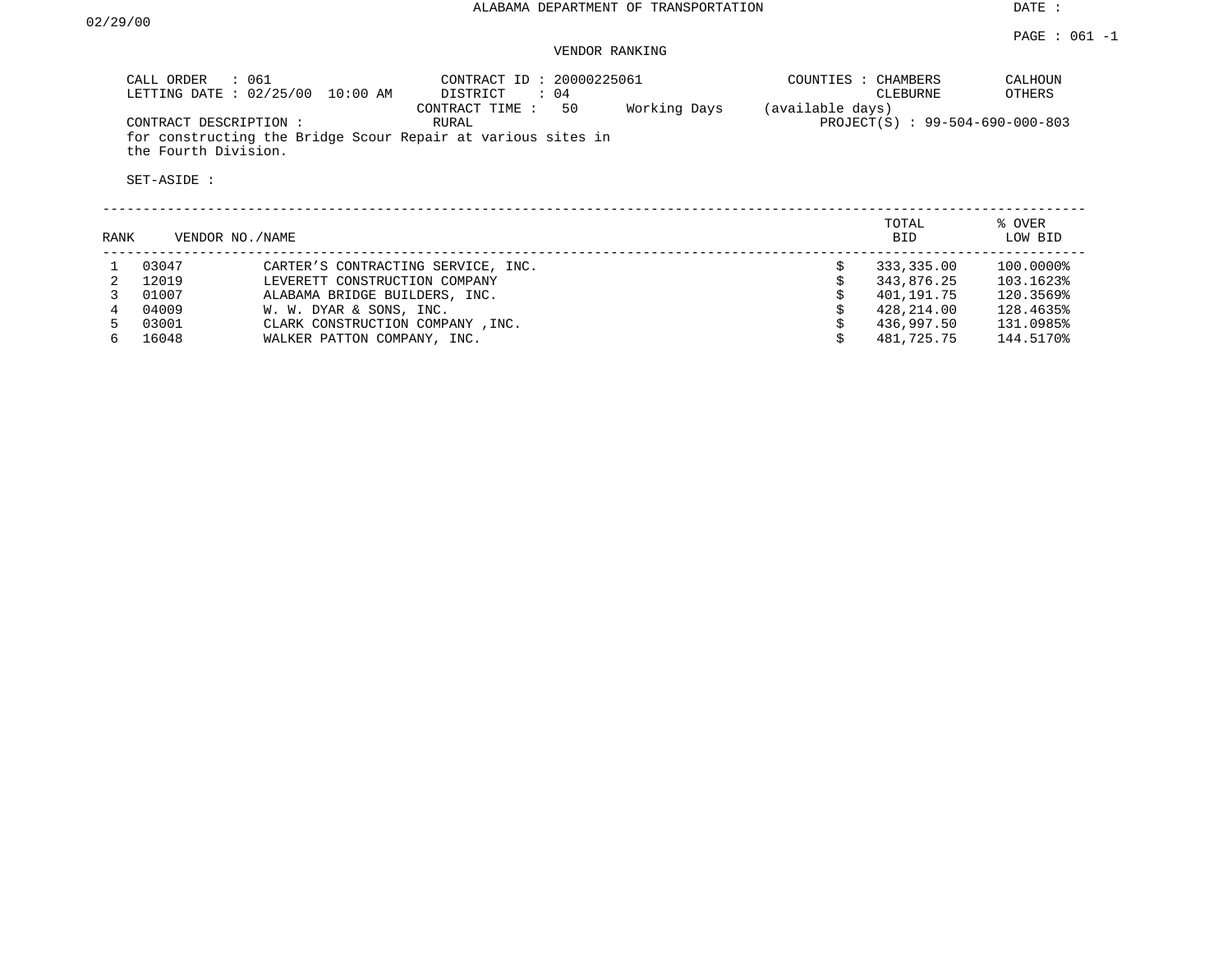| 06.<br>CALL<br>ORDER                              | 20000225061<br>CONTRACT<br>T | <b>CHAMBERS</b><br>COUNTIES | CALHOUN       |
|---------------------------------------------------|------------------------------|-----------------------------|---------------|
| 10:00<br>02/25/00<br>LETTING<br>AM<br><b>DATE</b> | DISTRICT<br>U 4              | CLEBURNE                    | <b>CTHERS</b> |

|                                       |              |             | (1) 03047                                                                              |                             | $(2)$ 12019 |                       | (3) 01007   |            |
|---------------------------------------|--------------|-------------|----------------------------------------------------------------------------------------|-----------------------------|-------------|-----------------------|-------------|------------|
|                                       |              |             | CARTER'S CONTRACTING SERVICE LEVERETT CONSTRUCTION COMPAN ALABAMA BRIDGE BUILDERS, INC |                             |             |                       |             |            |
| LINE NO / ITEM CODE / ALT             |              |             |                                                                                        |                             |             |                       |             |            |
| ITEM DESCRIPTION                      | OUANTITY     |             | UNIT PRICE AMOUNT                                                                      |                             | UNIT PRICE  | AMOUNT                | UNIT PRICE  | AMOUNT     |
| ------------------------------        |              |             |                                                                                        | ------------------+-------- |             | _____________________ |             |            |
| SECTION 0001<br>Total                 |              |             |                                                                                        |                             |             |                       |             |            |
|                                       |              |             |                                                                                        |                             |             |                       |             |            |
| 0010 206C016                          | 900.000 SOYD |             | 2,00000                                                                                | 1800.00                     | 4.00000     | 3600.00               | 5.00000     | 4500.00    |
| Removing Concrete Slope Paving (Under |              |             |                                                                                        |                             |             |                       |             |            |
| Bridges)                              |              |             |                                                                                        |                             |             |                       |             |            |
| 0020 210D000                          | 500.000      | CYIP        | 10.00000                                                                               | 5000.00                     | 12,00000    | 6000.00               | 2.00000     | 1000.00    |
| Borrow Excavation                     |              |             |                                                                                        |                             |             |                       |             |            |
| 0030 451A001                          | 5.000        | CUYD        | 1200.00000                                                                             | 6000.00                     | 1000.00000  | 5000.00               | 1000.00000  | 5000.00    |
| Low Pressure Portland Cement Grout    |              |             |                                                                                        |                             |             |                       |             |            |
| 0040 504A000                          | 219.000      | LF          | 350.00000                                                                              | 76650.00                    | 270.00000   | 59130.00              | 500.00000   | 109500.00  |
| Steel Piling Encasement               |              |             |                                                                                        |                             |             |                       |             |            |
|                                       |              |             |                                                                                        |                             |             |                       |             |            |
| 0050 600A000                          |              | LUMP        | 12000.00000                                                                            | 12000.00                    | 22000.00000 | 22000.00              | 15000.00000 | 15000.00   |
| Mobilization                          |              |             |                                                                                        |                             |             |                       |             |            |
| 0060 610C001                          | 5720.000     | TON         | 33.00000                                                                               | 188760.00                   | 35.40000    | 202488.00             | 39.00000    | 223080.00  |
| Loose Riprap, Class 2                 |              |             |                                                                                        |                             |             |                       |             |            |
| 0070 610D001                          | 4295.000     | SOYD        | 3.00000                                                                                | 12885.00                    | 1.75000     | 7516.25               | 2.25000     | 9663.75    |
| Filter Blanket, Geotextile (Woven)    |              |             |                                                                                        |                             |             |                       |             |            |
| 0080 650A000                          | 500.000      | <b>CYIP</b> | 10.00000                                                                               | 5000.00                     | 15.00000    | 7500.00               | 2.00000     | 1000.00    |
| Topsoil                               |              |             |                                                                                        |                             |             |                       |             |            |
| 0090 652A053                          | 4.000        | ACRE        | 700.00000                                                                              | 2800.00                     | 1000.00000  | 4000.00               | 1500.00000  | 6000.00    |
| Seeding (Mix 1E)                      |              |             |                                                                                        |                             |             |                       |             |            |
| 0100 652A056                          | 3.000        | ACRE        | 700.00000                                                                              | 2100.00                     | 1000.00000  | 3000.00               | 1500.00000  | 4500.00    |
| Seeding (Mix 2E)                      |              |             |                                                                                        |                             |             |                       |             |            |
| 0110 656A001                          | 7.000        | ACRE        | 400.00000                                                                              | 2800.00                     | 1000.00000  | 7000.00               | 1500.00000  | 10500.00   |
| Mulching, Class A, Type 2             |              |             |                                                                                        |                             |             |                       |             |            |
| 0120 665F000                          | 150.000      | EACH        | 4.00000                                                                                | 600.00                      | 6.00000     | 900.00                | 2.00000     | 300.00     |
| Hay Bales                             |              |             |                                                                                        |                             |             |                       |             |            |
| 0130 665J000                          | 1450.000 LF  |             | 3.00000                                                                                | 4350.00                     | 3.00000     | 4350.00               | 2.00000     | 2900.00    |
| Silt Fence, Type A                    |              |             |                                                                                        |                             |             |                       |             |            |
| 0140 740B000                          | 266.000      | SOFT        | 15.00000                                                                               | 3990.00                     | 12.00000    | 3192.00               | 18.00000    | 4788.00    |
| Construction Signs                    |              |             |                                                                                        |                             |             |                       |             |            |
| 0150 740E000                          | 40.000       | EACH        | 20.00000                                                                               | 800.00                      | 20.00000    | 800.00                | 17.00000    | 680.00     |
| Cones (36 Inches High)                |              |             |                                                                                        |                             |             |                       |             |            |
| 0160 740M000                          | 40.000       | <b>EACH</b> | 20.00000                                                                               | 800.00                      | 10.00000    | 400.00                | 7.00000     | 280.00     |
| Weight For Cone                       |              |             |                                                                                        |                             |             |                       |             |            |
| 0170 741C010                          | 1.000 EACH   |             | 7000.00000                                                                             | 7000.00                     | 7000.00000  | 7000.00               | 2500.00000  | 2500.00    |
|                                       |              |             |                                                                                        |                             |             |                       |             |            |
| Portable Sequential Arrow And Chevron |              |             |                                                                                        |                             |             |                       |             |            |
| Sign Unit                             |              |             |                                                                                        |                             |             |                       |             |            |
| SECTION TOTALS                        |              |             | \$                                                                                     | 333, 335.00                 | \$          | 343,876.25            |             | 401,191.75 |
| CONTRACT TOTALS                       |              |             | \$                                                                                     | 333,335.00                  | $\ddot{s}$  | 343,876.25            |             | 401,191.75 |
|                                       |              |             |                                                                                        |                             |             |                       |             |            |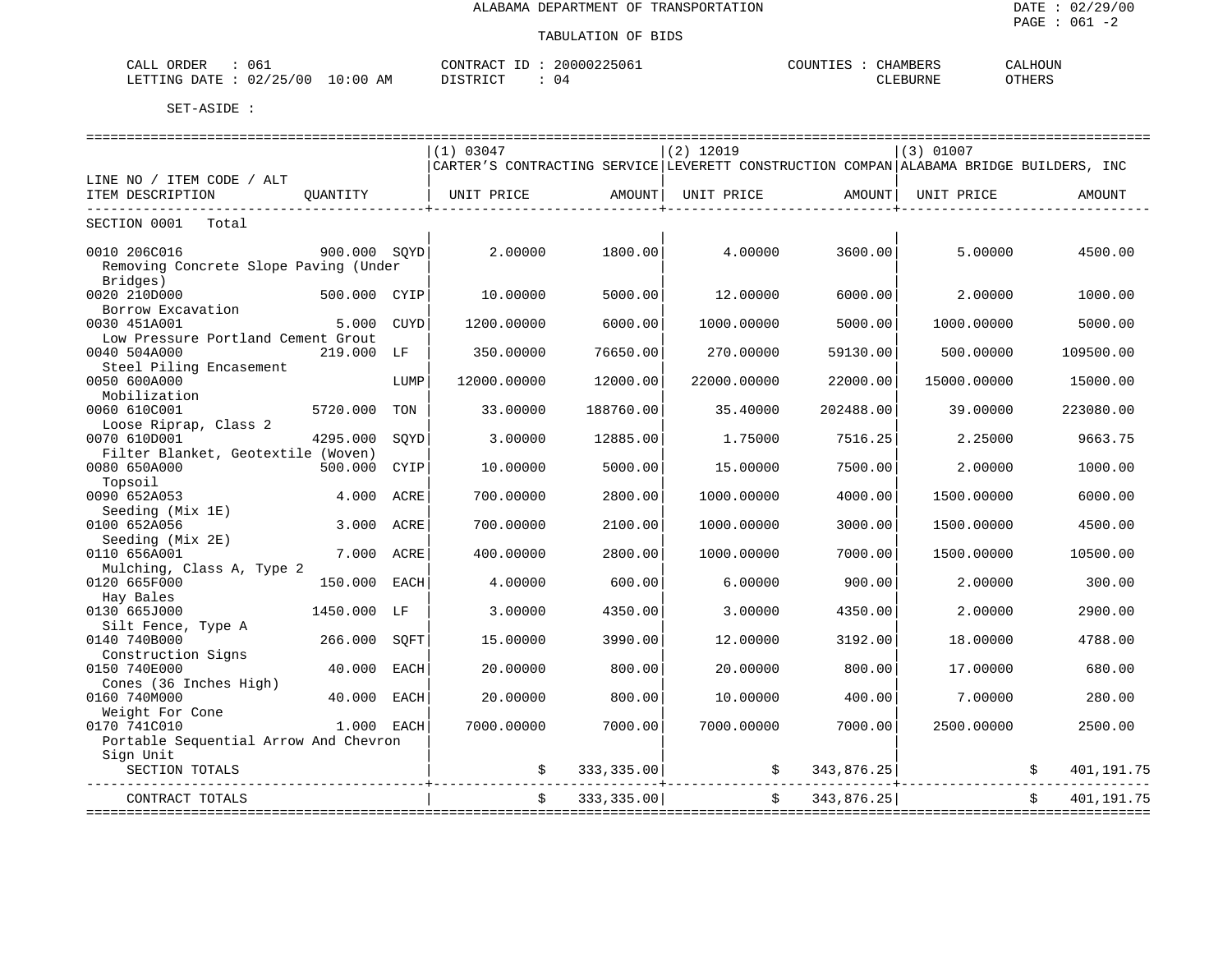| <b>ART</b><br>$\sim$<br>ORDER<br>للطلاب | 06                     | <b>ONTED</b><br>חור ה<br>$\Lambda$ | 5061 | 'OTIN'T | <b>MDED</b><br>$\sim$<br><b>HAUL</b><br>1 JUNE<br>. | $T$ $T$ $T$ $T$ $T$ $T$ $T$<br>ΞТ. |
|-----------------------------------------|------------------------|------------------------------------|------|---------|-----------------------------------------------------|------------------------------------|
| TTING<br><b>T.T.</b><br>∵וי ∆ר.         | AM<br>700<br>:00<br>UΖ | $C$ $T$ $T$ $T$ $T$                | - 14 |         | JRNE                                                | OTHERS                             |

|                                       |              |             | (4) 04009               |             | (5) 03001   |                          | $(6)$ 16048                                              |            |            |
|---------------------------------------|--------------|-------------|-------------------------|-------------|-------------|--------------------------|----------------------------------------------------------|------------|------------|
|                                       |              |             | W. W. DYAR & SONS, INC. |             |             |                          | CLARK CONSTRUCTION CO., INC. WALKER PATTON COMPANY, INC. |            |            |
| LINE NO / ITEM CODE / ALT             |              |             |                         |             |             |                          |                                                          |            |            |
| ITEM DESCRIPTION                      | OUANTITY     |             | UNIT PRICE              | AMOUNT      | UNIT PRICE  | AMOUNT                   | UNIT PRICE                                               |            | AMOUNT     |
|                                       |              |             |                         |             |             |                          |                                                          |            |            |
| SECTION 0001<br>Total                 |              |             |                         |             |             |                          |                                                          |            |            |
| 0010 206C016                          | 900.000 SOYD |             | 30.00000                | 27000.00    | 10.00000    | 9000.00                  | 40.00000                                                 |            | 36000.00   |
|                                       |              |             |                         |             |             |                          |                                                          |            |            |
| Removing Concrete Slope Paving (Under |              |             |                         |             |             |                          |                                                          |            |            |
| Bridges)                              |              |             |                         |             |             |                          |                                                          |            |            |
| 0020 210D000                          | 500.000 CYIP |             | 16.00000                | 8000.00     | 12.00000    | 6000.00                  | 12.50000                                                 |            | 6250.00    |
| Borrow Excavation                     |              |             |                         |             |             |                          |                                                          |            |            |
| 0030 451A001                          | 5.000        | CUYD        | 1200.00000              | 6000.00     | 200.00000   | 1000.00                  | 1000.00000                                               |            | 5000.00    |
| Low Pressure Portland Cement Grout    |              |             |                         |             |             |                          |                                                          |            |            |
| 0040 504A000                          | 219,000      | LF          | 400.00000               | 87600.00    | 425.00000   | 93075.00                 | 590.00000                                                |            | 129210.00  |
| Steel Piling Encasement               |              |             |                         |             |             |                          |                                                          |            |            |
| 0050 600A000                          |              | LUMP        | 30000.00000             | 30000.00    | 42000.00000 | 42000.00                 | 69770.00000                                              |            | 69770.00   |
| Mobilization                          |              |             |                         |             |             |                          |                                                          |            |            |
| 0060 610C001                          | 5720.000     | TON         | 36.00000                | 205920.00   | 41.00000    | 234520.00                | 32.00000                                                 |            | 183040.00  |
| Loose Riprap, Class 2                 |              |             |                         |             |             |                          |                                                          |            |            |
| 0070 610D001                          | 4295.000     | SOYD        | 6.00000                 | 25770.00    | 3.50000     | 15032.50                 | 4.75000                                                  |            | 20401.25   |
| Filter Blanket, Geotextile (Woven)    |              |             |                         |             |             |                          |                                                          |            |            |
| 0080 650A000                          | 500.000      | CYIP        | 12,00000                | 6000.00     | 14.00000    | 7000.00                  | 5,00000                                                  |            | 2500.00    |
| Topsoil                               |              |             |                         |             |             |                          |                                                          |            |            |
| 0090 652A053                          | 4.000        | ACRE        | 1200.00000              | 4800.00     | 600.00000   | 2400.00                  | 924.00000                                                |            | 3696.00    |
| Seeding (Mix 1E)                      |              |             |                         |             |             |                          |                                                          |            |            |
| 0100 652A056                          | 3.000        | ACRE        | 1200.00000              | 3600.00     | 600.00000   | 1800.00                  | 924.00000                                                |            | 2772.00    |
|                                       |              |             |                         |             |             |                          |                                                          |            |            |
| Seeding (Mix 2E)                      |              |             |                         |             |             |                          |                                                          |            |            |
| 0110 656A001                          | 7.000        | ACRE        | 800.00000               | 5600.00     | 600.00000   | 4200.00                  | 924.00000                                                |            | 6468.00    |
| Mulching, Class A, Type 2             |              |             |                         |             |             |                          |                                                          |            |            |
| 0120 665F000                          | 150.000 EACH |             | 5.00000                 | 750.00      | 5.00000     | 750.00                   | 4.00000                                                  |            | 600.00     |
| Hay Bales                             |              |             |                         |             |             |                          |                                                          |            |            |
| 0130 665J000                          | 1450.000 LF  |             | 5.00000                 | 7250.00     | 4.00000     | 5800.00                  | 2.75000                                                  |            | 3987.50    |
| Silt Fence, Type A                    |              |             |                         |             |             |                          |                                                          |            |            |
| 0140 740B000                          | 266.000      | SOFT        | 14.00000                | 3724.00     | 20.00000    | 5320.00                  | 18.50000                                                 |            | 4921.00    |
| Construction Signs                    |              |             |                         |             |             |                          |                                                          |            |            |
| 0150 740E000                          | 40.000       | EACH        | 20.00000                | 800.00      | 30.00000    | 1200.00                  | 12.00000                                                 |            | 480.00     |
| Cones (36 Inches High)                |              |             |                         |             |             |                          |                                                          |            |            |
| 0160 740M000                          | 40.000       | <b>EACH</b> | 10.00000                | 400.00      | 10.00000    | 400.00                   | 8.25000                                                  |            | 330.00     |
| Weight For Cone                       |              |             |                         |             |             |                          |                                                          |            |            |
| 0170 741C010                          | 1.000 EACH   |             | 5000.00000              | 5000.00     | 7500.00000  | 7500.00                  | 6300.00000                                               |            | 6300.00    |
| Portable Sequential Arrow And Chevron |              |             |                         |             |             |                          |                                                          |            |            |
| Sign Unit                             |              |             |                         |             |             |                          |                                                          |            |            |
| SECTION TOTALS                        |              |             | \$                      | 428, 214.00 |             | 436,997.50<br>\$         |                                                          |            | 481,725.75 |
|                                       |              |             |                         |             |             |                          |                                                          |            |            |
| CONTRACT TOTALS                       |              |             | \$                      | 428, 214.00 |             | 436,997.50<br>$\ddot{s}$ |                                                          | $\ddot{s}$ | 481,725.75 |
|                                       |              |             |                         |             |             |                          |                                                          |            |            |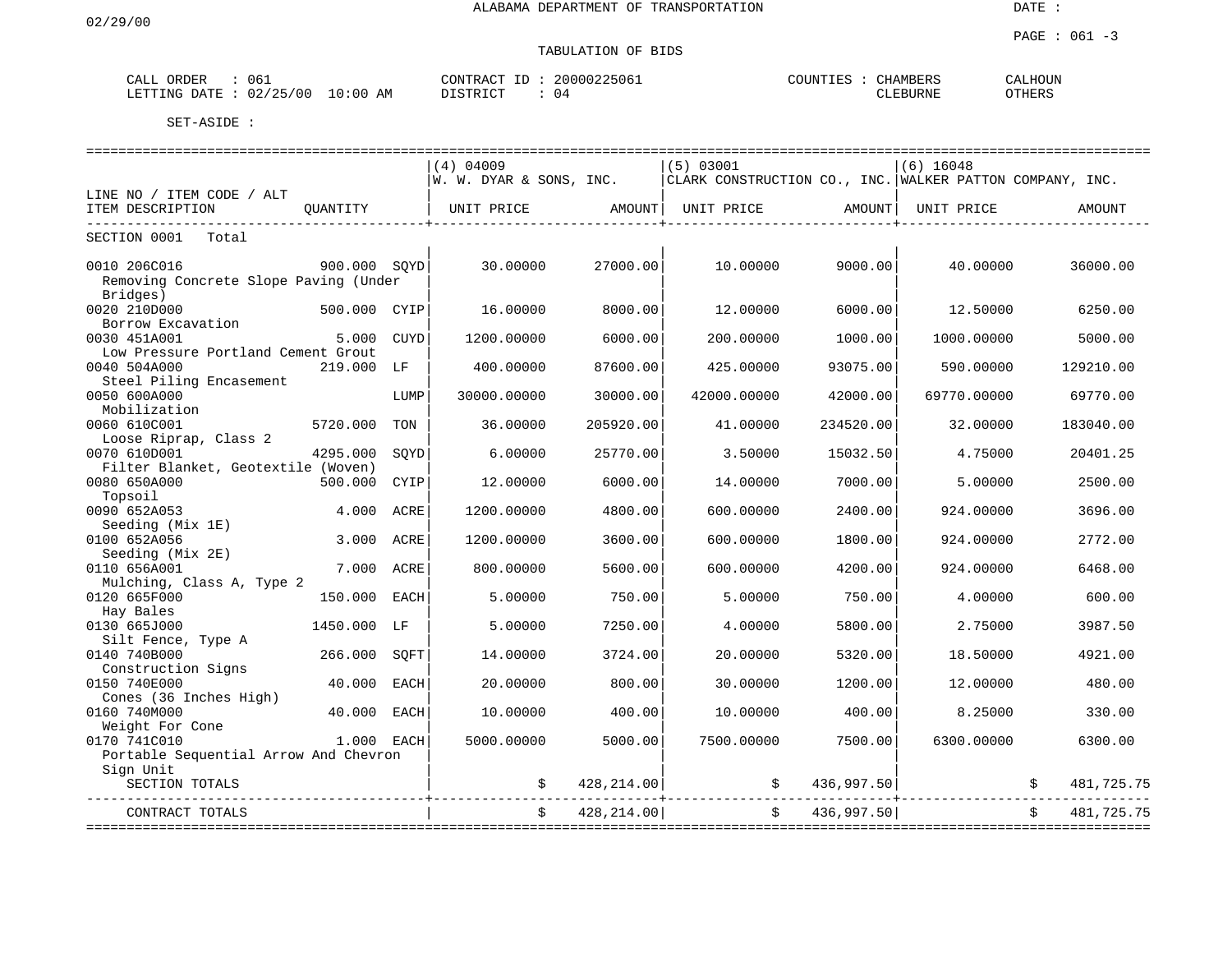|      | CALL ORDER<br>: 062<br>LETTING DATE : 02/25/00                | 10:00 AM                                                     | CONTRACT ID: 20000225062<br>: 04<br>DISTRICT                                                                                                                                                                      |              |                  | COUNTIES : TALLAPOOSA           |                        |
|------|---------------------------------------------------------------|--------------------------------------------------------------|-------------------------------------------------------------------------------------------------------------------------------------------------------------------------------------------------------------------|--------------|------------------|---------------------------------|------------------------|
|      | CONTRACT DESCRIPTION:<br>Length - $15.940$ mi.<br>SET-ASIDE : |                                                              | 60<br>CONTRACT TIME:<br>RURAL<br>for constructing the Planing, Resurfacing, and Traffic<br>Stripe on S.R. #49 from M.P. 31.33 at S.R. #38 (U.S. #280)<br>west of Dadeville to M.P. 47.27 at S.R. #22 in New Site. | Working Days | (available days) | PROJECT(S) : 99-304-621-049-001 |                        |
| RANK | VENDOR NO./NAME                                               |                                                              |                                                                                                                                                                                                                   |              |                  | TOTAL<br><b>BID</b>             | % OVER<br>LOW BID      |
|      | 04013<br>05002                                                | DUNN CONSTRUCTION CO., INC.<br>EAST ALABAMA PAVING CO., INC. |                                                                                                                                                                                                                   |              |                  | 1,694,330.88<br>1,730,892.88    | 100.0000%<br>102.1579% |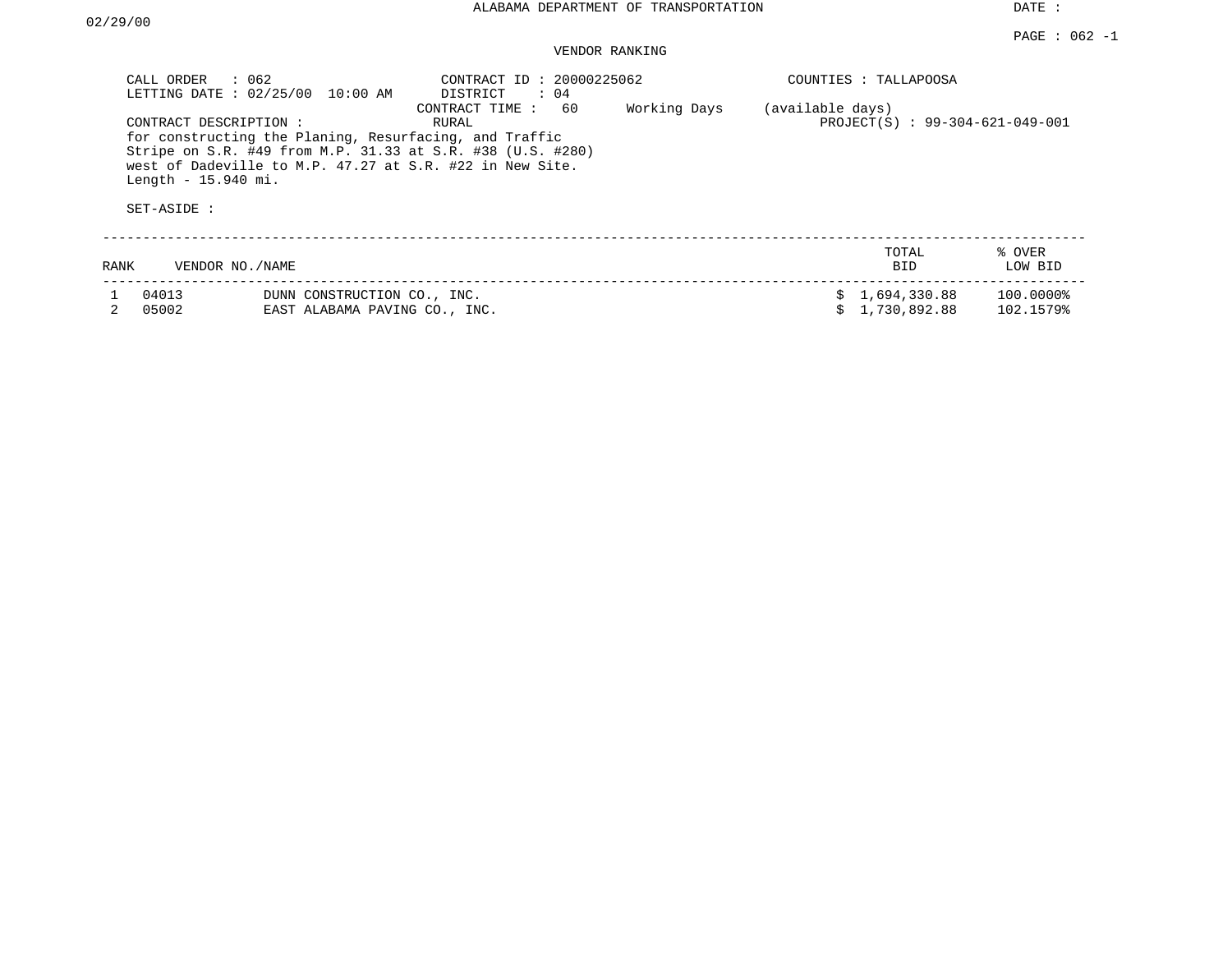| 062<br>$\sim$ $\sim$ $\sim$<br>JRDER<br>-'ALL |             | TONTRAC <sub>1</sub><br>Ð      | 20000225062 | COUNTIL<br>LLAPOOSA<br>. I E.S<br>'ΑI |
|-----------------------------------------------|-------------|--------------------------------|-------------|---------------------------------------|
| /25/00<br>LETTING<br>ר ATF.<br>U 47           | 10:00<br>AΜ | $T \cap T$<br>C <sub>CDD</sub> | U 4         |                                       |

| (1) 04013<br>$(2)$ 05002<br>DUNN CONSTRUCTION CO., INC. EAST ALABAMA PAVING CO., INC<br>LINE NO / ITEM CODE / ALT<br>OUANTITY<br>UNIT PRICE<br>AMOUNT<br>UNIT PRICE<br>AMOUNT<br>UNIT PRICE<br>AMOUNT<br>ITEM DESCRIPTION<br>SECTION 0001 TOTAL<br>125.47000 2383.93<br>75.00000 1425.00<br>0010 209A000<br>19.000 EACH<br>Mailbox Reset, Single<br>0020 401B100<br>217461.000 SYCP<br>0.62000<br>134825.82<br>0.52750<br>114710.68 |  |  |
|-------------------------------------------------------------------------------------------------------------------------------------------------------------------------------------------------------------------------------------------------------------------------------------------------------------------------------------------------------------------------------------------------------------------------------------|--|--|
|                                                                                                                                                                                                                                                                                                                                                                                                                                     |  |  |
|                                                                                                                                                                                                                                                                                                                                                                                                                                     |  |  |
|                                                                                                                                                                                                                                                                                                                                                                                                                                     |  |  |
|                                                                                                                                                                                                                                                                                                                                                                                                                                     |  |  |
|                                                                                                                                                                                                                                                                                                                                                                                                                                     |  |  |
|                                                                                                                                                                                                                                                                                                                                                                                                                                     |  |  |
|                                                                                                                                                                                                                                                                                                                                                                                                                                     |  |  |
|                                                                                                                                                                                                                                                                                                                                                                                                                                     |  |  |
| Bituminous Treatment E (With Polymer                                                                                                                                                                                                                                                                                                                                                                                                |  |  |
| Additive)<br>0.94000<br>1,00000                                                                                                                                                                                                                                                                                                                                                                                                     |  |  |
| 0030 405A000<br>7238.00<br>7700.00<br>7700.000 GAL<br>Tack Coat                                                                                                                                                                                                                                                                                                                                                                     |  |  |
| 0040 408A052<br>2612.000 SY<br>2.72000<br>7104.64<br>4.00000<br>10448.00                                                                                                                                                                                                                                                                                                                                                            |  |  |
| Planing Existing Pavement                                                                                                                                                                                                                                                                                                                                                                                                           |  |  |
| (Approximately 1.10" Thru 2.0" Thick)                                                                                                                                                                                                                                                                                                                                                                                               |  |  |
| 0050 408A056<br>480.000 SQYD<br>7012.80<br>14.61000<br>6.00000<br>2880.00                                                                                                                                                                                                                                                                                                                                                           |  |  |
| Planing Existing Pavement                                                                                                                                                                                                                                                                                                                                                                                                           |  |  |
| (Approximately 5.10" Thru 6.0" Thick)                                                                                                                                                                                                                                                                                                                                                                                               |  |  |
| 0060 424A220<br>12850.000 TON<br>37.71000<br>484573.50<br>38.45000<br>494082.50                                                                                                                                                                                                                                                                                                                                                     |  |  |
| Superpave Bituminous Concrete Wearing                                                                                                                                                                                                                                                                                                                                                                                               |  |  |
| Surface Layer, 1/2" Maximum Aggregate                                                                                                                                                                                                                                                                                                                                                                                               |  |  |
| Size Mix, ESAL Range B                                                                                                                                                                                                                                                                                                                                                                                                              |  |  |
| 0070 424A226<br>125.000 TON<br>55.20000<br>6900.00<br>38.45000<br>4806.25                                                                                                                                                                                                                                                                                                                                                           |  |  |
| Superpave Bituminous Concrete Wearing<br>Surface Layer, Leveling, 1/2" Maximum                                                                                                                                                                                                                                                                                                                                                      |  |  |
| Aggregate Size Mix, ESAL Range B                                                                                                                                                                                                                                                                                                                                                                                                    |  |  |
| 0080 424A229<br>100.000 TON<br>86.51000<br>8651.00<br>38.45000<br>3845.00                                                                                                                                                                                                                                                                                                                                                           |  |  |
| Superpave Bituminous Concrete Wearing                                                                                                                                                                                                                                                                                                                                                                                               |  |  |
| Surface Layer, Widening, 1/2" Maximum                                                                                                                                                                                                                                                                                                                                                                                               |  |  |
| Aggregate Size Mix, ESAL Range B                                                                                                                                                                                                                                                                                                                                                                                                    |  |  |
| 0090 424B421<br>22600.000 TON<br>31.73000<br>717098.00<br>35.70000<br>806820.00                                                                                                                                                                                                                                                                                                                                                     |  |  |
| Superpave Bituminous Concrete Upper                                                                                                                                                                                                                                                                                                                                                                                                 |  |  |
| Binder Layer, 1" Max Aggregate Size Mix,                                                                                                                                                                                                                                                                                                                                                                                            |  |  |
| ESAL Range B                                                                                                                                                                                                                                                                                                                                                                                                                        |  |  |
| 550.000 TON<br>0100 424B425<br>58.54000<br>32197.00<br>90.00000<br>49500.00                                                                                                                                                                                                                                                                                                                                                         |  |  |
| Superpave Bituminous Concrete Upper                                                                                                                                                                                                                                                                                                                                                                                                 |  |  |
| Binder Layer, Patching, 1" Maximum                                                                                                                                                                                                                                                                                                                                                                                                  |  |  |
| Aggregate Size Mix, ESAL Range B<br>0110 424B429<br>33201.00                                                                                                                                                                                                                                                                                                                                                                        |  |  |
| 930.000 TON<br>45.31000<br>42138.30<br>35.70000<br>Superpave Bituminous Concrete Upper                                                                                                                                                                                                                                                                                                                                              |  |  |
| Binder Layer, Leveling, 1" Max                                                                                                                                                                                                                                                                                                                                                                                                      |  |  |
| Aggregate Size Mix, ESAL Range B                                                                                                                                                                                                                                                                                                                                                                                                    |  |  |
| 0120 430B043<br>6200.000 TCIP<br>15.39000<br>95418.00<br>17.50000<br>108500.00                                                                                                                                                                                                                                                                                                                                                      |  |  |
| Aggerate Surfacing (1" Down, Crusher                                                                                                                                                                                                                                                                                                                                                                                                |  |  |
| Run)                                                                                                                                                                                                                                                                                                                                                                                                                                |  |  |